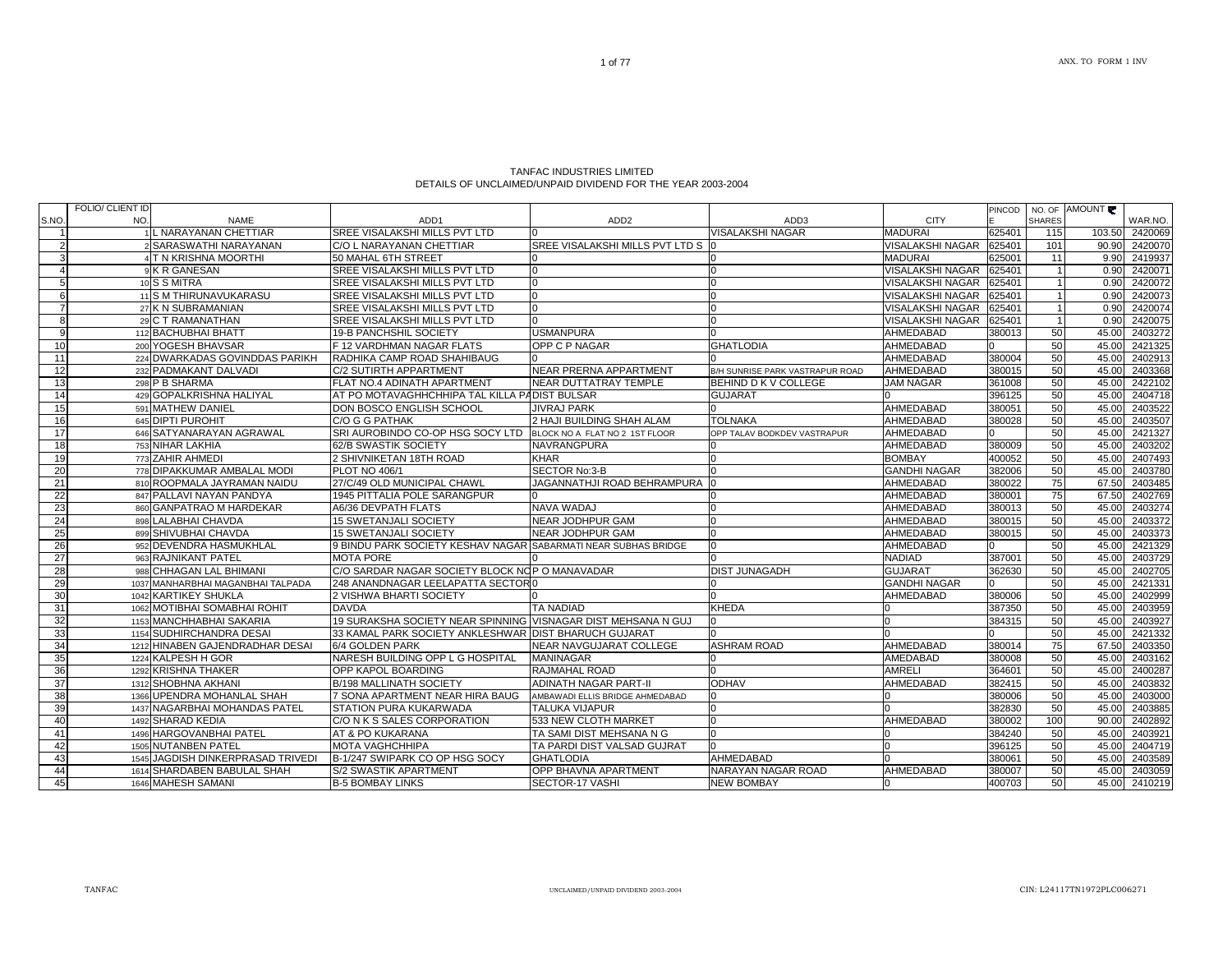|                 | <b>FOLIO/ CLIENT ID</b><br>NO.             | ADD <sub>1</sub>                                         |                                        |                               | <b>CITY</b>           | <b>PINCOD</b> | <b>SHARES</b> | NO. OF AMOUNT |                    |
|-----------------|--------------------------------------------|----------------------------------------------------------|----------------------------------------|-------------------------------|-----------------------|---------------|---------------|---------------|--------------------|
| S.NO.<br>46     | <b>NAME</b><br>1709 JYOTSNA DAHYABHAI SHAH | 161. CARLTON AVE.                                        | ADD <sub>2</sub><br><b>JERSEY CITY</b> | ADD3<br>N.J.07306             | USA                   |               | 50            | 45.00         | WAR.NO.<br>2421794 |
| 47              | 1720 VIRENDRA HIMATLAL DOSHI               | 21 E SAMARTH SOCIETY                                     | <b>MEMNAGAR AHMEDABAD</b>              |                               |                       | 380052        | 50            | 45.00         | 2403537            |
| 48              | 1749 V KRISHNAN                            | 5 UDYAN                                                  | 100-A NEPEAN SEA ROAD                  | <b>MUMBAI</b>                 |                       | 400006        | 50            | 45.00         | 2405428            |
| 49              | 1753 KAMLA LAXMICHAND ASARPOTA             | 28 ADARSH SOCIETY                                        | NAVRANGPURA AHMEDABAD                  |                               |                       | 380009        | 50            | 45.00         | 2403207            |
| 50              | 1784 M NAGESWARA RAO                       | PHYSICAL RESEARCH LAB                                    | NAVARANGPURA AHMEDABAD                 |                               |                       | 380009        | 50            | 45.00         | 2403208            |
| 51              | 1785 M SITA RAO                            | C/O PROF M N RAO PHYSICAL RESEARCH NAVRANGPURA AHMEDABAD |                                        |                               |                       | 380009        | 50            | 45.00         | 2403209            |
| 52              | 1797 BHAGWANDAS H ASNANI                   | M 52/309 PRAGATI NAGAR                                   |                                        |                               | <b>AHMEDABAD</b>      | 380013        | 50            | 45.00         | 2403284            |
| 53              | 1844 CHAPABEN NATVERLAL BHALJA             | CHOXI BAZAR THREE POLES                                  | POST BOX NO 1 UMRETH                   |                               |                       | 388220        | 50            | 45.00         | 2403971            |
| 54              | 1855 NAVINCHANDRA J PAEL                   | <b>NAVINMAMA</b>                                         | 5 PARAM HANSH SOCY                     | <b>MANJALPUR</b>              | <b>BARODA</b>         | 390001        | 50            | 45.00         | 2404009            |
| 55              | 1971 INDIRA RAMNIWAS RATHI                 | 1A HARI KRIPA APPARTMENT                                 | NARAINPURA RLY CROSSING                | AHMEDABAD                     |                       | 380013        | 50            | 45.00         | 2403286            |
| 56              | 2008 JIENDRA THAKKAR                       | SHIV SHAKTI SADAN BAROT WADO DEHO0                       |                                        |                               | <b>DIST AHMEDABAD</b> | 382305        | 50            | 45.00         | 2403810            |
| 57              | 2034 HARI VADANBHAI PARIKH                 | E/33-34 TARU NAGAR                                       | <b>GURUKUL ROAD</b>                    | <b>NEAR SUBHASH CHOWK</b>     | <b>AHMEDABAD</b>      | 380052        | 50            | 45.00         | 2403538            |
| 58              | 2039 BHARATKUMAR MANILAL PATEL             | <b>HARI NAGAR SOCIETY</b>                                |                                        |                               | <b>UNJHA</b>          | 384170        | 50            | 45.00         | 2403687            |
| 59              | 2052 ARUNA BHAMBHANI                       | <b>B-13 SHEFALI APARTMENTS</b>                           | DR S RADHAKRISHNAN ROAD                |                               | AHMEDABAD             | 380015        | 50            | 45.00         | 2403388            |
| 60              | 2068 YASMIN SYED                           | <b>18 KETAN SOCIETY</b>                                  | P O NAVJIVAN                           |                               | AHMEDABAD             | 380014        | 50            | 45.00         | 2403353            |
| 61              | 2073 KRISHNAVADAN JETLEY                   | 20 PRITAM NAGAR                                          | P O ELLIS BRIDGE                       |                               | AHMEDABAD             | 380006        | 50            | 45.00         | 2403002            |
| 62              | 2119 ARVINDKUMAR SHANTILAL THAKKER         | <b>RISALA LANE</b>                                       | AT NEW DEESA                           | <b>NORTH GUJARAT</b>          |                       | 385535        | 50            | 45.00         | 2403945            |
| 63              | 2261 BIPIN CHANDRA PATEL                   | 104 FAIRWAY AVE KINGS BURY                               |                                        |                               | <b>LONDON NWG</b>     |               | 50            | 45.00         | 2400036            |
| 64              | 2270 S P GUPTA                             | 1045 SECTOR 17 B                                         | IFFCO COLONY                           |                               | <b>GURGAON</b>        | 122001        | 25            | 22.50         | 2415121            |
| 65              | 2278 MULJIBHAI VANKAR                      | <b>DEPUTY TOWN PLANNER S OFFICE</b>                      | 2ND FLOOR M G BANGLOW                  | PAREKH S COMPOUND LAL DARWAJA | AHMEDABAD             | 380001        | 50            | 45.00         | 2402782            |
| 66              | 2381 SUMITRA TRIVEDI                       | 15 DHAVAL SOCIETY NO 2                                   | DRIVE IN CINEMA ROAD NAVRANG PURA      | AHMEDABAD                     |                       | 380009        | 100           | 90.00         | 2403214            |
| 67              | 2382 VASUDEO TRIVEDI                       | 15 DHAVAL SOCIETY NO 2                                   | DRIVE IN CINEMA ROAD NAVRANGPURA       | AHMEDABAD                     |                       | 380009        | 100           | 90.00         | 2403215            |
| 68              | 2456 SUDHANSHU PATHAK                      | A/2 NEW GIRDHAR PARK SOCIETY                             | <b>AMBAWADI</b>                        | AHMEDABAD                     |                       | 380006        | 50            | 45.00         | 2403006            |
| 69              | 2476 RAJNIKANT KANTILAL SHAH               | NO 7 SHAH COLONY SHAH SADAN                              | <b>OUT SIDE SHAHPUR GATE</b>           | AHMEDABAD                     |                       | 380004        | 50            | 45.00         | 2402919            |
| 70              | 2479 AVNISH CHANDULAL PARIKH               | NO 7 SHAH COLONY SHAH SADAN                              | <b>OUT SIDE SHAHPUR GATE</b>           | AHMEDABAD                     |                       | 380004        | 50            | 45.00         | 2402922            |
| 71              | 2483 URMILA SANKALCHAND SHAH               | NO 7 SHAH COLONY SHAH SADAN                              | OUT SIDE SHAHPUR GATE                  | AHMEDABAD                     |                       | 380004        | 50            | 45.00         | 2402924            |
| 72              | 2485 SUMANTRAI GOVINDJI PATEL              | NO 7 SHAH COLONY 7/449 NEAR TOWER OUT SIDE SHAHPUR GATE  |                                        | AHMEDABAD                     |                       | 380004        | 50            | 45.00         | 2402925            |
| 73              | 2495 NIRU RAMNIKLAL MEHTA                  | NO 7 SHAH COLONY SHAH SADAN                              | <b>OUT SIDE SHAHPUR GATE</b>           | AHMEDABAD                     |                       | 380004        | 50            | 45.00         | 2402926            |
| 74              | 2496 HANSABEN RAMNIKLAL MEHTA              | NO 7 SHAH COLONY SHAH SADAN                              | <b>OUT SIDE SHAHPUR GATE</b>           | AHMEDABAD                     |                       | 380004        | 50            | 45.00         | 2402927            |
| 75              | 2497 JASUBHAI FULCHAND SHAH                | NO 7 SHAH COLONY SHAH SADAN                              | <b>OUT SIDE SHAHPUR GATE</b>           | AHMEDABAD                     |                       | 380004        | 50            | 45.00         | 2402928            |
| 76              | 2500 NATVARLAL MAFATLAL SHAH               | NO 7 SHAH COLONY SHAH SADAN                              | <b>OUT SIDE SHAHPUR GATE</b>           | AHMEDABAD                     |                       | 380004        | 50            | 45.00         | 2402929            |
| $\overline{77}$ | 2501 CHANDULAL CHIMANLAL SHAH              | NO 7 SHAH COLONY SHAH SADAN                              | <b>OUT SIDE SHAHPUR GATE</b>           | AHMEDABAD                     |                       | 380004        | 50            | 45.00         | 2402930            |
| 78              | 2505 RAMNIKLAL PREMCHAND MEHTA             | NO 7 SHAH COLONY SHAH SADAN                              | <b>OUT SIDE SHAHPUR GATE</b>           | AHMEDABAD                     |                       | 380004        | 50            | 45.00         | 2402932            |
| 79              | 2507 VIRBALA RAMNIKLAL MEHTA               | NO 7 SHAH COLONY SHAH SADAN                              | <b>OUT SIDE SHAHPUR GATE</b>           | AHMEDABAD                     |                       | 380004        | 50            | 45.00         | 2402933            |
| 80              | 2508 JYOTSNABEN PRADEEPKUMAR SHAH          | NO 7 SHAH COLONY SHAH SADAN                              | <b>OUT SIDE SHAHPUR GATE</b>           | AHMEDABAD                     |                       | 380004        | 50            | 45.00         | 2402934            |
| 81              | 2708 RAJESH DESAI                          | SHELAT BHUVAN KANKARIA ROAD                              | AHMEDABAD                              |                               |                       | 380028        | 50            | 45.00         | 2403509            |
| 82              | 2709 PANKAJ DESAI                          | SHELAT BHUVAN KANKARIA ROAD                              | AHMEDABAD                              |                               |                       | 380028        | 50            | 45.00         | 2403510            |
| 83              | 2713 MANISHA BHANUSHALI                    | 2 GORDHAN NAGAR OPP OLD DHORBAZAAHMEDABAD                |                                        |                               |                       | 380028        | 50            | 45.00         | 2403512            |
| 84              | 2715 NARENDRA SHAH                         | 2 GORDHAN NAGAR OPP OLD DHORBAZAAHMEDABAD                |                                        |                               |                       | 380028        | 50            | 45.00         | 2403513            |
| 85              | 2716 SUDHA SHAH                            | 2 GORDHAN NAGAR OPP OLD DHORBAZA AHMEDABAD               |                                        |                               |                       | 380028        | 50            | 45.00         | 2403514            |
| 86              | 2717 JAWAHAR PUROHIT                       | C/O G G PATHAK 2 HAJI BUILDING                           | SHAH ALAM TOLNAKA AHMEDABAD            |                               |                       | 380028        | 50            | 45.00         | 2403515            |
| 87              | 2730 NARENDER O VASHISTHA                  | SFX 140 GURUNAGAR                                        | <b>GANDHI DHAM</b>                     |                               | <b>KUTCH</b>          | 370201        | 50            | 45.00         | 2402750            |
| 88              | 2823 VASANT CHHANALAL BHAVSAR              | <b>CHHIPWAD</b>                                          |                                        |                               | <b>MEHSANA N G</b>    | 384001        | 50            | 45.00         | 2403902            |
| 89              | 2824 KAPILABEN VASANTLAL BHAVSAR           | <b>CHHIPWAD</b>                                          | $\Omega$                               |                               | MEHSANA N G           | 384001        | 50            | 45.00         | 2403903            |
| 90              | 2826 KANUBHAI MANJIBHAI GAJERA             | 450/2610 BAPUNAGAR NIKOL ROAD                            | AHMEDABAD                              |                               |                       | 380024        | 50            | 45.00         | 2403497            |
| 91              | 2846 RASIKLAL CHOKSI                       | CHOKSHI NO DHAL                                          | NR CHABUTARA                           | <b>UNJHA</b>                  | N GUJ                 | 384170        | 50            | 45.00         | 2403689            |
| 92              | 2852 VINODKUMAR KANJIBHAI PATEL            | C/O NEW ILAJ MEDICAL STORES                              | JAWAHAR CHAWK                          | <b>MANI NAGAR</b>             | AHMEDABAD             | 380008        | 50            | 45.00         | 2400294            |
| 93              | 2892 KANAK SURENDRABHAI SHETH              | <b>SAMYAK BUNGLOW</b>                                    | NEAR VANDANA SCHOOL                    | DR V S MARG AMBAWADI          | AHMEDABAD             | 380015        | 50            | 45.00         | 2403391            |
| 94              | 2909 JYOTSNA SHAH                          | <b>B/4 RAJGURU DUPLEX</b>                                | <b>DHUMKETU MARG</b>                   | <b>PALDI</b>                  | AHMEDABAD             | 380007        | 50            | 45.00         | 2403073            |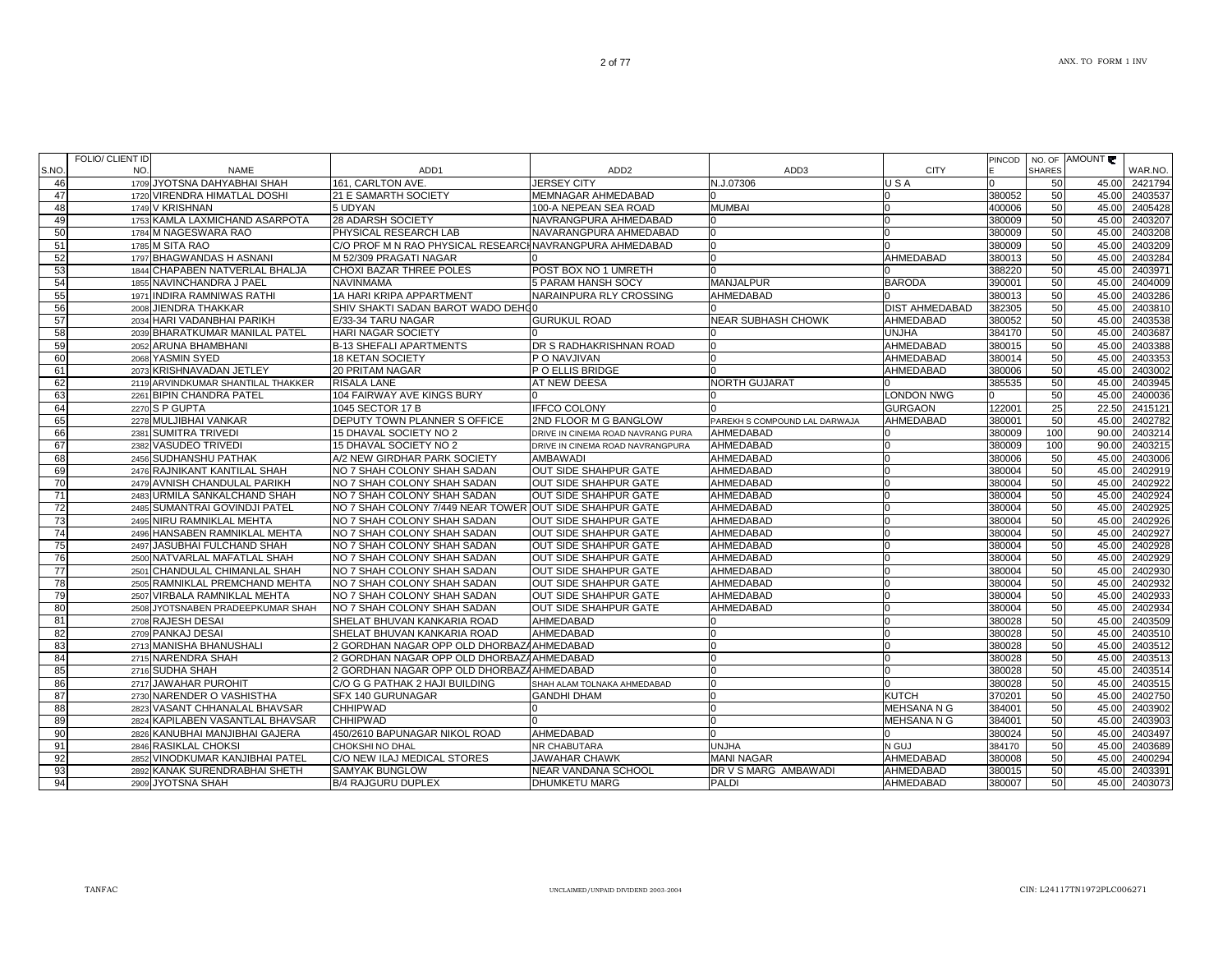|      | <b>FOLIO/ CLIENT ID</b> |                                      |                                                                      |                                                          |                                |                  | <b>PINCOD</b> |               | NO. OF AMOUNT |               |
|------|-------------------------|--------------------------------------|----------------------------------------------------------------------|----------------------------------------------------------|--------------------------------|------------------|---------------|---------------|---------------|---------------|
| S.NO | NO.                     | NAME                                 | ADD1                                                                 | ADD <sub>2</sub>                                         | ADD3                           | <b>CITY</b>      |               | <b>SHARES</b> |               | WAR.NO.       |
| 95   |                         | 2916 DIPAK SHAH                      | C/O VASUDEV G DAPKI 2166 MANKODI S INAGJIBHUDER S POLE MANDVI S POLE |                                                          | AHMEDABAD                      |                  | 380001        | 50            | 45.00         | 2402783       |
| 96   |                         | 2934 SANDHYA SHAH                    | <b>B/4 RAJGURU DUPLEX</b>                                            | <b>DHUMKETU MARG</b>                                     | <b>PALDI</b>                   | AHMEDABAD        | 380007        | 50            | 45.00         | 2403074       |
| 97   |                         | 2959 DIXIT SHAH                      | <b>B/4 RAJGURU DUPLEX</b>                                            | <b>DHUMKETU MARG</b>                                     | <b>PALDI</b>                   | AHMEDABAD        | 380007        | 50            | 45.00         | 2403075       |
| 98   |                         | 3017 PRAHLAD DAS AGARWAL             | 37                                                                   | <b>KUTCHERY ROAD</b>                                     |                                | ALLAHABAD        | 211002        | 50            | 45.00         | 2422235       |
| 99   |                         | 3036 H SANKARAN                      | C/O BANK OF BARODA                                                   | 30 M G MARG CIVIL LINE                                   | <b>ALLHABAD</b>                | U P              | 211001        | 50            | 45.00         | 2422131       |
| 100  |                         | 3052 KANTA MAHESHWARI                | <b>75 LEADER ROAD</b>                                                |                                                          |                                | <b>ALLAHABAD</b> | 211003        | 25            | 22.50         | 2422143       |
| 101  |                         | 3087 VIRENDRANATH PANDEY             | P 37/1 OLD M H AREA                                                  | <b>KANPUR CANTT</b>                                      |                                |                  | 208004        | 50            | 45.00         | 2416633       |
| 102  |                         | 3116 GHAZALA RIZVI                   | 3D BELI ROAD NEW KATRA                                               |                                                          |                                | ALLAHABAD        |               | 50            | 45.00         | 2421336       |
| 103  |                         | 3117 IFTIKHAR AHMAD RIZVI            | 3D BELI ROAD NEW KATRA                                               |                                                          |                                | <b>ALLAHABAD</b> |               | 50            | 45.00         | 2421337       |
| 104  |                         | 3121 DEEPMALA KOHLI                  | A-102 U P AVAS VIKAS COLONY                                          | <b>MEHDAURI ALLAHABAD</b>                                |                                |                  | 211004        | 50            | 45.00         | 2422240       |
| 105  |                         | 3179 DEVINDER KUMAR AGGARWAL         | 5/48 MATHURA REFINERY NAGAR                                          | MATHURA U P                                              |                                |                  | 281006        | 50            | 45.00         | 2416409       |
| 106  |                         | 3180 ARUN KUMAR AGGARWAL             | 5/48 MATHURA REFINERY NAGAR                                          | <b>MATHURA</b>                                           |                                |                  | 281006        | 50            | 45.00         | 2416410       |
| 107  |                         | 3181 ASHOK ROHATGI                   | HOUSE NO.170-C                                                       | ROAD NO.4                                                | <b>ASHOK NAGAR</b>             | <b>RANCHI</b>    |               | 100           | 90.00         | 2421338       |
| 108  |                         | 3199 P RAMACHANDRA MURTHY            | HOUSE NO 216 V `B' MAIN ROAD                                         | YELAHANKA NEW TOWN                                       | <b>BANGALORE</b>               |                  | 560064        | 50            | 45.00         | 2411623       |
| 109  |                         | 3208 C T SRINIVASA MURTHY            | S/O C S THIMMAPPA SETTY                                              | <b>AGRICULTURIST MAIN ROAD</b>                           | CHANNARAYAPATNA                |                  | 573116        | 50            | 45.00         | 2419364       |
| 110  |                         | 3215 SOMA SEKARA GUPTA C V           | C/O MANNARS ELECTRONICS                                              | 483 K T STREET MYSORE                                    |                                |                  | 570001        | 50            | 45.00         | 2422537       |
| 111  |                         | 3238 LATHA SRINIVAS M                | DOOR NO B-3/2 HEGGERY COLONY                                         | <b>OLD HUBLI KARWAR ROAD</b>                             | HUBLI DHARWAR DIST KNK         |                  | 580024        | 50            | 45.00         | 2419546       |
| 112  |                         | 3258 PETER DENNIS ANTONY ALBUQUERQUE | 23 RICHMOND ROAD                                                     |                                                          |                                | <b>BANGALORE</b> | 560025        | 50            | 45.00         | 2400395       |
| 113  |                         | 3291 RAJIV PANCHAL                   | KAUSHAL HOUSE GANESH COLONY                                          | PILANI RAJASTHAN                                         | n                              |                  | 333031        | 50            | 45.00         | 2417249       |
| 114  |                         | 3295 NAGAR NAGABHUSHAN               | 133 7TH MAIN ROAD 5TH BLOCK JAYANAGAR                                | <b>BANGALORE</b>                                         | U                              |                  | 560041        | 50            | 45.00         | 2411336       |
| 115  |                         | 3327 N K VISWANATHAN                 | 6 LWEIS ROAD COOKE TOWN                                              | n                                                        | U                              | <b>BANGALORE</b> | 560005        | 50            | 45.00         | 2411124       |
| 116  |                         | 3335 N V VENKATESHA                  | C/O CANARA BANK TUMKUR ROAD                                          | <b>BANGALORE</b>                                         |                                |                  | 560022        | 50            | 45.00         | 2411565       |
| 117  |                         | 3340 B V SEETHA RAMA RAO             | 2230/83 ARUNADRI                                                     | SUBRAMANYA NAGAR 9TH MAIN ROAD                           | E BLOCK R NAGAR 2ND STAGE      | <b>BANGALORE</b> | 560010        | 75            |               | 67.50 2411156 |
| 118  |                         |                                      | 3343 KUNIGAL NARASIMHAIAH NARAYAN NO 4 MALINI IV CROSS LAKSHMI ROAD  | SHANTINAGAR BANGALORE                                    |                                |                  | 560027        | 50            | 45.00         | 2411263       |
| 119  |                         | 3386 S G SUBBA RAO                   | 3/21 NAGALAYAM MILLER TANKBUND ROAD                                  | <b>KAVERIAPPA LAYOUT</b>                                 | <b>BANGALORE</b>               |                  | 560052        | 50            | 45.00         | 2411361       |
| 120  |                         | 3389 F FRANCIS PAULRAJ               | AEE COMPUTER DEPT                                                    | INDIAN TELEPHONE INDUSTRIES LTD                          | <b>BANGALORE</b>               |                  | 560016        | 50            | 45.00         | 2411539       |
| 121  |                         | 3391 GOPAL RAO                       | 14/1 FIRST FLOOR INFANTRY ROAD                                       | <b>BANGALORE</b>                                         |                                | <sup>n</sup>     | 560055        | 75            |               | 67.50 2411397 |
| 122  |                         | 3399 N BALASUBRAMANIAN               | 595 10TH CROSS 7TH MAIN                                              | J P NAGAR III PHASE                                      | <b>BANGALORE</b>               | $\Omega$         | 560078        | 50            | 45.00         | 2412412       |
| 123  |                         | 3422 NIRANJAN MANEL                  | 47 SHYAM VIHAR 15TH CROSS MARGOSA ROAD                               | MALLESWARAM BANGALORE                                    |                                |                  | 560003        | 50            | 45.00         | 2411046       |
| 124  |                         | 3429 ANANTHA PADMANABHA              | F 86 SW R & D ITI LTD                                                | DOORVANI NAGAR                                           |                                | <b>BANGALORE</b> | 560016        | 50            | 45.00         | 2411540       |
| 125  |                         | 3430 SARASWATI GOPAL RAO             | W/O A GOPAL RAO                                                      | 104/1 FIRST FLOOR                                        | <b>INFANTRY ROAD</b>           | <b>BANGALORE</b> | 560001        | 100           | 90.00         | 2411000       |
| 126  |                         | 3447 VISHWAMBHAR DOIPHODE            | M-219 FLAT NO.6                                                      | <b>GREATER KAILASH PART-II</b>                           | <b>NEW DELHI</b>               |                  | 110048        | 50            | 45.00         | 2401723       |
| 127  |                         | 3473 H B JAYASHREE                   | 53 SHOP STREET BASAVANAGUDI                                          | <b>BANGALORE</b>                                         |                                |                  | 560004        | 50            | 45.00         | 2411094       |
| 128  |                         | 3480 LAKSHMI NAGABHUSHAN             | 133 7TH MAIN 5TH FLOOR JAYANAGAR                                     | <b>BANGALORE</b>                                         |                                |                  | 560041        | 50            | 45.00         | 2411339       |
| 129  |                         | 3501 LADAPURAM SOUNDARARAJAN         | CHIEF MANAGER[ADMN] STATE BANK OF INDIA                              | REHABILITATION & RECOVERY BRAN103-A ANNA SALAI 5TH FLOOR |                                | <b>CHENNAI</b>   | 600002        | 50            | 45.00         | 2411785       |
| 130  |                         | 3503 ABHAY NATH PATHAK               | <b>MARKETING MANAGER</b>                                             | TATA TIMKEN LTD TATA CENTRE                              | 15TH FLOOR 43 CHOWRINGHEE ROAD | <b>CALCUTTA</b>  | 700071        | 50            | 45.00         | 2414779       |
| 131  |                         | 3540 C N MALLAYYA                    | <b>VRANDA</b>                                                        | <b>FRIENDS COLONY</b>                                    | <b>BHARATI NAGAR</b>           | <b>DHANWAD</b>   | 580001        | 50            | 45.00         | 2419518       |
| 132  |                         | 3555 C KRISHNA RAO                   | SENIOR MANAGER CANARA BANK                                           | RACE COURSE ROAD BRANCH                                  | 32 RACE COURSE ROAD            | <b>BANGALORE</b> | 560001        | 50            | 45.00         | 2411002       |
| 133  |                         | 3573 M V MADHAVA RAO                 | U 50/2 III CROSS MALLSWARAM PIPELINE BANGALORE                       |                                                          |                                |                  | 560003        | 50            | 45.00         | 2411047       |
| 134  |                         | 3581 D RATNAKAR PRABHU               | C/O CANARA BANK NO 88 M G ROAD                                       | <b>BANGALORE</b>                                         |                                |                  | 560001        | 75            | 67.50         | 2411003       |
| 135  |                         | 3590 K VIJAYALAKSHMI                 | C/O RAMANATHAN                                                       | 1049 II CROSS SRIRAMPURAM                                |                                | <b>BANGALORE</b> | 560021        | 50            | 45.00         | 2411558       |
| 136  |                         | 3591 VASANTHA GOVINDAN               | C/O INDROL LUBRICANTS AND SPECIALITIES                               | LTD 52 RAJAJI ROAD                                       | <b>MADRAS</b>                  |                  | 600001        | 50            | 45.00         | 2411687       |
| 137  |                         | 3594 M KRISHNA MURTHY                | A G M CANARA BANK HEAD OFFICE                                        | CREDIT WING J C ROAD BANGALORE0                          |                                | $\Omega$         | 560021        | 50            | 45.00         | 2411559       |
| 138  |                         | 3599 B V BHANU MURTHY                | C/O BHARAT FRITZ WERNER P LTD                                        | <b>PEENYA BANGALORE</b>                                  |                                |                  | 560022        | 50            | 45.00         | 2411566       |
| 139  |                         | 3600 B V RAJASEKHAR                  | C/O B V BHANU MURTHY                                                 | BHARAT FRITZ WERNER P LTD                                | PEENYA BANGALORE               |                  | 560022        | 50            | 45.00         | 2411567       |
| 140  |                         | 3605 D DEVARAJ                       | N A L AERO BELUR                                                     |                                                          |                                | <b>BANGALORE</b> | 560037        | 50            | 45.00         | 2411582       |
| 141  |                         | 3618 B S NEELAKANTA                  | 57 PRATHIBA LOWER PALACE ORCHARD BANGALORE                           |                                                          | O                              |                  | 560003        | 50            | 45.00         | 2411049       |
| 142  |                         | 3618 B S NEELAKANTA                  | 57 PRATHIBA LOWER PALACE ORCHARD BANGALORE                           |                                                          |                                |                  | 560003        | 50            | 45.00         | 2411062       |
| 143  |                         | 3650 P K MUSTAFA                     | 329/4 17TH MAIN                                                      | VIJAYNAGAR BANGALORE                                     |                                |                  | 560040        | 50            |               | 45.00 2411319 |
|      |                         |                                      |                                                                      |                                                          |                                |                  |               |               |               |               |
|      |                         |                                      |                                                                      |                                                          |                                |                  |               |               |               |               |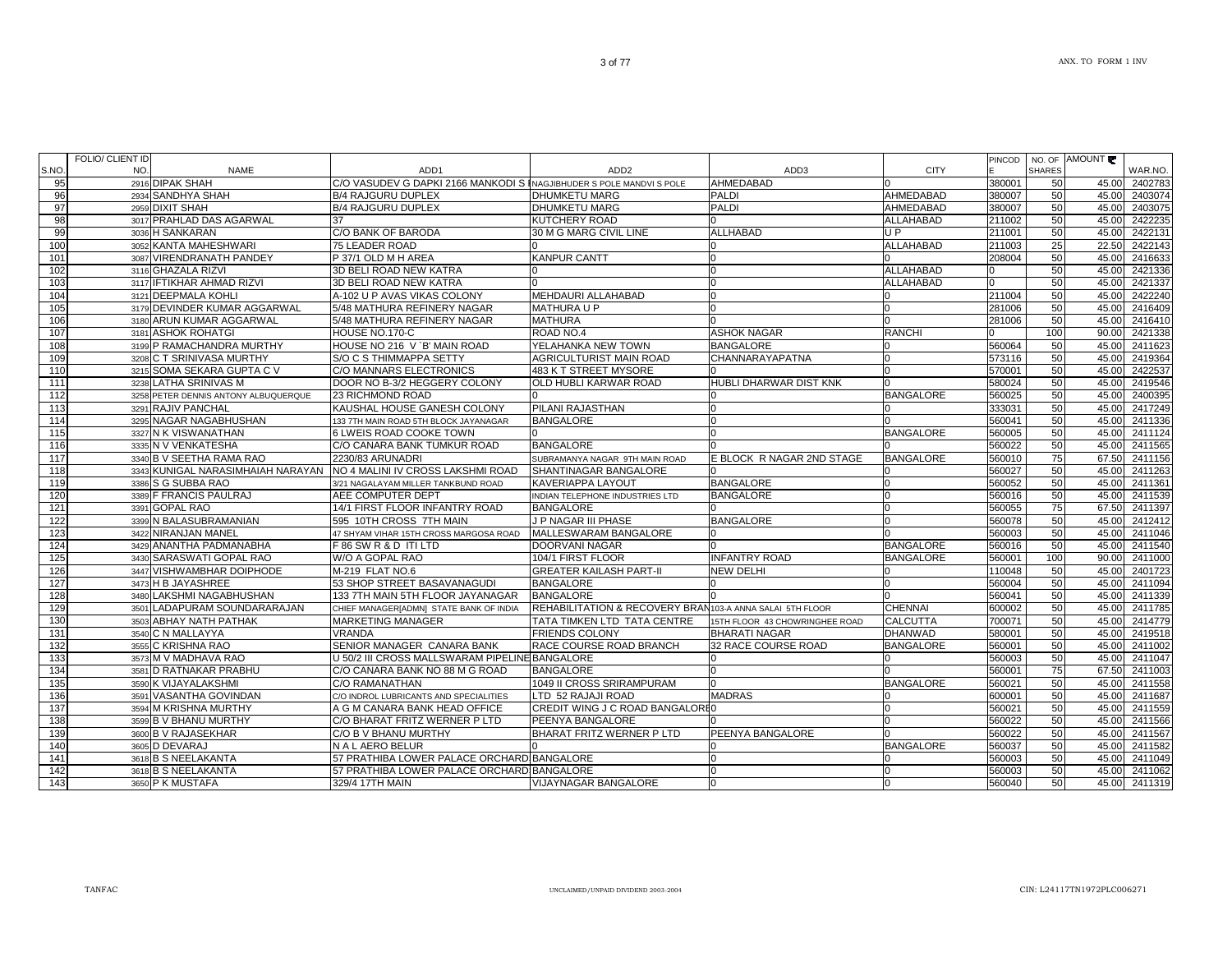| 151 | 3710 SUSHEELA V MURTHY                                                      | P 48 S M Q TRAINING COMMAND                                   | <b>BANGALORE</b>                           |                                |                   | 560006 | 50  |       | 45.00 2411524         |
|-----|-----------------------------------------------------------------------------|---------------------------------------------------------------|--------------------------------------------|--------------------------------|-------------------|--------|-----|-------|-----------------------|
| 152 | 3731 SANGEETA DATTATRAYA KULKARNI C/O VENKATESH D SARNOBAT                  |                                                               | 271 KRISHNA NIVAS                          | AGARKAR ROAD TILAKWADI         | <b>BELGAUM</b>    | 590006 | 50  | 45.00 | 2422606               |
| 153 | 3753 V SATYANARAYANA                                                        | DEPUTY LAW OFFICER                                            | K S R T C HASSAN DIVISION                  | HASSAN KARNATAKA               |                   |        | 50  |       | 45.00 2421339         |
| 154 | 3800 SUDHA THIRUVENGADAM                                                    | 33/2 8TH MAIN ROAD                                            | MALLESWARAM BANGALORE                      |                                |                   | 560003 | 50  |       | 45.00 2411050         |
| 155 | 3811 SUDHA HEBBAR                                                           | 375 41ST CROSS VI BLOCK                                       | KORAMANGALA LAYOUT BANGALORIO              |                                |                   | 560034 | 50  | 45.00 | 2411292               |
| 156 | 3816 LUELLA LOBO                                                            | 59 XAVIER LAYOUT                                              | 5TH CROSS BANGALORE                        |                                |                   | 560047 | 50  | 45.00 | 2411351               |
| 157 | 3823 BANWARILAL KHARIT                                                      | V TYPE C-4/32 BANGUR NAGAR                                    | <b>DANDELI KARNATAK</b>                    |                                |                   | 581362 | 50  | 45.00 | 2419591               |
| 158 | 3827 MANJUNATH INDI                                                         | 2918 E MAGADI CHORD ROAD                                      | <b>VIJAYNAGAR BANGALORE</b>                |                                |                   | 560040 | 50  | 45.00 | 2411320               |
| 159 | 3843 V HYMAVATHI                                                            | FLAT NO.4 P G P (MARRIED ACOMMODATION)                        | <b>NITIE</b>                               | <b>VIHAR LAKE</b>              | <b>BOMBAY</b>     | 400087 | 50  | 45.00 | 2410375               |
| 160 | 3851 RAVINDRA D N                                                           | <b>B 31 RUSTON COLONY</b>                                     | <b>CHINCHWAD</b>                           | <b>PUNE</b>                    |                   | 411033 | 50  | 45.00 | 2417951               |
| 161 | 3873 P C BENJAMIN                                                           | C/O DR V BENJAMIN                                             | 8 CLINE ROAD COOKETOWN                     |                                | <b>BANGALORE</b>  | 560005 | 50  | 45.00 | 2411127               |
| 162 | 3877 TIRUMALAI NARAYANASWAMY C SUNDARAM C/O SRI SATHYANARAYANASWAMY OIL STO |                                                               | 86/1 D DEVARAJA URS ROAD                   | MYSORE-1                       |                   | 570001 | 50  | 45.00 | 2422539               |
| 163 | 3903 LAXMI MADHULIKA JARUBULA                                               | 4-16-25/41                                                    | <b>BANDLA SUBBAIAH COMPLEX</b>             | <b>AMARAVATHI ROAD</b>         | <b>GUNTUR, AP</b> | 522002 | 50  |       | 45.00 2419169         |
| 164 | 3915 RAVINDRA MALAGI                                                        | H NO 28 MALTESH KRUPA BLDG                                    | NEAR SHREE MAHALAKSHMI TEMPLERAICHUR PLOTS |                                | NARAYANAPUR       | 580009 | 50  | 45.00 | 2419532               |
| 165 | 3917 RADHA SUBRAMANIAN                                                      | 8/1 MUNISWAMAPPA LAYOUT                                       | ULSOOR BANGALORE                           |                                |                   | 560008 | 50  | 45.00 | 2411143               |
| 166 | 3969 RAMESH KARE                                                            | C/O ARAVIND AUTO RINANE S                                     | NO 6 SREENIVASA BUILDING HINDUFO           |                                | $\Omega$          | 515201 | 50  | 45.00 | 2418996               |
| 167 | 3993 DIVAKARAN IYYATTIL                                                     | 28 D-1 NANDIDURG ROAD                                         | JAYA MAHAL EXTENSION BANGALOR0             |                                |                   | 560046 | 100 | 90.00 | 2411601               |
| 168 | 4018 SELVI MURUGESAN                                                        | PLOT NO 7 DOOR NO 26 A                                        | <b>CANAL ROAD</b>                          | THIRUVANMIYUR                  | <b>MADRAS</b>     | 600041 | 50  | 45.00 | 2412786               |
| 169 | 4023 M N VISWANATHA SETTY                                                   | 851/B 5TH BLOCK RAJAJINAGAR                                   | <b>BANGALORE</b>                           |                                |                   | 560010 | 50  | 45.00 | 2411161               |
| 170 | 4024 P PARAMESWARI                                                          | NO 708 6TH BLOCK RAJAJINAGAR                                  | <b>BANGALORE</b>                           |                                |                   | 560010 | 50  | 45.00 | $\overline{241}$ 1162 |
| 171 | 4036 MAQBOOL BEGUM                                                          | 632 INDIRA NAGAR II                                           |                                            |                                | <b>BANGALORE</b>  | 560038 | 50  | 45.00 | 2411306               |
| 172 | 4044 GANESH ISHWAR MAVINKURVE                                               | OPP RAGVENDHRA TEMPLE                                         |                                            |                                | <b>DANDELI</b>    | 581325 | 100 | 90.00 | 2419574               |
| 173 | 4049 KUMUDA PRAKASH CHITGUPI                                                | KATTI COMPOUND NEAR SRASWATPUR P O                            | <b>DHARWAD</b>                             |                                |                   | 580002 | 50  | 45.00 | 2419526               |
| 174 | 4071 NEETA JIVAJI SARDESH PANDE                                             | 1932 KADOLKAR GALLI                                           |                                            |                                | <b>BELGAUM</b>    | 590002 | 100 | 90.00 | $\overline{242}2619$  |
| 175 | 4085 RUKMANI JAGANNATHAN                                                    | C/O R JAGANNATHAN I P S MD S HOUSE IKSRTC STAFF QRS 26TH MAIN |                                            | IV T BLOCK JAYANAGAR BANGALORE |                   | 560011 | 50  | 45.00 | 2411196               |
| 176 | 4114 KASTURI                                                                | <b>14 CHINMAYA MISSION HOSPITAL RD</b>                        | LAXMIPURAM VLSOOR BANGALORE 0              |                                |                   | 560008 | 50  | 45.00 | 2411144               |
| 177 | 4124 A C ABRAHAM                                                            | <b>EJIPURAM</b>                                               | <b>VIVEKANAGAR POST OFFICE</b>             | <b>BANGALORE</b>               |                   | 560047 | 100 | 90.00 | 2411352               |
| 178 | 4138 ISHVERLAL N PANDYA                                                     | C/O K P SARAIYA M G ROAD                                      |                                            |                                | <b>BARODA</b>     | 390001 | 50  | 45.00 | 2404010               |
| 179 | 4393 PARESH BHATT                                                           | A/5 E R I RESIDENCE RACE COURSE                               | <b>BARODA</b>                              |                                |                   | 390007 | 50  | 45.00 | 2404129               |
| 180 | 4856 HANSHABEN L PATEL                                                      | AT PO KHAKHARIA                                               | <b>TA SAVLI DIST BARODA</b>                |                                |                   | 391520 | 50  | 45.00 | 2404343               |
| 181 | 4871 DOLLYBEN SHAH                                                          | C/O NANDLAL MOHANLAL GANDHI                                   | OLD LAKKAD PITHA ROAD BARODA 30            |                                |                   | 390001 | 50  | 45.00 | 2400295               |
| 182 | 4872 ANIKA SHAH                                                             | C/O NANDLAL MOHANLAL GANDHI                                   | OLD LAKKAD PITHA ROAD BARODA 30            |                                |                   | 390001 | 50  | 45.00 | 2400296               |
| 183 | 4873 MUKUL SHAH                                                             | C/O NANDLAL MOHANLAL GANDHI                                   | OLD LAKKAD PITHA ROAD BARODA 30            |                                |                   | 390001 | 50  | 45.00 | 2400297               |
| 184 | 4874 NATVERLAL SONI                                                         | C/O NANDLAL MOHANLAL GANDHI                                   | OLD LAKKAD PITHA ROAD BARODA 30            |                                | U                 | 390001 | 50  | 45.00 | 2400298               |
| 185 | 4875 GOPAL SONI                                                             | C/O NANDLAL MOHANLAL GANDHI                                   | OLD LAKKAD PITHA ROAD BARODA 30            |                                | $\Omega$          | 390001 | 50  | 45.00 | 2400299               |
| 186 | 4876 DAMINI SHAH                                                            | C/O NANDLAL MOHANLAL GANDHI                                   | OLD LAKKAD PITHA ROAD BARODA 30            |                                |                   | 390001 | 50  | 45.00 | 2400300               |
| 187 | 4878 CHANDRIKA GANDHI                                                       | C/O NANDLAL MOHANLAL GANDHI                                   | OLD LAKKAD PITHA ROAD BARODA 30            |                                | $\Omega$          | 390001 | 50  | 45.00 | 2400301               |
| 188 | 4880 LATABEN GANDHI                                                         | C/O NANDLAL MOHANLAL GANDHI                                   | OLD LAKKAD PITHA ROAD BARODA 30            |                                | $\Omega$          | 390001 | 50  | 45.00 | 2400302               |
| 189 | 4887 CHANDRAKANT SHAH                                                       | C/O NARENDRA TRADERS                                          | <b>OLD LAKKADPITHA ROAD</b>                |                                | <b>BARODA</b>     | 390001 | 50  | 45.00 | 2400303               |
| 190 | 4887 CHANDRAKANT SHAH                                                       | C/O NARENDRA TRADERS                                          | <b>OLD LAKKADPITHA ROAD</b>                |                                | <b>BARODA</b>     | 390001 | 50  | 45.00 | 2402823               |
| 191 | 4889 CHATURBHAI PATEL                                                       | C/O NARENDRA TRADERS                                          | <b>OLD LAKKADPITHA ROA</b>                 |                                | <b>BARODA</b>     | 390001 | 50  | 45.00 | 2400304               |
| 192 | 4900 MAHESH GANDHI                                                          | C/O NARENDRA GRAIN SHOP                                       | <b>OLD LAKKADPITHA ROAD</b>                | <b>BARODA</b>                  |                   | 390001 | 50  | 45.00 | 2400305               |
|     |                                                                             |                                                               |                                            |                                |                   |        |     |       |                       |

4 of 77

3652 ASHOKA KUMAR KHETAN CO SUJATA TEXTILE MILLS NANJAN GUD KARNATAKA 0 0 571301 50 571301 50 45.00 2419346

3655 OMWATI SINHAL C/O R C SINHAL SUPDT CHIEF ENGINEERB C I BIRLA GRAM NAGDA 0 456331 50 45.00 2418758

3673 A V LOKENDRA RAO 140 DR D V G ROAD BASAVANAGUDI BANGALORE 1991 1991 1992 1993 1994 19960004 50 45.00 2411096

NAME ADD1 ADD2 ADD3 CITY

السلام السلام السلام المسلم المسلم المسلم المسلم المسلم المسلم المسلم المسلم المسلم المسلم المسلم المسلم المسل<br>2411095 160004 100 90.00 2411095 160004 100 90.00 2411095 160004 100 90.00 2411095 160004 100 90.00 2411095 16

NO 3 SANNIDHI ROAD BASAVANA GUDI BANGALORE **1989 SANASI NA SANASI NA SANASI NA SANASI NA SANASI NA SANASI NA SA** 

8/1 MUNISWAMAPPA LAYOUT ULSOOR BANGALORE 0 0 560008 50 45.00 2411141

C/O B H MADHAVA RAO TAMIRISA PO GUDIWADO T Q 0 0 0 0 0 0 0 521327 50 45.00 2419160

AMOUNT

WAR.NO.

PINCODE

NO. OF SHARES50

S.NO.144

145

146

147

148

149

150

FOLIO/ CLIENT ID NO.

3659 VED PRAKASH AGARWAL<br>3669 S LAKSHMI NARASU

3698 SUBRAMANIAN VALAVANUR VASUDEVAN

3703 VIJAYA KRISHNA PRASAD BOPPANA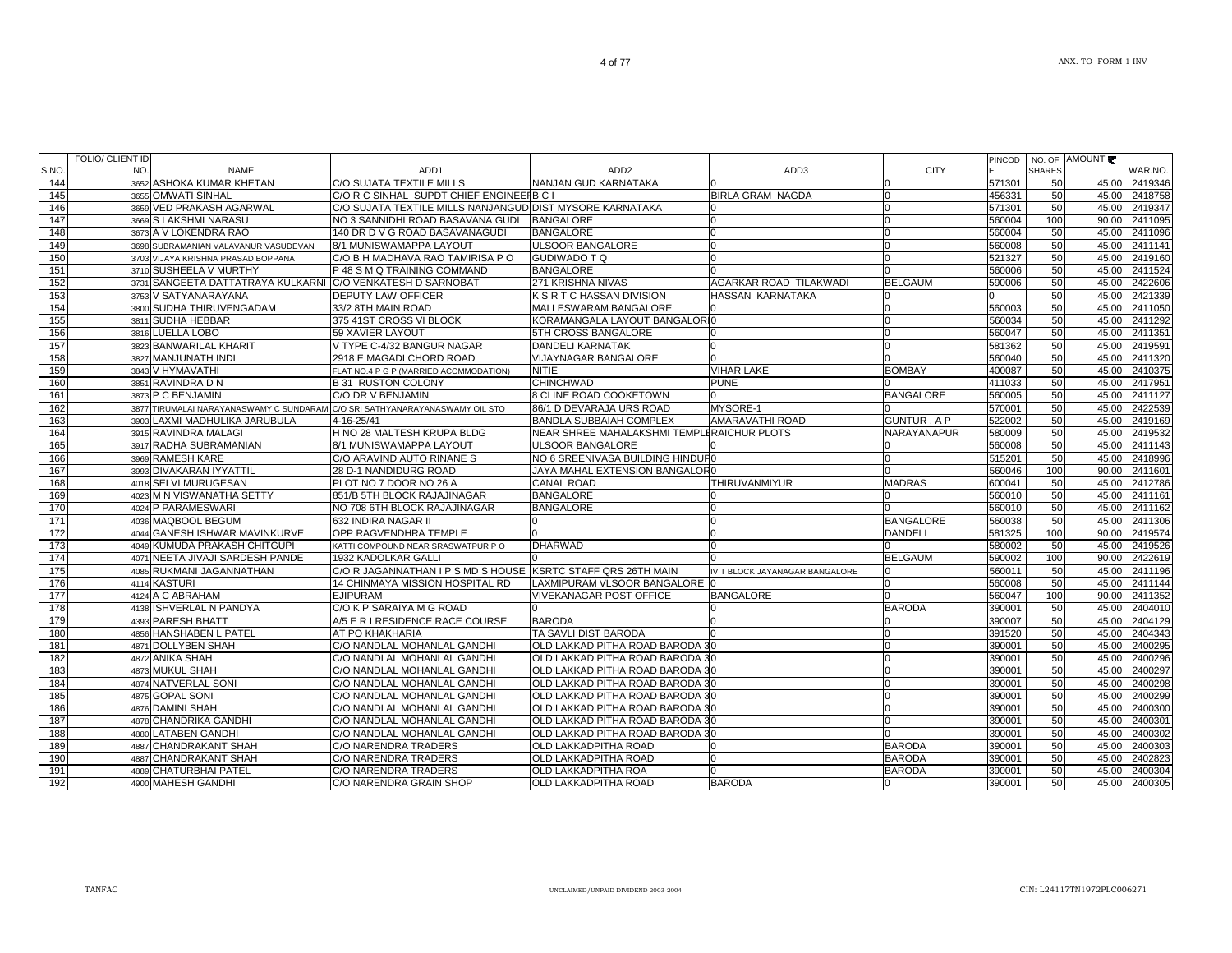|       | FOLIO/ CLIENT ID |                                   |                                         |                                                            |                                |                     | PINCOD |               | NO. OF AMOUNT |         |
|-------|------------------|-----------------------------------|-----------------------------------------|------------------------------------------------------------|--------------------------------|---------------------|--------|---------------|---------------|---------|
| S.NO. | NO.              | <b>NAME</b>                       | ADD <sub>1</sub>                        | ADD <sub>2</sub>                                           | ADD3                           | <b>CITY</b>         |        | <b>SHARES</b> |               | WAR.NO. |
| 193   |                  | 4902 SHANTABEN S GANDHI           | C/O NARENDRA GRAIN SHOP                 | OLD LAKKADPITHA ROAD                                       | <b>BARODA</b>                  |                     | 390001 | 50            | 45.00         | 2404015 |
| 194   |                  | 4903 SHANTILAL J GANDHI           | C/O NARENDRA GRAIN SHOP                 | OLD LAKKADPITHA ROAD                                       | <b>BARODA</b>                  | ın                  | 390001 | 50            | 45.00         | 2404016 |
| 195   |                  | 4904 ASHOK GANDHI                 | C/O NARENDRA GRAIN SHOP                 | OLD LAKKADPITHA ROAD                                       | <b>BARODA</b>                  |                     | 390001 | 50            | 45.00         | 2404017 |
| 196   |                  | 4905 CHAMPAKLAL GANDHI            | C/O NARENDRA GRAIN SHOP                 | OLD LAKKADPITHA ROAD                                       | <b>BARODA</b>                  | O                   | 390001 | 50            | 45.00         | 2404018 |
| 197   |                  | 5088 SHANABHAI V PATEL            | AT PO KHAKHARIA TA SALVI                | <b>DIST BARODA</b>                                         |                                |                     | 391520 | 50            | 45.00         | 2404344 |
| 198   |                  | 5791 KALPESH JOSHI                | C/O M/S DALIA PATEL & CO OPP DENA BANK  | CHOKHANDI BARODA                                           |                                |                     | 390017 | 50            | 45.00         | 2404313 |
| 199   |                  | 5829 MINABEN PRAKASHBHAI PATEL    | C/O PRAKASHBHAI FULABHAI PATEL          | MOTO BHAT VADO KHANDAI MATA KICAMBAY                       |                                |                     | 388620 | 50            | 45.00         | 2403771 |
| 200   |                  | 5941 SANKAR BASU                  | QR NO C-755 PETROCHEMICALS TOWNSHIP PT  | SECTOR I BARODA                                            |                                |                     | 391345 | 50            | 45.00         | 2404332 |
| 201   |                  | 5943 DIPAK KUMAR DAS              | C/O S BASU C-755 SECTOR I               | PETROCHEMICALS TOWNSHIP VADO0                              |                                | 0                   | 391345 | 50            | 45.00         | 2404333 |
| 202   |                  | 6100 VIJAY GOVIND JOSHI           | A M LOKHANDWALA BUILDING IDGA ROAD      | PRATAPNAGAR BARODA                                         |                                |                     | 390004 | 50            | 45.00         | 2404275 |
| 203   |                  | 6104 JAYESHCHANDRA NAGINLAL JOSHI | JANARDAN COLD STORAGE COMPOUND          | CHHANI ROAD BARODA                                         |                                |                     | 390002 | 50            | 45.00         | 2404068 |
| 204   |                  | 6117 MADHUBEN PATEL               | MAIN ROAD P O BAJWA DIST                |                                                            |                                | <b>BARODA</b>       | 390391 | 50            | 45.00         | 2404321 |
| 205   |                  | 6118 RAJYALAKSHMI KOGANTI         | D NO 4-16-3/1 GROUND FLOOR              | <b>CINEMA HALI CENTRE</b>                                  | <b>GNT ROAD</b>                | <b>NAIDUPET</b>     | 524126 | 50            | 45.00         | 2419236 |
| 206   |                  | 6132 GITADAVI RAMNIVAS MUNDRA     | C/O MUNDRA BROTHERS                     | KANSARA BAZAR DABHOI                                       |                                |                     | 391110 | 75            | 67.50         | 2404322 |
| 207   |                  | 6151 SHILA SURESH YALGI           | HOUSE NO.540/50/1                       | WADA AREA                                                  | POST ANGOL                     | <b>DIST BELGAUM</b> | 590007 | 100           | 90.00         | 2422624 |
| 208   |                  | 6232 BHUPENDRA SONI               | C/O KISHOR TAILOR AT PO                 | KALOL PANCHMAHALS                                          |                                | <b>VIA DEROI</b>    | 389330 | 50            | 45.00         | 2404006 |
| 209   |                  | 6235 CHANDAN SONI                 | C/O KISHOR TAILOR AT PO                 | KALOL PANCHMAHALS                                          |                                | <b>VIA DEROI</b>    | 389330 | 50            | 45.00         | 2404007 |
| 210   |                  | 6237 ANIL SONI                    | C/O KISHOR TAILOR AT PO                 | KALOL PANCHMAHALS                                          |                                | <b>VIA DEROI</b>    | 389330 | 50            | 45.00         | 2404008 |
| 211   |                  | 6609 AMARJITSING KARAMSING SAINI  | AMAR RESTAURANT POR                     |                                                            |                                | <b>BARODA</b>       | 391243 | 50            | 45.00         | 2404330 |
| 212   |                  | 6684 LALWANI GORDHAN REWACHAND    | A-5 ANJALI ASHISH SOCIETY               | <b>NEAR SHARDA SOCIETY</b>                                 | BEHIND R TO                    | VADODARA            | 390006 | 50            | 45.00         | 2404117 |
| 213   |                  | 6696 RAMESH KASHIKAR              | HB-677 SECTOR 1 PETROCHEMICALS TOWNSHIP | <b>BARODA</b>                                              |                                |                     | 391345 | 50            | 45.00         | 2404334 |
| 214   |                  | 6702 NIMISH AMRIT SHAH            | 33 CHETANCE SOCIETY                     | <b>NEAR SARDAR SOCIETY</b>                                 | <b>SURENDRANAGAR</b>           | U                   | 363001 | 50            | 45.00         | 2402712 |
| 215   |                  | 6788 YOGESH HIMMATLAL PANDYA      | 1196 GUJRAT HOUSING BOARD VISHALNAGAR   | TARSALI VADODARA                                           |                                |                     | 390009 | 50            | 45.00         | 2404287 |
| 216   |                  | 6789 KANTABEN MAKWANA             | 5 UTTARA SOCIETY                        | NEAR SUBHAS BRIDGE ASHRAM ROAAHMEDABAD                     |                                | $\Omega$            | 380027 | 50            | 45.00         | 2403652 |
| 217   |                  | 6844 CHANDRESH PATEL              | 139 VIJAY CO OP H S LTD NO 2            | BAKARAWADI BARODA GUJ                                      |                                |                     | 390001 | 50            | 45.00         | 2404026 |
| 218   |                  | 6918 ANAND MAKWANA                | 113/C RAILWAY COLONY                    | PRATAPNAGAR BARODA                                         |                                |                     | 390004 | 50            | 45.00         | 2404277 |
| 219   |                  | 6992 SHREEKANT M AMIN             | OPP GRID SUB STATION                    | GOTRI ROAD BARODA                                          |                                |                     | 390007 | 100           | 90.00         | 2404133 |
| 220   |                  | 7017 MAYABEN RAMESHCHANDRA MISTRY | 15 SHREYAS CO SOCY                      | VASAD ROAD BORSAD                                          |                                | $\Omega$            | 388540 | 50            | 45.00         | 2403995 |
| 221   |                  | 7018 KALPANA LAXMAN SHANGHVI      | C/O AMUL APARTMENT                      | BLOCK 1 ELORA PARK ROAD                                    | SUBHANPURA BARODA              |                     | 390007 | 50            | 45.00         | 2404135 |
| 222   |                  | 7028 RATILAL KHIMJIBHAI RAIYANI   | 320 SYNBIOTICS SOCIETY                  | <b>NR SWATI</b>                                            | P O EME CAMPS                  | <b>BARODA</b>       | 390008 | 50            | 45.00         | 2400307 |
| 223   |                  | 7108 HARESH GOVINDJI DESAI        | VRUNDAVAN APARTMENT BLOCK NO 5          | 2ND FLOOR RAM VADI BULSAR                                  |                                |                     | 396001 | 50            | 45.00         | 2404633 |
| 224   |                  | 7149 VARUN KUMAR SINHA            | K 144 K SECTOR                          | KANKAR BAGH COLONY                                         |                                | <b>PATNA</b>        | 800020 | 50            | 45.00         | 2421200 |
| 225   |                  | 7151 CHHOTABHAI PATEL             | VILLAGE & POST GORIAD                   | <b>TALUKA PADRA</b>                                        | <b>VACHALI KHADAKI</b>         | <b>DIST BARODA</b>  | 391440 | 50            | 45.00         | 2404338 |
| 226   |                  | 7161 JAGDISH SHARAN MITTAL        | <b>B-277 VIVEK VIHAR</b>                | DELHI-110 032                                              |                                |                     | 110032 | 150           | 135.00        | 2400256 |
| 227   |                  | 7179 GOWTHAM DAS SHAW             | HB 653 PETROCHEMICAL TOWNSHIP           | <b>BARODA</b>                                              |                                |                     | 391345 | 50            | 45.00         | 2404335 |
| 228   |                  | 7183 SUSHIL KUMAR SAHAI           | <b>D.66 GOLDEN ENCLAVE</b>              | <b>AIRPORT ROAD</b>                                        |                                | <b>BANGALORE</b>    | 560017 | 50            | 45.00         | 2411544 |
| 229   |                  | 7205 SONAL J PATEL                | 6 ALAKNANDA SOCIETY SUBHANPURA ROAD     | RACE COURSE BARODA 390007                                  |                                |                     | 390007 | 100           | 90.00         | 2400306 |
| 230   |                  | 7288 MADHUSUDAN JUGALBHAI DESAI   | <b>GHANHADR GHADIALI POLE</b>           | <b>BARODA</b>                                              |                                |                     |        | 50            | 45.00         | 2421346 |
| 231   |                  | 7351 RATAMAMBA VELLANKI           | FLAT 201 PLOT 31                        | SAI SHAKTI'S CHALAPATI RESIDENC'SRI NAGAR COLONY MAIN ROAD |                                | <b>HYDERABAD</b>    | 500073 | 100           | 90.00         | 2400388 |
| 232   |                  | 7359 K N SHARMA                   | NEAR RLY STATION BAZARIA                | <b>BHOPAL M P</b>                                          |                                |                     | 462010 | 50            | 45.00         | 2418803 |
| 233   |                  | 7375 SURENDRA LAL                 | C/O HINDUSTAN ELECTRO GRAPHITES LTD     | P B NO 5 RAVISHANKER NAGAR BHO                             |                                |                     | 462016 | 50            | 45.00         | 2418509 |
| 234   |                  | 7391 EAPEN NINAN                  | C/O INDIAN SEWING MACHINE CO            | 8 HAMIDIA ROAD BHOPAL M P                                  |                                |                     | 462001 | 50            | 45.00         | 2418790 |
| 235   |                  | 7497 PREETI JAIN                  | C/O RAHUL JAIN                          | TIRUPATI BALAJI APARTMENTS                                 | PLOT NO 437 FLAT NO 10 14TH RD | <b>MUMBAI</b>       | 400052 | 50            | 45.00         | 2407494 |
| 236   |                  | 7497 PREETI JAIN                  | C/O RAHUL JAIN                          | TIRUPATI BALAJI APARTMENTS                                 | PLOT NO 437 FLAT NO 10 14TH RD | <b>MUMBAI</b>       | 400052 | 50            | 45.00         | 2407524 |
| 237   |                  | 7525 SRI KUMAR KOTHARI            | C/O KOHINOOR KNITTING MILLS             | 113 MANOHAR DAS KATRA CALCUTTI                             |                                |                     | 700007 | 50            | 45.00         | 2413924 |
| 238   |                  | 7537 SURESH KUMAR PILANIWALA      | 34 A RATU SARKAR LANE                   |                                                            |                                | <b>CALCUTTA</b>     | 700073 | 50            | 45.00         | 2414810 |
| 239   |                  | 7553 SUNIL KUMAR AGARWALA         | C/O MAHABIR PRASAD RUNGTA               | P O COLGONG DIST BHAGALPUR                                 | <b>E RLY BIHAR</b>             |                     | 813203 | 50            | 45.00         | 2421218 |
| 240   |                  | 7573 SITA DEVI RUNGTA             | C/O MAHABIR PRASAD RUNGTA               | P O COLGONG DIST BHAGALPUR                                 | E RLY BIHAR                    | n                   | 813203 | 50            | 45.00         | 2421219 |
| 241   |                  | 7619 A K SRIVASTAVA               | E-60                                    | ASIAN GAMES VILLAGE                                        | <b>NEW DELHI</b>               |                     | 110049 | 50            | 45.00         | 2401784 |

TANFAC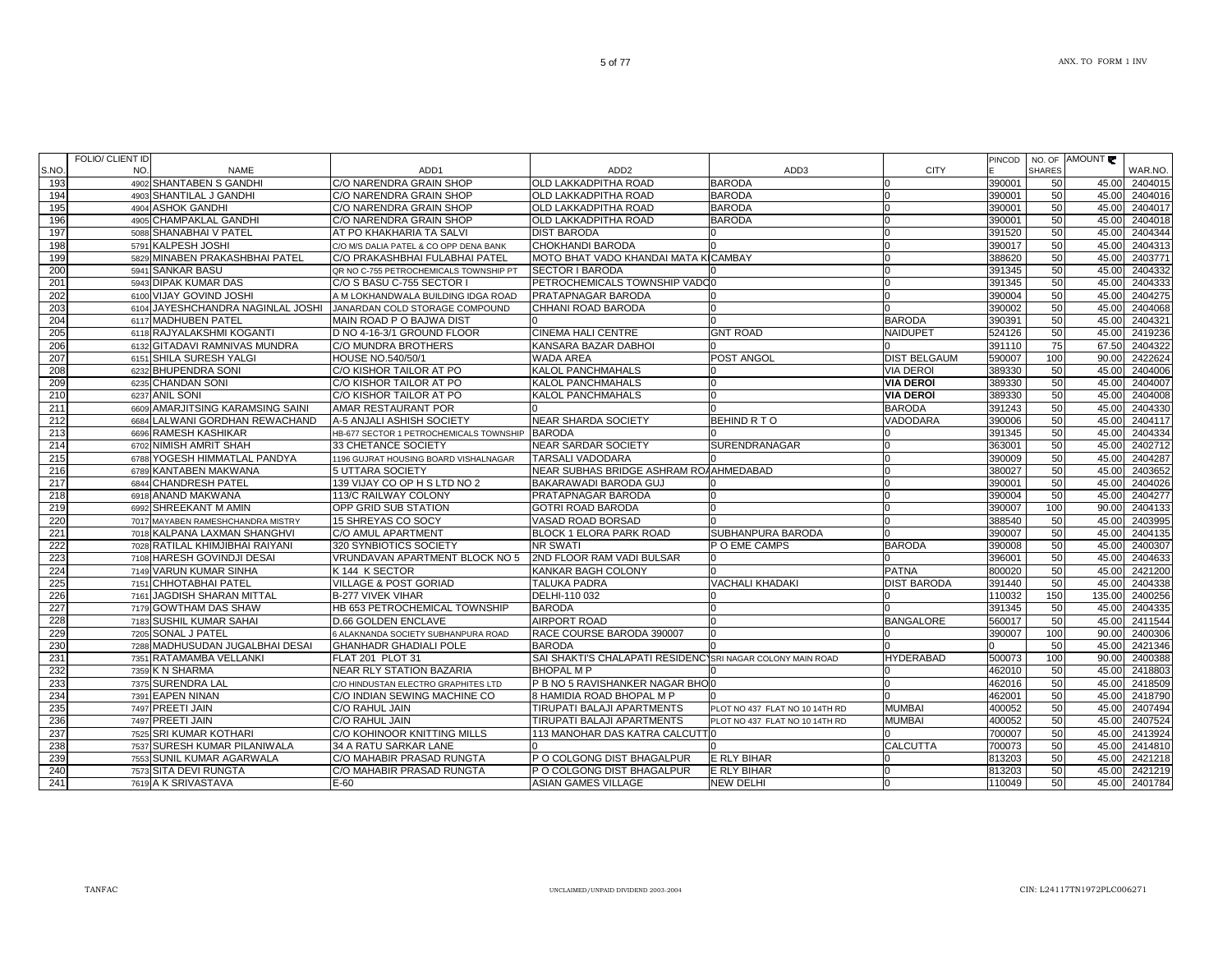ANX. TO FORM 1 INV

|            | <b>FOLIO/ CLIENT ID</b> |                                                        |                                                              |                                                  |                                |                     | PINCOD           |               | NO. OF AMOUNT  |                    |
|------------|-------------------------|--------------------------------------------------------|--------------------------------------------------------------|--------------------------------------------------|--------------------------------|---------------------|------------------|---------------|----------------|--------------------|
| S.NO       | NO.                     | <b>NAME</b>                                            | ADD <sub>1</sub>                                             | ADD <sub>2</sub>                                 | ADD3                           | <b>CITY</b>         |                  | <b>SHARES</b> |                | WAR.NO.            |
| 242        |                         | 7625 JAI PRAKASH AGRAWAL                               | C/O KHYALIRAM KEDARNATH                                      | <b>BOUNSI ROAD BHAGALPUR</b>                     |                                |                     | 812002           | 50            | 45.00          | 2421214            |
| 243        |                         | 7639 CHHANDA ROY                                       | <b>C/OSOUMEN ROY</b>                                         | <b>SWARNA KUTHIR</b>                             | 217 KALI BAZAR                 | POST BURDWAN        | 713101           | 50            |                | 45.00 2400434      |
| 244        |                         | 7661 NARESH KUMAR BAGARIA                              | <b>14 KALAKAR STREET</b>                                     | IO                                               |                                | <b>CALCUTTA</b>     | 700070           | 50            |                | 45.00 2400430      |
| 245        |                         | 7662 SURESH KUMAR BAGARIA                              | <b>14 KALAKAR STREET</b>                                     |                                                  |                                | <b>CALCUTTA</b>     | 700070           | 50            | 45.00          | 2400431            |
| 246        |                         | 7676 SURATH CHANDRA ROY                                | 56 CHOWRINGHEE ROAD                                          |                                                  |                                | <b>CALCUTTA</b>     | 700071           | 100           | 90.00          | 2414780            |
| 247        |                         | 7694 BHAGIRATHI WAGHELA                                | C/O DAYAL CREDIT CORPORATION                                 | <b>CINEMA ROAD</b>                               |                                | P O BANKURA W B     | 712101           | 50            | 45.00          | 2420868            |
| 248        |                         | 7701 MANOJ KUMAR MITRA                                 | 41 KALI CHARAN GHOSH ROAD                                    |                                                  |                                | <b>CALCUTTA</b>     | 700050           | 75            | 67.50          | 2414980            |
| 249        |                         | 7708 PRAJESH RAWAT                                     | 23-A NETAJI SUBHAS ROAD                                      | $\Omega$                                         |                                | <b>CALCUTTA</b>     | 700001           | 300           | 270.00         | 2413532            |
| 250        |                         | 7716 INDIRA INGUVA                                     | C/O SRIIL N MURTY                                            | 118 OFFICER S COLONY                             | KANCHRAPARA 24 PARAGANAS       | <b>WEST BENGAL</b>  | 743145           | 50            | 45.00          | 2421005            |
| 251        |                         | 7717 YAGNANARAYANA SARMA INGUVA                        | C/O SRIIL N MURTY                                            | 118 OFFICER S COLONY                             | KANCHRAPARA 24 PARAGANAS DT    | <b>W BENGAL</b>     | 743145           | 50            | 45.00          | 2421006            |
| 252        |                         | 7718 I L N MURTY                                       | 118 OFFICERS COLONY                                          | KANCHRAPARA 24 PARAGANAS DT                      | <b>WEST BENGAL</b>             |                     | 743145           | 50            | 45.00          | 2421007            |
| 253        |                         | 7724 URMILA GUPTA                                      | 58/68 LAKE GARDENS                                           |                                                  |                                | <b>CALCUTTA</b>     | 700045           | 50            | 45.00          | 2414605            |
| 254        |                         | 7786 PREM LATA JAIN                                    | 8/1 LAL BAZAR STREET                                         | <b>BIKANER BUILDING</b>                          | ROOM NO 8 3RD FLOOR            | CALCUTTA            | 700001           | 50            | 45.00          | 2415698            |
| 255        |                         | 7796 ARUN KUMAR AGNIHOTRY                              | 444 B C ROAD BURRA BAZAR                                     | BURDWAN TOWN PO & DT BURDWAIW BENGAL             |                                |                     | 713101           | 50            | 45.00          | 2420919            |
| 256        |                         | 7797 SUVRA AGNIHOTRY                                   | 444 B C ROAD BURRA BAZAR                                     | BURDWAN TOWN PO & DT BURDWAIW BENGAL             |                                |                     | 713101           | 50            | 45.00          | 2420920            |
| 257        |                         | 7832 NAND LALL RAM                                     | 20 RAJANI KUMAR SEN LANE                                     |                                                  |                                | <b>HOWRAH</b>       | 711101           | 50            | 45.00          | 2400433            |
| 258        |                         | 7890 SHANKARLAL KEYAL                                  | 2E RAJNIGANDHA 25 BALLYGUNGE PARK CALCUTTA                   |                                                  |                                |                     | 700019           | 100           | 90.00          | 2414254            |
| 259        |                         | 7912 BAKRA PRATISTHAN LTD                              | 51 STEPHEN HOUSE                                             | 3RD FLOOR                                        | 4 B B D BAG EAST               | <b>CALCUTTA</b>     | 700001           | 100           | 90.00          | 2413536            |
| 260        |                         | 7931 SHANKAR DEVI PANDEY                               | 705A BLOCK P NEW ALIPORE                                     |                                                  |                                | <b>CALCUTTA</b>     | 700053           | 50            | 45.00          | 2414615            |
| 261        |                         | 7936 SUJIT KUMAR DAS                                   | 152 JODHPUR PARK                                             |                                                  |                                | <b>CALCUTTA</b>     | 700068           | 75            | 67.50          | 2414733            |
| 262        |                         | 7939 POONAM CHAND DUJARI                               | 5-B BASANTI VIHAR 17/S BLOCK A                               | NEW ALIPORE CALCUTTA                             |                                |                     | 700053           | 50            | 45.00          | 2414616            |
| 263        |                         | 7948 VENGAYIL LEELAVATNY NAMBIAR                       | <b>7C MONA LISA</b>                                          | 17 CAMAC STREET                                  | <b>CALCUTTA</b>                |                     | 700017           | 100           | 90.00          | 2414193            |
| 264        |                         | 7959 MARYANN SHOHAL                                    | KAILASHPUR TEA ESTATE                                        | POST RAJADANGA                                   | <b>DIST JALPAIGURI</b>         | <b>WEST BENGAL</b>  | 735218           | 25            | 22.50          | 2420997            |
| 265        |                         | 7972 SUSAMA RUDRA                                      | 6 B SANKAER GHOSH LANE<br>9B/2                               |                                                  | <b>CALCUTTA</b>                |                     | 700006           | 50<br>800     | 45.00          | 2413868            |
| 266        |                         | 7983 SUSHILA DEVI                                      |                                                              | <b>BEDIADANGA FIRST LANE</b>                     | <b>CALCUTTA</b>                |                     | 700039           |               | 720.00         | 2422201            |
| 267        |                         | 7986 PARTHADEB ROY                                     | 71 ROY BAHADUR ROAD                                          | <b>BEHALA CALCUTTA</b>                           |                                |                     | 700034           | 50            | 45.00          | 2414592            |
| 268        |                         | 7988 NEELA GUPTA                                       | <b>MRINALINI APTS</b>                                        | 47C/4 MOORE AVENUE                               | FLAT NO 1 D 1ST FLOOR          | <b>CALCUTTA</b>     | 700040           | 50            | 45.00          | 2400429            |
| 269        |                         | 8012 ANIL KUMAR HARLALKA<br>8020 SISIR KUMAR MUKHERJEA | 9 PRETORIA STREET<br>79/26/1B ACHARYA JAGADISH               | FLAT NO 8 2ND FLOOR CALCUTTA                     | 0                              |                     | 700071           | 100<br>50     | 90.00          | 2414781<br>2414149 |
| 270<br>271 |                         | 8022 M G SUBRAMANIAN                                   | 19 PARK SIDE ROAD                                            | <b>IBOSE ROAD CALCUTTA</b><br><b>FIRST FLOOR</b> |                                | <b>CALCUTTA</b>     | 700014<br>700026 | 50            | 45.00<br>45.00 | 2414395            |
| 272        |                         | 8028 MADAN LAL ASSOPA                                  | C/O ORIENT GENERAL INDUSTRIES LTD 6 GHORE BIBI LANE CALCUTTA |                                                  |                                |                     | 700054           | 50            | 45.00          | 2414647            |
| 273        |                         | 8030 SAMAR MUKHERJEE                                   | FLAT NO 5                                                    | 34/1P BALLYGUNGE CIRCULAR ROADCALCUTTA           |                                |                     | 700019           | 50            | 45.00          | 2414257            |
| 274        |                         | 8033 RAJENDRA PRASAD SWAIKA                            | C/O S K SWAIKA WINDOW GLASS LTD                              | P O ADCCONAGAR DIST HOOGHLY                      | <b>WEST BENGAL</b>             |                     | 712121           | 50            | 45.00          | 2420879            |
| 275        |                         | 8045 HIRENDRA MOHAN GHATAK                             | UTTA RAYAN HOUSING ESTATE                                    | FLAT NO C/14/3                                   | 102 B T ROAD                   | <b>CALCUTTA</b>     | 700035           | 75            | 67.50          | 2414937            |
| 276        |                         | 8055 SUNIL GADHIA                                      | C/O M/S D P BHAIYA AND CO                                    | 1 SAMBHU MULLICK LANE                            | 2ND FLOOR ROOM NO 6            | <b>CALCUTTA</b>     | 700007           | 50            | 45.00          | 2400426            |
| 277        |                         | 8065 ASHUTOSH KUMAR SINGH                              | 14-C RAILWAY BOARD QUARTERS                                  | <b>CHANAKYAPURI</b>                              |                                | <b>NEW DELHI</b>    | 110021           | 50            | 45.00          | 2401298            |
| 278        |                         | 8090 GOPAL CHANDRA ROY                                 | ANANDA COMPLEX BLOCK A                                       | FLAT 11 2ND FLOOR                                | 7 RANI DEBENDRA BALA ROAD      | <b>CALCUTTA</b>     | 700002           | 100           | 90.00          | 2400236            |
| 279        |                         | 8096 PROF, M S REEL                                    | PRINCIPAL RETIRED                                            | C/O DR TIRLOK SINGH                              | 10 HAMIDIA ROAD                | <b>BHOPAL MP</b>    | 462001           | 50            | 45.00          | 2418792            |
| 280        |                         | 8098 LAKSHMI KANTA SEN                                 | <b>SENCO PAINTS &amp; HARDWARES</b>                          | <b>SAMDI ROAD</b>                                | POST RUPNARAINPUR BAZAR        | <b>DIST BURDWAN</b> | 713364           | 50            |                | 45.00 2420960      |
| 281        |                         | 8140 AMITAVA CHAKRABORTY                               | <b>CANARA BANK</b>                                           | <b>BARI BAZAR</b>                                | MUNGER-811 201                 |                     | 811201           | 50            | 45.00          | 2421207            |
| 282        |                         | 8161 AJAY KUMAR SINGH                                  | C/O BHAGAL PUR X-RAY                                         | <b>MAHATMA GANDHI PATH</b>                       |                                | <b>BHAGALPUR</b>    | 812001           | 50            | 45.00          | 2421211            |
| 283        |                         | 8162 K RATNAM                                          | <b>KRISHNA KUNJ</b>                                          | WEST OF TOWN POLICE STATION                      | <b>KODUNGALLUR</b>             |                     | 680664           | 50            | 45.00          | 2420536            |
| 284        |                         | 8165 M P RADHAKRISHNAN                                 | <b>GENERAL MANAGER (OPERATIONS)</b>                          | STATE BANK OF INDIA LOCAL HEAD                   | JUDGE'S COURT ROAD PATNA BIHAR |                     | 800001           | 50            | 45.00          | 2421105            |
| 285        |                         | 8167 JASKARAN DOSI                                     | C/O PADMARAM OMPRAKASH                                       | <b>MARWARI PATTY JORHAT</b>                      |                                |                     | 785001           | 50            | 45.00          | 2421082            |
| 286        |                         | 8172 NITA GUPTA                                        | 256/1 VIJAY PARK EXTENSION                                   | <b>BALLUPUR ROAD</b>                             |                                | <b>DEHRADUN</b>     | 248001           | 100           | 90.00          | 2400279            |
| 287        |                         | 8173 NAMITA GUPTA                                      | 256/1 VIJAY PARK EXTENSION                                   | <b>BALLUPUR ROAD</b>                             | U                              | <b>DEHRADUN</b>     | 248001           | 50            | 45.00          | 2416090            |
| 288        |                         | 8222 SOVA PAUL                                         | 17 KESHAB CHANDRA SEN STREET                                 | <b>CALCUTTA</b>                                  |                                |                     | 700009           | 50            | 45.00          | 2414071            |
| 289        |                         | 8224 SHIVLAL KAKKAD                                    | <b>TAX PRACTITIONER</b>                                      | DALIAPARA P O SAMBALPUR                          | n                              | <b>ORISSA</b>       | 768001           | 50            | 45.00          | 2421065            |
| 290        |                         | 8262 UJJAL KUMAR DAS                                   | 14 DESHPRAN SASMAL ROAD                                      | P O & DIST HOWRAH W BENGAL                       | $\Omega$                       |                     | 711101           | 80            |                | 72.00 2420774      |
|            |                         |                                                        |                                                              |                                                  |                                |                     |                  |               |                |                    |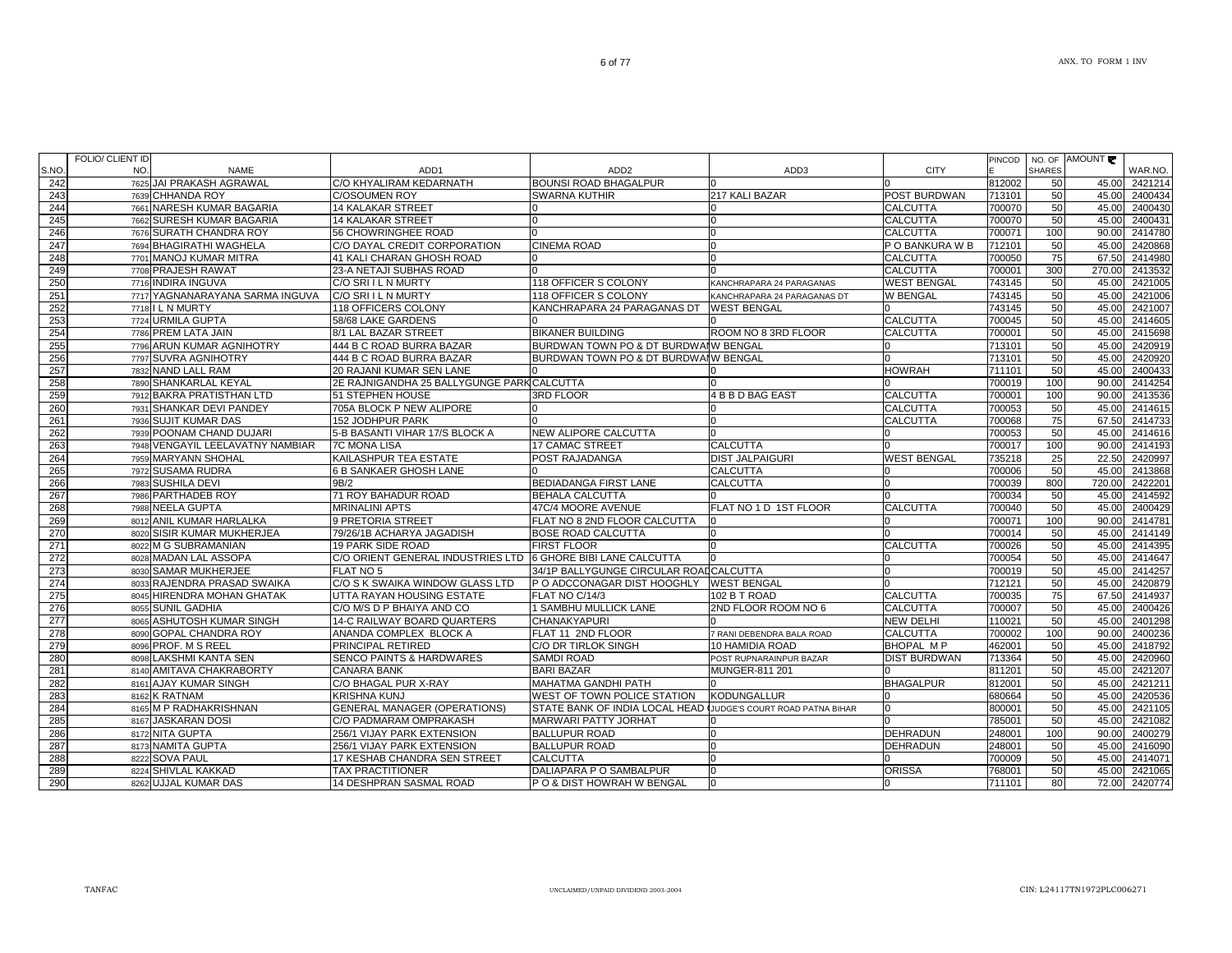| S.NO.      | <b>FOLIO/ CLIENT ID</b><br>NO. | <b>NAME</b>                            | ADD <sub>1</sub>                                                | ADD <sub>2</sub>                                                  | ADD3                      | <b>CITY</b>        | PINCOD | <b>SHARES</b> | NO. OF AMOUNT  | WAR.NO. |
|------------|--------------------------------|----------------------------------------|-----------------------------------------------------------------|-------------------------------------------------------------------|---------------------------|--------------------|--------|---------------|----------------|---------|
| 291        |                                | 8330 AMY CHAKRABARTI                   | P-104 SECTOR-A                                                  | METROPLITAN CO-OP HSG SOCY LTICANAL SOUTH ROAD CHINGHRIGHATA      |                           | <b>CALCUTTA</b>    | 700039 | 50            | 45.00          | 2414953 |
| 292        |                                | 8332 KUNJAVARA E O                     | C/O BRENTFORD ELECTRIC INDIA LTD                                | P 25 TRANSPORT DEPOT ROAD CALCO                                   |                           | ın                 | 700088 | 50            | 45.00          | 2415054 |
| 293        |                                | 8333 ANNIE KUNJAVARA                   | C/O BRENTFORD ELECTRIC INDIA LTD                                | P 25 TRANSPORT DEPOT ROAD CALO                                    |                           | $\Omega$           | 700088 | 50            | 45.00          | 2415055 |
| 294        |                                | 8366 M MEENAKSHI                       | <b>6 DESHPRIYA PARK WEST</b>                                    |                                                                   |                           | <b>CALCUTTA</b>    | 700026 | 100           | 90.00          | 2419954 |
| 295        |                                | 8393 ASIT KUMAR MUKHERJEE              | 69/2 GHOL SAHAPUR RLY QUATER                                    | <b>BEHALA CALCUTTA</b>                                            |                           |                    | 700034 | 50            | 45.00          | 2414593 |
| 296        |                                | 8402 PARVINDER SINGH DANG              | 214/14 ACHARYA JAGDISH CH BOSE ROAO                             |                                                                   |                           | <b>CALCUTTA</b>    | 700017 | 50            | 45.00          | 2414200 |
| 297        |                                | 8417 NISHA RANJAN MUKERJEE             | 278/1 NETAJI SUBHASH CHANDRA BOSE ASHOKE AVENUE TOLLYGUNGE CALO |                                                                   |                           |                    | 700047 | 50            | 45.00          | 2414967 |
| 298        |                                | 8419 LAKSHMI NARASIMHA RAO DEVARAKONDA | 201 RAJESWARI APARTMENTS                                        | HOUSE NO 7-1-29 PLOT NO 26                                        | <b>AMEERPET</b>           | <b>HYDERABAD</b>   | 500016 | 100           | 90.00          | 2410686 |
| 299        |                                | 8440 JOGINDER JIT SINGH                | 30 CIRCUIT HOUSE AREA EAST                                      | <b>JAMSHEDPUR</b>                                                 |                           |                    | 831001 | 50            | 45.00          | 2421255 |
| 300        |                                | 8446 MOHAMED HOSSAIN                   | 17/A HOSSAIN SHAH ROAD                                          |                                                                   |                           | <b>CALCUTTA</b>    | 700023 | 100           | 90.00          | 2414921 |
| 301        |                                | 8453 SANKARA RAO DONTAMSETTI           | BHEL SITE OFFICE KOLAGHAT T P P                                 | P O MECHADA DT MIDNAPORE                                          | <b>WEST BENGAL</b>        |                    | 721137 | 50            | 45.00          | 2420967 |
| 302        |                                | 8454 MOHAMMED SHAHABUDDIN              | FLAT NO 404 AMINTOWERS                                          | 11-5-44 RED HILLS                                                 |                           | <b>HYDERABAD</b>   | 500004 | 50            | 45.00          | 2410647 |
| 303        |                                | 8478 ASHOK KUMAR AGARWAL               | <b>FOURTH FLOOR</b>                                             | 1/432 GARIAHAT ROAD SOUTH                                         | <b>CALCUTTA</b>           |                    | 700068 | 100           | 90.00          | 2420362 |
| 304        |                                | 8481 INDU MOHNOT                       | 162/41/1 LAKE GARDENS                                           |                                                                   |                           | <b>CALCUTTA</b>    | 700045 | 50            | 45.00          | 2414606 |
| 305        |                                | 8497 KOUSHIK AGNIHOTRY                 | 444 B-C ROAD BURRA BAZAR BURDWAN TOWN                           | P O & DT BURDWAN WEST BENGAL                                      | In.                       |                    | 713101 | 50            | 45.00          | 2420921 |
| 306        |                                | 8508 LOKNATH MUTREJA                   | 1074 SECTOR 18 C                                                |                                                                   |                           | <b>CHANDIGARH</b>  | 160018 | 50            | 45.00          | 2415630 |
| 307        |                                | 8552 K SWAMINATHAN                     | INSPECTOR OF CENTRAL EXCISE                                     | OFFICE OF THE SUPT OF CENTRAL ERANGE III OLD POLICE QUARTERS LANE |                           | <b>PONDICHERRY</b> | 605011 | 50            | 45.00          | 2422659 |
| 308        |                                | 8578 RAJ KUMAR MENDIRATTA              | KOTHI NO 3009                                                   | SECTOR 20D CHANDIGARH                                             |                           |                    | 160020 | 50            | 45.00          | 2415696 |
| 309        |                                | 8587 B SRINIVAS PAI                    | <b>B-7 SAI ASHISH</b>                                           | <b>D SOUZA COLONY</b>                                             | <b>GANGAPUR ROAD</b>      | <b>NASIK</b>       | 422005 | 50            | 45.00          | 2418111 |
| 310        |                                | 8600 SATYAVATI                         | 113 MODEL TOWN                                                  | AMBALA CITY HARYANA STATE                                         |                           |                    | 134003 | 50            | 45.00          | 2415309 |
| 311        |                                | 8623 SURINDER KUMAR                    | 61 B I BAZAR                                                    |                                                                   | <b>AMBALA CANTT</b>       | <b>HARYANA</b>     | 133001 | 50            | 45.00          | 2415301 |
| 312        |                                | 8642 NARINDER KAUR                     | C/O CAPT S J SINGH 234 ENGR REGT                                | $C/O$ 56 A P O                                                    |                           |                    |        | 50            | 45.00          | 2421354 |
| 313        |                                | 8662 ASHA MIGLANI                      | H NO 471                                                        | <b>SECTOR 7</b>                                                   | <b>PANCHKULA</b>          | <b>HARYANA</b>     | 134109 | 50            | 45.00          | 2415321 |
| 314        |                                | 8688 ARVIND MALHOTRA                   | H.NO.932                                                        | <b>SECTOR 40-A</b>                                                | In                        | <b>CHANDIGARH</b>  | 160040 | 50            | 45.00          | 2415710 |
| 315        |                                | 8690 NALIN KAPIL                       | C/O SH D S CHANDEL                                              | H NO 1567/22B CHANDIGARH                                          | $\Omega$                  |                    | 160022 | 50            | 45.00          | 2415642 |
| 316        |                                | 8729 VIDYA SAGAR AGGARWAL              | 1514 SECTOR 34                                                  | CHANDIGARH                                                        | $\Omega$                  |                    | 160022 | 200           | 180.00         | 2415643 |
| 317        |                                | 8730 VED PARKASH                       | K NO.230                                                        | SECTOR 46-A                                                       | <sup>0</sup>              | <b>CHANDIGARH</b>  | 160020 | 50            | 45.00          | 2415699 |
| 318        |                                | 8738 JAIDEEP SINGH BRAR                | VIL SALEHPUR P O BILASPUR                                       | <b>DIST RAMPUR U P</b>                                            | $\Omega$                  | ın                 | 244921 | 375           | 337.50         | 2416298 |
| 319        |                                | 8758 MOHINDER SINGH SIDHU              | C/O SH G S BAKSHI                                               | 3346 SECTOR 15-D CHANDIGARH                                       | <sup>0</sup>              | $\Omega$           | 160015 | 50            | 45.00          | 2415679 |
| 320        |                                | 8773 SATWANT REDDY                     | 52 SECTOR 7A                                                    | CHANDIGARH-160 019                                                | $\Omega$                  |                    | 160019 | 50            | 45.00          | 2415689 |
| 321        |                                | 8789 LACHHMAN DAS AGARWAL              | 605 SECTOR 10-D                                                 |                                                                   | $\Omega$                  | <b>CHANDIGARH</b>  | 160010 | 50            | 45.00          | 2415669 |
| 322        |                                | 8793 RAJESH SHARMA                     | 1641/3 RGHO MAJRA                                               |                                                                   |                           | PATIALA PB         | 147001 | 50            | 45.00          | 2415489 |
| 323        |                                | 8823 BHUPINDER MEHTA                   | HOUSE NO 441 SECTOR 20/A                                        | CHANDIGARH                                                        |                           |                    | 160020 | 50            | 45.00          | 2415701 |
| 324        |                                | 8827 AMRIK SINGH BARHOK                | 44-A/373                                                        | <b>CHANDIGARH</b>                                                 | In                        |                    | 160022 | 50            | 45.00          | 2415645 |
| 325        |                                | 8830 MANOHAR LALL KHOSLA               | 41 DELITE COLONY                                                |                                                                   |                           | <b>PATIALA</b>     | 147001 | 50            | 45.00          | 2415490 |
| 326        |                                | 8836 PARMODH SINGH                     | 1070 SECTOR 27-B                                                |                                                                   | $\Omega$                  | <b>CHANDIGARH</b>  | 160019 | 50            | 45.00          | 2415690 |
| 327        |                                | 8855 JAI DEV VARMA                     | 283/10A                                                         |                                                                   |                           | <b>CHANDIGARH</b>  | 160010 | 50            | 45.00          | 2415670 |
| 328        |                                | 8866 SHIVBIR SINGH GREWAL              | 286                                                             | SECTOR 10-A                                                       | CHANDIGARH 160011         | $\Omega$           | 160011 | 50            | 45.00          | 2400264 |
| 329        |                                | 8892 VINOD KUMAR SURI                  | C/O SURI MEDICAL STORES                                         | THE MALL SOLAN H P                                                |                           | $\Omega$           | 173212 | 50            | 45.00          | 2415723 |
| 330        |                                | 8900 UMAR HAIDAR                       | P B NO 940                                                      |                                                                   |                           | SHARJAH U A E      | U      | 100           | 90.00          | 2400054 |
| 331        |                                | 8926 A SRINIVASAN                      | 38 B 3 & 4 VENKATESWARA APPTS                                   | <b>ANNA STREET</b>                                                | <b>COIMBATORE</b>         | 641025             | 641025 | 50            | 45.00          | 2420394 |
| 332        |                                | 8951 V PAULOSE                         | SNCO S MESS AIR FORCE SULUR                                     | KANGAYAMPALAYAM P O COIMBATO 0                                    |                           | $\Omega$           | 641401 | 50            | 45.00          | 2420440 |
| 333        |                                | 8953 ANNAMMA PAULOSE                   | 129/6 KALPAVIHAR A F SULUR                                      | KANGAYAMPALAYAM P O COIMBATO 0                                    |                           | $\Omega$           | 641401 | 50            | 45.00          | 2420441 |
| 334        |                                | 8959 MANONMANI SHANMUGHAM              | C/O PERUMAL SHANMUGHAM                                          | SOUTHWIND MARINE SERVICES                                         | P O BOX 21426             | <b>DUBAI UAE</b>   |        | 50            | 45.00          | 2400243 |
| 335        |                                | 8960 SHANMUGHAM PERUMAL                | C/O SOUTHWIND MARINE SERVICES                                   | P O BOX 21426                                                     | <b>DUBAI</b>              | <b>UAE</b>         |        | 100           | 90.00          | 2400244 |
| 336<br>337 |                                | 8968 K MANICKAM                        | PLOT NO 9 LETCHUMI ILLAM                                        | KARPAGAVINAYAGAR STREET                                           | MEENAKSHI NAGAR VILANGUDI | <b>MADURAI</b>     | 625018 | 75            | 67.50          | 2420063 |
|            |                                | 8969 K R VISWANATHAN                   | <b>SREENIVAS</b>                                                | VENKETESWARA COLONY                                               | <b>KUMARAPURAM</b>        | <b>PALGHAT</b>     | 678011 | 50<br>50      | 45.00          | 2422969 |
| 338        |                                | 9008 HARIDAS MOOLCHAND                 | NO 70 MEGRICAR ROAD R S PURAM                                   | <b>COIMBATORE</b>                                                 |                           | $\Omega$           | 641002 |               | 45.00<br>22.50 | 2420315 |
| 339        |                                | 9022 ZAHOOR AHMED                      | 17 100 FEET ROAD VI BLOCK                                       | BANASHANKARI III STAGE III PHASE BANGALORE                        |                           |                    | 560085 | 25            |                | 2411498 |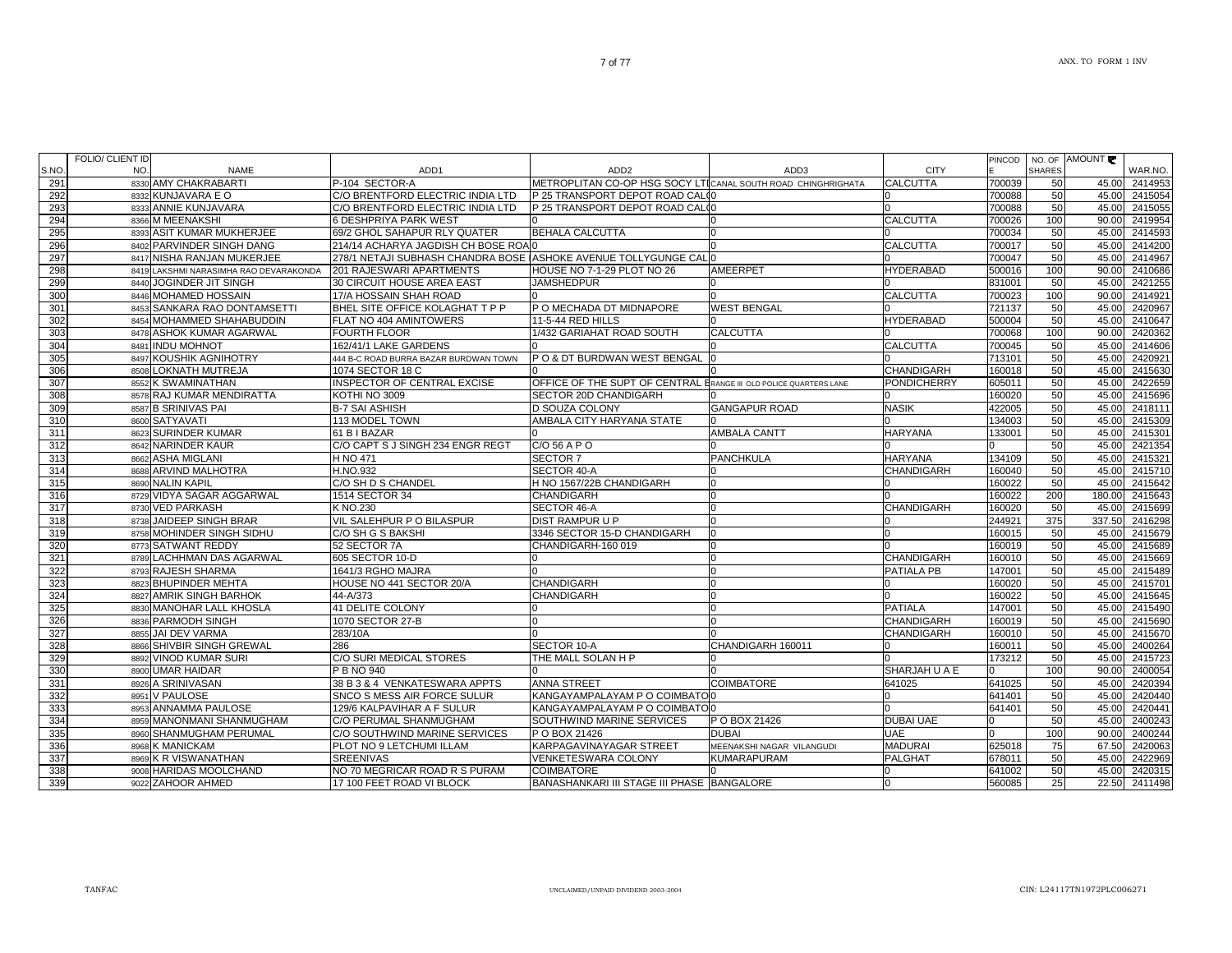WAR.NO.90.00 2420428

AMOUNT

PINCOD E

NO. OF SHARES

| 341 | 9047 MARTHANDA CHALAPATHIRAO NANDURI    | 3A METTUPALAYAM ROAD G N MILLS POST        | <b>COIMBATORE</b>                                           |                        |                       | 641029 | 50  | 45.00 | 2420401 |
|-----|-----------------------------------------|--------------------------------------------|-------------------------------------------------------------|------------------------|-----------------------|--------|-----|-------|---------|
| 342 | 9051 V K RANGANATHAN                    | 10 MALLI CHETTY ST                         | <b>RASIPURAM</b>                                            |                        | <b>SALEM</b>          | 637408 | 50  | 45.00 | 2420252 |
| 343 | 9053 V V RATHNAM                        | OLD DOOR NO 30 NEW DOOR NO 42              | <b>VYSIAL STREET COIMBATORE</b>                             |                        |                       | 641001 | 75  | 67.50 | 2420293 |
| 344 | 9060 R K VENKATACHALAM                  | 8/26 RACE COURSE                           |                                                             | 0                      | <b>COIMBATORE</b>     | 641018 | 50  | 45.00 | 2420335 |
| 345 | 9129 DEVAKANNAN NANDHI                  | NIRMALA COTTAGE OLD GARDEN ROAD OOTACAMUND |                                                             |                        |                       | 643001 | 50  | 45.00 | 2420458 |
| 346 | 9163 K BALADHANDAPANI                   | 5-G RAMAKRISHNAPURAM                       | NEAR PONNIARAJAPURAM                                        | <b>COIMBATORE</b>      |                       | 641001 | 50  | 45.00 | 2420295 |
| 347 | 9194 SEETHA PARTHASARATHY               | 65/2 PLATINUM APARTMENTS                   | <b>ANNA NAGAR WEST</b>                                      |                        | <b>MADRAS</b>         | 600101 | 50  | 45.00 | 2413296 |
| 348 | 9197 NEELIMA SANE                       | C-15A GANGOTRI ENCLAVE                     | ALAKNANDA B KALKAJI                                         | <b>NEW DELHI</b>       |                       | 110019 | 50  | 45.00 | 2401231 |
| 349 | 9238 KALYANARAMAN SATHANUR RAMASWAMY    | 52 MARIASUSAI NAGAR                        |                                                             |                        | <b>CUDDALORE</b>      | 607001 | 50  | 45.00 | 2422674 |
| 350 | 9241 N DHARANIDARAN                     | S/O S V NARAYANASWAMY                      | NO 1 KUMARAN KOIL VALLUVAR STRSUTTHUKKULAM CADDALORE 607003 |                        |                       | 607003 | 50  | 45.00 | 2422736 |
| 351 | 9251 SRIDHAR TIRUVALLIANGODY SRINIVASAN | 15 BALAKRISHNA NAIKEN STREET               | <b>WEST MAMBALAM</b>                                        | <b>MADRAS</b>          |                       | 600033 | 50  | 45.00 | 2412609 |
| 352 | 9254 NIHAL CHAND D K DHANDHA            | <b>8 VENKATESWARA NAGAR</b>                |                                                             |                        | <b>CUDDALORE</b>      | 607002 | 50  | 45.00 | 2422711 |
| 353 | 9262 R RAJASEKARAN                      | 9 THIRUVARSAMY PILLAI THOTTAY              | THIRUPAULIYUR CUDDALORE                                     |                        |                       | 607002 | 50  | 45.00 | 2422712 |
| 354 | 9268 SEKAR RAMASAMY                     | 4 ANNAMALAI NAGAR                          | <b>CUDDALORE</b>                                            |                        |                       | 607002 | 50  | 45.00 | 2422714 |
| 355 | 9273 RAMANATHAN ROYAL REDDIAR           | <b>29 SITARAM NAGAR</b>                    |                                                             |                        |                       | 607001 | 100 | 90.00 | 2422680 |
| 356 | 9275 S SUNDARAMABAL                     | 32 KATTIMUTHU MUDALI STREET                | <b>BROLLSPET S A DT CUDDALORE</b>                           |                        |                       | 607004 | 50  | 45.00 | 2422750 |
| 357 | 9276 S SAKUNTALA                        | 8 B KATTIMUTHU MUDALI STREET               | <b>BROKKSPET S A DT CUDDALORE</b>                           |                        |                       | 607004 | 50  | 45.00 | 2422751 |
| 358 | 9278 SAMPATHKUMAR DURAISAMY             | 36 KATTIMUTHU MUDALI STREET                | <b>BROOKSPET CUDDALORE</b>                                  |                        |                       | 607004 | 50  | 45.00 | 2422753 |
| 359 | 9280 SIVAKUMAR DURAISAMY                | 36 KATTAIMUTHU MUDALI STREET               | <b>BROOKSPET CUDDALORE</b>                                  |                        |                       | 607004 | 50  | 45.00 | 2422754 |
| 360 | 9281 GOVINDARAJULU DORAIRAJULU          | 52 SITARAM NAGAR CUDDALORE                 | <b>TAMIL NADU</b>                                           |                        |                       | 607001 | 100 | 90.00 | 2422682 |
| 361 | 9282 G BALABASKARAM                     | <b>8 SUBRAMANIA SWAMY KOIL ST</b>          | <b>NEW VANDIPALAYAM</b>                                     |                        |                       | 607004 | 50  | 45.00 | 2422755 |
| 362 |                                         | INO 18A F4 GOWSALYA ILLAM                  | <b>ISIKKATHUR STEET PUDUPALAYAM</b>                         | CUDDALORE 607001       |                       | 607001 | 50  | 45.00 | 2422683 |
| 363 | 9284 V P PALANI VELLATHUR CHACKRAPAM    | NO 10 1 23A                                | <b>GANDHI ROAD</b>                                          | CHITTOOR TOWN A P      |                       | 571001 |     |       | 2419338 |
|     | 9285 SAHADEVAN KANAGAMUDALIAR           |                                            |                                                             |                        |                       |        | 50  | 45.00 |         |
| 364 | 9286 M SAKUNTHALA                       | KOLIPAKKAM PAGANDAI                        | VIA MELPA TTAMBAKKAM S A DIST                               |                        |                       | 607104 | 50  | 45.00 | 2419722 |
| 365 | 9287 K SUMATHI                          | 99 VENKATA NAGAR                           |                                                             | <b>PONDICHERRY</b>     |                       | 605001 | 50  | 45.00 | 2422631 |
| 366 | 9288 A LOURDS MARY JOSEPH               | 13 A 1 SUBBARAYA STREET                    |                                                             |                        | VILLUPURAM            | 605602 | 50  | 45.00 | 2419686 |
| 367 | 9291 S MANISANKAR                       | 143 CATTHEDRAL STREET                      |                                                             |                        | <b>PONDICHERRY</b>    | 605001 | 100 | 90.00 | 2422632 |
| 368 | 9293 A THAVAMANI                        | 184 PARK STREET MARIAPPA NAGAR             | <b>CHIDAMBARAM</b>                                          |                        |                       | 608002 | 50  | 45.00 | 2419750 |
| 369 | 9325 B RAVINDRAN NAYAR                  | 559 SASI VIHAR                             | MANNAM P O N PARUR                                          |                        | <b>ERNAKULAM DIST</b> |        | 25  | 22.50 | 2421356 |
| 370 | 9328 EMMANUEL JOHN                      | THE SOUTH INDIAN BANK LTD                  | P B NO 3 HOSPITAL JN                                        | MANNARKKAD             | PALAKKAD              | 678582 | 50  | 45.00 | 2420502 |
| 371 | 9354 SHANTA MADHAVAN M D                | XXXVI/370 MG ROAD                          |                                                             |                        | <b>ERNAKULAM</b>      | 682011 | 50  | 45.00 | 2420557 |
| 372 | 9363 K T AUGUSTINE                      | KADUMGAM PARAMBIL HOUSE                    | XVI/1560 THOPPUMPADI COCHIN                                 |                        |                       | 680005 | 50  | 45.00 | 2422985 |
| 373 | 9380 BHAGYA NATH MENON                  | SRI LAXMI TIRUTOOR TEMPLE RD               | PO ANCHERI TRICHUR DIST KERALA 0                            |                        |                       | 680006 | 50  | 45.00 | 2422989 |
| 374 | 9428 NARANDAS DULABHDAS RUPAREL         | 8/2234 ALLATHUKNTY ROAD                    |                                                             |                        | <b>COCHIN</b>         | 682002 | 50  | 45.00 | 2420542 |
| 375 | 9496 CHANDRASHEKARA PRABHU B            | <b>MERCHANT BADIADKA</b>                   |                                                             | P O PERDALA KASARA GOD |                       | 670551 | 50  | 45.00 | 2420482 |
| 376 | 9497 SUDHAKARA PRABHU B                 | BADIADKA PO PERDALA KASARA GOD             | <b>KERALA</b>                                               |                        |                       | 670551 | 50  | 45.00 | 2420483 |
| 377 | 9532 BARU NARAHARI RAO                  | FLAT NO.201                                | <b>PUSHPAK APARTMENTS</b>                                   | 1-1-648/3 GANDHI NAGAR | <b>HYDERABAD</b>      | 500380 | 50  | 45.00 | 2410967 |
| 378 | 9579 MANJU KOCHHAR                      | NO.17 SRI RAM NAGAR COLONY                 | <b>FIRST FLOOR</b>                                          | <b>ADYAR</b>           | <b>MADRAS</b>         | 600113 | 50  | 45.00 | 2413510 |
| 379 | 9620 A J DANIEL                         | P O THOLUR PARAPPUR                        | <b>DIST TRICHUR KERALA</b>                                  |                        |                       | 680552 | 100 | 90.00 | 2420530 |
| 380 | 9646 IGNATIUS MALCOLM NETTO             | NETTO S COTTAGE PALLI THOTTAM              | <b>QUILON KERALA</b>                                        |                        |                       | 691006 | 50  | 45.00 | 2420727 |
| 381 | 9667 NARENDRA KUMAR L GAUR              | HOUSE NO 31/625A JANATA ROAD               | VYTHILA COCHIN KERALA STATE                                 |                        |                       | 682019 | 50  | 45.00 | 2420584 |
| 382 | 9674 JOHN DONNUNNY THARAYIL             | MOZHIYIL KARUNAGAPALLY P O                 | QUILON DISTRICT KERALA                                      |                        |                       | 690518 | 100 | 90.00 | 2420721 |
| 383 | 9697 ALEXANDER LUKE KOIPURAM            | A-5, SUNDARAM FLATS,                       | L.D. ENGINEERING COLLEGE COMPOINAVRANGPURA                  |                        | AHMEDABAD             | 390015 | 50  | 45.00 | 2404165 |
| 384 | 9711 S V BALAKRISHNA IYER               | 330 N S R ROAD                             | SAIBABA COLONY                                              | COIMBATORE             |                       | 641011 | 50  | 45.00 | 2420374 |
| 385 | 9753 G SREENIVAS REDDY                  | <b>ENGINEERS INDIA LTD</b>                 | GANDHAR PETROCHEMICALS COMPIP O DAHEJ TA VAGRA              |                        | <b>DIST BHARUCH</b>   | 392130 | 100 | 90.00 | 2404358 |
| 386 | 9787 ASHOK KUMAR BANERJEE               | <b>GALI TEJENDRA NATH</b>                  | <b>LOHIA BAZAR</b>                                          |                        | <b>GWALIOR</b>        | 474009 | 50  | 45.00 | 2418608 |
| 387 | 9801 P N RAIZADA                        | 427 TANSEN NAGAR                           | <b>GWALIOR</b>                                              | M P                    |                       | 474002 | 50  | 45.00 | 2418562 |
| 388 | 9809 SITALDAS KUNDWANI                  | 33 RATAN COLONY                            | <b>LASHKAR</b>                                              | <b>GWALIOR</b>         | M <sub>P</sub>        | 474001 | 50  | 45.00 | 2418526 |

8 of 77

34 KRISHNASWAMY NAGAR RAMANATHA PURAM COIMBATORE 0 0 641045 100 90.00 2420428

NAME ADD1 ADD2 ADD3 CITY

S.NO. 340

FOLIO/ CLIENT ID NO.

9042 RADHA JANARDHANAN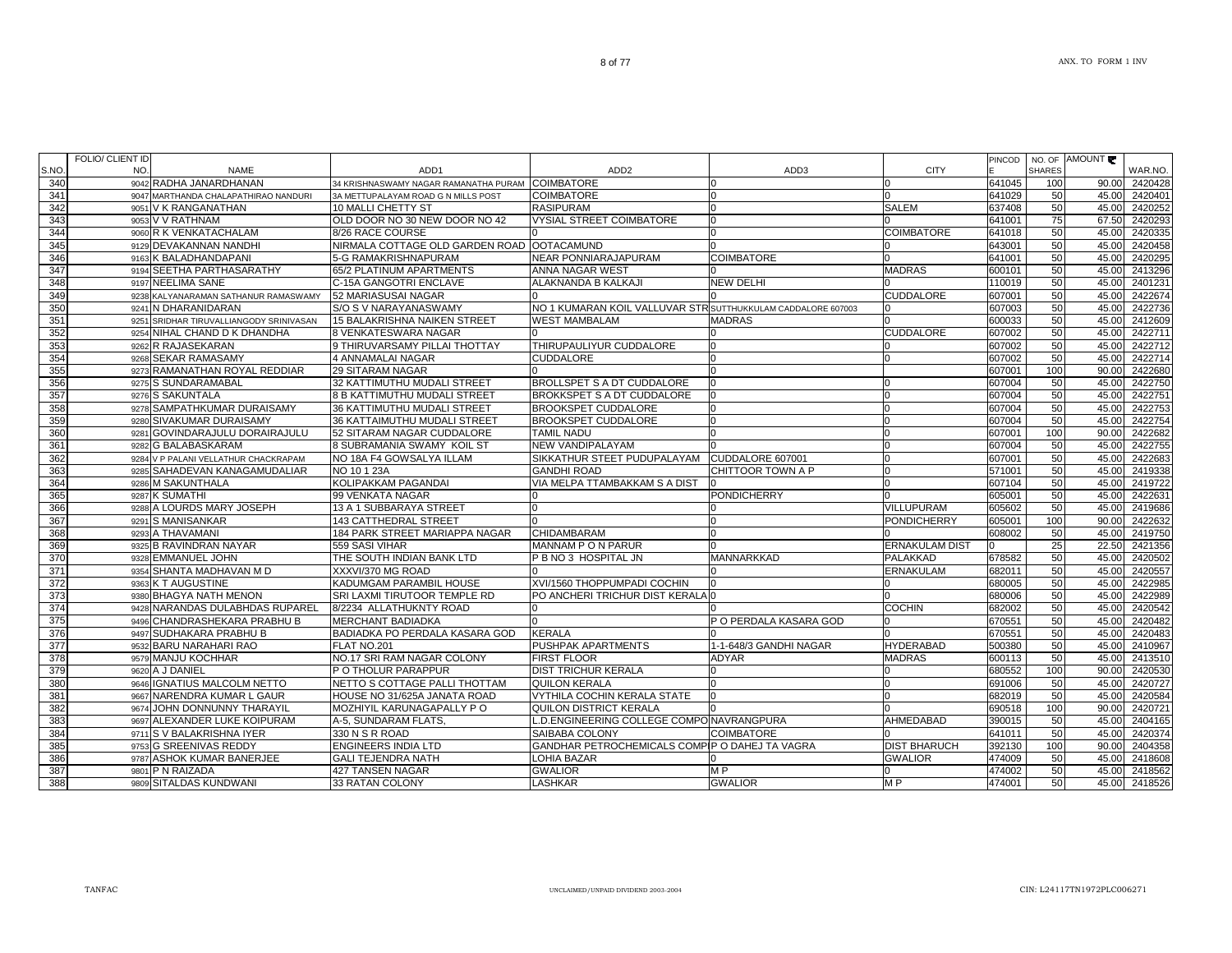| S.NO | <b>FOLIO/ CLIENT ID</b><br>NO. | <b>NAME</b>                                                        | ADD <sub>1</sub>                                                        | ADD <sub>2</sub>                                | ADD3                             | <b>CITY</b>             | <b>PINCOD</b> | <b>SHARES</b> | NO. OF AMOUNT | WAR.NO.       |
|------|--------------------------------|--------------------------------------------------------------------|-------------------------------------------------------------------------|-------------------------------------------------|----------------------------------|-------------------------|---------------|---------------|---------------|---------------|
| 389  |                                | 9835 OM PRAKASH NOWAL                                              | C/OMRSUSHIL NOWAL                                                       | JINDAL ENCLAVE B/H MARATHE UDYOG BHAVAN         | <b>PRABHADEVI</b>                | <b>MUMBAI</b>           | 400025        | 50            | 45.00         | 2406586       |
| 390  |                                | 9870 ALOK BHARGAVA                                                 | <b>B 33 RAJENDRA PRASAD COLONY</b>                                      | <b>TANSEN ROAD GWALIOR</b>                      |                                  | n                       | 474002        | 50            | 45.00         | 2418563       |
| 391  |                                | 9886 SOHAN SINGH MAROO                                             | LINE NO 3 Q NO 90/91                                                    | <b>BIRLANAGAR GWALIOR</b>                       |                                  | n                       | 474004        | 50            | 45.00         | 2418582       |
| 392  |                                | 9887 MAHENDERA KUMAR MARU                                          | LINE NO 3 Q NO 90/91                                                    | <b>BIRLANAGAR GWALIOR</b>                       |                                  |                         | 474004        | 50            | 45.00         | 2418583       |
| 393  |                                | 9893 SATYARAKASH GUPTA                                             | E 5/119 ARERA COLONY                                                    |                                                 | <b>BHOPAL</b>                    | <sup>0</sup>            |               | 50            | 45.00         | 2421357       |
| 394  |                                | 9898 JAGDIP SINGH DHADWAD                                          | VILLAGE SHAKOH PUR P O SAHLON                                           | <b>DISTT JALANDHAR PUNJAB</b>                   |                                  |                         | 144421        | 75            | 67.50         | 2415589       |
| 395  |                                | 9901 SHASHI DHINGRA                                                | C/O N PARTHASARATHY                                                     | <b>DEVAKOTTAI HOUSE</b>                         | 18 T P KOIL STREET               | <b>CHENNAI</b>          | 600005        | 50            | 45.00         | 2411941       |
| 396  |                                | 9902 HARVINDER DHINGRA                                             | G-29 GANDHI NAGAR                                                       |                                                 | <b>GWALIOR</b>                   |                         | 474002        | 50            | 45.00         | 2418564       |
| 397  |                                | 9937 USHA TAMBE                                                    | <b>B 117 PARMAN NAGAR PHASE I</b>                                       | CO OP HSG SOCY LTD                              | NEAR BHAIROBHA NALA FATIMA NAGAR | <b>PUNE</b>             | 411013        | 50            | 45.00         | 2417914       |
| 398  |                                | 9958 LAXMI RANI                                                    | C/O G C SHARMA TEJENDRA NATH GALI                                       | <b>LOHIA BAZAR GWALIOR</b>                      |                                  |                         | 474001        | 50            | 45.00         | 2418539       |
| 399  |                                | 9964 RAM MOHANLAL ASHDHIR                                          | <b>ISHWARI BHAWAN</b>                                                   | MAJOR KARTAR SINGH COLONY                       | KAMPOO LASHKER                   | <b>GWALIOR MP</b>       | 474001        | 50            | 45.00         | 2418540       |
| 400  |                                | 9965 SIDDHANTA ASHDHIR                                             | <b>ISHWARI BHAWAN MAJOR</b>                                             | <b>KARTAR SINGH COLONY</b>                      | KAMPOO LASHKER                   | <b>GWALIOR MP</b>       | 474001        | 50            | 45.00         | 2418541       |
| 401  |                                | 9966 PRITHVIPAL SINGH NAGPAL                                       | 8 MAGNUM TOWERS 1                                                       | 16/1 SOUTH TUKO GANJ                            | <b>INDORE</b>                    |                         | 452001        | 50            | 45.00         | 2418439       |
| 402  |                                | 9989 GOWRIKANTA VENKATA SITADEVI MANTENA MIG BLOCK NO 14 FLAT NO 6 |                                                                         | <b>BAGH LINGAMAPALLY HYDERABAD</b>              |                                  | n                       | 500044        | 50            | 45.00         | 2410895       |
| 403  |                                | 10020 P A NABHA SHARMA                                             | <b>HOUSE NO 2-100</b>                                                   | <b>PRATAP NAGAR</b>                             | <b>KAKINADA</b>                  | n                       | 533004        | 50            | 45.00         | 2419291       |
| 404  |                                | 10038 U RAMALINGAYYA MENTA                                         | PLOT NO 14 L I C COLONY                                                 | <b>HYDERABAD</b>                                |                                  | n                       | 500873        | 50            | 45.00         | 2410995       |
| 405  |                                | 10064 N VENKAT RAMANAN                                             | 3-5-269 VITTALWADI                                                      | NARAYAN GUDA HYDERABAD                          |                                  |                         | 500029        | 50            | 45.00         | 2410761       |
| 406  |                                | 10089 PRABHAKARA RAO PATNAIK SADASIVUNI                            | QUARTER NO 2C/79 MOTHUGUDEM                                             | LOWER SILERU PROJECT KHAMMAM0                   |                                  |                         | 507113        | 50            | 45.00         | 2418974       |
| 407  |                                | 10120 SUMATHI S                                                    | 301 GOURI APARTMENTS                                                    | 3-6-195/B BEHIND C D R HOSPITALS HIMAYATH NAGAR |                                  | <b>HYDERABAD</b>        | 500029        | 25            | 22.50         | 2410763       |
| 408  |                                | 10150 VENKATESWARLU BITLA                                          | H NO 18-6-266                                                           | O/S GOWLIPURA HYDERABAD                         |                                  |                         | 500253        | 50            | 45.00         | 2410958       |
| 409  |                                | 10155 K ARUN AGARWAL                                               | H NO 21-7-103 KHOKHERWADI GHANSI BAZAR                                  | HYDERABAD ANDHRA PRADESH                        |                                  |                         | 500002        | 50            | 45.00         | 2410622       |
| 410  |                                | 10156 KAILASH NATH                                                 | H NO 21-7-103 KHOKHERWADI GHANSI BAZAR                                  | HYDERABAD ANDHRA PRADESH                        |                                  |                         | 500002        | 50            | 45.00         | 2410623       |
| 411  |                                | 10157 KESHAVULU REDDI SETTI                                        | H NO 12-1-331/93                                                        | <b>FIRST FLOOR</b>                              | DATTATSE COLONY                  | <b>HYDERABAD</b>        | 500028        | 50            | 45.00         | 2410749       |
| 412  |                                | 10164 P M DUBE                                                     | MEDICAL OFFICER AIR FORCE ACADEMY HYDERABAD ANDHRA PRADESH              |                                                 |                                  |                         | 500043        | 50            | 45.00         | 2410893       |
| 413  |                                | 10165 ASHA DUBE                                                    | C/O WG CDR P M DUBE MEDICAL OFFICE AIR FORCE ACADEMY HYDERABAD          |                                                 |                                  |                         | 500043        | 50            | 45.00         | 2410894       |
| 414  |                                | 10167 SARASWATHI BOPPANA                                           | 3-5-476 VITHALWADI NARAYANA GUDA                                        | HYDERABAD ANDHRA PRADESH                        |                                  |                         | 500029        | 50            | 45.00         | 2410764       |
| 415  |                                | 10171 VENKATA KAMESWARA RAMAKRISHNA SARMA                          | DIVNL ENGR APSE BOARD H NO 22-84                                        | <b>JAYANAGAR COLONY</b>                         | OPP TO K.P.H.B COLONY KUKATPALLI | <b>HYDERABAD</b>        | 500827        | 50            | 45.00         | 2410993       |
| 416  |                                | 10192 SUDHA GUPTA                                                  | 21-6-739 CHELLAPURA                                                     |                                                 |                                  | <b>HYDERABAD</b>        | 500002        | 50            | 45.00         | 2410625       |
| 417  |                                | 10204 PRATHIBHA AREKAPUDI                                          | PJ-1 OFFICERS COLONY                                                    | PANJAGUTTA                                      | <b>HYDERABAD</b>                 |                         | 500482        | 50            | 45.00         | 2410807       |
| 418  |                                | 10206 SATYAVATI VELAGAPUDI                                         | PJ-1 OFFICERS COLONY                                                    | PANJAGUTTA                                      | <b>HYDERABAD</b>                 |                         | 500482        | 50            | 45.00         | 2410808       |
| 419  |                                | 10230 KRISHNA HUNASGI                                              | 191 SRIPURAM COLONY                                                     | MALAKPET HYDERABAD A P                          |                                  | n                       | 500036        | 50            | 45.00         | 2410873       |
| 420  |                                | 10234 LAXMIDAS GOVINDJI MAJETHAIA                                  | C/O A K C CONTRACTING                                                   | P B NO 1991                                     | DOHA QATAR A G                   |                         |               | 50            |               | 45.00 2400017 |
| 421  |                                | 10305 AMARAVANI KOKKONDA                                           | H NO 5-1-885 KOTI                                                       |                                                 |                                  | <b>HYDERABAD A P</b>    | 500001        | 50            |               | 45.00 2410610 |
| 422  |                                | 10329 SUGANA DEVI MADDULA                                          | BESIDE MOTOR WORKERS UNION OFFIC NEAR YERRAMEDA MOGALRAJAPUR VIJAYAWADA |                                                 |                                  |                         | 520010        | 50            | 45.00         | 2419093       |
| 423  |                                | 10330 MURALIDHARA RAO MADDULA                                      | BESIDE MOTOR WORKERS UNION OFFIC NEAR YERRAMEDA                         |                                                 | MOGALARAJAPURAM VIJAYAWADA       |                         | 520010        | 50            | 45.00         | 2419094       |
| 424  |                                | 10332 MADHUSUDHAN RAO PATALAY                                      | Q NO ADE/62 C COLONY KTPS                                               |                                                 |                                  | <b>PALONCHA</b>         | 507115        | 50            | 45.00         | 2418976       |
| 425  |                                | 10333 BAI PATALAY                                                  | Q NO ADE/62 C COLONY KTPS                                               |                                                 |                                  | <b>PALONCHA</b>         | 507115        | 50            | 45.00         | 2418977       |
| 426  |                                | 10374 SUBHASH BABU RAVURI                                          | THE HYDERABAD PUBLIC SCHOOL                                             | <b>BEGAMPET HYDERABAD</b>                       |                                  |                         | 500016        | 50            | 45.00         | 2410688       |
| 427  |                                | 10376 MEENAKSHI NANDIVADA                                          | C/O B B SANKARA RAO                                                     | A1/42 MAYURI APARTMENT                          | <b>BEGAMPET HYDERABAD</b>        |                         | 500016        | 50            | 45.00         | 2410689       |
| 428  |                                | 10381 ROMESH CHAND                                                 | 90 VAYUPURI                                                             |                                                 |                                  | SECUNDERABAD A P 500594 |               | 100           | 90.00         | 2410978       |
| 429  |                                | 10382 SHANTI MALHOTRA                                              | 90 VAYUPURI                                                             |                                                 |                                  | SECUNDERABAD            | 500594        | 100           | 90.00         | 2410979       |
| 430  |                                | 10430 SHANKAR JAIGOPALAN                                           | CHANDRODAYA                                                             | 6-4-489/5 BHOLAKPUR                             | <b>GANDHI NAGAR POST</b>         | <b>HYDERABAD</b>        | 500380        | 100           | 90.00         | 2410968       |
| 431  |                                | 10431 MARAGATHAVALLI JAIGOPALAN                                    | CHANDRAO DAYA 6-4-489/5                                                 | <b>GHANDHI NAGAR POST</b>                       | <b>BHOLAKPUR</b>                 | <b>HYDERABAD</b>        | 500380        | 100           | 90.00         | 2410969       |
| 432  |                                | 10435 SATYANARAYANA KARANAM                                        | 1-1-261/15                                                              | <b>CHIKKADPALLY</b>                             | <b>HYDERABAD AP</b>              |                         |               | 50            | 45.00         | 2421359       |
| 433  |                                | 10439 SATYANARAYANA GANTI                                          | QR NO 2C/73 MOTHUGUDEM PO                                               | LOWER SILERU PROJECT                            | KHAMMAM DT A P                   |                         | 507113        | 50            | 45.00         | 2418975       |
| 434  |                                | 10440 SURENDAR REDDY KUNDURU                                       | C/O ASST. DIRECTOR OF AGRIL                                             | POST KARIM NAGAR                                | DIST. KARIM NAGAR                | ANDHRA PRADESH          | 505001        | 25            | 22.50         | 2422428       |
| 435  |                                | 10443 T V S SHARMA                                                 | 10 1 18/49 SHYAMNAGAR                                                   |                                                 |                                  | <b>HYDERABAD</b>        | 500004        | 50            | 45.00         | 2400386       |
| 436  |                                | 10451 JAGANNADHA RAO PARITI                                        | 12-13-1231/1 FLAT NO.8                                                  | <b>PRANEETHA APARTMENTS</b>                     | TARNAKA STREET NO.9              | <b>SECUNDERABAD</b>     | 500017        | 50            | 45.00         | 2410711       |
| 437  |                                | 10457 TAMMI RAJU VEGESNA                                           | C/O DR V T RAJU DEPT OF AG ECONOMICAGRICULTURAL COLLEGE                 |                                                 | <b>JUNAGADH GUJARAT</b>          | n                       | 362001        | 50            | 45.00         | 2402616       |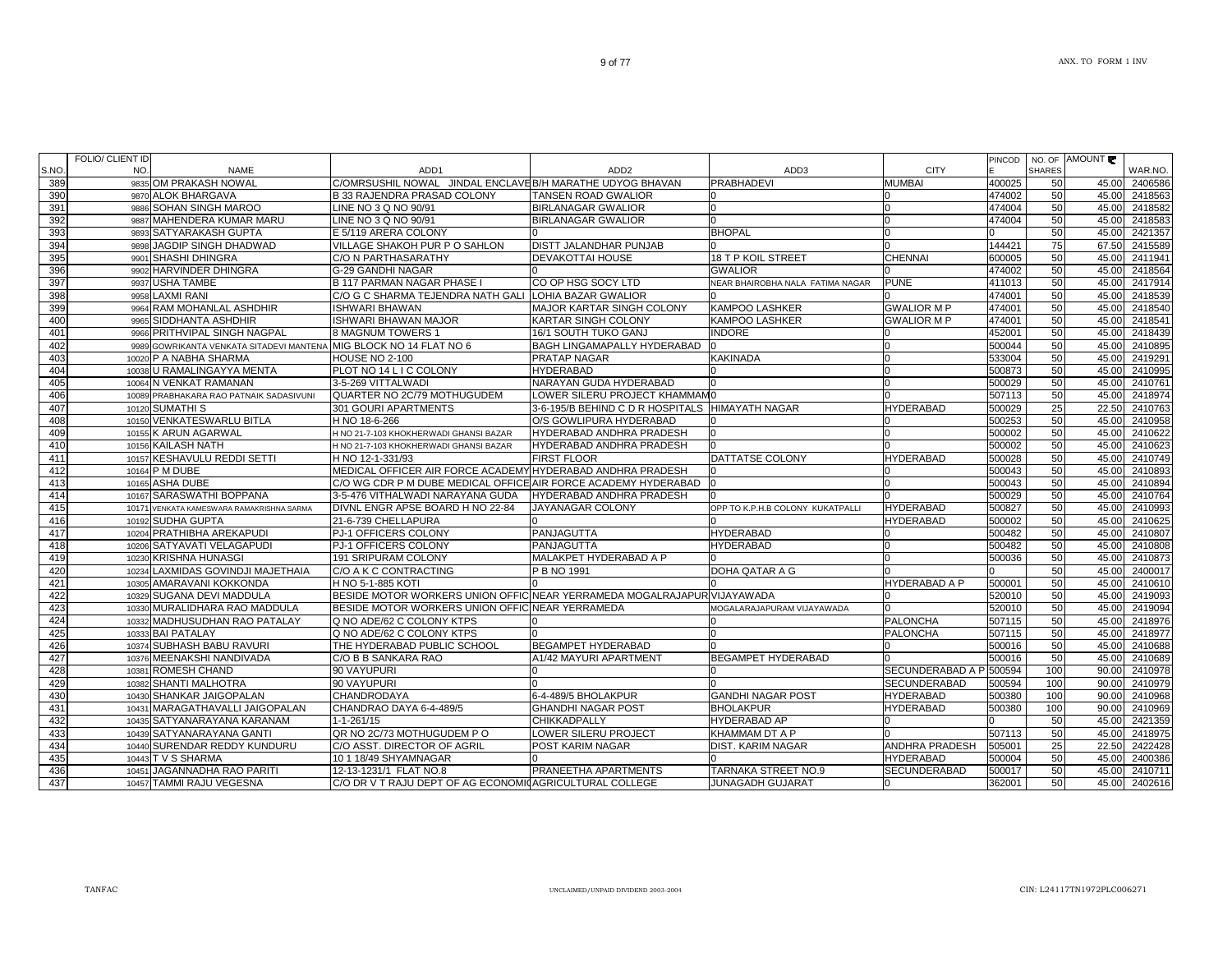|      | FOLIO/ CLIENT ID |                                        |                                                      |                                               |                               |                        | <b>PINCOD</b> |               | NO. OF AMOUNT |               |
|------|------------------|----------------------------------------|------------------------------------------------------|-----------------------------------------------|-------------------------------|------------------------|---------------|---------------|---------------|---------------|
| S.NO | NO.              | <b>NAME</b>                            | ADD <sub>1</sub>                                     | ADD <sub>2</sub>                              | ADD3                          | <b>CITY</b>            |               | <b>SHARES</b> |               | WAR.NO.       |
| 438  |                  | 10461 G P DARSHANLAL                   | IV/78 FOREST LANE                                    |                                               |                               | <b>ADONI</b>           | 518301        | 50            | 45.00         | 2419044       |
| 439  |                  | 10463 MARY NIRMALA MOHAN               | C/O S C MOHAN                                        | <b>MSLBHEL R&amp;D CORPORATE</b>              | <b>VIKAS NAGAR</b>            | <b>HYDERABAD</b>       | 500593        | 50            | 45.00         | 2410976       |
| 440  |                  | 10478 VERSHA TANEJA                    | H NO 3 5/3 ST NO 4 OPP S B H HABSI GUL HYDERABAD     |                                               |                               |                        | 500007        | 50            | 45.00         | 2410816       |
| 441  |                  | 10514 M SURESH REDDY                   | 6-3-1106 SOMAJIGUDA                                  |                                               |                               | <b>HYDERABAD</b>       | 500004        | 50            | 45.00         | 2410650       |
| 442  |                  | 10521 SITA MAHALAKSHMI MALLIMADUGULA   | 139-B SANJEEVA REDDY NAGER                           | <b>HYDERABAD</b>                              |                               |                        | 500038        | 50            | 45.00         | 2410881       |
| 443  |                  | 10541 CHANDRA SEKHAR T V S             | CHIEF MANAGER ANDHRA BANK                            | ZONAL OFFICE POST BOX NO.50                   | 36-11-2 INNISPETA             | <b>RAJAMUNDRY</b>      | 533101        | 50            | 45.00         | 2419292       |
| 444  |                  | 10584 INDU NARAYAN RAO JOSHI           | F-27 JAWAHARLAL NEHRU SALAI                          | BLOCK <sub>26</sub>                           | NEYVELI-607 803               |                        | 607803        | 50            |               | 45.00 2419711 |
| 445  |                  | 10585 INDERJIT SINGH SODHI             | 5-9-1110/3 KING KOTHI ROAD                           | <b>HYDERABAD</b>                              |                               |                        | 500001        | 50            | 45.00         | 2410612       |
| 446  |                  | 10597 GURUDATHA PAI S                  | 153 29TH CROSS                                       | <b>17TH MAIN</b>                              | <b>BANASHANKARI II STAGE</b>  | <b>BANGALORE</b>       | 560070        | 50            | 45.00         | 2411413       |
| 447  |                  | 10599 SHEILA SHEKAR                    | C/O CANARA BANK DIVISIONAL OFFICE                    | <b>BASHIRBAGH HYDERABAD</b>                   |                               |                        | 500029        | 50            | 45.00         | 2410768       |
| 448  |                  | 10618 CHANDA DEVI DAGA                 | 3-5-955 NARAYAN GUDA                                 |                                               |                               | <b>HYDERABAD</b>       | 500029        | 50            | 45.00         | 2410770       |
| 449  |                  | 10625 KURUTHUKULANGARE LAZAR SEBASTIAN | FLAT NO.29/2198-C                                    | <b>K T APARTMENT</b>                          | K T ROAD KADAVANTHARA POST    | <b>COCHIN (KERALA)</b> | 682020        | 50            | 45.00         | 2420589       |
| 450  |                  | 10684 ALOK CHANDRA KHANNA              | <b>OXFORD HILL</b>                                   | <b>KENCHES TRALE</b>                          | LABAN                         | <b>SHILLONG</b>        | 793004        | 50            | 45.00         | 2421100       |
| 451  |                  | 10693 SAMPATH T                        | 11-137/ 7 LAKSHMI NAGAR                              | <b>PALAMANER</b>                              |                               | <b>CHITTOOR DIST</b>   | 517408        | 50            |               | 45.00 2419067 |
| 452  |                  | 10710 RAMABRAHMAN POPURI               | 1-1-724/2/5 PADMAJA APARTMENTS                       | <b>GANDHI NAGAR</b>                           |                               | <b>HYDERABAD</b>       | 500380        | 50            | 45.00         | 2410970       |
| 453  |                  | 10718 VENKATA BANGARIAH MALLIMADUGULA  | 139-B SANJEEVA REDDY NAGAR                           | <b>HYDERABAD</b>                              |                               |                        | 500038        | 50            | 45.00         | 2410882       |
| 454  |                  | 10761 BOHARA SHANTILAL JAIN            | C/O BOHRA S J & CO CHARTERED ACCTSNEAR KATI DHARWAJA |                                               | <b>RAICHUR 584101</b>         | $\Omega$               | 584101        | 50            | 45.00         | 2400399       |
| 455  |                  | 10763 SUREKHA S BOHARA                 | C/O BOHARA S J & CO                                  | CHARTERED ACCOUNTANT                          | NEAR KATI DARWAJA             | <b>RAICHUR</b>         | 584101        | 50            | 45.00         | 2400400       |
| 456  |                  | 10790 RAVINDRANATH TAGORE              | C-1/3 REC STAFF QUARTERS                             | <b>REGIONAL ENGG COLLEGE</b>                  |                               | WARANGAL               | 506004        | 75            | 67.50         | 2418970       |
| 457  |                  | 10791 BELIDE JAYASHREE                 | 9-9-80 GIRMAJEPET                                    | n                                             | <sup>n</sup>                  | WARANGAL               | 506002        | 50            |               | 45.00 2418968 |
| 458  |                  | 10822 KARAN SINGH THAKUR               | 5-10-86 KISHANPURA                                   | HANAM KONDA WARANGAL A P                      |                               |                        | 506001        | 25            |               | 22.50 2418966 |
| 459  |                  | 10869 RATHNA KRISHNAMURTHY             | C/O MR K L RAO                                       | SECTOR 8 MIG - 45 IIND FLOOR                  | DO NO.1-107-2 M V P COLONY    | <b>VISAKHAPATNAM</b>   | 530017        | 50            | 45.00         | 2419256       |
| 460  |                  | 10881 NARAYANA RAVIKANTI               | C/O STATE BANK OF HYDERABAD                          | WARANGAL                                      |                               |                        | 506002        | 50            | 45.00         | 2418969       |
| 461  |                  | 10902 LATAKA KAUSHIK                   | 13 RACE COURSE ROAD                                  | <b>INDORE MP</b>                              |                               |                        |               | 50            | 45.00         | 2421362       |
| 462  |                  | 10904 RAKESH KUMAR KAUSHIK             | 13 RACE COURSE ROAD                                  | <b>INDORE MP</b>                              |                               |                        |               | 50            | 45.00         | 2421364       |
| 463  |                  | 10930 KISHIN CHAND VALECHA             | HOUSE NO 259 MAIN STREET                             |                                               |                               | MHOW M P               | 453441        | 50            | 45.00         | 2418733       |
| 464  |                  | 10932 HARINARAYAN SHARDA               | 290 JAWAHAR MARG                                     |                                               |                               | <b>INDORE</b>          | 452002        | 50            | 45.00         | 2418482       |
| 465  |                  | 10967 VIMLA LALWANI                    | C/O S M LALWANI                                      | SHREE DIGVIJAY CEMENT CO. LTD IDIGVIJAY NAGAR |                               | AHMEDABAD              | 382470        | 50            | 45.00         | 2403849       |
| 466  |                  | 10968 JAGDISH CHAND SINGLA             | <b>13 DATRAHAR COLONY</b>                            | <b>INDORE</b>                                 | <b>MADHYA PRADESH</b>         |                        | 452003        | 50            | 45.00         | 2418497       |
| 467  |                  | 11024 CHANDMAL GUPTA                   | C/O SARAF ASHOKKUMAR CHANDMAL                        | <b>PORWAL GAROTH DIST MANDSAUR TO</b>         |                               | n                      | 458880        | 50            |               | 45.00 2418776 |
| 468  |                  | 11025 VANDANA JAIN                     | C/O SARAF ASHOKKUMAR CHANDMAL                        | <b>PORWAL GAROTH</b>                          | <b>DIST MANDSAUR</b>          | M <sub>P</sub>         | 458880        | 50            | 45.00         | 2418777       |
| 469  |                  | 11027 SHYAMLAL RAMGOPAL AGRAWAL        | 120 RAVINDRA NAGAR OLD PALASIA                       | <b>INDORE MP</b>                              |                               |                        | 452001        | 50            | 45.00         | 2418444       |
| 470  |                  | 11029 BALWANTSINGH MUCHHAL             | <b>6 ABHISHAKE</b>                                   | 9 GOPAL BAGH                                  |                               | <b>INDORE</b>          |               | 50            | 45.00         | 2421365       |
| 471  |                  | 11031 PRADEEP KUMAR SAKLECHA           | RAM MANDIR ROAD HARSUD                               | <b>DIST KHANDWA MP</b>                        |                               |                        | 450116        | 50            | 45.00         | 2418687       |
| 472  |                  | 11043 SHEFALI GHOSH                    | C/O IISCO STANTON PIPE & FDY CO LTD UJJAIN MP        |                                               |                               |                        | 456010        | 50            | 45.00         | 2418753       |
| 473  |                  | 11134 CHANDRAKANTA PATNI               | 2/33 MALVIYA NAGAR                                   |                                               |                               | <b>JAIPUR [RAJ]</b>    | 302017        | 50            | 45.00         | 2416954       |
| 474  |                  | 11182 SUSHILA JANGID                   | C/O R K JANGID                                       | <b>BANK OF BARODA</b>                         | POST LACHHMANGARH             | SIKAR DIST SIKAR       | 332311        | 50            | 45.00         | 2417246       |
| 475  |                  | 11186 J P SHARMA                       | <b>BANK OF BARODA</b>                                | RATANGARH CHURU (DIST)                        | <b>RAJASTHAN</b>              |                        | 331022        | 50            | 45.00         | 2417236       |
| 476  |                  | 11193 BANWARI LAL VERMA                | <b>405 AJANTA PARK</b>                               | INEAR VIDHYA BHARTI SCHOOL                    | BEHIND ATOP NAGAR BHATAR ROAD | <b>SURAT</b>           | 395001        | 100           | 90.00         | 2404367       |
| 477  |                  | 11211 BHANWARLAL SHAH                  | C/O B L SHAH BANKWALA H NO 2653                      | SHAH BHAWAN RASTA GHEE WALONJAIPUR            |                               |                        | 302003        | 50            | 45.00         | 2416806       |
| 478  |                  | 11218 B L SHAH HUF                     | C/O B L SHAH BANKWALA                                | H NO 2653 SHAH BHAWAN RASTA GHJAIPUR          |                               | $\Omega$               | 302003        | 50            |               | 45.00 2416808 |
| 479  |                  | 11251 HARVINDER KAUR CHADHA            | <b>VALLABH VILAS</b>                                 | 162-A VALLABH BARI                            | <b>GUMANPURA</b>              | <b>KOTA</b>            | 324002        | 50            | 45.00         | 2417207       |
| 480  |                  | 11276 GHANSHYAM LADIWALA               | 155 JOHARI BAZAR                                     |                                               |                               | <b>JAIPUR</b>          | 302003        | 50            |               | 45.00 2416812 |
| 481  |                  | 11294 KAILASH CHANDER LADHA            | H N 249 OLD BAZAR                                    | NR VAIDIK KANYA SCHOLL                        | <b>JODHPUR</b>                |                        | 342001        | 50            | 45.00         | 2417066       |
| 482  |                  | 11333 BRIJ GOPAL PUROHIT               | F 104-105 AMBIKA NAGAR                               | OPP SHAHAD RLY STATION                        | POST SHAHAD                   |                        | 421103        | 50            | 45.00         | 2410575       |
| 483  |                  | 11517 BASHISTH NARAIN SINGH            | RAJ BHAWAN CIVIL LINES                               |                                               |                               | <b>JAIPUR</b>          | 302006        | 100           | 90.00         | 2416892       |
| 484  |                  | 11624 SHANTI CHAND KOTHARI             | 1996 PEETLIYON KA CHOWK                              | JOHARI BAZAR JAIPUR                           |                               |                        | 302003        | 50            | 45.00         | 2416824       |
| 485  |                  | 11639 VIMALA DEVI JOSHI                | JOSHI BHAWAN F-2 KANTI CHANDRA ROAJAIPUR RAJ         |                                               | $\Omega$                      | n                      | 302006        | 50            | 45.00         | 2416893       |
| 486  |                  | 11640 RAGHAVENDRA JOSHI                | JOSHI BHAWAN F-2 KANTI CHANDRA ROAJAIPUR RAJ         |                                               | $\Omega$                      | $\Omega$               | 302006        | 50            |               | 45.00 2416894 |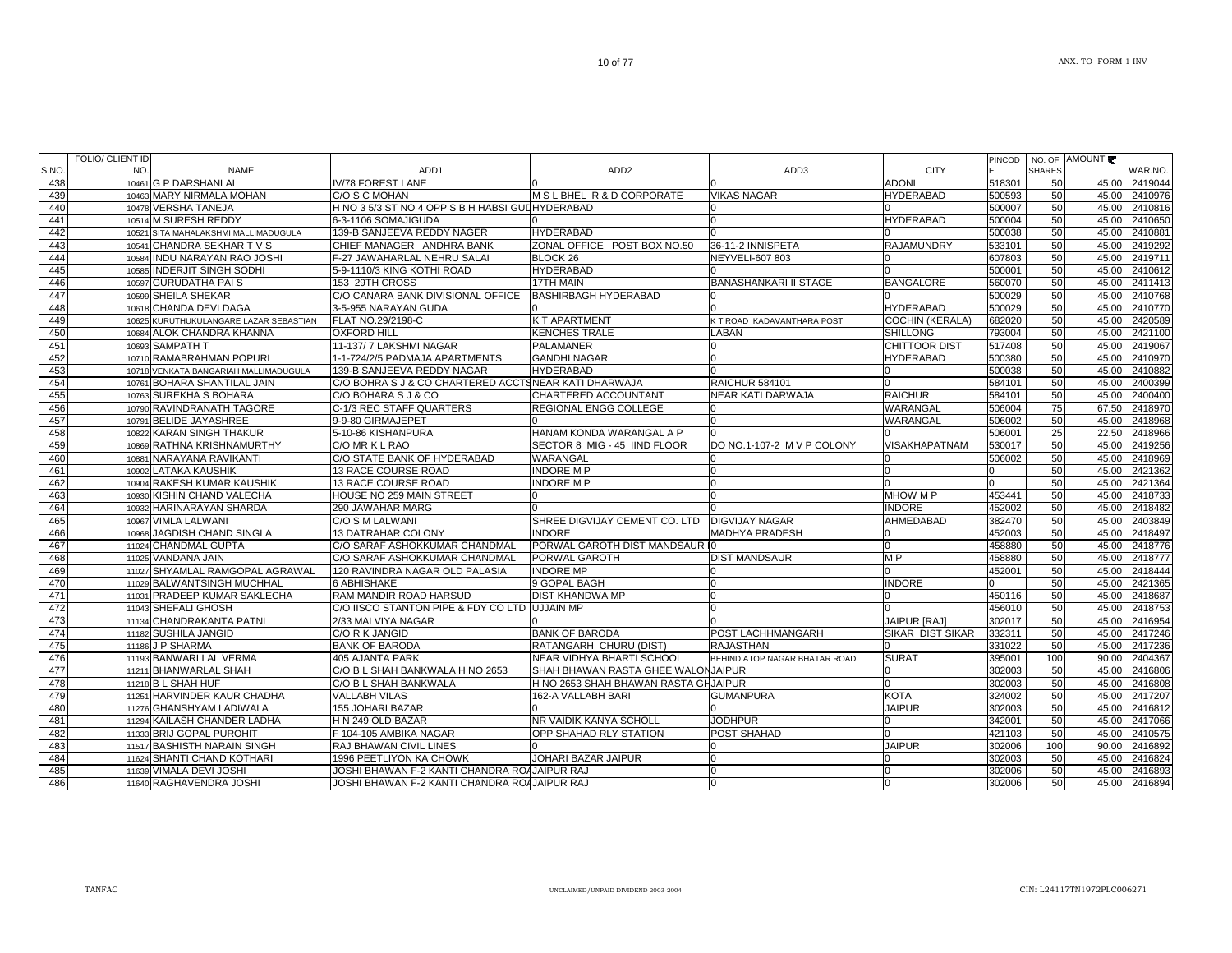|      | FOLIO/ CLIENT ID |                             |                                                                     |                                                             |                          |                   |              | <b>SHARES</b> | PINCOD   NO. OF AMOUNT |         |
|------|------------------|-----------------------------|---------------------------------------------------------------------|-------------------------------------------------------------|--------------------------|-------------------|--------------|---------------|------------------------|---------|
| S.NO | NO.              | <b>NAME</b>                 | ADD1                                                                | ADD <sub>2</sub>                                            | ADD3                     | <b>CITY</b>       |              |               |                        | WAR.NO. |
| 487  |                  | 11829 HARISH KUMAR GUPTA    | 158 COL GURDIAL SINGH ROAD                                          | <b>CIVIL LINES</b>                                          |                          | <b>UDHIANA</b>    | 141001       | 150           | 135.00                 | 2415364 |
| 488  |                  | 11849 ANAND GOSWAMI         | C/O G P QAMRA                                                       | C 129 TILAK NAGAR                                           | DAYANAND MARG            | <b>JAIPUR</b>     | 302004       | 50            | 45.00                  | 2416847 |
| 489  |                  | 11876 RAGHBIR SINGH BHATIA  | 2262 HUDSON LINES                                                   | <b>GTB NAGAR</b>                                            | <b>KINGSWAY CAMP</b>     | <b>NEW DELHI</b>  | O.           | 50            | 45.00                  | 2421369 |
| 490  |                  | 11924 RAM AUTAR GUPTA       | A-23 AMBA BARI JHOTWARA ROAD                                        | <b>JAIPUR RAJ</b>                                           |                          |                   | 302012       | 50            | 45.00                  | 2417124 |
| 491  |                  | 11949 GANPAT LAL AGRAWAL    | $D-113$                                                             | PANCH SHEEL ENCLAVE                                         | <b>NEW DELHI</b>         |                   | 110007       | 50            | 45.00                  | 2400819 |
| 492  |                  | 12026 LAXMINARAIN AGARWAL   | C/O STATE BANK OF BIKANER & JAIPUR                                  | <b>RAIPUR</b>                                               |                          | MARWAR            | 306304       | 50            | 45.00                  | 2417175 |
| 493  |                  | 12038 PRAHLAD RAI SHARMA    | C/O SHARAMA FINI BHANDAR SHOP NO 6K G B KA RASTA JOHARI BAZAR JAIPO |                                                             |                          |                   | 302003       | 50            | 45.00                  | 2416827 |
| 494  |                  | 12047 RAJEEV RAWAT          | 59 RAM NAGAR SHOPING CENTRE                                         |                                                             |                          | <b>JAIPUR</b>     | 302016       | 50            | 45.00                  | 2400282 |
| 495  |                  | 12049 RAMESH CHAND RARA     | H NO 394 MAHAVIR PARK ROAD                                          |                                                             | n                        | <b>JAIPUR</b>     | 302003       | 50            | 45.00                  | 2416828 |
| 496  |                  | 12050 RANI RARA             | H NO 394 MAHAVIR PARK ROAD                                          |                                                             |                          | <b>JAIPUR</b>     | 302003       | 50            | 45.00                  | 2416829 |
| 497  |                  | 12085 URMILA SETHI          | SB 3 VASUDEV MARG NEAR T B SANATORIUM                               | <b>SUBHASH NAGAR</b>                                        | <b>JAIPUR</b>            |                   |              | 50            | 45.00                  | 2421372 |
| 498  |                  | 12279 SHAMSHER SINGH        | C-28 KRISHNA KUTIR JYOTIMARG BAPU NAGAR                             | JAIPUR RAJ                                                  | n                        | <sup>0</sup>      | 302015       | 50            | 45.00                  | 2416919 |
| 499  |                  | 12280 BIMLA KUMARI SHARMA   | C-28 KRISHNA KUTIR JYOTIMARG BAPU NAGAR                             | <b>JAIPUR RAJ</b>                                           | <sup>n</sup>             |                   | 302015       | 50            | 45.00                  | 2416920 |
| 500  |                  | 12282 SAWAT RAJ BHANSALI    | 7-JHA-11 JAWAHAR NAGAR                                              |                                                             |                          | <b>JAIPUR</b>     | 302004       | 50            | 45.00                  | 2416853 |
| 501  |                  | 12283 RENU BHANSALI         | 7-JHA-11 JAWAHAR NAGAR                                              |                                                             |                          | <b>JAIPUR</b>     | 302004       | 50            | 45.00                  | 2416854 |
| 502  |                  | 12304 RAM CHANDRA BHARGAVA  | 33 POLO I FIRST FLOOR                                               | <b>PAOTA</b>                                                | <b>JODHPUR</b>           |                   | 342006       | 50            | 45.00                  | 2417272 |
| 503  |                  | 12353 SHANKER DEO JOSHI     | D 27 SAHUNAGAR SAWAI                                                |                                                             |                          | <b>MADHOPUR</b>   | 322022       | 50            | 45.00                  | 2417201 |
| 504  |                  | 12395 BRIJ MOHAN GUPTA      | HARYANA PETROCHEMICALS LTD                                          | 55-59 HUDA INDUSTRIAL AREA                                  | <b>DELHI REWARI ROAD</b> | REWARI-123 401    | 123401       | 100           | 90.00                  | 2415226 |
| 505  |                  | 12598 VIKRAM SINGH          | C/O THE BANK OF RAJASTHAN LTD                                       | RANI                                                        | <b>DISTRICT PALI</b>     |                   | 306115       | 50            | 45.00                  | 2417174 |
| 506  |                  | 12618 TEJ KANWAR KASLIWAL   | <b>B-24 MOTI MARG</b>                                               | <b>BAPU NAGAR</b>                                           | <b>JAIPUR</b>            |                   | 302015       | 50            | 45.00                  | 2416921 |
| 507  |                  | 12661 SATJIT DHILLON        | 4-BHA-4                                                             | <b>JAWAHAR NAGAR</b>                                        |                          | <b>JAIPUR</b>     | 302004       | 100           | 90.00                  | 2416858 |
| 508  |                  | 12702 RAKESH KUMAR AGRAWAL  | <b>JANKIKUNJ CHITRAKOT DISTT</b>                                    |                                                             |                          | <b>BANDA</b>      | 210204       | 50            | 45.00                  | 2416153 |
| 509  |                  | 12706 PRANESH KUMAR ROY     | THE NEW INDIA ASSURANCE CO LTD                                      | <b>GREEN HOUSE</b>                                          | 15/60 CIVIL LINES        | <b>KANPUR</b>     | 208001       | 50            | 45.00                  | 2416458 |
| 510  |                  | 12707 MANJU ROY             | C/O MR P K ROY                                                      | THE NEW INDIA ASSURANCE CO LTDGREEN HOUSE 15/60 CIVIL LINES |                          | <b>KANPUR</b>     | 208001       | 50            | 45.00                  | 2416459 |
| 511  |                  | 12723 SARLA GUPTA           | C/O MEDICINE CENTRE                                                 | GOPAL GANJ ORIA                                             |                          |                   | 285001       | 50            | 45.00                  | 2416701 |
| 512  |                  | 12743 VEENA BAIJAL          | FLAT 105 F BLOCK                                                    | VAIHBAV APARTMENT                                           | <b>SURENDER PLACE</b>    | <b>BHOPAL</b>     | 462026       | 50            | 45.00                  | 2418819 |
| 513  |                  | 12752 RAMESH KUMAR GUPTA    | 3 AE-36 PROJECT COLONY                                              | <b>OBRA MIRZAPUR</b>                                        |                          |                   | 231219       | 50            | 45.00                  | 2416259 |
| 514  |                  | 12796 RAM NARAIN TRIPATHI   | 107/91 B                                                            | JAWAHER NAGAR                                               |                          | <b>KANPUR</b>     | 208001       | 50            | 45.00                  | 2416465 |
| 515  |                  | 12804 B K GUPTA             | 105/730 GANDHI CHOWK                                                | <b>GANDHI NAGAR</b>                                         |                          | <b>KANPUR</b>     | 208001       | 50            | 45.00                  | 2416466 |
| 516  |                  | 12806 KASHI PRASAD KHEMKA   | 48/191 GENERAL GANJ                                                 |                                                             | <sup>0</sup>             | <b>KANPUR</b>     | 208001       | 50            | 45.00                  | 2416467 |
| 517  |                  | 12835 LEKHA GUPTA           | 119/51 NASIMABAD                                                    |                                                             | $\cap$                   | <b>KANPUR</b>     | 208012       | 50            | 45.00                  | 2416700 |
| 518  |                  | 12846 N B AMARESH           | 13 MALCHA MARG                                                      | CHANAKYAPURI                                                | n                        | <b>NEW DELHI</b>  | 110024       | 50            | 45.00                  | 2401341 |
| 519  |                  | 12905 LAL BAHADUR SINGH     | 80/4 SAFED COLONY JUHI                                              |                                                             |                          | <b>KANPUR U P</b> | 208014       | 50            | 45.00                  | 2416722 |
| 520  |                  | 12906 DINESH CHANDRA GUPTA  | 133/135 T P NAGAR                                                   |                                                             | <sup>0</sup>             | <b>KANPUR</b>     | 208023       | 100           | 90.00                  | 2416768 |
| 521  |                  | 12941 ASHOK KUMAR DIXIT     | 127/128 U BLOCK NIRALA NAGAR KANPUR                                 | U P                                                         |                          |                   | 208014       | 50            | 45.00                  | 2416723 |
| 522  |                  | 12944 RANIOMAR              | 48/72 GENERAL GANJ                                                  |                                                             |                          | <b>KANPUR</b>     | 208001       | 50            | 45.00                  | 2416474 |
| 523  |                  | 12961 JAGDISH CHANDRA JHA   | A-6 VIVEK CINEMA BLDG                                               |                                                             |                          | <b>KANPUR</b>     | 208001       | 50            | 45.00                  | 2416475 |
| 524  |                  | 12983 BALJEET SINGH WALIA   | 3/9 VIDUT COLONY                                                    | GOVIND NAGAR KANPUR                                         |                          |                   | 208006       | 75            | 67.50                  | 2416734 |
| 525  |                  | 13015 VIJAY KHARE           | 7/56 TILAK NAGAR                                                    |                                                             |                          | KANPUR            |              | 50            | 45.00                  | 2421378 |
| 526  |                  | 13016 GURDIP SINGH SETHI    | 71W MIG JUHI GAUHSHALA                                              |                                                             |                          | KANPUR U P        | 208014       | 50            | 45.00                  | 2416724 |
| 527  |                  | 13023 SUDHIR KAPUR          | 133/244 M BLOCK                                                     | KIDWAI NAGAR KANPUR                                         |                          |                   | 208011       | 50            | 45.00                  | 2416681 |
| 528  |                  | 13030 RADHEY SHYAM GOEL     | 3/104 MARRIS ROAD                                                   |                                                             |                          | <b>ALIGARH</b>    | 202001       | 50            | 45.00                  | 2415875 |
| 529  |                  | 13051 RANJANA RANI MEHROTRA | 10/433 KHALASI LINES                                                | UPPER FLAT OF GAYA KUTEER                                   | <b>KANPUR</b>            |                   | 208001       | 50            | 45.00                  | 2416477 |
| 530  |                  | 13054 UMA GARG              | 49/85 GOPAL HOUSE NAUGHARA                                          |                                                             |                          | <b>KANPUR</b>     | 208001       | 50            | 45.00                  | 2416478 |
| 531  |                  | 13059 KAMALESH KUMAR        | 124 PANKI GANGA GANJ                                                | PANKI POWER HOUSE                                           |                          | KANPUR            | <sup>n</sup> | 50            | 45.00                  | 2421379 |
| 532  |                  | 13062 AMBER                 | TYPE IV/65 OFFICERS COLONY                                          | PANKI POWER THERMAL STATION P/KANPUR                        |                          |                   | 208020       | 50            | 45.00                  | 2416757 |
| 533  |                  | 13068 KUSUM NAIR            | 112/205 SWARUP NAGAR                                                |                                                             |                          | <b>KANPUR</b>     | 208002       | 50            | 45.00                  | 2416584 |
| 534  |                  | 13081 KAMNI WADHWANI        | FLAT NO 3210 BLDG NO 223                                            | SECTOR I KANE NAGAR                                         | <b>ANTOP HILL</b>        | <b>MUMBAI</b>     | 400706       | 50            | 45.00                  | 2410289 |
| 535  |                  | 13141 SARALA GUPTA          | 111A/79 ASHOK NAGAR                                                 |                                                             |                          | <b>KANPUR</b>     | 208012       | 50            | 45.00                  | 2416705 |
|      |                  |                             |                                                                     |                                                             |                          |                   |              |               |                        |         |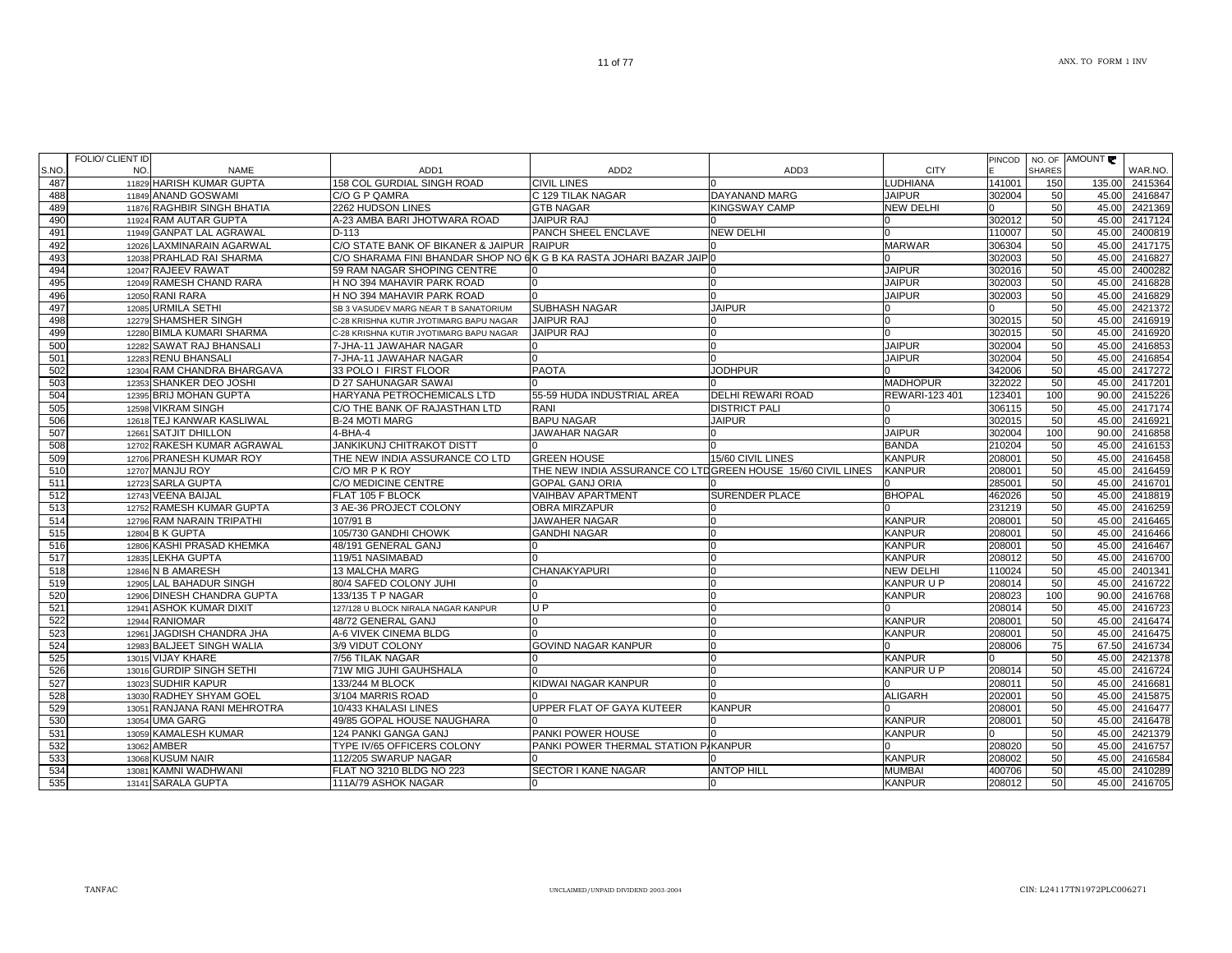|      | FOLIO/ CLIENT ID |                                  |                                                          |                                                   |                              |                            | PINCOD |               | NO. OF AMOUNT  |         |
|------|------------------|----------------------------------|----------------------------------------------------------|---------------------------------------------------|------------------------------|----------------------------|--------|---------------|----------------|---------|
| S.NO | NO.              | <b>NAME</b>                      | ADD <sub>1</sub>                                         | ADD <sub>2</sub>                                  | ADD <sub>3</sub>             | <b>CITY</b>                |        | <b>SHARES</b> |                | WAR.NO. |
| 536  |                  | 13165 HARDEV AURORA              | ORDINANCE OFFICER CIVILIAN                               | FORMERLY ASST DIRECTOR NCC                        | DIRECTORATE 8/231 ARYA NAGAR | <b>KANPUR</b>              | 208002 | 50            | 45.00          | 2416590 |
| 537  |                  | 13216 ARUNA JAIN                 | 76/269 SABZI MANDI                                       |                                                   |                              | <b>KANPUR</b>              |        | 50            | 45.00          | 2421380 |
| 538  |                  | 13230 VISHVESH BAVEJA            | 120/904 LAJPAT NAGAR                                     |                                                   |                              | <b>KANPUR</b>              | 208005 | 50            | 45.00          | 2416661 |
| 539  |                  | 13238 SHARDA VERMA               | C/O VEDRAM SINGH VERMA                                   | AE-166 F.G.U.T.P.P UNCHAHAR                       | P O MASTAFABAD DIST          | RAEBARELI (U.P) 2294229404 |        | 50            | 45.00          | 2416254 |
| 540  |                  | 13246 CHHANNU LAL SAVITA         | VILL 114/89 LAKHANPUR                                    | P O KANPUR UNIVERSITY                             |                              | <b>DISTT KANPUR</b>        |        | 50            | 45.00          | 2421383 |
| 541  |                  | 13258 SHANKER DAYAL MALHOTRA     | 70 HIG VEENAGUNJ RATAN LAL NAGAR                         | <b>KANPUR</b>                                     |                              |                            | 208022 | 50            | 45.00          | 2416764 |
| 542  |                  | 13279 SUDHA RANI AGRAWALA        | 117/H-1/345 PANDU NAGAR                                  |                                                   |                              | <b>KANPUR</b>              | 208025 | 50            | 45.00          | 2416775 |
| 543  |                  | 13349 RAJENDRA KUMAR MAHESHWARI  | C/O SHRI FATECHAND MALANI                                | 19/167 PATAKAPUR KANPUR                           |                              |                            | 208001 | 50            | 45.00          | 2416488 |
| 544  |                  | 13400 BHAGAWATI PRASAD TOSHNIWAL | 64 MOTI BHAWAN COLLECTOR GANJ                            | <b>KANPUR</b>                                     |                              |                            | 208001 | 50            | 45.00          | 2416491 |
| 545  |                  | 13415 RADHA DUBEY                | 268 H BLOCK KIDWAI NAGAR                                 |                                                   |                              | <b>KANPUR</b>              | 208011 | 50            | 45.00          | 2416687 |
| 546  |                  | 13437 SARASWATI GUPTA            | C/O MAHARAJA DRY CLEANERS                                | 94/39 NAI SARAK KANPUR                            |                              |                            | 208001 | 50            | 45.00          | 2416493 |
| 547  |                  | 13441 KAMLA RANI MEHROTRA        | 128/193 K BLOCK                                          | KIDWAI NAGAR                                      | <b>KANPUR</b>                |                            | 208001 | 50            | 45.00          | 2416494 |
| 548  |                  | 13442 ALOK MEHROTRA              | 128/193 K BLOCK                                          | KIDWAI NAGAR                                      | <b>KANPUR</b>                |                            | 208001 | 50            | 45.00          | 2416495 |
| 549  |                  | 13478 SHYAM GOPAL SRIVASTAVA     | 3A/82 AZAD NAGAR                                         |                                                   |                              | <b>KANPUR</b>              | 208002 | 75            | 67.50          | 2400268 |
| 550  | 13480            | <b>INDERJIT</b>                  | 184-N KIDWAI NAGAR                                       |                                                   |                              | <b>KANPUR</b>              | 208011 | 50            | 45.00          | 2416688 |
| 551  |                  | 13512 ASHIT KUMAR GHOSH          | 445/B CIVIL LINES UNNAO                                  | U                                                 |                              |                            | n      | 50            | 45.00          | 2421386 |
| 552  |                  | 13513 KRISHNA BEHARI AGARWAL     | 7/183 I SWARUP NAGAR                                     |                                                   |                              | <b>KANPUR</b>              | 208002 | 50            | 45.00          | 2416602 |
| 553  |                  | 13531 RAJIV KUMAR AGARWAL        | 59/43 BIRHANA ROAD                                       |                                                   |                              | <b>KANPUR</b>              | 208001 | 50            | 45.00          | 2400267 |
|      |                  |                                  |                                                          |                                                   |                              |                            | 208020 | 50            | 45.00          |         |
| 554  |                  | 13559 BALVIR SAHAI               | IV/62 OFFICER S COLONY<br>11 BLOCK F                     | PANKI POWER STATION KANPUR<br><b>GOVIND NAGAR</b> |                              | <b>KANPUR</b>              |        |               |                | 2416759 |
| 555  |                  | 13601 ASHA RANI KOHLI            |                                                          |                                                   |                              |                            | 208006 | 100           | 90.00<br>45.00 | 2416738 |
| 556  |                  | 13606 CHIRUS BHUSHAN LAKRA       | C/O CANARA BANK 51 MAHAVIR MARG                          | JALANDHAR PB                                      |                              |                            | 144001 | 50            |                | 2415437 |
| 557  |                  | 13615 KIRAN GUPTA                | 802/7 PATEL NAGAR                                        | CIVIL LINES                                       | <b>NEAR ICE FACTORY</b>      | LUDHIANA                   | 141001 | 100           | 90.00          | 2415365 |
| 558  | 13622            | <b>TARLOCHAN SINGH UPPAL</b>     | 611-R MODEL TOWN                                         |                                                   |                              | <b>LUDHIANA</b>            |        | 50            | 45.00          | 2421390 |
| 559  |                  | 13625 AMRIT SAGAR PURI           | <b>PARAMJIT GANJ</b>                                     |                                                   | <b>KAPURTHALA</b>            | <b>PUNJAB</b>              | 144601 | 300           | 270.00         | 2415590 |
| 560  |                  | 13651 BRIJLAL BHUTIANI           | S/O SH LAKHIRAM NANAK VILLA LIC MARG                     | DHANGU ROAD PATHANKOT                             |                              |                            | 145001 | 50            | 45.00          | 2415596 |
| 561  |                  | 13666 NEELAM SHARMA              | 297-R MODEL TOWN                                         |                                                   |                              | <b>JALANDHAR CITY</b>      |        | 50            | 45.00          | 2421392 |
| 562  |                  | 13667 RAJENDRA KUMAR CHOTIA      | C/O M/S CENTURY TUBES LIMITED                            | <b>BHAGWAN CHOWK</b>                              | n                            | <b>LUDHIANA</b>            | n      | 50            | 45.00          | 2421393 |
| 563  |                  | 13682 AMRITVEER KAUR             | H NO B-I-165 GURU NANAK                                  | PURA CIVIL LINES                                  |                              | <b>LUDHIANA</b>            | n      | 50            | 45.00          | 2421395 |
| 564  | 13683            | JASWANT KAUR                     | H NO B-I-165 GURU NANAK PURA                             | CIVIL LINES                                       |                              | <b>LUDHIANA</b>            |        | 50            | 45.00          | 2421396 |
| 565  |                  | 13686 NAROTTAM LAL TULSIAN       | C/O M/S CHANAB TEXTILE MILLS                             | P O KATHUA J&K                                    |                              |                            | 184102 | 50            | 45.00          | 2415736 |
| 566  |                  | 13746 AMRISH KUMAR AGGARWAL      | PRIVATE SECRETARY TO GEN.MANAGER (VI&F)                  | STATE BANK OF PATIALA                             | HEAD OFFICE THE MALL         | <b>PATIALA</b>             | 147001 | 50            | 45.00          | 2415492 |
| 567  |                  | 13747 PRAVIN KUMAR OBHRAI        | 61 ENGINEER REGIMENT C/O 56 APO                          |                                                   |                              |                            |        | 50            | 45.00          | 2421398 |
| 568  | 13784            | JOGINDER NATH GOEL               | 26 PARTAP ROAD                                           |                                                   |                              | <b>MOGA</b>                | 142001 | 50            | 45.00          | 2415521 |
| 569  |                  | 13803 SITA RAM AGGARWAL          | SONIA MAHOLA                                             | OPP GURDEWARA DERA SHAIB                          |                              | <b>BATALA</b>              | 143505 | 100           | 90.00          | 2415544 |
| 570  |                  | 13815 RANJIT SINGH SOOD          | C/O PARTAP COLD STORE TARN TARAN PUNJAB                  |                                                   |                              |                            | 143401 | 50            | 45.00          | 2415541 |
| 571  |                  | 13826 SULOCHANA DEVI             | W/O SH MOTI RAM                                          | C/O M/S GAINDA MAL PUNU MAL GRAMALER KOTLA PB     |                              |                            | 148023 | 50            | 45.00          | 2415603 |
| 572  |                  | 13843 HANS RAJ MANGAL            | M/S HANS RAJ & CO CLOTH MERCHANTS MANDI NIHAL SINGH WALA |                                                   | TEHSIL MOGA DISTT FARIDKOT   |                            |        | 50            | 45.00          | 2421401 |
| 573  |                  | 13869 VIKRANT RAI MEHTA          | HOUSE NO 680                                             | SECTOR <sub>7</sub>                               |                              | PANCHKULA                  |        | 50            | 45.00          | 2421402 |
| 574  |                  | 13870 SANDEEP MEHTA              | 121                                                      | <b>SECTOR 8</b>                                   | <b>PANCHKULA</b>             |                            |        | 50            | 45.00          | 2421403 |
| 575  |                  | 13878 SUDESH PURI                | 1002 DEEP NAGAR                                          | ST N 3 LUDHIANA                                   |                              |                            | 141001 | 100           | 90.00          | 2415367 |
| 576  |                  | 13928 HARASH KUMAR VASUDEVA      | HOUSE NO.125                                             | SECTOR 18-A                                       |                              | <b>CHANDIGARH</b>          | 160018 | 50            | 45.00          | 2415633 |
| 577  |                  | 13941 G V ANANTHASWAMY           | LARSEN & TOUBRO LIMITED                                  | 191/1 DHOLE PATIL ROAD                            | n                            | <b>PUNE</b>                | 411001 | 50            | 45.00          | 2417396 |
| 578  |                  | 13945 A P THANKACHEN             | 58 PYCROFTS I STREET ROYAPETTAH                          | <b>MADRAS</b>                                     |                              |                            | 600014 | 50            | 45.00          | 2412116 |
| 579  |                  | 13954 N MANICKAM                 | STOREKEEPER REGIONAL BRAILLE PRESS                       | POONAMALE MADRAS                                  |                              |                            | 600056 | 50            | 45.00          | 2413425 |
| 580  | 13980            | T SAVITHRI                       | 11 KRISHNA RAO NAIDU ST T NAGAR                          | <b>MADRAS</b>                                     |                              |                            | 600017 | 100           | 90.00          | 2412168 |
| 581  |                  | 13981 M K ANANDAR                | 3 MANDAVALLI ST                                          |                                                   |                              | <b>MADRAS</b>              | 600028 | 100           | 90.00          | 2412518 |
| 582  |                  | 13987 M C DHANAPAL NAIDU         | NO 39 SESHACHALA MUDALI ST                               | SAIDAPET MADRAS                                   |                              |                            | 600015 | 50            | 45.00          | 2412147 |
| 583  |                  | 14009 SENGOLE ESTHAKI            | 233 3RD STREET SHASTRI NAGAR                             | VYASARPADI MADRAS                                 |                              |                            | 600039 | 50            | 45.00          | 2413384 |
| 584  |                  | 14052 R VARADARAJAN              | 47 RAMAN NAGAR                                           | O                                                 |                              | <b>METTUR DAM</b>          | 636403 | 50            | 45.00          | 2420222 |
|      |                  |                                  |                                                          |                                                   |                              |                            |        |               |                |         |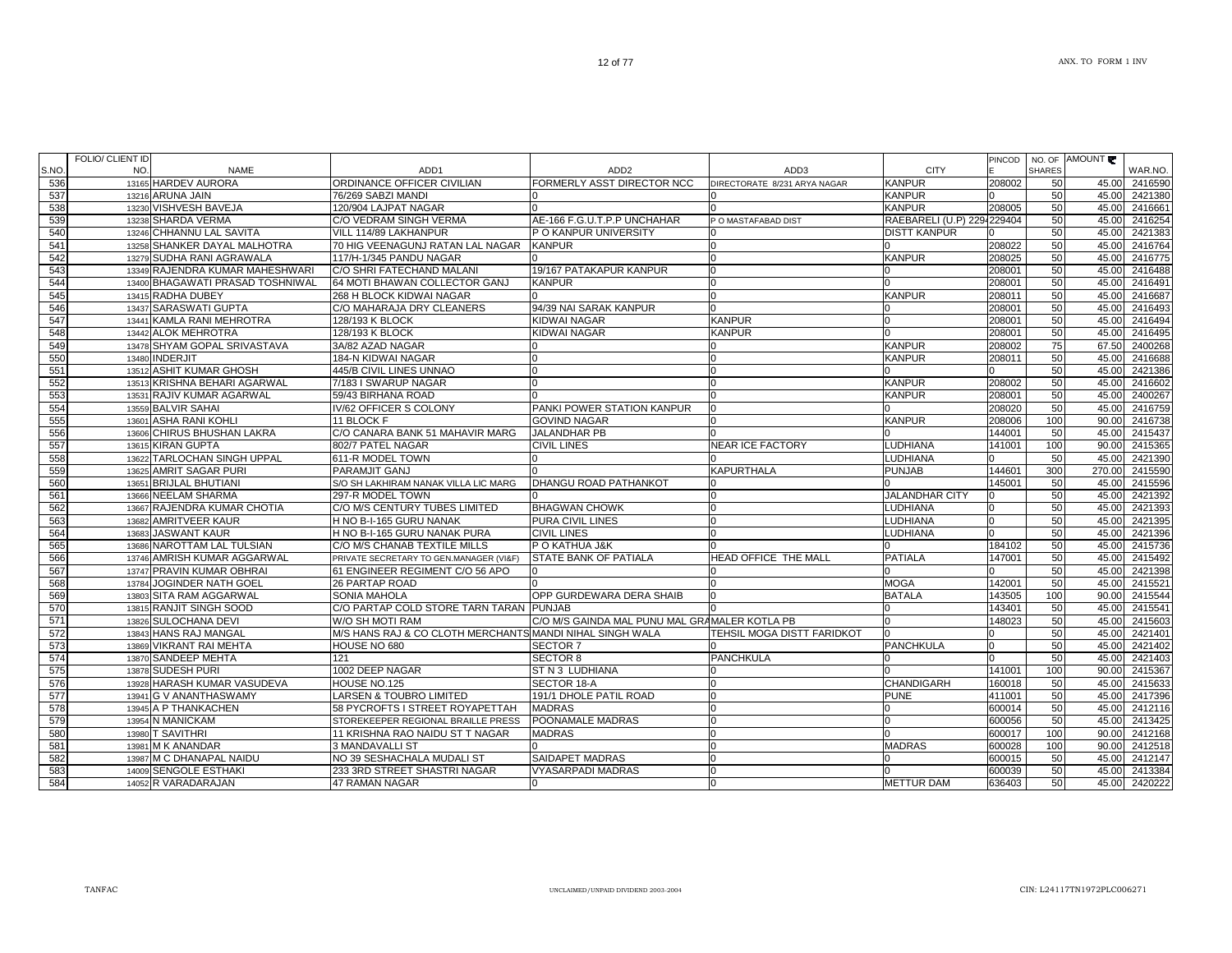|      | FOLIO/ CLIENT ID |                                   |                                            |                                                    |                                    |                        | PINCOD |               | NO. OF AMOUNT |         |
|------|------------------|-----------------------------------|--------------------------------------------|----------------------------------------------------|------------------------------------|------------------------|--------|---------------|---------------|---------|
| S.NO | NO.              | <b>NAME</b>                       | ADD <sub>1</sub>                           | ADD <sub>2</sub>                                   | ADD3                               | <b>CITY</b>            |        | <b>SHARES</b> |               | WAR.NO. |
| 585  |                  | 14082 T L KRISHNA MURTHY          | SREE NIVASAM 29 SUNDARAM COLONY            | <b>WEST TAMBARAM MADRAS</b>                        |                                    |                        | 600045 | 50            | 45.00         | 2413394 |
| 586  |                  | 14090 BABU NAGESWARARAO VALLURUP  | 10/197 ELURU ROAD                          | <b>GUDIVADA KRISHNA DT</b>                         |                                    |                        | 521301 | 50            | 45.00         | 2419150 |
| 587  |                  | 14105 KRISHNAKUMAR SUNDARA RAJAN  | C/O INDIAN BANK                            |                                                    |                                    | RAMESWARAM             | 623526 | 50            | 45.00         | 2419911 |
| 588  |                  | 14108 CHANDRA KALA KANDOI         | C/O SRI CHEMICAL PRODUCTS                  | STATION FEEDER ROAD P O SILIGURDIST DARJEELING W B |                                    |                        | 734405 | 50            | 45.00         | 2420991 |
| 589  |                  | 14130 CHENNA KESAVA REDDY GUNTURU | <b>MAIN ROAD MACHERLA</b>                  |                                                    |                                    | <b>GUNTUR DIST A P</b> | 522426 | 50            | 45.00         | 2419181 |
| 590  |                  | 14138 VALLIAMMAI MEYYAPPAN        | NO 6 SECOND FLOOR                          | BANK OF MADURA OFFICERS QTRS                       | 16 SUBASH ROAD VILE PARLE EAST     | <b>MUMBAI</b>          | 400057 | 100           | 90.00         | 2407966 |
| 591  |                  | 14148 HARIKRISHNAN KANNAN         | 1-16 LAKSHMINAGAR COLONY                   | <b>CHITTOOR AP</b>                                 |                                    |                        | 517001 | 50            | 45.00         | 2419057 |
| 592  |                  | 14149 M A RAJAGOPALAN             | 28 EAST MAIN ROAD NO 1                     | <b>GAINDHI NAGAR VELLORE</b>                       |                                    |                        | 632006 | 50            | 45.00         | 2422847 |
| 593  |                  | 14153 R KRISHNAMURTHY             | M-35 I EAST AVENUE                         | SHRI MAHALAKSHMI COLONY                            | THIRUVANMIYUR MADRAS               |                        | 600041 | 50            | 45.00         | 2421256 |
| 594  |                  | 14155 GOPALAN P                   | 298/A RAILWAY QUARTERS                     | <b>JOLARPETTAI</b>                                 |                                    |                        | 635851 | 50            | 45.00         | 2420221 |
| 595  |                  | 14163 RAMAMANI GOPAL              | NO 20 VELU STREET                          | <b>WEST MAMBALAM MADRAS</b>                        |                                    |                        | 600033 | 50            | 45.00         | 2412610 |
| 596  |                  | 14164 VASANTHALAKSHMI GOPAL       | <b>3 VYASAR STREET</b>                     | <b>TAMBARAM EAST</b>                               | <b>MADRAS</b>                      |                        | 600059 | 50            | 45.00         | 2412865 |
| 597  |                  | 14165 R GOPAL                     | 20 VELU STREET                             | WEST MAMBALAM MADRAS                               |                                    |                        | 600033 | 50            | 45.00         | 2412611 |
| 598  |                  | 14225 J MANOJ KUMAR               | 101 PANAMPILLY NAGAR                       | <b>ERNAKULAM</b>                                   | COCHIN                             |                        | 682016 | 100           | 90.00         | 2420570 |
| 599  |                  | 14231 SHASHI BALA BANTA           | C/O BANTA JEE RAILWAY ROAD                 | HARDWAR U P                                        |                                    |                        | 249401 | 50            | 45.00         | 2416341 |
| 600  |                  | 14232 PAWAN PRAKASH BANTA         | C/O BANTA JEE RAILWAY ROAD                 | HARDWAR U P                                        |                                    |                        | 249401 | 50            | 45.00         | 2416342 |
| 601  |                  | 14239 VENKOBARAO RAMU             | DOOR NO 31 MANIYAKAR MISSION               |                                                    |                                    | <b>NILGIRI</b>         | 643102 | 50            | 45.00         | 2420465 |
| 602  |                  | 14253 S RAJASEKAR                 | B 346                                      | FERTILIZER TOWNSHIP                                | <b>ROURKELA</b>                    |                        | 769007 | 50            | 45.00         | 2421074 |
| 603  |                  | 14283 GOVINDARAJI PARASURAMAN     | ELANEERKUNDRAM POST                        | (VIA) ANAKKAVOOR                                   | CHEYYAR TALUK N.A. DIST            |                        | 604401 | 50            | 45.00         | 2419677 |
| 604  |                  | 14287 BAPAIAH CHOUDARY SOMAVARAPU | SOMAVARAPU VARI STREET                     |                                                    |                                    | KOLLURU A P            | 522324 | 50            | 45.00         | 2419178 |
| 605  |                  | 14313 RAVINDRA REDDY B            | <b>H NO.E7-8</b>                           | <b>DRDL COLONY</b>                                 |                                    | SULLURPET (A.P.)       | 524121 | 50            | 45.00         | 2419226 |
| 606  |                  | 14334 K P GANGADHARAN             | <b>D115/III SECTOR II HALTOWNSHIP</b>      | <b>SUNABEDA</b>                                    |                                    |                        | 763002 | 50            | 45.00         | 2421057 |
| 607  |                  | 14335 MANJULA SADASIVAM           | 3-R AV E RUSSIAN BLOCKS SECTOR 6           | <b>BHILAI MP</b>                                   |                                    |                        | 490006 | 50            | 45.00         | 2418903 |
| 608  |                  | 14338 C S PATRA                   | ASSISTANT ENGINEER MECH KOLABNAGAR         | <b>KORAPUT DIST</b>                                |                                    |                        | 764011 | 50            | 45.00         | 2421061 |
| 609  |                  | 14339 J M KANWAR                  | DEPUTY PROJECT ENGINEER                    | REGIONAL WORK SHOP                                 | <b>JEGETPUR CUTTACK</b>            |                        |        | 75            | 67.50         | 2421405 |
| 610  |                  | 14343 M S GANESAN                 | C/O J M S LORRY SERVICE                    | N KOSAVAMPATTI P O NAMAKKAL                        |                                    |                        | 637002 | 50            | 45.00         | 2420243 |
| 611  |                  | 14344 M S JAGADEESAN              | C/O J M S LORRY SERVICE                    | N KOSAVAMPATTI P O NAMAKKAL 630                    |                                    |                        | 637002 | 50            | 45.00         | 2400417 |
| 612  |                  | 14351 URESHKUMAR THAKORLAL DESAI  | AT & POST AAT VIA NAVSARI                  | <b>DIST BULSAR</b>                                 |                                    |                        | 396403 | 100           | 90.00         | 2404736 |
| 613  |                  | 14374 MRUNALINI NAKKA             | W/O N RAVINDRANATH TAGORE                  | <b>MANAGING DIRECTOR</b>                           | THE PALAIR CO OPERATIVE SUGARS LTD | <b>RAJESWARAPURAM</b>  | 507160 | 50            | 45.00         | 2418982 |
| 614  |                  | 14389 DEOKISHAN RATHI             | 3/94 GUJARAT REFINERY TOWNSHIP             | POST JAWAHAR NAGAR                                 | DIST VADODARA                      | <b>GUJARAT</b>         | 391320 | 100           | 90.00         | 2404331 |
| 615  |                  | 14409 KUTUMBARAO BHAGAVATULA      | 201171FRANCHPET CHILAKALAPUDI PO           | <b>KRISHNA DT A P</b>                              |                                    |                        | 521002 | 50            | 45.00         | 2419139 |
| 616  |                  | 14432 SHANAZ ZAHEER               | <b>5 CLEMENTS ROAD</b>                     |                                                    | <b>VEPERY</b>                      | <b>MADRAS</b>          | 600007 | 150           | 135.00        | 2411987 |
| 617  |                  | 14432 SHANAZ ZAHEER               | <b>5 CLEMENTS ROAD</b>                     |                                                    | VEPERY                             | <b>MADRAS</b>          | 600007 | 250           | 225.00        | 2411990 |
| 618  |                  | 14471 UMA YAGA SUNDARAM           | NO A-31 ANNA NAGAR                         | $\Omega$                                           |                                    | <b>CHINGLEPUT</b>      | 603001 | 50            | 45.00         | 2419655 |
| 619  |                  | 14476 JAYASUDHA KAKARLA           | 9-B VEENUS COLONY II STREET                | n                                                  |                                    | <b>MADRAS</b>          | 600018 | 50            | 45.00         | 2412293 |
| 620  |                  | 14477 R RAMACHANDRAN              | NO.18 THIRUMURTHY STREET                   | <b>T NAGAR</b>                                     | <b>MADRAS</b>                      |                        | 600017 | 50            | 45.00         | 2412170 |
| 621  |                  | 14479 SAMUEL RAJAPPA              | 26 COMMANDER IN CHIEF ROAD                 |                                                    |                                    | <b>MADRAS</b>          | 600105 | 50            | 45.00         | 2413490 |
| 622  |                  | 14481 T N KRISHNAN                | 432 EIGHTEENTH STREET                      | <b>KORATTUR</b>                                    |                                    | <b>CHENNAI</b>         | 600080 | 75            | 67.50         | 2413448 |
| 623  |                  | 14491 A P RAJAGOPALAN             | SUPERINTENDING ENGINEER CIVIL              | T-3/4 THERMAL COLONY                               |                                    | <b>METTUR DAM</b>      | 636401 | 75            | 67.50         | 2420236 |
| 624  |                  | 14496 R SETHURAMAN                | PLOT NO.1                                  | FIRST MAIN ROAD                                    | THIRUPATHI NAGAR KOLATHUR          | <b>MADRAS</b>          | 600099 | 50            | 45.00         | 2413481 |
| 625  |                  | 14496 R SETHURAMAN                | PLOT NO.1                                  | FIRST MAIN ROAD                                    | THIRUPATHI NAGAR KOLATHUR          | <b>MADRAS</b>          | 600099 | 50            | 45.00         | 2419685 |
| 626  |                  | 14507 C S ELANGOVAN               | <b>B 8 RAJARAM COLONY</b>                  | KODAMBAKKAM                                        | <b>MADRAS</b>                      |                        | 600024 | 100           | 90.00         | 2412477 |
| 627  |                  | 14517 CHAKRAVARTHY D              | G 46 ANNA NAGAR EAST                       |                                                    |                                    | <b>MADRAS</b>          | 600102 | 50            | 45.00         | 2413308 |
| 628  |                  | 14579 KANTILAL M SHAH             | <b>C/O P KANTILAL</b>                      | GALA NO A 1 APMC YARD                              | <b>ONION POTATO MARKET</b>         | <b>NEW BOMBAY</b>      | 400705 | 50            | 45.00         | 2410269 |
| 629  |                  | 14582 CHANDRAKANT V KULKARNI      | ANDHRUTKAR-WADA 2089 GANGAKOTH NEAR GADAGE |                                                    | <b>MAHARAJ BRIDGE</b>              | NASIK                  | 242201 | 50            | 45.00         | 2416271 |
| 630  |                  | 14652 P GOPAL                     | BANK OF MADURA LTD                         | 76 SEKKALAI ROAD                                   |                                    | KARAIKUDI              | 623001 | 50            | 45.00         | 2422781 |
| 631  |                  | 14695 LALITHAMBAL NARAYANSAMY     | M33-D M I G FLAT PARK VIEW FLATS           | RAJAMANNAR SALAI K K NAGAR MADO                    |                                    |                        | 600078 | 50            | 45.00         | 2412914 |
| 632  |                  | 14711 C M MATHEW                  | OTHINILKUNNATHIL ASHIRVAD                  | EDAYARANMULA POST                                  | VIA, CHENGANNUR,                   | KERALA STATE           | 689121 | 50            | 45.00         | 2400422 |
| 633  |                  | 14716 GOPAL CH CHAKRABORTY        | C/O GARGANDA TEA GARDEN                    | P O RAMJHORA DIST JALPAIGURI                       |                                    |                        | 735228 | 50            | 45.00         | 2420998 |
|      |                  |                                   |                                            |                                                    |                                    |                        |        |               |               |         |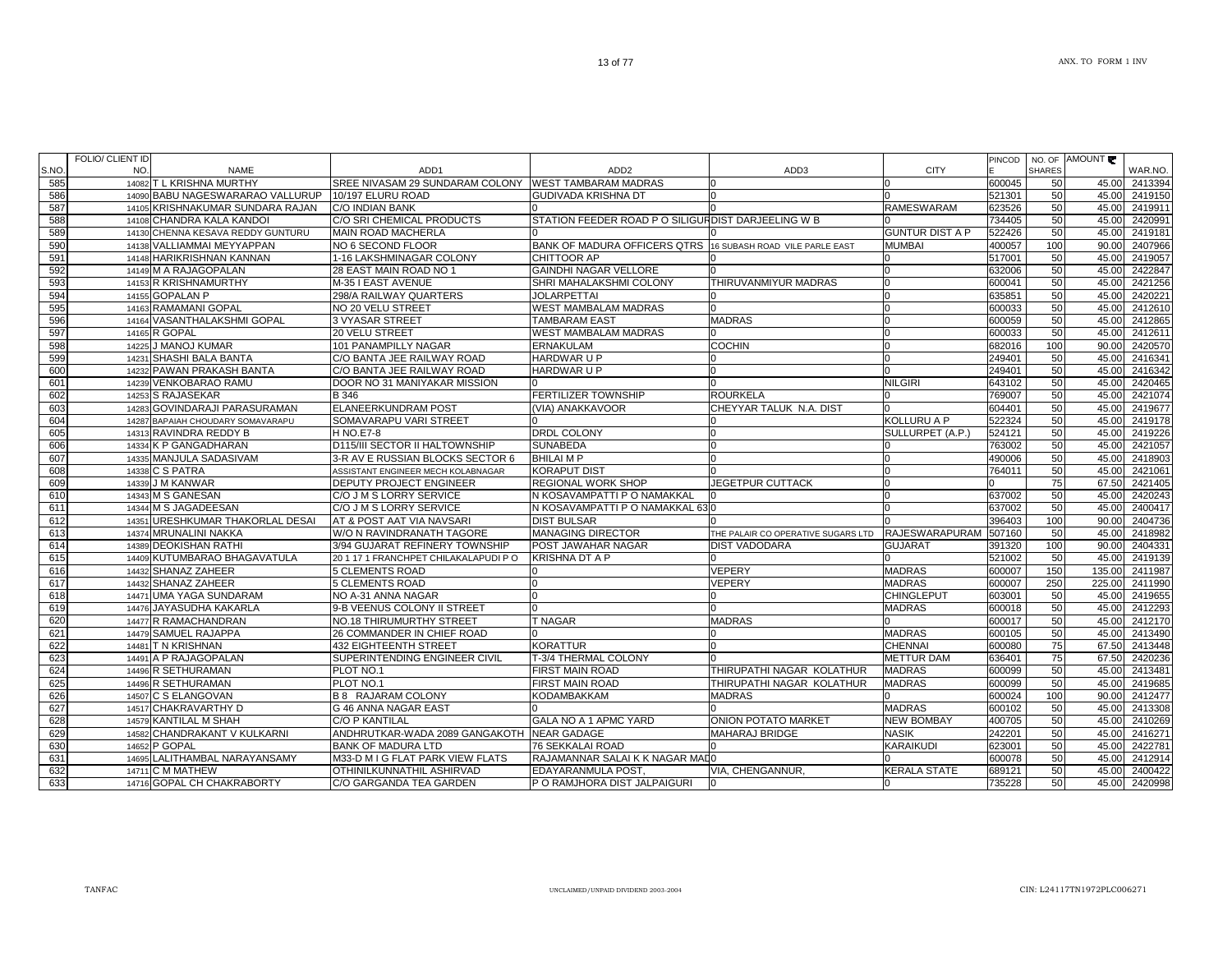|      | FOLIO/ CLIENT ID |                                        |                                                                                 |                                                             |                                   |                       | PINCOD |               | NO. OF AMOUNT |         |
|------|------------------|----------------------------------------|---------------------------------------------------------------------------------|-------------------------------------------------------------|-----------------------------------|-----------------------|--------|---------------|---------------|---------|
| S.NO | NO.              | <b>NAME</b>                            | ADD <sub>1</sub>                                                                | ADD <sub>2</sub>                                            | ADD3                              | <b>CITY</b>           |        | <b>SHARES</b> |               | WAR.NO. |
| 634  |                  | 14724 G RAGOTHAMAN                     | 25 KATCHERI OPPOSITE LANE                                                       | VRIDDHACHALAM                                               |                                   |                       | 606001 | 75            | 67.50         | 2419698 |
| 635  |                  | 14743 CHANDRAKALA PUNDALIK GANORKAR    | CONRT ROAD OPP GIRLS HIGH SCHOOL AMRAOTI                                        |                                                             |                                   | <sup>n</sup>          | 444602 | 50            | 45.00         | 2418418 |
| 636  |                  | 14752 VISHWA NATH DROLIA               | M S 37 P O BRAJRAJ NAGAR                                                        | DIST SAMBALPUR ORISSA 768216                                |                                   | n                     | 768216 | 50            | 45.00         | 2400437 |
| 637  |                  | 14756 S SIVAGAMY                       | D/O J M SUBBU CHETTY                                                            | N KOSAVAMPATTI P O NAMAKKAL 630                             |                                   |                       | 637002 | 50            | 45.00         | 2400418 |
| 638  |                  | 14761 RAJENDIRAN KUPPUSAMI             | 3/64 WEST RAJA STREET NEDUNGUNAM NORTH ARCOT DIST                               |                                                             | <b>TAMILNADU</b>                  |                       | 606807 | 50            | 45.00         | 2419710 |
| 639  |                  | 14782 SUBASH CHANDER                   | BHARAT SEED STORE SABZI MANDI                                                   |                                                             |                                   | <b>AMRITSAR</b>       |        | 50            | 45.00         | 2421407 |
| 640  |                  | 14817 PREMA T G                        | C/O SRI T G DATHU XVI/13 MADHAVARAM ROAD                                        | BESIDES POMPAIAH SONG OIL MILL                              | <b>ADONI KURNOOL DIST</b>         |                       | 518301 | 50            | 45.00         | 2419047 |
| 641  |                  | 14843 N VALAYAPATHI                    | 8 KUTTITHAMBIRAN STREET                                                         | PERAMBUR BARRACKS MADRAS                                    |                                   |                       | 600012 | 50            | 45.00         | 2412092 |
| 642  |                  | 14920 JAMNADAS SAGLANI                 | HARDWARE MERCHANT                                                               | <b>NEAR STATE BANK OF INDIA</b>                             | <b>CURCHOREM</b>                  | <b>GOA</b>            | 403706 | 50            | 45.00         | 2417350 |
| 643  |                  | 14927 SUNDARAM VAIDYANATHASAMI         | 31 EAST 7TH MAIN ROAD                                                           | GANDHI NAGAR VELLORE                                        |                                   |                       | 632006 | 100           | 90.00         | 2422848 |
| 644  |                  | 14931 INDUMATI AUDHUT BHURE            | 222 BALIRAM PETH                                                                |                                                             |                                   | <b>JALGAO</b>         | 425001 | 50            | 45.00         | 2422418 |
| 645  |                  | 14950 SAROJA SWAMINATHAN               | 21 GOVINDU STREET                                                               |                                                             | <b>T NAGAR</b>                    | <b>MADRAS</b>         | 600017 | 50            | 45.00         | 2412173 |
| 646  |                  | 14968 ARVIND MANOHAR BHALERAO          | 222 BALIRAM PETH                                                                |                                                             |                                   | <b>JALGAON</b>        | 425001 | 50            | 45.00         | 2422419 |
| 647  |                  | 15010 KANAKA BADRINATHAN               | 21 VENKETRATNAM NAGAR                                                           |                                                             | <b>ADYAR</b>                      | <b>MADRAS</b>         | 600020 | 50            | 45.00         | 2412371 |
| 648  |                  | 15041 JAGADISH CHANDRA CHATURVEDI      | <b>ASSISTANT ENGINEER</b>                                                       | PRILLING AND HAND PUMP SUB DIVII123 DASHERA SCHEME KOTA RAJ |                                   | <sup>n</sup>          | 324009 | 50            | 45.00         | 2417227 |
| 649  |                  | 15068 ULLATTIL SETHUMADHAVAN           | <b>BAL'S DENTAL CLINIC</b>                                                      | 91 SALEM ROAD                                               | <b>KRISHNAGIRI</b>                |                       | 635001 | 50            | 45.00         | 2420211 |
| 650  |                  | 15069 ULLATTIL MADHU SUDANAN           | <b>BAL'S DENTAL CLINIC</b>                                                      | 91 SALEM ROAD                                               | KRISHNAGIRI                       |                       | 635001 | 50            | 45.00         | 2420212 |
| 651  |                  | 15095 THIRUMATHI KOKILA KANNAN         | REDDIAR STREET KANJI & POST CHENGAM TALU NORTHARCOT DIST                        |                                                             |                                   |                       | 606702 | 50            | 45.00         | 2419709 |
| 652  |                  | 15108 JASBIR SINGH DADIHALA            | C/O UPPER ASSAM TEA INDUSTRIES                                                  | A T ROAD                                                    | POST LAHOAL                       | DIST. DIBRUGARH       | 786010 | 150           | 135.00        | 2421090 |
| 653  |                  | 15117 PRAVINKUMAR SHANKERBHAI PATEL    | C/O N G PATEL                                                                   | <b>B-506 SAI MANDIR</b>                                     | S V ROAD DAHISAR EAST             | <b>BOMBAY</b>         | 400068 | 100           | 90.00         | 2408799 |
| 654  |                  | 15153 S JOHN                           | TELECOMMUNICATION SECTION                                                       | PHQ PB 92D DOHA STATE OF QATARI0                            |                                   |                       |        | 50            | 45.00         | 2400018 |
| 655  |                  | 15156 AYSHA SHAFI                      | PANJATH HOUSE                                                                   | P O MOGRAL PUTHUR                                           | KASARAGOD KERALA 670128           |                       | 670128 | 100           | 90.00         | 2400068 |
| 656  |                  | 15166 KARAPPANVEETTIL ABDULKADER HAMZA | P O BOX 2911 SAFAT                                                              | KUWAIT                                                      | STATE OF KUWAIT                   |                       |        | 150           | 135.00        | 2400019 |
| 657  |                  | 15170 JOSEPHRAJ MADALAIMUTHU           | PLOT NO.7                                                                       | SRI VENKATESWARA NAGAR                                      | MEDAWAKKAM MAIN ROAD KEELKATTALAI | <b>MADRAS</b>         | 601303 | 50            | 45.00         | 2413528 |
| 658  |                  | 15176 KARKALA MEERA KANATH             | C/O K K KAMATH UNITED GULF BANK P B 5964                                        | <b>BAHRAIN A G</b>                                          |                                   |                       |        | 100           | 90.00         | 2400020 |
| 659  |                  | 15193 LOURDU RAJA VASAGAM              | <b>MOUNT LOURDES</b>                                                            | <b>RAMANPUTHOOR EAST</b>                                    | NAGERKOIL-629 002                 |                       | 629002 | 50            | 45.00         | 2422834 |
| 660  |                  | 15194 KAKKIDI HAMEED                   | OMC/2 P D O LLC BOX 81 MUSCAT                                                   | SULTANATE OF OMAN                                           |                                   |                       |        | 100           | 90.00         | 2400021 |
| 661  |                  | 15198 SEGOU MEIDINE MARECAR            | P O BOX 300 EMIRTEL                                                             | A D BRANCH ACCOUNTS FINANCE                                 | ABU DHABI U A E                   |                       |        | 75            | 67.50         | 2400078 |
| 662  |                  | 15206 CHERIAN OOMMEN                   | ADMINISTRATOR MANDIRAM HOSPITAL                                                 | MANGANAM PO                                                 | KOTTAYAM                          | <b>KERALA</b>         | 686018 | 50            | 45.00         | 2420672 |
| 663  |                  |                                        | 15215 GEORGE ANICKATTU THANNIKUNNIL MATHEVHQ FMS HQ SOLF MAM P O BOX 897 MUSCAT | <b>SULTANATE OF OMAN</b>                                    |                                   |                       |        | 100           | 90.00         | 2400022 |
| 664  |                  | 15220 M M JOY                          | <b>MANSOURI MANSIONS</b>                                                        | P O BOX 5587                                                | <b>MANAMA</b>                     | <b>BAHRAIN</b>        |        | 50            | 45.00         | 2400023 |
| 665  |                  | 15221 JOHN GEORGE                      | P O BOX 134                                                                     | <b>RUSAIL</b>                                               | <b>SULTANATE OF OMAN</b>          | POSTAL CODE 124       |        | 250           | 225.00        | 2400086 |
| 666  | 15226            | <b>JOSEPH BARRETTO</b>                 | <b>BAHRAIN AIRPORT SERVICES</b>                                                 | AIRCRAFT CATERING SERVICES                                  | P O BOX 22285 BAHRAIN             |                       |        | 50            | 45.00         | 2400087 |
| 667  |                  | 15228 CHANDRAKANT DAHYA JANSARI        | 5 GLOVER CLOSE                                                                  | <b>HALL GREEN</b>                                           | <b>BIRMINGHAM B 28 OJG</b>        | <b>UNITED KINGDOM</b> |        | 50            | 45.00         | 2400088 |
| 668  |                  | 15232 GANESA SUNDARARAMAN              | C/O SITE ENGINEER                                                               | A K C CONTRACTING P B 1991 DOHA ARABIAN GULF                |                                   |                       |        | 50            | 45.00         | 2400090 |
| 669  |                  | 15236 PRAFUL R PATEL                   | 9448 POTTER ROAD                                                                | <b>DES PLAINES</b>                                          | LLINOIS 60016                     | USA                   |        | 100           | 90.00         | 2400024 |
| 670  |                  | 15241 JOHN CRYSOSTUM BLABE FERNANDEZ   | KANOG TRVEL AGENCY P O BOX 7005                                                 | RIYADH SAUDI ARABIA 11462                                   |                                   |                       |        | 100           | 90.00         | 2400025 |
| 671  |                  | 15246 ROZARIO CORERA                   | C/O SALES & RESERVATION OFFICER                                                 | TRANS ORIENT AIR SERVICES P O BIKAHRABA ST DOHA QATAR       |                                   |                       |        | 100           | 90.00         | 2400026 |
| 672  |                  | 15247 VELLAMAKKEL ABOOBACKER           | R M S P O BOX 5348                                                              |                                                             |                                   | DOHA QATAR A G        |        | 100           | 90.00         | 2400027 |
| 673  |                  | 15264 HARMANN VIJAYENDRA NAYAK         | C/O ABUDHABI CO FOR ONSHORE OIL OPS                                             | P O BOX 270 ABUDHABI U A E                                  |                                   |                       |        | 100           | 90.00         | 2400028 |
| 674  |                  | 15268 KARTIK A PATEL                   | 225 COUNTISS AVE LINDENWOLD NJ                                                  | <b>U S A 08021</b>                                          |                                   |                       |        | 50            | 45.00         | 2400029 |
| 675  |                  | 15278 A O GEORGE KUTTY                 | ROYAL OMAN POLICE WORKS                                                         | P O BOX 2 MUSCAT OMAN                                       |                                   |                       |        | 50            | 45.00         | 2400030 |
| 676  |                  | 15297 JAYALAKSHMI                      | NO 25 L I C COLONY                                                              |                                                             |                                   | <b>SALEM</b>          | 636004 | 50            | 45.00         | 2422875 |
| 677  |                  | 15308 N FARATHALI                      | C/O SALMAN A ALRAJEH EST P O BOX NO 4020                                        | DAMMAM 31491 SAUDI ARABIA                                   |                                   |                       |        | 50            | 45.00         | 2400031 |
| 678  |                  | 15313 N GOPALAKRISHNAN NAIR            | ALGOSAIBI GRANDMET SERVICES LTD                                                 | P O BOX 4131                                                | DAMMAM 31491                      | <b>KINGDOM OF SA</b>  |        | 50            | 45.00         | 2400032 |
| 679  |                  |                                        | 15314 VAIDYANATHAN T SOMANATHAIYER FIN ADVISER P O BOX 1435 FREETOWN            | SIERRALEONE WEST AFRICA                                     |                                   |                       |        | 50            | 45.00         | 2400033 |
| 680  |                  | 15321 KIRIT MANILAL SURA               | 2075 STONELAKE RD 112                                                           | WOODSTOCK IL U S A 60098                                    |                                   |                       |        | 50            | 45.00         | 2400034 |
| 681  |                  | 15380 P CHINNASAMI                     | 45 BLOCK AA                                                                     | PLOT 4771 ANNA NAGAR MADRAS                                 |                                   |                       | 600040 | 50            | 45.00         | 2412719 |
| 682  |                  | 15441 J VASUMATHY                      | NO 10 MURUGAN STREET                                                            | SAIDAPET MADRAS                                             |                                   |                       | 600015 | 50            | 45.00         | 2412149 |
|      |                  |                                        |                                                                                 |                                                             |                                   |                       |        |               |               |         |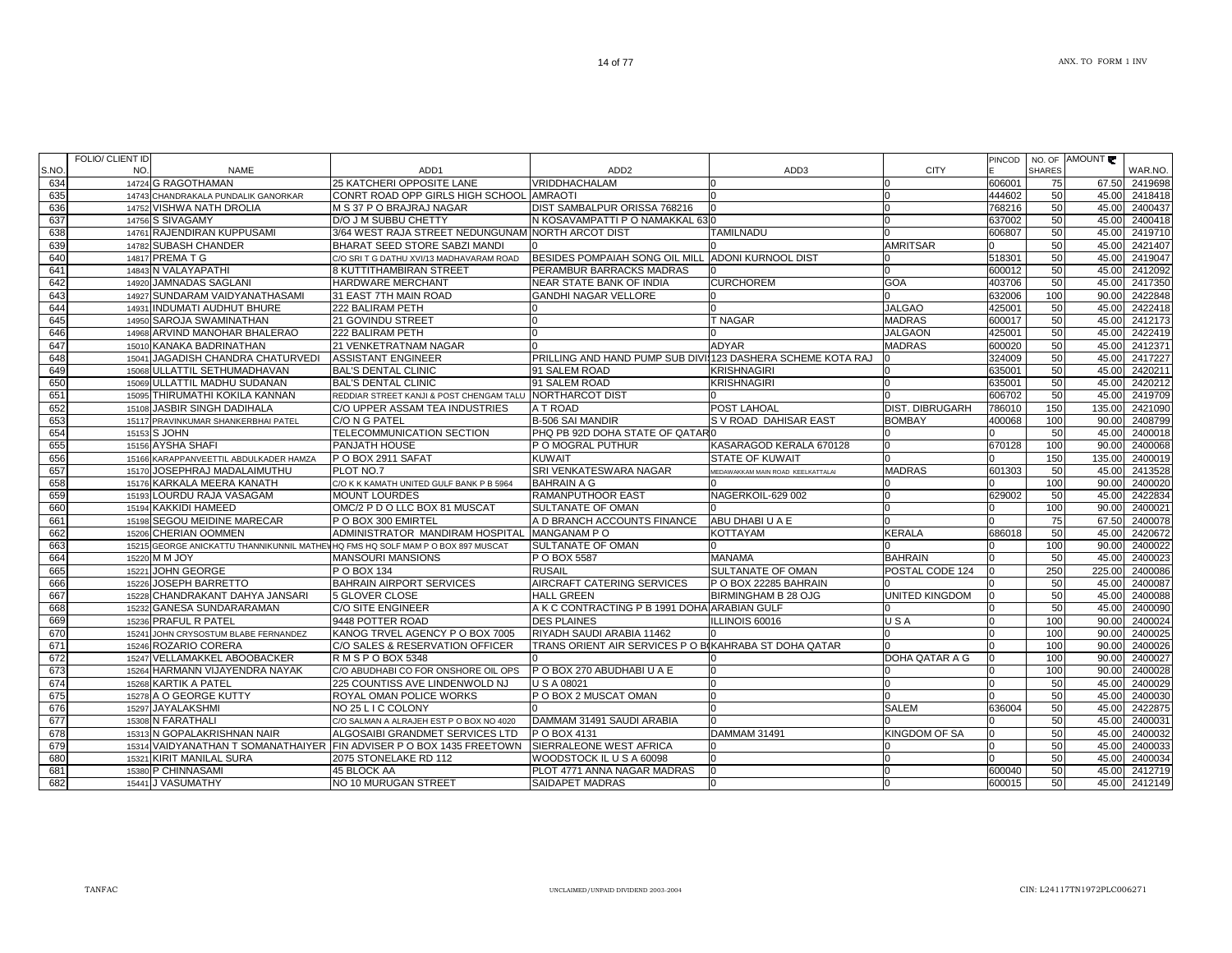|       | FOLIO/ CLIENT ID |                                       |                                                                     |                                            |                              |                     | PINCOD |               | NO. OF AMOUNT |         |
|-------|------------------|---------------------------------------|---------------------------------------------------------------------|--------------------------------------------|------------------------------|---------------------|--------|---------------|---------------|---------|
| S.NO. | NO.              | <b>NAME</b>                           | ADD <sub>1</sub>                                                    | ADD <sub>2</sub>                           | ADD3                         | <b>CITY</b>         |        | <b>SHARES</b> |               | WAR.NO. |
| 683   |                  | 15462 R NATARAJAN                     | C-10 GLINDIA COLONY                                                 | 2ND POKHRAN ROAD                           | <b>THANE</b>                 |                     | 400601 | 50            | 45.00         | 2410034 |
| 684   |                  | 15475 VIJAYA VENKATASUBBAN            | W/O S VENKATASUBBAN PROC ENGR                                       | SAFCO PO BOX 553                           | DAMMAM SAUDI ARABIA 31421    |                     |        | 100           | 90.00         | 2400035 |
| 685   | 15518            | <b>GEORGE SAMUEL</b>                  | QUARTER NO 157/4 CORDITE FACTORY ESTATE                             | ARUVANKADU P O                             | THENILGIRIS TAMILNADU        |                     | 643202 | 50            | 45.00         | 2420466 |
| 686   |                  | 15538 S SARASWATHI                    | A 16 BLOCK A                                                        | <b>JAWAHAR CAMPUS</b>                      | <b>JAWAHAR NAGAR</b>         | <b>MADRAS</b>       | 600082 | 50            | 45.00         | 2420114 |
| 687   |                  | 15556 S THANGARAJAN                   | 10 BANK COLONY IVTH STREET                                          | MADHAVARAM MILK PROJECT MADRI              |                              |                     | 600051 | 50            | 45.00         | 2413420 |
| 688   | 15564            | THANKAMANY E                          | TULASI APTS 1/13                                                    | 7TH CROSS STREET (W)                       | SHENOY NAGAR                 | CHENNAI             | 600030 | 50            | 45.00         | 2413365 |
| 689   |                  | 15565 KUNHI KANNAN NAIR V             | TULASI APTS 1/13                                                    | 7TH CROSS STREET (W)                       | SHENOY NAGAR                 | CHENNAI             | 600030 | 50            | 45.00         | 2413366 |
| 690   | 15593            | V MOHAN                               | 35 S S DEVAR 2ND STREET                                             | <b>1ST FLOOR</b>                           | AYANAVARAM                   | <b>MADRAS</b>       | 600023 | 50            | 45.00         | 2412462 |
| 691   |                  | 15615 KAMALA SHANKER MISHRA           | C/O ENNORE STEEL ENTERPRISE LTD                                     | 593/1 T H ROAD MADRAS                      |                              |                     | 600057 | 50            | 45.00         | 2413427 |
| 692   |                  | 15674 R KULANDAIVELU                  | 21 VI CROSS ST                                                      | SASTHRI NAGAR ADAYAR MADRAS                |                              |                     | 600020 | 50            | 45.00         | 2412375 |
| 693   |                  | 15696 B G LATHA BALLAL                | MALAR BHAVAN 16 MARKET STREET                                       | <b>2ND FLOOR AYNAVARAM</b>                 | <b>MADRAS</b>                |                     | 600023 | 50            | 45.00         | 2412463 |
| 694   | 15706            | CHANDRIKA SETHURAMAN                  | ANUGRAHAH 24 SECOND STREET                                          | PERMABUR HIGH ROAD PERMABUR IMADRAS 600012 |                              |                     | 600012 | 50            | 45.00         | 2400401 |
| 695   |                  | 15728 MANIMEKALAI KADHIRVEL           | MANI MEKALAI KADHIRVEL 261/14 7TH AVENUE                            | <b>ANNANAGAR MADRAS</b>                    |                              |                     | 600040 | 50            | 45.00         | 2412720 |
| 696   |                  | 15729 M MEENAKSHI SOMA SUNDARAM       | 33 VAGEESA NAGAR                                                    | CHIDAMBARAM S A DT 608001                  |                              |                     | 608001 | 300           | 270.00        | 2400415 |
| 697   |                  | 15732 V SAI NARAYANAN                 | TERRITORY SALES MANAGER PROMAR SALES LTD 19-D MYSORE DEVIATION ROAD |                                            | NEAR MINERVA MILLS BANGALORE |                     | 560023 | 50            | 45.00         | 2411569 |
| 698   |                  | 15737 R SUBRAMANIAN                   | F-2 BORA ENCLAVE                                                    | 100 KOTHAVAL CHAVADI STREET                | SAIDAPET MADRAS              |                     | 600015 | 250           | 225.00        | 2412410 |
| 699   |                  | 15783 SWAMINATHA IYER RAMASWAMY       | 12 25TH STREET                                                      | THILLAI GANGA NAGAR MADRAS                 |                              |                     | 600061 | 50            | 45.00         | 2412878 |
| 700   | 15823            | KUNDADKA NARAYANA KUDVA               | <b>CANARA PRINTERS</b>                                              | <b>148 PETERS ROAD</b>                     | <b>MADRAS</b>                |                     | 600086 | 50            | 45.00         | 2413148 |
| 701   | 15848            | RAMAKOTI REDDY BOMMAREDDY             | MUNICIPAL COLONY ROAD GANDHIGARAM                                   | VIJAYAWADA A P                             |                              |                     | 520003 | 50            | 45.00         | 2419120 |
| 702   |                  | 15856 B V SRIDHAR                     | PLOT NO 170 PALANIAPPA NAGAR                                        | VALASARAVAKKAM MADRAS                      |                              |                     | 600087 | 50            | 45.00         | 2413169 |
| 703   |                  | 15857 SATYANARAYANA RAJU DANDU        | C/O SATYANARAYAN TALKIES                                            | RAMAKRISHNAPURAM VIJAYAWADA C              |                              |                     | 520003 | 50            | 45.00         | 2419121 |
| 704   |                  | 15860 AHAMED MOHAMED AFINIA           | NO 6 GOPAL CHETTY STREET                                            | <b>G T MADRAS</b>                          |                              |                     | 600001 | 50            | 45.00         | 2411695 |
| 705   |                  | 15900 R SETHALAKSHMI                  | 9 PALAT NARAYANI AMMA ROAD                                          | <b>MAHALINGAPURAM</b>                      | <b>MADRAS</b>                |                     | 600034 | 50            | 45.00         | 2412671 |
| 706   | 15904            | YERRAMREDDY MATLI                     | D NO 28-16/7-1                                                      | KOTHA INDLU                                | <b>PUNGANNUR</b>             | CHITTOR DIST A P    | 517247 | 50            | 45.00         | 2419061 |
| 707   |                  | 15933 B RAJESHWARI RAJU               | 12A CHAMIERS ROAD                                                   |                                            | NANDANAM                     | <b>MADRAS</b>       | 600035 | 50            | 45.00         | 2412699 |
| 708   |                  | 15983 R SHANMUGA VADIVU               | PLOT NO 1702 6TH AVENUE ANNANAGAR                                   | <b>MADRAS</b>                              |                              |                     | 600040 | 50            | 45.00         | 2412723 |
| 709   |                  | 15991 C S VENKATACHARI                | 13 IIICROSS STREET                                                  | KARPAGAM GARDENS                           | <b>ADYAR</b>                 | <b>MADRAS</b>       | 600020 | 50            | 45.00         | 2412377 |
| 710   |                  | 15992 V SAIKUMAR                      | C/O CANARA BANK                                                     |                                            | <b>NERKUNDRAM</b>            | <b>MADRAS</b>       | 600107 | 25            | 22.50         | 2413502 |
| 711   |                  | 16026 M VASANTHA                      | PLOT NO 2606 BLOCK AJ/44 ANNA NAGAR                                 | <b>MADRAS</b>                              |                              |                     | 600040 | 50            | 45.00         | 2413458 |
| 712   |                  | 16062 SURYANARAYANAN SUSVARAM VENKATA | 7/3 INDIAN AIRLINES                                                 | <b>HOUSING COLONY</b>                      | <b>MEENAMBAKKAM</b>          | <b>MADRAS</b>       | 600027 | 50            | 45.00         | 2413359 |
| 713   |                  | 16065 V S KAMAKSHI                    | <b>18 PUDUPET GARDEN STREET</b>                                     | ROYAPETTAH MADRAS                          |                              |                     | 600014 | 50            | 45.00         | 2412119 |
| 714   |                  | 16070 S GANESH                        | RAMS FLAT NO 3                                                      | 9 SAMBANDAM STREET                         | T NAGAR                      | <b>MADRAS</b>       | 600017 | 50            | 45.00         | 2420234 |
| 715   | 16093            | <b>K KAMALA</b>                       | NO 2 K V COLONY                                                     | <b>FIRST STREET</b>                        | <b>WEST MAMBALAM</b>         | <b>MADRAS</b>       | 600033 | 50            | 45.00         | 2412619 |
| 716   | 16152            | LEELAVATI SANAGAVARAPU                | C/O S.KRISHNAMURTHY,                                                | S-1-B-292.                                 | SACHIVALAYA NAGAR.           | <b>HYDERABAD</b>    | 500070 | 50            | 45.00         | 2422108 |
| 717   | 16153            | KRISHNAMURTHY SANAGAVARAPU            | S-1-B-292                                                           | SACHIVALAYA NAGAR,                         | <b>VANASTALI PURAM</b>       | <b>HYDERABAD</b>    | 500070 | 50            | 45.00         | 2422109 |
| 718   |                  | 16178 R S KRISHNAMURTHY               | 4 BALAKRISHNA MUDALI STREET                                         | <b>WEST MAMBALAM MADRAS</b>                |                              |                     | 600033 | 50            | 45.00         | 2412620 |
| 719   |                  | 16217 AMBALAL CHANDULAL MEHTA         | 22 BANK OF INDIA SOCY NO 2 NAVRANGPURA                              | AHMEDABAD                                  |                              |                     | 380009 | 50            | 45.00         | 2403216 |
| 720   |                  | 16217 AMBALAL CHANDULAL MEHTA         | 22 BANK OF INDIA SOCY NO 2 NAVRANGPURA                              | AHMEDABAD                                  |                              |                     | 380009 | 50            | 45.00         | 2403218 |
| 721   |                  | 16218 SHANTA AMBALAL MEHTA            | 22 BANK OF INDIA SOY NO 2                                           | NAVRANGPURA AHMEDABAD                      |                              |                     | 380009 | 50            | 45.00         | 2403217 |
| 722   | 16312            | RAMANLAL J PARIKH                     | 26 SOUTH MADA STREET TRIPLICANE                                     | <b>MADRAS</b>                              |                              |                     | 600005 | 100           | 90.00         | 2411944 |
| 723   | 16318            | SHAIK DADA KALANDAR SAHEB             | C1-5-4 II LOOP ROAD                                                 | <b>IIT CAMPUS</b>                          |                              | <b>MADRAS</b>       | 600036 | 50            | 45.00         | 2413379 |
| 724   | 16348            | <b>NIRMALA MORRIS</b>                 | PLOT NO 52 HOUSING BOARD COLONY                                     | <b>4TH MAIN ROAD</b>                       | KOOTAPPALLI P O              | <b>TIRUCHENGODU</b> | 637214 | 50            | 45.00         | 2420247 |
| 725   | 16438            | NARAYANAN P K                         | 29 SECOND FLOOR 1ST CROSS STREET KASTURBA NAGAR ADYAR               |                                            | <b>MADRAS</b>                |                     | 600020 | 50            | 45.00         | 2412379 |
| 726   | 16441            | VENKATA SREENIVASARAO PADARTI         | C/O SRI KANYAKA METAL MART                                          | GANTALAMMA TREE ST GUNTUR                  |                              |                     | 522003 | 50            | 45.00         | 2422466 |
| 727   | 16515            | S RAMAIAH                             | 68                                                                  | SOUTH MASI STREET                          | <b>TENKASI</b>               |                     | 627811 | 50            | 45.00         | 2420132 |
| 728   | 16521            | S JAYANTHI                            | A-24 LAKSHMI ROAD TVS NAGAR                                         | <b>MADURAI</b>                             |                              |                     | 625003 | 500           | 450.00        | 2422908 |
| 729   | 16541            | GEETHA NAGARAJAN                      | <b>24 STATE BANK OFFICERS</b>                                       | <b>IST COLONY MADURAI</b>                  |                              |                     | 625016 | 50            | 45.00         | 2420057 |
| 730   |                  | 16559 P NARAYANAN                     | 15 HARVEYPATTY COLONY THIRUPPARANKUNDRAMADURAI 625005               |                                            |                              |                     | 625005 | 50            | 45.00         | 2400416 |
| 731   |                  | 16576 S BHARATHA DEVI                 | W/O G K SWAMINATHAN                                                 | C4E POCEKT-8                               | FLAT NO.56                   | <b>NEW DELHI</b>    | 110058 | 50            | 45.00         | 2401967 |
|       |                  |                                       |                                                                     |                                            |                              |                     |        |               |               |         |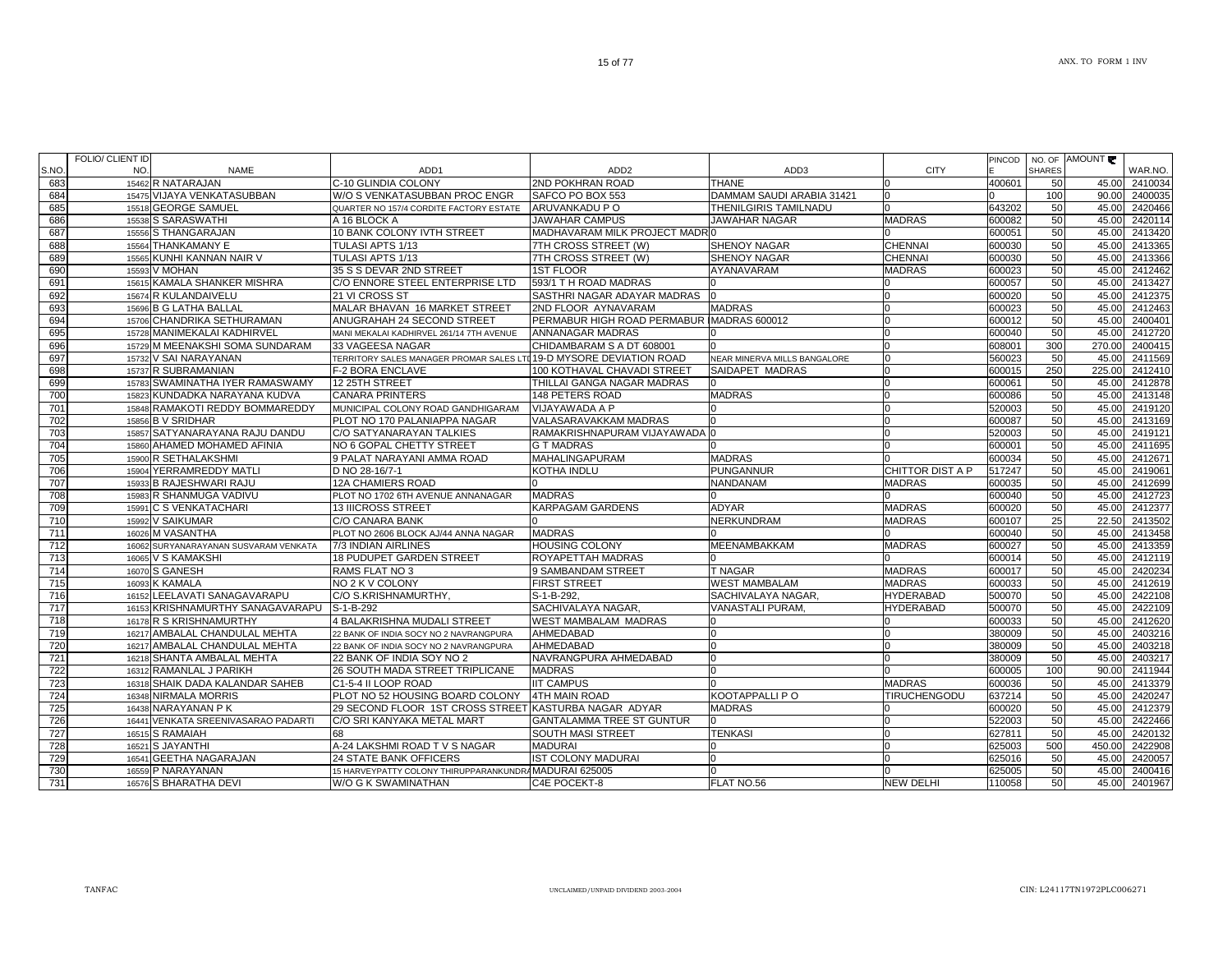| S.NO.            | NO. | NAME                              | ADD <sub>1</sub>                                    | ADD <sub>2</sub>                            | ADD3                                 | <b>CITY</b>              |        | <b>SHARES</b>   |        | WAR.NO. |
|------------------|-----|-----------------------------------|-----------------------------------------------------|---------------------------------------------|--------------------------------------|--------------------------|--------|-----------------|--------|---------|
| 732              |     | 16647 S KASIRAJAN                 | 98 NORTH CAR STREET                                 |                                             |                                      | <b>SATTUR</b>            | 626203 | 75              | 67.50  | 2420103 |
| 733              |     | 16703 INDER JIT                   | 3/70 ROOP NAGAR                                     |                                             |                                      | <b>DELHI</b>             | 110007 | 100             | 90.00  | 2400820 |
| 734              |     | 16705 LATESH YADEV                | C/O SHREE DURGA AUTOMOBILES P LTD DELHI ROAD        |                                             | <b>BULANDSAHAR</b>                   | <sup>n</sup>             | 203001 | 50              | 45.00  | 2415945 |
| 735              |     | 16719 MOHINDER SINGH BHASIN       | 328 RAM NAGAR                                       |                                             |                                      | <b>ROORKEE</b>           | 247667 | 50              | 45.00  | 2416316 |
| 736              |     | 16781 USHA KAPURIA                | B-47 N D S E PART II                                |                                             |                                      | <b>NEW DEHI</b>          | 110049 | 50              | 45.00  | 2401786 |
| 737              |     | 16803 C S BHASKARAN NAIR          |                                                     | <b>SASTHAMANGALAM</b>                       | <b>TRIVANDRUM</b>                    |                          | 695010 | 75              | 67.50  | 2420748 |
| 738              |     | 16810 AMAL KUMAR BANERJEE         | <b>B7/49 GANDHI NAGAR</b>                           | <b>BANDRA E</b>                             | <b>BOMBAY</b>                        | $\Omega$                 | 400051 | 50              | 45.00  | 2407462 |
| 739              |     | 16817 SUDHA PRADHAN               | G-129 SECTOR 25                                     |                                             | NOIDA                                | UP                       | 201301 | 50              | 45.00  | 2415820 |
| 740              |     | 16818 ADARSH KUMAR PRADHAN        | 24 OFFICERS BASE CAMP                               | YAMNUNA COLONY                              |                                      | <b>DEHRADUN</b>          | 248001 | 50              | 45.00  | 2416093 |
| 741              |     | 16847 URMILLA PARYANI             | 1596 SECTOR 15                                      | ESCORT FORD ROAD FARIDABAD HA0              |                                      |                          | 121005 | 50              | 45.00  | 2415202 |
| 742              |     | 16875 RAJNI MALHOTRA              | <b>B-47 NDSE PART II</b>                            |                                             |                                      | <b>NEW DELHI</b>         | 110049 | 50              | 45.00  | 2401787 |
| 743              |     | 16894 BRIJ MANGLIK                | C/O MUNNAN LAL PARMESH KUMAR                        | CHHAVNI BAZAR BAHRAICH UP                   |                                      |                          |        | 50              | 45.00  | 2421409 |
| 744              |     | 16895 SURENDRA KUMAR MANGLIK      | C/O MUNNAN LAL PARMESH KUMAR                        | CHHAVNI BAZAR BAHRAICH UP                   |                                      |                          |        | 50              | 45.00  | 2421410 |
| 745              |     | 16964 K M ANANTHARAMAN            | C/O AUTOMOBILE PRODUCTS OF INDIA                    | 911 ANSAL BHAWAN LTD 16 K G MAR 0           |                                      | <b>NEW DELHI</b>         | 110001 | 50              | 45.00  | 2400502 |
| 746              |     | 16985 RAMNATH BATRA               | C/O UDAY ELEC EQUIPMENT CO K BLOCH CONNAUGHT CIRCUS |                                             |                                      | <b>NEW DELHI</b>         | 110001 | 100             | 90.00  | 2400503 |
| 747              |     | 16990 SARLA MUJOO                 | C/O P N PADROO                                      | H NO.1944                                   | SECTOR-9                             | <b>FARIDABAD</b>         |        | 50              | 45.00  | 2421411 |
| 748              |     | 17009 KAILASH POPLI               | 2875 KUCHA CHELLAN                                  | DARYA GANJ                                  |                                      | <b>NEW DELHI</b>         | 110002 | 50              | 45.00  | 2400572 |
| 749              |     | 17010 MANOJ POPLI                 | 2875 KUCHA CHELLAN                                  | <b>DARYA GANJ</b>                           |                                      | <b>NEW DELHI</b>         | 110002 | 50              | 45.00  | 2400573 |
| 750              |     | 17011 NEERU POPLI                 | 2875 KUCHA CHELLAN                                  | <b>DARYA GANJ</b>                           |                                      | <b>NEW DELHI</b>         | 110002 | 50              | 45.00  | 2400574 |
| 751              |     | 17078 JITENDER GUPTA              | 55/1 OLD RAJINDER NAGAR                             |                                             |                                      | <b>NEW DELHI</b>         | 110060 | 50              | 45.00  | 2402044 |
| 752              |     | 17267 AVINASH CHANDER GUPTA       | HOUSE NO 777 NEAR MAIN BUS STAND TIMARPUR           |                                             | DELHI                                |                          | 110007 | 50              | 45.00  | 2400821 |
| 753              |     | 17268 RAKESH KUMAR GUPTA          | M/S MAHESH GUPTA AND CO                             | CHARTERED ACCOUNTANT                        | 02 PANKAJ CHAMBER 3 COMMUNITY CENTRE | PREET VIHAR DELHI 110092 |        | 50              | 45.00  | 2402382 |
| 754              |     | 17299 RADHA AGARWAL               | C/O MR M S AGARWAL                                  | 12-B PUSHPANJALI APTS                       | PRIYADARSHINI NAGAR                  | <b>BAREILY</b>           | 243122 | 50              | 45.00  | 2400274 |
| 755              |     | 17312 VIJAYA KRISHNAMURTHY        | C/O SMT ALAMELU AMMAL                               | 29 III CROSS ROAD FIRST FLOOR               | RAMAKRISHNA NAGAR                    | <b>MADRAS</b>            | 600028 | 25              | 22.50  | 2412526 |
| 756              |     | 17343 BEENA                       | C/O DR S SWAROOP 41 ESI COLONY                      | BASAI DARA PUR NEW DELHI                    |                                      |                          | 110015 | 50              | 45.00  | 2401008 |
| 757              |     | 17356 HARBHAJAN LAL KHOSLA        | 18 RAM NAGAR                                        | <b>NEW DELHI</b>                            |                                      |                          | 110055 | 50              | 45.00  | 2401918 |
| 758              |     | 17364 HAMESH CHANDER SHARMA       | 33/29 EAST PATEL NAGAR                              |                                             |                                      | <b>NEW DELHI</b>         | 110008 | 50              | 45.00  | 2400891 |
| 759              |     | 17389 HAR SIMRAN SINGH MENDIRATTA | H 9/39 RAJOURI GARDEN EXTN                          | <b>NEW DELHI</b>                            |                                      |                          | 110027 | 50              | 45.00  | 2401463 |
| 760              |     | 17423 RAJ KUMAR GUPTA             | A-1/102 SAFDARJUNJ ENCLAVE                          | <b>NEW DELHI</b>                            |                                      | 0                        | 110029 | 50              | 45.00  | 2410218 |
| 761              |     | 17423 RAJ KUMAR GUPTA             | A-1/102 SAFDARJUNJ ENCLAVE                          | <b>NEW DELHI</b>                            |                                      |                          | 110029 | 50              | 45.00  | 2413601 |
| 762              |     | 17431 BHOLA NATH                  | C/O DR H N PRASAD SINGHAL                           | C-28 SECTOR 26                              | GAUTAMBUDHNAGAR                      | NOIDA (U.P.)             | 201301 | 100             | 90.00  | 2415821 |
| 763              |     | 17448 BALA PRASAD SHARMA          | 1360 KATRA LEHSWAN CHANDANI CHOW DELHI              |                                             |                                      |                          | 110006 | 50              | 45.00  | 2400715 |
| 764              |     | 17471 GAJINDAR KUMAR DUA          | HQ WESTERN COMMAND                                  |                                             |                                      | <b>CHANDMANDIR</b>       | 134107 | 50              | 45.00  | 2415340 |
| 765              |     | 17472 CHANDER PRAKASH GUPTA       | <b>B-56 SOUTH EXTENSION</b>                         | PART II NEW DELHI                           |                                      |                          | 110049 | 50              | 45.00  | 2401790 |
| 766              |     | 17505 ANIL KUMAR AGRAWAL          | P O HARDUAGANJ                                      |                                             |                                      | <b>DISTT ALIGARH</b>     | 202125 | 50              | 45.00  | 2415943 |
| 767              |     | 17510 ZAHEER UDDIN                | <b>DEPT OF STATISTICS</b>                           | A M U ALIGARH I P                           |                                      |                          | 202001 | 75              | 67.50  | 2415877 |
| 768              |     | 17511 AMALENDU SARKAR             | C/O HINDUSTAN SANITARYWARE &                        | <b>INDUSTRIES LIMITED</b>                   | BAHADURGARH DIST ROHTAK HR           | l0                       | 124507 | 150             | 135.00 | 2415236 |
| 769              |     | 17559 MUKESH KUMAR GUPTA          | 102 PANKAJ CHAMBER                                  | 3 COMMUNITY CENTRE                          | PREET VIHAR                          | <b>DELHI</b>             | 110092 | 50              | 45.00  | 2402384 |
| 770              |     | 17584 NISHI BALI                  | 281-L NEW COLONEY                                   | PALWAL DISTT FARIDABAD                      |                                      | 0                        | 121102 | 50              | 45.00  | 2415215 |
| $\overline{771}$ |     | 17709 PRYAMVADA SOOD              | 716 BABA KHARAK SINGH MARG                          |                                             |                                      | <b>NEW DELHI</b>         | 110001 | 50              | 45.00  | 2400504 |
| 772              |     | 17763 SATISH CHANDER RATTAN       | A-3/60 JANAK PURI                                   | $\Omega$                                    |                                      | <b>NEW DELHI</b>         | 110058 | 50              | 45.00  | 2401972 |
| 773              |     | 17772 M K RAJ MOHAN               | K-26B SAKET                                         |                                             |                                      | <b>NEW DELHI</b>         | 110017 | 50              | 45.00  | 2401096 |
| 774              |     | 17812 RAJINDER KUMAR SINGAL       | SENIOR RESIDENT ST STEPHEN S HOSPITAL               | <b>TIS HAZARI DELHI</b>                     |                                      | $\Omega$                 | 110054 | 50              | 45.00  | 2402567 |
| 775              |     | 17815 POONAM SINGAL               | W/O DR R K SINGAL SENIOR RESIDENT                   | <b>ST STEPHENS HOSPITAL TIS HAZARIDELHI</b> |                                      | <sup>0</sup>             | 110054 | 50              | 45.00  | 2402568 |
| 776              |     | 17859 MANORANJAN WALIA            | C/O COLOUR CHEM LTD 905 NEW DELHI HOUSE             | 27 BARAKHAMBA ROAD                          | <b>NEW DELHI</b>                     | $\Omega$                 | 110001 | 50              | 45.00  | 2400506 |
| 777              |     | 17860 SHARDA WALIA                | C/O R.C.MEENA                                       | 2A/002 KALYANI APTS                         | UNIT-8                               | <b>BHUBANESWAR</b>       | 751012 | 50              | 45.00  | 2421029 |
| 778              |     | 17871 GEETHA TOOLEY               | 02/05/2003                                          | <b>EAST PATEL NAGAR</b>                     | NEW DELHI                            |                          | 110008 | 50              | 45.00  | 2400252 |
| 779              |     | 17912 ASHA BHATIA                 | FLAT NO 105 A                                       | POCKET GH 10                                | SUNDER APARTMENTS PASCHIM VIHAR      | <b>NEW DELHI</b>         | 110041 | 50              | 45.00  | 2417251 |
| 780              |     | 17919 JAGDISH PRASHAD GUPTA       | D C M RETAIL STORE SARAI ROHILLIA                   | NEW ROHTAK ROAD NEW DELHI 11010             |                                      | $\Omega$                 | 110005 | 50 <sub>1</sub> | 45.00  | 2400248 |

PINCOD NO. OF AMOUNT

FOLIO/ CLIENT ID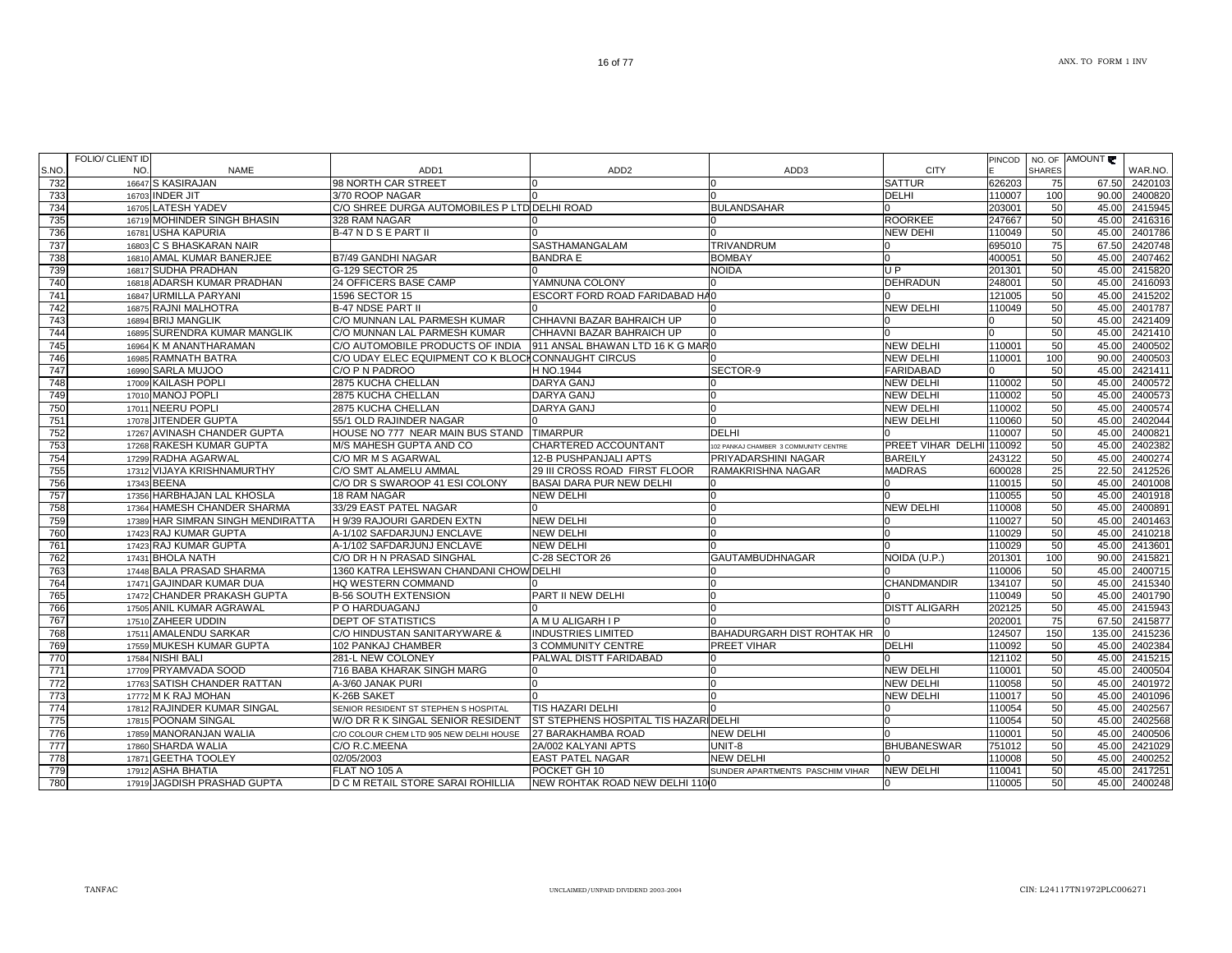| 782<br>17975 G M G SARAN DASS<br>121001<br>50<br>C/O SH BHAGWAN DASS<br>2 G/80 N I T FARIDABAD HARYANA<br>17992 DEVI PRASAD<br>783<br>12/8 MALVIYA NAGAR EXTN SAKET PUSHP VIHA<br>M B ROAD NEW DELHI<br>110017<br>50<br>ASHOK VIHAR PHASE III DELHI<br>784<br>18040 ANIL KUMAR GOEL<br>D-36 SATAY WATI COLONY<br>110052<br>50<br>785<br>18042 SUNITA GOEL<br>D-36 SATAYAWATI COLONY<br>ASHOK VIHAR PHASE III DELHI<br>110052<br>50<br>18052 ABDUL QADIR SIDDIQUI<br>786<br>1695 GALI TAKHAT WALI SUIWALAN<br><b>DELHI</b><br>110002<br>50<br>ŋ<br>18054 SWINDER KUMAR NIRWANI<br>A-92 SATISH PARK MODINAGAR<br><b>DIST GHAZIABAD U P</b><br>787<br>201204<br>50<br>788<br>18055 VIPIN SHARMA<br>C/O INDIAN COMMERCIAL CO P LTD<br>8 SHAHEED BHAGAT SINGH MARG<br><b>NEW DELHI</b><br>110001<br>50<br>n<br>18107 KRISHAN LAL KANSAL<br>H NO WZ77 OLD VILL SHAKUR PUR<br>789<br><b>DELHI</b><br>110034<br>50<br>18146 CHANDER LATA WAZIR<br>DELHI<br>790<br>3/39 ROOP NAGAR<br>110007<br>100<br>$\Omega$<br>71/72 PREM NAGAR P O JANAKPURI<br><b>NEW DELHI</b><br>50<br>791<br>18175 SOM DATTA<br>110058<br>NEW DELHI<br>18184 SATISH CHANDRA KAUSHIK<br>DII/40 KAKA NAGAR<br>110003<br>792<br>50<br>$\Omega$<br>18231 LALIT KUMAR GUPTA<br>INDRA PRASTHA HEAD POST OFFICENEW DELHI<br>300<br>793<br>POST BOX NO. 7006<br>110002<br>18245 RAJESH GAUR<br>794<br>K27E SAKET<br>110017<br>50<br><b>NEW DELHI</b><br>795<br>18279 AMRIK SINGH<br>110013<br>50<br>C/O SUNIL DATT UPPAL F-5 NIZAMUDDIN WEST<br>18280 SOM PARKASH CHAWLA<br><b>NEW DELHI 110013</b><br>50<br>796<br>C/O SUNIL DATT UPPAL F-5 NIZAMUDDIN WEST<br>110013<br>18281 HARISH CHANDRA MAKRANDI<br>797<br><b>NEW DELHI</b><br>110013<br>50<br>C/O SUNIL DATT UPPAL F-5 NIZAMUDDIN WEST<br>798<br><b>NEW DELHI</b><br>110013<br>18282 THAKUR DAS<br>C/O SUNIL DATT UPPAL F-5 NIZAMUDDIN WEST<br>50<br>799<br>18334 ASHA LATA LAROIA<br>ELECTRICAL DIVN S-3-352 HPSEB<br>174002<br>50<br>SUNDER NAGAR COLONY DIST NANDI H P 10<br>W/O V K LAROIA E ENGNR SUNDER NAGAR<br>18337 GOVIND SINGH<br>800<br>H NO 211 VINOBA BASTI SRIGANGANAGA RAJASTHAN<br>335001<br>50<br>18376 SUKHBIR SINGH BED<br><b>BHAI RANDHIRSINGH NAGAR</b><br><b>LUDHIANA</b><br>$159 - 1$<br><b>SUNET</b><br>141001<br>50<br>801<br>ADVOCATE SHRIPURA WEST<br>802<br>18412 JAGDISH NARAYAN MATHUR<br>KOTA RAJASTHAN<br>324006<br>50<br>803<br><b>NEW DELHI</b><br>110070<br>50<br>18448 D BANERJEE<br>C-9/9677 VASANT KUNJ<br><b>DELHI</b><br>804<br>18456 N V RAMAN<br>110006<br>50<br>18 F JAIN LINES GAUSHALA MARG KISHAN GAN<br>805<br>18463 REKHA GUPTA<br>410-E DEV NAGAR KAROL BAGH<br><b>NEW DELHI</b><br>110005<br>50<br>18483 BINA SANGAL<br>HOUSE NO 185<br>VASUNDHARA<br><b>GHAZIABAD</b><br>201010<br>806<br>SECTOR-14<br>50<br>C/O WG CDR R M VERMA HQ WAC I A F<br>18510 BHARAT BHUSHAN<br>S P S O SUBROTO PARK NEW DELHI<br>110010<br>807<br>50<br>FLAT NO 6 RAJA ENCLAVE SOCIETY<br><b>DELHI</b><br>808<br>18512 SWATI DEVIKAR<br>ROAD NO 44<br><b>PITAMPURA</b><br>110034<br>50<br>18589 UPINDRA KRISHEN KAUL<br><b>DELHI</b><br>809<br><b>B 2/71 SAFDARJUNG ENCLAVE</b><br>110029<br>50<br>18592 LAKSHMI KANT SHARMA<br><b>DELHI</b><br>810<br>10 A/16 SHAKTI NAGAR<br>110007<br>50<br>18641 RAMAN AGGARWAL<br>NEW RAJINDER NAGAR<br><b>NEW DELHI</b><br>811<br>R-37<br>50<br>H6/12 RAPP TOWNSHIP<br>VIA KOTA RAJASTHAN<br>812<br>18649 KAILASH CHANDRA PUROHIT<br><b>VIKRAM NAGAR</b><br>323306<br>50<br>813<br>18661 SHAKUNTALA BANSAL<br>G2 893 SAROJINI NAGAR<br><b>NEW DELHI</b><br>110023<br>50<br><b>NEW DELHI</b><br>814<br>18668 KUSUM LATA<br>T 179 MODEL BASTI<br>110005<br>50<br>18713 HARISH KUMAR<br>C/O DHANJEY RAI<br>386 VIKAS KUNJ<br><b>NEW DELHI</b><br>110018<br>815<br>50<br>18728 RAJINDER PARKASH<br>T-179 MODEL BASTI<br><b>NEW DELHI</b><br>110005<br>50<br>816<br>2135 MASJID KHAJOOR DHARAM PURA<br>110006<br>817<br>18873 SUMAN GUPTA<br><b>DELHI</b><br>100<br>818<br>18909 ANIL KUMAR GUPTA<br>59 CHITRA VIHAR<br><b>SECOND FLOOR</b><br><b>DELHI</b><br>110092<br>50<br>819<br>18947 MONA JAIN<br>1-17 RANI JHANSI ROAD<br><b>NEW DELHI</b><br>110055<br>50<br>820<br>18948 NARENDRA KUMAR JAIN<br>1/17 RANI JHANSI ROAD<br><b>NEW DELHI</b><br>110055<br>50<br>18952 ARUP BHATTACHARYA<br>B1/1123 VASANT KUNJ<br><b>NEW DELHI</b><br>110070<br>821<br>50<br>822<br>18956 RAHUL SUD<br>A-151 VIKASPURI BODELLA<br><b>NEW DELHI</b><br>110018<br>50<br>18968 RAJKUMARI SIKRI<br>823<br>31 CHANDER NAGAR A BLOCK JANAKPUINEW DELHI<br>110058<br>50<br>824<br>19000 V RAGHUNATHAN<br>C/22 E MIG MAYAPURI<br><b>NEW DELHI</b><br>110064<br>50<br>825<br>19003 RAJESH MATHUR<br>C/O M P MATHUR<br>RAJESH BHAWAN CHACHA WALIGAL GANJ BASODA<br>464221<br>50<br>19121 PUSHPA SINGH<br><b>NEW DELHI</b><br>826<br>68-C<br><b>TYPE-II SECTOR-IV</b><br><b>DIZ AREA</b><br>110001<br>50 | 45.00 2417242     |
|----------------------------------------------------------------------------------------------------------------------------------------------------------------------------------------------------------------------------------------------------------------------------------------------------------------------------------------------------------------------------------------------------------------------------------------------------------------------------------------------------------------------------------------------------------------------------------------------------------------------------------------------------------------------------------------------------------------------------------------------------------------------------------------------------------------------------------------------------------------------------------------------------------------------------------------------------------------------------------------------------------------------------------------------------------------------------------------------------------------------------------------------------------------------------------------------------------------------------------------------------------------------------------------------------------------------------------------------------------------------------------------------------------------------------------------------------------------------------------------------------------------------------------------------------------------------------------------------------------------------------------------------------------------------------------------------------------------------------------------------------------------------------------------------------------------------------------------------------------------------------------------------------------------------------------------------------------------------------------------------------------------------------------------------------------------------------------------------------------------------------------------------------------------------------------------------------------------------------------------------------------------------------------------------------------------------------------------------------------------------------------------------------------------------------------------------------------------------------------------------------------------------------------------------------------------------------------------------------------------------------------------------------------------------------------------------------------------------------------------------------------------------------------------------------------------------------------------------------------------------------------------------------------------------------------------------------------------------------------------------------------------------------------------------------------------------------------------------------------------------------------------------------------------------------------------------------------------------------------------------------------------------------------------------------------------------------------------------------------------------------------------------------------------------------------------------------------------------------------------------------------------------------------------------------------------------------------------------------------------------------------------------------------------------------------------------------------------------------------------------------------------------------------------------------------------------------------------------------------------------------------------------------------------------------------------------------------------------------------------------------------------------------------------------------------------------------------------------------------------------------------------------------------------------------------------------------------------------------------------------------------------------------------------------------------------------------------------------------------------------------------------------------------------------------------------------------------------------------------------------------------------------------------------------------------------------------------------------------------------------------------------------------------------------------------------------------------------------------------------------------------------------------------------------------------------------------------------------------------------------|-------------------|
|                                                                                                                                                                                                                                                                                                                                                                                                                                                                                                                                                                                                                                                                                                                                                                                                                                                                                                                                                                                                                                                                                                                                                                                                                                                                                                                                                                                                                                                                                                                                                                                                                                                                                                                                                                                                                                                                                                                                                                                                                                                                                                                                                                                                                                                                                                                                                                                                                                                                                                                                                                                                                                                                                                                                                                                                                                                                                                                                                                                                                                                                                                                                                                                                                                                                                                                                                                                                                                                                                                                                                                                                                                                                                                                                                                                                                                                                                                                                                                                                                                                                                                                                                                                                                                                                                                                                                                                                                                                                                                                                                                                                                                                                                                                                                                                                                                                                      | 45.00 2415188     |
|                                                                                                                                                                                                                                                                                                                                                                                                                                                                                                                                                                                                                                                                                                                                                                                                                                                                                                                                                                                                                                                                                                                                                                                                                                                                                                                                                                                                                                                                                                                                                                                                                                                                                                                                                                                                                                                                                                                                                                                                                                                                                                                                                                                                                                                                                                                                                                                                                                                                                                                                                                                                                                                                                                                                                                                                                                                                                                                                                                                                                                                                                                                                                                                                                                                                                                                                                                                                                                                                                                                                                                                                                                                                                                                                                                                                                                                                                                                                                                                                                                                                                                                                                                                                                                                                                                                                                                                                                                                                                                                                                                                                                                                                                                                                                                                                                                                                      | 45.00<br>2401101  |
|                                                                                                                                                                                                                                                                                                                                                                                                                                                                                                                                                                                                                                                                                                                                                                                                                                                                                                                                                                                                                                                                                                                                                                                                                                                                                                                                                                                                                                                                                                                                                                                                                                                                                                                                                                                                                                                                                                                                                                                                                                                                                                                                                                                                                                                                                                                                                                                                                                                                                                                                                                                                                                                                                                                                                                                                                                                                                                                                                                                                                                                                                                                                                                                                                                                                                                                                                                                                                                                                                                                                                                                                                                                                                                                                                                                                                                                                                                                                                                                                                                                                                                                                                                                                                                                                                                                                                                                                                                                                                                                                                                                                                                                                                                                                                                                                                                                                      | 45.00 2401875     |
|                                                                                                                                                                                                                                                                                                                                                                                                                                                                                                                                                                                                                                                                                                                                                                                                                                                                                                                                                                                                                                                                                                                                                                                                                                                                                                                                                                                                                                                                                                                                                                                                                                                                                                                                                                                                                                                                                                                                                                                                                                                                                                                                                                                                                                                                                                                                                                                                                                                                                                                                                                                                                                                                                                                                                                                                                                                                                                                                                                                                                                                                                                                                                                                                                                                                                                                                                                                                                                                                                                                                                                                                                                                                                                                                                                                                                                                                                                                                                                                                                                                                                                                                                                                                                                                                                                                                                                                                                                                                                                                                                                                                                                                                                                                                                                                                                                                                      | 45.00<br>2401876  |
|                                                                                                                                                                                                                                                                                                                                                                                                                                                                                                                                                                                                                                                                                                                                                                                                                                                                                                                                                                                                                                                                                                                                                                                                                                                                                                                                                                                                                                                                                                                                                                                                                                                                                                                                                                                                                                                                                                                                                                                                                                                                                                                                                                                                                                                                                                                                                                                                                                                                                                                                                                                                                                                                                                                                                                                                                                                                                                                                                                                                                                                                                                                                                                                                                                                                                                                                                                                                                                                                                                                                                                                                                                                                                                                                                                                                                                                                                                                                                                                                                                                                                                                                                                                                                                                                                                                                                                                                                                                                                                                                                                                                                                                                                                                                                                                                                                                                      | 2400577<br>45.00  |
|                                                                                                                                                                                                                                                                                                                                                                                                                                                                                                                                                                                                                                                                                                                                                                                                                                                                                                                                                                                                                                                                                                                                                                                                                                                                                                                                                                                                                                                                                                                                                                                                                                                                                                                                                                                                                                                                                                                                                                                                                                                                                                                                                                                                                                                                                                                                                                                                                                                                                                                                                                                                                                                                                                                                                                                                                                                                                                                                                                                                                                                                                                                                                                                                                                                                                                                                                                                                                                                                                                                                                                                                                                                                                                                                                                                                                                                                                                                                                                                                                                                                                                                                                                                                                                                                                                                                                                                                                                                                                                                                                                                                                                                                                                                                                                                                                                                                      | 2415926<br>45.00  |
|                                                                                                                                                                                                                                                                                                                                                                                                                                                                                                                                                                                                                                                                                                                                                                                                                                                                                                                                                                                                                                                                                                                                                                                                                                                                                                                                                                                                                                                                                                                                                                                                                                                                                                                                                                                                                                                                                                                                                                                                                                                                                                                                                                                                                                                                                                                                                                                                                                                                                                                                                                                                                                                                                                                                                                                                                                                                                                                                                                                                                                                                                                                                                                                                                                                                                                                                                                                                                                                                                                                                                                                                                                                                                                                                                                                                                                                                                                                                                                                                                                                                                                                                                                                                                                                                                                                                                                                                                                                                                                                                                                                                                                                                                                                                                                                                                                                                      | 45.00<br>2400508  |
|                                                                                                                                                                                                                                                                                                                                                                                                                                                                                                                                                                                                                                                                                                                                                                                                                                                                                                                                                                                                                                                                                                                                                                                                                                                                                                                                                                                                                                                                                                                                                                                                                                                                                                                                                                                                                                                                                                                                                                                                                                                                                                                                                                                                                                                                                                                                                                                                                                                                                                                                                                                                                                                                                                                                                                                                                                                                                                                                                                                                                                                                                                                                                                                                                                                                                                                                                                                                                                                                                                                                                                                                                                                                                                                                                                                                                                                                                                                                                                                                                                                                                                                                                                                                                                                                                                                                                                                                                                                                                                                                                                                                                                                                                                                                                                                                                                                                      | 45.00<br>2401615  |
|                                                                                                                                                                                                                                                                                                                                                                                                                                                                                                                                                                                                                                                                                                                                                                                                                                                                                                                                                                                                                                                                                                                                                                                                                                                                                                                                                                                                                                                                                                                                                                                                                                                                                                                                                                                                                                                                                                                                                                                                                                                                                                                                                                                                                                                                                                                                                                                                                                                                                                                                                                                                                                                                                                                                                                                                                                                                                                                                                                                                                                                                                                                                                                                                                                                                                                                                                                                                                                                                                                                                                                                                                                                                                                                                                                                                                                                                                                                                                                                                                                                                                                                                                                                                                                                                                                                                                                                                                                                                                                                                                                                                                                                                                                                                                                                                                                                                      | 2400826<br>90.00  |
|                                                                                                                                                                                                                                                                                                                                                                                                                                                                                                                                                                                                                                                                                                                                                                                                                                                                                                                                                                                                                                                                                                                                                                                                                                                                                                                                                                                                                                                                                                                                                                                                                                                                                                                                                                                                                                                                                                                                                                                                                                                                                                                                                                                                                                                                                                                                                                                                                                                                                                                                                                                                                                                                                                                                                                                                                                                                                                                                                                                                                                                                                                                                                                                                                                                                                                                                                                                                                                                                                                                                                                                                                                                                                                                                                                                                                                                                                                                                                                                                                                                                                                                                                                                                                                                                                                                                                                                                                                                                                                                                                                                                                                                                                                                                                                                                                                                                      | 2401973<br>45.00  |
|                                                                                                                                                                                                                                                                                                                                                                                                                                                                                                                                                                                                                                                                                                                                                                                                                                                                                                                                                                                                                                                                                                                                                                                                                                                                                                                                                                                                                                                                                                                                                                                                                                                                                                                                                                                                                                                                                                                                                                                                                                                                                                                                                                                                                                                                                                                                                                                                                                                                                                                                                                                                                                                                                                                                                                                                                                                                                                                                                                                                                                                                                                                                                                                                                                                                                                                                                                                                                                                                                                                                                                                                                                                                                                                                                                                                                                                                                                                                                                                                                                                                                                                                                                                                                                                                                                                                                                                                                                                                                                                                                                                                                                                                                                                                                                                                                                                                      | 45.00<br>2400621  |
|                                                                                                                                                                                                                                                                                                                                                                                                                                                                                                                                                                                                                                                                                                                                                                                                                                                                                                                                                                                                                                                                                                                                                                                                                                                                                                                                                                                                                                                                                                                                                                                                                                                                                                                                                                                                                                                                                                                                                                                                                                                                                                                                                                                                                                                                                                                                                                                                                                                                                                                                                                                                                                                                                                                                                                                                                                                                                                                                                                                                                                                                                                                                                                                                                                                                                                                                                                                                                                                                                                                                                                                                                                                                                                                                                                                                                                                                                                                                                                                                                                                                                                                                                                                                                                                                                                                                                                                                                                                                                                                                                                                                                                                                                                                                                                                                                                                                      | 2409744<br>270.00 |
|                                                                                                                                                                                                                                                                                                                                                                                                                                                                                                                                                                                                                                                                                                                                                                                                                                                                                                                                                                                                                                                                                                                                                                                                                                                                                                                                                                                                                                                                                                                                                                                                                                                                                                                                                                                                                                                                                                                                                                                                                                                                                                                                                                                                                                                                                                                                                                                                                                                                                                                                                                                                                                                                                                                                                                                                                                                                                                                                                                                                                                                                                                                                                                                                                                                                                                                                                                                                                                                                                                                                                                                                                                                                                                                                                                                                                                                                                                                                                                                                                                                                                                                                                                                                                                                                                                                                                                                                                                                                                                                                                                                                                                                                                                                                                                                                                                                                      | 2401103<br>45.00  |
|                                                                                                                                                                                                                                                                                                                                                                                                                                                                                                                                                                                                                                                                                                                                                                                                                                                                                                                                                                                                                                                                                                                                                                                                                                                                                                                                                                                                                                                                                                                                                                                                                                                                                                                                                                                                                                                                                                                                                                                                                                                                                                                                                                                                                                                                                                                                                                                                                                                                                                                                                                                                                                                                                                                                                                                                                                                                                                                                                                                                                                                                                                                                                                                                                                                                                                                                                                                                                                                                                                                                                                                                                                                                                                                                                                                                                                                                                                                                                                                                                                                                                                                                                                                                                                                                                                                                                                                                                                                                                                                                                                                                                                                                                                                                                                                                                                                                      | 2402517<br>45.00  |
|                                                                                                                                                                                                                                                                                                                                                                                                                                                                                                                                                                                                                                                                                                                                                                                                                                                                                                                                                                                                                                                                                                                                                                                                                                                                                                                                                                                                                                                                                                                                                                                                                                                                                                                                                                                                                                                                                                                                                                                                                                                                                                                                                                                                                                                                                                                                                                                                                                                                                                                                                                                                                                                                                                                                                                                                                                                                                                                                                                                                                                                                                                                                                                                                                                                                                                                                                                                                                                                                                                                                                                                                                                                                                                                                                                                                                                                                                                                                                                                                                                                                                                                                                                                                                                                                                                                                                                                                                                                                                                                                                                                                                                                                                                                                                                                                                                                                      | 45.00<br>2400253  |
|                                                                                                                                                                                                                                                                                                                                                                                                                                                                                                                                                                                                                                                                                                                                                                                                                                                                                                                                                                                                                                                                                                                                                                                                                                                                                                                                                                                                                                                                                                                                                                                                                                                                                                                                                                                                                                                                                                                                                                                                                                                                                                                                                                                                                                                                                                                                                                                                                                                                                                                                                                                                                                                                                                                                                                                                                                                                                                                                                                                                                                                                                                                                                                                                                                                                                                                                                                                                                                                                                                                                                                                                                                                                                                                                                                                                                                                                                                                                                                                                                                                                                                                                                                                                                                                                                                                                                                                                                                                                                                                                                                                                                                                                                                                                                                                                                                                                      | 2402518<br>45.00  |
|                                                                                                                                                                                                                                                                                                                                                                                                                                                                                                                                                                                                                                                                                                                                                                                                                                                                                                                                                                                                                                                                                                                                                                                                                                                                                                                                                                                                                                                                                                                                                                                                                                                                                                                                                                                                                                                                                                                                                                                                                                                                                                                                                                                                                                                                                                                                                                                                                                                                                                                                                                                                                                                                                                                                                                                                                                                                                                                                                                                                                                                                                                                                                                                                                                                                                                                                                                                                                                                                                                                                                                                                                                                                                                                                                                                                                                                                                                                                                                                                                                                                                                                                                                                                                                                                                                                                                                                                                                                                                                                                                                                                                                                                                                                                                                                                                                                                      | 45.00<br>2402519  |
|                                                                                                                                                                                                                                                                                                                                                                                                                                                                                                                                                                                                                                                                                                                                                                                                                                                                                                                                                                                                                                                                                                                                                                                                                                                                                                                                                                                                                                                                                                                                                                                                                                                                                                                                                                                                                                                                                                                                                                                                                                                                                                                                                                                                                                                                                                                                                                                                                                                                                                                                                                                                                                                                                                                                                                                                                                                                                                                                                                                                                                                                                                                                                                                                                                                                                                                                                                                                                                                                                                                                                                                                                                                                                                                                                                                                                                                                                                                                                                                                                                                                                                                                                                                                                                                                                                                                                                                                                                                                                                                                                                                                                                                                                                                                                                                                                                                                      | 45.00 2415724     |
|                                                                                                                                                                                                                                                                                                                                                                                                                                                                                                                                                                                                                                                                                                                                                                                                                                                                                                                                                                                                                                                                                                                                                                                                                                                                                                                                                                                                                                                                                                                                                                                                                                                                                                                                                                                                                                                                                                                                                                                                                                                                                                                                                                                                                                                                                                                                                                                                                                                                                                                                                                                                                                                                                                                                                                                                                                                                                                                                                                                                                                                                                                                                                                                                                                                                                                                                                                                                                                                                                                                                                                                                                                                                                                                                                                                                                                                                                                                                                                                                                                                                                                                                                                                                                                                                                                                                                                                                                                                                                                                                                                                                                                                                                                                                                                                                                                                                      | 45.00<br>2417252  |
|                                                                                                                                                                                                                                                                                                                                                                                                                                                                                                                                                                                                                                                                                                                                                                                                                                                                                                                                                                                                                                                                                                                                                                                                                                                                                                                                                                                                                                                                                                                                                                                                                                                                                                                                                                                                                                                                                                                                                                                                                                                                                                                                                                                                                                                                                                                                                                                                                                                                                                                                                                                                                                                                                                                                                                                                                                                                                                                                                                                                                                                                                                                                                                                                                                                                                                                                                                                                                                                                                                                                                                                                                                                                                                                                                                                                                                                                                                                                                                                                                                                                                                                                                                                                                                                                                                                                                                                                                                                                                                                                                                                                                                                                                                                                                                                                                                                                      | 45.00 2415368     |
|                                                                                                                                                                                                                                                                                                                                                                                                                                                                                                                                                                                                                                                                                                                                                                                                                                                                                                                                                                                                                                                                                                                                                                                                                                                                                                                                                                                                                                                                                                                                                                                                                                                                                                                                                                                                                                                                                                                                                                                                                                                                                                                                                                                                                                                                                                                                                                                                                                                                                                                                                                                                                                                                                                                                                                                                                                                                                                                                                                                                                                                                                                                                                                                                                                                                                                                                                                                                                                                                                                                                                                                                                                                                                                                                                                                                                                                                                                                                                                                                                                                                                                                                                                                                                                                                                                                                                                                                                                                                                                                                                                                                                                                                                                                                                                                                                                                                      | 45.00 2417216     |
|                                                                                                                                                                                                                                                                                                                                                                                                                                                                                                                                                                                                                                                                                                                                                                                                                                                                                                                                                                                                                                                                                                                                                                                                                                                                                                                                                                                                                                                                                                                                                                                                                                                                                                                                                                                                                                                                                                                                                                                                                                                                                                                                                                                                                                                                                                                                                                                                                                                                                                                                                                                                                                                                                                                                                                                                                                                                                                                                                                                                                                                                                                                                                                                                                                                                                                                                                                                                                                                                                                                                                                                                                                                                                                                                                                                                                                                                                                                                                                                                                                                                                                                                                                                                                                                                                                                                                                                                                                                                                                                                                                                                                                                                                                                                                                                                                                                                      | 45.00<br>2402215  |
|                                                                                                                                                                                                                                                                                                                                                                                                                                                                                                                                                                                                                                                                                                                                                                                                                                                                                                                                                                                                                                                                                                                                                                                                                                                                                                                                                                                                                                                                                                                                                                                                                                                                                                                                                                                                                                                                                                                                                                                                                                                                                                                                                                                                                                                                                                                                                                                                                                                                                                                                                                                                                                                                                                                                                                                                                                                                                                                                                                                                                                                                                                                                                                                                                                                                                                                                                                                                                                                                                                                                                                                                                                                                                                                                                                                                                                                                                                                                                                                                                                                                                                                                                                                                                                                                                                                                                                                                                                                                                                                                                                                                                                                                                                                                                                                                                                                                      | 45.00 2400722     |
|                                                                                                                                                                                                                                                                                                                                                                                                                                                                                                                                                                                                                                                                                                                                                                                                                                                                                                                                                                                                                                                                                                                                                                                                                                                                                                                                                                                                                                                                                                                                                                                                                                                                                                                                                                                                                                                                                                                                                                                                                                                                                                                                                                                                                                                                                                                                                                                                                                                                                                                                                                                                                                                                                                                                                                                                                                                                                                                                                                                                                                                                                                                                                                                                                                                                                                                                                                                                                                                                                                                                                                                                                                                                                                                                                                                                                                                                                                                                                                                                                                                                                                                                                                                                                                                                                                                                                                                                                                                                                                                                                                                                                                                                                                                                                                                                                                                                      | 2400643<br>45.00  |
|                                                                                                                                                                                                                                                                                                                                                                                                                                                                                                                                                                                                                                                                                                                                                                                                                                                                                                                                                                                                                                                                                                                                                                                                                                                                                                                                                                                                                                                                                                                                                                                                                                                                                                                                                                                                                                                                                                                                                                                                                                                                                                                                                                                                                                                                                                                                                                                                                                                                                                                                                                                                                                                                                                                                                                                                                                                                                                                                                                                                                                                                                                                                                                                                                                                                                                                                                                                                                                                                                                                                                                                                                                                                                                                                                                                                                                                                                                                                                                                                                                                                                                                                                                                                                                                                                                                                                                                                                                                                                                                                                                                                                                                                                                                                                                                                                                                                      | 45.00<br>2415907  |
|                                                                                                                                                                                                                                                                                                                                                                                                                                                                                                                                                                                                                                                                                                                                                                                                                                                                                                                                                                                                                                                                                                                                                                                                                                                                                                                                                                                                                                                                                                                                                                                                                                                                                                                                                                                                                                                                                                                                                                                                                                                                                                                                                                                                                                                                                                                                                                                                                                                                                                                                                                                                                                                                                                                                                                                                                                                                                                                                                                                                                                                                                                                                                                                                                                                                                                                                                                                                                                                                                                                                                                                                                                                                                                                                                                                                                                                                                                                                                                                                                                                                                                                                                                                                                                                                                                                                                                                                                                                                                                                                                                                                                                                                                                                                                                                                                                                                      | 45.00<br>2402495  |
|                                                                                                                                                                                                                                                                                                                                                                                                                                                                                                                                                                                                                                                                                                                                                                                                                                                                                                                                                                                                                                                                                                                                                                                                                                                                                                                                                                                                                                                                                                                                                                                                                                                                                                                                                                                                                                                                                                                                                                                                                                                                                                                                                                                                                                                                                                                                                                                                                                                                                                                                                                                                                                                                                                                                                                                                                                                                                                                                                                                                                                                                                                                                                                                                                                                                                                                                                                                                                                                                                                                                                                                                                                                                                                                                                                                                                                                                                                                                                                                                                                                                                                                                                                                                                                                                                                                                                                                                                                                                                                                                                                                                                                                                                                                                                                                                                                                                      | 45.00<br>2401617  |
|                                                                                                                                                                                                                                                                                                                                                                                                                                                                                                                                                                                                                                                                                                                                                                                                                                                                                                                                                                                                                                                                                                                                                                                                                                                                                                                                                                                                                                                                                                                                                                                                                                                                                                                                                                                                                                                                                                                                                                                                                                                                                                                                                                                                                                                                                                                                                                                                                                                                                                                                                                                                                                                                                                                                                                                                                                                                                                                                                                                                                                                                                                                                                                                                                                                                                                                                                                                                                                                                                                                                                                                                                                                                                                                                                                                                                                                                                                                                                                                                                                                                                                                                                                                                                                                                                                                                                                                                                                                                                                                                                                                                                                                                                                                                                                                                                                                                      | 45.00 2401517     |
|                                                                                                                                                                                                                                                                                                                                                                                                                                                                                                                                                                                                                                                                                                                                                                                                                                                                                                                                                                                                                                                                                                                                                                                                                                                                                                                                                                                                                                                                                                                                                                                                                                                                                                                                                                                                                                                                                                                                                                                                                                                                                                                                                                                                                                                                                                                                                                                                                                                                                                                                                                                                                                                                                                                                                                                                                                                                                                                                                                                                                                                                                                                                                                                                                                                                                                                                                                                                                                                                                                                                                                                                                                                                                                                                                                                                                                                                                                                                                                                                                                                                                                                                                                                                                                                                                                                                                                                                                                                                                                                                                                                                                                                                                                                                                                                                                                                                      | 45.00 2400829     |
|                                                                                                                                                                                                                                                                                                                                                                                                                                                                                                                                                                                                                                                                                                                                                                                                                                                                                                                                                                                                                                                                                                                                                                                                                                                                                                                                                                                                                                                                                                                                                                                                                                                                                                                                                                                                                                                                                                                                                                                                                                                                                                                                                                                                                                                                                                                                                                                                                                                                                                                                                                                                                                                                                                                                                                                                                                                                                                                                                                                                                                                                                                                                                                                                                                                                                                                                                                                                                                                                                                                                                                                                                                                                                                                                                                                                                                                                                                                                                                                                                                                                                                                                                                                                                                                                                                                                                                                                                                                                                                                                                                                                                                                                                                                                                                                                                                                                      | 2421419<br>45.00  |
|                                                                                                                                                                                                                                                                                                                                                                                                                                                                                                                                                                                                                                                                                                                                                                                                                                                                                                                                                                                                                                                                                                                                                                                                                                                                                                                                                                                                                                                                                                                                                                                                                                                                                                                                                                                                                                                                                                                                                                                                                                                                                                                                                                                                                                                                                                                                                                                                                                                                                                                                                                                                                                                                                                                                                                                                                                                                                                                                                                                                                                                                                                                                                                                                                                                                                                                                                                                                                                                                                                                                                                                                                                                                                                                                                                                                                                                                                                                                                                                                                                                                                                                                                                                                                                                                                                                                                                                                                                                                                                                                                                                                                                                                                                                                                                                                                                                                      | 45.00<br>2417206  |
|                                                                                                                                                                                                                                                                                                                                                                                                                                                                                                                                                                                                                                                                                                                                                                                                                                                                                                                                                                                                                                                                                                                                                                                                                                                                                                                                                                                                                                                                                                                                                                                                                                                                                                                                                                                                                                                                                                                                                                                                                                                                                                                                                                                                                                                                                                                                                                                                                                                                                                                                                                                                                                                                                                                                                                                                                                                                                                                                                                                                                                                                                                                                                                                                                                                                                                                                                                                                                                                                                                                                                                                                                                                                                                                                                                                                                                                                                                                                                                                                                                                                                                                                                                                                                                                                                                                                                                                                                                                                                                                                                                                                                                                                                                                                                                                                                                                                      | 45.00<br>2401323  |
|                                                                                                                                                                                                                                                                                                                                                                                                                                                                                                                                                                                                                                                                                                                                                                                                                                                                                                                                                                                                                                                                                                                                                                                                                                                                                                                                                                                                                                                                                                                                                                                                                                                                                                                                                                                                                                                                                                                                                                                                                                                                                                                                                                                                                                                                                                                                                                                                                                                                                                                                                                                                                                                                                                                                                                                                                                                                                                                                                                                                                                                                                                                                                                                                                                                                                                                                                                                                                                                                                                                                                                                                                                                                                                                                                                                                                                                                                                                                                                                                                                                                                                                                                                                                                                                                                                                                                                                                                                                                                                                                                                                                                                                                                                                                                                                                                                                                      | 45.00<br>2400644  |
|                                                                                                                                                                                                                                                                                                                                                                                                                                                                                                                                                                                                                                                                                                                                                                                                                                                                                                                                                                                                                                                                                                                                                                                                                                                                                                                                                                                                                                                                                                                                                                                                                                                                                                                                                                                                                                                                                                                                                                                                                                                                                                                                                                                                                                                                                                                                                                                                                                                                                                                                                                                                                                                                                                                                                                                                                                                                                                                                                                                                                                                                                                                                                                                                                                                                                                                                                                                                                                                                                                                                                                                                                                                                                                                                                                                                                                                                                                                                                                                                                                                                                                                                                                                                                                                                                                                                                                                                                                                                                                                                                                                                                                                                                                                                                                                                                                                                      | 2401182<br>45.00  |
|                                                                                                                                                                                                                                                                                                                                                                                                                                                                                                                                                                                                                                                                                                                                                                                                                                                                                                                                                                                                                                                                                                                                                                                                                                                                                                                                                                                                                                                                                                                                                                                                                                                                                                                                                                                                                                                                                                                                                                                                                                                                                                                                                                                                                                                                                                                                                                                                                                                                                                                                                                                                                                                                                                                                                                                                                                                                                                                                                                                                                                                                                                                                                                                                                                                                                                                                                                                                                                                                                                                                                                                                                                                                                                                                                                                                                                                                                                                                                                                                                                                                                                                                                                                                                                                                                                                                                                                                                                                                                                                                                                                                                                                                                                                                                                                                                                                                      | 45.00<br>2400645  |
|                                                                                                                                                                                                                                                                                                                                                                                                                                                                                                                                                                                                                                                                                                                                                                                                                                                                                                                                                                                                                                                                                                                                                                                                                                                                                                                                                                                                                                                                                                                                                                                                                                                                                                                                                                                                                                                                                                                                                                                                                                                                                                                                                                                                                                                                                                                                                                                                                                                                                                                                                                                                                                                                                                                                                                                                                                                                                                                                                                                                                                                                                                                                                                                                                                                                                                                                                                                                                                                                                                                                                                                                                                                                                                                                                                                                                                                                                                                                                                                                                                                                                                                                                                                                                                                                                                                                                                                                                                                                                                                                                                                                                                                                                                                                                                                                                                                                      | 2416520<br>90.00  |
|                                                                                                                                                                                                                                                                                                                                                                                                                                                                                                                                                                                                                                                                                                                                                                                                                                                                                                                                                                                                                                                                                                                                                                                                                                                                                                                                                                                                                                                                                                                                                                                                                                                                                                                                                                                                                                                                                                                                                                                                                                                                                                                                                                                                                                                                                                                                                                                                                                                                                                                                                                                                                                                                                                                                                                                                                                                                                                                                                                                                                                                                                                                                                                                                                                                                                                                                                                                                                                                                                                                                                                                                                                                                                                                                                                                                                                                                                                                                                                                                                                                                                                                                                                                                                                                                                                                                                                                                                                                                                                                                                                                                                                                                                                                                                                                                                                                                      | 2422185<br>45.00  |
|                                                                                                                                                                                                                                                                                                                                                                                                                                                                                                                                                                                                                                                                                                                                                                                                                                                                                                                                                                                                                                                                                                                                                                                                                                                                                                                                                                                                                                                                                                                                                                                                                                                                                                                                                                                                                                                                                                                                                                                                                                                                                                                                                                                                                                                                                                                                                                                                                                                                                                                                                                                                                                                                                                                                                                                                                                                                                                                                                                                                                                                                                                                                                                                                                                                                                                                                                                                                                                                                                                                                                                                                                                                                                                                                                                                                                                                                                                                                                                                                                                                                                                                                                                                                                                                                                                                                                                                                                                                                                                                                                                                                                                                                                                                                                                                                                                                                      | 45.00 2401920     |
|                                                                                                                                                                                                                                                                                                                                                                                                                                                                                                                                                                                                                                                                                                                                                                                                                                                                                                                                                                                                                                                                                                                                                                                                                                                                                                                                                                                                                                                                                                                                                                                                                                                                                                                                                                                                                                                                                                                                                                                                                                                                                                                                                                                                                                                                                                                                                                                                                                                                                                                                                                                                                                                                                                                                                                                                                                                                                                                                                                                                                                                                                                                                                                                                                                                                                                                                                                                                                                                                                                                                                                                                                                                                                                                                                                                                                                                                                                                                                                                                                                                                                                                                                                                                                                                                                                                                                                                                                                                                                                                                                                                                                                                                                                                                                                                                                                                                      | 45.00<br>2401921  |
|                                                                                                                                                                                                                                                                                                                                                                                                                                                                                                                                                                                                                                                                                                                                                                                                                                                                                                                                                                                                                                                                                                                                                                                                                                                                                                                                                                                                                                                                                                                                                                                                                                                                                                                                                                                                                                                                                                                                                                                                                                                                                                                                                                                                                                                                                                                                                                                                                                                                                                                                                                                                                                                                                                                                                                                                                                                                                                                                                                                                                                                                                                                                                                                                                                                                                                                                                                                                                                                                                                                                                                                                                                                                                                                                                                                                                                                                                                                                                                                                                                                                                                                                                                                                                                                                                                                                                                                                                                                                                                                                                                                                                                                                                                                                                                                                                                                                      | 2402216<br>45.00  |
|                                                                                                                                                                                                                                                                                                                                                                                                                                                                                                                                                                                                                                                                                                                                                                                                                                                                                                                                                                                                                                                                                                                                                                                                                                                                                                                                                                                                                                                                                                                                                                                                                                                                                                                                                                                                                                                                                                                                                                                                                                                                                                                                                                                                                                                                                                                                                                                                                                                                                                                                                                                                                                                                                                                                                                                                                                                                                                                                                                                                                                                                                                                                                                                                                                                                                                                                                                                                                                                                                                                                                                                                                                                                                                                                                                                                                                                                                                                                                                                                                                                                                                                                                                                                                                                                                                                                                                                                                                                                                                                                                                                                                                                                                                                                                                                                                                                                      | 45.00<br>2401183  |
|                                                                                                                                                                                                                                                                                                                                                                                                                                                                                                                                                                                                                                                                                                                                                                                                                                                                                                                                                                                                                                                                                                                                                                                                                                                                                                                                                                                                                                                                                                                                                                                                                                                                                                                                                                                                                                                                                                                                                                                                                                                                                                                                                                                                                                                                                                                                                                                                                                                                                                                                                                                                                                                                                                                                                                                                                                                                                                                                                                                                                                                                                                                                                                                                                                                                                                                                                                                                                                                                                                                                                                                                                                                                                                                                                                                                                                                                                                                                                                                                                                                                                                                                                                                                                                                                                                                                                                                                                                                                                                                                                                                                                                                                                                                                                                                                                                                                      | 45.00<br>2401978  |
|                                                                                                                                                                                                                                                                                                                                                                                                                                                                                                                                                                                                                                                                                                                                                                                                                                                                                                                                                                                                                                                                                                                                                                                                                                                                                                                                                                                                                                                                                                                                                                                                                                                                                                                                                                                                                                                                                                                                                                                                                                                                                                                                                                                                                                                                                                                                                                                                                                                                                                                                                                                                                                                                                                                                                                                                                                                                                                                                                                                                                                                                                                                                                                                                                                                                                                                                                                                                                                                                                                                                                                                                                                                                                                                                                                                                                                                                                                                                                                                                                                                                                                                                                                                                                                                                                                                                                                                                                                                                                                                                                                                                                                                                                                                                                                                                                                                                      | 2402116<br>45.00  |
|                                                                                                                                                                                                                                                                                                                                                                                                                                                                                                                                                                                                                                                                                                                                                                                                                                                                                                                                                                                                                                                                                                                                                                                                                                                                                                                                                                                                                                                                                                                                                                                                                                                                                                                                                                                                                                                                                                                                                                                                                                                                                                                                                                                                                                                                                                                                                                                                                                                                                                                                                                                                                                                                                                                                                                                                                                                                                                                                                                                                                                                                                                                                                                                                                                                                                                                                                                                                                                                                                                                                                                                                                                                                                                                                                                                                                                                                                                                                                                                                                                                                                                                                                                                                                                                                                                                                                                                                                                                                                                                                                                                                                                                                                                                                                                                                                                                                      | 2418821<br>45.00  |
|                                                                                                                                                                                                                                                                                                                                                                                                                                                                                                                                                                                                                                                                                                                                                                                                                                                                                                                                                                                                                                                                                                                                                                                                                                                                                                                                                                                                                                                                                                                                                                                                                                                                                                                                                                                                                                                                                                                                                                                                                                                                                                                                                                                                                                                                                                                                                                                                                                                                                                                                                                                                                                                                                                                                                                                                                                                                                                                                                                                                                                                                                                                                                                                                                                                                                                                                                                                                                                                                                                                                                                                                                                                                                                                                                                                                                                                                                                                                                                                                                                                                                                                                                                                                                                                                                                                                                                                                                                                                                                                                                                                                                                                                                                                                                                                                                                                                      | 45.00<br>2400511  |
| 827<br>19150 KEDIA KRISHNA<br>SECOND FLOOR MAHALAXMI MARKET<br><b>BHAGIRATH PALACE</b><br>CHANDNI CHOWK DELHI 110006<br>110006<br>100                                                                                                                                                                                                                                                                                                                                                                                                                                                                                                                                                                                                                                                                                                                                                                                                                                                                                                                                                                                                                                                                                                                                                                                                                                                                                                                                                                                                                                                                                                                                                                                                                                                                                                                                                                                                                                                                                                                                                                                                                                                                                                                                                                                                                                                                                                                                                                                                                                                                                                                                                                                                                                                                                                                                                                                                                                                                                                                                                                                                                                                                                                                                                                                                                                                                                                                                                                                                                                                                                                                                                                                                                                                                                                                                                                                                                                                                                                                                                                                                                                                                                                                                                                                                                                                                                                                                                                                                                                                                                                                                                                                                                                                                                                                                | 2400249<br>90.00  |
| 828<br>19154 S S MANCHANDA<br>1/304 KASHMERE GATE<br><b>DELHI</b><br>50<br>110006                                                                                                                                                                                                                                                                                                                                                                                                                                                                                                                                                                                                                                                                                                                                                                                                                                                                                                                                                                                                                                                                                                                                                                                                                                                                                                                                                                                                                                                                                                                                                                                                                                                                                                                                                                                                                                                                                                                                                                                                                                                                                                                                                                                                                                                                                                                                                                                                                                                                                                                                                                                                                                                                                                                                                                                                                                                                                                                                                                                                                                                                                                                                                                                                                                                                                                                                                                                                                                                                                                                                                                                                                                                                                                                                                                                                                                                                                                                                                                                                                                                                                                                                                                                                                                                                                                                                                                                                                                                                                                                                                                                                                                                                                                                                                                                    | 2400724<br>45.00  |
| 829<br>19157 NIRMAL SHARMA<br>17/69 THAN SINGH NAGAR<br>NEW ROHTAK ROAD N DELHI<br>110005<br>50                                                                                                                                                                                                                                                                                                                                                                                                                                                                                                                                                                                                                                                                                                                                                                                                                                                                                                                                                                                                                                                                                                                                                                                                                                                                                                                                                                                                                                                                                                                                                                                                                                                                                                                                                                                                                                                                                                                                                                                                                                                                                                                                                                                                                                                                                                                                                                                                                                                                                                                                                                                                                                                                                                                                                                                                                                                                                                                                                                                                                                                                                                                                                                                                                                                                                                                                                                                                                                                                                                                                                                                                                                                                                                                                                                                                                                                                                                                                                                                                                                                                                                                                                                                                                                                                                                                                                                                                                                                                                                                                                                                                                                                                                                                                                                      | 2400646<br>45.00  |
|                                                                                                                                                                                                                                                                                                                                                                                                                                                                                                                                                                                                                                                                                                                                                                                                                                                                                                                                                                                                                                                                                                                                                                                                                                                                                                                                                                                                                                                                                                                                                                                                                                                                                                                                                                                                                                                                                                                                                                                                                                                                                                                                                                                                                                                                                                                                                                                                                                                                                                                                                                                                                                                                                                                                                                                                                                                                                                                                                                                                                                                                                                                                                                                                                                                                                                                                                                                                                                                                                                                                                                                                                                                                                                                                                                                                                                                                                                                                                                                                                                                                                                                                                                                                                                                                                                                                                                                                                                                                                                                                                                                                                                                                                                                                                                                                                                                                      |                   |

AMOUNT

WAR.NO.

PINCOD E

NO. OF SHARES

NAME ADD1 ADD2 ADD3 CITY

S.NO.

FOLIO/ CLIENT ID NO.

TANFAC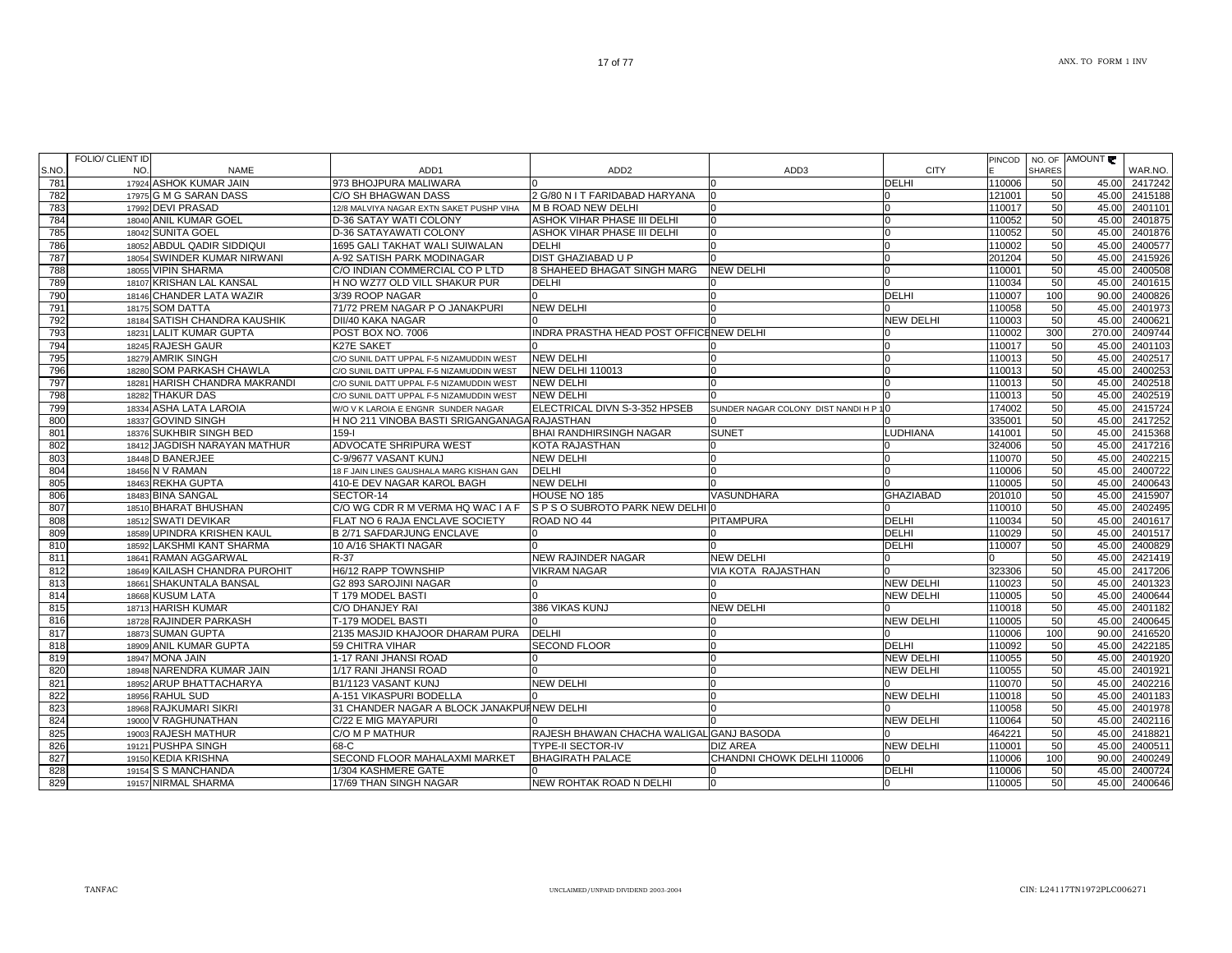| 832<br>19288 VIDYA VATI JAUHAR<br>D-15 CHAITRABAN SOCIETY<br><b>ITI ROAD</b><br><b>AUNDH</b><br><b>PUNE</b><br>411007<br>50<br>45.00<br>833<br>45.00<br>19291 GAYATRI GHADIOK<br><b>EAST OF KAILASH</b><br><b>NEW DELHI</b><br>110065<br>50<br>335 KAILASH TOWERS I<br>834<br><b>NEW DELHI</b><br>45.00<br>19292 RAJEN GHADIOK<br>335 KAILASH TOWERS I<br><b>EAST OF KAILASH</b><br>110065<br>50<br>835<br>SIDHARTHA EXTENTION<br><b>NEW DELHI</b><br>50<br>45.00<br>19297 S N MATHUR<br>FLAT NO. 49-A<br>POCKET-C<br>110014<br>C/O STATE BANK OF INDIA JAMA MASJID 0<br>50<br>836<br>19330 PREM NATH VERMA<br><b>DELHI</b><br>45.00<br>50<br>837<br><b>B-5 JUNGPURA EXTENSION</b><br><b>NEW DELHI</b><br>110014<br>45.00<br>19352 ANJLA KOHLI<br>$\Omega$<br>n<br>838<br><b>NEW DELHI</b><br>50<br>45.00<br>19360 AMAR NATH MONGA<br>3/13 KALKAJI EXTENSION<br>110019<br>839<br><b>DELHI</b><br>50<br>19372 SHAKUNTLA SINGAL<br>C/O JAGDISH & CO<br>24-E KAMLA NAGAR<br>110007<br>45.00<br>C/O JAGDISH & CO 24E KAMLA NAGAR<br>50<br>840<br>19373 ANITA SINGAL<br><b>DELHI</b><br>110007<br>45.00<br>841<br>19374 NIHAL CHAND SINGAL<br>C/O JAGDISH & CO 24E KAMLA NAGAR<br><b>DELHI</b><br>50<br>45.00<br><sup>n</sup><br>110007<br>SHANTI PATH NEW DELHI<br>842<br>110021<br>100<br>90.00<br>19394 NINA GUPTA<br>C II/114 MOTI BAGH I<br><sup>n</sup><br>45.00<br>843<br>19398 LALITA CHAWLA<br>HOUSE NO 94 BLOCK F<br>SAKET NEW DELHI<br>110017<br>50<br>844<br>19399 VINOD KUMAR CHAWLA<br>HOUSE NO 9-A BLOCK F<br><b>SAKET NEW DELHI</b><br>50<br>110017<br>45.00<br>50<br>45.00<br>845<br>19399 VINOD KUMAR CHAWLA<br>HOUSE NO 9-A BLOCK F<br>SAKET NEW DELHI<br>110017<br><b>GHAZIABAD U P</b><br>846<br>19400 ASHWANI KUMAR MIDHA<br>268/J 1 RAM NAGAR<br>201001<br>100<br>90.00<br><b>DELHI</b><br>45.00<br>847<br>19405 RAVINDER KUMAR MALHOTRA<br>303 A G C R ENCLAVE<br><b>I P EXTN II</b><br>110092<br>50<br>848<br>19444 SRI KRISHAN SARUP BHATNAGAR<br><b>NEW DELHI</b><br>110021<br>100<br>90.00<br>8/4 SHANTI NIKETAN<br><b>JAMMU</b><br>50<br>45.00<br>849<br>19468 ASHOK KUMAR RAKSHIT<br>126A/D GANDHI NAGAR<br>180004<br>850<br>19502 GEETHA VASAN<br>E-208 NEW RAJENDRA NAGAR<br><b>NEW DELHI</b><br>110060<br>50<br>45.00<br>$\Omega$<br>U<br>851<br>19529 DEB DAS BHATTACHARYA<br>D-114 VIVEK VIHAR SHAHDARA<br><b>DELHI</b><br>50<br>45.00<br>110032<br>852<br>19563 DHANRAJ KUMAR GIDWANI<br>C/O DHANLAXMI VASTRALYA DALAL STRISANT ROAD PMS GUJ<br>389120<br>50<br>45.00<br>50<br>853<br>19582 C L MALHOTRA<br>FLAT NO I ELECT SUB STATION<br><b>BAPU DHAM</b><br><b>NEW DELHI</b><br>45.00<br><b>SAN MARTIN MARG</b><br>110021<br>854<br>19626 OM PRAKASH SONI<br>C/O COMPUTRONICS INDIA 16 RING ROALLAJPAT NAGAR IV NEW DELHI<br>50<br>45.00<br>110024<br>50<br>855<br><b>NEW DELHI</b><br>110024<br>45.00<br>19629 VEENA KUMARI<br>11-O/53 LAJPAT NAGAR<br>856<br>19655 SEEMA GROVER<br>D-1037 NEW FRIENDS COLONY<br><b>NEW DELHI</b><br>110065<br>50<br>45.00<br>n<br>857<br><b>DELHI</b><br>50<br>19686 SHAKUNTLA SURI<br><b>BL-34 SHALIMAR BAGH</b><br>110033<br>45.00<br>858<br>19690 RAM PRAKASH OBEROI<br>D11/48 KIDWAI NAGAR EAST<br><b>NEW DELHI</b><br>110023<br>100<br>90.00<br>859<br>E D P CENTRE MAIN ADM BUILDING<br><b>BOKARO STEEL CITY</b><br>827001<br>50<br>45.00<br>19710 LALIT KUMAR JAIN<br>860<br>19728 BANSI LAL SOUNKARIA<br>KAROL BAGH NEW DELHI<br>50<br>45.00<br>11881/10 SAT NAGAR<br>110005<br>861<br>110057<br>50<br>45.00<br>19733 NIRMAL PANDIT<br>29 POORVI MARG VASANT VIHAR<br><b>NEW DELHI</b><br>862<br><b>NEW DELHI</b><br>50<br>45.00<br>19736 KANTA VIJ<br>D 3/12 VASANT VIHAR<br>110057<br>ın<br>863<br>19756 SHIKHA MUKHERJEE<br><b>DELHI</b><br>110092<br>50<br>45.00<br>J 107 LAXMINAGAR<br>$\Omega$<br><b>DELHI</b><br>50<br>864<br>19757 SUBIR MUKHERJEE<br>J 41 LAXMI NAGAR<br>110092<br>45.00<br>865<br>45.00<br>19761 SUJAN KUMAR SIKDAR<br>LIGFLATS<br><b>NEW DELHI</b><br>50<br>FLAT NO.233 POCKET 3<br><b>PASCHIMPURI</b><br>110063<br>19764 BHARAT BHUSHAN SAHNY<br><b>LAJPAT NAGAR</b><br>200<br>866<br>IVB/22 DYANAND COLONY<br><b>NEW DELHI</b><br>110024<br>180.00<br>867<br>19764 BHARAT BHUSHAN SAHNY<br>IVB/22 DYANAND COLONY<br><b>LAJPAT NAGAR</b><br><b>NEW DELHI</b><br>110024<br>100<br>90.00<br>868<br>19810 SARLA SRIVASTAVA<br>C/D 355 SECTOR III<br><b>RANCHI BIHAR</b><br>834004<br>50<br>45.00<br>C/O SHRI M B SRIVASTAVA<br>H E C COLONY JAGANNATH NAGAR<br>869<br>19820 VEENA MALLIK<br>SECTOR III-228 SADIQ NAGAR<br><b>NEW DELHI</b><br>110049<br>50<br>45.00<br>870<br>19836 ASHOK BHATIA<br>NEW DELHI-110 023<br>110023<br>50<br>45.00<br>145 LAXMI BAI NAGAR<br>871<br>19861 RAVINDER PAL SINGH<br><b>NEW DELHI</b><br>50<br>45.00<br>H-17/14 MALVIYA NAGAR<br>110017<br>872<br>19886 HARI PARKASH<br>G-3 DESU COLONY OLD JEEWAN NAGAR KILOKRI NEW DELHI<br>110014<br>50<br>45.00<br>873<br>19942 MAN MOHAN SARPAL<br>LODI ROAD NEW DELHI<br>50<br>45.00<br>BAL BHARTI AIR FORCE SCHOOL<br>110003<br>50<br>874<br><b>NEW DELHI</b><br>110005<br>45.00<br>19962 MANJUL MATHUR<br>1 C/43 NEW ROHTAK ROAD<br>l0<br>50<br>875<br>19971 SNEH LATA GUPTA<br>45.00<br>413 A RAM NAGAR<br><b>GHAZIABAD UP</b><br>201001<br>876<br>19976 KEWAL KRISHAN NARULA<br>C/O 44/2899 ARYA SAMAJ ROAD<br><b>BEADON PURA</b><br><b>KAROL BAGH</b><br>110005<br>50<br><b>NEW DELHI</b><br>45.00<br>877<br>Y 12 NARAINA WARE HOUSING AREA<br>25<br>22.50<br>19978 LAKSHMI GUPTA<br><b>NEW DELHI</b><br>110028<br>878<br><b>SECTOR 8 ROHINI</b><br><b>DELHI</b><br>300<br>20005 CHANDER KANTA<br>HOUSE NO 29 POCKET C 9<br><b>NEAR MADHUBAN CHOWK</b><br>110085<br>270.00 | 831 | 19243 PRADYUMNA KUMAR TRIPATHI | <b>14 FIRST FLOOR</b> | <b>BAZAR LANE</b> | <b>BENGALI MARKET</b> | <b>NEW DELHI</b> | 110001 | 100 | 90.00 2400513 |
|-------------------------------------------------------------------------------------------------------------------------------------------------------------------------------------------------------------------------------------------------------------------------------------------------------------------------------------------------------------------------------------------------------------------------------------------------------------------------------------------------------------------------------------------------------------------------------------------------------------------------------------------------------------------------------------------------------------------------------------------------------------------------------------------------------------------------------------------------------------------------------------------------------------------------------------------------------------------------------------------------------------------------------------------------------------------------------------------------------------------------------------------------------------------------------------------------------------------------------------------------------------------------------------------------------------------------------------------------------------------------------------------------------------------------------------------------------------------------------------------------------------------------------------------------------------------------------------------------------------------------------------------------------------------------------------------------------------------------------------------------------------------------------------------------------------------------------------------------------------------------------------------------------------------------------------------------------------------------------------------------------------------------------------------------------------------------------------------------------------------------------------------------------------------------------------------------------------------------------------------------------------------------------------------------------------------------------------------------------------------------------------------------------------------------------------------------------------------------------------------------------------------------------------------------------------------------------------------------------------------------------------------------------------------------------------------------------------------------------------------------------------------------------------------------------------------------------------------------------------------------------------------------------------------------------------------------------------------------------------------------------------------------------------------------------------------------------------------------------------------------------------------------------------------------------------------------------------------------------------------------------------------------------------------------------------------------------------------------------------------------------------------------------------------------------------------------------------------------------------------------------------------------------------------------------------------------------------------------------------------------------------------------------------------------------------------------------------------------------------------------------------------------------------------------------------------------------------------------------------------------------------------------------------------------------------------------------------------------------------------------------------------------------------------------------------------------------------------------------------------------------------------------------------------------------------------------------------------------------------------------------------------------------------------------------------------------------------------------------------------------------------------------------------------------------------------------------------------------------------------------------------------------------------------------------------------------------------------------------------------------------------------------------------------------------------------------------------------------------------------------------------------------------------------------------------------------------------------------------------------------------------------------------------------------------------------------------------------------------------------------------------------------------------------------------------------------------------------------------------------------------------------------------------------------------------------------------------------------------------------------------------------------------------------------------------------------------------------------------------------------------------------------------------------------------------------------------------------------------------------------------------------------------------------------------------------------------------------------------------------------------------------------------------------|-----|--------------------------------|-----------------------|-------------------|-----------------------|------------------|--------|-----|---------------|
|                                                                                                                                                                                                                                                                                                                                                                                                                                                                                                                                                                                                                                                                                                                                                                                                                                                                                                                                                                                                                                                                                                                                                                                                                                                                                                                                                                                                                                                                                                                                                                                                                                                                                                                                                                                                                                                                                                                                                                                                                                                                                                                                                                                                                                                                                                                                                                                                                                                                                                                                                                                                                                                                                                                                                                                                                                                                                                                                                                                                                                                                                                                                                                                                                                                                                                                                                                                                                                                                                                                                                                                                                                                                                                                                                                                                                                                                                                                                                                                                                                                                                                                                                                                                                                                                                                                                                                                                                                                                                                                                                                                                                                                                                                                                                                                                                                                                                                                                                                                                                                                                                                                                                                                                                                                                                                                                                                                                                                                                                                                                                                                                                                                                   |     |                                |                       |                   |                       |                  |        |     | 2417580       |
|                                                                                                                                                                                                                                                                                                                                                                                                                                                                                                                                                                                                                                                                                                                                                                                                                                                                                                                                                                                                                                                                                                                                                                                                                                                                                                                                                                                                                                                                                                                                                                                                                                                                                                                                                                                                                                                                                                                                                                                                                                                                                                                                                                                                                                                                                                                                                                                                                                                                                                                                                                                                                                                                                                                                                                                                                                                                                                                                                                                                                                                                                                                                                                                                                                                                                                                                                                                                                                                                                                                                                                                                                                                                                                                                                                                                                                                                                                                                                                                                                                                                                                                                                                                                                                                                                                                                                                                                                                                                                                                                                                                                                                                                                                                                                                                                                                                                                                                                                                                                                                                                                                                                                                                                                                                                                                                                                                                                                                                                                                                                                                                                                                                                   |     |                                |                       |                   |                       |                  |        |     | 2402134       |
|                                                                                                                                                                                                                                                                                                                                                                                                                                                                                                                                                                                                                                                                                                                                                                                                                                                                                                                                                                                                                                                                                                                                                                                                                                                                                                                                                                                                                                                                                                                                                                                                                                                                                                                                                                                                                                                                                                                                                                                                                                                                                                                                                                                                                                                                                                                                                                                                                                                                                                                                                                                                                                                                                                                                                                                                                                                                                                                                                                                                                                                                                                                                                                                                                                                                                                                                                                                                                                                                                                                                                                                                                                                                                                                                                                                                                                                                                                                                                                                                                                                                                                                                                                                                                                                                                                                                                                                                                                                                                                                                                                                                                                                                                                                                                                                                                                                                                                                                                                                                                                                                                                                                                                                                                                                                                                                                                                                                                                                                                                                                                                                                                                                                   |     |                                |                       |                   |                       |                  |        |     | 2402135       |
|                                                                                                                                                                                                                                                                                                                                                                                                                                                                                                                                                                                                                                                                                                                                                                                                                                                                                                                                                                                                                                                                                                                                                                                                                                                                                                                                                                                                                                                                                                                                                                                                                                                                                                                                                                                                                                                                                                                                                                                                                                                                                                                                                                                                                                                                                                                                                                                                                                                                                                                                                                                                                                                                                                                                                                                                                                                                                                                                                                                                                                                                                                                                                                                                                                                                                                                                                                                                                                                                                                                                                                                                                                                                                                                                                                                                                                                                                                                                                                                                                                                                                                                                                                                                                                                                                                                                                                                                                                                                                                                                                                                                                                                                                                                                                                                                                                                                                                                                                                                                                                                                                                                                                                                                                                                                                                                                                                                                                                                                                                                                                                                                                                                                   |     |                                |                       |                   |                       |                  |        |     | 2400988       |
|                                                                                                                                                                                                                                                                                                                                                                                                                                                                                                                                                                                                                                                                                                                                                                                                                                                                                                                                                                                                                                                                                                                                                                                                                                                                                                                                                                                                                                                                                                                                                                                                                                                                                                                                                                                                                                                                                                                                                                                                                                                                                                                                                                                                                                                                                                                                                                                                                                                                                                                                                                                                                                                                                                                                                                                                                                                                                                                                                                                                                                                                                                                                                                                                                                                                                                                                                                                                                                                                                                                                                                                                                                                                                                                                                                                                                                                                                                                                                                                                                                                                                                                                                                                                                                                                                                                                                                                                                                                                                                                                                                                                                                                                                                                                                                                                                                                                                                                                                                                                                                                                                                                                                                                                                                                                                                                                                                                                                                                                                                                                                                                                                                                                   |     |                                |                       |                   |                       |                  |        |     | 2421423       |
|                                                                                                                                                                                                                                                                                                                                                                                                                                                                                                                                                                                                                                                                                                                                                                                                                                                                                                                                                                                                                                                                                                                                                                                                                                                                                                                                                                                                                                                                                                                                                                                                                                                                                                                                                                                                                                                                                                                                                                                                                                                                                                                                                                                                                                                                                                                                                                                                                                                                                                                                                                                                                                                                                                                                                                                                                                                                                                                                                                                                                                                                                                                                                                                                                                                                                                                                                                                                                                                                                                                                                                                                                                                                                                                                                                                                                                                                                                                                                                                                                                                                                                                                                                                                                                                                                                                                                                                                                                                                                                                                                                                                                                                                                                                                                                                                                                                                                                                                                                                                                                                                                                                                                                                                                                                                                                                                                                                                                                                                                                                                                                                                                                                                   |     |                                |                       |                   |                       |                  |        |     | 2400991       |
|                                                                                                                                                                                                                                                                                                                                                                                                                                                                                                                                                                                                                                                                                                                                                                                                                                                                                                                                                                                                                                                                                                                                                                                                                                                                                                                                                                                                                                                                                                                                                                                                                                                                                                                                                                                                                                                                                                                                                                                                                                                                                                                                                                                                                                                                                                                                                                                                                                                                                                                                                                                                                                                                                                                                                                                                                                                                                                                                                                                                                                                                                                                                                                                                                                                                                                                                                                                                                                                                                                                                                                                                                                                                                                                                                                                                                                                                                                                                                                                                                                                                                                                                                                                                                                                                                                                                                                                                                                                                                                                                                                                                                                                                                                                                                                                                                                                                                                                                                                                                                                                                                                                                                                                                                                                                                                                                                                                                                                                                                                                                                                                                                                                                   |     |                                |                       |                   |                       |                  |        |     | 2401237       |
|                                                                                                                                                                                                                                                                                                                                                                                                                                                                                                                                                                                                                                                                                                                                                                                                                                                                                                                                                                                                                                                                                                                                                                                                                                                                                                                                                                                                                                                                                                                                                                                                                                                                                                                                                                                                                                                                                                                                                                                                                                                                                                                                                                                                                                                                                                                                                                                                                                                                                                                                                                                                                                                                                                                                                                                                                                                                                                                                                                                                                                                                                                                                                                                                                                                                                                                                                                                                                                                                                                                                                                                                                                                                                                                                                                                                                                                                                                                                                                                                                                                                                                                                                                                                                                                                                                                                                                                                                                                                                                                                                                                                                                                                                                                                                                                                                                                                                                                                                                                                                                                                                                                                                                                                                                                                                                                                                                                                                                                                                                                                                                                                                                                                   |     |                                |                       |                   |                       |                  |        |     | 2400832       |
|                                                                                                                                                                                                                                                                                                                                                                                                                                                                                                                                                                                                                                                                                                                                                                                                                                                                                                                                                                                                                                                                                                                                                                                                                                                                                                                                                                                                                                                                                                                                                                                                                                                                                                                                                                                                                                                                                                                                                                                                                                                                                                                                                                                                                                                                                                                                                                                                                                                                                                                                                                                                                                                                                                                                                                                                                                                                                                                                                                                                                                                                                                                                                                                                                                                                                                                                                                                                                                                                                                                                                                                                                                                                                                                                                                                                                                                                                                                                                                                                                                                                                                                                                                                                                                                                                                                                                                                                                                                                                                                                                                                                                                                                                                                                                                                                                                                                                                                                                                                                                                                                                                                                                                                                                                                                                                                                                                                                                                                                                                                                                                                                                                                                   |     |                                |                       |                   |                       |                  |        |     | 2400833       |
|                                                                                                                                                                                                                                                                                                                                                                                                                                                                                                                                                                                                                                                                                                                                                                                                                                                                                                                                                                                                                                                                                                                                                                                                                                                                                                                                                                                                                                                                                                                                                                                                                                                                                                                                                                                                                                                                                                                                                                                                                                                                                                                                                                                                                                                                                                                                                                                                                                                                                                                                                                                                                                                                                                                                                                                                                                                                                                                                                                                                                                                                                                                                                                                                                                                                                                                                                                                                                                                                                                                                                                                                                                                                                                                                                                                                                                                                                                                                                                                                                                                                                                                                                                                                                                                                                                                                                                                                                                                                                                                                                                                                                                                                                                                                                                                                                                                                                                                                                                                                                                                                                                                                                                                                                                                                                                                                                                                                                                                                                                                                                                                                                                                                   |     |                                |                       |                   |                       |                  |        |     | 2400834       |
|                                                                                                                                                                                                                                                                                                                                                                                                                                                                                                                                                                                                                                                                                                                                                                                                                                                                                                                                                                                                                                                                                                                                                                                                                                                                                                                                                                                                                                                                                                                                                                                                                                                                                                                                                                                                                                                                                                                                                                                                                                                                                                                                                                                                                                                                                                                                                                                                                                                                                                                                                                                                                                                                                                                                                                                                                                                                                                                                                                                                                                                                                                                                                                                                                                                                                                                                                                                                                                                                                                                                                                                                                                                                                                                                                                                                                                                                                                                                                                                                                                                                                                                                                                                                                                                                                                                                                                                                                                                                                                                                                                                                                                                                                                                                                                                                                                                                                                                                                                                                                                                                                                                                                                                                                                                                                                                                                                                                                                                                                                                                                                                                                                                                   |     |                                |                       |                   |                       |                  |        |     | 2401301       |
|                                                                                                                                                                                                                                                                                                                                                                                                                                                                                                                                                                                                                                                                                                                                                                                                                                                                                                                                                                                                                                                                                                                                                                                                                                                                                                                                                                                                                                                                                                                                                                                                                                                                                                                                                                                                                                                                                                                                                                                                                                                                                                                                                                                                                                                                                                                                                                                                                                                                                                                                                                                                                                                                                                                                                                                                                                                                                                                                                                                                                                                                                                                                                                                                                                                                                                                                                                                                                                                                                                                                                                                                                                                                                                                                                                                                                                                                                                                                                                                                                                                                                                                                                                                                                                                                                                                                                                                                                                                                                                                                                                                                                                                                                                                                                                                                                                                                                                                                                                                                                                                                                                                                                                                                                                                                                                                                                                                                                                                                                                                                                                                                                                                                   |     |                                |                       |                   |                       |                  |        |     | 2401104       |
|                                                                                                                                                                                                                                                                                                                                                                                                                                                                                                                                                                                                                                                                                                                                                                                                                                                                                                                                                                                                                                                                                                                                                                                                                                                                                                                                                                                                                                                                                                                                                                                                                                                                                                                                                                                                                                                                                                                                                                                                                                                                                                                                                                                                                                                                                                                                                                                                                                                                                                                                                                                                                                                                                                                                                                                                                                                                                                                                                                                                                                                                                                                                                                                                                                                                                                                                                                                                                                                                                                                                                                                                                                                                                                                                                                                                                                                                                                                                                                                                                                                                                                                                                                                                                                                                                                                                                                                                                                                                                                                                                                                                                                                                                                                                                                                                                                                                                                                                                                                                                                                                                                                                                                                                                                                                                                                                                                                                                                                                                                                                                                                                                                                                   |     |                                |                       |                   |                       |                  |        |     | 2401105       |
|                                                                                                                                                                                                                                                                                                                                                                                                                                                                                                                                                                                                                                                                                                                                                                                                                                                                                                                                                                                                                                                                                                                                                                                                                                                                                                                                                                                                                                                                                                                                                                                                                                                                                                                                                                                                                                                                                                                                                                                                                                                                                                                                                                                                                                                                                                                                                                                                                                                                                                                                                                                                                                                                                                                                                                                                                                                                                                                                                                                                                                                                                                                                                                                                                                                                                                                                                                                                                                                                                                                                                                                                                                                                                                                                                                                                                                                                                                                                                                                                                                                                                                                                                                                                                                                                                                                                                                                                                                                                                                                                                                                                                                                                                                                                                                                                                                                                                                                                                                                                                                                                                                                                                                                                                                                                                                                                                                                                                                                                                                                                                                                                                                                                   |     |                                |                       |                   |                       |                  |        |     | 2417933       |
|                                                                                                                                                                                                                                                                                                                                                                                                                                                                                                                                                                                                                                                                                                                                                                                                                                                                                                                                                                                                                                                                                                                                                                                                                                                                                                                                                                                                                                                                                                                                                                                                                                                                                                                                                                                                                                                                                                                                                                                                                                                                                                                                                                                                                                                                                                                                                                                                                                                                                                                                                                                                                                                                                                                                                                                                                                                                                                                                                                                                                                                                                                                                                                                                                                                                                                                                                                                                                                                                                                                                                                                                                                                                                                                                                                                                                                                                                                                                                                                                                                                                                                                                                                                                                                                                                                                                                                                                                                                                                                                                                                                                                                                                                                                                                                                                                                                                                                                                                                                                                                                                                                                                                                                                                                                                                                                                                                                                                                                                                                                                                                                                                                                                   |     |                                |                       |                   |                       |                  |        |     | 2415746       |
|                                                                                                                                                                                                                                                                                                                                                                                                                                                                                                                                                                                                                                                                                                                                                                                                                                                                                                                                                                                                                                                                                                                                                                                                                                                                                                                                                                                                                                                                                                                                                                                                                                                                                                                                                                                                                                                                                                                                                                                                                                                                                                                                                                                                                                                                                                                                                                                                                                                                                                                                                                                                                                                                                                                                                                                                                                                                                                                                                                                                                                                                                                                                                                                                                                                                                                                                                                                                                                                                                                                                                                                                                                                                                                                                                                                                                                                                                                                                                                                                                                                                                                                                                                                                                                                                                                                                                                                                                                                                                                                                                                                                                                                                                                                                                                                                                                                                                                                                                                                                                                                                                                                                                                                                                                                                                                                                                                                                                                                                                                                                                                                                                                                                   |     |                                |                       |                   |                       |                  |        |     | 2402388       |
|                                                                                                                                                                                                                                                                                                                                                                                                                                                                                                                                                                                                                                                                                                                                                                                                                                                                                                                                                                                                                                                                                                                                                                                                                                                                                                                                                                                                                                                                                                                                                                                                                                                                                                                                                                                                                                                                                                                                                                                                                                                                                                                                                                                                                                                                                                                                                                                                                                                                                                                                                                                                                                                                                                                                                                                                                                                                                                                                                                                                                                                                                                                                                                                                                                                                                                                                                                                                                                                                                                                                                                                                                                                                                                                                                                                                                                                                                                                                                                                                                                                                                                                                                                                                                                                                                                                                                                                                                                                                                                                                                                                                                                                                                                                                                                                                                                                                                                                                                                                                                                                                                                                                                                                                                                                                                                                                                                                                                                                                                                                                                                                                                                                                   |     |                                |                       |                   |                       |                  |        |     | 2401304       |
|                                                                                                                                                                                                                                                                                                                                                                                                                                                                                                                                                                                                                                                                                                                                                                                                                                                                                                                                                                                                                                                                                                                                                                                                                                                                                                                                                                                                                                                                                                                                                                                                                                                                                                                                                                                                                                                                                                                                                                                                                                                                                                                                                                                                                                                                                                                                                                                                                                                                                                                                                                                                                                                                                                                                                                                                                                                                                                                                                                                                                                                                                                                                                                                                                                                                                                                                                                                                                                                                                                                                                                                                                                                                                                                                                                                                                                                                                                                                                                                                                                                                                                                                                                                                                                                                                                                                                                                                                                                                                                                                                                                                                                                                                                                                                                                                                                                                                                                                                                                                                                                                                                                                                                                                                                                                                                                                                                                                                                                                                                                                                                                                                                                                   |     |                                |                       |                   |                       |                  |        |     | 2422123       |
|                                                                                                                                                                                                                                                                                                                                                                                                                                                                                                                                                                                                                                                                                                                                                                                                                                                                                                                                                                                                                                                                                                                                                                                                                                                                                                                                                                                                                                                                                                                                                                                                                                                                                                                                                                                                                                                                                                                                                                                                                                                                                                                                                                                                                                                                                                                                                                                                                                                                                                                                                                                                                                                                                                                                                                                                                                                                                                                                                                                                                                                                                                                                                                                                                                                                                                                                                                                                                                                                                                                                                                                                                                                                                                                                                                                                                                                                                                                                                                                                                                                                                                                                                                                                                                                                                                                                                                                                                                                                                                                                                                                                                                                                                                                                                                                                                                                                                                                                                                                                                                                                                                                                                                                                                                                                                                                                                                                                                                                                                                                                                                                                                                                                   |     |                                |                       |                   |                       |                  |        |     | 2402051       |
|                                                                                                                                                                                                                                                                                                                                                                                                                                                                                                                                                                                                                                                                                                                                                                                                                                                                                                                                                                                                                                                                                                                                                                                                                                                                                                                                                                                                                                                                                                                                                                                                                                                                                                                                                                                                                                                                                                                                                                                                                                                                                                                                                                                                                                                                                                                                                                                                                                                                                                                                                                                                                                                                                                                                                                                                                                                                                                                                                                                                                                                                                                                                                                                                                                                                                                                                                                                                                                                                                                                                                                                                                                                                                                                                                                                                                                                                                                                                                                                                                                                                                                                                                                                                                                                                                                                                                                                                                                                                                                                                                                                                                                                                                                                                                                                                                                                                                                                                                                                                                                                                                                                                                                                                                                                                                                                                                                                                                                                                                                                                                                                                                                                                   |     |                                |                       |                   |                       |                  |        |     | 2401570       |
|                                                                                                                                                                                                                                                                                                                                                                                                                                                                                                                                                                                                                                                                                                                                                                                                                                                                                                                                                                                                                                                                                                                                                                                                                                                                                                                                                                                                                                                                                                                                                                                                                                                                                                                                                                                                                                                                                                                                                                                                                                                                                                                                                                                                                                                                                                                                                                                                                                                                                                                                                                                                                                                                                                                                                                                                                                                                                                                                                                                                                                                                                                                                                                                                                                                                                                                                                                                                                                                                                                                                                                                                                                                                                                                                                                                                                                                                                                                                                                                                                                                                                                                                                                                                                                                                                                                                                                                                                                                                                                                                                                                                                                                                                                                                                                                                                                                                                                                                                                                                                                                                                                                                                                                                                                                                                                                                                                                                                                                                                                                                                                                                                                                                   |     |                                |                       |                   |                       |                  |        |     | 2404001       |
|                                                                                                                                                                                                                                                                                                                                                                                                                                                                                                                                                                                                                                                                                                                                                                                                                                                                                                                                                                                                                                                                                                                                                                                                                                                                                                                                                                                                                                                                                                                                                                                                                                                                                                                                                                                                                                                                                                                                                                                                                                                                                                                                                                                                                                                                                                                                                                                                                                                                                                                                                                                                                                                                                                                                                                                                                                                                                                                                                                                                                                                                                                                                                                                                                                                                                                                                                                                                                                                                                                                                                                                                                                                                                                                                                                                                                                                                                                                                                                                                                                                                                                                                                                                                                                                                                                                                                                                                                                                                                                                                                                                                                                                                                                                                                                                                                                                                                                                                                                                                                                                                                                                                                                                                                                                                                                                                                                                                                                                                                                                                                                                                                                                                   |     |                                |                       |                   |                       |                  |        |     | 2401305       |
|                                                                                                                                                                                                                                                                                                                                                                                                                                                                                                                                                                                                                                                                                                                                                                                                                                                                                                                                                                                                                                                                                                                                                                                                                                                                                                                                                                                                                                                                                                                                                                                                                                                                                                                                                                                                                                                                                                                                                                                                                                                                                                                                                                                                                                                                                                                                                                                                                                                                                                                                                                                                                                                                                                                                                                                                                                                                                                                                                                                                                                                                                                                                                                                                                                                                                                                                                                                                                                                                                                                                                                                                                                                                                                                                                                                                                                                                                                                                                                                                                                                                                                                                                                                                                                                                                                                                                                                                                                                                                                                                                                                                                                                                                                                                                                                                                                                                                                                                                                                                                                                                                                                                                                                                                                                                                                                                                                                                                                                                                                                                                                                                                                                                   |     |                                |                       |                   |                       |                  |        |     | 2401348       |
|                                                                                                                                                                                                                                                                                                                                                                                                                                                                                                                                                                                                                                                                                                                                                                                                                                                                                                                                                                                                                                                                                                                                                                                                                                                                                                                                                                                                                                                                                                                                                                                                                                                                                                                                                                                                                                                                                                                                                                                                                                                                                                                                                                                                                                                                                                                                                                                                                                                                                                                                                                                                                                                                                                                                                                                                                                                                                                                                                                                                                                                                                                                                                                                                                                                                                                                                                                                                                                                                                                                                                                                                                                                                                                                                                                                                                                                                                                                                                                                                                                                                                                                                                                                                                                                                                                                                                                                                                                                                                                                                                                                                                                                                                                                                                                                                                                                                                                                                                                                                                                                                                                                                                                                                                                                                                                                                                                                                                                                                                                                                                                                                                                                                   |     |                                |                       |                   |                       |                  |        |     | 2401797       |
|                                                                                                                                                                                                                                                                                                                                                                                                                                                                                                                                                                                                                                                                                                                                                                                                                                                                                                                                                                                                                                                                                                                                                                                                                                                                                                                                                                                                                                                                                                                                                                                                                                                                                                                                                                                                                                                                                                                                                                                                                                                                                                                                                                                                                                                                                                                                                                                                                                                                                                                                                                                                                                                                                                                                                                                                                                                                                                                                                                                                                                                                                                                                                                                                                                                                                                                                                                                                                                                                                                                                                                                                                                                                                                                                                                                                                                                                                                                                                                                                                                                                                                                                                                                                                                                                                                                                                                                                                                                                                                                                                                                                                                                                                                                                                                                                                                                                                                                                                                                                                                                                                                                                                                                                                                                                                                                                                                                                                                                                                                                                                                                                                                                                   |     |                                |                       |                   |                       |                  |        |     | 2402139       |
|                                                                                                                                                                                                                                                                                                                                                                                                                                                                                                                                                                                                                                                                                                                                                                                                                                                                                                                                                                                                                                                                                                                                                                                                                                                                                                                                                                                                                                                                                                                                                                                                                                                                                                                                                                                                                                                                                                                                                                                                                                                                                                                                                                                                                                                                                                                                                                                                                                                                                                                                                                                                                                                                                                                                                                                                                                                                                                                                                                                                                                                                                                                                                                                                                                                                                                                                                                                                                                                                                                                                                                                                                                                                                                                                                                                                                                                                                                                                                                                                                                                                                                                                                                                                                                                                                                                                                                                                                                                                                                                                                                                                                                                                                                                                                                                                                                                                                                                                                                                                                                                                                                                                                                                                                                                                                                                                                                                                                                                                                                                                                                                                                                                                   |     |                                |                       |                   |                       |                  |        |     | 2401597       |
|                                                                                                                                                                                                                                                                                                                                                                                                                                                                                                                                                                                                                                                                                                                                                                                                                                                                                                                                                                                                                                                                                                                                                                                                                                                                                                                                                                                                                                                                                                                                                                                                                                                                                                                                                                                                                                                                                                                                                                                                                                                                                                                                                                                                                                                                                                                                                                                                                                                                                                                                                                                                                                                                                                                                                                                                                                                                                                                                                                                                                                                                                                                                                                                                                                                                                                                                                                                                                                                                                                                                                                                                                                                                                                                                                                                                                                                                                                                                                                                                                                                                                                                                                                                                                                                                                                                                                                                                                                                                                                                                                                                                                                                                                                                                                                                                                                                                                                                                                                                                                                                                                                                                                                                                                                                                                                                                                                                                                                                                                                                                                                                                                                                                   |     |                                |                       |                   |                       |                  |        |     | 2401327       |
|                                                                                                                                                                                                                                                                                                                                                                                                                                                                                                                                                                                                                                                                                                                                                                                                                                                                                                                                                                                                                                                                                                                                                                                                                                                                                                                                                                                                                                                                                                                                                                                                                                                                                                                                                                                                                                                                                                                                                                                                                                                                                                                                                                                                                                                                                                                                                                                                                                                                                                                                                                                                                                                                                                                                                                                                                                                                                                                                                                                                                                                                                                                                                                                                                                                                                                                                                                                                                                                                                                                                                                                                                                                                                                                                                                                                                                                                                                                                                                                                                                                                                                                                                                                                                                                                                                                                                                                                                                                                                                                                                                                                                                                                                                                                                                                                                                                                                                                                                                                                                                                                                                                                                                                                                                                                                                                                                                                                                                                                                                                                                                                                                                                                   |     |                                |                       |                   |                       |                  |        |     | 2421231       |
|                                                                                                                                                                                                                                                                                                                                                                                                                                                                                                                                                                                                                                                                                                                                                                                                                                                                                                                                                                                                                                                                                                                                                                                                                                                                                                                                                                                                                                                                                                                                                                                                                                                                                                                                                                                                                                                                                                                                                                                                                                                                                                                                                                                                                                                                                                                                                                                                                                                                                                                                                                                                                                                                                                                                                                                                                                                                                                                                                                                                                                                                                                                                                                                                                                                                                                                                                                                                                                                                                                                                                                                                                                                                                                                                                                                                                                                                                                                                                                                                                                                                                                                                                                                                                                                                                                                                                                                                                                                                                                                                                                                                                                                                                                                                                                                                                                                                                                                                                                                                                                                                                                                                                                                                                                                                                                                                                                                                                                                                                                                                                                                                                                                                   |     |                                |                       |                   |                       |                  |        |     | 2400649       |
|                                                                                                                                                                                                                                                                                                                                                                                                                                                                                                                                                                                                                                                                                                                                                                                                                                                                                                                                                                                                                                                                                                                                                                                                                                                                                                                                                                                                                                                                                                                                                                                                                                                                                                                                                                                                                                                                                                                                                                                                                                                                                                                                                                                                                                                                                                                                                                                                                                                                                                                                                                                                                                                                                                                                                                                                                                                                                                                                                                                                                                                                                                                                                                                                                                                                                                                                                                                                                                                                                                                                                                                                                                                                                                                                                                                                                                                                                                                                                                                                                                                                                                                                                                                                                                                                                                                                                                                                                                                                                                                                                                                                                                                                                                                                                                                                                                                                                                                                                                                                                                                                                                                                                                                                                                                                                                                                                                                                                                                                                                                                                                                                                                                                   |     |                                |                       |                   |                       |                  |        |     | 2401936       |
|                                                                                                                                                                                                                                                                                                                                                                                                                                                                                                                                                                                                                                                                                                                                                                                                                                                                                                                                                                                                                                                                                                                                                                                                                                                                                                                                                                                                                                                                                                                                                                                                                                                                                                                                                                                                                                                                                                                                                                                                                                                                                                                                                                                                                                                                                                                                                                                                                                                                                                                                                                                                                                                                                                                                                                                                                                                                                                                                                                                                                                                                                                                                                                                                                                                                                                                                                                                                                                                                                                                                                                                                                                                                                                                                                                                                                                                                                                                                                                                                                                                                                                                                                                                                                                                                                                                                                                                                                                                                                                                                                                                                                                                                                                                                                                                                                                                                                                                                                                                                                                                                                                                                                                                                                                                                                                                                                                                                                                                                                                                                                                                                                                                                   |     |                                |                       |                   |                       |                  |        |     | 2401937       |
|                                                                                                                                                                                                                                                                                                                                                                                                                                                                                                                                                                                                                                                                                                                                                                                                                                                                                                                                                                                                                                                                                                                                                                                                                                                                                                                                                                                                                                                                                                                                                                                                                                                                                                                                                                                                                                                                                                                                                                                                                                                                                                                                                                                                                                                                                                                                                                                                                                                                                                                                                                                                                                                                                                                                                                                                                                                                                                                                                                                                                                                                                                                                                                                                                                                                                                                                                                                                                                                                                                                                                                                                                                                                                                                                                                                                                                                                                                                                                                                                                                                                                                                                                                                                                                                                                                                                                                                                                                                                                                                                                                                                                                                                                                                                                                                                                                                                                                                                                                                                                                                                                                                                                                                                                                                                                                                                                                                                                                                                                                                                                                                                                                                                   |     |                                |                       |                   |                       |                  |        |     | 2402389       |
|                                                                                                                                                                                                                                                                                                                                                                                                                                                                                                                                                                                                                                                                                                                                                                                                                                                                                                                                                                                                                                                                                                                                                                                                                                                                                                                                                                                                                                                                                                                                                                                                                                                                                                                                                                                                                                                                                                                                                                                                                                                                                                                                                                                                                                                                                                                                                                                                                                                                                                                                                                                                                                                                                                                                                                                                                                                                                                                                                                                                                                                                                                                                                                                                                                                                                                                                                                                                                                                                                                                                                                                                                                                                                                                                                                                                                                                                                                                                                                                                                                                                                                                                                                                                                                                                                                                                                                                                                                                                                                                                                                                                                                                                                                                                                                                                                                                                                                                                                                                                                                                                                                                                                                                                                                                                                                                                                                                                                                                                                                                                                                                                                                                                   |     |                                |                       |                   |                       |                  |        |     | 2402390       |
|                                                                                                                                                                                                                                                                                                                                                                                                                                                                                                                                                                                                                                                                                                                                                                                                                                                                                                                                                                                                                                                                                                                                                                                                                                                                                                                                                                                                                                                                                                                                                                                                                                                                                                                                                                                                                                                                                                                                                                                                                                                                                                                                                                                                                                                                                                                                                                                                                                                                                                                                                                                                                                                                                                                                                                                                                                                                                                                                                                                                                                                                                                                                                                                                                                                                                                                                                                                                                                                                                                                                                                                                                                                                                                                                                                                                                                                                                                                                                                                                                                                                                                                                                                                                                                                                                                                                                                                                                                                                                                                                                                                                                                                                                                                                                                                                                                                                                                                                                                                                                                                                                                                                                                                                                                                                                                                                                                                                                                                                                                                                                                                                                                                                   |     |                                |                       |                   |                       |                  |        |     | 2402088       |
|                                                                                                                                                                                                                                                                                                                                                                                                                                                                                                                                                                                                                                                                                                                                                                                                                                                                                                                                                                                                                                                                                                                                                                                                                                                                                                                                                                                                                                                                                                                                                                                                                                                                                                                                                                                                                                                                                                                                                                                                                                                                                                                                                                                                                                                                                                                                                                                                                                                                                                                                                                                                                                                                                                                                                                                                                                                                                                                                                                                                                                                                                                                                                                                                                                                                                                                                                                                                                                                                                                                                                                                                                                                                                                                                                                                                                                                                                                                                                                                                                                                                                                                                                                                                                                                                                                                                                                                                                                                                                                                                                                                                                                                                                                                                                                                                                                                                                                                                                                                                                                                                                                                                                                                                                                                                                                                                                                                                                                                                                                                                                                                                                                                                   |     |                                |                       |                   |                       |                  |        |     | 2401352       |
|                                                                                                                                                                                                                                                                                                                                                                                                                                                                                                                                                                                                                                                                                                                                                                                                                                                                                                                                                                                                                                                                                                                                                                                                                                                                                                                                                                                                                                                                                                                                                                                                                                                                                                                                                                                                                                                                                                                                                                                                                                                                                                                                                                                                                                                                                                                                                                                                                                                                                                                                                                                                                                                                                                                                                                                                                                                                                                                                                                                                                                                                                                                                                                                                                                                                                                                                                                                                                                                                                                                                                                                                                                                                                                                                                                                                                                                                                                                                                                                                                                                                                                                                                                                                                                                                                                                                                                                                                                                                                                                                                                                                                                                                                                                                                                                                                                                                                                                                                                                                                                                                                                                                                                                                                                                                                                                                                                                                                                                                                                                                                                                                                                                                   |     |                                |                       |                   |                       |                  |        |     | 2401375       |
|                                                                                                                                                                                                                                                                                                                                                                                                                                                                                                                                                                                                                                                                                                                                                                                                                                                                                                                                                                                                                                                                                                                                                                                                                                                                                                                                                                                                                                                                                                                                                                                                                                                                                                                                                                                                                                                                                                                                                                                                                                                                                                                                                                                                                                                                                                                                                                                                                                                                                                                                                                                                                                                                                                                                                                                                                                                                                                                                                                                                                                                                                                                                                                                                                                                                                                                                                                                                                                                                                                                                                                                                                                                                                                                                                                                                                                                                                                                                                                                                                                                                                                                                                                                                                                                                                                                                                                                                                                                                                                                                                                                                                                                                                                                                                                                                                                                                                                                                                                                                                                                                                                                                                                                                                                                                                                                                                                                                                                                                                                                                                                                                                                                                   |     |                                |                       |                   |                       |                  |        |     | 2421298       |
|                                                                                                                                                                                                                                                                                                                                                                                                                                                                                                                                                                                                                                                                                                                                                                                                                                                                                                                                                                                                                                                                                                                                                                                                                                                                                                                                                                                                                                                                                                                                                                                                                                                                                                                                                                                                                                                                                                                                                                                                                                                                                                                                                                                                                                                                                                                                                                                                                                                                                                                                                                                                                                                                                                                                                                                                                                                                                                                                                                                                                                                                                                                                                                                                                                                                                                                                                                                                                                                                                                                                                                                                                                                                                                                                                                                                                                                                                                                                                                                                                                                                                                                                                                                                                                                                                                                                                                                                                                                                                                                                                                                                                                                                                                                                                                                                                                                                                                                                                                                                                                                                                                                                                                                                                                                                                                                                                                                                                                                                                                                                                                                                                                                                   |     |                                |                       |                   |                       |                  |        |     | 2401791       |
|                                                                                                                                                                                                                                                                                                                                                                                                                                                                                                                                                                                                                                                                                                                                                                                                                                                                                                                                                                                                                                                                                                                                                                                                                                                                                                                                                                                                                                                                                                                                                                                                                                                                                                                                                                                                                                                                                                                                                                                                                                                                                                                                                                                                                                                                                                                                                                                                                                                                                                                                                                                                                                                                                                                                                                                                                                                                                                                                                                                                                                                                                                                                                                                                                                                                                                                                                                                                                                                                                                                                                                                                                                                                                                                                                                                                                                                                                                                                                                                                                                                                                                                                                                                                                                                                                                                                                                                                                                                                                                                                                                                                                                                                                                                                                                                                                                                                                                                                                                                                                                                                                                                                                                                                                                                                                                                                                                                                                                                                                                                                                                                                                                                                   |     |                                |                       |                   |                       |                  |        |     | 2401328       |
|                                                                                                                                                                                                                                                                                                                                                                                                                                                                                                                                                                                                                                                                                                                                                                                                                                                                                                                                                                                                                                                                                                                                                                                                                                                                                                                                                                                                                                                                                                                                                                                                                                                                                                                                                                                                                                                                                                                                                                                                                                                                                                                                                                                                                                                                                                                                                                                                                                                                                                                                                                                                                                                                                                                                                                                                                                                                                                                                                                                                                                                                                                                                                                                                                                                                                                                                                                                                                                                                                                                                                                                                                                                                                                                                                                                                                                                                                                                                                                                                                                                                                                                                                                                                                                                                                                                                                                                                                                                                                                                                                                                                                                                                                                                                                                                                                                                                                                                                                                                                                                                                                                                                                                                                                                                                                                                                                                                                                                                                                                                                                                                                                                                                   |     |                                |                       |                   |                       |                  |        |     | 2401108       |
|                                                                                                                                                                                                                                                                                                                                                                                                                                                                                                                                                                                                                                                                                                                                                                                                                                                                                                                                                                                                                                                                                                                                                                                                                                                                                                                                                                                                                                                                                                                                                                                                                                                                                                                                                                                                                                                                                                                                                                                                                                                                                                                                                                                                                                                                                                                                                                                                                                                                                                                                                                                                                                                                                                                                                                                                                                                                                                                                                                                                                                                                                                                                                                                                                                                                                                                                                                                                                                                                                                                                                                                                                                                                                                                                                                                                                                                                                                                                                                                                                                                                                                                                                                                                                                                                                                                                                                                                                                                                                                                                                                                                                                                                                                                                                                                                                                                                                                                                                                                                                                                                                                                                                                                                                                                                                                                                                                                                                                                                                                                                                                                                                                                                   |     |                                |                       |                   |                       |                  |        |     | 2400992       |
|                                                                                                                                                                                                                                                                                                                                                                                                                                                                                                                                                                                                                                                                                                                                                                                                                                                                                                                                                                                                                                                                                                                                                                                                                                                                                                                                                                                                                                                                                                                                                                                                                                                                                                                                                                                                                                                                                                                                                                                                                                                                                                                                                                                                                                                                                                                                                                                                                                                                                                                                                                                                                                                                                                                                                                                                                                                                                                                                                                                                                                                                                                                                                                                                                                                                                                                                                                                                                                                                                                                                                                                                                                                                                                                                                                                                                                                                                                                                                                                                                                                                                                                                                                                                                                                                                                                                                                                                                                                                                                                                                                                                                                                                                                                                                                                                                                                                                                                                                                                                                                                                                                                                                                                                                                                                                                                                                                                                                                                                                                                                                                                                                                                                   |     |                                |                       |                   |                       |                  |        |     | 2400622       |
|                                                                                                                                                                                                                                                                                                                                                                                                                                                                                                                                                                                                                                                                                                                                                                                                                                                                                                                                                                                                                                                                                                                                                                                                                                                                                                                                                                                                                                                                                                                                                                                                                                                                                                                                                                                                                                                                                                                                                                                                                                                                                                                                                                                                                                                                                                                                                                                                                                                                                                                                                                                                                                                                                                                                                                                                                                                                                                                                                                                                                                                                                                                                                                                                                                                                                                                                                                                                                                                                                                                                                                                                                                                                                                                                                                                                                                                                                                                                                                                                                                                                                                                                                                                                                                                                                                                                                                                                                                                                                                                                                                                                                                                                                                                                                                                                                                                                                                                                                                                                                                                                                                                                                                                                                                                                                                                                                                                                                                                                                                                                                                                                                                                                   |     |                                |                       |                   |                       |                  |        |     | 2400650       |
|                                                                                                                                                                                                                                                                                                                                                                                                                                                                                                                                                                                                                                                                                                                                                                                                                                                                                                                                                                                                                                                                                                                                                                                                                                                                                                                                                                                                                                                                                                                                                                                                                                                                                                                                                                                                                                                                                                                                                                                                                                                                                                                                                                                                                                                                                                                                                                                                                                                                                                                                                                                                                                                                                                                                                                                                                                                                                                                                                                                                                                                                                                                                                                                                                                                                                                                                                                                                                                                                                                                                                                                                                                                                                                                                                                                                                                                                                                                                                                                                                                                                                                                                                                                                                                                                                                                                                                                                                                                                                                                                                                                                                                                                                                                                                                                                                                                                                                                                                                                                                                                                                                                                                                                                                                                                                                                                                                                                                                                                                                                                                                                                                                                                   |     |                                |                       |                   |                       |                  |        |     | 2415748       |
|                                                                                                                                                                                                                                                                                                                                                                                                                                                                                                                                                                                                                                                                                                                                                                                                                                                                                                                                                                                                                                                                                                                                                                                                                                                                                                                                                                                                                                                                                                                                                                                                                                                                                                                                                                                                                                                                                                                                                                                                                                                                                                                                                                                                                                                                                                                                                                                                                                                                                                                                                                                                                                                                                                                                                                                                                                                                                                                                                                                                                                                                                                                                                                                                                                                                                                                                                                                                                                                                                                                                                                                                                                                                                                                                                                                                                                                                                                                                                                                                                                                                                                                                                                                                                                                                                                                                                                                                                                                                                                                                                                                                                                                                                                                                                                                                                                                                                                                                                                                                                                                                                                                                                                                                                                                                                                                                                                                                                                                                                                                                                                                                                                                                   |     |                                |                       |                   |                       |                  |        |     | 2400056       |
|                                                                                                                                                                                                                                                                                                                                                                                                                                                                                                                                                                                                                                                                                                                                                                                                                                                                                                                                                                                                                                                                                                                                                                                                                                                                                                                                                                                                                                                                                                                                                                                                                                                                                                                                                                                                                                                                                                                                                                                                                                                                                                                                                                                                                                                                                                                                                                                                                                                                                                                                                                                                                                                                                                                                                                                                                                                                                                                                                                                                                                                                                                                                                                                                                                                                                                                                                                                                                                                                                                                                                                                                                                                                                                                                                                                                                                                                                                                                                                                                                                                                                                                                                                                                                                                                                                                                                                                                                                                                                                                                                                                                                                                                                                                                                                                                                                                                                                                                                                                                                                                                                                                                                                                                                                                                                                                                                                                                                                                                                                                                                                                                                                                                   |     |                                |                       |                   |                       |                  |        |     | 2401497       |
|                                                                                                                                                                                                                                                                                                                                                                                                                                                                                                                                                                                                                                                                                                                                                                                                                                                                                                                                                                                                                                                                                                                                                                                                                                                                                                                                                                                                                                                                                                                                                                                                                                                                                                                                                                                                                                                                                                                                                                                                                                                                                                                                                                                                                                                                                                                                                                                                                                                                                                                                                                                                                                                                                                                                                                                                                                                                                                                                                                                                                                                                                                                                                                                                                                                                                                                                                                                                                                                                                                                                                                                                                                                                                                                                                                                                                                                                                                                                                                                                                                                                                                                                                                                                                                                                                                                                                                                                                                                                                                                                                                                                                                                                                                                                                                                                                                                                                                                                                                                                                                                                                                                                                                                                                                                                                                                                                                                                                                                                                                                                                                                                                                                                   |     |                                |                       |                   |                       |                  |        |     | 2415776       |

AMOUNT

WAR.NO.90.00 2417902

PINCODE411003

NO. OF SHARES100

NAME ADD1 ADD2 ADD3 CITY

19224 DAYA SINGH SAWHNEY COLT COL MS SAWHNEY CENTRAL AFV DEPOT KIRKEE KIRKEE PUNE PUNE 41 PUNE 41 FIRST FLOOR<br>19243 PRADYUMNA KUMAR TRIPATHI 14 FIRST FLOOR BAZAR LANE BAZAR LANE BENGALI MARKET NEW I

S.NO.830

FOLIO/ CLIENT ID

NO.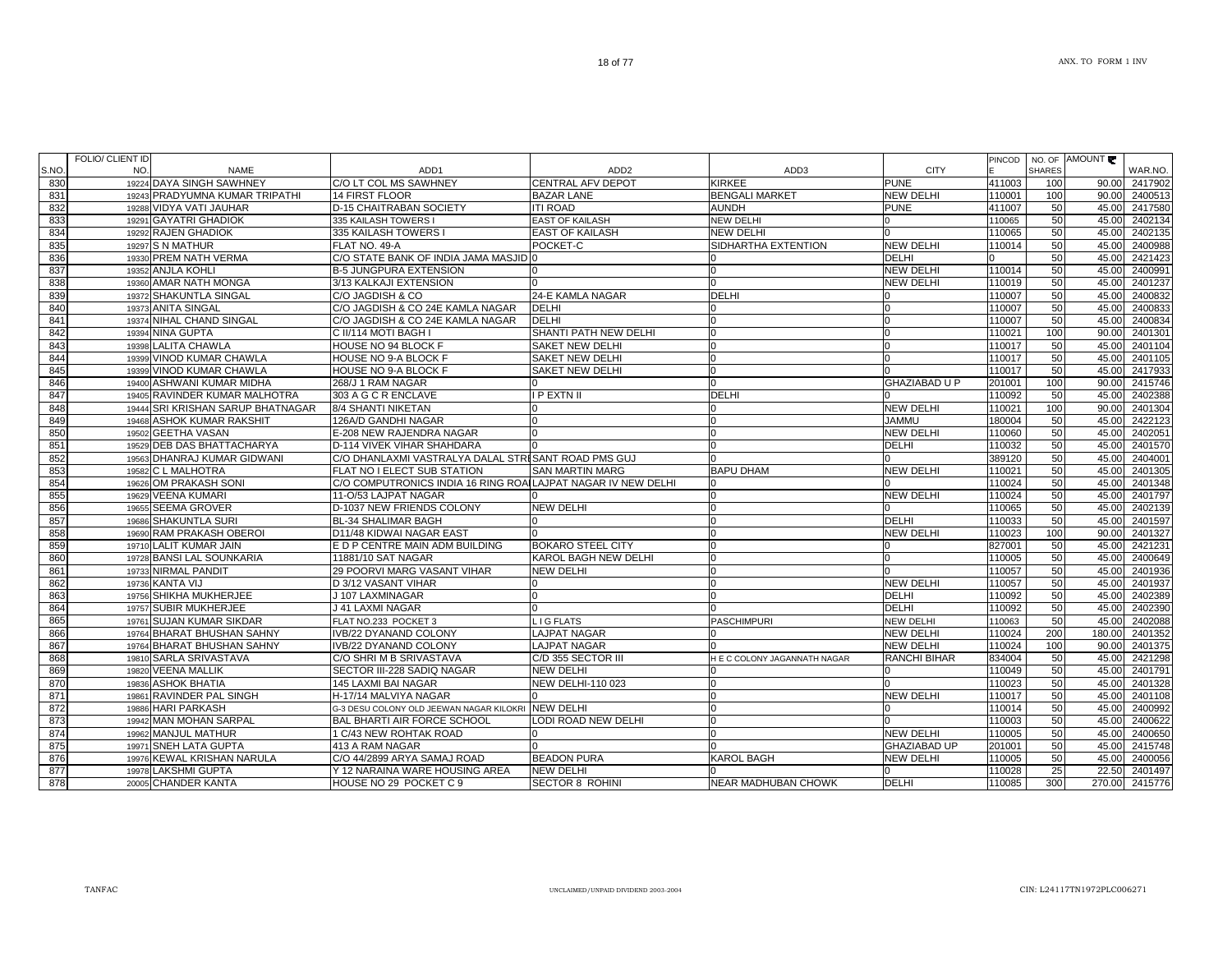|       | FOLIO/ CLIENT ID |                              |                                                                                  |                                                   |                         |                      | <b>PINCOD</b> |               | NO. OF AMOUNT |               |
|-------|------------------|------------------------------|----------------------------------------------------------------------------------|---------------------------------------------------|-------------------------|----------------------|---------------|---------------|---------------|---------------|
| S.NO. | NO.              | <b>NAME</b>                  | ADD <sub>1</sub>                                                                 | ADD <sub>2</sub>                                  | ADD3                    | <b>CITY</b>          |               | <b>SHARES</b> |               | WAR.NO.       |
| 879   |                  | 20032 JASVEENA KOHLI         | 191 MADHU BAN                                                                    | DELHI (EAST)                                      |                         |                      | 110092        | 75            |               | 67.50 2402392 |
| 880   |                  | 20085 VEENA BIRLA            | <b>B 18 NARAINA VIHAR</b>                                                        |                                                   |                         | <b>NEW DELHI</b>     | 110028        | 50            |               | 45.00 2401498 |
| 881   |                  | 20118 ABDUL MAJID KHAN       | HOUSE NO 2001 KUCHA CHAITAN DARYA GANJ                                           | <b>NEW DELHI</b>                                  |                         |                      | 110002        | 50            | 45.00         | 2400581       |
| 882   |                  | 20164 VED PRAKASH BOHNTHIYAL | TYPE III/12 AYURVIGYAN NAGAR                                                     | <b>ANDREWS GANJ</b>                               | <b>NEW DELHI</b>        |                      | 110049        | 50            | 45.00         | 2401792       |
| 883   |                  | 20198 SWATANTRA MOHAN GUPTA  | 10A/32 ANAND BHAWAN                                                              | SHAKTI NAGAR DELHI                                |                         |                      | 110007        | 50            | 45.00         | 2400836       |
| 884   |                  | 20239 JANAK KUMARI           | C/O J C MEHTA & CO                                                               | 44 DELHI STOCK EXCHANGE BLDG                      | ASAF ALI ROAD NEW DELHI | <sup>0</sup>         | 110002        | 50            | 45.00         | 2400707       |
| 885   |                  | 20303 VIRENDER KUMAR DUA     | C-51 JHILMILLA COLONY                                                            | <b>SHAHDARA DELHI</b>                             |                         |                      | 110032        | 50            | 45.00         | 2401572       |
| 886   |                  | 20334 RAJENDER KUMAR SHARMA  | C/O M/S JINDAL PAPER & PLASTICS LTD DELHI HAPUR ROAD P O JINDAL NAGGHAZIABAD U P |                                                   |                         |                      | 201001        | 50            | 45.00         | 2415751       |
| 887   |                  | 20344 RANJAN ROY             | C/O SUNIL CH ROY                                                                 | 104 ABINASH CH MUKHERJEE ROAD PO AND DT HOOGHLY   |                         | <b>WEST BENGAL</b>   | 712103        | 50            | 45.00         | 2420876       |
| 888   |                  | 20387 P DEVADAS SHENOY       | SENIOR MANAGER CANARA BANK                                                       | ROOM NO 2 4&5 LSC COMPLEX SHEILPHASE II NEW DELHI |                         |                      | 110017        | 50            | 45.00         | 2401109       |
| 889   |                  | 20433 LATHA PRABHU           | CHANDRIKA SRI T R SHARMA'S KOTHI                                                 | BELAMARG NEW VISHNUPURI                           | <b>ALIGARH</b>          |                      | 202001        | 50            | 45.00         | 2415879       |
| 890   |                  | 20498 K C RAE                | APT 171 GULMOHAR ENCLAVE                                                         |                                                   |                         | <b>NEW DELHI</b>     | 110049        | 50            | 45.00         | 2401793       |
| 891   |                  | 20519 PARSHOTTAM DASS        | E-365 RAMESH NAGAR                                                               |                                                   |                         | <b>NEW DELHI</b>     | 110015        | 50            | 45.00         | 2401012       |
| 892   |                  | 20523 VINOD KUMAR SHARMA     | C/O G R PRINTING PRESS                                                           | 2415 CHHIPIWARA KALAN NEAR JAM DELHI              |                         |                      | 110006        | 100           | 90.00         | 2413991       |
| 893   |                  | 20642 JAGDISH SINGH          | A 4C/27 JANAKPURI                                                                |                                                   |                         | <b>NEW DELHI</b>     | 110058        | 50            | 45.00         | 2401981       |
| 894   |                  | 20644 VINEETA KUMARI         | K-7 SOUTH CITY I                                                                 | $\Omega$                                          |                         | <b>GURGAON</b>       |               | 50            | 45.00         | 2421428       |
| 895   |                  | 20662 UDAI PARKASH SINGH     | B-I-B/16 JANAK PURI                                                              | $\Omega$                                          | n                       | <b>NEW DELHI</b>     | 110058        | 50            | 45.00         | 2401984       |
| 896   |                  | 20678 MANJU GUPTA            | C/O BHARAT BHUSHAN & CO 107 ROHIT HOUSE                                          | 3-TOLSTOY MARG NEW DELHI                          |                         |                      | 110001        | 100           | 90.00         | 2402606       |
| 897   |                  | 20701 ASHOK KUMAR GUPTA      | 18/5527 BASTI HARPHOOL SINGH                                                     | <b>SADAR THANA ROAD DELHI</b>                     |                         |                      | 110006        | 50            | 45.00         | 2415383       |
| 898   |                  | 20701 ASHOK KUMAR GUPTA      | 18/5527 BASTI HARPHOOL SINGH                                                     | <b>SADAR THANA ROAD DELHI</b>                     |                         |                      | 110006        | 50            |               | 45.00 2421571 |
| 899   |                  | 20727 BALGOPAL MISRA         | C-II/71 BAPA NAGAR                                                               |                                                   |                         | <b>NEW DELHI</b>     |               | 50            | 45.00         | 2421429       |
| 900   |                  | 20748 RAJAN TORANE           | 363 SHIV NAGAR                                                                   | <b>GALI NO 21 JAIL ROAD</b>                       | P O JANAKPURI           | <b>NEW DELHI</b>     | 110058        | 50            | 45.00         | 2401985       |
| 901   |                  | 20770 ARVINDA ARORA          | 18-C BASANT LOK                                                                  | <b>VASANT VIHAR NEW DELHI</b>                     |                         |                      | 110057        | 100           | 90.00         | 2401941       |
| 902   |                  | 20845 MADHURI BELSARE        | A-3/112 JANAKPURI                                                                |                                                   |                         | N DELHI              | 110058        | 50            | 45.00         | 2401986       |
| 903   |                  | 20855 VIJAY KUMAR MAHESHWARI | 1947 KATRA KHUSHAL RAI                                                           | KINARI BAZAR DELHI                                |                         |                      | 110006        | 100           | 90.00         | 2420992       |
| 904   |                  | 20902 AMARJIT SINGH          | 16/41 JOSHI ROAD                                                                 | <b>KAROL BAGH N DELHI</b>                         |                         |                      | 110005        | 50            | 45.00         | 2400653       |
| 905   |                  | 20902 AMARJIT SINGH          | 16/41 JOSHI ROAD                                                                 | KAROL BAGH N DELHI                                |                         |                      | 110005        | 50            | 45.00         | 2415123       |
| 906   |                  | 20905 AMAR NATH SONI         | 8A/93 W E A KAROL BAGH                                                           | In                                                |                         | <b>NEW DELHI</b>     | 110005        | 50            | 45.00         | 2400654       |
| 907   |                  | 20906 VIDYA VATI             | 8A/93 W E A KAROL BAGH                                                           |                                                   |                         | <b>NEW DELHI</b>     | 110005        | 50            | 45.00         | 2400655       |
| 908   |                  | 20942 SANT KUMAR             | 77 KOTLA BAZAR                                                                   | <b>KAILASH DAIRY</b>                              | MEERUT CITY             | <b>UTTAR PRADESH</b> | 250002        | 50            | 45.00         | 2422212       |
| 909   |                  | 20962 MANJIT BHULLAR         | FLAT NO 25/200 DESU COLONY JANAKPU NEW DELHI                                     |                                                   |                         |                      | 110058        | 50            | 45.00         | 2401988       |
| 910   |                  | 20971 DHANWANTI MALHOTRA     | 87 PREM NAGAR SUBZIMANDI                                                         |                                                   |                         | <b>NEW DELHI</b>     | 110007        | 75            | 67.50         | 2400838       |
| 911   |                  | 21016 KRISHAN LAL AUL        | M/S M K AGENCIES INDIA                                                           | 66 KHURSHID MARKET SADAR BAZAI DELHI              |                         |                      | 110006        | 50            | 45.00         | 2400741       |
| 912   |                  | 21085 RAKESH KUMAR GOEL      | <b>B1/7 B PASCHIM VIHAR</b>                                                      |                                                   |                         | <b>NEW DELHI</b>     | 110063        | 50            | 45.00         | 2422213       |
| 913   |                  | 21180 TRIBHAWAN KUMAR        | G 111 H T M COLONY HISSAR TEXTILE MI HISSAR                                      |                                                   |                         |                      | 125002        | 50            | 45.00         | 2415244       |
| 914   |                  | 21188 KIRAN KUMAR CHOWDHRY   | C/O DR S L MEHRA 10 BIRBAL ROAD                                                  | <b>JANGPURA EXTN</b>                              | <b>NEW DELHI</b>        |                      | 110014        | 50            | 45.00         | 2400993       |
| 915   |                  | 21189 SATYA PAUL MEHRA       | C/O DR S L MEHRA 10 BIRBAL ROAD                                                  | <b>JANGPURA EXTN</b>                              | <b>NEW DELHI</b>        |                      | 110014        | 50            | 45.00         | 2400994       |
| 916   |                  | 21304 FAINA DEVI             | 3000 KUCHA NEEL KANTH DARYA GANJ                                                 | <b>NEW DELHI</b>                                  |                         |                      |               | 100           | 90.00         | 2421432       |
| 917   |                  | 21310 USHA CHOPRA            | 7A/27 W E A KAROL BAGH                                                           | ın                                                |                         | <b>NEW DELHI</b>     | 110005        | 50            | 45.00         | 2400656       |
| 918   |                  | 21333 SAROJ GUPTA            | K1/40 MODEL TOWN                                                                 | $\Omega$                                          |                         | <b>NEW DELHI</b>     | 110009        | 50            | 45.00         | 2413602       |
| 919   |                  | 21334 JAGATSINGH U HINGORANI | M-28B OBSERVATORY QUARTERS                                                       | LODHI ROAD                                        | <b>NEW DELHI</b>        |                      | 110003        | 50            | 45.00         | 2400624       |
| 920   |                  | 21335 KANWAR BHAN DHAMIJA    | WZ 24B MEENAKSHI GARDEN                                                          |                                                   |                         | <b>NEW DELHI</b>     | 110018        | 50            | 45.00         | 2401189       |
| 921   |                  | 21335 KANWAR BHAN DHAMIJA    | WZ 24B MEENAKSHI GARDEN                                                          |                                                   |                         | <b>NEW DELHI</b>     | 110018        | 50            | 45.00         | 2401195       |
| 922   |                  | 21419 T G GOPALASWAMY        | 6-1-133/4/1 GROUND FLOOR                                                         | PADMA RAO NAGAR                                   | SECUNDERABAD            |                      | 500025        | 50            | 45.00         | 2410854       |
| 923   |                  | 21424 AMRIT LAL              | FLAT NO B-87/1 NARAINA VIHAR                                                     | <b>NEW DELHI</b>                                  |                         |                      | 110028        | 100           | 90.00         | 2401499       |
| 924   |                  | 21439 USHA GUPTA             | K-1/40 MODEL TOWN                                                                | $\Omega$                                          | $\cap$                  | <b>NEW DELHI</b>     | 110009        | 50            | 45.00         | 2400956       |
| 925   |                  | 21439 USHA GUPTA             | K-1/40 MODEL TOWN                                                                | $\Omega$                                          | $\Omega$                | <b>NEW DELHI</b>     | 110009        | 50            | 45.00         | 2421447       |
| 926   |                  | 21483 SUBHASH CHANDRA        | A 273 DOUBLE STOREY                                                              | KALKA JI                                          | n                       | <b>NEW DELHI</b>     | 110019        | 50            | 45.00         | 2401357       |
| 927   |                  | 21483 SUBHASH CHANDRA        | A 273 DOUBLE STOREY                                                              | <b>KALKA JI</b>                                   |                         | <b>NEW DELHI</b>     | 110019        | 50            | 45.00         | 2416404       |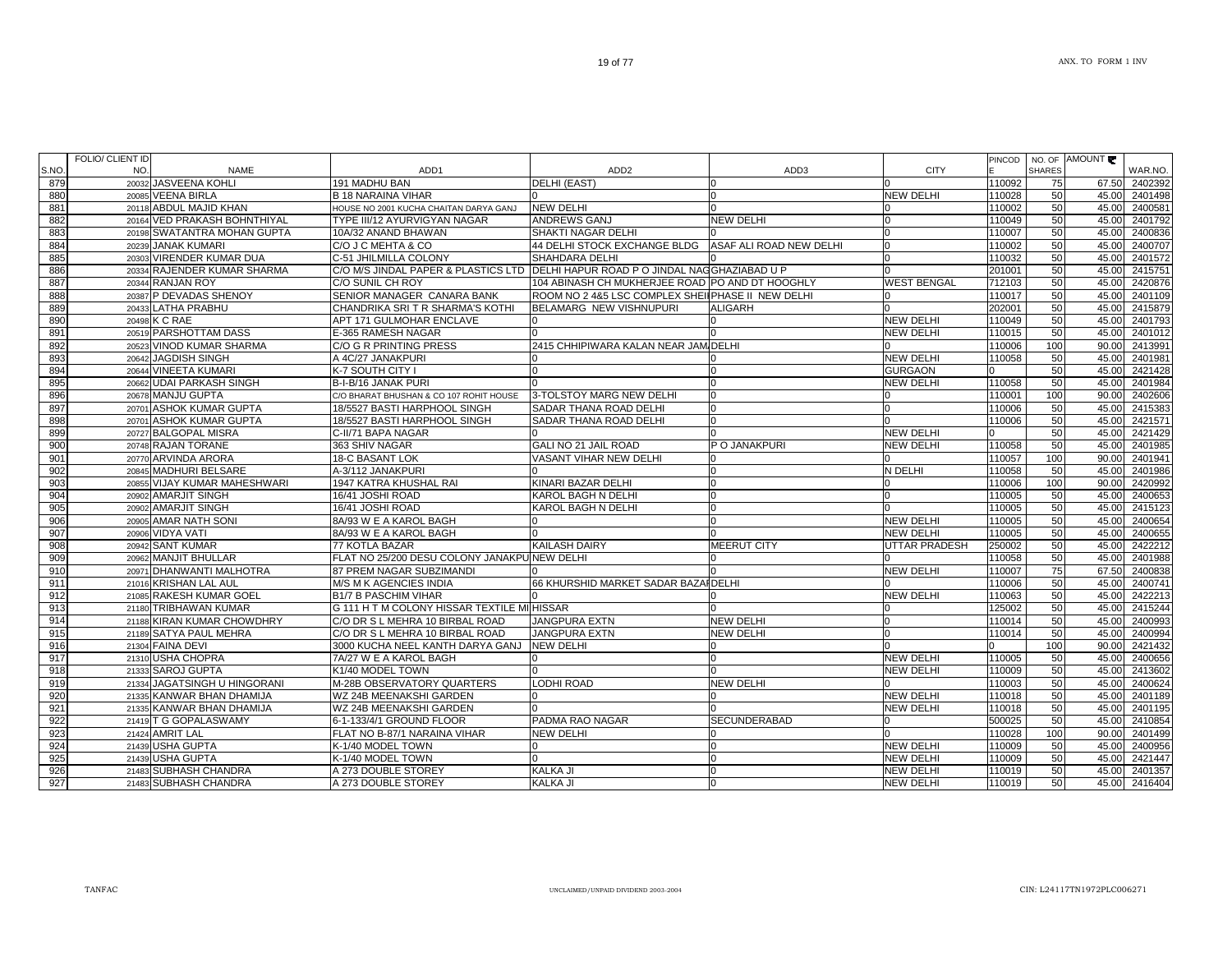|      | FOLIO/ CLIENT ID |                                                        |                                                  |                                  |                                        |                                        | <b>PINCOD</b>    |               | NO. OF AMOUNT   |         |
|------|------------------|--------------------------------------------------------|--------------------------------------------------|----------------------------------|----------------------------------------|----------------------------------------|------------------|---------------|-----------------|---------|
| S.NO | NO.              | <b>NAME</b>                                            | ADD1                                             | ADD <sub>2</sub>                 | ADD3                                   | <b>CITY</b>                            |                  | <b>SHARES</b> |                 | WAR.NO. |
| 928  |                  | 21516 DHARAM PAL GOYAL                                 | <b>B 53 SOAMI NAGAR</b>                          |                                  |                                        | <b>NEW DELHI</b>                       | 110017           | 100           | 90.00           | 2401113 |
| 929  |                  | 21519 NEERA GOYAL                                      | 114 NEW QUTAB ROAD                               | <b>MARKET</b>                    | <b>SADAR BAZAR</b>                     | DELHI                                  | 110006           | 100           | 90.00           | 2400250 |
| 930  |                  | 21545 ASHA LATA SABHERWAL                              | 10 HOSPITAL ROAD                                 | KIRBY PLACE DELHI CANTT          |                                        |                                        | 110010           | 100           | 90.00           | 2402496 |
| 931  |                  | 21577 KALPNA GUPTA                                     | IV/2 CHILLA PROJECT COLONY                       | <b>CHILLA</b>                    | <b>NEAR HARDWAR</b>                    | HARDWAR (U.P.)                         | 249306           | 50            | 45.00           | 2416340 |
| 932  |                  | 21620 HARICHAND VINODKUMAR PVT LTD                     | 16 OLD SEWA NAGAR MKT                            |                                  |                                        | N DELHI                                |                  | 50            | 45.00           | 2421434 |
| 933  |                  | 21647 GURMEET SINGH                                    | 2750 RANJIT NEAR                                 |                                  |                                        | NEW DELHI                              | 110008           | 50            | 45.00           | 2400898 |
| 934  |                  | 21648 BHATIA TARASINGH                                 | 2750                                             | <b>RANJIT NAGAR</b>              | <b>NEW DELHI</b>                       |                                        | 110008           | 50            | 45.00           | 2400899 |
| 935  |                  | 21651 SUKHVINDER SINGH                                 | 3260 RANJIT NAGAR                                |                                  |                                        | <b>NEW DELHI</b>                       | 110008           | 50            | 45.00           | 2400900 |
| 936  |                  | 21652 SANTOKH SINGH                                    | 2750 RANJIT NAGAR                                |                                  | n                                      | <b>NEW DELHI</b>                       | 110008           | 50            | 45.00           | 2400901 |
| 937  |                  | 21656 UPKAR SINGH KOHLI                                | J-170 RAJOURI GARDEN                             |                                  | n                                      | <b>NEW DELHI</b>                       | 110027           | 50            | 45.00           | 2401468 |
| 938  |                  | 21683 JYOTI GUPTA                                      | SHYAM LALL EYE HOSPITAL MALKA GANJDELHI          |                                  | <sup>n</sup>                           |                                        | 110007           | 50            | 45.00           | 2400842 |
| 939  |                  | 21684 PREM LATA GUPTA                                  | SHYAM LALL EYE HOSPITAL                          | <b>MALKA GANJ</b>                | n                                      | <b>DELHI</b>                           | 110007           | 50            | 45.00           | 2400843 |
| 940  |                  | 21685 VIVEK GUPTA                                      | SHYAM LALL EYE HOSPITAL MALKA GAN, DELHI         |                                  |                                        |                                        | 110007           | 50            | 45.00           | 2400844 |
| 941  |                  | 21730 SURINDER ANAND                                   | 3047/D I                                         | STREET NO 21                     | RANJIT NAGAR SOUTH PATEL NAGAR         | <b>NEW DELHI</b>                       | 110008           | 50            | 45.00           | 2400903 |
| 942  |                  | 21749 RANBIR SINGH                                     | 3/17 VIKRAM VIHAR LAJPAT NAGAR IV                | <b>NEW DELHI</b>                 |                                        |                                        | 110024           | 100           | 90.00           | 2401361 |
| 943  |                  | 21771 BRIJ LAL DADRIWALA                               | DADRIWALA CLOTH STORE                            | <b>HANUMAN GARH TOWN</b>         |                                        |                                        | 335513           | 50            | 45.00           | 2417259 |
| 944  |                  | 21823 Y RAGHAVAN                                       | 22 W E U C/O 56 A P O                            |                                  |                                        |                                        |                  | 50            | 45.00           | 2421435 |
| 945  |                  | 21866 SUSHIL KUMAR AGARWAL                             | KRISHNA MEDICAL STORE KOTHI GATE HAPUR           | DISST GHAZIABAD U P              |                                        |                                        | 245101           | 50            | 45.00           | 2416300 |
| 946  |                  | 21876 ANIL KUMAR DUNEJA                                | 34/44 WEST PATEL NAGAR                           |                                  |                                        | <b>NEW DELHI</b>                       | 110008           | 50            | 45.00           | 2400904 |
| 947  |                  | 21946 INDER JIT BHALLA                                 | 619 SECTOR 17                                    | HOUSING BOARD COLONY             | <b>GURGAON</b>                         |                                        | 122001           | 50            | 45.00           | 2415125 |
| 948  |                  | 21951 AMNA BEGUM                                       | C/O CHOWDHRY MODH KHAN                           | 124 MIRCHOOTOLA                  | QASAIWARA                              | <b>BULAND SAHAR U P</b>                | 203001           | 50            | 45.00           | 2415946 |
| 949  |                  | 21990 SHILA TANDON                                     | C/O MRS RITA SEHGAL H M T LTD                    | BHARAT YUVAK BHAWAN              | 1 JAI SINGH RD N DELHI                 |                                        | 110001           | 50            | 45.00           | 2400520 |
| 950  |                  | 21991 CIRILO FERMINO RODRIGUES                         | C/O STATE BANK OF PATIALA                        | MANDI DABWALI-125 104            |                                        |                                        | 125104           | 50            | 45.00           | 2415255 |
| 951  |                  | 22030 DIWAN CHAND ARORA                                | KC 83 KAVI NAGAR                                 |                                  | n                                      | <b>GHAZIABAD</b>                       | 201002           | 100           | 90.00           | 2415786 |
| 952  |                  | 22048 JAGDISH LAL                                      | C/O DR S WADHWA 12/14 M S BLDG NPL COLON         | <b>NEW DELHI</b>                 |                                        |                                        | 110060           | 100           | 90.00           | 2402056 |
| 953  |                  | 22103 KIRANJIT KAUR                                    | 271-B YOJANA VIHAR                               | 2ND FLOOR                        | <b>DELHI</b>                           |                                        | 110092           | 50            | 45.00           | 2421431 |
| 954  |                  | 22119 ASIF FINANCE & INVESTMENT CO LTD                 | 29A/1 ASAF ALI ROAD                              |                                  |                                        | <b>NEW DELHI</b>                       | 110002           | 50            | 45.00           | 2400589 |
| 955  |                  | 22134 JITENDRA KUMAR TYAGI                             | <b>VETERINARY OFFICER</b>                        | MALEHARA                         | <b>DIST HARDOI</b>                     | UP                                     |                  | 50            | 45.00           | 2421437 |
| 956  |                  | 22146 NEERA                                            | C/O SHRI R P SHARMA                              | HOUSE NO 1081 SECTOR III         | R K PURAM NEW DELHI                    |                                        | 110022           | 50            | 45.00           | 2402527 |
| 957  |                  | 22147 ANSHULI SARIN                                    | C/O SHRI R P SHARMA                              | HOUSE NO 1081 SECTOR III         | R K PURAM NEW DELHI                    |                                        | 110022           | 50            | 45.00           | 2402528 |
| 958  |                  | 22151 HARBANS SINGH PRUTHI                             | 2C/3 NEW ROHTAK ROAD                             |                                  |                                        | <b>NEW DELHI</b>                       | 110005           | 50            | 45.00           | 2400663 |
| 959  |                  |                                                        |                                                  |                                  |                                        | <b>NEW DELHI</b>                       | 110051           | 50            | 45.00           | 2401835 |
| 960  |                  | 22161 PRABHA AGGARWAL                                  | C-7/11 KRISHAN NAGAR                             | PANT NAGAR                       |                                        |                                        |                  | 50            |                 | 2416377 |
|      |                  | 22240 MANJULA VARSHNEY<br>22256 SUNITA                 | I/43 A 13 LAL BAGH<br>C-104 RISHI APARTMENTS     | <b>ALAKNANDA</b>                 | n                                      | <b>NAINITAL DT</b><br><b>NEW DELHI</b> | 263145<br>110019 | 75            | 45.00<br>67.50  | 2401720 |
| 961  |                  | 22287 VANITA HANDA                                     |                                                  |                                  |                                        | <b>NEW DELHI</b>                       |                  | 50            |                 | 2401019 |
| 962  |                  | 22308 VEENA P SINGH                                    | C-86 MOTI NAGAR                                  | SULTAN WIND ROAD                 | <b>AMRITSAR</b>                        |                                        | 110015<br>143006 |               | 45.00<br>135.00 |         |
| 963  |                  |                                                        | 55 KOT KARNAIL SINGH                             |                                  |                                        | <b>PUNJAB</b>                          |                  | 150           |                 | 2415531 |
| 964  |                  | 22425 RAJESH CHANDRA AGARWAL                           | SUPERINTENDING ENGINEER                          | TUBEWELL WORLD BANK COLONY       | PAKRI KA PUL POST LDA                  | <b>LUCKNOW</b>                         | 226012           | 50            | 45.00           | 2416210 |
| 965  |                  | 22492 JAGMOHAN KAUR                                    | 83/22 MALVIYA NAGAR                              |                                  |                                        | NEW DELHI                              | 110017           | 50            | 45.00           | 2401119 |
| 966  |                  | 22494 GIRISH CHANDRA TEWARY                            | 29 A POCKET A 11                                 | KALKAJI EXTENSION                | <b>NEW DELHI</b>                       |                                        | 110019           | 50            | 45.00           | 2401242 |
| 967  |                  | 22556 PRADEEP KUMAR TALUJA                             | 170 ANAND VIHAR                                  | PITAMPURA                        | <b>DELHI</b>                           |                                        | 110034           | 50            | 45.00           | 2401624 |
| 968  |                  | 22562 INDRARANI                                        | <b>54G SHEIKH SARAI II</b>                       |                                  |                                        | <b>NEW DELHI</b>                       | 110017           | 50            | 45.00           | 2401120 |
| 969  |                  | 22563 OMPARKASH                                        | 54G SHEIKH SARAI II                              |                                  |                                        | <b>NEW DELHI</b>                       | 110017           | 50            | 45.00           | 2401121 |
| 970  |                  | 22567 RAVIDER SHARMA                                   | C/O GRINDLAYS BANK P LTD CONNAUGHT CIRCU N DELHI |                                  |                                        |                                        | 110001           | 50            | 45.00           | 2400522 |
| 971  |                  | 22595 TRIVANDRUM VEERARAGHAVAN SUBRAMANI C/O S V SARMA |                                                  | PLOT NO.10 ADVOCATE JANAKIRAM    | MUTHULAKSHMI NAGAR EXTN CHITTALAPAKKAM | <b>MADRAS</b>                          | 600064           | 100           | 90.00           | 2413436 |
| 972  |                  | 22602 USHA KUMARI                                      | D/84 AMAR COLONY                                 | LAJPAT NAGAR NEW DELHI           |                                        | ın                                     | 110024           | 100           | 90.00           | 2414742 |
| 973  |                  | 22602 USHA KUMARI                                      | D/84 AMAR COLONY                                 | LAJPAT NAGAR NEW DELHI           | n                                      | <sup>0</sup>                           | 110024           | 50            | 45.00           | 2421271 |
| 974  |                  | 22668 RAVINDRA KUMAR                                   | 72 KATRA MOCHIYAN LOHIA BAZAR                    | MUZAFFAR NAGAR U P 251002        |                                        | <sup>0</sup>                           | 251002           | 50            | 45.00           | 2400280 |
| 975  |                  | 22747 RAJENDRA PRASAD PANDAY                           | AL OTAIBA FSE P O BOX 5009                       | DUBAI SHARJAH ROAD DUBAI U A E 0 |                                        | $\Omega$                               |                  | 50            | 45.00           | 2400101 |
| 976  |                  | 22751 DINESH CHANDRA SHARMA                            | C/O BANK OF BARODA                               | SARAFA BAZAR NAGINA              |                                        | $\Omega$                               | 246762           | 50            | 45.00           | 2416313 |
|      |                  |                                                        |                                                  |                                  |                                        |                                        |                  |               |                 |         |

┑

┱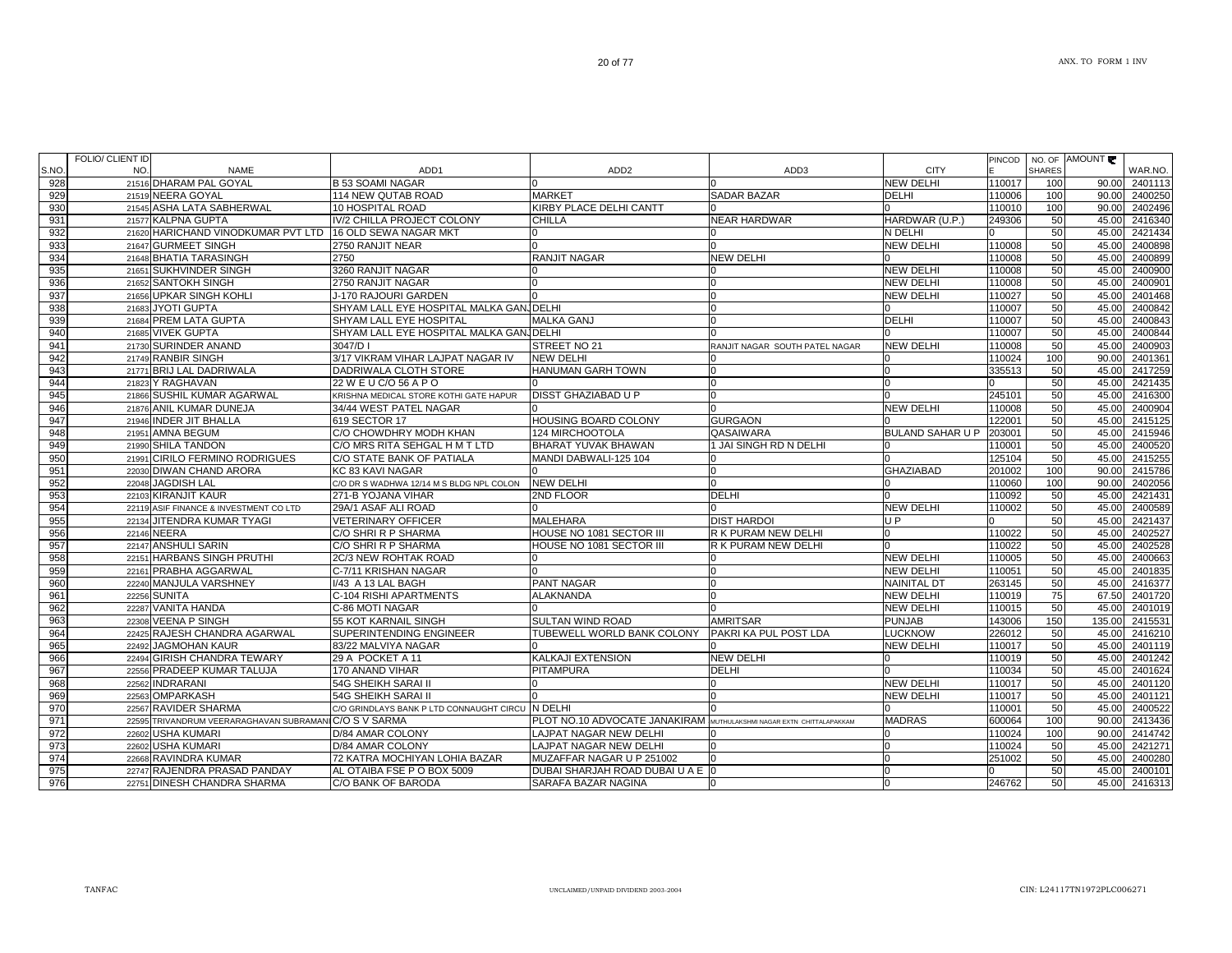| NO.<br><b>SHARES</b><br>S.NO.<br><b>NAME</b><br>ADD <sub>1</sub><br>ADD <sub>2</sub><br>ADD3<br><b>CITY</b><br>977<br>P O HARIPUR NAYAK<br><b>HALAWANI</b><br>22752 LAKHAN SINGH<br>S/O SRI PITAM SINGH<br><b>VIA KHUSUM KHERA</b><br>263139<br>50<br>978<br>22756 MOOL NARAIN MEHROTRA<br><b>STELLA QUARTER</b><br>THE MALL MUSSOORIE U P<br>248179<br>75<br>979<br>22822 KARUNA SHARMA<br>C/O RAM AUTAR SHARMA<br>LONI TOWN DIST GHAZIABAD U P<br>100<br>980<br><b>GURDASPUR PUNJAB</b><br>22827 HARSHDEEP KAUR<br><b>RATRA BUILDING</b><br><b>SADAR BAZAR</b><br>50<br>981<br><b>JAMMU</b><br>22836 JISHAN LAL KUTHIALA<br>110 A/D<br><b>GANDHI NAGAR</b><br>180004<br>100<br>982<br>5 U F COLLEGE ROAD<br><b>NEW DELHI</b><br>22873 VINEET NAYYAR<br>110005<br>50<br><b>BOMBAY</b><br>50<br>983<br>22917 RAMESH CHANDRA JAGDISH CHANDRA<br>104 OCEANIC CARTER ROAD BANDRA WEST<br>400050<br>984<br><b>GURU ANGAD NAGAR</b><br>50<br>22991 PARMOD KUMAR<br>HOUSE NO.410-A STREET NO.7/4<br>KOTKAPURA ROAD<br><b>MUKTSAR (PB)</b><br>152026<br>985<br>23036 KULWANT RAI KANWAL<br>100<br>HQ 24 ARTY BDE<br>C/O 56 APO<br>986<br>23048 SHADI LAL UPPAL<br>BLOCK NO GG1/FLAT 122 B VIKASPURI<br><b>NEW DELHI</b><br>50<br>110018<br>987<br>23083 VED PRAKASH BHATNAGAR<br>E-43 JAGJIT<br><b>NEW DELHI</b><br>100<br>110053<br>988<br>A-331 SAROJINI NAGAR<br>23099 VINOD KUMAR KALRA<br><b>NEW DELHI</b><br>110023<br>50<br>989<br>23126 SUDHA VIDYARTHI<br>156 POCKET B SHEIKH SARAI<br><b>SFS-II NEW DELHI</b><br>110017<br>50<br><sup>n</sup><br>990<br>23136 SHREENATH INDUSTRIAL INVESTMENT CO.LT 3-4 SAGAR APTS<br>6 TILAK MARG N DELHI<br>$\Omega$<br>110001<br>250<br>991<br>UP<br>50<br>23139 V LAKSHMANAN<br>E-1205<br><b>RAJENDRA NAGAR</b><br><b>IZAT NAGAR</b><br>243122<br>992<br>$E-1205$<br><b>RAJENDRA NAGAR</b><br><b>IZAT NAGAR</b><br>U P<br>243122<br>100<br>23139 V LAKSHMANAN<br><b>MOH PATHANPURA</b><br><b>SAHARANPUR</b><br>993<br>23146 INSHA ULLAH KHAN<br>247001<br>50<br>994<br>C/O DR V K BHARGAVA<br>E 29/2 BARC COLONY<br><b>TARAPUR</b><br><b>MAHARASHTRA</b><br>50<br>23156 GYANVATI BHARGAVA<br>401504<br>995<br><b>MOH PATHANPURA</b><br>SAHARANPUR<br>50<br>23167 AMIR ULLAH KHAN<br>S/O SH INSHAULLAH KHAN<br>247001<br>996<br>23208 SWAPAN KUMAR GHOSH<br>C/O MRS MOHINI GHOSH<br>MOTILAL NEHRU SCHOOL OF SPORTIRAI SONEPAT HARYANA<br>131029<br>50<br>997<br>MOTILAL NHERU SCHOOL OF SPORTS RASONEPAT HARYANA<br>23210 MOHINI GHOSH<br>131029<br>50<br><b>DEHRADUN</b><br>50<br>998<br>23289 KUNTI MENDIRATTA<br>427 INDIRA NAGAR COLONY<br>999<br>23315 PRATIBHA MAINI<br>C/O SH A C MAINI P W D B & R COLONY<br>PALWAL DISTT FARIDABAD<br>121102<br>50<br>1000<br>23336 PARWEZ S KAUL<br>TYNDALE - BISCOE SCHOOL<br><b>SRI NAGAR KASHMIR</b><br>190001<br>100<br>S 9 GREEN PARK MAIN<br>1001<br>23388 SURYA PRAKASH GUPTA<br><b>NEW DELHI</b><br>110016<br>50<br>1002<br>C/O R C BANSAL 4/139 LALITA PARK<br><b>GALI NO 4 LAXMI NAGAR DELHI</b><br>50<br>23407 K R HARIRAM<br>110092<br>PHASE-2<br><b>NEW DELHI</b><br>1003<br>23412 PREM KUMAR<br>A-69-A MAYUR VIHAR<br>110091<br>50<br>1004<br>NO.52 IVTH MAIN MUNI REDDY LAYOUT<br><b>HORAMAVU MAIN ROAD</b><br><b>DODDA BANASWADI</b><br><b>BANGALORE</b><br>50<br>23470 R RAGHAVENDRAN<br>560043<br>1005<br>50<br>23625 MADHU MITTAL<br>39 MODEL BASTI<br><b>NEW DELHI</b><br>110005<br>23644 PRAYAG CHAND AGARWAL<br>C/O ELECTRIC CONSTRUCTION AND<br>EQUIPMENT CO LTD MEERUT ROAD IP O GHAZIABAD U P<br>1006<br>201001<br>50<br>1007<br>23650 VIJENDRA KUMAR<br>D-77 PANCHSHEEL ENCLAVE<br><b>NEW DELHI</b><br>110017<br>100<br>1008<br>23735 KANTABEN KOTHARI<br>B/H JANAKPURI UNIVERSITY ROAD RAJKOT<br>360005<br>AJANTA PARK NO 80<br>50<br>1009<br>23796 GITABEN PATOLIA<br>C/O D R PATOLIA<br>OFFICE OF THE RESEARCH SCIENTISD F13/10 JAGNATH PLOT RAJKOT 360001<br>360001<br>50<br>23797 RAVJIBHAI PATOLIA<br>50<br>1010<br>C/O D R PATOLIA<br>OFFICE OF THE RESEARCH SCIENTIST D F 13/10 JAGNATH PLOT RAJKOT 360001<br>360001<br>AADINATH TOWERS OPP ALL INDIAN RALSITA RAM PANDIT MARG RAJKOT<br>360001<br>1011<br>23973 ILLA PAREKH<br>50<br><b>GUJARAT</b><br>1012<br>24024 KESHAVLAL KANERIA<br>PATANVAV<br>360430<br>50<br>1013<br>24029 K G GEORGE<br><b>ANUGRAHA</b><br><b>SHAKTHI NAGAR</b><br>UNIVERSITY ROAD<br>RAJKOT GUJARAT<br>360005<br>50<br>UMEDKAKA S BLDG NR JUBILLEE BAG<br>OPP OZA S HOSPITAL RAJKOT<br>1014<br>24115 MAHENDRA UDESHI<br>360001<br>50<br>1015<br>24117 SHOBHANA UDESHI<br>UMEDKAK S DELO NR JUBILLEE BAG<br>NR OZA S HOSPITAL RAJKOT<br>360001<br>50<br>50<br>1016<br>24204 ILA KHUNT<br>C/O K P DESAI<br><b>DIAMOND OPTICAL MART</b><br><b>SIR LAKHAJIRAJ ROAD</b><br><b>RAJKOT</b><br>360001<br>24205 PRABHUDAS GHEDIA<br>MAHESH KUNJ KAMDAR STREET MANDVI RAJKOT<br>50<br>1017<br>360001<br>24224 REKHABEN HARSHADRAI PANERI<br>THERMAL POWER STATION<br><b>SIKKA</b><br><b>JAMNAGAR DIST</b><br>50<br>1018<br>103/7 G E B COLONY<br>361141<br>1019<br>24256 PRAMILABA G RANA<br><b>GUJARAT</b><br>50<br>AT LATUDA PO KATUDA VIA SURENDRANAGAR<br>0<br>50<br>1020<br>24262 KANTILAL NARANBHAI PATEL<br><b>JAMNAGAR</b><br>$\Omega$<br>361005<br>$\Omega$<br>NANDANVAN SOCIETY RANJIT SAGAR ROAD<br>1021<br>24263 SHANTILAL NARANBHAI PATEL<br><b>JAMNAGAR</b><br>361005<br>50<br>NANDANVAN SOCIETY RANJIT SAGAR ROAD<br><sup>0</sup><br>$\Omega$<br>1022<br>24264 VASANT NARANBHAI PATEL<br><b>JAMNAGAR</b><br>361005<br>50<br>NANDANVAN SOCIETY RANJIT SAGAR ROAD<br>1023<br>24331 SONAL PATEL<br>C/O B N PATEL SRI RAM NIWAS<br>7 BHAKTINAGAR SOCIETY RAJKOT<br>360002<br>50<br>24359 GULABRAY MAKANJI KANSARA<br>ELECTRO PLATING SHOP JAMNAGAR0<br>50<br>1024<br>PANCHESHWAR TOWER ROAD<br>361001<br>1025<br>24368 RAMESH PIPALIA<br><b>RAJKOT</b><br>360001<br>50<br>$\Omega$<br>C/O KISHORE & CO GHIYA CHAMBER G K ROAD | FOLIO/ CLIENT ID |  |  | PINCOD | NO. OF AMOUNT |               |
|------------------------------------------------------------------------------------------------------------------------------------------------------------------------------------------------------------------------------------------------------------------------------------------------------------------------------------------------------------------------------------------------------------------------------------------------------------------------------------------------------------------------------------------------------------------------------------------------------------------------------------------------------------------------------------------------------------------------------------------------------------------------------------------------------------------------------------------------------------------------------------------------------------------------------------------------------------------------------------------------------------------------------------------------------------------------------------------------------------------------------------------------------------------------------------------------------------------------------------------------------------------------------------------------------------------------------------------------------------------------------------------------------------------------------------------------------------------------------------------------------------------------------------------------------------------------------------------------------------------------------------------------------------------------------------------------------------------------------------------------------------------------------------------------------------------------------------------------------------------------------------------------------------------------------------------------------------------------------------------------------------------------------------------------------------------------------------------------------------------------------------------------------------------------------------------------------------------------------------------------------------------------------------------------------------------------------------------------------------------------------------------------------------------------------------------------------------------------------------------------------------------------------------------------------------------------------------------------------------------------------------------------------------------------------------------------------------------------------------------------------------------------------------------------------------------------------------------------------------------------------------------------------------------------------------------------------------------------------------------------------------------------------------------------------------------------------------------------------------------------------------------------------------------------------------------------------------------------------------------------------------------------------------------------------------------------------------------------------------------------------------------------------------------------------------------------------------------------------------------------------------------------------------------------------------------------------------------------------------------------------------------------------------------------------------------------------------------------------------------------------------------------------------------------------------------------------------------------------------------------------------------------------------------------------------------------------------------------------------------------------------------------------------------------------------------------------------------------------------------------------------------------------------------------------------------------------------------------------------------------------------------------------------------------------------------------------------------------------------------------------------------------------------------------------------------------------------------------------------------------------------------------------------------------------------------------------------------------------------------------------------------------------------------------------------------------------------------------------------------------------------------------------------------------------------------------------------------------------------------------------------------------------------------------------------------------------------------------------------------------------------------------------------------------------------------------------------------------------------------------------------------------------------------------------------------------------------------------------------------------------------------------------------------------------------------------------------------------------------------------------------------------------------------------------------------------------------------------------------------------------------------------------------------------------------------------------------------------------------------------------------------------------------------------------------------------------------------------------------------------------------------------------------------------------------------------------------------------------------------------------|------------------|--|--|--------|---------------|---------------|
|                                                                                                                                                                                                                                                                                                                                                                                                                                                                                                                                                                                                                                                                                                                                                                                                                                                                                                                                                                                                                                                                                                                                                                                                                                                                                                                                                                                                                                                                                                                                                                                                                                                                                                                                                                                                                                                                                                                                                                                                                                                                                                                                                                                                                                                                                                                                                                                                                                                                                                                                                                                                                                                                                                                                                                                                                                                                                                                                                                                                                                                                                                                                                                                                                                                                                                                                                                                                                                                                                                                                                                                                                                                                                                                                                                                                                                                                                                                                                                                                                                                                                                                                                                                                                                                                                                                                                                                                                                                                                                                                                                                                                                                                                                                                                                                                                                                                                                                                                                                                                                                                                                                                                                                                                                                                                                                                                                                                                                                                                                                                                                                                                                                                                                                                                                                                                                                                              |                  |  |  |        |               | WAR.NO.       |
|                                                                                                                                                                                                                                                                                                                                                                                                                                                                                                                                                                                                                                                                                                                                                                                                                                                                                                                                                                                                                                                                                                                                                                                                                                                                                                                                                                                                                                                                                                                                                                                                                                                                                                                                                                                                                                                                                                                                                                                                                                                                                                                                                                                                                                                                                                                                                                                                                                                                                                                                                                                                                                                                                                                                                                                                                                                                                                                                                                                                                                                                                                                                                                                                                                                                                                                                                                                                                                                                                                                                                                                                                                                                                                                                                                                                                                                                                                                                                                                                                                                                                                                                                                                                                                                                                                                                                                                                                                                                                                                                                                                                                                                                                                                                                                                                                                                                                                                                                                                                                                                                                                                                                                                                                                                                                                                                                                                                                                                                                                                                                                                                                                                                                                                                                                                                                                                                              |                  |  |  |        | 45.00         | 2416374       |
|                                                                                                                                                                                                                                                                                                                                                                                                                                                                                                                                                                                                                                                                                                                                                                                                                                                                                                                                                                                                                                                                                                                                                                                                                                                                                                                                                                                                                                                                                                                                                                                                                                                                                                                                                                                                                                                                                                                                                                                                                                                                                                                                                                                                                                                                                                                                                                                                                                                                                                                                                                                                                                                                                                                                                                                                                                                                                                                                                                                                                                                                                                                                                                                                                                                                                                                                                                                                                                                                                                                                                                                                                                                                                                                                                                                                                                                                                                                                                                                                                                                                                                                                                                                                                                                                                                                                                                                                                                                                                                                                                                                                                                                                                                                                                                                                                                                                                                                                                                                                                                                                                                                                                                                                                                                                                                                                                                                                                                                                                                                                                                                                                                                                                                                                                                                                                                                                              |                  |  |  |        |               | 67.50 2416333 |
|                                                                                                                                                                                                                                                                                                                                                                                                                                                                                                                                                                                                                                                                                                                                                                                                                                                                                                                                                                                                                                                                                                                                                                                                                                                                                                                                                                                                                                                                                                                                                                                                                                                                                                                                                                                                                                                                                                                                                                                                                                                                                                                                                                                                                                                                                                                                                                                                                                                                                                                                                                                                                                                                                                                                                                                                                                                                                                                                                                                                                                                                                                                                                                                                                                                                                                                                                                                                                                                                                                                                                                                                                                                                                                                                                                                                                                                                                                                                                                                                                                                                                                                                                                                                                                                                                                                                                                                                                                                                                                                                                                                                                                                                                                                                                                                                                                                                                                                                                                                                                                                                                                                                                                                                                                                                                                                                                                                                                                                                                                                                                                                                                                                                                                                                                                                                                                                                              |                  |  |  |        | 90.00         | 2421438       |
|                                                                                                                                                                                                                                                                                                                                                                                                                                                                                                                                                                                                                                                                                                                                                                                                                                                                                                                                                                                                                                                                                                                                                                                                                                                                                                                                                                                                                                                                                                                                                                                                                                                                                                                                                                                                                                                                                                                                                                                                                                                                                                                                                                                                                                                                                                                                                                                                                                                                                                                                                                                                                                                                                                                                                                                                                                                                                                                                                                                                                                                                                                                                                                                                                                                                                                                                                                                                                                                                                                                                                                                                                                                                                                                                                                                                                                                                                                                                                                                                                                                                                                                                                                                                                                                                                                                                                                                                                                                                                                                                                                                                                                                                                                                                                                                                                                                                                                                                                                                                                                                                                                                                                                                                                                                                                                                                                                                                                                                                                                                                                                                                                                                                                                                                                                                                                                                                              |                  |  |  |        | 45.00         | 2421439       |
|                                                                                                                                                                                                                                                                                                                                                                                                                                                                                                                                                                                                                                                                                                                                                                                                                                                                                                                                                                                                                                                                                                                                                                                                                                                                                                                                                                                                                                                                                                                                                                                                                                                                                                                                                                                                                                                                                                                                                                                                                                                                                                                                                                                                                                                                                                                                                                                                                                                                                                                                                                                                                                                                                                                                                                                                                                                                                                                                                                                                                                                                                                                                                                                                                                                                                                                                                                                                                                                                                                                                                                                                                                                                                                                                                                                                                                                                                                                                                                                                                                                                                                                                                                                                                                                                                                                                                                                                                                                                                                                                                                                                                                                                                                                                                                                                                                                                                                                                                                                                                                                                                                                                                                                                                                                                                                                                                                                                                                                                                                                                                                                                                                                                                                                                                                                                                                                                              |                  |  |  |        | 90.00         | 2422124       |
|                                                                                                                                                                                                                                                                                                                                                                                                                                                                                                                                                                                                                                                                                                                                                                                                                                                                                                                                                                                                                                                                                                                                                                                                                                                                                                                                                                                                                                                                                                                                                                                                                                                                                                                                                                                                                                                                                                                                                                                                                                                                                                                                                                                                                                                                                                                                                                                                                                                                                                                                                                                                                                                                                                                                                                                                                                                                                                                                                                                                                                                                                                                                                                                                                                                                                                                                                                                                                                                                                                                                                                                                                                                                                                                                                                                                                                                                                                                                                                                                                                                                                                                                                                                                                                                                                                                                                                                                                                                                                                                                                                                                                                                                                                                                                                                                                                                                                                                                                                                                                                                                                                                                                                                                                                                                                                                                                                                                                                                                                                                                                                                                                                                                                                                                                                                                                                                                              |                  |  |  |        | 45.00         | 2400667       |
|                                                                                                                                                                                                                                                                                                                                                                                                                                                                                                                                                                                                                                                                                                                                                                                                                                                                                                                                                                                                                                                                                                                                                                                                                                                                                                                                                                                                                                                                                                                                                                                                                                                                                                                                                                                                                                                                                                                                                                                                                                                                                                                                                                                                                                                                                                                                                                                                                                                                                                                                                                                                                                                                                                                                                                                                                                                                                                                                                                                                                                                                                                                                                                                                                                                                                                                                                                                                                                                                                                                                                                                                                                                                                                                                                                                                                                                                                                                                                                                                                                                                                                                                                                                                                                                                                                                                                                                                                                                                                                                                                                                                                                                                                                                                                                                                                                                                                                                                                                                                                                                                                                                                                                                                                                                                                                                                                                                                                                                                                                                                                                                                                                                                                                                                                                                                                                                                              |                  |  |  |        | 45.00         | 2407254       |
|                                                                                                                                                                                                                                                                                                                                                                                                                                                                                                                                                                                                                                                                                                                                                                                                                                                                                                                                                                                                                                                                                                                                                                                                                                                                                                                                                                                                                                                                                                                                                                                                                                                                                                                                                                                                                                                                                                                                                                                                                                                                                                                                                                                                                                                                                                                                                                                                                                                                                                                                                                                                                                                                                                                                                                                                                                                                                                                                                                                                                                                                                                                                                                                                                                                                                                                                                                                                                                                                                                                                                                                                                                                                                                                                                                                                                                                                                                                                                                                                                                                                                                                                                                                                                                                                                                                                                                                                                                                                                                                                                                                                                                                                                                                                                                                                                                                                                                                                                                                                                                                                                                                                                                                                                                                                                                                                                                                                                                                                                                                                                                                                                                                                                                                                                                                                                                                                              |                  |  |  |        | 45.00         | 2415623       |
|                                                                                                                                                                                                                                                                                                                                                                                                                                                                                                                                                                                                                                                                                                                                                                                                                                                                                                                                                                                                                                                                                                                                                                                                                                                                                                                                                                                                                                                                                                                                                                                                                                                                                                                                                                                                                                                                                                                                                                                                                                                                                                                                                                                                                                                                                                                                                                                                                                                                                                                                                                                                                                                                                                                                                                                                                                                                                                                                                                                                                                                                                                                                                                                                                                                                                                                                                                                                                                                                                                                                                                                                                                                                                                                                                                                                                                                                                                                                                                                                                                                                                                                                                                                                                                                                                                                                                                                                                                                                                                                                                                                                                                                                                                                                                                                                                                                                                                                                                                                                                                                                                                                                                                                                                                                                                                                                                                                                                                                                                                                                                                                                                                                                                                                                                                                                                                                                              |                  |  |  |        | 90.00         | 2421441       |
|                                                                                                                                                                                                                                                                                                                                                                                                                                                                                                                                                                                                                                                                                                                                                                                                                                                                                                                                                                                                                                                                                                                                                                                                                                                                                                                                                                                                                                                                                                                                                                                                                                                                                                                                                                                                                                                                                                                                                                                                                                                                                                                                                                                                                                                                                                                                                                                                                                                                                                                                                                                                                                                                                                                                                                                                                                                                                                                                                                                                                                                                                                                                                                                                                                                                                                                                                                                                                                                                                                                                                                                                                                                                                                                                                                                                                                                                                                                                                                                                                                                                                                                                                                                                                                                                                                                                                                                                                                                                                                                                                                                                                                                                                                                                                                                                                                                                                                                                                                                                                                                                                                                                                                                                                                                                                                                                                                                                                                                                                                                                                                                                                                                                                                                                                                                                                                                                              |                  |  |  |        | 45.00         | 2401191       |
|                                                                                                                                                                                                                                                                                                                                                                                                                                                                                                                                                                                                                                                                                                                                                                                                                                                                                                                                                                                                                                                                                                                                                                                                                                                                                                                                                                                                                                                                                                                                                                                                                                                                                                                                                                                                                                                                                                                                                                                                                                                                                                                                                                                                                                                                                                                                                                                                                                                                                                                                                                                                                                                                                                                                                                                                                                                                                                                                                                                                                                                                                                                                                                                                                                                                                                                                                                                                                                                                                                                                                                                                                                                                                                                                                                                                                                                                                                                                                                                                                                                                                                                                                                                                                                                                                                                                                                                                                                                                                                                                                                                                                                                                                                                                                                                                                                                                                                                                                                                                                                                                                                                                                                                                                                                                                                                                                                                                                                                                                                                                                                                                                                                                                                                                                                                                                                                                              |                  |  |  |        | 90.00         | 2402561       |
|                                                                                                                                                                                                                                                                                                                                                                                                                                                                                                                                                                                                                                                                                                                                                                                                                                                                                                                                                                                                                                                                                                                                                                                                                                                                                                                                                                                                                                                                                                                                                                                                                                                                                                                                                                                                                                                                                                                                                                                                                                                                                                                                                                                                                                                                                                                                                                                                                                                                                                                                                                                                                                                                                                                                                                                                                                                                                                                                                                                                                                                                                                                                                                                                                                                                                                                                                                                                                                                                                                                                                                                                                                                                                                                                                                                                                                                                                                                                                                                                                                                                                                                                                                                                                                                                                                                                                                                                                                                                                                                                                                                                                                                                                                                                                                                                                                                                                                                                                                                                                                                                                                                                                                                                                                                                                                                                                                                                                                                                                                                                                                                                                                                                                                                                                                                                                                                                              |                  |  |  |        | 45.00         | 2401330       |
|                                                                                                                                                                                                                                                                                                                                                                                                                                                                                                                                                                                                                                                                                                                                                                                                                                                                                                                                                                                                                                                                                                                                                                                                                                                                                                                                                                                                                                                                                                                                                                                                                                                                                                                                                                                                                                                                                                                                                                                                                                                                                                                                                                                                                                                                                                                                                                                                                                                                                                                                                                                                                                                                                                                                                                                                                                                                                                                                                                                                                                                                                                                                                                                                                                                                                                                                                                                                                                                                                                                                                                                                                                                                                                                                                                                                                                                                                                                                                                                                                                                                                                                                                                                                                                                                                                                                                                                                                                                                                                                                                                                                                                                                                                                                                                                                                                                                                                                                                                                                                                                                                                                                                                                                                                                                                                                                                                                                                                                                                                                                                                                                                                                                                                                                                                                                                                                                              |                  |  |  |        | 45.00         | 2401122       |
|                                                                                                                                                                                                                                                                                                                                                                                                                                                                                                                                                                                                                                                                                                                                                                                                                                                                                                                                                                                                                                                                                                                                                                                                                                                                                                                                                                                                                                                                                                                                                                                                                                                                                                                                                                                                                                                                                                                                                                                                                                                                                                                                                                                                                                                                                                                                                                                                                                                                                                                                                                                                                                                                                                                                                                                                                                                                                                                                                                                                                                                                                                                                                                                                                                                                                                                                                                                                                                                                                                                                                                                                                                                                                                                                                                                                                                                                                                                                                                                                                                                                                                                                                                                                                                                                                                                                                                                                                                                                                                                                                                                                                                                                                                                                                                                                                                                                                                                                                                                                                                                                                                                                                                                                                                                                                                                                                                                                                                                                                                                                                                                                                                                                                                                                                                                                                                                                              |                  |  |  |        | 225.00        | 2400524       |
|                                                                                                                                                                                                                                                                                                                                                                                                                                                                                                                                                                                                                                                                                                                                                                                                                                                                                                                                                                                                                                                                                                                                                                                                                                                                                                                                                                                                                                                                                                                                                                                                                                                                                                                                                                                                                                                                                                                                                                                                                                                                                                                                                                                                                                                                                                                                                                                                                                                                                                                                                                                                                                                                                                                                                                                                                                                                                                                                                                                                                                                                                                                                                                                                                                                                                                                                                                                                                                                                                                                                                                                                                                                                                                                                                                                                                                                                                                                                                                                                                                                                                                                                                                                                                                                                                                                                                                                                                                                                                                                                                                                                                                                                                                                                                                                                                                                                                                                                                                                                                                                                                                                                                                                                                                                                                                                                                                                                                                                                                                                                                                                                                                                                                                                                                                                                                                                                              |                  |  |  |        | 45.00         | 2400275       |
|                                                                                                                                                                                                                                                                                                                                                                                                                                                                                                                                                                                                                                                                                                                                                                                                                                                                                                                                                                                                                                                                                                                                                                                                                                                                                                                                                                                                                                                                                                                                                                                                                                                                                                                                                                                                                                                                                                                                                                                                                                                                                                                                                                                                                                                                                                                                                                                                                                                                                                                                                                                                                                                                                                                                                                                                                                                                                                                                                                                                                                                                                                                                                                                                                                                                                                                                                                                                                                                                                                                                                                                                                                                                                                                                                                                                                                                                                                                                                                                                                                                                                                                                                                                                                                                                                                                                                                                                                                                                                                                                                                                                                                                                                                                                                                                                                                                                                                                                                                                                                                                                                                                                                                                                                                                                                                                                                                                                                                                                                                                                                                                                                                                                                                                                                                                                                                                                              |                  |  |  |        | 90.00         | 2400276       |
|                                                                                                                                                                                                                                                                                                                                                                                                                                                                                                                                                                                                                                                                                                                                                                                                                                                                                                                                                                                                                                                                                                                                                                                                                                                                                                                                                                                                                                                                                                                                                                                                                                                                                                                                                                                                                                                                                                                                                                                                                                                                                                                                                                                                                                                                                                                                                                                                                                                                                                                                                                                                                                                                                                                                                                                                                                                                                                                                                                                                                                                                                                                                                                                                                                                                                                                                                                                                                                                                                                                                                                                                                                                                                                                                                                                                                                                                                                                                                                                                                                                                                                                                                                                                                                                                                                                                                                                                                                                                                                                                                                                                                                                                                                                                                                                                                                                                                                                                                                                                                                                                                                                                                                                                                                                                                                                                                                                                                                                                                                                                                                                                                                                                                                                                                                                                                                                                              |                  |  |  |        | 45.00         | 2422170       |
|                                                                                                                                                                                                                                                                                                                                                                                                                                                                                                                                                                                                                                                                                                                                                                                                                                                                                                                                                                                                                                                                                                                                                                                                                                                                                                                                                                                                                                                                                                                                                                                                                                                                                                                                                                                                                                                                                                                                                                                                                                                                                                                                                                                                                                                                                                                                                                                                                                                                                                                                                                                                                                                                                                                                                                                                                                                                                                                                                                                                                                                                                                                                                                                                                                                                                                                                                                                                                                                                                                                                                                                                                                                                                                                                                                                                                                                                                                                                                                                                                                                                                                                                                                                                                                                                                                                                                                                                                                                                                                                                                                                                                                                                                                                                                                                                                                                                                                                                                                                                                                                                                                                                                                                                                                                                                                                                                                                                                                                                                                                                                                                                                                                                                                                                                                                                                                                                              |                  |  |  |        | 45.00         | 2410443       |
|                                                                                                                                                                                                                                                                                                                                                                                                                                                                                                                                                                                                                                                                                                                                                                                                                                                                                                                                                                                                                                                                                                                                                                                                                                                                                                                                                                                                                                                                                                                                                                                                                                                                                                                                                                                                                                                                                                                                                                                                                                                                                                                                                                                                                                                                                                                                                                                                                                                                                                                                                                                                                                                                                                                                                                                                                                                                                                                                                                                                                                                                                                                                                                                                                                                                                                                                                                                                                                                                                                                                                                                                                                                                                                                                                                                                                                                                                                                                                                                                                                                                                                                                                                                                                                                                                                                                                                                                                                                                                                                                                                                                                                                                                                                                                                                                                                                                                                                                                                                                                                                                                                                                                                                                                                                                                                                                                                                                                                                                                                                                                                                                                                                                                                                                                                                                                                                                              |                  |  |  |        | 45.00         | 2422171       |
|                                                                                                                                                                                                                                                                                                                                                                                                                                                                                                                                                                                                                                                                                                                                                                                                                                                                                                                                                                                                                                                                                                                                                                                                                                                                                                                                                                                                                                                                                                                                                                                                                                                                                                                                                                                                                                                                                                                                                                                                                                                                                                                                                                                                                                                                                                                                                                                                                                                                                                                                                                                                                                                                                                                                                                                                                                                                                                                                                                                                                                                                                                                                                                                                                                                                                                                                                                                                                                                                                                                                                                                                                                                                                                                                                                                                                                                                                                                                                                                                                                                                                                                                                                                                                                                                                                                                                                                                                                                                                                                                                                                                                                                                                                                                                                                                                                                                                                                                                                                                                                                                                                                                                                                                                                                                                                                                                                                                                                                                                                                                                                                                                                                                                                                                                                                                                                                                              |                  |  |  |        | 45.00         | 2415277       |
|                                                                                                                                                                                                                                                                                                                                                                                                                                                                                                                                                                                                                                                                                                                                                                                                                                                                                                                                                                                                                                                                                                                                                                                                                                                                                                                                                                                                                                                                                                                                                                                                                                                                                                                                                                                                                                                                                                                                                                                                                                                                                                                                                                                                                                                                                                                                                                                                                                                                                                                                                                                                                                                                                                                                                                                                                                                                                                                                                                                                                                                                                                                                                                                                                                                                                                                                                                                                                                                                                                                                                                                                                                                                                                                                                                                                                                                                                                                                                                                                                                                                                                                                                                                                                                                                                                                                                                                                                                                                                                                                                                                                                                                                                                                                                                                                                                                                                                                                                                                                                                                                                                                                                                                                                                                                                                                                                                                                                                                                                                                                                                                                                                                                                                                                                                                                                                                                              |                  |  |  |        |               | 45.00 2415278 |
|                                                                                                                                                                                                                                                                                                                                                                                                                                                                                                                                                                                                                                                                                                                                                                                                                                                                                                                                                                                                                                                                                                                                                                                                                                                                                                                                                                                                                                                                                                                                                                                                                                                                                                                                                                                                                                                                                                                                                                                                                                                                                                                                                                                                                                                                                                                                                                                                                                                                                                                                                                                                                                                                                                                                                                                                                                                                                                                                                                                                                                                                                                                                                                                                                                                                                                                                                                                                                                                                                                                                                                                                                                                                                                                                                                                                                                                                                                                                                                                                                                                                                                                                                                                                                                                                                                                                                                                                                                                                                                                                                                                                                                                                                                                                                                                                                                                                                                                                                                                                                                                                                                                                                                                                                                                                                                                                                                                                                                                                                                                                                                                                                                                                                                                                                                                                                                                                              |                  |  |  |        | 45.00         | 2421442       |
|                                                                                                                                                                                                                                                                                                                                                                                                                                                                                                                                                                                                                                                                                                                                                                                                                                                                                                                                                                                                                                                                                                                                                                                                                                                                                                                                                                                                                                                                                                                                                                                                                                                                                                                                                                                                                                                                                                                                                                                                                                                                                                                                                                                                                                                                                                                                                                                                                                                                                                                                                                                                                                                                                                                                                                                                                                                                                                                                                                                                                                                                                                                                                                                                                                                                                                                                                                                                                                                                                                                                                                                                                                                                                                                                                                                                                                                                                                                                                                                                                                                                                                                                                                                                                                                                                                                                                                                                                                                                                                                                                                                                                                                                                                                                                                                                                                                                                                                                                                                                                                                                                                                                                                                                                                                                                                                                                                                                                                                                                                                                                                                                                                                                                                                                                                                                                                                                              |                  |  |  |        | 45.00         | 2415218       |
|                                                                                                                                                                                                                                                                                                                                                                                                                                                                                                                                                                                                                                                                                                                                                                                                                                                                                                                                                                                                                                                                                                                                                                                                                                                                                                                                                                                                                                                                                                                                                                                                                                                                                                                                                                                                                                                                                                                                                                                                                                                                                                                                                                                                                                                                                                                                                                                                                                                                                                                                                                                                                                                                                                                                                                                                                                                                                                                                                                                                                                                                                                                                                                                                                                                                                                                                                                                                                                                                                                                                                                                                                                                                                                                                                                                                                                                                                                                                                                                                                                                                                                                                                                                                                                                                                                                                                                                                                                                                                                                                                                                                                                                                                                                                                                                                                                                                                                                                                                                                                                                                                                                                                                                                                                                                                                                                                                                                                                                                                                                                                                                                                                                                                                                                                                                                                                                                              |                  |  |  |        | 90.00         | 2415739       |
|                                                                                                                                                                                                                                                                                                                                                                                                                                                                                                                                                                                                                                                                                                                                                                                                                                                                                                                                                                                                                                                                                                                                                                                                                                                                                                                                                                                                                                                                                                                                                                                                                                                                                                                                                                                                                                                                                                                                                                                                                                                                                                                                                                                                                                                                                                                                                                                                                                                                                                                                                                                                                                                                                                                                                                                                                                                                                                                                                                                                                                                                                                                                                                                                                                                                                                                                                                                                                                                                                                                                                                                                                                                                                                                                                                                                                                                                                                                                                                                                                                                                                                                                                                                                                                                                                                                                                                                                                                                                                                                                                                                                                                                                                                                                                                                                                                                                                                                                                                                                                                                                                                                                                                                                                                                                                                                                                                                                                                                                                                                                                                                                                                                                                                                                                                                                                                                                              |                  |  |  |        | 45.00         | 2401063       |
|                                                                                                                                                                                                                                                                                                                                                                                                                                                                                                                                                                                                                                                                                                                                                                                                                                                                                                                                                                                                                                                                                                                                                                                                                                                                                                                                                                                                                                                                                                                                                                                                                                                                                                                                                                                                                                                                                                                                                                                                                                                                                                                                                                                                                                                                                                                                                                                                                                                                                                                                                                                                                                                                                                                                                                                                                                                                                                                                                                                                                                                                                                                                                                                                                                                                                                                                                                                                                                                                                                                                                                                                                                                                                                                                                                                                                                                                                                                                                                                                                                                                                                                                                                                                                                                                                                                                                                                                                                                                                                                                                                                                                                                                                                                                                                                                                                                                                                                                                                                                                                                                                                                                                                                                                                                                                                                                                                                                                                                                                                                                                                                                                                                                                                                                                                                                                                                                              |                  |  |  |        | 45.00         | 2402400       |
|                                                                                                                                                                                                                                                                                                                                                                                                                                                                                                                                                                                                                                                                                                                                                                                                                                                                                                                                                                                                                                                                                                                                                                                                                                                                                                                                                                                                                                                                                                                                                                                                                                                                                                                                                                                                                                                                                                                                                                                                                                                                                                                                                                                                                                                                                                                                                                                                                                                                                                                                                                                                                                                                                                                                                                                                                                                                                                                                                                                                                                                                                                                                                                                                                                                                                                                                                                                                                                                                                                                                                                                                                                                                                                                                                                                                                                                                                                                                                                                                                                                                                                                                                                                                                                                                                                                                                                                                                                                                                                                                                                                                                                                                                                                                                                                                                                                                                                                                                                                                                                                                                                                                                                                                                                                                                                                                                                                                                                                                                                                                                                                                                                                                                                                                                                                                                                                                              |                  |  |  |        |               | 45.00 2402348 |
|                                                                                                                                                                                                                                                                                                                                                                                                                                                                                                                                                                                                                                                                                                                                                                                                                                                                                                                                                                                                                                                                                                                                                                                                                                                                                                                                                                                                                                                                                                                                                                                                                                                                                                                                                                                                                                                                                                                                                                                                                                                                                                                                                                                                                                                                                                                                                                                                                                                                                                                                                                                                                                                                                                                                                                                                                                                                                                                                                                                                                                                                                                                                                                                                                                                                                                                                                                                                                                                                                                                                                                                                                                                                                                                                                                                                                                                                                                                                                                                                                                                                                                                                                                                                                                                                                                                                                                                                                                                                                                                                                                                                                                                                                                                                                                                                                                                                                                                                                                                                                                                                                                                                                                                                                                                                                                                                                                                                                                                                                                                                                                                                                                                                                                                                                                                                                                                                              |                  |  |  |        | 45.00         | 2411595       |
|                                                                                                                                                                                                                                                                                                                                                                                                                                                                                                                                                                                                                                                                                                                                                                                                                                                                                                                                                                                                                                                                                                                                                                                                                                                                                                                                                                                                                                                                                                                                                                                                                                                                                                                                                                                                                                                                                                                                                                                                                                                                                                                                                                                                                                                                                                                                                                                                                                                                                                                                                                                                                                                                                                                                                                                                                                                                                                                                                                                                                                                                                                                                                                                                                                                                                                                                                                                                                                                                                                                                                                                                                                                                                                                                                                                                                                                                                                                                                                                                                                                                                                                                                                                                                                                                                                                                                                                                                                                                                                                                                                                                                                                                                                                                                                                                                                                                                                                                                                                                                                                                                                                                                                                                                                                                                                                                                                                                                                                                                                                                                                                                                                                                                                                                                                                                                                                                              |                  |  |  |        | 45.00         | 2400669       |
|                                                                                                                                                                                                                                                                                                                                                                                                                                                                                                                                                                                                                                                                                                                                                                                                                                                                                                                                                                                                                                                                                                                                                                                                                                                                                                                                                                                                                                                                                                                                                                                                                                                                                                                                                                                                                                                                                                                                                                                                                                                                                                                                                                                                                                                                                                                                                                                                                                                                                                                                                                                                                                                                                                                                                                                                                                                                                                                                                                                                                                                                                                                                                                                                                                                                                                                                                                                                                                                                                                                                                                                                                                                                                                                                                                                                                                                                                                                                                                                                                                                                                                                                                                                                                                                                                                                                                                                                                                                                                                                                                                                                                                                                                                                                                                                                                                                                                                                                                                                                                                                                                                                                                                                                                                                                                                                                                                                                                                                                                                                                                                                                                                                                                                                                                                                                                                                                              |                  |  |  |        | 45.00         | 2415754       |
|                                                                                                                                                                                                                                                                                                                                                                                                                                                                                                                                                                                                                                                                                                                                                                                                                                                                                                                                                                                                                                                                                                                                                                                                                                                                                                                                                                                                                                                                                                                                                                                                                                                                                                                                                                                                                                                                                                                                                                                                                                                                                                                                                                                                                                                                                                                                                                                                                                                                                                                                                                                                                                                                                                                                                                                                                                                                                                                                                                                                                                                                                                                                                                                                                                                                                                                                                                                                                                                                                                                                                                                                                                                                                                                                                                                                                                                                                                                                                                                                                                                                                                                                                                                                                                                                                                                                                                                                                                                                                                                                                                                                                                                                                                                                                                                                                                                                                                                                                                                                                                                                                                                                                                                                                                                                                                                                                                                                                                                                                                                                                                                                                                                                                                                                                                                                                                                                              |                  |  |  |        | 90.00         | 2401124       |
|                                                                                                                                                                                                                                                                                                                                                                                                                                                                                                                                                                                                                                                                                                                                                                                                                                                                                                                                                                                                                                                                                                                                                                                                                                                                                                                                                                                                                                                                                                                                                                                                                                                                                                                                                                                                                                                                                                                                                                                                                                                                                                                                                                                                                                                                                                                                                                                                                                                                                                                                                                                                                                                                                                                                                                                                                                                                                                                                                                                                                                                                                                                                                                                                                                                                                                                                                                                                                                                                                                                                                                                                                                                                                                                                                                                                                                                                                                                                                                                                                                                                                                                                                                                                                                                                                                                                                                                                                                                                                                                                                                                                                                                                                                                                                                                                                                                                                                                                                                                                                                                                                                                                                                                                                                                                                                                                                                                                                                                                                                                                                                                                                                                                                                                                                                                                                                                                              |                  |  |  |        | 45.00         | 2422012       |
|                                                                                                                                                                                                                                                                                                                                                                                                                                                                                                                                                                                                                                                                                                                                                                                                                                                                                                                                                                                                                                                                                                                                                                                                                                                                                                                                                                                                                                                                                                                                                                                                                                                                                                                                                                                                                                                                                                                                                                                                                                                                                                                                                                                                                                                                                                                                                                                                                                                                                                                                                                                                                                                                                                                                                                                                                                                                                                                                                                                                                                                                                                                                                                                                                                                                                                                                                                                                                                                                                                                                                                                                                                                                                                                                                                                                                                                                                                                                                                                                                                                                                                                                                                                                                                                                                                                                                                                                                                                                                                                                                                                                                                                                                                                                                                                                                                                                                                                                                                                                                                                                                                                                                                                                                                                                                                                                                                                                                                                                                                                                                                                                                                                                                                                                                                                                                                                                              |                  |  |  |        | 45.00         | 2421907       |
|                                                                                                                                                                                                                                                                                                                                                                                                                                                                                                                                                                                                                                                                                                                                                                                                                                                                                                                                                                                                                                                                                                                                                                                                                                                                                                                                                                                                                                                                                                                                                                                                                                                                                                                                                                                                                                                                                                                                                                                                                                                                                                                                                                                                                                                                                                                                                                                                                                                                                                                                                                                                                                                                                                                                                                                                                                                                                                                                                                                                                                                                                                                                                                                                                                                                                                                                                                                                                                                                                                                                                                                                                                                                                                                                                                                                                                                                                                                                                                                                                                                                                                                                                                                                                                                                                                                                                                                                                                                                                                                                                                                                                                                                                                                                                                                                                                                                                                                                                                                                                                                                                                                                                                                                                                                                                                                                                                                                                                                                                                                                                                                                                                                                                                                                                                                                                                                                              |                  |  |  |        | 45.00         | 2400468       |
|                                                                                                                                                                                                                                                                                                                                                                                                                                                                                                                                                                                                                                                                                                                                                                                                                                                                                                                                                                                                                                                                                                                                                                                                                                                                                                                                                                                                                                                                                                                                                                                                                                                                                                                                                                                                                                                                                                                                                                                                                                                                                                                                                                                                                                                                                                                                                                                                                                                                                                                                                                                                                                                                                                                                                                                                                                                                                                                                                                                                                                                                                                                                                                                                                                                                                                                                                                                                                                                                                                                                                                                                                                                                                                                                                                                                                                                                                                                                                                                                                                                                                                                                                                                                                                                                                                                                                                                                                                                                                                                                                                                                                                                                                                                                                                                                                                                                                                                                                                                                                                                                                                                                                                                                                                                                                                                                                                                                                                                                                                                                                                                                                                                                                                                                                                                                                                                                              |                  |  |  |        | 45.00         | 2421910       |
|                                                                                                                                                                                                                                                                                                                                                                                                                                                                                                                                                                                                                                                                                                                                                                                                                                                                                                                                                                                                                                                                                                                                                                                                                                                                                                                                                                                                                                                                                                                                                                                                                                                                                                                                                                                                                                                                                                                                                                                                                                                                                                                                                                                                                                                                                                                                                                                                                                                                                                                                                                                                                                                                                                                                                                                                                                                                                                                                                                                                                                                                                                                                                                                                                                                                                                                                                                                                                                                                                                                                                                                                                                                                                                                                                                                                                                                                                                                                                                                                                                                                                                                                                                                                                                                                                                                                                                                                                                                                                                                                                                                                                                                                                                                                                                                                                                                                                                                                                                                                                                                                                                                                                                                                                                                                                                                                                                                                                                                                                                                                                                                                                                                                                                                                                                                                                                                                              |                  |  |  |        | 45.00         | 2402671       |
|                                                                                                                                                                                                                                                                                                                                                                                                                                                                                                                                                                                                                                                                                                                                                                                                                                                                                                                                                                                                                                                                                                                                                                                                                                                                                                                                                                                                                                                                                                                                                                                                                                                                                                                                                                                                                                                                                                                                                                                                                                                                                                                                                                                                                                                                                                                                                                                                                                                                                                                                                                                                                                                                                                                                                                                                                                                                                                                                                                                                                                                                                                                                                                                                                                                                                                                                                                                                                                                                                                                                                                                                                                                                                                                                                                                                                                                                                                                                                                                                                                                                                                                                                                                                                                                                                                                                                                                                                                                                                                                                                                                                                                                                                                                                                                                                                                                                                                                                                                                                                                                                                                                                                                                                                                                                                                                                                                                                                                                                                                                                                                                                                                                                                                                                                                                                                                                                              |                  |  |  |        | 45.00         | 2422013       |
|                                                                                                                                                                                                                                                                                                                                                                                                                                                                                                                                                                                                                                                                                                                                                                                                                                                                                                                                                                                                                                                                                                                                                                                                                                                                                                                                                                                                                                                                                                                                                                                                                                                                                                                                                                                                                                                                                                                                                                                                                                                                                                                                                                                                                                                                                                                                                                                                                                                                                                                                                                                                                                                                                                                                                                                                                                                                                                                                                                                                                                                                                                                                                                                                                                                                                                                                                                                                                                                                                                                                                                                                                                                                                                                                                                                                                                                                                                                                                                                                                                                                                                                                                                                                                                                                                                                                                                                                                                                                                                                                                                                                                                                                                                                                                                                                                                                                                                                                                                                                                                                                                                                                                                                                                                                                                                                                                                                                                                                                                                                                                                                                                                                                                                                                                                                                                                                                              |                  |  |  |        | 45.00         | 2421911       |
|                                                                                                                                                                                                                                                                                                                                                                                                                                                                                                                                                                                                                                                                                                                                                                                                                                                                                                                                                                                                                                                                                                                                                                                                                                                                                                                                                                                                                                                                                                                                                                                                                                                                                                                                                                                                                                                                                                                                                                                                                                                                                                                                                                                                                                                                                                                                                                                                                                                                                                                                                                                                                                                                                                                                                                                                                                                                                                                                                                                                                                                                                                                                                                                                                                                                                                                                                                                                                                                                                                                                                                                                                                                                                                                                                                                                                                                                                                                                                                                                                                                                                                                                                                                                                                                                                                                                                                                                                                                                                                                                                                                                                                                                                                                                                                                                                                                                                                                                                                                                                                                                                                                                                                                                                                                                                                                                                                                                                                                                                                                                                                                                                                                                                                                                                                                                                                                                              |                  |  |  |        | 45.00         | 2421912       |
|                                                                                                                                                                                                                                                                                                                                                                                                                                                                                                                                                                                                                                                                                                                                                                                                                                                                                                                                                                                                                                                                                                                                                                                                                                                                                                                                                                                                                                                                                                                                                                                                                                                                                                                                                                                                                                                                                                                                                                                                                                                                                                                                                                                                                                                                                                                                                                                                                                                                                                                                                                                                                                                                                                                                                                                                                                                                                                                                                                                                                                                                                                                                                                                                                                                                                                                                                                                                                                                                                                                                                                                                                                                                                                                                                                                                                                                                                                                                                                                                                                                                                                                                                                                                                                                                                                                                                                                                                                                                                                                                                                                                                                                                                                                                                                                                                                                                                                                                                                                                                                                                                                                                                                                                                                                                                                                                                                                                                                                                                                                                                                                                                                                                                                                                                                                                                                                                              |                  |  |  |        | 45.00         | 2421914       |
|                                                                                                                                                                                                                                                                                                                                                                                                                                                                                                                                                                                                                                                                                                                                                                                                                                                                                                                                                                                                                                                                                                                                                                                                                                                                                                                                                                                                                                                                                                                                                                                                                                                                                                                                                                                                                                                                                                                                                                                                                                                                                                                                                                                                                                                                                                                                                                                                                                                                                                                                                                                                                                                                                                                                                                                                                                                                                                                                                                                                                                                                                                                                                                                                                                                                                                                                                                                                                                                                                                                                                                                                                                                                                                                                                                                                                                                                                                                                                                                                                                                                                                                                                                                                                                                                                                                                                                                                                                                                                                                                                                                                                                                                                                                                                                                                                                                                                                                                                                                                                                                                                                                                                                                                                                                                                                                                                                                                                                                                                                                                                                                                                                                                                                                                                                                                                                                                              |                  |  |  |        | 45.00         | 2421915       |
|                                                                                                                                                                                                                                                                                                                                                                                                                                                                                                                                                                                                                                                                                                                                                                                                                                                                                                                                                                                                                                                                                                                                                                                                                                                                                                                                                                                                                                                                                                                                                                                                                                                                                                                                                                                                                                                                                                                                                                                                                                                                                                                                                                                                                                                                                                                                                                                                                                                                                                                                                                                                                                                                                                                                                                                                                                                                                                                                                                                                                                                                                                                                                                                                                                                                                                                                                                                                                                                                                                                                                                                                                                                                                                                                                                                                                                                                                                                                                                                                                                                                                                                                                                                                                                                                                                                                                                                                                                                                                                                                                                                                                                                                                                                                                                                                                                                                                                                                                                                                                                                                                                                                                                                                                                                                                                                                                                                                                                                                                                                                                                                                                                                                                                                                                                                                                                                                              |                  |  |  |        | 45.00         | 2402683       |
|                                                                                                                                                                                                                                                                                                                                                                                                                                                                                                                                                                                                                                                                                                                                                                                                                                                                                                                                                                                                                                                                                                                                                                                                                                                                                                                                                                                                                                                                                                                                                                                                                                                                                                                                                                                                                                                                                                                                                                                                                                                                                                                                                                                                                                                                                                                                                                                                                                                                                                                                                                                                                                                                                                                                                                                                                                                                                                                                                                                                                                                                                                                                                                                                                                                                                                                                                                                                                                                                                                                                                                                                                                                                                                                                                                                                                                                                                                                                                                                                                                                                                                                                                                                                                                                                                                                                                                                                                                                                                                                                                                                                                                                                                                                                                                                                                                                                                                                                                                                                                                                                                                                                                                                                                                                                                                                                                                                                                                                                                                                                                                                                                                                                                                                                                                                                                                                                              |                  |  |  |        | 45.00         | 2421443       |
|                                                                                                                                                                                                                                                                                                                                                                                                                                                                                                                                                                                                                                                                                                                                                                                                                                                                                                                                                                                                                                                                                                                                                                                                                                                                                                                                                                                                                                                                                                                                                                                                                                                                                                                                                                                                                                                                                                                                                                                                                                                                                                                                                                                                                                                                                                                                                                                                                                                                                                                                                                                                                                                                                                                                                                                                                                                                                                                                                                                                                                                                                                                                                                                                                                                                                                                                                                                                                                                                                                                                                                                                                                                                                                                                                                                                                                                                                                                                                                                                                                                                                                                                                                                                                                                                                                                                                                                                                                                                                                                                                                                                                                                                                                                                                                                                                                                                                                                                                                                                                                                                                                                                                                                                                                                                                                                                                                                                                                                                                                                                                                                                                                                                                                                                                                                                                                                                              |                  |  |  |        | 45.00         | 2422094       |
|                                                                                                                                                                                                                                                                                                                                                                                                                                                                                                                                                                                                                                                                                                                                                                                                                                                                                                                                                                                                                                                                                                                                                                                                                                                                                                                                                                                                                                                                                                                                                                                                                                                                                                                                                                                                                                                                                                                                                                                                                                                                                                                                                                                                                                                                                                                                                                                                                                                                                                                                                                                                                                                                                                                                                                                                                                                                                                                                                                                                                                                                                                                                                                                                                                                                                                                                                                                                                                                                                                                                                                                                                                                                                                                                                                                                                                                                                                                                                                                                                                                                                                                                                                                                                                                                                                                                                                                                                                                                                                                                                                                                                                                                                                                                                                                                                                                                                                                                                                                                                                                                                                                                                                                                                                                                                                                                                                                                                                                                                                                                                                                                                                                                                                                                                                                                                                                                              |                  |  |  |        | 45.00         | 2422095       |
|                                                                                                                                                                                                                                                                                                                                                                                                                                                                                                                                                                                                                                                                                                                                                                                                                                                                                                                                                                                                                                                                                                                                                                                                                                                                                                                                                                                                                                                                                                                                                                                                                                                                                                                                                                                                                                                                                                                                                                                                                                                                                                                                                                                                                                                                                                                                                                                                                                                                                                                                                                                                                                                                                                                                                                                                                                                                                                                                                                                                                                                                                                                                                                                                                                                                                                                                                                                                                                                                                                                                                                                                                                                                                                                                                                                                                                                                                                                                                                                                                                                                                                                                                                                                                                                                                                                                                                                                                                                                                                                                                                                                                                                                                                                                                                                                                                                                                                                                                                                                                                                                                                                                                                                                                                                                                                                                                                                                                                                                                                                                                                                                                                                                                                                                                                                                                                                                              |                  |  |  |        | 45.00         | 2422096       |
|                                                                                                                                                                                                                                                                                                                                                                                                                                                                                                                                                                                                                                                                                                                                                                                                                                                                                                                                                                                                                                                                                                                                                                                                                                                                                                                                                                                                                                                                                                                                                                                                                                                                                                                                                                                                                                                                                                                                                                                                                                                                                                                                                                                                                                                                                                                                                                                                                                                                                                                                                                                                                                                                                                                                                                                                                                                                                                                                                                                                                                                                                                                                                                                                                                                                                                                                                                                                                                                                                                                                                                                                                                                                                                                                                                                                                                                                                                                                                                                                                                                                                                                                                                                                                                                                                                                                                                                                                                                                                                                                                                                                                                                                                                                                                                                                                                                                                                                                                                                                                                                                                                                                                                                                                                                                                                                                                                                                                                                                                                                                                                                                                                                                                                                                                                                                                                                                              |                  |  |  |        | 45.00         | 2421987       |
|                                                                                                                                                                                                                                                                                                                                                                                                                                                                                                                                                                                                                                                                                                                                                                                                                                                                                                                                                                                                                                                                                                                                                                                                                                                                                                                                                                                                                                                                                                                                                                                                                                                                                                                                                                                                                                                                                                                                                                                                                                                                                                                                                                                                                                                                                                                                                                                                                                                                                                                                                                                                                                                                                                                                                                                                                                                                                                                                                                                                                                                                                                                                                                                                                                                                                                                                                                                                                                                                                                                                                                                                                                                                                                                                                                                                                                                                                                                                                                                                                                                                                                                                                                                                                                                                                                                                                                                                                                                                                                                                                                                                                                                                                                                                                                                                                                                                                                                                                                                                                                                                                                                                                                                                                                                                                                                                                                                                                                                                                                                                                                                                                                                                                                                                                                                                                                                                              |                  |  |  |        | 45.00         | 2422060       |
|                                                                                                                                                                                                                                                                                                                                                                                                                                                                                                                                                                                                                                                                                                                                                                                                                                                                                                                                                                                                                                                                                                                                                                                                                                                                                                                                                                                                                                                                                                                                                                                                                                                                                                                                                                                                                                                                                                                                                                                                                                                                                                                                                                                                                                                                                                                                                                                                                                                                                                                                                                                                                                                                                                                                                                                                                                                                                                                                                                                                                                                                                                                                                                                                                                                                                                                                                                                                                                                                                                                                                                                                                                                                                                                                                                                                                                                                                                                                                                                                                                                                                                                                                                                                                                                                                                                                                                                                                                                                                                                                                                                                                                                                                                                                                                                                                                                                                                                                                                                                                                                                                                                                                                                                                                                                                                                                                                                                                                                                                                                                                                                                                                                                                                                                                                                                                                                                              |                  |  |  |        | 45.00         | 2421920       |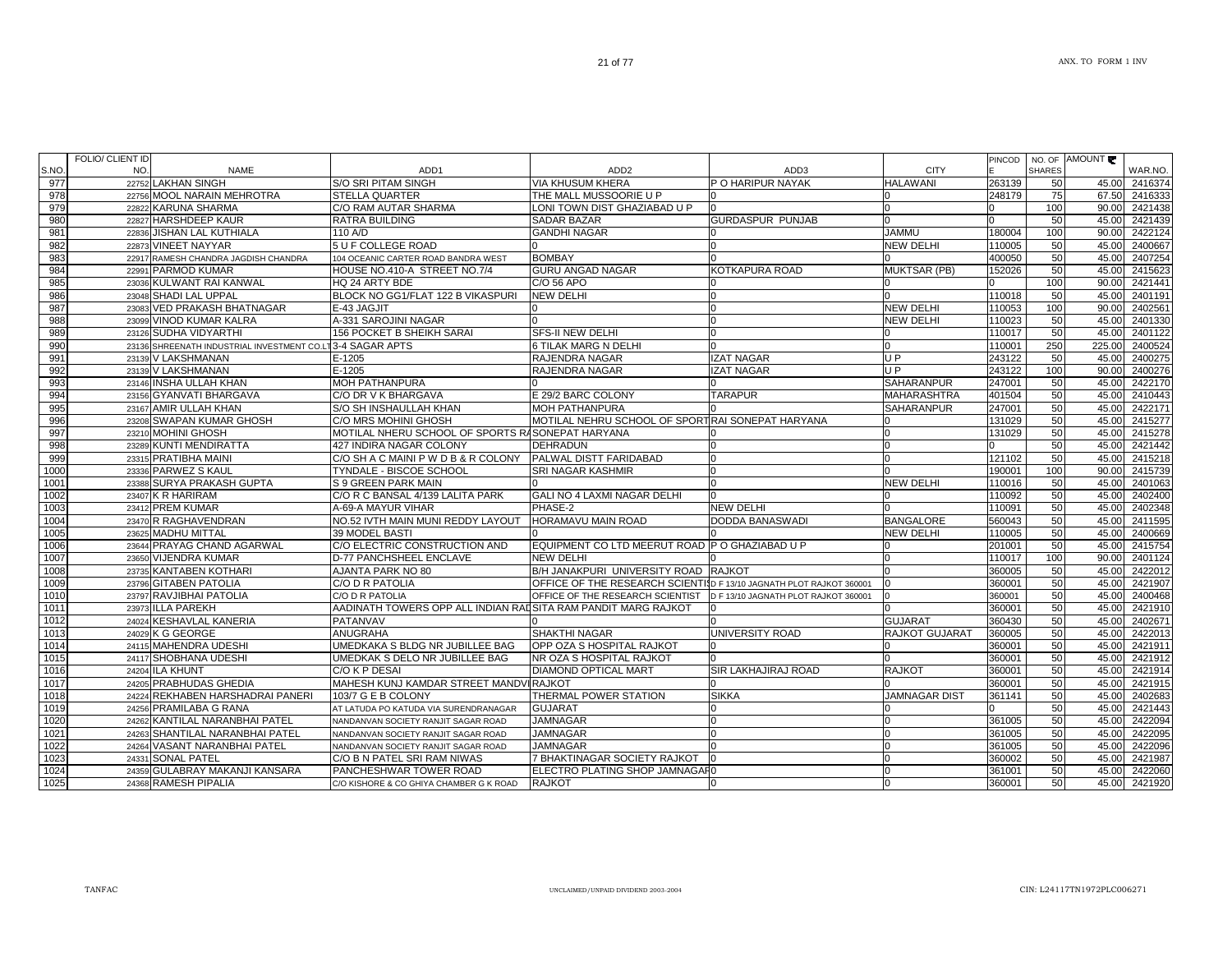|       | <b>FOLIO/ CLIENT ID</b> |                                     |                                          |                                                         |                                   |                          | PINCOD |               | NO. OF AMOUNT |         |
|-------|-------------------------|-------------------------------------|------------------------------------------|---------------------------------------------------------|-----------------------------------|--------------------------|--------|---------------|---------------|---------|
| S.NO. | NO.                     | <b>NAME</b>                         | ADD1                                     | ADD <sub>2</sub>                                        | ADD3                              | <b>CITY</b>              |        | <b>SHARES</b> |               | WAR.NO. |
| 1026  |                         | 24394 DHIRAJ KUMARI JADEJA          | <b>GITANJALI CRICKET BUNGLOW ROAD</b>    | STREET NO 1 JAMNAGAR                                    |                                   |                          | 361001 | 50            | 45.00         | 2422061 |
| 1027  |                         | 24510 GAJENDRA C JOSHI              | 4/22 MIG COLONY                          | SUMMAIR CLUB ROAD                                       | <b>NEAR ST BUS STATION</b>        | <b>JAM NAGAR</b>         | 361005 | 50            | 45.00         | 2422097 |
| 1028  |                         | 24595 HARISH CHANDRA M PATEL        |                                          | PDT.NEHRU ROAD                                          | <b>JAM NAGAR 361008</b>           |                          | 361008 | 50            | 45.00         | 2422103 |
| 1029  |                         | 24645 KUMUDBEN ADALJA               | BUILDING NO 87 JAN KALYAN SOCIETY        | MARG NO 6 RAJKOT GUJARAT STATIO                         |                                   |                          | 360001 | 100           | 90.00         | 2421933 |
| 1030  |                         | 24713 BRAJ SUNDER KABRA             | 2 B 2 ZINC COLONY                        | POST HURDA                                              |                                   | <b>DIST BHILWARA RAJ</b> | 311022 | 50            | 45.00         | 2417186 |
| 1031  |                         | 24763 ANIL KUMAR BHARGAVA           | <b>64 PANCHWATI</b>                      |                                                         |                                   | <b>UDAIPUR RAJ</b>       | 313001 | 50            | 45.00         | 2417025 |
| 1032  |                         | 24780 REETA SHAHI                   | W/O KAMLESH SHAHI                        | LAL BAHADUR SINGH ADVOCATE BLITHANDI SARAK AZAMGARH U P |                                   |                          | 276001 | 50            | 45.00         | 2416403 |
| 1033  |                         | 24790 MOHD RAFIQUE                  | <b>WATER RESOURCES &amp;</b>             | FLOOD FORECASTING DIVISION                              | 3 TELIABAGH VARANASI              |                          | 221002 | 100           | 90.00         | 2415986 |
| 1034  |                         | 24804 RAGHUNATH PRASAD GINODIA      | C-26/35 A 1-B GHANSHYAM NIWAS            | RAM KATORA ROAD                                         | <b>VARANASI</b>                   |                          | 221001 | 350           | 315.00        | 2400269 |
| 1035  |                         | 24805 CHHATRA DHARI SINGH           | <b>VILLAGE PATER</b>                     | P O KURU                                                | <b>VARANASI-221 201</b>           |                          | 221201 | 100           | 90.00         | 2400271 |
| 1036  |                         | 24826 BUL BUL RANI                  | C/O PREM KRISHNA                         | JSQ-4/1 ABL COLONY                                      | P O SHAHABAD ACC                  | <b>GULBARGA</b>          | 585229 | 100           | 90.00         | 2419621 |
| 1037  |                         | 24873 HARI PRASAD OMAR              | C 27/99 B 1 II FLOOR JAGATGANJ           | VARANASI                                                |                                   |                          | 221001 | 50            | 45.00         | 2415969 |
| 1038  |                         | 24877 D K SHARMA                    | <b>NEW G-30</b>                          | ARBINDO COLONY                                          | BHU                               | <b>VARNASI</b>           | 221005 | 50            | 45.00         | 2415999 |
| 1039  |                         | 24898 RAMSAHAY BARANWAL             | 80A DHALGASH TOLLA                       |                                                         |                                   | JAUNPUR. UP              | 222180 | 50            | 45.00         | 2416173 |
| 1040  |                         | 24924 PRASIDH NARAIN RAI            | IN THE HOUSE OF LOLARAK SINGH            | AT CHAKIA POST                                          | CHAKIA DISTT VARANASI U P         |                          | ∩      | 50            | 45.00         | 2421448 |
| 1041  |                         | 24932 ABDUL SHAKOOR                 | 129 MOHAMAD SHAHEED                      |                                                         |                                   | VARANASI                 | 221001 | 50            | 45.00         | 2400270 |
| 1042  |                         | 24948 RAKESH AGRAWAL                | K 25/63 SOOT TOLA                        |                                                         |                                   | <b>VARANASI U P</b>      | 221001 | 50            | 45.00         | 2415971 |
| 1043  |                         | 24965 AJAY KUMAR SRIVASTAVA         | C/O SHRI A K SRIVASTAVA                  | C O 141 B KANCHN JUNGA                                  | SECTOR 53                         | <b>NOIDA</b>             | 201301 | 50            | 45.00         | 2415828 |
| 1044  |                         | 24983 SUNIL KANTILAL MUTHIYAN       | 2773 TILAK ROAD                          |                                                         |                                   | <b>AURANGABAD</b>        | 431001 | 75            | 67.50         | 2418153 |
| 1045  |                         | 25009 KAUSHALYA R NAGPAL            | <b>29 RAJENDER PARK</b>                  | NEW DELHI-110 060                                       |                                   |                          | 110060 | 50            | 45.00         | 2402059 |
| 1046  | 25050                   | JAYANT RAMJIBHAI CHANDVANIA         | 1117/4 MODEL COLONY                      |                                                         |                                   | <b>PUNE</b>              | 411016 | 50            | 45.00         | 2417645 |
| 1047  |                         | 25059 MARUTI VISHNU THOPTE          | <b>B-17 BIBVEWADI</b>                    | <b>RAMYANAGIRI</b>                                      | <b>PUNE</b>                       |                          | 411037 | 50            | 45.00         | 2417796 |
| 1048  |                         | 25070 VASANT NARAYAN DUDHANE        | <b>B-17 BIBVEWADI</b>                    | <b>RAMYANAGIRI</b>                                      | <b>PUNE</b>                       |                          | 411037 | 50            | 45.00         | 2417798 |
| 1049  |                         | 25076 ARVIND GOVANDE                | 681 A PULACHI WADI                       | DECCAN GYMKHANA PUNE                                    |                                   |                          | 411004 | 50            | 45.00         | 2417501 |
| 1050  |                         | 25092 VATSALA K NERKAR              | B-6 PUSHPANJALI COOP HSG SOCIETY         | MAHATMA GANDHI ROAD EXTN                                | <b>VILE PARLE EAST</b>            | <b>BOMBAY</b>            | 400057 | 50            | 45.00         | 2407968 |
| 1051  |                         | 25093 KASHINATH M NERKAR            | B-6 PUSHPANJALI COOP HSG SOCIETY         | MAHATMA GANDHI ROAD EXTN                                | <b>VILE PARLE EAST</b>            | <b>BOMBAY</b>            | 400057 | 50            | 45.00         | 2407969 |
| 1052  |                         | 25120 KATHLEEN BISWAS               | C/O BRIJ S BISWAS                        | CONSULTANT NEURO SURGERY                                | ARMY HOSPITAL DELHI CANTT         | <b>DELHI CANTT</b>       | 110010 | 50            | 45.00         | 2402497 |
| 1053  |                         | 25130 SHEILA PRADEEP KASBEKAR       | COTTAGE HOSPITAL BUNGLOW                 | KARAD DIST SATARA                                       |                                   |                          | 415110 | 50            | 45.00         | 2418069 |
| 1054  |                         | 25147 MADHUKAR MAHADEO KHADILKAR    | C/O BARVE WADA SATTIKAR LANE             | MARUTI ROAD SANGLI CITY 416416                          |                                   |                          | 416416 | 50            | 45.00         | 2422339 |
| 1055  |                         | 25201 MOHAN SHANKERDAS THADANI      | 363/1 SHIVAJINAGAR                       |                                                         |                                   | <b>PUNE</b>              | 411005 | 50            | 45.00         | 2417556 |
| 1056  |                         | 25215 PRAKASH SHAMRAO KARVE         | ROOM NO 9 NEW HOSTEL WALCHAND NAGAR      | DIST PUNE MAHARASHTRA                                   |                                   |                          | 413114 | 50            | 45.00         | 2417892 |
| 1057  |                         | 25228 ASHOK SIDRAMAPPA BANDA        | C/O S G BANDA 444 MANIK CHOWK            | <b>SHOLAPUR</b>                                         |                                   |                          | 413002 | 50            | 45.00         | 2422296 |
| 1058  |                         | 25249 SHASHANK SATHE                | 1039 SHUKRAWAR PETH VIHAR TILAK ROAD     | <b>POONA</b>                                            |                                   | $\Omega$                 | 411002 | 50            | 45.00         | 2417451 |
| 1059  |                         | 25255 PRADEEP DESHPANDE             | B-54/525 M I G COLONY                    | <b>BANDRA EAST BOMBAY</b>                               |                                   |                          | 400051 | 100           | 90.00         | 2417932 |
| 1060  |                         | 25276 PURUSHOTTAM KHEDKAR           | 20/165 MAHARSHI NAGAR                    |                                                         |                                   | <b>PUNE</b>              | 411037 | 50            | 45.00         | 2417801 |
| 1061  |                         | 25332 UDAY YESHWANT BHENDE          | ANANDITA 33/20 PRABHAT ROAD              | LANE 7 PUNE                                             |                                   |                          | 411004 | 25            | 22.50         | 2417506 |
| 1062  |                         | 25357 ASHA GOPWANI                  | NILKONTH NAGAR HSG CO OP SOCY            | NILKANTH VIEW B E 6                                     | 384 BHAWANI PETH CAMP             | <b>PUNE</b>              | 411042 | 50            | 45.00         | 2417974 |
| 1063  |                         | 25365 CHANDRAKUMAR AJMERE           | S/25 BAJAJ TEMPO COLONY                  | <b>AKURDI PUNE</b>                                      |                                   |                          | 411035 | 50            | 45.00         | 2417960 |
| 1064  |                         | 25369 RANGANATH LAXMAN KORADE       | 538 SHANWAR PETH                         |                                                         |                                   | <b>PUNE</b>              | 411030 | 50            | 45.00         | 2417731 |
| 1065  |                         | 25384 RAJSHEKHAR B SRIVASTAVA       | 84/4 RLY COLONY GANESH HALL              | SOLAPUR MAHARASTRA                                      |                                   |                          | 413001 | 50            | 45.00         | 2422284 |
| 1066  |                         | 25401 PRABHA BHOJ                   | D/2                                      | M S E B COLONY                                          | PHURSUNGI TAL HAWELI              | <b>DIST POONA</b>        |        | 50            | 45.00         | 2421451 |
| 1067  |                         | 25405 KUSUM VITHAL DESHPANDE        | 10/131 M H B LOKMANYA NAGAR              |                                                         |                                   | <b>PUNE</b>              | 411030 | 50            | 45.00         | 2417733 |
| 1068  |                         | 25406 RAMCHANDRA VAMAN KULKARNI     | 588/4 TILAK ROAD NEW 1020 SHUKRAWAR PETH | <b>POONA</b>                                            |                                   |                          | 411002 | 50            | 45.00         | 2417453 |
| 1069  |                         | 25422 LATA VIJAY GANGAWARE          | S NO . 13/4 PLOT NO.7-A                  | HOUSE NO.485 SHITOLE NAGAR                              | SANGAVI(TAL) HAVELI PUNE DISTRICT | $\Omega$                 | 400027 | 50            | 45.00         | 2406775 |
| 1070  |                         | 25454 MADHAVARAO BHIMRAO POTDAR     | AISHWARYA NEAR MEDICAL COLLEGE           | <b>MIRAJ</b>                                            |                                   | <sup>n</sup>             | 416410 | 50            | 45.00         | 2418081 |
| 1071  |                         | 25455 VIJAY KUMAR MADHAVARAO POTDAR | AISHWARYA LOKMANYA COLONY                | NEAR MEDICAL COLLEGE MIRAJ                              | n.                                |                          | 416410 | 50            | 45.00         | 2418082 |
| 1072  |                         | 25458 NIRMALA DEVI MUTKEKAR         | 2485 D WARD PARIT LANE                   |                                                         |                                   | <b>KOLHAPUR</b>          | 416002 | 50            | 45.00         | 2422372 |
| 1073  |                         | 25482 NARAYAN BALKRISHNA DATAR      | 432 NARAYAN PETH                         |                                                         | 0                                 | <b>PUNE</b>              | 411030 | 50            | 45.00         | 2417734 |
| 1074  |                         | 25494 YOGENDRA SHAH HUF             | 358 MARKET YARD GULTEKADI                |                                                         |                                   | <b>PUNE</b>              | 411037 | 50            | 45.00         | 2417805 |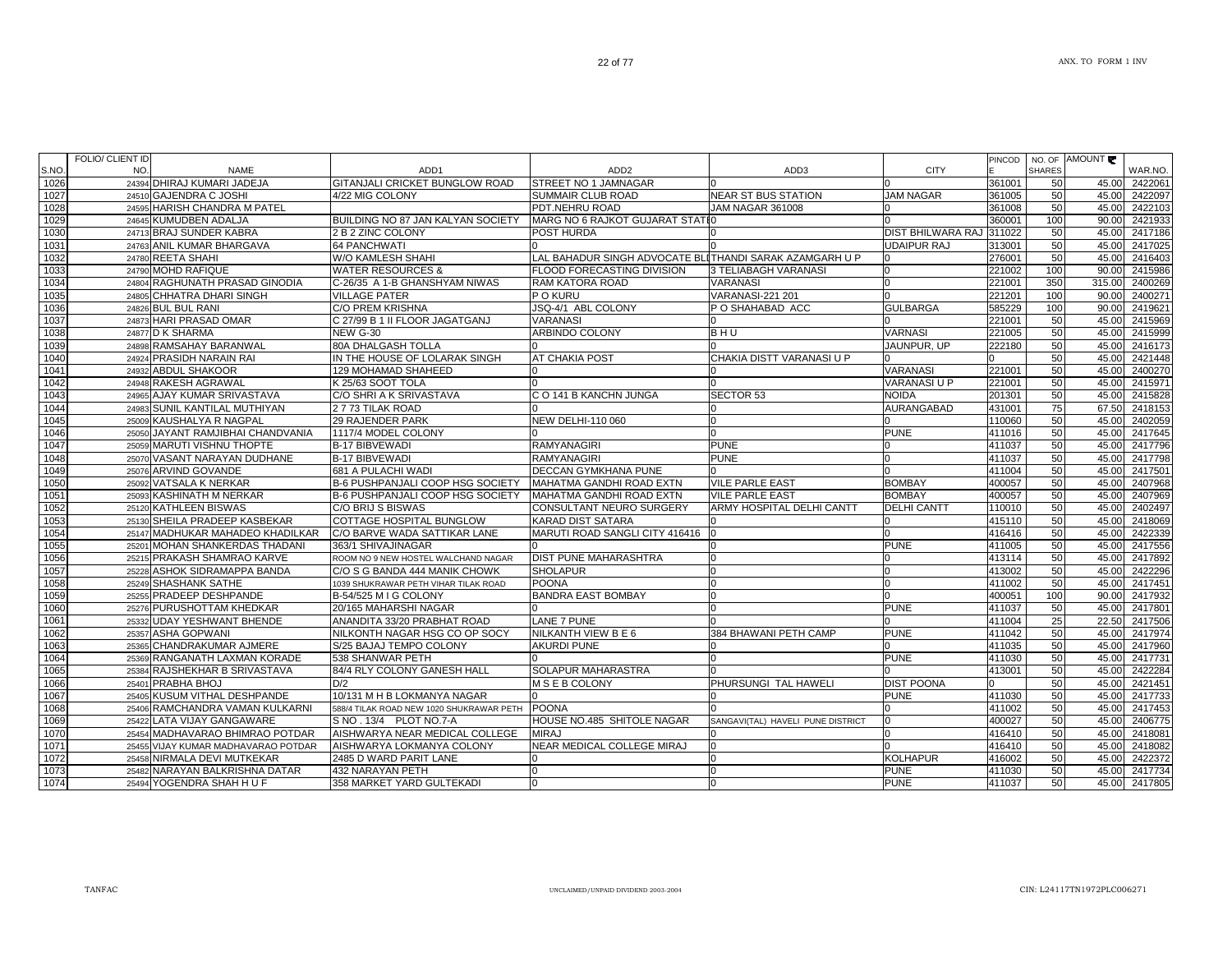| N <sub>O</sub><br><b>SHARES</b><br><b>NAME</b><br>ADD <sub>1</sub><br>ADD <sub>2</sub><br>ADD3<br><b>CITY</b><br>WAR.NO.<br>25536 MADHU K BAJAJ<br><b>PIMPRI PUNE</b><br>411017<br>45.00<br>2417675<br>50<br>C/O VASANT CLOTH STORES MAIN BAZAR<br>JASODA LAXMINARAYAN TIWARI<br>E/3 KALYAN SOCIETY<br>SHANKAR SETH ROAD PUNE<br>411002<br>100<br>90.00<br>2417456<br>25540<br>SHANKAR SETH ROAD PUNE<br>2417457<br>E/3 KALYAN SOCIETY<br>411002<br>100<br>90.00<br>25542 LAXMINARAYAN JAYANRAYAN TIWARI<br><sup>0</sup><br>635/85 SAMRUDHI VIJAYANAGAR COLONNEAR NEELAYAM THEATRE POONA<br>2417737<br>25551 NANDKISHOR CHANDAK<br>411030<br>50<br>45.00<br>2417626<br>1079<br>25568 ABHAY SURESH CHAUBAL<br>501 RASTA PETH<br>ALKA BLDG FLAT NO 6 PUNE<br>45.00<br>411011<br>50<br><b>LATIKA SURESH CHAUBAL</b><br>ALKA BLDG FLAT NO 6 PUNE<br>50<br>45.00<br>2417627<br>1080<br>501 RASTA PETH<br>411011<br>25569<br>50<br>2417913<br>25584 NILKANTH DAMLE<br>D/3 MANTRI HSG COMPLEX<br><b>DAPODI</b><br><b>PUNE</b><br>411012<br>45.00<br>PRAKANAM P.O.<br><b>KERALA STATE</b><br>50<br>2420715<br>1082<br><b>SAJI THOMAS</b><br>KUTTIPLAKKAL HOUSE<br>PATHANAMTHIKA<br>689675<br>45.00<br>25588<br>75<br>2418103<br>25642 SHANTINATH BAHUBALI UPADHYE<br><b>UPADHYE BUNGALOW</b><br><b>VISHRAM BAG</b><br>SANGLI DIST M.S.<br>416415<br>67.50<br>1084<br>25691 DILIP KAUTIK MAHAJAN<br>D-143 MISSION ROAD NEAR G TO<br><b>BHUSAWAL M S</b><br>425201<br>100<br>90.00<br>2418135<br>WARWICKSHIRE<br>50<br>2400037<br>1085<br>25714 S N CHANDRATRE<br>7 RED WOOD CROFT<br><b>WUNEATON</b><br><b>CV 10 7 HY UK</b><br>45.00<br>1086<br><b>EODE</b><br>45.00<br>2417949<br>25715 PARVEEN BHUTANI<br>61<br><b>CME</b><br><b>PUNE</b><br>411031<br>50<br>FLAT NO.15 2ND FLOOR<br>50<br>1087<br>25746 SAROJAM S PILLAI<br><b>TIRTH KUNJ</b><br><b>16 QUEENS GARDENS ROAD</b><br><b>PUNE</b><br>411001<br>45.00<br>2417403<br>1088<br>25781 KAMALAKAR DNYANDEO YADAO<br>AT PO KHATGUN TAL KHATAN<br><b>DISTT SATARA</b><br>50<br>45.00<br>2418072<br>415502<br>1089<br>25796 VINOD DATTATRAYA SURNIS<br><b>B17 MAIN COLONY</b><br>WALCHANDNAGAR DIST PUNE<br>50<br>45.00<br>2417893<br>413114<br>PUNIT APARTMENTS 2ND FLOOR<br>1090<br>25806 SMITA SURESH PARIKH<br>OPP. ST. JOSEPH HIGH SCHOOL<br><b>STATION ROAD</b><br><b>SHOLAPUR</b><br>50<br>2422285<br>413001<br>45.00<br><b>KOTHRUD PUNE</b><br>50<br>2417687<br>1091<br>25816 VIVEK GULAVANE<br>6 SUKHSHANTI APARTMENT NO.2<br><b>MRUTYUNJAY COLONY</b><br>411029<br>45.00<br>BEHIND ANAND NAGR OF PAUD ROAD<br>1092<br>25820 VASANT DAMODAR DATAR<br>SUSHEELA 109/17 ERANDAWANE<br><b>PUNE</b><br>50<br>45.00<br>2417510<br>411004<br>45.00<br>2417407<br>1093<br>25853 GULAB GHULE<br>6/72 NETAJINAGAR WANAURI CAMP<br><b>PUNE</b><br>411001<br>50<br>$\Omega$<br>2417408<br>1094<br>6/72 NETAJINAGAR WANAURI CAMP<br><b>PUNE</b><br>45.00<br>25854 CHHAYA GHULE<br>411001<br>50<br>$\Omega$<br>45.00<br>1095<br>25885 KUSUM RAMCHANDRA CHIMBALKAR<br>31 MUKUND NAGAR<br><b>PUNE</b><br>50<br>2417812<br>411037<br>2417513<br>1096<br>43/6 ERANDAWANE KARVE ROAD<br><b>PUNE</b><br>50<br>45.00<br>25894 RADHA MOHAN TEMBE<br>411004<br>1097<br>2417629<br>25895 SHRINIWAS TORVI<br>308 SOMWAR PETH B 12 SUNDER NAGAR PUNE<br>411011<br>50<br>45.00<br>1098<br>25927 INDRANI SEN<br>DII-18 NCL COLONY<br><b>PUNE</b><br>411008<br>50<br>2417909<br>45.00<br>241794<br>1099<br><b>SANTOSH</b><br>C/O MR DEEP CHAND CENTURY ENKA LT POONA<br>411026<br>50<br>45.00<br>25928<br>50<br>2417942<br>1100<br>25929 SANJEEV KUMAR KHATRI<br>C/O MR DEEP CHAND CENTURY ENKA LT POONA<br>411026<br>45.00<br>1101<br>25934 JAYSHREE MUNDADA<br>14 NEELRATNA 1103/B LAKAKI ROAD<br>MODEL COLONY POONA<br>411016<br>50<br>45.00<br>2417653<br>50<br>1102<br>25948 RASHILABEN SHAH<br>593 GANESH PETH KASTURI CHOWK KONDRE WAI POONA<br>$\Omega$<br>411002<br>45.00<br>2417464<br>1103<br>SHAKUNTALA SADASHIV GORE<br><b>PUNE</b><br>50<br>45.00<br>2417991<br>180 PASHAN<br>411045<br>25950<br>727 D SADASHIV PETH<br>1104<br><b>PUNE</b><br>50<br>45.00<br>2417746<br>25968 NEENA PALSULE<br>411030<br>2417905<br>1105<br>25971 ASHOK S JAIN<br>60/7 NEW BAZAAR KIRKEE<br><b>PUNE</b><br>411003<br>50<br>45.00<br>1106<br>26045 SUSHAMA KEVALCHAND BORA<br><b>MAHARASHTRA STATE</b><br>50<br>45.00<br>2417612<br>484/6 MITRAMANDAL COLONY PARVATI PUNE<br>411009<br>1107<br>26047 SURESH SAKHARAM BHONSALE<br>TAL INDAPUR DIST PUNE<br>BHAVANINAGAR MAHARASHTRA<br>413104<br>50<br>45.00<br>2418018<br>AT & POST BHAVANINAGAR<br>1108<br>26056 SHRIKANT VINAYAK JOG<br><b>PUNE</b><br>411030<br>50<br>45.00<br>2417749<br>609 NEW SADASHIV PETH PHADATARE CHOWK<br><sup>0</sup><br>1109<br>26059 GOPAL GANESH NAIK<br>1025/2-C SADASHIV PETH<br>VISHAL SOCIETY NAGNATH PAR<br>PUNE C RLY MAH<br>411030<br>50<br>45.00<br>2417750<br>45.00<br>531 B NARAYAN PETH<br>50<br>241775<br>1110<br>26063 WINAYAK HARI PATWARDHAN<br><b>PUNE</b><br>411030<br>2417894<br>1111<br>26136 VILAS RANGANATH DOLASKAR<br>MODIFIED D24 ROOM NO 3 MAIN COLONYWALCHANDNAGAR DIST PUNE M S<br>413114<br>50<br>45.00<br>413114<br>2417896<br>1112<br>26156 VISHVAS GANESH JOSHI<br><b>B17B MAIN COLONY WALCHANDNAGAR</b><br><b>DIST PUNE M S</b><br>50<br>45.00<br>50<br>242234<br>1113<br>26157 PRIYA PANDURANG PRASADE<br>PRABHU CHAYA 962/1 MAHATMA GAANDHI ROAD SANGLI 416416<br>416416<br>45.00<br>50<br>26163 CAPT. Y SIROMI<br>GE P<br><b>RIDGE ROAD</b><br><b>JABALPUR</b><br>482001<br>45.00<br>2418859<br>$\Omega$<br>26218 KISHOR CHANDRAKANT PATIL<br>KISHOR KUNJ SHIVAJI NAGAR<br>OPP DADGE GIRLS HIGH SCHOOL SAO<br>416416<br>50<br>45.00<br>2422346<br>$\Omega$<br>MANOHAR LAXMAN KAVATHEKAR<br>C/O K B BHIDE<br>582 SOUTH KASABA<br>413007<br>50<br>45.00<br>2422332<br><b>SOLAPUR</b><br>26233<br>C.T.O COMPOUND OPP. SANGMESHVSAT-RASTA<br><b>SOLAPUR</b><br>75<br>67.50<br>2422287<br>26236 PRABHAKAR KULKARNI<br>QRS TYPE IV-1<br>413001<br>PEEF MATERIAL MANAGEMENT<br>C/O PEICO ELECTRONICS & ELECTRIBHOSARI IND ESTATE PUNE<br>90.00<br>2417943<br>26250 BARUN MAJUMDAR<br>411026<br>100<br>26268 SHASHIKANT GANGADHAR JOSHI<br>384 KIRLOSKARVADI<br><b>DIST SANGLI</b><br>50<br>45.00<br>2418100<br>416308<br>26270 VIJAYA RAMCHANDRA KULKARNI<br>429 KIRLOSKARVADI<br><b>DIST SANGLI</b><br>241810<br>416308<br>50<br>45.00<br>26271 HEMLATA SANJEEV DATE<br>403 KIRLOSKARVADI DIST SANGLI<br><b>MAHRASHTRA</b><br>50<br>45.00<br>2418102<br>416308<br>R P D COLLEGE ROAD TILAKWADI<br>BELGAUM KARNATAKA 590006<br>2422608<br>26283 KALA DADASAHEB PATIL<br>C/O D M PATIL SHANTASADAN<br>590006<br>50<br>45.00<br><sup>0</sup><br>26309 NAMADEO PANDURANG NIKAM<br>D 38/6 RANGE HILLS KIRKEE<br><b>PUNE</b><br>411020<br>50<br>45.00<br>2417934 |      | FOLIO/ CLIENT ID |  |  | PINCOD | NO. OF AMOUNT |  |
|------------------------------------------------------------------------------------------------------------------------------------------------------------------------------------------------------------------------------------------------------------------------------------------------------------------------------------------------------------------------------------------------------------------------------------------------------------------------------------------------------------------------------------------------------------------------------------------------------------------------------------------------------------------------------------------------------------------------------------------------------------------------------------------------------------------------------------------------------------------------------------------------------------------------------------------------------------------------------------------------------------------------------------------------------------------------------------------------------------------------------------------------------------------------------------------------------------------------------------------------------------------------------------------------------------------------------------------------------------------------------------------------------------------------------------------------------------------------------------------------------------------------------------------------------------------------------------------------------------------------------------------------------------------------------------------------------------------------------------------------------------------------------------------------------------------------------------------------------------------------------------------------------------------------------------------------------------------------------------------------------------------------------------------------------------------------------------------------------------------------------------------------------------------------------------------------------------------------------------------------------------------------------------------------------------------------------------------------------------------------------------------------------------------------------------------------------------------------------------------------------------------------------------------------------------------------------------------------------------------------------------------------------------------------------------------------------------------------------------------------------------------------------------------------------------------------------------------------------------------------------------------------------------------------------------------------------------------------------------------------------------------------------------------------------------------------------------------------------------------------------------------------------------------------------------------------------------------------------------------------------------------------------------------------------------------------------------------------------------------------------------------------------------------------------------------------------------------------------------------------------------------------------------------------------------------------------------------------------------------------------------------------------------------------------------------------------------------------------------------------------------------------------------------------------------------------------------------------------------------------------------------------------------------------------------------------------------------------------------------------------------------------------------------------------------------------------------------------------------------------------------------------------------------------------------------------------------------------------------------------------------------------------------------------------------------------------------------------------------------------------------------------------------------------------------------------------------------------------------------------------------------------------------------------------------------------------------------------------------------------------------------------------------------------------------------------------------------------------------------------------------------------------------------------------------------------------------------------------------------------------------------------------------------------------------------------------------------------------------------------------------------------------------------------------------------------------------------------------------------------------------------------------------------------------------------------------------------------------------------------------------------------------------------------------------------------------------------------------------------------------------------------------------------------------------------------------------------------------------------------------------------------------------------------------------------------------------------------------------------------------------------------------------------------------------------------------------------------------------------------------------------------------------------------------------------------------------------------------------------------------------------------------------------------------------------------------------------------------------------------------------------------------------------------------------------------------------------------------------------------------------------------------------------------------------------------------------------------------------------------------------------------------------------------------------------------------------------------------------------------------------------------------------------------------------------------------------------------------------------------------------------------------------------------------------------------------------------------------------------------------------------------------------------------------------------------------------------------------------------------------------------------------------------------|------|------------------|--|--|--------|---------------|--|
|                                                                                                                                                                                                                                                                                                                                                                                                                                                                                                                                                                                                                                                                                                                                                                                                                                                                                                                                                                                                                                                                                                                                                                                                                                                                                                                                                                                                                                                                                                                                                                                                                                                                                                                                                                                                                                                                                                                                                                                                                                                                                                                                                                                                                                                                                                                                                                                                                                                                                                                                                                                                                                                                                                                                                                                                                                                                                                                                                                                                                                                                                                                                                                                                                                                                                                                                                                                                                                                                                                                                                                                                                                                                                                                                                                                                                                                                                                                                                                                                                                                                                                                                                                                                                                                                                                                                                                                                                                                                                                                                                                                                                                                                                                                                                                                                                                                                                                                                                                                                                                                                                                                                                                                                                                                                                                                                                                                                                                                                                                                                                                                                                                                                                                                                                                                                                                                                                                                                                                                                                                                                                                                                                                                                                                                                                                                                                                                                                                                                                                                                                                                                                                                                                                                                                                                                | S.NO |                  |  |  |        |               |  |
|                                                                                                                                                                                                                                                                                                                                                                                                                                                                                                                                                                                                                                                                                                                                                                                                                                                                                                                                                                                                                                                                                                                                                                                                                                                                                                                                                                                                                                                                                                                                                                                                                                                                                                                                                                                                                                                                                                                                                                                                                                                                                                                                                                                                                                                                                                                                                                                                                                                                                                                                                                                                                                                                                                                                                                                                                                                                                                                                                                                                                                                                                                                                                                                                                                                                                                                                                                                                                                                                                                                                                                                                                                                                                                                                                                                                                                                                                                                                                                                                                                                                                                                                                                                                                                                                                                                                                                                                                                                                                                                                                                                                                                                                                                                                                                                                                                                                                                                                                                                                                                                                                                                                                                                                                                                                                                                                                                                                                                                                                                                                                                                                                                                                                                                                                                                                                                                                                                                                                                                                                                                                                                                                                                                                                                                                                                                                                                                                                                                                                                                                                                                                                                                                                                                                                                                                | 1075 |                  |  |  |        |               |  |
|                                                                                                                                                                                                                                                                                                                                                                                                                                                                                                                                                                                                                                                                                                                                                                                                                                                                                                                                                                                                                                                                                                                                                                                                                                                                                                                                                                                                                                                                                                                                                                                                                                                                                                                                                                                                                                                                                                                                                                                                                                                                                                                                                                                                                                                                                                                                                                                                                                                                                                                                                                                                                                                                                                                                                                                                                                                                                                                                                                                                                                                                                                                                                                                                                                                                                                                                                                                                                                                                                                                                                                                                                                                                                                                                                                                                                                                                                                                                                                                                                                                                                                                                                                                                                                                                                                                                                                                                                                                                                                                                                                                                                                                                                                                                                                                                                                                                                                                                                                                                                                                                                                                                                                                                                                                                                                                                                                                                                                                                                                                                                                                                                                                                                                                                                                                                                                                                                                                                                                                                                                                                                                                                                                                                                                                                                                                                                                                                                                                                                                                                                                                                                                                                                                                                                                                                | 1076 |                  |  |  |        |               |  |
|                                                                                                                                                                                                                                                                                                                                                                                                                                                                                                                                                                                                                                                                                                                                                                                                                                                                                                                                                                                                                                                                                                                                                                                                                                                                                                                                                                                                                                                                                                                                                                                                                                                                                                                                                                                                                                                                                                                                                                                                                                                                                                                                                                                                                                                                                                                                                                                                                                                                                                                                                                                                                                                                                                                                                                                                                                                                                                                                                                                                                                                                                                                                                                                                                                                                                                                                                                                                                                                                                                                                                                                                                                                                                                                                                                                                                                                                                                                                                                                                                                                                                                                                                                                                                                                                                                                                                                                                                                                                                                                                                                                                                                                                                                                                                                                                                                                                                                                                                                                                                                                                                                                                                                                                                                                                                                                                                                                                                                                                                                                                                                                                                                                                                                                                                                                                                                                                                                                                                                                                                                                                                                                                                                                                                                                                                                                                                                                                                                                                                                                                                                                                                                                                                                                                                                                                | 1077 |                  |  |  |        |               |  |
|                                                                                                                                                                                                                                                                                                                                                                                                                                                                                                                                                                                                                                                                                                                                                                                                                                                                                                                                                                                                                                                                                                                                                                                                                                                                                                                                                                                                                                                                                                                                                                                                                                                                                                                                                                                                                                                                                                                                                                                                                                                                                                                                                                                                                                                                                                                                                                                                                                                                                                                                                                                                                                                                                                                                                                                                                                                                                                                                                                                                                                                                                                                                                                                                                                                                                                                                                                                                                                                                                                                                                                                                                                                                                                                                                                                                                                                                                                                                                                                                                                                                                                                                                                                                                                                                                                                                                                                                                                                                                                                                                                                                                                                                                                                                                                                                                                                                                                                                                                                                                                                                                                                                                                                                                                                                                                                                                                                                                                                                                                                                                                                                                                                                                                                                                                                                                                                                                                                                                                                                                                                                                                                                                                                                                                                                                                                                                                                                                                                                                                                                                                                                                                                                                                                                                                                                | 1078 |                  |  |  |        |               |  |
|                                                                                                                                                                                                                                                                                                                                                                                                                                                                                                                                                                                                                                                                                                                                                                                                                                                                                                                                                                                                                                                                                                                                                                                                                                                                                                                                                                                                                                                                                                                                                                                                                                                                                                                                                                                                                                                                                                                                                                                                                                                                                                                                                                                                                                                                                                                                                                                                                                                                                                                                                                                                                                                                                                                                                                                                                                                                                                                                                                                                                                                                                                                                                                                                                                                                                                                                                                                                                                                                                                                                                                                                                                                                                                                                                                                                                                                                                                                                                                                                                                                                                                                                                                                                                                                                                                                                                                                                                                                                                                                                                                                                                                                                                                                                                                                                                                                                                                                                                                                                                                                                                                                                                                                                                                                                                                                                                                                                                                                                                                                                                                                                                                                                                                                                                                                                                                                                                                                                                                                                                                                                                                                                                                                                                                                                                                                                                                                                                                                                                                                                                                                                                                                                                                                                                                                                |      |                  |  |  |        |               |  |
|                                                                                                                                                                                                                                                                                                                                                                                                                                                                                                                                                                                                                                                                                                                                                                                                                                                                                                                                                                                                                                                                                                                                                                                                                                                                                                                                                                                                                                                                                                                                                                                                                                                                                                                                                                                                                                                                                                                                                                                                                                                                                                                                                                                                                                                                                                                                                                                                                                                                                                                                                                                                                                                                                                                                                                                                                                                                                                                                                                                                                                                                                                                                                                                                                                                                                                                                                                                                                                                                                                                                                                                                                                                                                                                                                                                                                                                                                                                                                                                                                                                                                                                                                                                                                                                                                                                                                                                                                                                                                                                                                                                                                                                                                                                                                                                                                                                                                                                                                                                                                                                                                                                                                                                                                                                                                                                                                                                                                                                                                                                                                                                                                                                                                                                                                                                                                                                                                                                                                                                                                                                                                                                                                                                                                                                                                                                                                                                                                                                                                                                                                                                                                                                                                                                                                                                                |      |                  |  |  |        |               |  |
|                                                                                                                                                                                                                                                                                                                                                                                                                                                                                                                                                                                                                                                                                                                                                                                                                                                                                                                                                                                                                                                                                                                                                                                                                                                                                                                                                                                                                                                                                                                                                                                                                                                                                                                                                                                                                                                                                                                                                                                                                                                                                                                                                                                                                                                                                                                                                                                                                                                                                                                                                                                                                                                                                                                                                                                                                                                                                                                                                                                                                                                                                                                                                                                                                                                                                                                                                                                                                                                                                                                                                                                                                                                                                                                                                                                                                                                                                                                                                                                                                                                                                                                                                                                                                                                                                                                                                                                                                                                                                                                                                                                                                                                                                                                                                                                                                                                                                                                                                                                                                                                                                                                                                                                                                                                                                                                                                                                                                                                                                                                                                                                                                                                                                                                                                                                                                                                                                                                                                                                                                                                                                                                                                                                                                                                                                                                                                                                                                                                                                                                                                                                                                                                                                                                                                                                                | 1081 |                  |  |  |        |               |  |
|                                                                                                                                                                                                                                                                                                                                                                                                                                                                                                                                                                                                                                                                                                                                                                                                                                                                                                                                                                                                                                                                                                                                                                                                                                                                                                                                                                                                                                                                                                                                                                                                                                                                                                                                                                                                                                                                                                                                                                                                                                                                                                                                                                                                                                                                                                                                                                                                                                                                                                                                                                                                                                                                                                                                                                                                                                                                                                                                                                                                                                                                                                                                                                                                                                                                                                                                                                                                                                                                                                                                                                                                                                                                                                                                                                                                                                                                                                                                                                                                                                                                                                                                                                                                                                                                                                                                                                                                                                                                                                                                                                                                                                                                                                                                                                                                                                                                                                                                                                                                                                                                                                                                                                                                                                                                                                                                                                                                                                                                                                                                                                                                                                                                                                                                                                                                                                                                                                                                                                                                                                                                                                                                                                                                                                                                                                                                                                                                                                                                                                                                                                                                                                                                                                                                                                                                |      |                  |  |  |        |               |  |
|                                                                                                                                                                                                                                                                                                                                                                                                                                                                                                                                                                                                                                                                                                                                                                                                                                                                                                                                                                                                                                                                                                                                                                                                                                                                                                                                                                                                                                                                                                                                                                                                                                                                                                                                                                                                                                                                                                                                                                                                                                                                                                                                                                                                                                                                                                                                                                                                                                                                                                                                                                                                                                                                                                                                                                                                                                                                                                                                                                                                                                                                                                                                                                                                                                                                                                                                                                                                                                                                                                                                                                                                                                                                                                                                                                                                                                                                                                                                                                                                                                                                                                                                                                                                                                                                                                                                                                                                                                                                                                                                                                                                                                                                                                                                                                                                                                                                                                                                                                                                                                                                                                                                                                                                                                                                                                                                                                                                                                                                                                                                                                                                                                                                                                                                                                                                                                                                                                                                                                                                                                                                                                                                                                                                                                                                                                                                                                                                                                                                                                                                                                                                                                                                                                                                                                                                | 1083 |                  |  |  |        |               |  |
|                                                                                                                                                                                                                                                                                                                                                                                                                                                                                                                                                                                                                                                                                                                                                                                                                                                                                                                                                                                                                                                                                                                                                                                                                                                                                                                                                                                                                                                                                                                                                                                                                                                                                                                                                                                                                                                                                                                                                                                                                                                                                                                                                                                                                                                                                                                                                                                                                                                                                                                                                                                                                                                                                                                                                                                                                                                                                                                                                                                                                                                                                                                                                                                                                                                                                                                                                                                                                                                                                                                                                                                                                                                                                                                                                                                                                                                                                                                                                                                                                                                                                                                                                                                                                                                                                                                                                                                                                                                                                                                                                                                                                                                                                                                                                                                                                                                                                                                                                                                                                                                                                                                                                                                                                                                                                                                                                                                                                                                                                                                                                                                                                                                                                                                                                                                                                                                                                                                                                                                                                                                                                                                                                                                                                                                                                                                                                                                                                                                                                                                                                                                                                                                                                                                                                                                                |      |                  |  |  |        |               |  |
|                                                                                                                                                                                                                                                                                                                                                                                                                                                                                                                                                                                                                                                                                                                                                                                                                                                                                                                                                                                                                                                                                                                                                                                                                                                                                                                                                                                                                                                                                                                                                                                                                                                                                                                                                                                                                                                                                                                                                                                                                                                                                                                                                                                                                                                                                                                                                                                                                                                                                                                                                                                                                                                                                                                                                                                                                                                                                                                                                                                                                                                                                                                                                                                                                                                                                                                                                                                                                                                                                                                                                                                                                                                                                                                                                                                                                                                                                                                                                                                                                                                                                                                                                                                                                                                                                                                                                                                                                                                                                                                                                                                                                                                                                                                                                                                                                                                                                                                                                                                                                                                                                                                                                                                                                                                                                                                                                                                                                                                                                                                                                                                                                                                                                                                                                                                                                                                                                                                                                                                                                                                                                                                                                                                                                                                                                                                                                                                                                                                                                                                                                                                                                                                                                                                                                                                                |      |                  |  |  |        |               |  |
|                                                                                                                                                                                                                                                                                                                                                                                                                                                                                                                                                                                                                                                                                                                                                                                                                                                                                                                                                                                                                                                                                                                                                                                                                                                                                                                                                                                                                                                                                                                                                                                                                                                                                                                                                                                                                                                                                                                                                                                                                                                                                                                                                                                                                                                                                                                                                                                                                                                                                                                                                                                                                                                                                                                                                                                                                                                                                                                                                                                                                                                                                                                                                                                                                                                                                                                                                                                                                                                                                                                                                                                                                                                                                                                                                                                                                                                                                                                                                                                                                                                                                                                                                                                                                                                                                                                                                                                                                                                                                                                                                                                                                                                                                                                                                                                                                                                                                                                                                                                                                                                                                                                                                                                                                                                                                                                                                                                                                                                                                                                                                                                                                                                                                                                                                                                                                                                                                                                                                                                                                                                                                                                                                                                                                                                                                                                                                                                                                                                                                                                                                                                                                                                                                                                                                                                                |      |                  |  |  |        |               |  |
|                                                                                                                                                                                                                                                                                                                                                                                                                                                                                                                                                                                                                                                                                                                                                                                                                                                                                                                                                                                                                                                                                                                                                                                                                                                                                                                                                                                                                                                                                                                                                                                                                                                                                                                                                                                                                                                                                                                                                                                                                                                                                                                                                                                                                                                                                                                                                                                                                                                                                                                                                                                                                                                                                                                                                                                                                                                                                                                                                                                                                                                                                                                                                                                                                                                                                                                                                                                                                                                                                                                                                                                                                                                                                                                                                                                                                                                                                                                                                                                                                                                                                                                                                                                                                                                                                                                                                                                                                                                                                                                                                                                                                                                                                                                                                                                                                                                                                                                                                                                                                                                                                                                                                                                                                                                                                                                                                                                                                                                                                                                                                                                                                                                                                                                                                                                                                                                                                                                                                                                                                                                                                                                                                                                                                                                                                                                                                                                                                                                                                                                                                                                                                                                                                                                                                                                                |      |                  |  |  |        |               |  |
|                                                                                                                                                                                                                                                                                                                                                                                                                                                                                                                                                                                                                                                                                                                                                                                                                                                                                                                                                                                                                                                                                                                                                                                                                                                                                                                                                                                                                                                                                                                                                                                                                                                                                                                                                                                                                                                                                                                                                                                                                                                                                                                                                                                                                                                                                                                                                                                                                                                                                                                                                                                                                                                                                                                                                                                                                                                                                                                                                                                                                                                                                                                                                                                                                                                                                                                                                                                                                                                                                                                                                                                                                                                                                                                                                                                                                                                                                                                                                                                                                                                                                                                                                                                                                                                                                                                                                                                                                                                                                                                                                                                                                                                                                                                                                                                                                                                                                                                                                                                                                                                                                                                                                                                                                                                                                                                                                                                                                                                                                                                                                                                                                                                                                                                                                                                                                                                                                                                                                                                                                                                                                                                                                                                                                                                                                                                                                                                                                                                                                                                                                                                                                                                                                                                                                                                                |      |                  |  |  |        |               |  |
|                                                                                                                                                                                                                                                                                                                                                                                                                                                                                                                                                                                                                                                                                                                                                                                                                                                                                                                                                                                                                                                                                                                                                                                                                                                                                                                                                                                                                                                                                                                                                                                                                                                                                                                                                                                                                                                                                                                                                                                                                                                                                                                                                                                                                                                                                                                                                                                                                                                                                                                                                                                                                                                                                                                                                                                                                                                                                                                                                                                                                                                                                                                                                                                                                                                                                                                                                                                                                                                                                                                                                                                                                                                                                                                                                                                                                                                                                                                                                                                                                                                                                                                                                                                                                                                                                                                                                                                                                                                                                                                                                                                                                                                                                                                                                                                                                                                                                                                                                                                                                                                                                                                                                                                                                                                                                                                                                                                                                                                                                                                                                                                                                                                                                                                                                                                                                                                                                                                                                                                                                                                                                                                                                                                                                                                                                                                                                                                                                                                                                                                                                                                                                                                                                                                                                                                                |      |                  |  |  |        |               |  |
|                                                                                                                                                                                                                                                                                                                                                                                                                                                                                                                                                                                                                                                                                                                                                                                                                                                                                                                                                                                                                                                                                                                                                                                                                                                                                                                                                                                                                                                                                                                                                                                                                                                                                                                                                                                                                                                                                                                                                                                                                                                                                                                                                                                                                                                                                                                                                                                                                                                                                                                                                                                                                                                                                                                                                                                                                                                                                                                                                                                                                                                                                                                                                                                                                                                                                                                                                                                                                                                                                                                                                                                                                                                                                                                                                                                                                                                                                                                                                                                                                                                                                                                                                                                                                                                                                                                                                                                                                                                                                                                                                                                                                                                                                                                                                                                                                                                                                                                                                                                                                                                                                                                                                                                                                                                                                                                                                                                                                                                                                                                                                                                                                                                                                                                                                                                                                                                                                                                                                                                                                                                                                                                                                                                                                                                                                                                                                                                                                                                                                                                                                                                                                                                                                                                                                                                                |      |                  |  |  |        |               |  |
|                                                                                                                                                                                                                                                                                                                                                                                                                                                                                                                                                                                                                                                                                                                                                                                                                                                                                                                                                                                                                                                                                                                                                                                                                                                                                                                                                                                                                                                                                                                                                                                                                                                                                                                                                                                                                                                                                                                                                                                                                                                                                                                                                                                                                                                                                                                                                                                                                                                                                                                                                                                                                                                                                                                                                                                                                                                                                                                                                                                                                                                                                                                                                                                                                                                                                                                                                                                                                                                                                                                                                                                                                                                                                                                                                                                                                                                                                                                                                                                                                                                                                                                                                                                                                                                                                                                                                                                                                                                                                                                                                                                                                                                                                                                                                                                                                                                                                                                                                                                                                                                                                                                                                                                                                                                                                                                                                                                                                                                                                                                                                                                                                                                                                                                                                                                                                                                                                                                                                                                                                                                                                                                                                                                                                                                                                                                                                                                                                                                                                                                                                                                                                                                                                                                                                                                                |      |                  |  |  |        |               |  |
|                                                                                                                                                                                                                                                                                                                                                                                                                                                                                                                                                                                                                                                                                                                                                                                                                                                                                                                                                                                                                                                                                                                                                                                                                                                                                                                                                                                                                                                                                                                                                                                                                                                                                                                                                                                                                                                                                                                                                                                                                                                                                                                                                                                                                                                                                                                                                                                                                                                                                                                                                                                                                                                                                                                                                                                                                                                                                                                                                                                                                                                                                                                                                                                                                                                                                                                                                                                                                                                                                                                                                                                                                                                                                                                                                                                                                                                                                                                                                                                                                                                                                                                                                                                                                                                                                                                                                                                                                                                                                                                                                                                                                                                                                                                                                                                                                                                                                                                                                                                                                                                                                                                                                                                                                                                                                                                                                                                                                                                                                                                                                                                                                                                                                                                                                                                                                                                                                                                                                                                                                                                                                                                                                                                                                                                                                                                                                                                                                                                                                                                                                                                                                                                                                                                                                                                                |      |                  |  |  |        |               |  |
|                                                                                                                                                                                                                                                                                                                                                                                                                                                                                                                                                                                                                                                                                                                                                                                                                                                                                                                                                                                                                                                                                                                                                                                                                                                                                                                                                                                                                                                                                                                                                                                                                                                                                                                                                                                                                                                                                                                                                                                                                                                                                                                                                                                                                                                                                                                                                                                                                                                                                                                                                                                                                                                                                                                                                                                                                                                                                                                                                                                                                                                                                                                                                                                                                                                                                                                                                                                                                                                                                                                                                                                                                                                                                                                                                                                                                                                                                                                                                                                                                                                                                                                                                                                                                                                                                                                                                                                                                                                                                                                                                                                                                                                                                                                                                                                                                                                                                                                                                                                                                                                                                                                                                                                                                                                                                                                                                                                                                                                                                                                                                                                                                                                                                                                                                                                                                                                                                                                                                                                                                                                                                                                                                                                                                                                                                                                                                                                                                                                                                                                                                                                                                                                                                                                                                                                                |      |                  |  |  |        |               |  |
|                                                                                                                                                                                                                                                                                                                                                                                                                                                                                                                                                                                                                                                                                                                                                                                                                                                                                                                                                                                                                                                                                                                                                                                                                                                                                                                                                                                                                                                                                                                                                                                                                                                                                                                                                                                                                                                                                                                                                                                                                                                                                                                                                                                                                                                                                                                                                                                                                                                                                                                                                                                                                                                                                                                                                                                                                                                                                                                                                                                                                                                                                                                                                                                                                                                                                                                                                                                                                                                                                                                                                                                                                                                                                                                                                                                                                                                                                                                                                                                                                                                                                                                                                                                                                                                                                                                                                                                                                                                                                                                                                                                                                                                                                                                                                                                                                                                                                                                                                                                                                                                                                                                                                                                                                                                                                                                                                                                                                                                                                                                                                                                                                                                                                                                                                                                                                                                                                                                                                                                                                                                                                                                                                                                                                                                                                                                                                                                                                                                                                                                                                                                                                                                                                                                                                                                                |      |                  |  |  |        |               |  |
|                                                                                                                                                                                                                                                                                                                                                                                                                                                                                                                                                                                                                                                                                                                                                                                                                                                                                                                                                                                                                                                                                                                                                                                                                                                                                                                                                                                                                                                                                                                                                                                                                                                                                                                                                                                                                                                                                                                                                                                                                                                                                                                                                                                                                                                                                                                                                                                                                                                                                                                                                                                                                                                                                                                                                                                                                                                                                                                                                                                                                                                                                                                                                                                                                                                                                                                                                                                                                                                                                                                                                                                                                                                                                                                                                                                                                                                                                                                                                                                                                                                                                                                                                                                                                                                                                                                                                                                                                                                                                                                                                                                                                                                                                                                                                                                                                                                                                                                                                                                                                                                                                                                                                                                                                                                                                                                                                                                                                                                                                                                                                                                                                                                                                                                                                                                                                                                                                                                                                                                                                                                                                                                                                                                                                                                                                                                                                                                                                                                                                                                                                                                                                                                                                                                                                                                                |      |                  |  |  |        |               |  |
|                                                                                                                                                                                                                                                                                                                                                                                                                                                                                                                                                                                                                                                                                                                                                                                                                                                                                                                                                                                                                                                                                                                                                                                                                                                                                                                                                                                                                                                                                                                                                                                                                                                                                                                                                                                                                                                                                                                                                                                                                                                                                                                                                                                                                                                                                                                                                                                                                                                                                                                                                                                                                                                                                                                                                                                                                                                                                                                                                                                                                                                                                                                                                                                                                                                                                                                                                                                                                                                                                                                                                                                                                                                                                                                                                                                                                                                                                                                                                                                                                                                                                                                                                                                                                                                                                                                                                                                                                                                                                                                                                                                                                                                                                                                                                                                                                                                                                                                                                                                                                                                                                                                                                                                                                                                                                                                                                                                                                                                                                                                                                                                                                                                                                                                                                                                                                                                                                                                                                                                                                                                                                                                                                                                                                                                                                                                                                                                                                                                                                                                                                                                                                                                                                                                                                                                                |      |                  |  |  |        |               |  |
|                                                                                                                                                                                                                                                                                                                                                                                                                                                                                                                                                                                                                                                                                                                                                                                                                                                                                                                                                                                                                                                                                                                                                                                                                                                                                                                                                                                                                                                                                                                                                                                                                                                                                                                                                                                                                                                                                                                                                                                                                                                                                                                                                                                                                                                                                                                                                                                                                                                                                                                                                                                                                                                                                                                                                                                                                                                                                                                                                                                                                                                                                                                                                                                                                                                                                                                                                                                                                                                                                                                                                                                                                                                                                                                                                                                                                                                                                                                                                                                                                                                                                                                                                                                                                                                                                                                                                                                                                                                                                                                                                                                                                                                                                                                                                                                                                                                                                                                                                                                                                                                                                                                                                                                                                                                                                                                                                                                                                                                                                                                                                                                                                                                                                                                                                                                                                                                                                                                                                                                                                                                                                                                                                                                                                                                                                                                                                                                                                                                                                                                                                                                                                                                                                                                                                                                                |      |                  |  |  |        |               |  |
|                                                                                                                                                                                                                                                                                                                                                                                                                                                                                                                                                                                                                                                                                                                                                                                                                                                                                                                                                                                                                                                                                                                                                                                                                                                                                                                                                                                                                                                                                                                                                                                                                                                                                                                                                                                                                                                                                                                                                                                                                                                                                                                                                                                                                                                                                                                                                                                                                                                                                                                                                                                                                                                                                                                                                                                                                                                                                                                                                                                                                                                                                                                                                                                                                                                                                                                                                                                                                                                                                                                                                                                                                                                                                                                                                                                                                                                                                                                                                                                                                                                                                                                                                                                                                                                                                                                                                                                                                                                                                                                                                                                                                                                                                                                                                                                                                                                                                                                                                                                                                                                                                                                                                                                                                                                                                                                                                                                                                                                                                                                                                                                                                                                                                                                                                                                                                                                                                                                                                                                                                                                                                                                                                                                                                                                                                                                                                                                                                                                                                                                                                                                                                                                                                                                                                                                                |      |                  |  |  |        |               |  |
|                                                                                                                                                                                                                                                                                                                                                                                                                                                                                                                                                                                                                                                                                                                                                                                                                                                                                                                                                                                                                                                                                                                                                                                                                                                                                                                                                                                                                                                                                                                                                                                                                                                                                                                                                                                                                                                                                                                                                                                                                                                                                                                                                                                                                                                                                                                                                                                                                                                                                                                                                                                                                                                                                                                                                                                                                                                                                                                                                                                                                                                                                                                                                                                                                                                                                                                                                                                                                                                                                                                                                                                                                                                                                                                                                                                                                                                                                                                                                                                                                                                                                                                                                                                                                                                                                                                                                                                                                                                                                                                                                                                                                                                                                                                                                                                                                                                                                                                                                                                                                                                                                                                                                                                                                                                                                                                                                                                                                                                                                                                                                                                                                                                                                                                                                                                                                                                                                                                                                                                                                                                                                                                                                                                                                                                                                                                                                                                                                                                                                                                                                                                                                                                                                                                                                                                                |      |                  |  |  |        |               |  |
|                                                                                                                                                                                                                                                                                                                                                                                                                                                                                                                                                                                                                                                                                                                                                                                                                                                                                                                                                                                                                                                                                                                                                                                                                                                                                                                                                                                                                                                                                                                                                                                                                                                                                                                                                                                                                                                                                                                                                                                                                                                                                                                                                                                                                                                                                                                                                                                                                                                                                                                                                                                                                                                                                                                                                                                                                                                                                                                                                                                                                                                                                                                                                                                                                                                                                                                                                                                                                                                                                                                                                                                                                                                                                                                                                                                                                                                                                                                                                                                                                                                                                                                                                                                                                                                                                                                                                                                                                                                                                                                                                                                                                                                                                                                                                                                                                                                                                                                                                                                                                                                                                                                                                                                                                                                                                                                                                                                                                                                                                                                                                                                                                                                                                                                                                                                                                                                                                                                                                                                                                                                                                                                                                                                                                                                                                                                                                                                                                                                                                                                                                                                                                                                                                                                                                                                                |      |                  |  |  |        |               |  |
|                                                                                                                                                                                                                                                                                                                                                                                                                                                                                                                                                                                                                                                                                                                                                                                                                                                                                                                                                                                                                                                                                                                                                                                                                                                                                                                                                                                                                                                                                                                                                                                                                                                                                                                                                                                                                                                                                                                                                                                                                                                                                                                                                                                                                                                                                                                                                                                                                                                                                                                                                                                                                                                                                                                                                                                                                                                                                                                                                                                                                                                                                                                                                                                                                                                                                                                                                                                                                                                                                                                                                                                                                                                                                                                                                                                                                                                                                                                                                                                                                                                                                                                                                                                                                                                                                                                                                                                                                                                                                                                                                                                                                                                                                                                                                                                                                                                                                                                                                                                                                                                                                                                                                                                                                                                                                                                                                                                                                                                                                                                                                                                                                                                                                                                                                                                                                                                                                                                                                                                                                                                                                                                                                                                                                                                                                                                                                                                                                                                                                                                                                                                                                                                                                                                                                                                                |      |                  |  |  |        |               |  |
|                                                                                                                                                                                                                                                                                                                                                                                                                                                                                                                                                                                                                                                                                                                                                                                                                                                                                                                                                                                                                                                                                                                                                                                                                                                                                                                                                                                                                                                                                                                                                                                                                                                                                                                                                                                                                                                                                                                                                                                                                                                                                                                                                                                                                                                                                                                                                                                                                                                                                                                                                                                                                                                                                                                                                                                                                                                                                                                                                                                                                                                                                                                                                                                                                                                                                                                                                                                                                                                                                                                                                                                                                                                                                                                                                                                                                                                                                                                                                                                                                                                                                                                                                                                                                                                                                                                                                                                                                                                                                                                                                                                                                                                                                                                                                                                                                                                                                                                                                                                                                                                                                                                                                                                                                                                                                                                                                                                                                                                                                                                                                                                                                                                                                                                                                                                                                                                                                                                                                                                                                                                                                                                                                                                                                                                                                                                                                                                                                                                                                                                                                                                                                                                                                                                                                                                                |      |                  |  |  |        |               |  |
|                                                                                                                                                                                                                                                                                                                                                                                                                                                                                                                                                                                                                                                                                                                                                                                                                                                                                                                                                                                                                                                                                                                                                                                                                                                                                                                                                                                                                                                                                                                                                                                                                                                                                                                                                                                                                                                                                                                                                                                                                                                                                                                                                                                                                                                                                                                                                                                                                                                                                                                                                                                                                                                                                                                                                                                                                                                                                                                                                                                                                                                                                                                                                                                                                                                                                                                                                                                                                                                                                                                                                                                                                                                                                                                                                                                                                                                                                                                                                                                                                                                                                                                                                                                                                                                                                                                                                                                                                                                                                                                                                                                                                                                                                                                                                                                                                                                                                                                                                                                                                                                                                                                                                                                                                                                                                                                                                                                                                                                                                                                                                                                                                                                                                                                                                                                                                                                                                                                                                                                                                                                                                                                                                                                                                                                                                                                                                                                                                                                                                                                                                                                                                                                                                                                                                                                                |      |                  |  |  |        |               |  |
|                                                                                                                                                                                                                                                                                                                                                                                                                                                                                                                                                                                                                                                                                                                                                                                                                                                                                                                                                                                                                                                                                                                                                                                                                                                                                                                                                                                                                                                                                                                                                                                                                                                                                                                                                                                                                                                                                                                                                                                                                                                                                                                                                                                                                                                                                                                                                                                                                                                                                                                                                                                                                                                                                                                                                                                                                                                                                                                                                                                                                                                                                                                                                                                                                                                                                                                                                                                                                                                                                                                                                                                                                                                                                                                                                                                                                                                                                                                                                                                                                                                                                                                                                                                                                                                                                                                                                                                                                                                                                                                                                                                                                                                                                                                                                                                                                                                                                                                                                                                                                                                                                                                                                                                                                                                                                                                                                                                                                                                                                                                                                                                                                                                                                                                                                                                                                                                                                                                                                                                                                                                                                                                                                                                                                                                                                                                                                                                                                                                                                                                                                                                                                                                                                                                                                                                                |      |                  |  |  |        |               |  |
|                                                                                                                                                                                                                                                                                                                                                                                                                                                                                                                                                                                                                                                                                                                                                                                                                                                                                                                                                                                                                                                                                                                                                                                                                                                                                                                                                                                                                                                                                                                                                                                                                                                                                                                                                                                                                                                                                                                                                                                                                                                                                                                                                                                                                                                                                                                                                                                                                                                                                                                                                                                                                                                                                                                                                                                                                                                                                                                                                                                                                                                                                                                                                                                                                                                                                                                                                                                                                                                                                                                                                                                                                                                                                                                                                                                                                                                                                                                                                                                                                                                                                                                                                                                                                                                                                                                                                                                                                                                                                                                                                                                                                                                                                                                                                                                                                                                                                                                                                                                                                                                                                                                                                                                                                                                                                                                                                                                                                                                                                                                                                                                                                                                                                                                                                                                                                                                                                                                                                                                                                                                                                                                                                                                                                                                                                                                                                                                                                                                                                                                                                                                                                                                                                                                                                                                                |      |                  |  |  |        |               |  |
|                                                                                                                                                                                                                                                                                                                                                                                                                                                                                                                                                                                                                                                                                                                                                                                                                                                                                                                                                                                                                                                                                                                                                                                                                                                                                                                                                                                                                                                                                                                                                                                                                                                                                                                                                                                                                                                                                                                                                                                                                                                                                                                                                                                                                                                                                                                                                                                                                                                                                                                                                                                                                                                                                                                                                                                                                                                                                                                                                                                                                                                                                                                                                                                                                                                                                                                                                                                                                                                                                                                                                                                                                                                                                                                                                                                                                                                                                                                                                                                                                                                                                                                                                                                                                                                                                                                                                                                                                                                                                                                                                                                                                                                                                                                                                                                                                                                                                                                                                                                                                                                                                                                                                                                                                                                                                                                                                                                                                                                                                                                                                                                                                                                                                                                                                                                                                                                                                                                                                                                                                                                                                                                                                                                                                                                                                                                                                                                                                                                                                                                                                                                                                                                                                                                                                                                                |      |                  |  |  |        |               |  |
|                                                                                                                                                                                                                                                                                                                                                                                                                                                                                                                                                                                                                                                                                                                                                                                                                                                                                                                                                                                                                                                                                                                                                                                                                                                                                                                                                                                                                                                                                                                                                                                                                                                                                                                                                                                                                                                                                                                                                                                                                                                                                                                                                                                                                                                                                                                                                                                                                                                                                                                                                                                                                                                                                                                                                                                                                                                                                                                                                                                                                                                                                                                                                                                                                                                                                                                                                                                                                                                                                                                                                                                                                                                                                                                                                                                                                                                                                                                                                                                                                                                                                                                                                                                                                                                                                                                                                                                                                                                                                                                                                                                                                                                                                                                                                                                                                                                                                                                                                                                                                                                                                                                                                                                                                                                                                                                                                                                                                                                                                                                                                                                                                                                                                                                                                                                                                                                                                                                                                                                                                                                                                                                                                                                                                                                                                                                                                                                                                                                                                                                                                                                                                                                                                                                                                                                                |      |                  |  |  |        |               |  |
|                                                                                                                                                                                                                                                                                                                                                                                                                                                                                                                                                                                                                                                                                                                                                                                                                                                                                                                                                                                                                                                                                                                                                                                                                                                                                                                                                                                                                                                                                                                                                                                                                                                                                                                                                                                                                                                                                                                                                                                                                                                                                                                                                                                                                                                                                                                                                                                                                                                                                                                                                                                                                                                                                                                                                                                                                                                                                                                                                                                                                                                                                                                                                                                                                                                                                                                                                                                                                                                                                                                                                                                                                                                                                                                                                                                                                                                                                                                                                                                                                                                                                                                                                                                                                                                                                                                                                                                                                                                                                                                                                                                                                                                                                                                                                                                                                                                                                                                                                                                                                                                                                                                                                                                                                                                                                                                                                                                                                                                                                                                                                                                                                                                                                                                                                                                                                                                                                                                                                                                                                                                                                                                                                                                                                                                                                                                                                                                                                                                                                                                                                                                                                                                                                                                                                                                                |      |                  |  |  |        |               |  |
|                                                                                                                                                                                                                                                                                                                                                                                                                                                                                                                                                                                                                                                                                                                                                                                                                                                                                                                                                                                                                                                                                                                                                                                                                                                                                                                                                                                                                                                                                                                                                                                                                                                                                                                                                                                                                                                                                                                                                                                                                                                                                                                                                                                                                                                                                                                                                                                                                                                                                                                                                                                                                                                                                                                                                                                                                                                                                                                                                                                                                                                                                                                                                                                                                                                                                                                                                                                                                                                                                                                                                                                                                                                                                                                                                                                                                                                                                                                                                                                                                                                                                                                                                                                                                                                                                                                                                                                                                                                                                                                                                                                                                                                                                                                                                                                                                                                                                                                                                                                                                                                                                                                                                                                                                                                                                                                                                                                                                                                                                                                                                                                                                                                                                                                                                                                                                                                                                                                                                                                                                                                                                                                                                                                                                                                                                                                                                                                                                                                                                                                                                                                                                                                                                                                                                                                                |      |                  |  |  |        |               |  |
|                                                                                                                                                                                                                                                                                                                                                                                                                                                                                                                                                                                                                                                                                                                                                                                                                                                                                                                                                                                                                                                                                                                                                                                                                                                                                                                                                                                                                                                                                                                                                                                                                                                                                                                                                                                                                                                                                                                                                                                                                                                                                                                                                                                                                                                                                                                                                                                                                                                                                                                                                                                                                                                                                                                                                                                                                                                                                                                                                                                                                                                                                                                                                                                                                                                                                                                                                                                                                                                                                                                                                                                                                                                                                                                                                                                                                                                                                                                                                                                                                                                                                                                                                                                                                                                                                                                                                                                                                                                                                                                                                                                                                                                                                                                                                                                                                                                                                                                                                                                                                                                                                                                                                                                                                                                                                                                                                                                                                                                                                                                                                                                                                                                                                                                                                                                                                                                                                                                                                                                                                                                                                                                                                                                                                                                                                                                                                                                                                                                                                                                                                                                                                                                                                                                                                                                                |      |                  |  |  |        |               |  |
|                                                                                                                                                                                                                                                                                                                                                                                                                                                                                                                                                                                                                                                                                                                                                                                                                                                                                                                                                                                                                                                                                                                                                                                                                                                                                                                                                                                                                                                                                                                                                                                                                                                                                                                                                                                                                                                                                                                                                                                                                                                                                                                                                                                                                                                                                                                                                                                                                                                                                                                                                                                                                                                                                                                                                                                                                                                                                                                                                                                                                                                                                                                                                                                                                                                                                                                                                                                                                                                                                                                                                                                                                                                                                                                                                                                                                                                                                                                                                                                                                                                                                                                                                                                                                                                                                                                                                                                                                                                                                                                                                                                                                                                                                                                                                                                                                                                                                                                                                                                                                                                                                                                                                                                                                                                                                                                                                                                                                                                                                                                                                                                                                                                                                                                                                                                                                                                                                                                                                                                                                                                                                                                                                                                                                                                                                                                                                                                                                                                                                                                                                                                                                                                                                                                                                                                                |      |                  |  |  |        |               |  |
|                                                                                                                                                                                                                                                                                                                                                                                                                                                                                                                                                                                                                                                                                                                                                                                                                                                                                                                                                                                                                                                                                                                                                                                                                                                                                                                                                                                                                                                                                                                                                                                                                                                                                                                                                                                                                                                                                                                                                                                                                                                                                                                                                                                                                                                                                                                                                                                                                                                                                                                                                                                                                                                                                                                                                                                                                                                                                                                                                                                                                                                                                                                                                                                                                                                                                                                                                                                                                                                                                                                                                                                                                                                                                                                                                                                                                                                                                                                                                                                                                                                                                                                                                                                                                                                                                                                                                                                                                                                                                                                                                                                                                                                                                                                                                                                                                                                                                                                                                                                                                                                                                                                                                                                                                                                                                                                                                                                                                                                                                                                                                                                                                                                                                                                                                                                                                                                                                                                                                                                                                                                                                                                                                                                                                                                                                                                                                                                                                                                                                                                                                                                                                                                                                                                                                                                                |      |                  |  |  |        |               |  |
|                                                                                                                                                                                                                                                                                                                                                                                                                                                                                                                                                                                                                                                                                                                                                                                                                                                                                                                                                                                                                                                                                                                                                                                                                                                                                                                                                                                                                                                                                                                                                                                                                                                                                                                                                                                                                                                                                                                                                                                                                                                                                                                                                                                                                                                                                                                                                                                                                                                                                                                                                                                                                                                                                                                                                                                                                                                                                                                                                                                                                                                                                                                                                                                                                                                                                                                                                                                                                                                                                                                                                                                                                                                                                                                                                                                                                                                                                                                                                                                                                                                                                                                                                                                                                                                                                                                                                                                                                                                                                                                                                                                                                                                                                                                                                                                                                                                                                                                                                                                                                                                                                                                                                                                                                                                                                                                                                                                                                                                                                                                                                                                                                                                                                                                                                                                                                                                                                                                                                                                                                                                                                                                                                                                                                                                                                                                                                                                                                                                                                                                                                                                                                                                                                                                                                                                                |      |                  |  |  |        |               |  |
|                                                                                                                                                                                                                                                                                                                                                                                                                                                                                                                                                                                                                                                                                                                                                                                                                                                                                                                                                                                                                                                                                                                                                                                                                                                                                                                                                                                                                                                                                                                                                                                                                                                                                                                                                                                                                                                                                                                                                                                                                                                                                                                                                                                                                                                                                                                                                                                                                                                                                                                                                                                                                                                                                                                                                                                                                                                                                                                                                                                                                                                                                                                                                                                                                                                                                                                                                                                                                                                                                                                                                                                                                                                                                                                                                                                                                                                                                                                                                                                                                                                                                                                                                                                                                                                                                                                                                                                                                                                                                                                                                                                                                                                                                                                                                                                                                                                                                                                                                                                                                                                                                                                                                                                                                                                                                                                                                                                                                                                                                                                                                                                                                                                                                                                                                                                                                                                                                                                                                                                                                                                                                                                                                                                                                                                                                                                                                                                                                                                                                                                                                                                                                                                                                                                                                                                                |      |                  |  |  |        |               |  |
|                                                                                                                                                                                                                                                                                                                                                                                                                                                                                                                                                                                                                                                                                                                                                                                                                                                                                                                                                                                                                                                                                                                                                                                                                                                                                                                                                                                                                                                                                                                                                                                                                                                                                                                                                                                                                                                                                                                                                                                                                                                                                                                                                                                                                                                                                                                                                                                                                                                                                                                                                                                                                                                                                                                                                                                                                                                                                                                                                                                                                                                                                                                                                                                                                                                                                                                                                                                                                                                                                                                                                                                                                                                                                                                                                                                                                                                                                                                                                                                                                                                                                                                                                                                                                                                                                                                                                                                                                                                                                                                                                                                                                                                                                                                                                                                                                                                                                                                                                                                                                                                                                                                                                                                                                                                                                                                                                                                                                                                                                                                                                                                                                                                                                                                                                                                                                                                                                                                                                                                                                                                                                                                                                                                                                                                                                                                                                                                                                                                                                                                                                                                                                                                                                                                                                                                                | 1114 |                  |  |  |        |               |  |
|                                                                                                                                                                                                                                                                                                                                                                                                                                                                                                                                                                                                                                                                                                                                                                                                                                                                                                                                                                                                                                                                                                                                                                                                                                                                                                                                                                                                                                                                                                                                                                                                                                                                                                                                                                                                                                                                                                                                                                                                                                                                                                                                                                                                                                                                                                                                                                                                                                                                                                                                                                                                                                                                                                                                                                                                                                                                                                                                                                                                                                                                                                                                                                                                                                                                                                                                                                                                                                                                                                                                                                                                                                                                                                                                                                                                                                                                                                                                                                                                                                                                                                                                                                                                                                                                                                                                                                                                                                                                                                                                                                                                                                                                                                                                                                                                                                                                                                                                                                                                                                                                                                                                                                                                                                                                                                                                                                                                                                                                                                                                                                                                                                                                                                                                                                                                                                                                                                                                                                                                                                                                                                                                                                                                                                                                                                                                                                                                                                                                                                                                                                                                                                                                                                                                                                                                | 1115 |                  |  |  |        |               |  |
|                                                                                                                                                                                                                                                                                                                                                                                                                                                                                                                                                                                                                                                                                                                                                                                                                                                                                                                                                                                                                                                                                                                                                                                                                                                                                                                                                                                                                                                                                                                                                                                                                                                                                                                                                                                                                                                                                                                                                                                                                                                                                                                                                                                                                                                                                                                                                                                                                                                                                                                                                                                                                                                                                                                                                                                                                                                                                                                                                                                                                                                                                                                                                                                                                                                                                                                                                                                                                                                                                                                                                                                                                                                                                                                                                                                                                                                                                                                                                                                                                                                                                                                                                                                                                                                                                                                                                                                                                                                                                                                                                                                                                                                                                                                                                                                                                                                                                                                                                                                                                                                                                                                                                                                                                                                                                                                                                                                                                                                                                                                                                                                                                                                                                                                                                                                                                                                                                                                                                                                                                                                                                                                                                                                                                                                                                                                                                                                                                                                                                                                                                                                                                                                                                                                                                                                                | 1116 |                  |  |  |        |               |  |
|                                                                                                                                                                                                                                                                                                                                                                                                                                                                                                                                                                                                                                                                                                                                                                                                                                                                                                                                                                                                                                                                                                                                                                                                                                                                                                                                                                                                                                                                                                                                                                                                                                                                                                                                                                                                                                                                                                                                                                                                                                                                                                                                                                                                                                                                                                                                                                                                                                                                                                                                                                                                                                                                                                                                                                                                                                                                                                                                                                                                                                                                                                                                                                                                                                                                                                                                                                                                                                                                                                                                                                                                                                                                                                                                                                                                                                                                                                                                                                                                                                                                                                                                                                                                                                                                                                                                                                                                                                                                                                                                                                                                                                                                                                                                                                                                                                                                                                                                                                                                                                                                                                                                                                                                                                                                                                                                                                                                                                                                                                                                                                                                                                                                                                                                                                                                                                                                                                                                                                                                                                                                                                                                                                                                                                                                                                                                                                                                                                                                                                                                                                                                                                                                                                                                                                                                | 1117 |                  |  |  |        |               |  |
|                                                                                                                                                                                                                                                                                                                                                                                                                                                                                                                                                                                                                                                                                                                                                                                                                                                                                                                                                                                                                                                                                                                                                                                                                                                                                                                                                                                                                                                                                                                                                                                                                                                                                                                                                                                                                                                                                                                                                                                                                                                                                                                                                                                                                                                                                                                                                                                                                                                                                                                                                                                                                                                                                                                                                                                                                                                                                                                                                                                                                                                                                                                                                                                                                                                                                                                                                                                                                                                                                                                                                                                                                                                                                                                                                                                                                                                                                                                                                                                                                                                                                                                                                                                                                                                                                                                                                                                                                                                                                                                                                                                                                                                                                                                                                                                                                                                                                                                                                                                                                                                                                                                                                                                                                                                                                                                                                                                                                                                                                                                                                                                                                                                                                                                                                                                                                                                                                                                                                                                                                                                                                                                                                                                                                                                                                                                                                                                                                                                                                                                                                                                                                                                                                                                                                                                                | 1118 |                  |  |  |        |               |  |
|                                                                                                                                                                                                                                                                                                                                                                                                                                                                                                                                                                                                                                                                                                                                                                                                                                                                                                                                                                                                                                                                                                                                                                                                                                                                                                                                                                                                                                                                                                                                                                                                                                                                                                                                                                                                                                                                                                                                                                                                                                                                                                                                                                                                                                                                                                                                                                                                                                                                                                                                                                                                                                                                                                                                                                                                                                                                                                                                                                                                                                                                                                                                                                                                                                                                                                                                                                                                                                                                                                                                                                                                                                                                                                                                                                                                                                                                                                                                                                                                                                                                                                                                                                                                                                                                                                                                                                                                                                                                                                                                                                                                                                                                                                                                                                                                                                                                                                                                                                                                                                                                                                                                                                                                                                                                                                                                                                                                                                                                                                                                                                                                                                                                                                                                                                                                                                                                                                                                                                                                                                                                                                                                                                                                                                                                                                                                                                                                                                                                                                                                                                                                                                                                                                                                                                                                | 1119 |                  |  |  |        |               |  |
|                                                                                                                                                                                                                                                                                                                                                                                                                                                                                                                                                                                                                                                                                                                                                                                                                                                                                                                                                                                                                                                                                                                                                                                                                                                                                                                                                                                                                                                                                                                                                                                                                                                                                                                                                                                                                                                                                                                                                                                                                                                                                                                                                                                                                                                                                                                                                                                                                                                                                                                                                                                                                                                                                                                                                                                                                                                                                                                                                                                                                                                                                                                                                                                                                                                                                                                                                                                                                                                                                                                                                                                                                                                                                                                                                                                                                                                                                                                                                                                                                                                                                                                                                                                                                                                                                                                                                                                                                                                                                                                                                                                                                                                                                                                                                                                                                                                                                                                                                                                                                                                                                                                                                                                                                                                                                                                                                                                                                                                                                                                                                                                                                                                                                                                                                                                                                                                                                                                                                                                                                                                                                                                                                                                                                                                                                                                                                                                                                                                                                                                                                                                                                                                                                                                                                                                                | 1120 |                  |  |  |        |               |  |
|                                                                                                                                                                                                                                                                                                                                                                                                                                                                                                                                                                                                                                                                                                                                                                                                                                                                                                                                                                                                                                                                                                                                                                                                                                                                                                                                                                                                                                                                                                                                                                                                                                                                                                                                                                                                                                                                                                                                                                                                                                                                                                                                                                                                                                                                                                                                                                                                                                                                                                                                                                                                                                                                                                                                                                                                                                                                                                                                                                                                                                                                                                                                                                                                                                                                                                                                                                                                                                                                                                                                                                                                                                                                                                                                                                                                                                                                                                                                                                                                                                                                                                                                                                                                                                                                                                                                                                                                                                                                                                                                                                                                                                                                                                                                                                                                                                                                                                                                                                                                                                                                                                                                                                                                                                                                                                                                                                                                                                                                                                                                                                                                                                                                                                                                                                                                                                                                                                                                                                                                                                                                                                                                                                                                                                                                                                                                                                                                                                                                                                                                                                                                                                                                                                                                                                                                | 1121 |                  |  |  |        |               |  |
|                                                                                                                                                                                                                                                                                                                                                                                                                                                                                                                                                                                                                                                                                                                                                                                                                                                                                                                                                                                                                                                                                                                                                                                                                                                                                                                                                                                                                                                                                                                                                                                                                                                                                                                                                                                                                                                                                                                                                                                                                                                                                                                                                                                                                                                                                                                                                                                                                                                                                                                                                                                                                                                                                                                                                                                                                                                                                                                                                                                                                                                                                                                                                                                                                                                                                                                                                                                                                                                                                                                                                                                                                                                                                                                                                                                                                                                                                                                                                                                                                                                                                                                                                                                                                                                                                                                                                                                                                                                                                                                                                                                                                                                                                                                                                                                                                                                                                                                                                                                                                                                                                                                                                                                                                                                                                                                                                                                                                                                                                                                                                                                                                                                                                                                                                                                                                                                                                                                                                                                                                                                                                                                                                                                                                                                                                                                                                                                                                                                                                                                                                                                                                                                                                                                                                                                                | 1122 |                  |  |  |        |               |  |
|                                                                                                                                                                                                                                                                                                                                                                                                                                                                                                                                                                                                                                                                                                                                                                                                                                                                                                                                                                                                                                                                                                                                                                                                                                                                                                                                                                                                                                                                                                                                                                                                                                                                                                                                                                                                                                                                                                                                                                                                                                                                                                                                                                                                                                                                                                                                                                                                                                                                                                                                                                                                                                                                                                                                                                                                                                                                                                                                                                                                                                                                                                                                                                                                                                                                                                                                                                                                                                                                                                                                                                                                                                                                                                                                                                                                                                                                                                                                                                                                                                                                                                                                                                                                                                                                                                                                                                                                                                                                                                                                                                                                                                                                                                                                                                                                                                                                                                                                                                                                                                                                                                                                                                                                                                                                                                                                                                                                                                                                                                                                                                                                                                                                                                                                                                                                                                                                                                                                                                                                                                                                                                                                                                                                                                                                                                                                                                                                                                                                                                                                                                                                                                                                                                                                                                                                | 1123 |                  |  |  |        |               |  |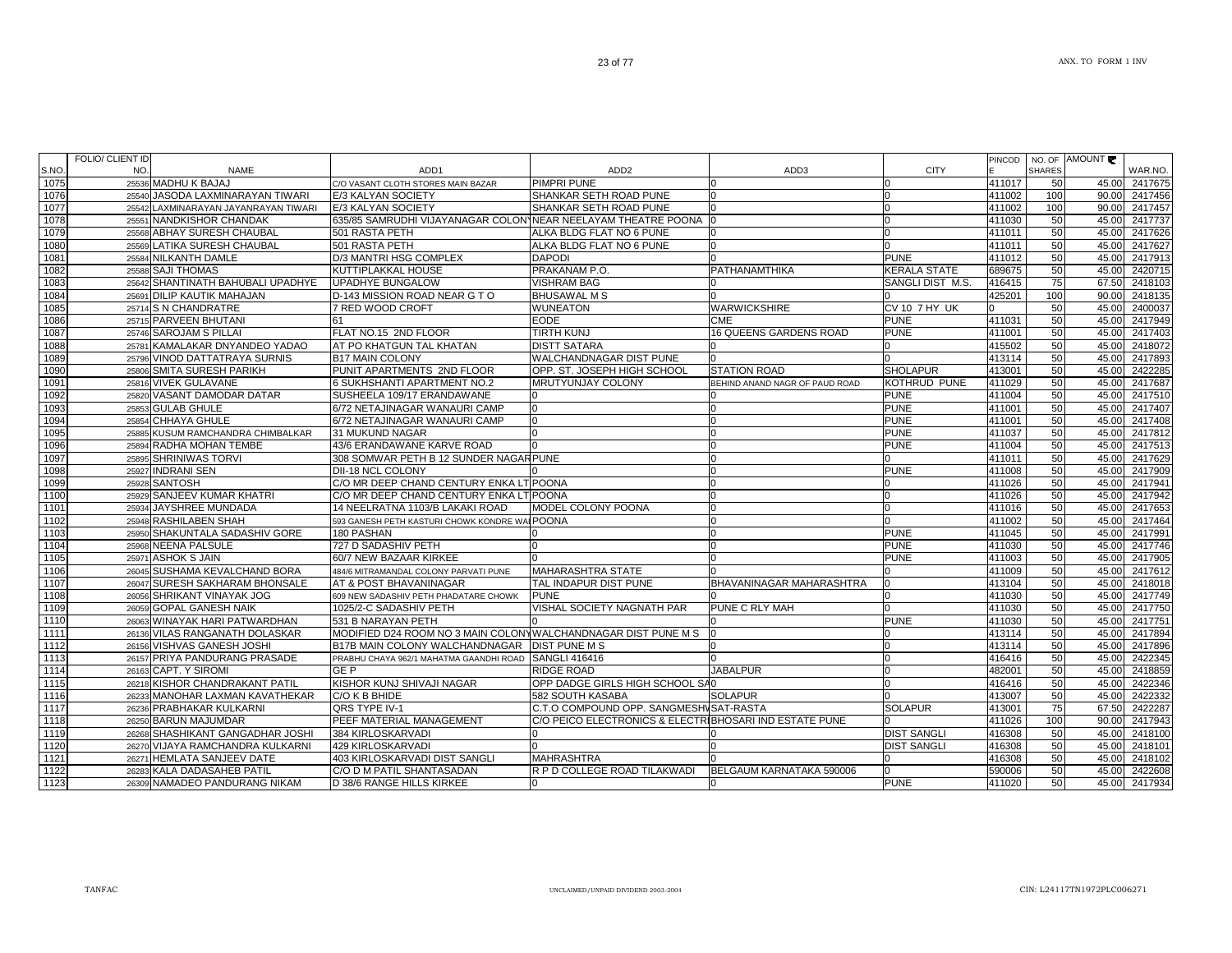| 1124<br>A-11 MANMOHAN PARK<br><b>B/H HOTEL JAIPUR GARDEN</b><br><b>BIBEWADI</b><br><b>PUNE</b><br>26318 SATISH MANIKLAL SHAH<br>411037<br>50<br>45.00 2400376<br>11 SEVA SADAN BLDG 613/614 SADASLAXMI ROAD PUNE<br>1125<br>26344 KHUSHAL RATANSHI DHAROD<br>C/O M/S M R DHAROD & CO<br>411030<br>100<br>90.00 2417757<br>n<br>1126<br>26360 OMPRAKASH SARDA<br><b>PUNE</b><br>411002<br>50<br>45.00 2417470<br>237 SHUKRAWAR PETH NEAR CHINCH TALIM<br><sup>n</sup><br><b>GUDIVADA</b><br><b>KRISHNA DIST (AP)</b><br>90.00 2419151<br>1127<br>26400 VENKATA RAMA MOHANRAO CHALASANI<br>14/127 RAILWAY STATION ROAD<br>$\Omega$<br>521301<br>100<br><b>PUNE</b><br>50<br>561 SADASHIV PETH<br>411030<br>45.00<br>1128<br>26404 MADHAV GANESH SHENDYE<br>M1/5 MAIN COLONY<br><b>WALCHANDNAGAR DIST PUNE</b><br>50<br>45.00<br>1129<br>26427 PRABHAKAR BHAGWAN DHARURKAR<br>413114<br><b>DIST SATARA</b><br>415523<br>50<br>45.00<br>1130<br>26429 SANJAY KESHAVRAO GAVDE<br>C/O BANK OF INDIA AT & PO ASU TAL PHALTA<br><sup>n</sup><br>26432 RAJNIKANT BABULAL SHAH<br>C/O MUKESH STORE OPP S T STAND<br><b>KARAD</b><br>50<br>45.00<br>1131<br>415110<br><b>PUNE</b><br>50<br>26446 GANI GULAB SAYYAD<br>411028<br>45.00<br>1132<br>38 MAGAR ALI HADAPSAR<br>1133<br>26460 VAMAN POOJARY<br>C/O N B AMIN FRANCIS ESTATE<br>2/8 INDIRA GANDHI NAGAR KANJUR IBHANDUP BOMBAY<br>400078<br>50<br>45.00<br>50<br>26474 MILAN RAMKRISHNA PATIL<br><b>BOMBAY</b><br>400064<br>45.00<br>1134<br>21 PATIL HOUSE GAOTHAN ROAD MALAD WEST<br>n<br><b>BOMBAY</b><br>26480 ABITURAB JARIWALA<br><b>MAZAGAON</b><br>400010<br>50<br>45.00<br>1135<br>44 A NES BIT ROAD<br>$\Omega$<br>50<br>LITHO FERRO KHALAP CHAMBERS MARKET ROAD MAPUSA GOA<br>$\Omega$<br>403507<br>1136<br>26490 JOE D SA<br>45.00<br>n<br>26492 RADHAKRISHNAN MOORKOTH<br>KOLIVARY KALINA BOMBAY<br>1137<br>1 ANGELA CHARLI HOUSE<br>400098<br>50<br>45.00<br>n<br>26496 GEETA GANESH GAIKAR<br>DR BEHRANWALA BLDG 1ST FLOOR ROOM NO 7<br><b>BOMBAY</b><br>50<br>1138<br>RAGHUNATH MAHARAJ SH 38<br>400003<br>45.00<br>1139<br>17 MAYA VILLA OLD KHAR<br><b>BOMBAY</b><br>400052<br>45.00 2407495<br>26502 PRITA REGE<br>50<br>26509 SUBHENDRA NATH DAS<br>117/6 NEW CUSTOM QUARTERS<br><b>ADENWALA ROAD</b><br><b>FIVE GARDENS MATUNGA</b><br><b>BOMBAY</b><br>400019<br>50<br>45.00<br>1140<br>1141<br>26578 RAJENDRA SINGH RATHORE<br>C P O MESS<br><b>INS AGNIBAHU II</b><br>C/O F M O BOMBAY<br>400001<br>50<br>45.00 2404749<br>27 JALKIRAN CUFFE PARADE<br>50<br>26582 KAMAL VASANT GADGIL<br><b>COLABA BOMBAY</b><br>400005<br>45.00<br>1142<br>1143<br>26583 VASANT DINKAR GADGIL<br>27 JALKIRAN CUFFE PARADE<br><b>COLABA BOMBAY</b><br>400005<br>50<br>45.00<br>50<br>1144<br>26627 MOHITOSH NATH<br>73-B ROOPDARSHAN JUHU LANE ANDHERI WEST BOMBAY<br>400058<br>45.00<br><b>ZILLA PUNE</b><br>45.00 2418024<br>1145<br>26649 LAXMAN TULSIRAM RAHOT<br><b>TALUKA INDAPUR</b><br>413120<br>50<br><b>MUKKAM POST KATHI</b><br>BLOCK NO 382/4 O T SECTION ULHASNAGAR DISTT THANA<br>421001<br>50<br>45.00<br>1146<br>26665 HARGOBIND C BAWEJA<br>RAJAVALLIPURAM POST<br>627359<br>75<br>1147<br>4/29 TIRUVALLUVAR STREET<br><b>TIRUNELVELI DIST</b><br><b>TAMIL NADU</b><br>67.50<br>26676 NARAYANAN AVUDAIYAPPA CHELLIAH<br><b>OLD MAHABALIPURAM ROAD</b><br><b>MADRAS</b><br>45.00 2413473<br>1148<br>26685 V V SUBRAMANIAN<br>NO 7 LAXMAN ROAD<br>KANDAN CHAVADI<br>600096<br>50<br><b>BOMBAY</b><br>1149<br>26686 CHIMANLAL MANGLANI<br>463 C G STAFF QUARTERS<br>3RD FLOOR SECTOR-II ANTOP HILL<br>400037<br>50<br>45.00<br>1150<br>26687 VIPIN CHANDULAL GUNDERIA<br>C/O NARENDRA THAKORLAL SHAH<br>2ND FLOOR ROOM NO. 32-33<br><b>BOMBAY</b><br>50<br>45.00<br><b>HIRAMANEK BUILDING</b><br>400002<br>1151<br>26692 SARAH ANDAZ<br>7/74 MONLISA APARTMENTS<br>ST JOHN BAPTIST ROAD BANDRA W BOMBAY<br>400050<br>50<br>45.00<br>1152<br>26705 INDIRA NAGIN GOPANI<br>PITALE PRASAD 17 SHANKAR SHETH LANNANA CHOWK BOMBAY<br>400007<br>50<br>45.00<br><sup>n</sup><br>1153<br>26806 PRABHAKARAN M V<br>14/535 NIRMAL NAGAR<br>KHAR (EAST) BOMBAY<br>400051<br>50<br>45.00<br><sup>0</sup><br>26823 KULKARNI RAJENDRA LAXMAN<br><b>NEAR DARSHAN HALL</b><br>TANAJI NAGAR CHINCHWAD<br><b>PUNE</b><br>50<br>45.00 2417906<br>1154<br>FLAT NO 5 LALIT RAJ PARK<br>411003<br>1155<br>26869 PADMAKAR JAIRAM DESHPANDE<br>SNEHA SADAN<br>MANGALWADI GIRGAOM BOMBAY<br>400004<br>50<br>45.00 2405131<br>n<br>1156<br>26925 RAVINDRANNATH DHARMA KHORJUVENKAR HOUSE NO.410<br>AT & PO. COLVALE BARDEZ<br><b>GOA</b><br>403513<br>50<br>45.00 2417344<br>$\Omega$<br>1157<br>26930 BIPIN VASANJI PATEL<br>76 MODI STREET 2ND FLOOR ROOM NO 12 FORT<br><b>BOMBAY</b><br>400001<br>50<br>45.00<br>$\Omega$<br>PENDSE NAGAR DOMBIVILI E<br><b>DIST THANA</b><br>50<br>45.00<br>1158<br>26948 HEMLATA R LANDE<br>7 NANDA DEEP CO OP HSG SOCY<br>$\Omega$<br>402201<br>26973 BHARAT VENILAL KANAKIA<br><b>BOMBAY</b><br>50<br>45.00 2408835<br>1159<br>G-101 VISHAL APARTMENTS<br>M V ROAD ANDHERI (E)<br><sup>0</sup><br>400069<br>27385 LALIT KUMAR RANKA<br>C/O SATYAM JEWELLERS<br>19 TELGALLY SHOP NO 24 PITTIE BH BOMBAY<br>$\Omega$<br>50<br>45.00<br>1160<br>400002<br>SATYAM JEWELLERS 19 PITTIE BHAVAN SHOP NO 24 VITHAKWADI BOMBAY<br>50<br>27387 SAMPATRAJ T JAIN H U F<br>400002<br>45.00<br>1161<br><b>BOMBAY</b><br>27429 BALKRISHNA VIKRAM MADGAVKAR<br>12 GREENFIELDS<br>134 MAHARSHI KARVE MARG<br><b>CHURCHGATE</b><br>50<br>45.00<br>1162<br>400020<br>N C C DIRECTORATE<br>50<br>1163<br>27442 Y K YADAV<br>COLABA BOMBAY MAHARASHTRA<br>400005<br>45.00<br>27446 JAI KRISHAN CHANDNA<br>1 BHAWESHWAR DARSHAN<br>1164<br>ALTAMOUNT ROAD BOMBAY<br>400026<br>50<br>45.00<br>n<br>2/5 SHREE DURGA CO OP HSG SOC<br>TILAK VIDYALAYA ROAD VILE PARLE BOMBAY<br>75<br>1165<br>400057<br>67.50<br>27487 NURANI EASWARAN PADMANABHAN<br>$\Omega$<br>27504 AMULAKH MANIBHAI DESAI<br>113 B 3RD FLOOR<br><b>PALAN SOJPAL BLDG</b><br>S K BOLE ROAD DADAR<br><b>BOMBAY</b><br>50<br>1166<br>400028<br>45.00<br>75<br>27549 MADHAV GANESH KARNIK<br>5 BAGWE NIWAS SENAPATI BAPAT MARCDADAR BOMBAY<br>400028<br>67.50<br>1167<br>n<br>5 RUKHIA MANZIL SOPHIA COLLEGE LANI61A WARDEN ROAD BEACH CANDY E0<br>1168<br>27567 VIBHAVARI DHAIRYAKANT SHETH<br>400026<br>50<br>45.00<br>$\Omega$<br>1169<br>27615 KUMUDBEN MANUBHAI GOKANI<br><b>NEAR BRAHMA KUND</b><br><b>DWARKA</b><br>361335<br>50<br>45.00<br>27639 EARATH KIZHAKKEYIL MOHANDAS<br>C/O C V JACOB<br>250/9695 VSNL STAFF QTRS<br>(OGS QTRS) VIKHROLI EAST<br><b>BOMBAY</b><br>50<br>45.00 2410363<br>1170<br>400083<br>1171<br>27655 ANU VENKATESH IYER<br>F3/11 HARINIKETAN MAHATMA GANDHI ROAD BANGUR NAGAR GOREGAON W BOM0<br>400090<br>50<br>45.00<br>1172<br>27665 RAJEEV KUMAR<br>7-D EVEREST ANUSHAKTI NAGAR<br><b>BOMBAY</b><br>400094<br>50<br>45.00 2409843<br>0 | S.NO. | NO. | NAME | ADD <sub>1</sub> | ADD2 | ADD3 | <b>CITY</b> | <b>SHARES</b> | WAR.NO. |
|-----------------------------------------------------------------------------------------------------------------------------------------------------------------------------------------------------------------------------------------------------------------------------------------------------------------------------------------------------------------------------------------------------------------------------------------------------------------------------------------------------------------------------------------------------------------------------------------------------------------------------------------------------------------------------------------------------------------------------------------------------------------------------------------------------------------------------------------------------------------------------------------------------------------------------------------------------------------------------------------------------------------------------------------------------------------------------------------------------------------------------------------------------------------------------------------------------------------------------------------------------------------------------------------------------------------------------------------------------------------------------------------------------------------------------------------------------------------------------------------------------------------------------------------------------------------------------------------------------------------------------------------------------------------------------------------------------------------------------------------------------------------------------------------------------------------------------------------------------------------------------------------------------------------------------------------------------------------------------------------------------------------------------------------------------------------------------------------------------------------------------------------------------------------------------------------------------------------------------------------------------------------------------------------------------------------------------------------------------------------------------------------------------------------------------------------------------------------------------------------------------------------------------------------------------------------------------------------------------------------------------------------------------------------------------------------------------------------------------------------------------------------------------------------------------------------------------------------------------------------------------------------------------------------------------------------------------------------------------------------------------------------------------------------------------------------------------------------------------------------------------------------------------------------------------------------------------------------------------------------------------------------------------------------------------------------------------------------------------------------------------------------------------------------------------------------------------------------------------------------------------------------------------------------------------------------------------------------------------------------------------------------------------------------------------------------------------------------------------------------------------------------------------------------------------------------------------------------------------------------------------------------------------------------------------------------------------------------------------------------------------------------------------------------------------------------------------------------------------------------------------------------------------------------------------------------------------------------------------------------------------------------------------------------------------------------------------------------------------------------------------------------------------------------------------------------------------------------------------------------------------------------------------------------------------------------------------------------------------------------------------------------------------------------------------------------------------------------------------------------------------------------------------------------------------------------------------------------------------------------------------------------------------------------------------------------------------------------------------------------------------------------------------------------------------------------------------------------------------------------------------------------------------------------------------------------------------------------------------------------------------------------------------------------------------------------------------------------------------------------------------------------------------------------------------------------------------------------------------------------------------------------------------------------------------------------------------------------------------------------------------------------------------------------------------------------------------------------------------------------------------------------------------------------------------------------------------------------------------------------------------------------------------------------------------------------------------------------------------------------------------------------------------------------------------------------------------------------------------------------------------------------------------------------------------------------------------------------------------------------------------------------------------------------------------------------------------------------------------------------------------------------------------------------------------------------------------------------------------------------------------------------------------------------------------------------------------------------------------------------------------------------------------------------------------------------------------------------------------------------------------------------------------------------------------------------------------------------------------------------------------------------------------------|-------|-----|------|------------------|------|------|-------------|---------------|---------|
|                                                                                                                                                                                                                                                                                                                                                                                                                                                                                                                                                                                                                                                                                                                                                                                                                                                                                                                                                                                                                                                                                                                                                                                                                                                                                                                                                                                                                                                                                                                                                                                                                                                                                                                                                                                                                                                                                                                                                                                                                                                                                                                                                                                                                                                                                                                                                                                                                                                                                                                                                                                                                                                                                                                                                                                                                                                                                                                                                                                                                                                                                                                                                                                                                                                                                                                                                                                                                                                                                                                                                                                                                                                                                                                                                                                                                                                                                                                                                                                                                                                                                                                                                                                                                                                                                                                                                                                                                                                                                                                                                                                                                                                                                                                                                                                                                                                                                                                                                                                                                                                                                                                                                                                                                                                                                                                                                                                                                                                                                                                                                                                                                                                                                                                                                                                                                                                                                                                                                                                                                                                                                                                                                                                                                                                                                                                                                                                                                                                                                                                                                                                                                                                                                                                                                                                                                                                                                                           |       |     |      |                  |      |      |             |               |         |
|                                                                                                                                                                                                                                                                                                                                                                                                                                                                                                                                                                                                                                                                                                                                                                                                                                                                                                                                                                                                                                                                                                                                                                                                                                                                                                                                                                                                                                                                                                                                                                                                                                                                                                                                                                                                                                                                                                                                                                                                                                                                                                                                                                                                                                                                                                                                                                                                                                                                                                                                                                                                                                                                                                                                                                                                                                                                                                                                                                                                                                                                                                                                                                                                                                                                                                                                                                                                                                                                                                                                                                                                                                                                                                                                                                                                                                                                                                                                                                                                                                                                                                                                                                                                                                                                                                                                                                                                                                                                                                                                                                                                                                                                                                                                                                                                                                                                                                                                                                                                                                                                                                                                                                                                                                                                                                                                                                                                                                                                                                                                                                                                                                                                                                                                                                                                                                                                                                                                                                                                                                                                                                                                                                                                                                                                                                                                                                                                                                                                                                                                                                                                                                                                                                                                                                                                                                                                                                           |       |     |      |                  |      |      |             |               |         |
|                                                                                                                                                                                                                                                                                                                                                                                                                                                                                                                                                                                                                                                                                                                                                                                                                                                                                                                                                                                                                                                                                                                                                                                                                                                                                                                                                                                                                                                                                                                                                                                                                                                                                                                                                                                                                                                                                                                                                                                                                                                                                                                                                                                                                                                                                                                                                                                                                                                                                                                                                                                                                                                                                                                                                                                                                                                                                                                                                                                                                                                                                                                                                                                                                                                                                                                                                                                                                                                                                                                                                                                                                                                                                                                                                                                                                                                                                                                                                                                                                                                                                                                                                                                                                                                                                                                                                                                                                                                                                                                                                                                                                                                                                                                                                                                                                                                                                                                                                                                                                                                                                                                                                                                                                                                                                                                                                                                                                                                                                                                                                                                                                                                                                                                                                                                                                                                                                                                                                                                                                                                                                                                                                                                                                                                                                                                                                                                                                                                                                                                                                                                                                                                                                                                                                                                                                                                                                                           |       |     |      |                  |      |      |             |               |         |
|                                                                                                                                                                                                                                                                                                                                                                                                                                                                                                                                                                                                                                                                                                                                                                                                                                                                                                                                                                                                                                                                                                                                                                                                                                                                                                                                                                                                                                                                                                                                                                                                                                                                                                                                                                                                                                                                                                                                                                                                                                                                                                                                                                                                                                                                                                                                                                                                                                                                                                                                                                                                                                                                                                                                                                                                                                                                                                                                                                                                                                                                                                                                                                                                                                                                                                                                                                                                                                                                                                                                                                                                                                                                                                                                                                                                                                                                                                                                                                                                                                                                                                                                                                                                                                                                                                                                                                                                                                                                                                                                                                                                                                                                                                                                                                                                                                                                                                                                                                                                                                                                                                                                                                                                                                                                                                                                                                                                                                                                                                                                                                                                                                                                                                                                                                                                                                                                                                                                                                                                                                                                                                                                                                                                                                                                                                                                                                                                                                                                                                                                                                                                                                                                                                                                                                                                                                                                                                           |       |     |      |                  |      |      |             |               |         |
|                                                                                                                                                                                                                                                                                                                                                                                                                                                                                                                                                                                                                                                                                                                                                                                                                                                                                                                                                                                                                                                                                                                                                                                                                                                                                                                                                                                                                                                                                                                                                                                                                                                                                                                                                                                                                                                                                                                                                                                                                                                                                                                                                                                                                                                                                                                                                                                                                                                                                                                                                                                                                                                                                                                                                                                                                                                                                                                                                                                                                                                                                                                                                                                                                                                                                                                                                                                                                                                                                                                                                                                                                                                                                                                                                                                                                                                                                                                                                                                                                                                                                                                                                                                                                                                                                                                                                                                                                                                                                                                                                                                                                                                                                                                                                                                                                                                                                                                                                                                                                                                                                                                                                                                                                                                                                                                                                                                                                                                                                                                                                                                                                                                                                                                                                                                                                                                                                                                                                                                                                                                                                                                                                                                                                                                                                                                                                                                                                                                                                                                                                                                                                                                                                                                                                                                                                                                                                                           |       |     |      |                  |      |      |             |               | 2417759 |
|                                                                                                                                                                                                                                                                                                                                                                                                                                                                                                                                                                                                                                                                                                                                                                                                                                                                                                                                                                                                                                                                                                                                                                                                                                                                                                                                                                                                                                                                                                                                                                                                                                                                                                                                                                                                                                                                                                                                                                                                                                                                                                                                                                                                                                                                                                                                                                                                                                                                                                                                                                                                                                                                                                                                                                                                                                                                                                                                                                                                                                                                                                                                                                                                                                                                                                                                                                                                                                                                                                                                                                                                                                                                                                                                                                                                                                                                                                                                                                                                                                                                                                                                                                                                                                                                                                                                                                                                                                                                                                                                                                                                                                                                                                                                                                                                                                                                                                                                                                                                                                                                                                                                                                                                                                                                                                                                                                                                                                                                                                                                                                                                                                                                                                                                                                                                                                                                                                                                                                                                                                                                                                                                                                                                                                                                                                                                                                                                                                                                                                                                                                                                                                                                                                                                                                                                                                                                                                           |       |     |      |                  |      |      |             |               | 2417897 |
|                                                                                                                                                                                                                                                                                                                                                                                                                                                                                                                                                                                                                                                                                                                                                                                                                                                                                                                                                                                                                                                                                                                                                                                                                                                                                                                                                                                                                                                                                                                                                                                                                                                                                                                                                                                                                                                                                                                                                                                                                                                                                                                                                                                                                                                                                                                                                                                                                                                                                                                                                                                                                                                                                                                                                                                                                                                                                                                                                                                                                                                                                                                                                                                                                                                                                                                                                                                                                                                                                                                                                                                                                                                                                                                                                                                                                                                                                                                                                                                                                                                                                                                                                                                                                                                                                                                                                                                                                                                                                                                                                                                                                                                                                                                                                                                                                                                                                                                                                                                                                                                                                                                                                                                                                                                                                                                                                                                                                                                                                                                                                                                                                                                                                                                                                                                                                                                                                                                                                                                                                                                                                                                                                                                                                                                                                                                                                                                                                                                                                                                                                                                                                                                                                                                                                                                                                                                                                                           |       |     |      |                  |      |      |             |               | 2418075 |
|                                                                                                                                                                                                                                                                                                                                                                                                                                                                                                                                                                                                                                                                                                                                                                                                                                                                                                                                                                                                                                                                                                                                                                                                                                                                                                                                                                                                                                                                                                                                                                                                                                                                                                                                                                                                                                                                                                                                                                                                                                                                                                                                                                                                                                                                                                                                                                                                                                                                                                                                                                                                                                                                                                                                                                                                                                                                                                                                                                                                                                                                                                                                                                                                                                                                                                                                                                                                                                                                                                                                                                                                                                                                                                                                                                                                                                                                                                                                                                                                                                                                                                                                                                                                                                                                                                                                                                                                                                                                                                                                                                                                                                                                                                                                                                                                                                                                                                                                                                                                                                                                                                                                                                                                                                                                                                                                                                                                                                                                                                                                                                                                                                                                                                                                                                                                                                                                                                                                                                                                                                                                                                                                                                                                                                                                                                                                                                                                                                                                                                                                                                                                                                                                                                                                                                                                                                                                                                           |       |     |      |                  |      |      |             |               | 2418070 |
|                                                                                                                                                                                                                                                                                                                                                                                                                                                                                                                                                                                                                                                                                                                                                                                                                                                                                                                                                                                                                                                                                                                                                                                                                                                                                                                                                                                                                                                                                                                                                                                                                                                                                                                                                                                                                                                                                                                                                                                                                                                                                                                                                                                                                                                                                                                                                                                                                                                                                                                                                                                                                                                                                                                                                                                                                                                                                                                                                                                                                                                                                                                                                                                                                                                                                                                                                                                                                                                                                                                                                                                                                                                                                                                                                                                                                                                                                                                                                                                                                                                                                                                                                                                                                                                                                                                                                                                                                                                                                                                                                                                                                                                                                                                                                                                                                                                                                                                                                                                                                                                                                                                                                                                                                                                                                                                                                                                                                                                                                                                                                                                                                                                                                                                                                                                                                                                                                                                                                                                                                                                                                                                                                                                                                                                                                                                                                                                                                                                                                                                                                                                                                                                                                                                                                                                                                                                                                                           |       |     |      |                  |      |      |             |               | 2417947 |
|                                                                                                                                                                                                                                                                                                                                                                                                                                                                                                                                                                                                                                                                                                                                                                                                                                                                                                                                                                                                                                                                                                                                                                                                                                                                                                                                                                                                                                                                                                                                                                                                                                                                                                                                                                                                                                                                                                                                                                                                                                                                                                                                                                                                                                                                                                                                                                                                                                                                                                                                                                                                                                                                                                                                                                                                                                                                                                                                                                                                                                                                                                                                                                                                                                                                                                                                                                                                                                                                                                                                                                                                                                                                                                                                                                                                                                                                                                                                                                                                                                                                                                                                                                                                                                                                                                                                                                                                                                                                                                                                                                                                                                                                                                                                                                                                                                                                                                                                                                                                                                                                                                                                                                                                                                                                                                                                                                                                                                                                                                                                                                                                                                                                                                                                                                                                                                                                                                                                                                                                                                                                                                                                                                                                                                                                                                                                                                                                                                                                                                                                                                                                                                                                                                                                                                                                                                                                                                           |       |     |      |                  |      |      |             |               | 2409246 |
|                                                                                                                                                                                                                                                                                                                                                                                                                                                                                                                                                                                                                                                                                                                                                                                                                                                                                                                                                                                                                                                                                                                                                                                                                                                                                                                                                                                                                                                                                                                                                                                                                                                                                                                                                                                                                                                                                                                                                                                                                                                                                                                                                                                                                                                                                                                                                                                                                                                                                                                                                                                                                                                                                                                                                                                                                                                                                                                                                                                                                                                                                                                                                                                                                                                                                                                                                                                                                                                                                                                                                                                                                                                                                                                                                                                                                                                                                                                                                                                                                                                                                                                                                                                                                                                                                                                                                                                                                                                                                                                                                                                                                                                                                                                                                                                                                                                                                                                                                                                                                                                                                                                                                                                                                                                                                                                                                                                                                                                                                                                                                                                                                                                                                                                                                                                                                                                                                                                                                                                                                                                                                                                                                                                                                                                                                                                                                                                                                                                                                                                                                                                                                                                                                                                                                                                                                                                                                                           |       |     |      |                  |      |      |             |               | 2408529 |
|                                                                                                                                                                                                                                                                                                                                                                                                                                                                                                                                                                                                                                                                                                                                                                                                                                                                                                                                                                                                                                                                                                                                                                                                                                                                                                                                                                                                                                                                                                                                                                                                                                                                                                                                                                                                                                                                                                                                                                                                                                                                                                                                                                                                                                                                                                                                                                                                                                                                                                                                                                                                                                                                                                                                                                                                                                                                                                                                                                                                                                                                                                                                                                                                                                                                                                                                                                                                                                                                                                                                                                                                                                                                                                                                                                                                                                                                                                                                                                                                                                                                                                                                                                                                                                                                                                                                                                                                                                                                                                                                                                                                                                                                                                                                                                                                                                                                                                                                                                                                                                                                                                                                                                                                                                                                                                                                                                                                                                                                                                                                                                                                                                                                                                                                                                                                                                                                                                                                                                                                                                                                                                                                                                                                                                                                                                                                                                                                                                                                                                                                                                                                                                                                                                                                                                                                                                                                                                           |       |     |      |                  |      |      |             |               | 2405769 |
|                                                                                                                                                                                                                                                                                                                                                                                                                                                                                                                                                                                                                                                                                                                                                                                                                                                                                                                                                                                                                                                                                                                                                                                                                                                                                                                                                                                                                                                                                                                                                                                                                                                                                                                                                                                                                                                                                                                                                                                                                                                                                                                                                                                                                                                                                                                                                                                                                                                                                                                                                                                                                                                                                                                                                                                                                                                                                                                                                                                                                                                                                                                                                                                                                                                                                                                                                                                                                                                                                                                                                                                                                                                                                                                                                                                                                                                                                                                                                                                                                                                                                                                                                                                                                                                                                                                                                                                                                                                                                                                                                                                                                                                                                                                                                                                                                                                                                                                                                                                                                                                                                                                                                                                                                                                                                                                                                                                                                                                                                                                                                                                                                                                                                                                                                                                                                                                                                                                                                                                                                                                                                                                                                                                                                                                                                                                                                                                                                                                                                                                                                                                                                                                                                                                                                                                                                                                                                                           |       |     |      |                  |      |      |             |               | 2417334 |
|                                                                                                                                                                                                                                                                                                                                                                                                                                                                                                                                                                                                                                                                                                                                                                                                                                                                                                                                                                                                                                                                                                                                                                                                                                                                                                                                                                                                                                                                                                                                                                                                                                                                                                                                                                                                                                                                                                                                                                                                                                                                                                                                                                                                                                                                                                                                                                                                                                                                                                                                                                                                                                                                                                                                                                                                                                                                                                                                                                                                                                                                                                                                                                                                                                                                                                                                                                                                                                                                                                                                                                                                                                                                                                                                                                                                                                                                                                                                                                                                                                                                                                                                                                                                                                                                                                                                                                                                                                                                                                                                                                                                                                                                                                                                                                                                                                                                                                                                                                                                                                                                                                                                                                                                                                                                                                                                                                                                                                                                                                                                                                                                                                                                                                                                                                                                                                                                                                                                                                                                                                                                                                                                                                                                                                                                                                                                                                                                                                                                                                                                                                                                                                                                                                                                                                                                                                                                                                           |       |     |      |                  |      |      |             |               | 2409917 |
|                                                                                                                                                                                                                                                                                                                                                                                                                                                                                                                                                                                                                                                                                                                                                                                                                                                                                                                                                                                                                                                                                                                                                                                                                                                                                                                                                                                                                                                                                                                                                                                                                                                                                                                                                                                                                                                                                                                                                                                                                                                                                                                                                                                                                                                                                                                                                                                                                                                                                                                                                                                                                                                                                                                                                                                                                                                                                                                                                                                                                                                                                                                                                                                                                                                                                                                                                                                                                                                                                                                                                                                                                                                                                                                                                                                                                                                                                                                                                                                                                                                                                                                                                                                                                                                                                                                                                                                                                                                                                                                                                                                                                                                                                                                                                                                                                                                                                                                                                                                                                                                                                                                                                                                                                                                                                                                                                                                                                                                                                                                                                                                                                                                                                                                                                                                                                                                                                                                                                                                                                                                                                                                                                                                                                                                                                                                                                                                                                                                                                                                                                                                                                                                                                                                                                                                                                                                                                                           |       |     |      |                  |      |      |             |               | 2405038 |
|                                                                                                                                                                                                                                                                                                                                                                                                                                                                                                                                                                                                                                                                                                                                                                                                                                                                                                                                                                                                                                                                                                                                                                                                                                                                                                                                                                                                                                                                                                                                                                                                                                                                                                                                                                                                                                                                                                                                                                                                                                                                                                                                                                                                                                                                                                                                                                                                                                                                                                                                                                                                                                                                                                                                                                                                                                                                                                                                                                                                                                                                                                                                                                                                                                                                                                                                                                                                                                                                                                                                                                                                                                                                                                                                                                                                                                                                                                                                                                                                                                                                                                                                                                                                                                                                                                                                                                                                                                                                                                                                                                                                                                                                                                                                                                                                                                                                                                                                                                                                                                                                                                                                                                                                                                                                                                                                                                                                                                                                                                                                                                                                                                                                                                                                                                                                                                                                                                                                                                                                                                                                                                                                                                                                                                                                                                                                                                                                                                                                                                                                                                                                                                                                                                                                                                                                                                                                                                           |       |     |      |                  |      |      |             |               |         |
|                                                                                                                                                                                                                                                                                                                                                                                                                                                                                                                                                                                                                                                                                                                                                                                                                                                                                                                                                                                                                                                                                                                                                                                                                                                                                                                                                                                                                                                                                                                                                                                                                                                                                                                                                                                                                                                                                                                                                                                                                                                                                                                                                                                                                                                                                                                                                                                                                                                                                                                                                                                                                                                                                                                                                                                                                                                                                                                                                                                                                                                                                                                                                                                                                                                                                                                                                                                                                                                                                                                                                                                                                                                                                                                                                                                                                                                                                                                                                                                                                                                                                                                                                                                                                                                                                                                                                                                                                                                                                                                                                                                                                                                                                                                                                                                                                                                                                                                                                                                                                                                                                                                                                                                                                                                                                                                                                                                                                                                                                                                                                                                                                                                                                                                                                                                                                                                                                                                                                                                                                                                                                                                                                                                                                                                                                                                                                                                                                                                                                                                                                                                                                                                                                                                                                                                                                                                                                                           |       |     |      |                  |      |      |             |               | 2406125 |
|                                                                                                                                                                                                                                                                                                                                                                                                                                                                                                                                                                                                                                                                                                                                                                                                                                                                                                                                                                                                                                                                                                                                                                                                                                                                                                                                                                                                                                                                                                                                                                                                                                                                                                                                                                                                                                                                                                                                                                                                                                                                                                                                                                                                                                                                                                                                                                                                                                                                                                                                                                                                                                                                                                                                                                                                                                                                                                                                                                                                                                                                                                                                                                                                                                                                                                                                                                                                                                                                                                                                                                                                                                                                                                                                                                                                                                                                                                                                                                                                                                                                                                                                                                                                                                                                                                                                                                                                                                                                                                                                                                                                                                                                                                                                                                                                                                                                                                                                                                                                                                                                                                                                                                                                                                                                                                                                                                                                                                                                                                                                                                                                                                                                                                                                                                                                                                                                                                                                                                                                                                                                                                                                                                                                                                                                                                                                                                                                                                                                                                                                                                                                                                                                                                                                                                                                                                                                                                           |       |     |      |                  |      |      |             |               |         |
|                                                                                                                                                                                                                                                                                                                                                                                                                                                                                                                                                                                                                                                                                                                                                                                                                                                                                                                                                                                                                                                                                                                                                                                                                                                                                                                                                                                                                                                                                                                                                                                                                                                                                                                                                                                                                                                                                                                                                                                                                                                                                                                                                                                                                                                                                                                                                                                                                                                                                                                                                                                                                                                                                                                                                                                                                                                                                                                                                                                                                                                                                                                                                                                                                                                                                                                                                                                                                                                                                                                                                                                                                                                                                                                                                                                                                                                                                                                                                                                                                                                                                                                                                                                                                                                                                                                                                                                                                                                                                                                                                                                                                                                                                                                                                                                                                                                                                                                                                                                                                                                                                                                                                                                                                                                                                                                                                                                                                                                                                                                                                                                                                                                                                                                                                                                                                                                                                                                                                                                                                                                                                                                                                                                                                                                                                                                                                                                                                                                                                                                                                                                                                                                                                                                                                                                                                                                                                                           |       |     |      |                  |      |      |             |               | 2405323 |
|                                                                                                                                                                                                                                                                                                                                                                                                                                                                                                                                                                                                                                                                                                                                                                                                                                                                                                                                                                                                                                                                                                                                                                                                                                                                                                                                                                                                                                                                                                                                                                                                                                                                                                                                                                                                                                                                                                                                                                                                                                                                                                                                                                                                                                                                                                                                                                                                                                                                                                                                                                                                                                                                                                                                                                                                                                                                                                                                                                                                                                                                                                                                                                                                                                                                                                                                                                                                                                                                                                                                                                                                                                                                                                                                                                                                                                                                                                                                                                                                                                                                                                                                                                                                                                                                                                                                                                                                                                                                                                                                                                                                                                                                                                                                                                                                                                                                                                                                                                                                                                                                                                                                                                                                                                                                                                                                                                                                                                                                                                                                                                                                                                                                                                                                                                                                                                                                                                                                                                                                                                                                                                                                                                                                                                                                                                                                                                                                                                                                                                                                                                                                                                                                                                                                                                                                                                                                                                           |       |     |      |                  |      |      |             |               | 2405324 |
|                                                                                                                                                                                                                                                                                                                                                                                                                                                                                                                                                                                                                                                                                                                                                                                                                                                                                                                                                                                                                                                                                                                                                                                                                                                                                                                                                                                                                                                                                                                                                                                                                                                                                                                                                                                                                                                                                                                                                                                                                                                                                                                                                                                                                                                                                                                                                                                                                                                                                                                                                                                                                                                                                                                                                                                                                                                                                                                                                                                                                                                                                                                                                                                                                                                                                                                                                                                                                                                                                                                                                                                                                                                                                                                                                                                                                                                                                                                                                                                                                                                                                                                                                                                                                                                                                                                                                                                                                                                                                                                                                                                                                                                                                                                                                                                                                                                                                                                                                                                                                                                                                                                                                                                                                                                                                                                                                                                                                                                                                                                                                                                                                                                                                                                                                                                                                                                                                                                                                                                                                                                                                                                                                                                                                                                                                                                                                                                                                                                                                                                                                                                                                                                                                                                                                                                                                                                                                                           |       |     |      |                  |      |      |             |               | 2408128 |
|                                                                                                                                                                                                                                                                                                                                                                                                                                                                                                                                                                                                                                                                                                                                                                                                                                                                                                                                                                                                                                                                                                                                                                                                                                                                                                                                                                                                                                                                                                                                                                                                                                                                                                                                                                                                                                                                                                                                                                                                                                                                                                                                                                                                                                                                                                                                                                                                                                                                                                                                                                                                                                                                                                                                                                                                                                                                                                                                                                                                                                                                                                                                                                                                                                                                                                                                                                                                                                                                                                                                                                                                                                                                                                                                                                                                                                                                                                                                                                                                                                                                                                                                                                                                                                                                                                                                                                                                                                                                                                                                                                                                                                                                                                                                                                                                                                                                                                                                                                                                                                                                                                                                                                                                                                                                                                                                                                                                                                                                                                                                                                                                                                                                                                                                                                                                                                                                                                                                                                                                                                                                                                                                                                                                                                                                                                                                                                                                                                                                                                                                                                                                                                                                                                                                                                                                                                                                                                           |       |     |      |                  |      |      |             |               |         |
|                                                                                                                                                                                                                                                                                                                                                                                                                                                                                                                                                                                                                                                                                                                                                                                                                                                                                                                                                                                                                                                                                                                                                                                                                                                                                                                                                                                                                                                                                                                                                                                                                                                                                                                                                                                                                                                                                                                                                                                                                                                                                                                                                                                                                                                                                                                                                                                                                                                                                                                                                                                                                                                                                                                                                                                                                                                                                                                                                                                                                                                                                                                                                                                                                                                                                                                                                                                                                                                                                                                                                                                                                                                                                                                                                                                                                                                                                                                                                                                                                                                                                                                                                                                                                                                                                                                                                                                                                                                                                                                                                                                                                                                                                                                                                                                                                                                                                                                                                                                                                                                                                                                                                                                                                                                                                                                                                                                                                                                                                                                                                                                                                                                                                                                                                                                                                                                                                                                                                                                                                                                                                                                                                                                                                                                                                                                                                                                                                                                                                                                                                                                                                                                                                                                                                                                                                                                                                                           |       |     |      |                  |      |      |             |               | 2410549 |
|                                                                                                                                                                                                                                                                                                                                                                                                                                                                                                                                                                                                                                                                                                                                                                                                                                                                                                                                                                                                                                                                                                                                                                                                                                                                                                                                                                                                                                                                                                                                                                                                                                                                                                                                                                                                                                                                                                                                                                                                                                                                                                                                                                                                                                                                                                                                                                                                                                                                                                                                                                                                                                                                                                                                                                                                                                                                                                                                                                                                                                                                                                                                                                                                                                                                                                                                                                                                                                                                                                                                                                                                                                                                                                                                                                                                                                                                                                                                                                                                                                                                                                                                                                                                                                                                                                                                                                                                                                                                                                                                                                                                                                                                                                                                                                                                                                                                                                                                                                                                                                                                                                                                                                                                                                                                                                                                                                                                                                                                                                                                                                                                                                                                                                                                                                                                                                                                                                                                                                                                                                                                                                                                                                                                                                                                                                                                                                                                                                                                                                                                                                                                                                                                                                                                                                                                                                                                                                           |       |     |      |                  |      |      |             |               | 2420122 |
|                                                                                                                                                                                                                                                                                                                                                                                                                                                                                                                                                                                                                                                                                                                                                                                                                                                                                                                                                                                                                                                                                                                                                                                                                                                                                                                                                                                                                                                                                                                                                                                                                                                                                                                                                                                                                                                                                                                                                                                                                                                                                                                                                                                                                                                                                                                                                                                                                                                                                                                                                                                                                                                                                                                                                                                                                                                                                                                                                                                                                                                                                                                                                                                                                                                                                                                                                                                                                                                                                                                                                                                                                                                                                                                                                                                                                                                                                                                                                                                                                                                                                                                                                                                                                                                                                                                                                                                                                                                                                                                                                                                                                                                                                                                                                                                                                                                                                                                                                                                                                                                                                                                                                                                                                                                                                                                                                                                                                                                                                                                                                                                                                                                                                                                                                                                                                                                                                                                                                                                                                                                                                                                                                                                                                                                                                                                                                                                                                                                                                                                                                                                                                                                                                                                                                                                                                                                                                                           |       |     |      |                  |      |      |             |               |         |
|                                                                                                                                                                                                                                                                                                                                                                                                                                                                                                                                                                                                                                                                                                                                                                                                                                                                                                                                                                                                                                                                                                                                                                                                                                                                                                                                                                                                                                                                                                                                                                                                                                                                                                                                                                                                                                                                                                                                                                                                                                                                                                                                                                                                                                                                                                                                                                                                                                                                                                                                                                                                                                                                                                                                                                                                                                                                                                                                                                                                                                                                                                                                                                                                                                                                                                                                                                                                                                                                                                                                                                                                                                                                                                                                                                                                                                                                                                                                                                                                                                                                                                                                                                                                                                                                                                                                                                                                                                                                                                                                                                                                                                                                                                                                                                                                                                                                                                                                                                                                                                                                                                                                                                                                                                                                                                                                                                                                                                                                                                                                                                                                                                                                                                                                                                                                                                                                                                                                                                                                                                                                                                                                                                                                                                                                                                                                                                                                                                                                                                                                                                                                                                                                                                                                                                                                                                                                                                           |       |     |      |                  |      |      |             |               | 2407114 |
|                                                                                                                                                                                                                                                                                                                                                                                                                                                                                                                                                                                                                                                                                                                                                                                                                                                                                                                                                                                                                                                                                                                                                                                                                                                                                                                                                                                                                                                                                                                                                                                                                                                                                                                                                                                                                                                                                                                                                                                                                                                                                                                                                                                                                                                                                                                                                                                                                                                                                                                                                                                                                                                                                                                                                                                                                                                                                                                                                                                                                                                                                                                                                                                                                                                                                                                                                                                                                                                                                                                                                                                                                                                                                                                                                                                                                                                                                                                                                                                                                                                                                                                                                                                                                                                                                                                                                                                                                                                                                                                                                                                                                                                                                                                                                                                                                                                                                                                                                                                                                                                                                                                                                                                                                                                                                                                                                                                                                                                                                                                                                                                                                                                                                                                                                                                                                                                                                                                                                                                                                                                                                                                                                                                                                                                                                                                                                                                                                                                                                                                                                                                                                                                                                                                                                                                                                                                                                                           |       |     |      |                  |      |      |             |               | 2404831 |
|                                                                                                                                                                                                                                                                                                                                                                                                                                                                                                                                                                                                                                                                                                                                                                                                                                                                                                                                                                                                                                                                                                                                                                                                                                                                                                                                                                                                                                                                                                                                                                                                                                                                                                                                                                                                                                                                                                                                                                                                                                                                                                                                                                                                                                                                                                                                                                                                                                                                                                                                                                                                                                                                                                                                                                                                                                                                                                                                                                                                                                                                                                                                                                                                                                                                                                                                                                                                                                                                                                                                                                                                                                                                                                                                                                                                                                                                                                                                                                                                                                                                                                                                                                                                                                                                                                                                                                                                                                                                                                                                                                                                                                                                                                                                                                                                                                                                                                                                                                                                                                                                                                                                                                                                                                                                                                                                                                                                                                                                                                                                                                                                                                                                                                                                                                                                                                                                                                                                                                                                                                                                                                                                                                                                                                                                                                                                                                                                                                                                                                                                                                                                                                                                                                                                                                                                                                                                                                           |       |     |      |                  |      |      |             |               | 2407255 |
|                                                                                                                                                                                                                                                                                                                                                                                                                                                                                                                                                                                                                                                                                                                                                                                                                                                                                                                                                                                                                                                                                                                                                                                                                                                                                                                                                                                                                                                                                                                                                                                                                                                                                                                                                                                                                                                                                                                                                                                                                                                                                                                                                                                                                                                                                                                                                                                                                                                                                                                                                                                                                                                                                                                                                                                                                                                                                                                                                                                                                                                                                                                                                                                                                                                                                                                                                                                                                                                                                                                                                                                                                                                                                                                                                                                                                                                                                                                                                                                                                                                                                                                                                                                                                                                                                                                                                                                                                                                                                                                                                                                                                                                                                                                                                                                                                                                                                                                                                                                                                                                                                                                                                                                                                                                                                                                                                                                                                                                                                                                                                                                                                                                                                                                                                                                                                                                                                                                                                                                                                                                                                                                                                                                                                                                                                                                                                                                                                                                                                                                                                                                                                                                                                                                                                                                                                                                                                                           |       |     |      |                  |      |      |             |               | 2405541 |
|                                                                                                                                                                                                                                                                                                                                                                                                                                                                                                                                                                                                                                                                                                                                                                                                                                                                                                                                                                                                                                                                                                                                                                                                                                                                                                                                                                                                                                                                                                                                                                                                                                                                                                                                                                                                                                                                                                                                                                                                                                                                                                                                                                                                                                                                                                                                                                                                                                                                                                                                                                                                                                                                                                                                                                                                                                                                                                                                                                                                                                                                                                                                                                                                                                                                                                                                                                                                                                                                                                                                                                                                                                                                                                                                                                                                                                                                                                                                                                                                                                                                                                                                                                                                                                                                                                                                                                                                                                                                                                                                                                                                                                                                                                                                                                                                                                                                                                                                                                                                                                                                                                                                                                                                                                                                                                                                                                                                                                                                                                                                                                                                                                                                                                                                                                                                                                                                                                                                                                                                                                                                                                                                                                                                                                                                                                                                                                                                                                                                                                                                                                                                                                                                                                                                                                                                                                                                                                           |       |     |      |                  |      |      |             |               | 2407464 |
|                                                                                                                                                                                                                                                                                                                                                                                                                                                                                                                                                                                                                                                                                                                                                                                                                                                                                                                                                                                                                                                                                                                                                                                                                                                                                                                                                                                                                                                                                                                                                                                                                                                                                                                                                                                                                                                                                                                                                                                                                                                                                                                                                                                                                                                                                                                                                                                                                                                                                                                                                                                                                                                                                                                                                                                                                                                                                                                                                                                                                                                                                                                                                                                                                                                                                                                                                                                                                                                                                                                                                                                                                                                                                                                                                                                                                                                                                                                                                                                                                                                                                                                                                                                                                                                                                                                                                                                                                                                                                                                                                                                                                                                                                                                                                                                                                                                                                                                                                                                                                                                                                                                                                                                                                                                                                                                                                                                                                                                                                                                                                                                                                                                                                                                                                                                                                                                                                                                                                                                                                                                                                                                                                                                                                                                                                                                                                                                                                                                                                                                                                                                                                                                                                                                                                                                                                                                                                                           |       |     |      |                  |      |      |             |               |         |
|                                                                                                                                                                                                                                                                                                                                                                                                                                                                                                                                                                                                                                                                                                                                                                                                                                                                                                                                                                                                                                                                                                                                                                                                                                                                                                                                                                                                                                                                                                                                                                                                                                                                                                                                                                                                                                                                                                                                                                                                                                                                                                                                                                                                                                                                                                                                                                                                                                                                                                                                                                                                                                                                                                                                                                                                                                                                                                                                                                                                                                                                                                                                                                                                                                                                                                                                                                                                                                                                                                                                                                                                                                                                                                                                                                                                                                                                                                                                                                                                                                                                                                                                                                                                                                                                                                                                                                                                                                                                                                                                                                                                                                                                                                                                                                                                                                                                                                                                                                                                                                                                                                                                                                                                                                                                                                                                                                                                                                                                                                                                                                                                                                                                                                                                                                                                                                                                                                                                                                                                                                                                                                                                                                                                                                                                                                                                                                                                                                                                                                                                                                                                                                                                                                                                                                                                                                                                                                           |       |     |      |                  |      |      |             |               |         |
|                                                                                                                                                                                                                                                                                                                                                                                                                                                                                                                                                                                                                                                                                                                                                                                                                                                                                                                                                                                                                                                                                                                                                                                                                                                                                                                                                                                                                                                                                                                                                                                                                                                                                                                                                                                                                                                                                                                                                                                                                                                                                                                                                                                                                                                                                                                                                                                                                                                                                                                                                                                                                                                                                                                                                                                                                                                                                                                                                                                                                                                                                                                                                                                                                                                                                                                                                                                                                                                                                                                                                                                                                                                                                                                                                                                                                                                                                                                                                                                                                                                                                                                                                                                                                                                                                                                                                                                                                                                                                                                                                                                                                                                                                                                                                                                                                                                                                                                                                                                                                                                                                                                                                                                                                                                                                                                                                                                                                                                                                                                                                                                                                                                                                                                                                                                                                                                                                                                                                                                                                                                                                                                                                                                                                                                                                                                                                                                                                                                                                                                                                                                                                                                                                                                                                                                                                                                                                                           |       |     |      |                  |      |      |             |               |         |
|                                                                                                                                                                                                                                                                                                                                                                                                                                                                                                                                                                                                                                                                                                                                                                                                                                                                                                                                                                                                                                                                                                                                                                                                                                                                                                                                                                                                                                                                                                                                                                                                                                                                                                                                                                                                                                                                                                                                                                                                                                                                                                                                                                                                                                                                                                                                                                                                                                                                                                                                                                                                                                                                                                                                                                                                                                                                                                                                                                                                                                                                                                                                                                                                                                                                                                                                                                                                                                                                                                                                                                                                                                                                                                                                                                                                                                                                                                                                                                                                                                                                                                                                                                                                                                                                                                                                                                                                                                                                                                                                                                                                                                                                                                                                                                                                                                                                                                                                                                                                                                                                                                                                                                                                                                                                                                                                                                                                                                                                                                                                                                                                                                                                                                                                                                                                                                                                                                                                                                                                                                                                                                                                                                                                                                                                                                                                                                                                                                                                                                                                                                                                                                                                                                                                                                                                                                                                                                           |       |     |      |                  |      |      |             |               | 2404750 |
|                                                                                                                                                                                                                                                                                                                                                                                                                                                                                                                                                                                                                                                                                                                                                                                                                                                                                                                                                                                                                                                                                                                                                                                                                                                                                                                                                                                                                                                                                                                                                                                                                                                                                                                                                                                                                                                                                                                                                                                                                                                                                                                                                                                                                                                                                                                                                                                                                                                                                                                                                                                                                                                                                                                                                                                                                                                                                                                                                                                                                                                                                                                                                                                                                                                                                                                                                                                                                                                                                                                                                                                                                                                                                                                                                                                                                                                                                                                                                                                                                                                                                                                                                                                                                                                                                                                                                                                                                                                                                                                                                                                                                                                                                                                                                                                                                                                                                                                                                                                                                                                                                                                                                                                                                                                                                                                                                                                                                                                                                                                                                                                                                                                                                                                                                                                                                                                                                                                                                                                                                                                                                                                                                                                                                                                                                                                                                                                                                                                                                                                                                                                                                                                                                                                                                                                                                                                                                                           |       |     |      |                  |      |      |             |               | 2410453 |
|                                                                                                                                                                                                                                                                                                                                                                                                                                                                                                                                                                                                                                                                                                                                                                                                                                                                                                                                                                                                                                                                                                                                                                                                                                                                                                                                                                                                                                                                                                                                                                                                                                                                                                                                                                                                                                                                                                                                                                                                                                                                                                                                                                                                                                                                                                                                                                                                                                                                                                                                                                                                                                                                                                                                                                                                                                                                                                                                                                                                                                                                                                                                                                                                                                                                                                                                                                                                                                                                                                                                                                                                                                                                                                                                                                                                                                                                                                                                                                                                                                                                                                                                                                                                                                                                                                                                                                                                                                                                                                                                                                                                                                                                                                                                                                                                                                                                                                                                                                                                                                                                                                                                                                                                                                                                                                                                                                                                                                                                                                                                                                                                                                                                                                                                                                                                                                                                                                                                                                                                                                                                                                                                                                                                                                                                                                                                                                                                                                                                                                                                                                                                                                                                                                                                                                                                                                                                                                           |       |     |      |                  |      |      |             |               |         |
|                                                                                                                                                                                                                                                                                                                                                                                                                                                                                                                                                                                                                                                                                                                                                                                                                                                                                                                                                                                                                                                                                                                                                                                                                                                                                                                                                                                                                                                                                                                                                                                                                                                                                                                                                                                                                                                                                                                                                                                                                                                                                                                                                                                                                                                                                                                                                                                                                                                                                                                                                                                                                                                                                                                                                                                                                                                                                                                                                                                                                                                                                                                                                                                                                                                                                                                                                                                                                                                                                                                                                                                                                                                                                                                                                                                                                                                                                                                                                                                                                                                                                                                                                                                                                                                                                                                                                                                                                                                                                                                                                                                                                                                                                                                                                                                                                                                                                                                                                                                                                                                                                                                                                                                                                                                                                                                                                                                                                                                                                                                                                                                                                                                                                                                                                                                                                                                                                                                                                                                                                                                                                                                                                                                                                                                                                                                                                                                                                                                                                                                                                                                                                                                                                                                                                                                                                                                                                                           |       |     |      |                  |      |      |             |               | 2404835 |
|                                                                                                                                                                                                                                                                                                                                                                                                                                                                                                                                                                                                                                                                                                                                                                                                                                                                                                                                                                                                                                                                                                                                                                                                                                                                                                                                                                                                                                                                                                                                                                                                                                                                                                                                                                                                                                                                                                                                                                                                                                                                                                                                                                                                                                                                                                                                                                                                                                                                                                                                                                                                                                                                                                                                                                                                                                                                                                                                                                                                                                                                                                                                                                                                                                                                                                                                                                                                                                                                                                                                                                                                                                                                                                                                                                                                                                                                                                                                                                                                                                                                                                                                                                                                                                                                                                                                                                                                                                                                                                                                                                                                                                                                                                                                                                                                                                                                                                                                                                                                                                                                                                                                                                                                                                                                                                                                                                                                                                                                                                                                                                                                                                                                                                                                                                                                                                                                                                                                                                                                                                                                                                                                                                                                                                                                                                                                                                                                                                                                                                                                                                                                                                                                                                                                                                                                                                                                                                           |       |     |      |                  |      |      |             |               | 2404836 |
|                                                                                                                                                                                                                                                                                                                                                                                                                                                                                                                                                                                                                                                                                                                                                                                                                                                                                                                                                                                                                                                                                                                                                                                                                                                                                                                                                                                                                                                                                                                                                                                                                                                                                                                                                                                                                                                                                                                                                                                                                                                                                                                                                                                                                                                                                                                                                                                                                                                                                                                                                                                                                                                                                                                                                                                                                                                                                                                                                                                                                                                                                                                                                                                                                                                                                                                                                                                                                                                                                                                                                                                                                                                                                                                                                                                                                                                                                                                                                                                                                                                                                                                                                                                                                                                                                                                                                                                                                                                                                                                                                                                                                                                                                                                                                                                                                                                                                                                                                                                                                                                                                                                                                                                                                                                                                                                                                                                                                                                                                                                                                                                                                                                                                                                                                                                                                                                                                                                                                                                                                                                                                                                                                                                                                                                                                                                                                                                                                                                                                                                                                                                                                                                                                                                                                                                                                                                                                                           |       |     |      |                  |      |      |             |               | 2406242 |
|                                                                                                                                                                                                                                                                                                                                                                                                                                                                                                                                                                                                                                                                                                                                                                                                                                                                                                                                                                                                                                                                                                                                                                                                                                                                                                                                                                                                                                                                                                                                                                                                                                                                                                                                                                                                                                                                                                                                                                                                                                                                                                                                                                                                                                                                                                                                                                                                                                                                                                                                                                                                                                                                                                                                                                                                                                                                                                                                                                                                                                                                                                                                                                                                                                                                                                                                                                                                                                                                                                                                                                                                                                                                                                                                                                                                                                                                                                                                                                                                                                                                                                                                                                                                                                                                                                                                                                                                                                                                                                                                                                                                                                                                                                                                                                                                                                                                                                                                                                                                                                                                                                                                                                                                                                                                                                                                                                                                                                                                                                                                                                                                                                                                                                                                                                                                                                                                                                                                                                                                                                                                                                                                                                                                                                                                                                                                                                                                                                                                                                                                                                                                                                                                                                                                                                                                                                                                                                           |       |     |      |                  |      |      |             |               | 2405328 |
|                                                                                                                                                                                                                                                                                                                                                                                                                                                                                                                                                                                                                                                                                                                                                                                                                                                                                                                                                                                                                                                                                                                                                                                                                                                                                                                                                                                                                                                                                                                                                                                                                                                                                                                                                                                                                                                                                                                                                                                                                                                                                                                                                                                                                                                                                                                                                                                                                                                                                                                                                                                                                                                                                                                                                                                                                                                                                                                                                                                                                                                                                                                                                                                                                                                                                                                                                                                                                                                                                                                                                                                                                                                                                                                                                                                                                                                                                                                                                                                                                                                                                                                                                                                                                                                                                                                                                                                                                                                                                                                                                                                                                                                                                                                                                                                                                                                                                                                                                                                                                                                                                                                                                                                                                                                                                                                                                                                                                                                                                                                                                                                                                                                                                                                                                                                                                                                                                                                                                                                                                                                                                                                                                                                                                                                                                                                                                                                                                                                                                                                                                                                                                                                                                                                                                                                                                                                                                                           |       |     |      |                  |      |      |             |               | 2406659 |
|                                                                                                                                                                                                                                                                                                                                                                                                                                                                                                                                                                                                                                                                                                                                                                                                                                                                                                                                                                                                                                                                                                                                                                                                                                                                                                                                                                                                                                                                                                                                                                                                                                                                                                                                                                                                                                                                                                                                                                                                                                                                                                                                                                                                                                                                                                                                                                                                                                                                                                                                                                                                                                                                                                                                                                                                                                                                                                                                                                                                                                                                                                                                                                                                                                                                                                                                                                                                                                                                                                                                                                                                                                                                                                                                                                                                                                                                                                                                                                                                                                                                                                                                                                                                                                                                                                                                                                                                                                                                                                                                                                                                                                                                                                                                                                                                                                                                                                                                                                                                                                                                                                                                                                                                                                                                                                                                                                                                                                                                                                                                                                                                                                                                                                                                                                                                                                                                                                                                                                                                                                                                                                                                                                                                                                                                                                                                                                                                                                                                                                                                                                                                                                                                                                                                                                                                                                                                                                           |       |     |      |                  |      |      |             |               | 2407971 |
|                                                                                                                                                                                                                                                                                                                                                                                                                                                                                                                                                                                                                                                                                                                                                                                                                                                                                                                                                                                                                                                                                                                                                                                                                                                                                                                                                                                                                                                                                                                                                                                                                                                                                                                                                                                                                                                                                                                                                                                                                                                                                                                                                                                                                                                                                                                                                                                                                                                                                                                                                                                                                                                                                                                                                                                                                                                                                                                                                                                                                                                                                                                                                                                                                                                                                                                                                                                                                                                                                                                                                                                                                                                                                                                                                                                                                                                                                                                                                                                                                                                                                                                                                                                                                                                                                                                                                                                                                                                                                                                                                                                                                                                                                                                                                                                                                                                                                                                                                                                                                                                                                                                                                                                                                                                                                                                                                                                                                                                                                                                                                                                                                                                                                                                                                                                                                                                                                                                                                                                                                                                                                                                                                                                                                                                                                                                                                                                                                                                                                                                                                                                                                                                                                                                                                                                                                                                                                                           |       |     |      |                  |      |      |             |               | 2406807 |
|                                                                                                                                                                                                                                                                                                                                                                                                                                                                                                                                                                                                                                                                                                                                                                                                                                                                                                                                                                                                                                                                                                                                                                                                                                                                                                                                                                                                                                                                                                                                                                                                                                                                                                                                                                                                                                                                                                                                                                                                                                                                                                                                                                                                                                                                                                                                                                                                                                                                                                                                                                                                                                                                                                                                                                                                                                                                                                                                                                                                                                                                                                                                                                                                                                                                                                                                                                                                                                                                                                                                                                                                                                                                                                                                                                                                                                                                                                                                                                                                                                                                                                                                                                                                                                                                                                                                                                                                                                                                                                                                                                                                                                                                                                                                                                                                                                                                                                                                                                                                                                                                                                                                                                                                                                                                                                                                                                                                                                                                                                                                                                                                                                                                                                                                                                                                                                                                                                                                                                                                                                                                                                                                                                                                                                                                                                                                                                                                                                                                                                                                                                                                                                                                                                                                                                                                                                                                                                           |       |     |      |                  |      |      |             |               | 2406808 |
|                                                                                                                                                                                                                                                                                                                                                                                                                                                                                                                                                                                                                                                                                                                                                                                                                                                                                                                                                                                                                                                                                                                                                                                                                                                                                                                                                                                                                                                                                                                                                                                                                                                                                                                                                                                                                                                                                                                                                                                                                                                                                                                                                                                                                                                                                                                                                                                                                                                                                                                                                                                                                                                                                                                                                                                                                                                                                                                                                                                                                                                                                                                                                                                                                                                                                                                                                                                                                                                                                                                                                                                                                                                                                                                                                                                                                                                                                                                                                                                                                                                                                                                                                                                                                                                                                                                                                                                                                                                                                                                                                                                                                                                                                                                                                                                                                                                                                                                                                                                                                                                                                                                                                                                                                                                                                                                                                                                                                                                                                                                                                                                                                                                                                                                                                                                                                                                                                                                                                                                                                                                                                                                                                                                                                                                                                                                                                                                                                                                                                                                                                                                                                                                                                                                                                                                                                                                                                                           |       |     |      |                  |      |      |             |               | 2406660 |
|                                                                                                                                                                                                                                                                                                                                                                                                                                                                                                                                                                                                                                                                                                                                                                                                                                                                                                                                                                                                                                                                                                                                                                                                                                                                                                                                                                                                                                                                                                                                                                                                                                                                                                                                                                                                                                                                                                                                                                                                                                                                                                                                                                                                                                                                                                                                                                                                                                                                                                                                                                                                                                                                                                                                                                                                                                                                                                                                                                                                                                                                                                                                                                                                                                                                                                                                                                                                                                                                                                                                                                                                                                                                                                                                                                                                                                                                                                                                                                                                                                                                                                                                                                                                                                                                                                                                                                                                                                                                                                                                                                                                                                                                                                                                                                                                                                                                                                                                                                                                                                                                                                                                                                                                                                                                                                                                                                                                                                                                                                                                                                                                                                                                                                                                                                                                                                                                                                                                                                                                                                                                                                                                                                                                                                                                                                                                                                                                                                                                                                                                                                                                                                                                                                                                                                                                                                                                                                           |       |     |      |                  |      |      |             |               | 2402688 |
|                                                                                                                                                                                                                                                                                                                                                                                                                                                                                                                                                                                                                                                                                                                                                                                                                                                                                                                                                                                                                                                                                                                                                                                                                                                                                                                                                                                                                                                                                                                                                                                                                                                                                                                                                                                                                                                                                                                                                                                                                                                                                                                                                                                                                                                                                                                                                                                                                                                                                                                                                                                                                                                                                                                                                                                                                                                                                                                                                                                                                                                                                                                                                                                                                                                                                                                                                                                                                                                                                                                                                                                                                                                                                                                                                                                                                                                                                                                                                                                                                                                                                                                                                                                                                                                                                                                                                                                                                                                                                                                                                                                                                                                                                                                                                                                                                                                                                                                                                                                                                                                                                                                                                                                                                                                                                                                                                                                                                                                                                                                                                                                                                                                                                                                                                                                                                                                                                                                                                                                                                                                                                                                                                                                                                                                                                                                                                                                                                                                                                                                                                                                                                                                                                                                                                                                                                                                                                                           |       |     |      |                  |      |      |             |               |         |
|                                                                                                                                                                                                                                                                                                                                                                                                                                                                                                                                                                                                                                                                                                                                                                                                                                                                                                                                                                                                                                                                                                                                                                                                                                                                                                                                                                                                                                                                                                                                                                                                                                                                                                                                                                                                                                                                                                                                                                                                                                                                                                                                                                                                                                                                                                                                                                                                                                                                                                                                                                                                                                                                                                                                                                                                                                                                                                                                                                                                                                                                                                                                                                                                                                                                                                                                                                                                                                                                                                                                                                                                                                                                                                                                                                                                                                                                                                                                                                                                                                                                                                                                                                                                                                                                                                                                                                                                                                                                                                                                                                                                                                                                                                                                                                                                                                                                                                                                                                                                                                                                                                                                                                                                                                                                                                                                                                                                                                                                                                                                                                                                                                                                                                                                                                                                                                                                                                                                                                                                                                                                                                                                                                                                                                                                                                                                                                                                                                                                                                                                                                                                                                                                                                                                                                                                                                                                                                           |       |     |      |                  |      |      |             |               | 2409588 |
|                                                                                                                                                                                                                                                                                                                                                                                                                                                                                                                                                                                                                                                                                                                                                                                                                                                                                                                                                                                                                                                                                                                                                                                                                                                                                                                                                                                                                                                                                                                                                                                                                                                                                                                                                                                                                                                                                                                                                                                                                                                                                                                                                                                                                                                                                                                                                                                                                                                                                                                                                                                                                                                                                                                                                                                                                                                                                                                                                                                                                                                                                                                                                                                                                                                                                                                                                                                                                                                                                                                                                                                                                                                                                                                                                                                                                                                                                                                                                                                                                                                                                                                                                                                                                                                                                                                                                                                                                                                                                                                                                                                                                                                                                                                                                                                                                                                                                                                                                                                                                                                                                                                                                                                                                                                                                                                                                                                                                                                                                                                                                                                                                                                                                                                                                                                                                                                                                                                                                                                                                                                                                                                                                                                                                                                                                                                                                                                                                                                                                                                                                                                                                                                                                                                                                                                                                                                                                                           |       |     |      |                  |      |      |             |               |         |
|                                                                                                                                                                                                                                                                                                                                                                                                                                                                                                                                                                                                                                                                                                                                                                                                                                                                                                                                                                                                                                                                                                                                                                                                                                                                                                                                                                                                                                                                                                                                                                                                                                                                                                                                                                                                                                                                                                                                                                                                                                                                                                                                                                                                                                                                                                                                                                                                                                                                                                                                                                                                                                                                                                                                                                                                                                                                                                                                                                                                                                                                                                                                                                                                                                                                                                                                                                                                                                                                                                                                                                                                                                                                                                                                                                                                                                                                                                                                                                                                                                                                                                                                                                                                                                                                                                                                                                                                                                                                                                                                                                                                                                                                                                                                                                                                                                                                                                                                                                                                                                                                                                                                                                                                                                                                                                                                                                                                                                                                                                                                                                                                                                                                                                                                                                                                                                                                                                                                                                                                                                                                                                                                                                                                                                                                                                                                                                                                                                                                                                                                                                                                                                                                                                                                                                                                                                                                                                           |       |     |      |                  |      |      |             |               |         |

PINCOD NO. OF AMOUNT

FOLIO/ CLIENT ID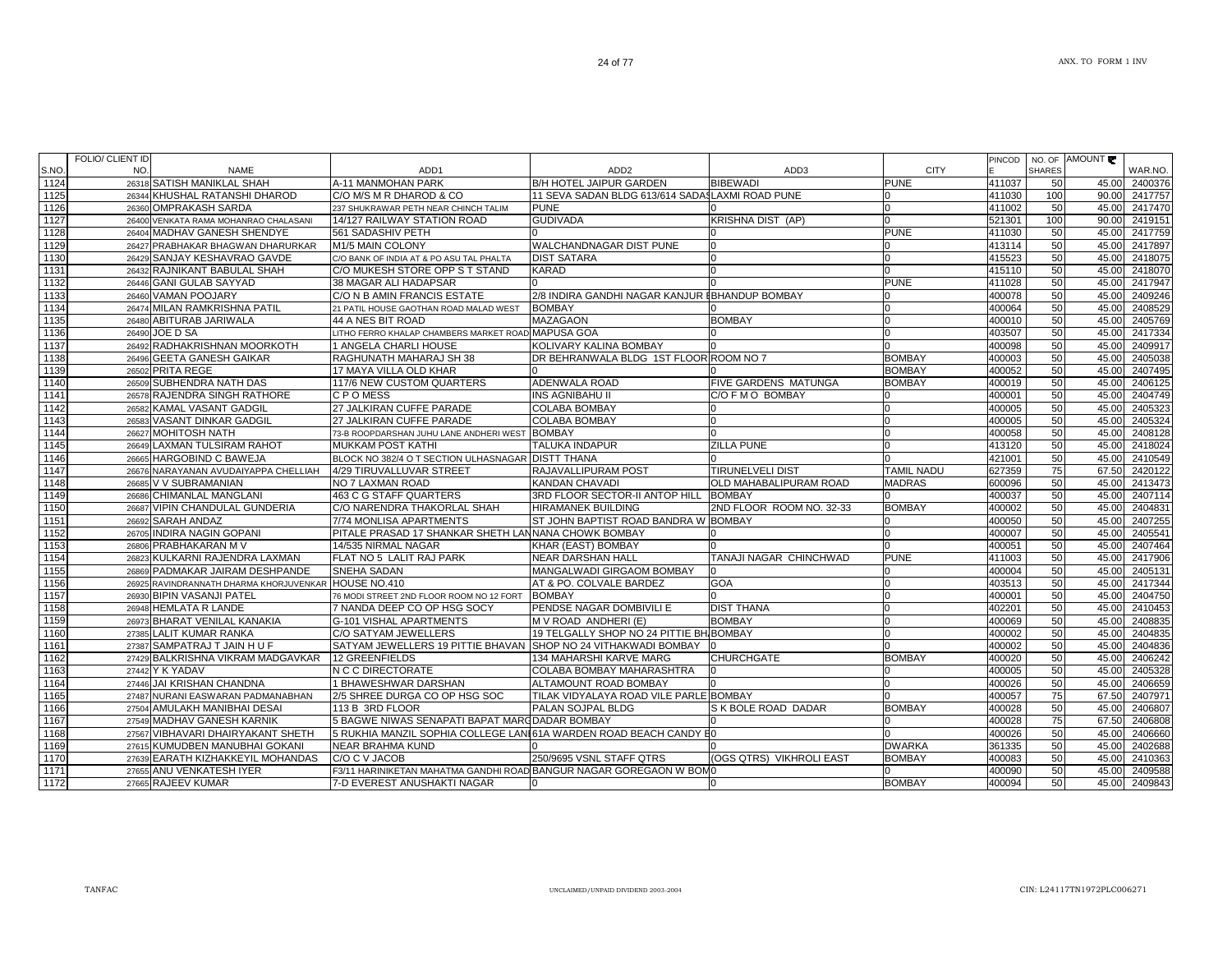| S.NO | <b>FOLIO/ CLIENT ID</b><br>NO. | <b>NAME</b>                           | ADD <sub>1</sub>                                                       | ADD <sub>2</sub>                              | ADD3                     | <b>CITY</b>      | PINCOD | <b>SHARES</b> | NO. OF AMOUNT | WAR.NO.       |
|------|--------------------------------|---------------------------------------|------------------------------------------------------------------------|-----------------------------------------------|--------------------------|------------------|--------|---------------|---------------|---------------|
| 1173 |                                | 27776 SHAIKH ABDUL RAHIM              | RAJ CLOTHING CO 70/72 CHAKLA STREE BOMBAY                              |                                               |                          |                  | 400003 | 50            | 45.00         | 2405041       |
| 1174 |                                | 27815 USHA RAJENDRA PRASAD            | B-16 JAMUNA MIDTH CHOWKY                                               | EVERSHINE NAGAR MALAD WEST BOO                |                          |                  | 400064 | 50            | 45.00         | 2408532       |
| 1175 |                                | 27908 DHANANJAY MORAY                 | MORAY MAHAL 226 S V ROAD BANDRA                                        | <b>BOMBAY</b>                                 |                          |                  | 400050 | 50            | 45.00         | 2407258       |
| 1176 |                                | 27946 MEDHA PRABHAKAR DHARWATKAR      | B-4/002 DR P V MANDLIK NAGAR                                           | S V ROAD MALAD WEST BOMBAY                    |                          |                  | 400064 | 50            | 45.00         | 2408536       |
| 1177 |                                | 27996 SUNIL SHARMA                    | K C A HOSTEL VERONICA ROAD BANDRA BOMBAY                               |                                               |                          |                  | 400050 | 50            | 45.00         | 2407261       |
| 1178 |                                | 28113 JAYANTILAL C MEHTA              | 4-PRABHU NIWAS VITALBHAI PATEL ROA BOMBAY                              |                                               |                          |                  | 400004 | 50            | 45.00         | 2405132       |
| 1179 |                                | 28126 CECIL NORONHA                   | C-II/15 BAPA NAGAR                                                     |                                               |                          | <b>NEW DELHI</b> | 110003 | 100           | 90.00         | 2400627       |
| 1180 |                                | 28139 SITA S AVADHANY                 | C/O SRI LAKSHMI VENKATESHWARA INDUSTRIES B-13 HEBBAL INDUSTRIAL ESTATE |                                               | <b>MYSORE</b>            |                  | 570016 | 50            | 45.00         | 2400470       |
| 1181 |                                | 28178 RAKESH KUMAR KALRA              | G-4/4 PAPER MILL COLONY                                                | <b>LUCKNOW</b>                                |                          |                  | 226006 | 50            | 45.00         | 2416187       |
| 1182 |                                | 28226 ANAGHA GHAG                     | F/25 SCINDIA COLONY M V ROAD                                           | ANDHERI EAST BOMBAY                           |                          |                  | 400069 | 50            | 45.00         | 2408839       |
| 1183 |                                | 28227 GOPAL RAO MANGU                 | 64/5 CHANDAR NIVAS SINDHI SOCIETY                                      | <b>BOMBAY</b>                                 |                          |                  | 400071 | 50            | 45.00         | 2408952       |
| 1184 |                                | 28232 MOHOMED EBRAHIM PATEL           | 104-106 SAIDA MARG 4TH FLOOR                                           | ROOM NO 12 BOMBAY                             |                          | n                | 400009 | 50            | 45.00         | 2405728       |
| 1185 |                                | 28316 ARIF ESMAIL HAJEE               | ANNE VILLA 27 ST PAUL ROAD                                             | <b>BANDRA BOMBAY</b>                          |                          |                  | 400050 | 50            | 45.00         | 2407262       |
| 1186 |                                | 28361 GAJANAN JANARDAN JOSHI          | 21 GOPAL BHUVAN KHED GULLY SAITAN CHOWKY PRABHADEVI BOMBAY             |                                               |                          |                  | 400025 | 50            |               | 45.00 2406592 |
| 1187 |                                | 28418 RAHIL HASANI BHATRI             | C/O NATIONAL LITHO WORKS P LTD                                         | 608 BAPURAO JAGTAP MARK BOMBA0                |                          |                  | 400011 | 200           | 180.00        | 2405790       |
| 1188 |                                | 28435 NERGISH BOKDAWALA               | 779 DARUWALLA HOUSE                                                    | PARSI COLONY DADAR BOMBAY                     |                          |                  | 400014 | 50            | 45.00         | 2405874       |
| 1189 |                                | 28460 VAIJAYANTI ALTEKAR              | <b>JOSHI BUNGALOW</b>                                                  | 24/3 T P                                      | <b>SHIVAJI NAGAR</b>     | <b>PUNE</b>      | 411005 | 50            |               | 45.00 2417563 |
| 1190 |                                | 28465 BHAGWATI PRASAD MITTAL          | <b>HOTEL KAVERI</b>                                                    | MAIN ROAD RAXAUL BIHAR                        |                          |                  | 845305 | 50            | 45.00         | 2421316       |
| 1191 |                                | 28472 SYED BADRUL HASSAN              | 21 ASAWARI APARTMENT KANTI NAGAR ANDHERI E BOMBAY                      |                                               |                          | n                | 400059 | 50            | 45.00         | 2408293       |
| 1192 |                                | 28530 INDERPAL SINGH                  | C/O JAIPUR UDYOG LTD INST DEPTT                                        | PO SAWAIMADHOPUR RAJ                          |                          |                  | 322022 | 50            | 45.00         | 2417202       |
| 1193 |                                | 28536 VIJAYALAKSHMI ACHUTHAN          | LAXMINIVAS                                                             | NEAR TU P SCHOOL                              | THILLANORE KAPPAD P.O.   | <b>KANNUR</b>    | 670006 | 50            | 45.00         | 2420470       |
| 1194 |                                | 28539 VIJAY KUMAR R SHAH              | <b>HIMCO HOUSE</b>                                                     | 2-8-41 NEHRU ROAD JALNA                       |                          |                  | 431203 | 50            | 45.00         | 2418170       |
| 1195 |                                | 28547 DILIPBHAI BABUBHAI PATEL        | RAM NAGAR MANOHAR COLONY ROAD                                          | NEAR BAGICHA POST GONDIA CITY 0               |                          |                  | 441614 | 50            | 45.00         | 2418373       |
| 1196 |                                | 28667 SHARDA L VYAS                   | 472 MOHAN NIVAS THIRD FLOOR                                            | OPP MAHESHWARI UDYAN BOMBAY IO                |                          |                  | 400019 | 50            | 45.00         | 2406127       |
| 1197 |                                | 28724 KRISHNA KISHORE UDESHI          | A/28 RAMKUTIR OPP MAHIM BAZAR P O MAHIM                                | <b>BOMBAY</b>                                 |                          |                  | 400016 | 50            | 45.00         | 2405957       |
| 1198 |                                | 28744 KHANTILAL KESHAVLAL MODY        | JETHIBAI BUILDING 1ST FLOOR                                            | OPP NAPOO GARDEN B A KHIMJI MAIMATUNGA BOMBAY |                          | <sup>n</sup>     | 400019 | 50            | 45.00         | 2406128       |
| 1199 |                                | 28809 RAMESH CHANDRA KHANDELWAL       | <b>SUGANDHA</b>                                                        | F 505 KAMLA NAGAR                             | AGRA                     | n                | 282005 | 50            |               | 45.00 2418369 |
| 1200 |                                | 28818 RAMASUBRAMANIAN SHANKARAN       | A8 DEVI NIWAS B P SINGH CROSS ROAD NO 3                                | MULUND WEST BOMBAY                            |                          |                  | 400080 | 50            | 45.00         | 2409279       |
| 1201 |                                | 28853 JAI PARKASH GANDHI              | 53/45 RAMJAS ROAD                                                      | <b>KAROL BAGH</b>                             |                          | <b>NEW DELHI</b> | 110005 | 50            | 45.00         | 2400670       |
| 1202 |                                | 28863 MADHUSUDAN VITTHAL GOKHALE      | ROOM NO 7 LAXMAN THAKUR CHAUAL                                         | KANDAR PADA DAHISAR W BOMBAY IO               |                          |                  |        | 50            | 45.00         | 2421463       |
| 1203 |                                | 28934 MAKARAND SHRINIVAS DEO          | 4/23 MALAD CO-OP HSG SOCY LTD                                          | <b>PODAR PARK</b>                             | <b>MALAD EAST</b>        | <b>BOMBAY</b>    | 400097 | 50            | 45.00         | 2409856       |
| 1204 |                                | 28935 JOY K G VARGHESE                | 8/120 ADARSH NAGAR OPP BENGAL CHEMICALS WORLI BOMBAY                   |                                               |                          |                  | 400025 | 50            | 45.00         | 2406597       |
| 1205 |                                | 28938 BADRI PRASAD                    | 384 K 2ND FLOOR JITENDRA MANSION                                       | DABHOLKAR WADI KALBADEVI ROAD BOMBAY          |                          |                  | 400002 | 100           | 90.00         | 2404848       |
| 1206 |                                | 28993 SUDHA RANGANATHAN               | 8B DHAWALGIRI ANUSAKTHINAGAR                                           | <b>BOMBAY</b>                                 |                          |                  | 400094 | 100           | 90.00         | 2409844       |
| 1207 |                                | 29145 MANSUKH K VYAS                  | A 17 PUSHPA PARK S V ROAD BORIVLI WEST BOMBAY                          |                                               |                          |                  | 400092 | 50            | 45.00         | 2409651       |
| 1208 |                                | 29179 RAMESH JHAVERI                  | 497 S V P ROAD ROOP RAJ BLDG                                           |                                               |                          | <b>BOMBAY</b>    | 400004 | 50            | 45.00         | 2405141       |
| 1209 |                                | 29208 SURESH PATEL                    | <b>205 VIKAS APARTMENT</b>                                             | <b>JANKI KUTIR JUHU BOMBAY</b>                | n                        |                  | 400054 | 200           | 180.00        | 2407675       |
| 1210 |                                | 29241 SADASHIV RAMKRISHNA GURJAR      | MANGAL PRASAD 34 VINCENT SQUARE                                        | DADAR BOMBAY                                  |                          |                  | 400014 | 100           | 90.00         | 2405881       |
| 1211 |                                | 29246 VIJAY GOVINDRAO GAWAND          | C/O VIJAY J BHAGAT                                                     | C G S QTRS SECTOR 7                           | 14/336 ANTOP HILL BOMBAY |                  | 400037 | 100           | 90.00         | 2407117       |
| 1212 |                                | 29248 SUBHASH GOVINDRAO GAVAND        | C/O MRS DEEPA P GAVAND                                                 | NEELKANTH DARSHAN SOCIETY                     | NEAR RUNWAL NAGAR KOLBAD | <b>THANE</b>     | 400602 | 100           | 90.00         | 2410105       |
| 1213 |                                | 29249 URMILA SUBHASH GAWAND           | C/O MRS DEEPA P GAVAND                                                 | NEELKANTH DARSHAN SOCIETY                     | NEAR RUNWAL NAGAR KOLBAD | <b>THANE</b>     | 400601 | 100           |               | 90.00 2410041 |
| 1214 |                                | 29250 ARUTA VIJAY GAWAND              | C/O VIJAY J BHAGAT                                                     | C G S QTRS SECTOR 7                           | 14/336 ANTOP HILL BOMBAY | n                | 400037 | 100           | 90.00         | 2407118       |
| 1215 |                                | 29252 PUSHPALATA BHALCHANDRA CHITNIS  | DAVE BUILDING BLOCK NO 1 S V ROAD                                      | <b>GOREGAON WEST BOMBAY</b>                   |                          |                  | 400062 | 50            | 45.00         | 2408395       |
| 1216 |                                | 29272 VIJAYALAKSHMI BALASUBRAMANIAN   | 9/8 JAWAHAR JYOTI LUISWADI THANE                                       | <b>MAHARASHTRA STATE</b>                      |                          |                  | 400604 | 50            | 45.00         | 2410184       |
| 1217 |                                | 29280 LILAVATI DAHYALAL PARIKH        | <b>19 ASHIANA</b>                                                      | MAHALAXMI TEMPLE COMPOUND                     | 3RD FLOOR BLOCK NO 7     | <b>BOMBAY</b>    | 400026 | 50            | 45.00         | 2406667       |
| 1218 |                                | 29298 SARLA TEWARI                    | C/O K K TIWARI MILLER                                                  | <b>GAUHATI FLOUR MILL LTD</b>                 | <b>DISPUR GAUHATI</b>    | <b>ASSAM</b>     | 781005 | 50            | 45.00         | 2423040       |
| 1219 |                                | 29324 MOHOMMAD SALIM MULLA            | MOHD YASIN CHAWL 2/2 SANGHANI ESTAGHATKOPAR BOMBAY                     |                                               |                          | n                | 400086 | 50            | 45.00         | 2409493       |
| 1220 |                                | 29372 GULAB VITHALANI                 | 170/6 SHIV SMRUTI II FLOOR                                             | <b>SION W BOMBAY</b>                          |                          | $\Omega$         | 400022 | 100           | 90.00         | 2406378       |
| 1221 |                                | 29409 PAYYALLUR RAMASETHU VISWANATHAN | 20/262 PARADISE NO 2                                                   | <b>SION EAST</b>                              | <b>BOMBAY</b>            | $\Omega$         | 400022 | 75            | 67.50         | 2406379       |
|      |                                |                                       |                                                                        |                                               |                          |                  |        |               |               |               |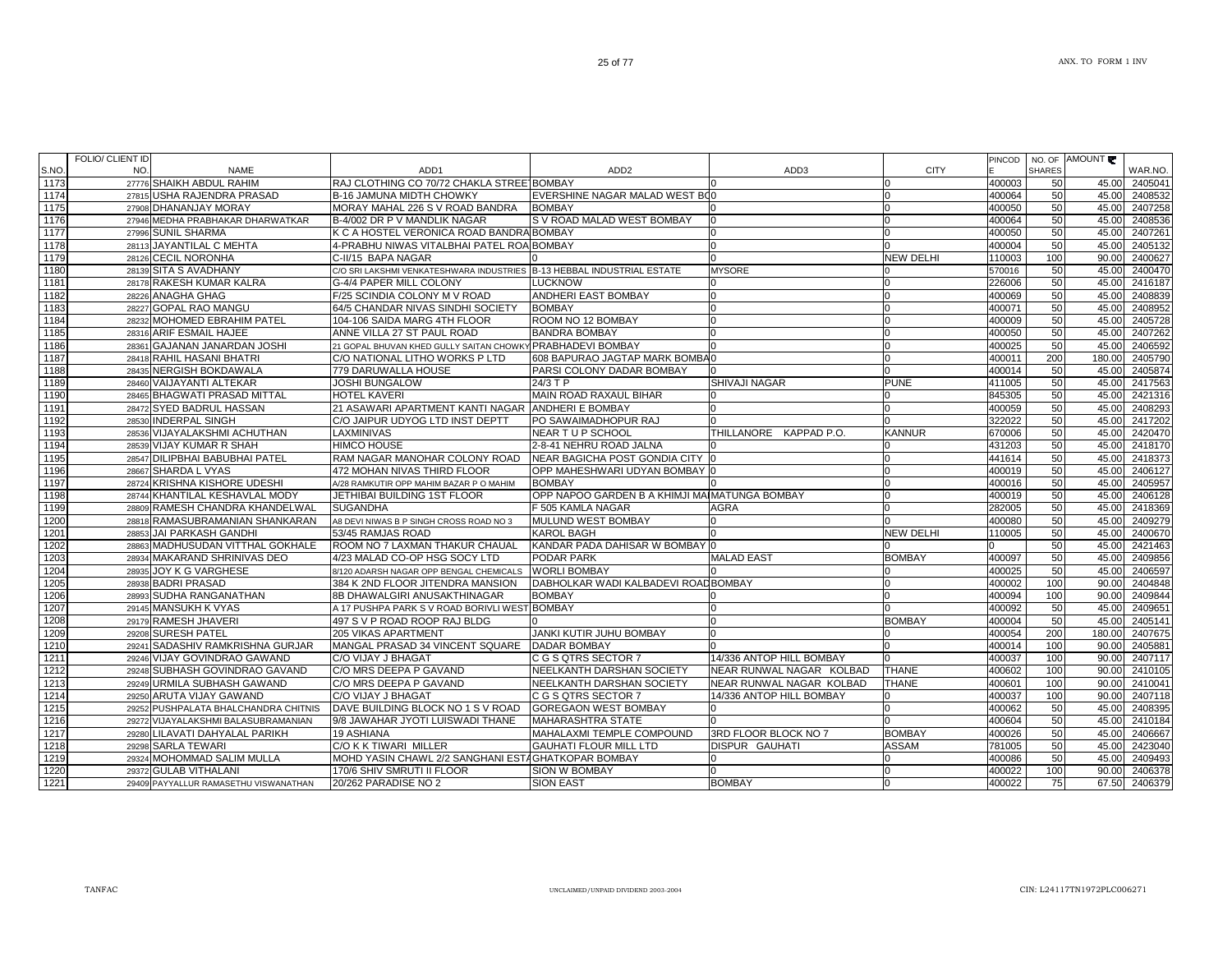|       | <b>FOLIO/ CLIENT ID</b> |                                    |                                                                                                                |                                                                 |                                              |                          |               |               |               |               |
|-------|-------------------------|------------------------------------|----------------------------------------------------------------------------------------------------------------|-----------------------------------------------------------------|----------------------------------------------|--------------------------|---------------|---------------|---------------|---------------|
| S.NO. | NO.                     | <b>NAME</b>                        | ADD <sub>1</sub>                                                                                               | ADD <sub>2</sub>                                                | ADD3                                         | <b>CITY</b>              | <b>PINCOD</b> | <b>SHARES</b> | NO. OF AMOUNT | WAR.NO.       |
| 1222  |                         | 29454 ARUN KUMAR JAIN              | 241 PANKAJ MANSION DR A B ROAD WORBOMBAY                                                                       |                                                                 |                                              | $\Omega$                 | 400018        | 50            | 45.00         | 2413929       |
| 1223  |                         | 29454 ARUN KUMAR JAIN              | 241 PANKAJ MANSION DR A B ROAD WORBOMBAY                                                                       |                                                                 | 0                                            | $\Omega$                 | 400018        | 50            | 45.00         | 2413952       |
| 1224  |                         | 29476 SUNANDA SHINDE               | PRATIKSHA NAGAR NO 1 CHAWL NO 99 R NO 79                                                                       | <b>SION KOLIWADA BOMBAY</b>                                     | 0                                            | <sup>n</sup>             | 400022        | 50            | 45.00         | 2406382       |
| 1225  |                         | 29479 KESHRIMAL JAIN               | 4/525 NEW MILL ROAD                                                                                            | <b>KURLA</b>                                                    |                                              | <b>BOMBAY</b>            | 400070        | 50            | 45.00         | 2408927       |
| 1226  |                         | 29546 ASHIT ROY                    | 402 PALM BEACH APARTMENTS                                                                                      | <b>VERSOVA ROAD</b>                                             | <b>BOMBAY</b>                                |                          | 400061        | 50            | 45.00         | 2408360       |
| 1227  |                         | 29563 PURUSHOTTAM LAVANGLE         | 2/2 SHIV PRASAD                                                                                                | <b>GANAPATI NAGAR</b>                                           |                                              | <b>JALGAON</b>           | 425001        | 50            | 45.00         | 2422422       |
| 1228  |                         | 29641 NISHESH MEHTA                | H-11 SICKA NAGAR                                                                                               | <b>VP ROAD</b>                                                  |                                              | <b>BOMBAY</b>            | 400004        | 50            | 45.00         | 2405146       |
| 1229  |                         | 29659 RAJIV BAHL                   | C/O GEO CHEM LABORATORIES P LTD                                                                                | 294 SHAHID BHAGAT SINGH ROAD                                    | <b>FORT</b>                                  | <b>BOMBAY</b>            | 400001        | 50            | 45.00         | 2400312       |
| 1230  |                         | 29704 MALLAPPA BASAVARAJ           | 16/1265 M H B COLONY GORAI ROAD                                                                                | <b>BORIVLI W BOMBAY</b>                                         |                                              |                          | 400092        | 50            | 45.00         | 2409653       |
| 1231  |                         | 29742 CHITRA PRAKASH BHAVNANI      | FLAT NO.201D 2ND FLOOR SARATHI APTIIK T APT NO.281 13TH CROSS 8TH MINEAR KRISHNA ACADEMY MALLESWARAM BANGALORE |                                                                 |                                              |                          | 560003        | 50            | 45.00         | 2411051       |
| 1232  |                         | 29743 PRAKASH HIRANAND BHAVNANI    | FLAT NO.201D 2ND FLR SARATHI APT                                                                               | [K T APT NO.28] 13TH CROSS 8TH MANR KRISHNA ACADEMY MALLESWARAM |                                              | <b>BANGALORE</b>         | 560003        | 50            | 45.00         | 2411052       |
| 1233  |                         | 29770 RAVINDRA PARDESHI            | R/S 7-6 ROOM NO 128 N R C QUARTERS MOH DIST THANE                                                              |                                                                 |                                              |                          | 421102        | 50            | 45.00         | 2410571       |
| 1234  |                         | 29776 JAYANT KALE                  | C/O J G KALE FLAT NO 3 BLDG NO 4                                                                               | RLY OFFICER S FLATS OPP RUIA COIDADAR BOMBAY                    |                                              | n                        | 400014        | 50            | 45.00         | 2405882       |
| 1235  |                         | 29801 ROSHAN SOLI IRANI            | NO 3 SHANTI NIKETAN LALLUBHAI PARK ROAD                                                                        | ANDHERI WEST BOMBAY                                             |                                              |                          | 400058        | 50            | 45.00         | 2408144       |
| 1236  |                         | 29836 SURENDRA PAMDHARINATH TAVADE | 128 R S JEEVADANI DARSHAN CO-OP HSG SOCY                                                                       | <b>ARUNODAY NAGAR</b>                                           | NAVGHAR ROAD MULUND EAST                     | <b>BOMBAY</b>            | 400081        | 50            | 45.00         | 2409438       |
| 1237  |                         | 29837 PRAKASH TAVADE               | 128 R S JEEVADANI DARSHAN CO-OP HSG SOCY                                                                       | ARUNODAY NAGAR NAVGHAR ROADMULUND EAST                          |                                              | <b>BOMBAY</b>            | 400081        | 50            |               | 45.00 2409439 |
| 1238  |                         | 29843 AJAY DEBOOR                  | A-1 203 VEENA NAGAR L B S MARG                                                                                 | MULUND WEST BOMBAY                                              |                                              |                          | 400080        | 50            | 45.00         | 2409282       |
| 1239  |                         | 29861 VIJAY ANNASAHEB PATIL        | <b>GOVT COLONY BUILDING NO 8</b>                                                                               | ROOM NO 1405 BANDRA E BOMBAY                                    |                                              |                          | 400051        | 50            | 45.00         | 2407466       |
| 1240  |                         | 29887 DIGAMBER KARAVADE            | KISHORE NIWAS KALAN CHAWL PATHARI DOMBIVLI EAST                                                                |                                                                 |                                              |                          | 421201        | 50            | 45.00         | 2410457       |
| 1241  |                         | 29928 VENKATESWARA RAO KOKA        | C/O KOKA CLINIC                                                                                                | DR KOKA CHALAPATHI RAO STREET DURGA AGRAHARAM                   |                                              | VIJAYAWADA               | 520002        | 25            | 22.50         | 2419114       |
| 1242  |                         | 30066 DAVASIA KARIMATTAN JOSEPH    | B 121 VISHNU BAUG 137 S V ROAD ANDHERI                                                                         | <b>BOMBAY</b>                                                   |                                              |                          | 400058        | 50            | 45.00         | 2408146       |
| 1243  |                         | 30067 KARIMATTAN JOSEPH DAVASIA    | VISHNU BAUG B 121 137 S V ROAD ANDHERI W                                                                       | <b>BOMBAY</b>                                                   |                                              | $\Omega$                 | 400058        | 50            | 45.00         | 2408147       |
| 1244  |                         | 30076 VIJAYKUMAR MADANLAL SONI     | <b>B-6 CENTRUY QTRS P B MARG WORLI</b>                                                                         | <b>BOMBAY</b>                                                   |                                              |                          | 400025        | 50            | 45.00         | 2406599       |
| 1245  |                         | 30121 MORARJI BHAVAN TANNA         | 195 WALKESHWAR ROAD                                                                                            |                                                                 |                                              | <b>MUMBAI</b>            | 400006        | 50            | 45.00         | 2405437       |
| 1246  |                         | 30130 KHANDUBHAI RANCHHODJI MISTRY | MAITRI NAGAR PLOT NO B-6                                                                                       | NEAR GIDC OFFICE CHHARVADA ROGIDC VAPI                          |                                              | <b>DIST VALSAD</b>       | 396195        | 50            | 45.00         | 2404725       |
| 1247  |                         | 30134 SUNEETA PRAKASH GAWAS        | 3 SHEIKH CHAWL MALPA DONGARI NO 3 ANDHERI EAST BOMBAY                                                          |                                                                 |                                              |                          | 400093        | 50            | 45.00         | 2409805       |
| 1248  |                         | 30135 MADHUSUDAN SADASHIV BHIDE    | 49 OCS STAFF QUARTERS                                                                                          | 2ND FLOOR NITYANAND ROAD ANDHBOMBAY                             |                                              | $\Omega$                 | 400069        | 50            | 45.00         | 2408847       |
| 1249  |                         | 30147 SEETA RAM SHENDE             | TYPE 4/1 E S I S HOSPITAL QTRS                                                                                 | <b>ANDHERI EAST BOMBAY</b>                                      |                                              | <sup>0</sup>             | 400093        | 50            | 45.00         | 2409806       |
| 1250  |                         | 30148 RAM WASUDEO SHENDE           | TYPE 4/1 E S I S HOSPITAL QTRS                                                                                 | <b>ANDHERI EAST BOMBAY</b>                                      |                                              |                          | 400093        | 50            |               | 45.00 2409807 |
| 1251  |                         | 30165 SUHAS K GONDHALEKAR          | 9/137 SARDAR NAGAR NO 4                                                                                        | KOLIWADA ANTOPHILL POST OFFICEBOMBAY                            |                                              |                          | 400037        | 50            | 45.00         | 2407119       |
| 1252  |                         | 30190 BIPIN N JOYSHER              | C/O B-108 PANCHSHEEL-I                                                                                         | RAHEJA TOWNSHIP MALAD EAST                                      | <b>BOMBAY</b>                                |                          | 400097        | 50            | 45.00         | 2409858       |
| 1253  |                         | 30234 LEELA SAYAJIRAO UPLAP        | 404 UNITED TOWER                                                                                               | NEXT TO INFANT JESUS HIGH SCHOICHINCHOLI BUNDER ROAD MALAD [W]  |                                              | <b>MUMBAI</b>            | 400064        | 50            | 45.00         | 2408542       |
| 1254  |                         | 30273 PURNIMA VELJI SOMAIYA        | 341/8 CHANDAVARKAR CROSS LANE                                                                                  | MATUNGA C R BOMBAY 400019                                       |                                              |                          | 400019        | 50            | 45.00         | 2400332       |
| 1255  |                         | 30275 KUSUM VELJI SOMAIYA          | 341/8 CHANDAVARKAR CROSS LANE                                                                                  | MATUNGA C R BOMBAY 400019                                       |                                              | n                        | 400019        | 50            | 45.00         | 2400333       |
| 1256  |                         | 30277 SUSHILA RAJNIKANT VORA       | C/O SANJAYKUMAR & CO HORNBY BLDG 2ND FLR 172/74 DR D N ROAD FORT BOMBAY 10                                     |                                                                 |                                              | $\Omega$                 | 400001        | 50            | 45.00         | 2400313       |
| 1257  |                         | 30279 DHIREN HIRUBHAI BHATT        | 341/8 CHANDAVARKAR CROSS LANE                                                                                  | MATUNGA C R BOMBAY 400019                                       | <sup>0</sup>                                 | n                        | 400019        | 50            | 45.00         | 2400334       |
| 1258  |                         | 30284 RAJESHREE PRANLAL BADRIKIYA  | 341/8 CHANDAVARKAR CROSS LANE                                                                                  | <b>IMATUNGA C R BOMBAY</b>                                      |                                              | n                        | 400019        | 50            | 45.00         | 2406133       |
| 1259  |                         | 30304 VASANT M NAIK                | D-36 GANESH BAUG DR AMBEDKAR ROAI MATUNGA BOMBAY 400019                                                        |                                                                 | n                                            | <sup>0</sup>             | 400019        | 50            | 45.00         | 2400335       |
| 1260  |                         | 30341 R DATTA                      | $13 - B$                                                                                                       | <b>SUJAN SINGH PARK</b>                                         | <b>NEW DELHI</b>                             |                          | 110003        | 100           | 90.00         | 2400628       |
| 1261  |                         | 30392 GULAB P ALIMCHANDANI         | FLAT NO 21 B BUILDING NO 28                                                                                    | TAKSHILA MAHAKALI CAVES ROAD A BOMBAY                           |                                              |                          | 400093        | 50            | 45.00         | 2409808       |
| 1262  |                         | 30519 PRASHANT NAVNITBHAI SHAH     | A-2 HARI OHM COMPLEX IIND FLOOR                                                                                | ABOVE SANKALP RESTAURANT                                        | MANI NAGAR NR KRISHNABAUG CHAR RAS AHMEDABAD |                          | 380008        | 50            | 45.00         | 2403169       |
| 1263  |                         | 30550 BHAGIRATH KAMAT              | C/O MALL PROCESSORS                                                                                            | 33A SENAPATI BAPAT MARG BOMBAY0                                 |                                              |                          | 400013        | 50            | 45.00         | 2405846       |
| 1264  |                         | 30597 PADMA J PANJWANI             | BLDG NO.7 FLAT NO.8                                                                                            | PRINCE APTS NEAR NAVAL COAST EBEACH ROAD                        |                                              | VISAKHAPATNAM (A F530002 |               | 50            |               | 45.00 2419244 |
| 1265  |                         | 30623 GOPAL KANAIYALAL AGRAWAL     | C/O P G P CO LTD                                                                                               | AT BODWAD DIST JALGAON                                          |                                              |                          | 425310        | 50            | 45.00         | 2418139       |
| 1266  |                         | 30659 SADANANDA ACHAARYYA          | <b>MATERIALS DEPARTMENT</b>                                                                                    | BHARAT PETROLEUM CORPN LTD                                      | `A' INSTALLATION SEWRI (E)                   | <b>BOMBAY</b>            | 400015        | 50            | 45.00         | 2410325       |
| 1267  |                         | 30689 GERTRUDE LOBO                | AMRIT NIVAS ROOM NO 1 KALINA                                                                                   | SANTACRUZ EAST BOMBAY 400098                                    |                                              |                          | 400098        | 50            | 45.00         | 2400366       |
| 1268  |                         | 30691 IGNATIUS LOBO                | AMRIT NIVAS ROOM NO 1 KALINA                                                                                   | SANTACRUZ EAST BOMBAY 400098                                    |                                              |                          | 400098        | 50            | 45.00         | 2400368       |
| 1269  |                         | 30744 KULWANT SINGH                | C/O PUNJAB & SIND BANK                                                                                         | . B S MARG VIKHROLI BOMBAY                                      |                                              | n                        | 400083        | 50            | 45.00         | 2410364       |
| 1270  |                         | 30768 NEETA HEMU JETHMALANI        | FLAT NO 2 C/201 202                                                                                            | PARAS NAGAR SHANKER LANE                                        | KANDIVALEE BOMBAY                            | 0                        | 400067        | 50            | 45.00         | 2408712       |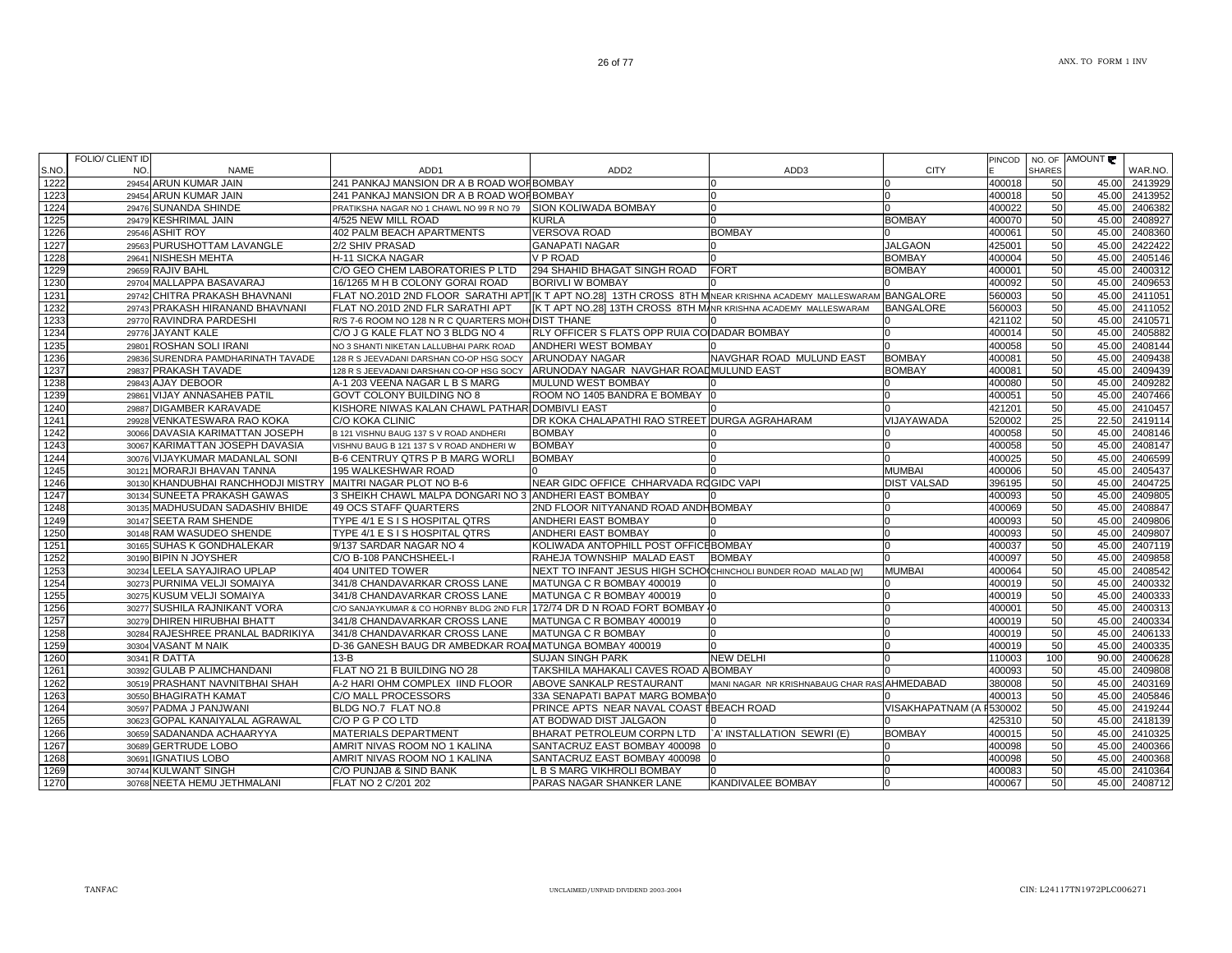|      | FOLIO/ CLIENT ID |                                      |                                                                      |                                                              |                            |                     |        |               | NO. OF AMOUNT |         |
|------|------------------|--------------------------------------|----------------------------------------------------------------------|--------------------------------------------------------------|----------------------------|---------------------|--------|---------------|---------------|---------|
| S.NO | NO.              | <b>NAME</b>                          | ADD1                                                                 | ADD <sub>2</sub>                                             | ADD3                       | <b>CITY</b>         | PINCOD | <b>SHARES</b> |               | WAR.NO. |
| 1271 |                  | 30869 KUSUM LAXMAN GULAVANI          | B-10 OM KHUSHAL TEJPAL SCHEME                                        | RD NO 3 PARLE EAST BOMBAY 400050                             |                            |                     | 400057 | 50            | 45.00         | 2400355 |
| 1272 |                  | 31017 RAM TAHILRAMANI                | 7 EVERGREEN 207 WATER FIELD ROAD                                     | <b>BANDRA BOMBAY</b>                                         |                            |                     | 400050 | 50            | 45.00         | 2407273 |
| 1273 |                  | 31055 K RAMACHANDRAN MENON           | 17/134 ASHA VILLA                                                    | GARODIA NAGAR GHATKOPAR EAST BOMBAY                          |                            |                     | 400077 | 50            | 45.00         | 2409140 |
| 1274 |                  | 31170 BHARAT ANANDRAO JUMALE         | AT & POST ANJANGAON SURJI                                            | <b>DIST AMRAVATI MP</b>                                      |                            |                     | 444705 | 50            | 45.00         | 2418432 |
| 1275 |                  | 31192 RAMANBHAI Z PATEL              | 2 ANNAPURNA CO SOCIETY                                               | PANCHWATI DINDORI ROAD NASIK M0                              |                            |                     |        | 50            | 45.00         | 2421465 |
| 1276 | 31207            | CHANDRASEKARAN AMIRTHAPANDIAN        | 21/8 NAGARDAS 2ND CHAWL                                              | VATCHRAJ LANE MATUNGA BOMBAYO                                |                            |                     | 400019 | 50            | 45.00         | 2406135 |
| 1277 |                  | 31257 ANAND NAIMPALLY                | C-214 ANAND JUHU LANE CO-OP HSG SO 17 JUHU LANE                      |                                                              | <b>ANDHERI WEST</b>        | <b>BOMBAY</b>       | 400058 | 50            | 45.00         | 2408149 |
| 1278 |                  | 31285 MANGALAM NATARAJAN             | 10 SNEHDEEP CO OP HSG SOCIETY                                        | R P ROAD TILAK NAGAR DOMBIVLI E 0                            |                            |                     | 421201 | 50            | 45.00         | 2410460 |
| 1279 | 31286            | GULABDEVI JHAMAKLAL BHORAWAT         | 34 D SANJOG APARTMENT                                                | <b>GROUND FLOOR MUGBHAT CROSS LBOMBAY</b>                    |                            |                     | 400004 | 50            | 45.00         | 2405158 |
| 1280 |                  | 31289 HAZEL MEREY D SILVA            | C/O MR HENRY D B SILVA                                               | MOHD JALAL CATERING ACCOUNTS POST BOX 113 BAHRAIN            |                            |                     |        | 50            | 45.00         | 2400038 |
| 1281 |                  | 31343 DR S M BHATT                   | <b>C/O ASIATIC MINERALS</b>                                          | MINERALS & CHEMICALS DHUN-NUR SIR PHIROZSHAH MEHTA ROAD FORT |                            | <b>BOMBAY</b>       | 400001 | 100           | 90.00         | 2404753 |
| 1282 |                  | 31356 CHARUDATTA DABHOLKAR           | 5/24 DATTATRAYA BLDGS T J ROAD GRANT R BOMBAY                        |                                                              |                            |                     | 400007 | 50            | 45.00         | 2405555 |
| 1283 |                  | 31357 SHEELA DABHOLKAR               | 5/24 DATTATRAYA BLDGS T J ROAD GRANT R BOMBAY                        |                                                              |                            |                     | 400007 | 50            | 45.00         | 2405556 |
| 1284 |                  | 31419 MANJUNATH DAYANAND BALIGA      | A-406 SHIVAM                                                         | OPP MAHIM HEAD POST OFFICE                                   | LADY HARDINGE ROAD MAHIM   | <b>MUMBAI</b>       | 400016 | 50            | 45.00         | 2405970 |
| 1285 |                  | 31617 ADESH PATIL                    | 92/22 JERBAI WADIA RD                                                | OPP TATA HOSPITAL 3RD FLOOR                                  | <b>PAREL BOMBAY</b>        |                     | 400012 | 50            | 45.00         | 2405812 |
| 1286 |                  | 31645 HARSHAD NYALCHAND KOTHARI      | MOTA DUDH NAKA APTE WADA                                             | KALYAN DIST THANE                                            |                            |                     | 421301 | 50            | 45.00         | 2410524 |
| 1287 |                  | 31697 NITIN RAMESH DESAI             | NAVNIT H/81 BANK OF BARODA HSG SOCIETY BHARDAWADI ANDHERI WEST BOMBO |                                                              |                            |                     | 400058 | 50            | 45.00         | 2408151 |
| 1288 |                  | 31698 AJIT RAMESH DESAI              | NAVNIT H/81 BANK OF BARODA HSG SOCIETY BHARDAWADI ANDHERI WEST BOMBO |                                                              |                            |                     | 400058 | 50            | 45.00         | 2408152 |
| 1289 | 31723            | SHERRY RUTH PEREIRA                  | 203 BEACH APARTMENTS                                                 | VERSOVA BEACH ROAD BOMBAY                                    |                            |                     | 400061 | 50            | 45.00         | 2408363 |
| 1290 | 31775            | LEELA NAINAN MAYALIL                 | RB II 124/23                                                         | C RLY QTRS                                                   | WENDEN AVENUE MATUNGA WEST | <b>BOMBAY</b>       | 400019 | 50            | 45.00         | 2406140 |
| 1291 |                  | 31788 LEENA MADHAV PAI               | I 201 ASHOK NAGAR                                                    | <b>VAZIRA NAKA</b>                                           | 179 L T ROAD BORIVLI WEST  | <b>MUMBAI</b>       | 400092 | 50            | 45.00         | 2409661 |
| 1292 |                  | 31790 VIJYABEN BHUTA                 | 558 ADENWALA ROAD                                                    |                                                              |                            | <b>BOMBAY</b>       | 400019 | 50            | 45.00         | 2406141 |
| 1293 |                  | 31792 DIPAK BHUTA                    | 558 ADENWALA ROAD                                                    |                                                              |                            | <b>BOMBAY</b>       | 400019 | 50            | 45.00         | 2406142 |
| 1294 |                  | 31877 JAYALAKSHMI SUBRAMANIAN        | 6/470 REKHA 14TH ROAD CHEMBUR                                        | <b>BOMBAY</b>                                                |                            |                     | 400071 | 50            | 45.00         | 2411142 |
| 1295 |                  | 31952 HANSA CHANDRAKANT JAVERI       | 347 PANCHRATNA MAMA PARMANAND MARG                                   | OPERA HOUSE BOMBAY                                           |                            |                     | 400004 | 200           | 180.00        | 2405161 |
| 1296 |                  | 31954 CHANDRAKANT HARIKRISHNA JAVERI | 347 PANCHRATNA MAMA PARMANAND MARG                                   | OPERA HOUSE BOMBAY                                           |                            |                     | 400004 | 200           | 180.00        | 2405162 |
| 1297 |                  | 32007 RAJINDER KAUR GHATEHORDE       | 10 PREM SAGAR 17TH RD END SANTACRUZ WEST BOMBAY                      |                                                              |                            |                     | 400054 | 50            | 45.00         | 2407681 |
| 1298 |                  | 32038 VANDANA GAJANAN DESHPANDE      | 608 MANGAL TOWER MANGAL NIWAS CO-OP                                  | HSG SOCY SECTOR-17 PLOT NO 53 NEW BOMBAY                     |                            |                     | 400703 | 50            | 45.00         | 2410224 |
| 1299 |                  | 32046 RASHMIKANT P KOTHARI           | C/O GARRISON ENGINEER                                                | NORTH DEOLALI ON SLOW ROAD                                   | P O DEOLALI DIST NASIK     |                     | 422401 | 50            | 45.00         | 2418114 |
| 1300 |                  | 32107 NAUSHAD IMAM                   | <b>ADVOCATE</b>                                                      | <b>WELLESLY GUNJ</b>                                         | <b>RAM BAGH</b>            | MIRZAPUR UP         |        | 100           | 90.00         | 2421467 |
| 1301 |                  | 32116 DINA BEHRAMSHAH KHUMBATTA      | CHANDRA KANTMANSION 4TH FLOOR                                        | URANWALAL STREET GRANT ROAD IO                               |                            |                     | 400007 | 75            | 67.50         | 2405563 |
| 1302 |                  | 32266 FIRDOSH B SUKHADIA             | HOTEL PANCHVATI YATRI                                                | 430 VAKIL WADI                                               | <b>CHANDAK WADI</b>        | <b>NASHIK</b>       | 422001 | 50            | 45.00         | 2422396 |
| 1303 |                  | 32289 VISHNU BABAJI PATIL            | 103 PRIYADARSHINI OPP TEL EX                                         | NANDA PATKAR MARG VILE PARLE BOMBAY                          |                            |                     | 400057 | 50            | 45.00         | 2407992 |
| 1304 |                  | 32405 NETRA YOGENDRA CHHAPWALE       | C/O MR. VIKAS Y MURUDKAR                                             | SHREE YASHODHAN CO OP HSG SO(FLAT 465 SITALADEVI TEMPLE ROAD |                            | <b>MAHIM BOMBAY</b> | 400016 | 50            | 45.00         | 2405979 |
| 1305 |                  | 32447 V SUBBIAH                      | 11 FATIMA VILLA KALINA                                               |                                                              |                            | <b>BOMBAY</b>       | 400029 | 50            | 45.00         | 2410333 |
| 1306 |                  | 32507 MADAN LAL ARORA                | $A/E-34$                                                             | SHALIMAR BAGH                                                | <b>DELHI</b>               |                     | 110052 | 50            | 45.00         | 240188  |
| 1307 |                  | 32533 RAJENDRA KUMAR KHARE           | 446 HMT LAYOUT                                                       | ANANDNAGAR                                                   | <b>BANGALORE</b>           |                     |        | 50            | 45.00         | 2421468 |
| 1308 |                  | 32540 USHA APPRAYA BHAT              | C/O MR RAMESH A BHAT                                                 | 198 SAI VILLA 3RD CROSS                                      | CAMBRIDGE LAYOUT ULSOOR    | <b>BANGALORE</b>    | 560008 | 100           | 90.00         | 2411146 |
| 1309 |                  | 32550 HARISH S UCHIL                 | C-70 VENUS APARTMENTS                                                | WORLI SEA FACE BOMBAY                                        |                            |                     | 400018 | 50            | 45.00         | 2406093 |
| 1310 |                  | 32598 K SARADAMBAL                   | 208 LOK SHIP                                                         | PLOT NO.59                                                   | <b>SECTOR 17 VASHI</b>     | <b>NAVI MUMBAI</b>  | 400703 | 50            | 45.00         | 2410225 |
| 1311 |                  | 32626 MUKESH SHAH                    | 6A MEHTA BUILDING KIROL ROAD                                         | CAMA LANE GHATKOPAR W BOMBAY0                                |                            |                     | 400086 | 50            | 45.00         | 2409500 |
| 1312 |                  | 32627 SMITA SHAH                     | <b>6A MEHTA BUILDING KIROL ROAD</b>                                  | CAMA LANE GHATKOPAR WEST BOM0                                |                            |                     | 400086 | 50            | 45.00         | 2409501 |
| 1313 |                  | 32723 PRAVINKUMAR AMBELAL DESAI      | 4 MATANDANI CLOSE                                                    | PO BOX 31381 LUSAKA ZAMBIA                                   |                            | U                   |        | 50            | 45.00         | 2400108 |
| 1314 |                  | 32771 GUNVANTI DAMJI GADA            | JETHABHAI BLDG 3RD FLOOR ROOM NO OFF BAMANJI PITIT ROAD BOMBAY       |                                                              | In.                        |                     | 400036 | 50            | 45.00         | 2407044 |
| 1315 |                  | 32808 KAMALAKANT GAJANAN VALEKAR     | 240/9379 KANNAMWAR NAGAR NO.2                                        | SANMAAN C H S LTD                                            | <b>VIKHROLI EAST</b>       | <b>MUMBAI</b>       | 400083 | 50            | 45.00         | 2410365 |
| 1316 |                  | 32870 RASHMINKUMAR B PATEL           | 329/11 JAWAHAR NAGAR                                                 | GOREGAON WEST BOMBAY                                         |                            |                     | 400062 | 50            | 45.00         | 2408401 |
| 1317 |                  | 32874 HARSHAD CHANDULAL UDANI        | C 1/5 NARAYAN PUJARI NAGAR                                           | KHAN ABDUL GAFFAR KHAN ROAD                                  | <b>WORLI</b>               | <b>BOMBAY</b>       | 400018 | 100           | 90.00         | 2406094 |
| 1318 |                  | 32943 NALINI JAYANTILAL RANDERIA     | KUSUM VILLA IST FLOOR S V ROAD X 8TH ROA                             | <b>KHAR BOMBAY</b>                                           |                            |                     | 400052 | 50            | 45.00         | 2407511 |
| 1319 |                  | 33018 SATURINE MACHADO               | A/4 JAIRAMESHWAR SOCY S V ROAD                                       | <b>GOREGAON WEST BOMBAY</b>                                  | 0                          | <sup>0</sup>        | 400062 | 50            | 45.00         | 2408402 |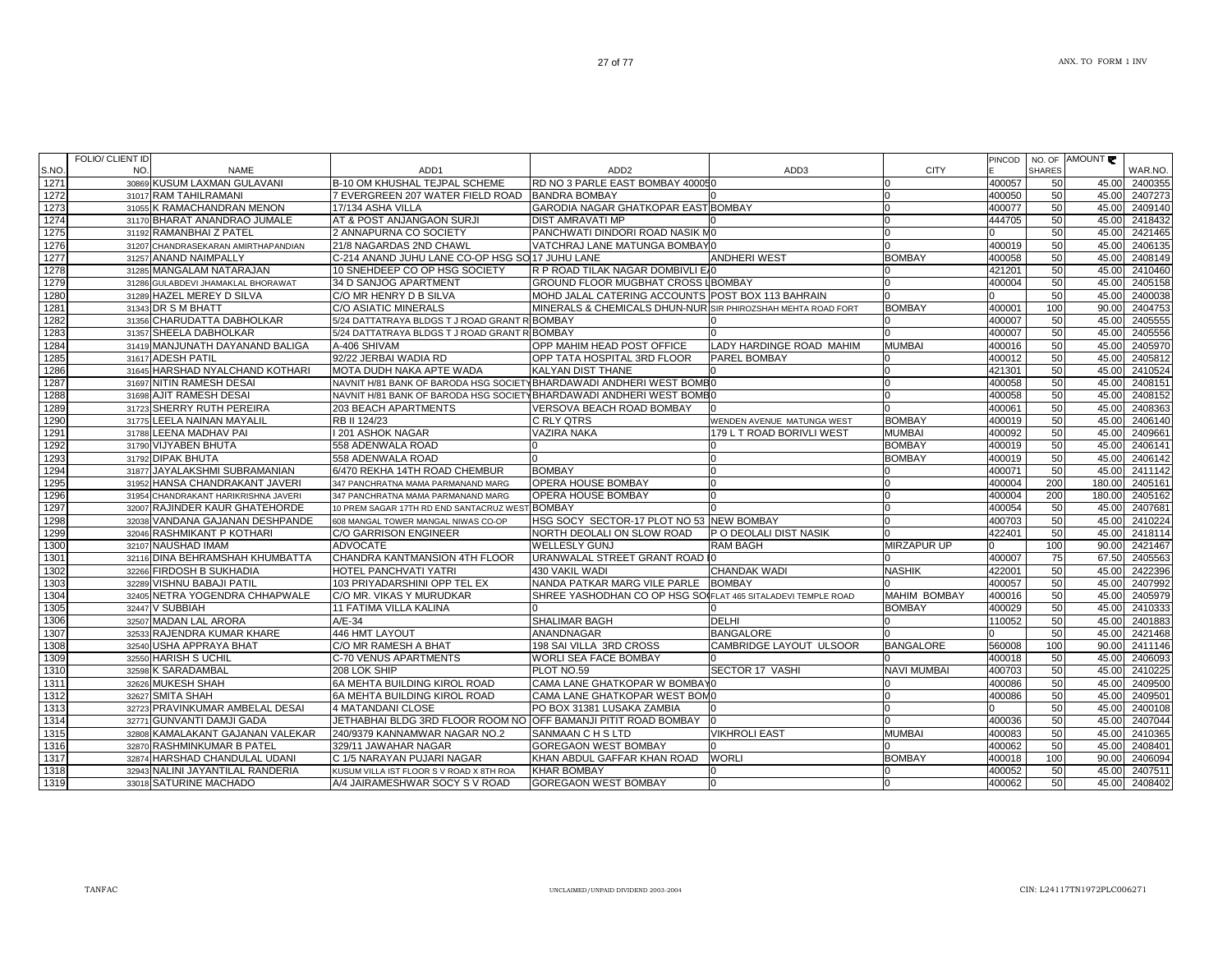|       | FOLIO/ CLIENT ID |                                                   |                                                                              |                                                                |                             |                         | PINCOD       | NO. OF        | AMOUNT            |
|-------|------------------|---------------------------------------------------|------------------------------------------------------------------------------|----------------------------------------------------------------|-----------------------------|-------------------------|--------------|---------------|-------------------|
| S.NO. | NO.              | <b>NAME</b>                                       | ADD <sub>1</sub>                                                             | ADD <sub>2</sub>                                               | ADD3                        | <b>CITY</b>             |              | <b>SHARES</b> | WAR.NO.           |
| 1320  |                  | 33019 LEENA ANTHONY MACHADO                       | A/4 JAIRAMESHWAR SOCY S V ROAD                                               | <b>GOREGAON WEST BOMBAY</b>                                    |                             |                         | 400062       | 50            | 2408403<br>45.00  |
| 1321  |                  | 33052 VINOD KANHOJI CHAWHAN                       | 301/16 MIRANDA BLDG OPP N C KELKAR ROAD                                      | SHIVAJI MANDIR DADAR BOMBAY                                    | lo.                         |                         | 400028       | 50            | 45.00<br>2406830  |
| 1322  |                  | 33060 SHANKARLAL JETHMAL MAHESHWARY 11 SBI COLONY |                                                                              | <b>VALLASH NAGAR</b>                                           |                             | RAIPUR, MP              | 492001       | 100           | 2418648<br>90.00  |
| 1323  |                  | 33100 ULLAS TRABAKLAL SHAH                        | ILA NIVAS BLOCK NO 8                                                         | CHANDAVARKAR CROSS LANE                                        | MATUNGA C R BOMBAY 400019   |                         | 400019       | 50            | 45.00<br>2400336  |
| 1324  |                  | 33104 DIPIKA TRAMBAKLAL SHAH                      | LILA NIVAS BLOCK NO 8                                                        | CHANDAVARKAR CROSS LANE                                        | MATUNGA C R BOMBA 400019    |                         | 400019       | 50            | 45.00<br>2400337  |
| 1325  |                  | 33161 SEPHALI SEN                                 | 401 POOJA APARTMENT                                                          | <b>42 VITTAL MALLYA ROAD</b>                                   | <b>BANGALORE</b>            | n                       | 560001       | 50            | 2411006<br>45.00  |
| 1326  |                  | 33216 SYED AFSAR SHAH                             | C/O CROWN WATCH CO 75 ABDUL REHMA STREET BOMBAY                              |                                                                |                             | $\Omega$                | 400003       | 100           | 2405057<br>90.00  |
| 1327  |                  | 33226 BHAGWATI KANODIA                            | SAMUDRA TARANG KELUSKAR ROAD NORTH                                           | <b>BOMBAY</b>                                                  |                             |                         | 400028       | 50            | 2406831<br>45.00  |
| 1328  |                  | 33307 A D J VICTOR                                | JEHOVAH NISSI                                                                | DAVID NAGAR                                                    | PADAPPAI                    | <b>TAMIL NADU</b>       | 601301       | 150           | 135.00<br>2413524 |
| 1329  |                  | 33321 RANJAN KUMAR SINHA                          | NAV SIG SCHOOL                                                               | AIR FORCE STATION                                              | <b>BEGUMPET</b>             | HYDERABAD (A P)         | 500016       | 50            | 45.00<br>2410693  |
| 1330  |                  | 33350 RAVI CHADHA                                 | 7 SUDHA BUILDING 20 NEPEAN SEA ROAI BOMBAY 400036                            |                                                                |                             |                         | 400036       | 50            | 45.00<br>2400345  |
| 1331  |                  | 33416 ACHYUT PANDURANG GURJAR                     | 30 UDYAM RANISATI MARG                                                       | <b>MALAD EAST</b>                                              |                             | <b>BOMBAY</b>           | 400097       | 50            | 45.00<br>2409860  |
| 1332  |                  | 33468 RUPA BHUPATRAI SANGHVI                      | 8 H D KAPOLE NIVAS KHETWADI 4TH LANR NO 5 S V P ROAD BOMBAY                  |                                                                |                             |                         | 400004       | 50            | 45.00<br>2405168  |
| 1333  |                  | 33518 BALWANT KUVERJI VORA                        | 7 DEVKARAN MANSION                                                           | <b>24 VITHALDAS ROAD</b>                                       | PRINCESS STREET             | <b>BOMBAY</b>           | 400002       | 50            | 45.00<br>2404860  |
| 1334  |                  | 33533 GOPAL VARAHAMURTI                           | 4/111 3RD FLOOR SIDHARTH NAGAR III                                           | S V ROAD GOREGAON W BOMBAY                                     |                             |                         | 400104       | 50            | 45.00<br>2410023  |
| 1335  |                  |                                                   | 33560 ANAGHA CHANDRASHEKHAR PATWARDHAN CHANDRAMA RAM MARUTI CROSS RD NOTHANE |                                                                |                             | n                       | 400602       | 200           | 180.00<br>2410109 |
| 1336  |                  | 33573 BIPIN POPATLAL MEHTA                        | C/O POPATLAL H SHAH                                                          | T2 BLOCK DALAL ESTATE LAMINGTO BOMBAY                          |                             | $\Omega$                | 400008       | 50            | 2405689<br>45.00  |
| 1337  |                  | 33623 DRONACHARYA MADHAV CHATI                    | C/O FERMENTAPHARMA BIOTECH LTD                                               | <b>VILLAGE TAKOLI</b>                                          | P O NAGWAIN                 | <b>DIST MANDI</b>       | 175121       | 50            | 45.00<br>2415732  |
| 1338  |                  | 33649 MOHANLAL MAKANJI PATEL                      | 92 B D SOUZA CROSS LANE DEVIDAS BHUVAL3RD FLOOR R NO 12 VADAGADI BOM         |                                                                |                             |                         | 400003       | 50            | 2405062<br>45.00  |
| 1339  |                  | 33691 ALI MOHSIN GAYASI                           | YAMANI BLDG GRD FLOOR BADR BAGH                                              | <b>BALARAM ST GRANT RD BOMBAY</b>                              |                             |                         | 400007       | 75            | 2405572<br>67.50  |
| 1340  |                  | 33750 SUPRIYA SURESH JOSHI                        | E14 INDRAVADAN CO HSG SOCY                                                   | BAI PADMABAI THAKKAR ROAD                                      | <b>MAHIM BOMAY</b>          |                         | 400016       | 50            | 2405983<br>45.00  |
| 1341  |                  | 33752 REKHA BHAGWAN CHAPHEKAR                     | 15/2 HASMUKH BHUVAN ACHARYA DONDE MARG PAREL BOMBAY                          |                                                                |                             |                         | 400012       | 50            | 45.00<br>2405818  |
| 1342  |                  | 33820 VASANTI MADHUKAR RAJWADKAR                  | 8 SIDDHASHRAM CO OP HSG SOCY GOKHALE ROAOPP MARUTI TEMPLE NAUPADA THAIO      |                                                                |                             |                         | 400602       | 50            | 45.00<br>2410110  |
| 1343  |                  | 33833 SUDHAKAR ACHARYA                            | VISHWAKARMA VISHRANTI BHUVAN WALBHAT RO GOREGOAN EAST BOMBAY                 |                                                                |                             |                         | 400063       | 50            | 45.00<br>2408496  |
| 1344  |                  | 33835 ASARAM VISTARI RAMTEKE                      | 1405 R N A HEIGHTS                                                           | APP FANTASY LAND GREEN FIELDS ANDHERI (E)                      |                             | <b>MUMBAI</b>           | 400093       | 50            | 45.00<br>2409809  |
| 1345  |                  | 33987 R P BHATIA                                  | <b>HITECH ALUMINIUM</b>                                                      | F-64 SECTOR B                                                  | NOIDA                       | U <sub>P</sub>          | 201301       | 100           | 2415830<br>90.00  |
| 1346  |                  | 34000 PRABHAKAR DIKSHIT                           | BLOCK 11 C-WING 3RD FLOOR BLDG NO 12 OPP                                     | SPARSH SWAPAN BLDG JANAKALYAIKHARODI MARVE RD MALVANI MALAD(W) |                             | <b>BOMBAY</b>           |              | 50            | 2421470<br>45.00  |
| 1347  |                  | 34022 VASANT SHAMRAO BURSE                        | HOUSE NO.9                                                                   | THANE-BELAPUR ROAD                                             | POST BOX NO.73              | THANE (MAHARASHT 400601 |              | 75            | 67.50<br>2410051  |
| 1348  |                  | 34039 ANIL KESHAV SHENOY                          | <b>BUILDING NO 21 A</b>                                                      | FLAT NO 4 GROUND FLOOR                                         | BRINDABAN MAJIWADE          | THANE WEST              | 400601       | 50            | 45.00<br>2400371  |
| 1349  |                  | 34077 SHYAM SUNDER SARDA                          | C/O DINESH CEMENT WORKS                                                      | SARDAR PURA 5TH ROAD                                           | JODHPUR RAJASTHAN           |                         |              | 50            | 2421471<br>45.00  |
| 1350  |                  | 34116 MEHERNOZ JAMSHEDJI DARUWALLA                | WADIA BLDG FLAT NO 3 IST FLOOR                                               | <b>6 BABULNATH ROAD</b>                                        |                             | <b>BOMBAY</b>           | 400007       | 50            | 45.00<br>2405574  |
| 1351  |                  | 34167 SHARDABEN A SHAH                            | H 503 VISHAL APARTMENT SIR M V ROAD ANDHERI E BOMBAY                         |                                                                |                             |                         | 400069       | 50            | 2408858<br>45.00  |
| 1352  |                  | 34209 IGNATIUS ROBERT D SOUZA                     | A 7 NEW BLUE DIAMOND TANK ROAD                                               | ORLEM MALAD BOMBAY                                             |                             |                         | 400064       | 100           | 90.00<br>2408553  |
| 1353  |                  | 34210 VERINDRA PAUL KAPOOR                        | 14 DIAMOND APARTMENTS MOUNT MARY ROAD                                        | <b>BANDRA BOMBAY</b>                                           |                             |                         | 400050       | 50            | 45.00<br>2407282  |
| 1354  |                  | 34236 PUNAMCHAND DIPCHAND SHAH                    | 51 MANGALDAS ROAD SHREEJI BHUVAN 5TH FLOOR ROOM NO 8 BOMBAY                  |                                                                |                             |                         | 400002       | 50            | 2404864<br>45.00  |
| 1355  |                  | 34264 ARJANDAS C GULANI                           | 10 D HIGH PEAK APARTMENTS                                                    | 20 A S V ROAD                                                  | <b>BANDRA</b>               | <b>BOMBAY</b>           | 400050       | 100           | 90.00<br>2407283  |
| 1356  |                  | 34266 H S MATHROO                                 | HOUSE NO 3214 SECTOR NO 27 D                                                 |                                                                |                             | <b>CHANDIGARH</b>       | <sup>n</sup> | 100           | 2421472<br>90.00  |
| 1357  |                  | 34289 RAMCHANDRA SAVALARAM GADEKAR                | GANESH BHAVAN 12 SHAMRAO VITAL MARG                                          | <b>LAMINGHTON ROAD BOMBAY</b>                                  |                             |                         | 400007       | 50            | 2405577<br>45.00  |
| 1358  |                  | 34331 SHYAM PAHLAJRAI BHATIA                      | 49 F VENUS APTS FLAT NO 38 10TH FLOOWORLI SEA FACE BOMBAY                    |                                                                |                             |                         | 400018       | 50            | 2406095<br>45.00  |
| 1359  |                  | 34331 SHYAM PAHLAJRAI BHATIA                      | 49 F VENUS APTS FLAT NO 38 10TH FLOOWORLI SEA FACE BOMBAY                    |                                                                |                             |                         | 400018       | 50            | 45.00<br>2406096  |
| 1360  |                  | 34382 SANDHYA HEGDE                               | 102 NAMITA FIRST FLOOR                                                       | 9 GULMOHAR CROSS ROAD NO 4                                     | JVPD SCHEME VILE PARLE WEST | <b>BOMBAY</b>           | 400049       | 50            | 45.00<br>2407195  |
| 1361  |                  | 34400 VIMALA MANTRI                               | 4 INDUS COURT A ROAD                                                         | CHURCH GATE                                                    | <b>BOMBAY</b>               |                         | 400020       | 50            | 45.00<br>2406258  |
| 1362  |                  | 34482 UDAY DATTATRAY PATKI                        | 742 W TIERRA BUENA LN                                                        | PHOENIX                                                        | AZ 85023                    | USA                     |              | 50            | 45.00<br>2400004  |
| 1363  |                  | 34547 NITINA PAREKH                               | C/3 VIRAL APARTMENT                                                          | OPP AMBER OSCAR CINEMA                                         | S V ROAD ANDHERI WEST       | <b>BOMBAY</b>           | 400058       | 50            | 45.00<br>2408166  |
| 1364  |                  | 34570 ZULEKHA MOGUL                               | 258-A BELLASIS ROAD                                                          |                                                                |                             | <b>BOMBAY</b>           | 400008       | 50            | 45.00<br>2405692  |
| 1365  |                  | 34580 VASANT RAJARAM JOSHI                        | B/23 EVERGREEN CO-OP HSG SOCY LTD FATEH ALI ROAD                             |                                                                | <b>DOMBIVLI EAST</b>        | <b>DIST. THANE</b>      | 421201       | 75            | 67.50<br>2410464  |
| 1366  |                  | 34638 ADIL SOHRABJI TODDYWALLA                    | C/O MRS RATI K IRANI 18/A DURLABH BHUWAN                                     | <b>2ND FLOOR JALBHAI STREET</b>                                | CHARNI ROAD JUNCTION        | <b>BOMBAY</b>           | 400004       | 100           | 90.00<br>2405172  |
| 1367  |                  | 34722 SANJAY TANDON                               | R B III 6/5                                                                  | CENTRAL RAILWAY QUARTERS                                       | <b>BYCULLA</b>              | <b>BOMBAY</b>           | 400008       | 50            | 2405697<br>45.00  |
| 1368  |                  | 34862 SHAFI NOORMOHAMED THANAWALLA                | MONISHA APPARTMENT                                                           | 3RD FLOOR ST ANDREW S ROAD                                     | <b>BANDRA BOMBAY</b>        | 0                       | 400050       | 150           | 135.00<br>2407286 |
|       |                  |                                                   |                                                                              |                                                                |                             |                         |              |               |                   |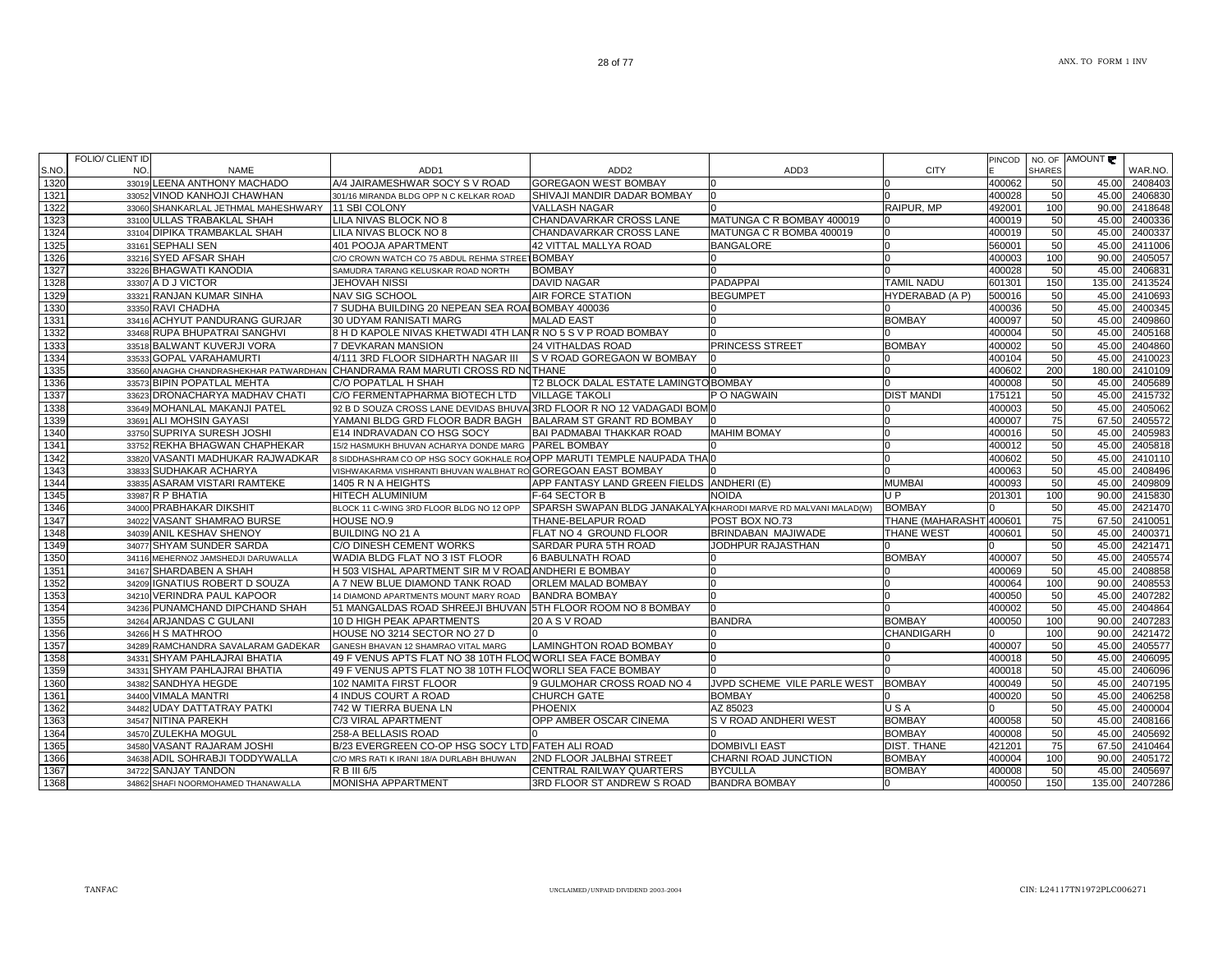|      | FOLIO/ CLIENT ID                                                            |                                                                  |                                                   |                                 |                      | PINCOD |               | NO. OF AMOUNT |         |
|------|-----------------------------------------------------------------------------|------------------------------------------------------------------|---------------------------------------------------|---------------------------------|----------------------|--------|---------------|---------------|---------|
| S.NO | NO.<br><b>NAME</b>                                                          | ADD1                                                             | ADD <sub>2</sub>                                  | ADD3                            | <b>CITY</b>          |        | <b>SHARES</b> |               | WAR.NO. |
| 1369 | 34926 FIDELIA DUBASH                                                        | 655. BAND VIEW                                                   | J.ROAD, OPP V.J.T.I.HOSTEL                        | NEAR FIVE GARDEN, DADAR,        | <b>MUMBAI</b>        | 400014 | 50            | 45.00         | 2405896 |
| 1370 | 34950 ARUN GULAVANE                                                         | 6 SUKHSHANTI APARTMENT NO.2                                      | <b>MRUTYUNJAY COLONY</b>                          | BEHIND ANAND NAGAR OF PAUD ROAD | KOTHRUD PUNE         | 411029 | 50            | 45.00         | 2417692 |
| 1371 | 34959 RAMANUJAPURAM SESHADRI KANNAN                                         | J/63 PALM ACRES GOVANPADA ROAD                                   | <b>I</b> MULUND EAST BOMBAY                       |                                 |                      | 400081 | 50            | 45.00         | 2409449 |
| 1372 | 34963 VARSHA PRAGNESH SARAIYA                                               | C-10B/3 KUMAR CO OP SOCIETY DAYALDAS ROA VILE PARLE EAST BOMBAY  |                                                   |                                 |                      | 400057 | 50            | 45.00         | 2408008 |
| 1373 | 34974 CHANDRAKANT RAMCHANDRA SONALKAR                                       | KALEWAR BUILDING DADYSETH ROAD CHOWPATT BOMBAY                   |                                                   |                                 |                      | 400007 | 50            | 45.00         | 2405578 |
| 1374 | 35014 YASH PAL MALHOTRA                                                     | E-1 ADITYA APARTMENT OLD NAGARDAS ROAD                           | ANDHERI E BOMBAY                                  |                                 |                      | 400069 | 100           | 90.00         | 2408864 |
| 1375 | 35025 GOPAL PANKAJ KUMAR                                                    | 5 NAYAN CO OP HSG SOC LTD                                        | KHANDURBHAI DESAI ROAD VILE PAIBOMBAY             |                                 |                      | 400056 | 50            | 45.00         | 2407865 |
| 1376 | 35077 DATTATRAYA SITARAM HALBE                                              | C-2/10 MUNCIPAL TENEMENTS A G KHAN ROAWORLI BOMBAY               |                                                   |                                 |                      | 400018 | 50            | 45.00         | 2406097 |
| 1377 | 35082 BOMAN HIRAJI KAPADIA                                                  | D HIRRUS & CO                                                    | DHAN-NUR 4TH FLOOR                                | 15 PHEROZESHAH MEHTA ROAD       | <b>BOMBAY</b>        | 400001 | 100           | 90.00         | 2404754 |
| 1378 | 35117 VICTOR RODRIGUES                                                      | C/O CHIKA LTD MEHTA CHAMBERS                                     | 13TH MATHEW ROAD 4TH FLOOR P (BOMBAY              |                                 |                      | 400004 | 50            | 45.00         | 2405175 |
| 1379 | 35150 KAMLESH DHIMAN                                                        | F2-21 NAVY NAGAR                                                 | <b>COLABA</b>                                     | <b>BOMBAY</b>                   |                      | 400005 | 50            | 45.00         | 2405342 |
| 1380 | 35182 PRAMOD N AGARWAL                                                      | JAI HIND NO 2 4TH FLR                                            | WEST WING BHULESHWAR BOMBAYO                      |                                 |                      | 400002 | 50            | 45.00         | 2404870 |
| 1381 | 35277 HARMINDER SINGH TONDON                                                | 7-A GREENLAND SOCY PANT NAGAR                                    | <b>GHATKOPAR BOMBAY</b>                           |                                 |                      | 400075 | 50            | 45.00         | 2409082 |
| 1382 | 35324 USHA V SHETTY                                                         | C/O K JATHAPPA RAI POST DARBE PUTTUVIA MANGALORE KARNATAKA       |                                                   |                                 |                      |        | 50            | 45.00         | 2421474 |
| 1383 | 35329 HRISHIKESH GHIVALIKAR                                                 | 8 MANKAME BUILDING SITALADEVI TEMP MAHIM BOMBAY                  |                                                   |                                 |                      | 400016 | 50            | 45.00         | 2405987 |
| 1384 | 35344 PURUSHOTTAM PERMANAND NIRMEL                                          | 3RD FLOOR 58 BAPU KHOTE STREET                                   | <b>BOMBAY</b>                                     |                                 |                      | 400003 | 50            | 45.00         | 2405069 |
| 1385 | 35353 YAGNESH RATILAL PARIKH                                                | 7 JAI CHAMUNDA NIWAS                                             | GR FLOOR OPP 5TH CARTER ROAD BORIVLI EAST BOMBAY  |                                 |                      | 400066 | 50            | 45.00         | 2408663 |
| 1386 | 35375 MANDAKINI RAJARAM RALEGAONKAR                                         | 3 NARIMAN ROAD DHANUKA COTTAGE                                   | <b>VILE PARLE E BOMBAY</b>                        |                                 |                      | 400057 | 50            | 45.00         | 2408011 |
| 1387 | 35376 SHIRISH RAJARAM RALEGAONKAR                                           | 3 NARIMAN ROAD DHANUKA COTTAGE                                   | <b>VILE PARLE E BOMBAY</b>                        |                                 |                      | 400057 | 50            | 45.00         | 2408012 |
| 1388 | 35426 SHARAD JHAVAR                                                         | SECTOR N 1                                                       | PLOT NO <sub>2</sub>                              | CIDCO                           | AURANGABAD           | 431003 | 50            | 45.00         | 2418161 |
| 1389 | 35429 ABDULWAHAB MOHAMED DALVI                                              | FLAT NO 7 SECOND FLR HAROON MANZII 214 OLD AGRA ROAD KURLA BOMBA |                                                   |                                 |                      | 400070 | 50            | 45.00         | 2408931 |
| 1390 | 35491 KARUMATHIL SIVASHANKARA MENON17/81 SHEETAL NIWAS ROAD NO 25 SION WEST |                                                                  | <b>BOMBAY</b>                                     |                                 |                      | 400022 | 50            | 45.00         | 2406406 |
| 1391 | 35568 CHARANJIT SINGH ANAND                                                 | <b>PUNJAB &amp; SIND BANK</b>                                    | <b>OPERA HOUSE BOMBAY</b>                         |                                 |                      | 400004 | 50            | 45.00         | 2405180 |
| 1392 | 35576 JOHN INNOCENT                                                         | FLAT NO 4 PRAKASH CO OP HSG SOCY                                 | DAULAT NAGAR RELIEF ROAD                          | <b>SANTACRUZ WEST</b>           | <b>BOMBAY</b>        | 400054 | 50            | 45.00         | 2407693 |
| 1393 | 35598 ASHOK B SHARMA                                                        | ROOM NO 6/B NIHANGISTAN CHAWL IRANI WADI                         | KANDIVLI BOMBAY                                   |                                 |                      | 400067 | 50            | 45.00         | 2408721 |
| 1394 | 35665 PETER NADUVATH JESUNATHADAS CHRIST COTTAGE PANCHGANI DIST SATARA      |                                                                  | <b>MAHARASHTRA</b>                                |                                 |                      | 412805 | 200           | 180.00        | 2418014 |
| 1395 | 35790 NAGINDAS KALYANJI SHAH                                                | 3/4 DANGAT BHUVAN                                                | 22 OLD HANUMAN 1ST CROSS LANE BOMBAY              |                                 |                      | 400002 | 50            | 45.00         | 2404872 |
| 1396 | 35794 KISHOREBHAI DHIRUBHAI PATEL                                           | 15 RECHAN VILLA GR FLOOR N S ROAD NO 4                           | J V P D SCHEME BOMBAY                             |                                 |                      | 400056 | 50            | 45.00         | 2407874 |
| 1397 | 35873 BHANU DHANSUKH PAREKH                                                 | A/4 VASANT PURAM THEOSOPHICAL COLONY                             | JUHU BOMBAY 400049                                |                                 |                      | 400049 | 50            | 45.00         | 2400348 |
| 1398 | 35884 HAZARILAL JAIN                                                        | C-4 SUNITA CO OP HSG SOC LTD KOPRI COLON                         | NEAR MANGLA HIGH SCHOOL THANA0                    |                                 |                      | 400603 | 50            | 45.00         | 2410160 |
| 1399 | 35885 ROHAN BHAUSALI                                                        | C/O BHALCHANDRA ENTERPRISE                                       | EVEREST E-10 6TH FLOOR                            | <b>TARDEO BOMBAY</b>            |                      | 400034 | 50            | 45.00         | 2407015 |
| 1400 | 35919 ASHOKKUMAR TOLARAM TOTLANI                                            | 601 MANGAL AARTI ST ABDREWS RIAD                                 | NEAR MACRONELLS ROOF GARDEN BANDRA WEST           |                                 | <b>MUMBAI</b>        | 400050 | 50            | 45.00         | 2407294 |
| 1401 | 35944 KURYAN VARKEY KOTHEDATHIL                                             | I H M C T A N VEER SAVARKAR MARG                                 | OPP VEER SAVARKAR MARG                            | P O DADAR BOMBAY                |                      | 400028 | 50            | 45.00         | 2406848 |
| 1402 | 35959 SHAILA BHALCHANDRA BHAGWAT                                            | 7 DWARKA BRAHMIN SOC NAUPADA                                     | n                                                 |                                 | <b>THANE</b>         | 400602 | 50            | 45.00         | 2410112 |
| 1403 | 36065 CLARENCE J D SOUZA                                                    | 35 DADI HOUSE SOCIETY ROAD                                       | <b>IRLA</b>                                       | <b>VILE PARLE W</b>             | <b>BOMBAY</b>        | 400056 | 50            | 45.00         | 2407875 |
| 1404 | 36131 DEOKINANDAN DHANUKA                                                   | 4/31 MALAD CO OP HSG SOCIETY PODDAR ROAD MALAD E BOMBAY          |                                                   |                                 |                      | 400064 | 100           | 90.00         | 2408561 |
| 1405 | 36133 SAVITRI HIRALAL BHARWANI                                              | HENLEEN GROUND FLOOR PLOT 156                                    | MAIN AVE. JUNCTION MAIN & CENTRISANTACRUZ BOMBAY  |                                 |                      | 400054 | 50            | 45.00         | 2407694 |
| 1406 | 36134 DEEPAK CHINTAMAN PADALKAR                                             | HENLEEN GROUND FLR PLOT 156                                      | MAIN AVE. JUNCTION MAIN & CENTRISANTACRUZ BOMBAY  |                                 |                      | 400054 | 50            | 45.00         | 2407695 |
| 1407 | 36135 SUDHA DEEPAK PADALKAR                                                 | HENLEEN GROUND FLR PLOT 156                                      | MAIN AVE. JUNCTION MAIN CENTRA SANTACRUZ BOMBAY   |                                 |                      | 400054 | 50            | 45.00         | 2407696 |
| 1408 | 36139 ALPHONSO FERNANDES                                                    | SHANKAR RAMDAS YADAV CHAWL                                       | R NO 11 AVRI PADA S V ROAD DAHIS BOMBAY           |                                 |                      | 400068 | 50            | 45.00         | 2408808 |
| 1409 | 36166 SUNITA LALCHAND BAFNA                                                 | 2D/21 RAMMANOHAR LOHIA NAGAR                                     | 306 L B SHASTRI MARG                              | KURLA W BOMBAY                  |                      | 400070 | 50            | 45.00         | 2408933 |
| 1410 | 36190 UPENDRA VASANT TIPNIS                                                 | 267 BHARAT PETROLEUM STAFF COLON VASI NAKA CHEMBUR               |                                                   | <b>BOMBAY</b>                   |                      | 400074 | 50            | 45.00         | 2409062 |
| 1411 | 36204 PAWAN KUMAR SETHI                                                     | R NO 4 BLOCK NO 7 SADAN WADI AGRA ROAD                           | <b>BHANDUP BOMBAY</b>                             |                                 |                      | 400078 | 50            | 45.00         | 2409252 |
| 1412 | 36219 SADHANA WAZAVALKAR                                                    | 1/3 MATRUSHRI CO P HSG SOCIETY M G ROAD                          | <b>GOREGAON W BOMBAY</b>                          |                                 |                      | 400062 | 100           | 90.00         | 2408415 |
| 1413 | 36283 RAMCHANDRA NARAYAN BHALERAO                                           | SPC 1/20 GODREJ HILL SIDE QTRS                                   | . B S MARG                                        | <b>VIKHROLI</b>                 | <b>BOMBAY</b>        | 400074 | 50            | 45.00         | 2409063 |
| 1414 | 36284 MRINALINI RAMCHANDRA BHALERAO                                         | SPC1/20 GODREJ HILLSIDE QUARTERS                                 | <b>LBS MARG</b>                                   | VIKHROLI                        | <b>BOMBAY</b>        | 400079 | 50            | 45.00         | 2410352 |
| 1415 | 36304 MANORAMA DINESH PATEL                                                 | C/O SANJAYKUMAR & CO                                             | HORNBY BLDG 2ND FLOOR 172/74 DIFORT BOMBAY 400001 |                                 |                      | 400001 | 50            | 45.00         | 2400314 |
| 1416 | 36305 SUMITRA NITIN PAREKH                                                  | C/O SANJAYKUMAR & CO                                             | HORNBY BLDG 2ND FLOOR                             | 172/74 DR D N ROAD FORT         | <b>BOMBAY 400001</b> | 400001 | 50            | 45.00         | 2400315 |
| 1417 | 36439 RAM NARAYAN SINGH                                                     | BLDG NO 185 ROOM NO 5154 PANTH NAGAR GHATKOPER EAST BOMBAY       |                                                   |                                 |                      | 400075 | 50            | 45.00         | 2409083 |
|      |                                                                             |                                                                  |                                                   |                                 |                      |        |               |               |         |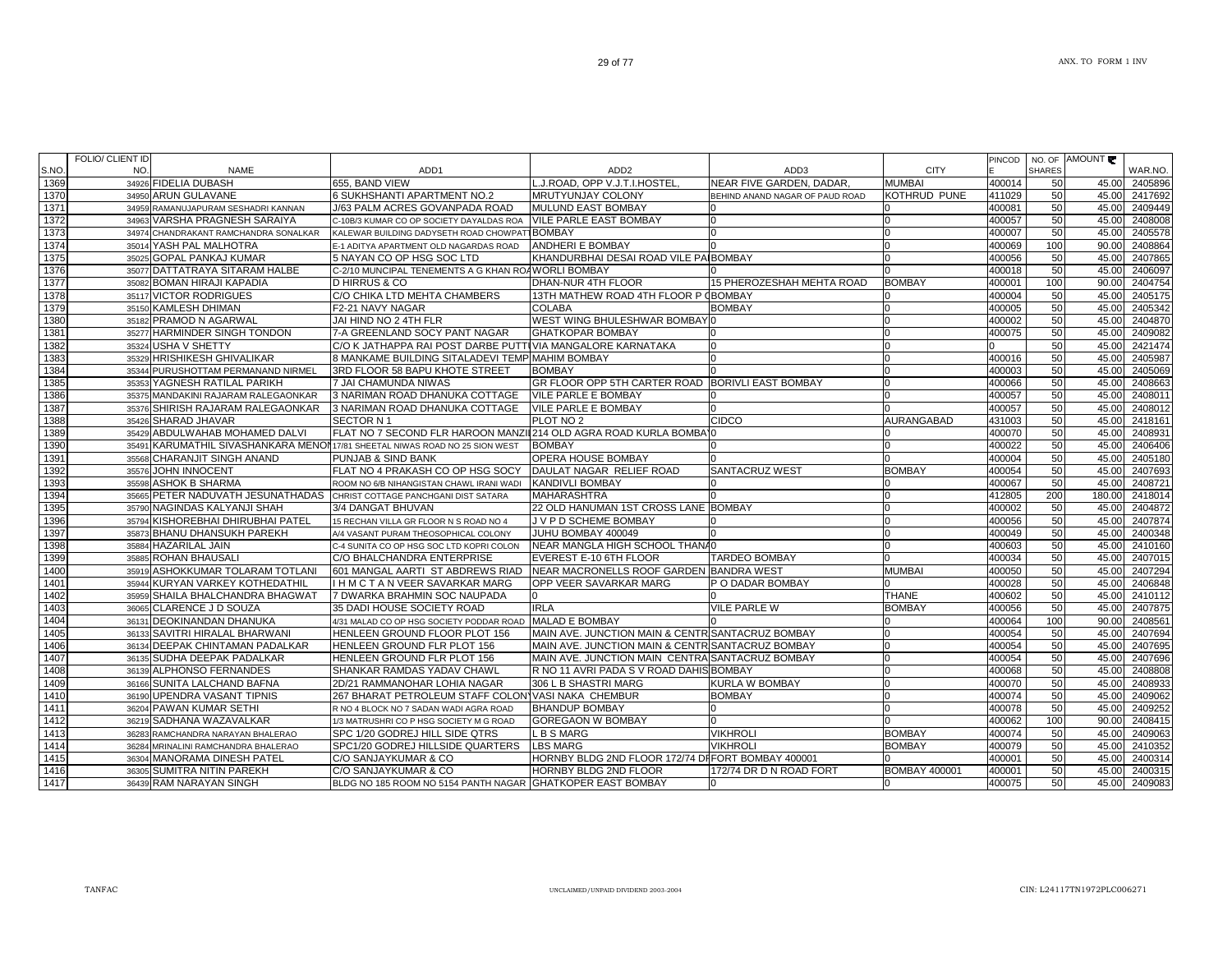C/O RAJASTHAN SWEET MEAT MART L B S MARG

B-302 VERSOVILLE CO-OP HSG SOCY

38057 ARIF RAMZAN NURI 295 SAKINA MANZIL 3RD FLOOR OPP BANDRA TALKIES S V ROAD BANBOMBAY 0 400050 50 45.00 2407306

C/O RAJASTHAN SWEET MEAT MART L B S MARG NEAR A P I BHANDUP BOMBAY 0 0 400078 100 90.00 2409255

NEAR A P I BHANDUP BOMBAY  $\begin{matrix} 0 & 0 & 0 \end{matrix}$   $\begin{matrix} 0 & 0 & 0 \end{matrix}$   $\begin{matrix} 400078 & 100 \end{matrix}$   $\begin{matrix} 90.00 & 240925 \end{matrix}$ 

FOUR BUNGLOWS ANDHERI WEST BOMBAY  $\vert$  0 400058 50 45.00 2408182

 36454 MADHUVANTI RANADE C/O DR R Y AGARKAR MEDICAL SECTIONTATA INST OFF FUNDAMENTAL RESEHOMI BHABHA ROAD COLABA BOMBAY 400005 50 45.00 2405343 142436456 GORAKHNATH RANADE MATRONS QTRS E SIS HOSPITAL WORLI WORLI BOMBAY 400018 50 45.00 2406099 36457 GOPAL GOPAL T4 B6 ESIS HOSPITAL ANDHERI E BOMBAY 0 0 400093 50 45.00 2409812 36460 ARVIND KUNDE TYPE IV/15 ESIS HOSPITAL ANDHERI E BOMBAY 0 0 400093 50 45.00 2409813 36486 JASWANT MEGHJI RAJANEY 17A/2 SINDHI COLONY OPP S I ES COLLEGE SION W BOMBA0 6 60 60 60 400022 50 45.00 240033 36487 RUSTOM HORMAZDIYAR NEW INDIA CENTRE SEVENTH FLOOR WEST COOPERAGE ROAD MUMBAI 400039 50 45.00 2407142 142936493 VI.IAY KOTHARI D/7 HYDERABAD ESTATE NEPEAN SEA ROAD BOMBAY 0 0 400036 50 45.00 2407059 36505 SAEEDA DARUDWALE 15A JAWAHR ABAD 9TH ROAD ALMEDA PARK BANDRA BO0 0 400050 50 45.00 2407295 36541 UMAKANT BAL KOLASKAR 67 JAY PRAKASH NAGAR GOREGAON EAST BOMBAY 0 0 400063 50 45.00 2408497 36613 SHARDA KUMARI SHARDA KUMARI D G M S OFFICE C G O COMPLEX 6TH FLOOR SEMINARY HILL NAGPUR 440006 50 45.00 2418325 36724 VIJAYANARAYANAN PUTHIYEDATH PUTHIYEDATH HOUSE POST PALAPPURAM OTTAPALAM PALAKKAD DIST 679103 50 45.00 2420503 36757 RENUKA RAJARAM W/O G RAJARAM DY GM COOPERAGE TELEPHONE EXIBOMBAY X|BOMBAY |0 |400021 | 50| 45.00| 2406346 143536758 ARMINDO C D CUNHA SIVA NIKETAN SIR J J ROAD BYCULLA BOMBAY BOMBAY O GO GO GO GO GO 45.00 2405699 143636776 GIRISH KARANDIKAR GIRISH KARANDIKAR JANARDAN SENAPATI BAPAT ROAD DADAR BOMBAY 0 0 400028 50 45.00 2406855 143736860 DILIPKUMAR MANEKLAL SHAH C/O MANEKLAL V SHAH MALANI ESTATE 1ST FLOOR R NO 43 OPP DENA BANK BORIVLI W BOMBAY 400092 | 50 45.00 2409688 36866 AVINASH TELANG B-13 NAVAL OFFICERS FLATS NAVYNAGAR COLABA BOMBAY 0 0 400005 50 45.00 2405344 36892 PRAVINCHANDRA MEHTA 3/203 NAVJIVAN SOCIETY LAMINGTON ROBOMBAY 1989 - 10 1 - 10 1 400008 50 400008 50 45.00 240570 1440 <sup>37034</sup> MOHAMMED MOULAKHAN ENGINEER SO/SC ESTATE OFFICE HWP(MSTAFF COLONY P O KASHWAPURAM KHAMMAN DIST (A P)507116 100 90.00 2418978 37090C/O SHRI B B DARAK 13 KASTURI BUILDINKASTURI PARK SIMPOLI ROAD BORIVLI W BOMBAY 60000 10 400092 50 45.00 2409689 1442 37132 SANJAY NICHLANI 8 B HIRABAD MANSION SITLADEVI TEMPLE ROMAHIM BOMBAY 0 0 400016 50 45.00 2406000 144337163 PRABHAKAR WAMAN NADKARNI C/O REVATI P NERURKAR 1999 | 118/2 A ERANDAWANA 1999 | POONA 221701 | 1100 | 90.00 2417517 1444 37218 JINESH SHAH 11 KESHAV KUNJ 2ND FLOOR ADARSH MARVE ROAD MALAD BOMB0 0 400064 50 45.00 2408565 1445 37219 SHOBHA SHAH 11 KESHAV KUNJ 2ND FLOOR ADARSHMARVE ROAD MALAD BOMBAY 400064 50 45.00 240856 144637229 HEM CHANDRA WORAH RASIK KUNJ MATHURA DAS ROAD KANDIVLEE BOMBAY 0 0 0 0 0 0 0 400067 50 45.00 240872: 37320 SHANTA HARI BHOBE A-5 JALADA RBI OFFICERS QUARTERS PRABHADEVI BOMBAY 800025 | 50 45.00 240661 37367 JASVANTLAL MANEKLAL SHAH C/O NITIN J SHAH 15 SHREE NAGAR SOCYOLD PADRA ROAD BEHIND DINESH MBARODA 0 390005 100 90.00 2404103 144937368 SUSHILABEN JASVANTLAL SHAH C/O NITIN J SHAH 15 SHREE NAGAR SOCOLD PADRA ROAD BEHIND DINESH MBARODA 0 390005 50 45.00 2404104 37393 SUMAN VENKATESH SHENOY C-12 SHREE SARASWATI COOP HSG SOC LTD N G ACHARYA MARG CHEMBUR BOM0 0 400071 50 45.00 2408979 37394 MEERA VENKATESH SHENOY C 12 SHREE SARASWATI CO OP HSG SOCY LTDN G ACHARYA MARG BOMBAY 400071 | 50 | 45.00 | 2408980 37464 AKBARALI DAMANI 506 PETER APARTMENTS DR PETER DIAS ROAD BANDRA BOMBAY 0 0 400050 50 45.00 2407303 37646 MIRJI SHARAD DHRUVARAO FLAT NO 7 3RD FLOOR NAVSHIVNERI CO OP HSG SOCY SECTOR 9 A VASHI NEW BOMBAY 400703 50 45.00 2410231 1454 37675SHRINIVAS BHASKAR ATHAVALE BUILDING 83-A FLAT 22 BRINDAVAN SOCIETY | 0 | THANE (WEST) | 400601 | 50 | 45.00 2410054<br>RAVINDRA PRAKASHCHAND BOHRA | 15/3 NORTH RAJ MOHALLA | 2ND FLOOR | INDORE | INDORE | 10 | 15.00 | 45.00 | 37691 RAVINDRA PRAKASHCHAND BOHRA15/3 NORTH RAJ MOHALLA 2ND FLOOR INDORE 150 45.000 2418485 37829 SHASHIKANT T TIJORIWALA VASUDEV APTS BLOCK A/26 2ND FLR OFF PARSEE PANCHAYAT ROAD OLD NAGARDAS ROAD ANDHERI [E] MUMBAI 400069 100 90.00 2408870 37840 NARBHERAM NAGJI BAVISHI 8 JANJIRA HOUSE RAJAWADI RD GHATKOPAR BOMBAY 0 0 400077 50 45.00 2409166 37864 SUHAS KARMARKAR C/O R K JAIN 162 UIGYAN VIHAR 1ST FLOOR VIVEK VIHAR NEW DELHI 110092 50 45.00 2402404 145937898 MANJU AGARWAL 81 PRANEET DR. JAYANT PALEKAR MARG OPP. PODAR HOSPITAL WORLI BOMBAY 4400025 50 45.00 2416598 38016 LAXMINARAYANA UPPOOR 2 BLUE STAR HOLY CROSS ROAD I C COLONY BORIVLI W 0 BOMBAY 400103 50 45.00 2410000 38029 DEVILA AKHIL DALAL MANGAL PRANAM PLOT NO.59 5TH FLOONORTH OF IRLANALA GULMOHAR RUJ.V.P.D. SCHEME BOMBAY 400056 400056 50 45.00 2400353 146238044 DRAKE CHACKO 4/12 BLOSSOM MILITARY RD MAROL ANDHERI E BOMBAY 0 0 400059 200 180.00 2408303

AMOUNT

WAR.NO

PINCODE

NO. OF SHARES

36440 SHAKUNTALA SINGH B13/4 P & T COLONY SAHAR 0 0 BOMBAY 400099 50 45.00 2409937

36441 MALA SINGH B-13/4 P & T COLONY SAHAR 0 0 BOMBAY 400099 50 45.00 2409938

36443 RAM AWADH SINGH B 13/4 P & T COLONY SAHAR 0 0 BOMBAY 400099 50 45.00 2409939

36452 DEEPTI KUNDE TYPE IV/15 ESIS NOSPITAL ANDHERI EAST BOMIO CHE AND THE SIS HOSPITAL ANDHERI EAST BOMIO CHE SIS SAND ASION 2409811

RANI SATINAGAR BLOCK G 7/13 S V ROADMALAD W BOMBAY 0 0 0 0 0 0 0 0 0 0 400064 50 400064 50 45.00 2408563

NAME ADD1 ADD2 ADD3 CITY

38107 GULKANDIBAI GUPTA

38109 DILEEPKUMAR P GUPTA

38155 HARISHCHANDRA SHARMA

S.NO.

1418

1419

1420

1421

1422

1423

1425

1426

1427

1428

1430

1431

1432

1433

1434

1438

1439

1441

1447

1448

1450

1451

1452

1453

1455

1456

1457

1458

1460

1461

1463

1464

1465

1466

FOLIO/ CLIENT ID NO.

36442 PREM NARAYAN SINGH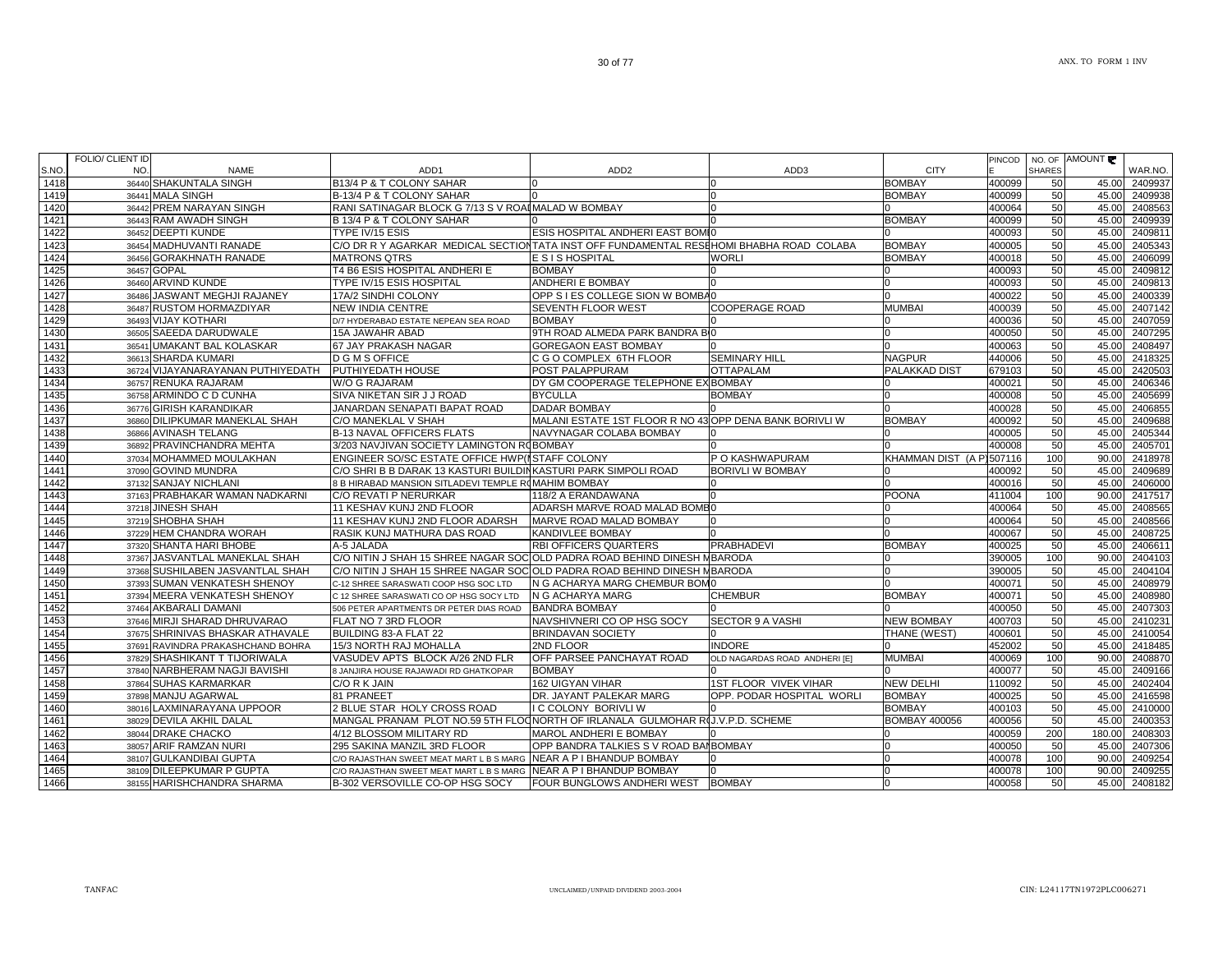|       | FOLIO/ CLIENT ID |                                                             |                                                                   |                                             |                                |                        | PINCOD |               | NO. OF AMOUNT |               |
|-------|------------------|-------------------------------------------------------------|-------------------------------------------------------------------|---------------------------------------------|--------------------------------|------------------------|--------|---------------|---------------|---------------|
| S.NO. | NO.              | <b>NAME</b>                                                 | ADD <sub>1</sub>                                                  | ADD <sub>2</sub>                            | ADD3                           | <b>CITY</b>            |        | <b>SHARES</b> |               | WAR.NO.       |
| 1467  |                  | 38159 EKNATH SONOO DALVI                                    | 7 ANITA VIHAR 253 MOGAL LANE                                      | <b>MAHIM BOMBAY</b>                         |                                |                        | 400016 | 50            | 45.00         | 2406009       |
| 1468  |                  |                                                             | 38162 RAMAKANT GANGARAM CHANDANE A-9 SUJATA 90 FEET ROAD MULUND E | <b>BOMBAY 400081</b>                        | In                             | n                      | 400081 | 50            | 45.00         | 2400362       |
| 1469  |                  | 38163 ANANT RAGHUNATH VEERKAR                               | 22 GURU KRIPA KESAR BAUG MULUND E BOMBAY                          |                                             |                                |                        | 400081 | 50            | 45.00         | 2409453       |
| 1470  |                  | 38287 ATMARAM RAMCHANDRA NAIK                               | 5/226 SHIVAJI NAGAR DR ANNIE BESANT ROAD                          | <b>WORLI BOMBAY</b>                         |                                | n                      | 400025 | 50            | 45.00         | 2406614       |
| 1471  |                  | 38324 ASHOK SHANTILAL PAREKH                                | C-13 TRUPTI APARTMENT MAHATMA PHULE ROAD MULUND EAST BOMBAY       |                                             |                                | <sup>0</sup>           | 400081 | 50            | 45.00         | 2409454       |
| 1472  |                  | 38336 USHA DATTARAY DESAI                                   | GURU CHAYA BLOCK NO 1                                             | 2ND FLOOR SUBHASH ROAD VILE PABOMBAY        |                                | $\Omega$               | 400057 | 75            | 67.50         | 2408025       |
| 1473  |                  | 38337 DATTATRAY VASUDEO DESAI                               | GURU CHAYA BLOCK NO 1                                             | IIND FLOOR SUBHASH ROAD VILE PABOMBAY       |                                |                        | 400057 | 75            | 67.50         | 2408026       |
| 1474  |                  | 38338 RAKHAMAJI SHINGOTE                                    | 307/22 JAWAHAR NAGAR ROAD NO 16                                   | <b>GOREGAON WEST BOMBAY</b>                 |                                |                        | 400062 | 50            | 45.00         | 2408425       |
| 1475  |                  | 38476 RAMTIRTH R KUSHE                                      | 3/6 SHANTI NIVAS FRENCH BRIDGE                                    | <b>BOMBAY</b>                               |                                |                        | 400007 | 50            | 45.00         | 2405584       |
| 1476  |                  | 38515 PRAMOD SHARMA                                         | 601 B HILL VIEW                                                   | <b>MILITARY ROAD</b>                        | <b>MAROL ANDHERI EAST</b>      | <b>BOMBAY</b>          | 400059 | 50            | 45.00         | 2408304       |
| 1477  |                  | 38558 NILAM AJMERA                                          | <b>DEEPAK AJMERA</b>                                              | MARWADI GALLI OSMANABAD                     |                                |                        | 413501 | 50            | 45.00         | 2418029       |
| 1478  |                  | 38656 SHRIDHAR KRISHNARAO DESHKULKARNI                      | C/O MOHAN SAHAIL 6 SHANKAR NIVAS                                  | SHIVAJI PARK ROAD NO 3                      | <b>DADAR BOMBAY</b>            |                        | 400028 | 50            | 45.00         | 2406873       |
| 1479  |                  | 38670 MURLIDHAR SHANBHAG                                    | 201 VALTY APARTMENTS                                              | <b>OFF MITHAGAR ROAD</b>                    | <b>MULUND EAST</b>             | <b>BOMBAY</b>          | 400081 | 50            | 45.00         | 2409455       |
| 1480  |                  | 38675 CHELLARAM FATEHCHAND NIHALANI                         | C RLY BLDG NO MS/RB/II/48/10                                      | <b>NEW SION HOSPITAL GARDEN</b>             | <b>SION WEST BOMBAY</b>        |                        | 400022 | 50            | 45.00         | 2406417       |
| 1481  |                  | 38696 ZULEKHA MOTIWALA                                      | 75 S V PATEL ROAD 2ND FLOOR ROOM NO 92                            | <b>BOMBAY</b>                               |                                |                        | 400003 | 50            | 45.00         | 2405074       |
| 1482  |                  | 38697 THOMAS DANIEL MUNDAPLAVNIKUNNATHIL                    | 20 GAYATRI NILAYAM KELUSKAR ROAD NORTH                            | <b>SHIVAJI PARK BOMBAY</b>                  |                                | <sup>0</sup>           | 400028 | 80            | 72.00         | 2406876       |
| 1483  |                  | 38698 MARIAMMA DANIEL                                       | 20 GAYATRI NILAYAM KELUSKAR ROAD NORTH                            | <b>I</b> SHIVAJI PARK BOMBAY                | n                              | $\Omega$               | 400028 | 80            | 72.00         | 2406877       |
| 1484  |                  | 38707 PRAKASH KEWALRAMANI                                   | 9 GULAB 14B CARTER ROAD                                           | <b>BANDRA BOMBAY</b>                        |                                |                        | 400050 | 50            | 45.00         | 2407308       |
| 1485  |                  | 38717 SUNDARARAMAN GOPALAKRISHNAN                           | 10/109 AMAR DEEP 16TH ROAD                                        | <b>CHEMBUR BOMBAY</b>                       |                                |                        | 400071 | 50            | 45.00         | 2408987       |
| 1486  |                  | 38864 NARENDRA VITHALDAS CARPENTER                          | RATNAKUNJ NEAR VAKOLA BRIDGE                                      | <b>BULSROYCE COLY ROAD</b>                  | MEHRU ROAD SANTACRUZ E         | <b>BOMBAY</b>          | 400055 | 50            | 45.00         | 2407808       |
| 1487  |                  | 38874 SHESHAGIRI RAO                                        | 105 VIJAYSREE TOWERS                                              | OFFICERS' COLONY                            | SAINATHAPURAM DR A S RAO NAGAR | <b>HYDERABAD</b>       | 500062 | 50            | 45.00         | 2410927       |
| 1488  |                  | 38875 SHANTILAL MOHANLAL AGRAWAL                            | <b>84 MATRU MANDIR</b>                                            | 20TH FLOOR                                  | 278 TARDEO ROAD                | <b>BOMBAY</b>          | 400007 | 50            | 45.00         | 2405587       |
| 1489  |                  | 38877 VASANT GOPALRAO PENDHARKAR                            | 5/14 CENTRAL RAIL OFFICER S FLATS                                 | <b>COADAR MATUNGA DADAR BOMBAY 0</b>        |                                |                        | 400014 | 100           | 90.00         | 2405903       |
| 1490  |                  | 38894 LAXMAN BHODHARCHARYA NARAHARI                         | FLAT NO 881 BLOCK NO 94                                           | SECTOR NO 1 C G S QTRS                      | KOLIWADA BOMBAY                |                        | 400037 | 50            | 45.00         | 2407124       |
| 1491  |                  | 38926 KASTURI SANTHANAM                                     | 25-I HIG FLATS                                                    | SANTHI AVENUE KAMARAJ NAGAR                 | <b>TIRUVANMIYUR</b>            | <b>MADRAS</b>          | 600041 | 50            | 45.00         | 2400407       |
| 1492  |                  | 38939 ASHA J SARJINE                                        | 28/103 A MANISH NAGAR J P ROAD ANDHERI W                          | <b>BOMBAY</b>                               |                                |                        | 400058 | 50            | 45.00         | 2408184       |
| 1493  |                  | 38991 JYOTSNA DINKAR NADKARNI                               | UMA NIWAS TILAK BRIDGE                                            | <b>DADAR BOMBAY</b>                         |                                |                        | 400028 | 50            | 45.00         | 2406878       |
| 1494  |                  | 39008 RANJAN KISHOR SHROFF                                  | <b>MAHINDRA CLASSIC</b>                                           | OPP THEOSOPHICAL SOCIETY                    | 94 JUHU TARA ROAD              | <b>BOMBAY</b>          | 400049 | 200           | 180.00        | 2400349       |
| 1495  |                  | 39040 MONISHA R POREDI                                      | JAGIR APARTMENTS APT NO 9                                         | IP NO 7 TURNER ROAD                         | <b>BANDRA BOMBAY</b>           |                        | 400050 | 25            | 22.50         | 2407309       |
| 1496  |                  | 39167 SUSHAMA BABURAO VARTAK                                | SHARAMSAFIYA CHALPETH ROAD                                        | AGASH TAL VASAI DIST THANA                  |                                |                        | 401301 | 50            | 45.00         | 2410434       |
| 1497  |                  | 39230 YASMIN MOHAMMED IQBAL SHAIKH 3 DHOBI STREET 1ST FLOOR |                                                                   | OPP SAKARIA MASJID BOMBAY                   |                                |                        | 400003 | 50            | 45.00         | 2405076       |
| 1498  |                  | 39231 SAJIDA AFZAL HUSAIN SHAIKH                            | 3 DHOBI STREET 1ST FLOOR                                          | OPP SAKARIA MASJID BOMBAY                   |                                |                        | 400003 | 50            | 45.00         | 2405077       |
| 1499  |                  | 39260 LALLA SHOBHA JAIKISHIN                                | 199/5459 MADHUMAHAL                                               | NEAR PANT NAGAR POST OFFICE GHBOMBAY 400075 |                                |                        | 400075 | 50            | 45.00         | 2400360       |
| 1500  |                  | 39265 HARI GOPAL PUROHIT                                    | 37 ANANTWADI 2ND FLOOR BHULESHWA BOMBAY                           |                                             |                                |                        | 400002 | 50            | 45.00         | 2404887       |
| 1501  |                  | 39331 KUMUD JAIN                                            | BLDG. 1 FLAT 18                                                   | <b>ATOMICA COOP HSG SOCY LTD</b>            | P L LOKHANDE MARG CHEMBUR      | <b>MUMBAI</b>          | 400089 | 50            | 45.00         | 2400363       |
| 1502  |                  | 39365 JAGANMOHAN ANNAVARAPU                                 | FLAT G 1 SANTOSHI APTS                                            | <b>B BLOCK 108 BAZAR ROAD</b>               | JYOTI COLONY NEAR AOC GATE     | SECUNDERABAD CAN500015 |        | 50            | 45.00         | 2410832       |
| 1503  |                  | 39371 PADMINI JAGANNATH SHINDE                              | 26/7 SHANTINAGAR S G ROAD                                         |                                             |                                | <b>BOMBAY</b>          | 400011 | 50            | 45.00         | 2405791       |
| 1504  |                  | 39392 MANUBHAI VITHALDAS GOKANI                             | <b>NEAR BRAHMA KUND</b>                                           |                                             |                                | <b>DWARKA</b>          | 361335 | 50            | 45.00         | 2402689       |
| 1505  |                  | 39495 SHRIKANT S DESHPANDE                                  | H PLOT NO 12 SANGAM CO OP SOCY                                    | NR CENTRAL WARE HOUSE MIRAJ S/MIRAJ         |                                | E SANGLI DIST          | 416410 | 50            | 45.00         | 2418086       |
| 1506  |                  | 39560 NANDLAL MOHANLAL LAHOTI                               | ROOPAM VASTRA NIKETAN MAIN ROAD                                   | <b>PAITHAN</b>                              |                                |                        | 431107 | 50            | 45.00         | 2418168       |
| 1507  |                  | 39688 LALIT SHANTILAL ASHANI                                | JANSUKH APT 4TH FLR BLOCK NO 43                                   | 2 KASTURBA ROAD                             | <b>KANDIVLI [WEST]</b>         | <b>BOMBAY</b>          | 400067 | 50            |               | 45.00 2408729 |
| 1508  |                  | 39742 SHASHIKANT RAWAL                                      | C/O J SHASHI & CO 158 SOHAN CHAWL                                 | VANJI GOKALDAS BLDG BOMBAY                  |                                |                        | 400002 | 50            | 45.00         | 2404888       |
| 1509  |                  | 39785 SUDIPTA GAUTAM                                        | 186-B DAYANAND PATH                                               |                                             | <b>MEERUT CANTT</b>            |                        | 250001 | 50            | 45.00         | 2422183       |
| 1510  |                  | 39786 CHANDRASHEKHAR DESHPANDE                              | MADHAV NIWAS BLOCK NO 2                                           | 40 SIR BHALCHANDRA ROAD                     | <b>DADAR BOMBAY</b>            |                        | 400014 | 50            | 45.00         | 2405904       |
| 1511  |                  | 39804 JAYSHREE SHARMA                                       | 33/542 AZAD NAGAR                                                 | <b>VEERA DESAI ROAD</b>                     | <b>ANDHERI WEST</b>            | <b>BOMBAY</b>          | 400058 | 50            | 45.00         | 2408189       |
| 1512  |                  | 39849 GOPARAJU CHITRA RAO                                   | FLAT NO.507 5TH FLOOR                                             | HILL `N' SEA APARTMENTS                     | 72 PALI HILL BANDRA            | <b>BOMBAY</b>          | 400050 | 50            | 45.00         | 2407310       |
| 1513  |                  | 39850 GOPARAJU RAMALAKSHMI                                  | FLAT NO 507 5TH FLOOR HILL N SEA APT72 PALI HILL BANDRA           |                                             | <b>BOMBAY</b>                  |                        | 400050 | 50            | 45.00         | 2407311       |
| 1514  |                  | 39861 BHARAT KUMAR GANATRA                                  | A 602 MEET ARCADE                                                 | DHOBI ALI TEMBHI NAKA                       | <b>THANE WEST</b>              |                        | 400601 | 50            | 45.00         | 2410058       |
| 1515  |                  | 40026 MANSHA NAIK                                           | C/O H C MALIK                                                     | 170 ASHA KUTEER                             | <b>ALOPI BAGH</b>              | <b>ALLAHABAD</b>       | 210001 | 50            | 45.00         | 2416151       |
|       |                  |                                                             |                                                                   |                                             |                                |                        |        |               |               |               |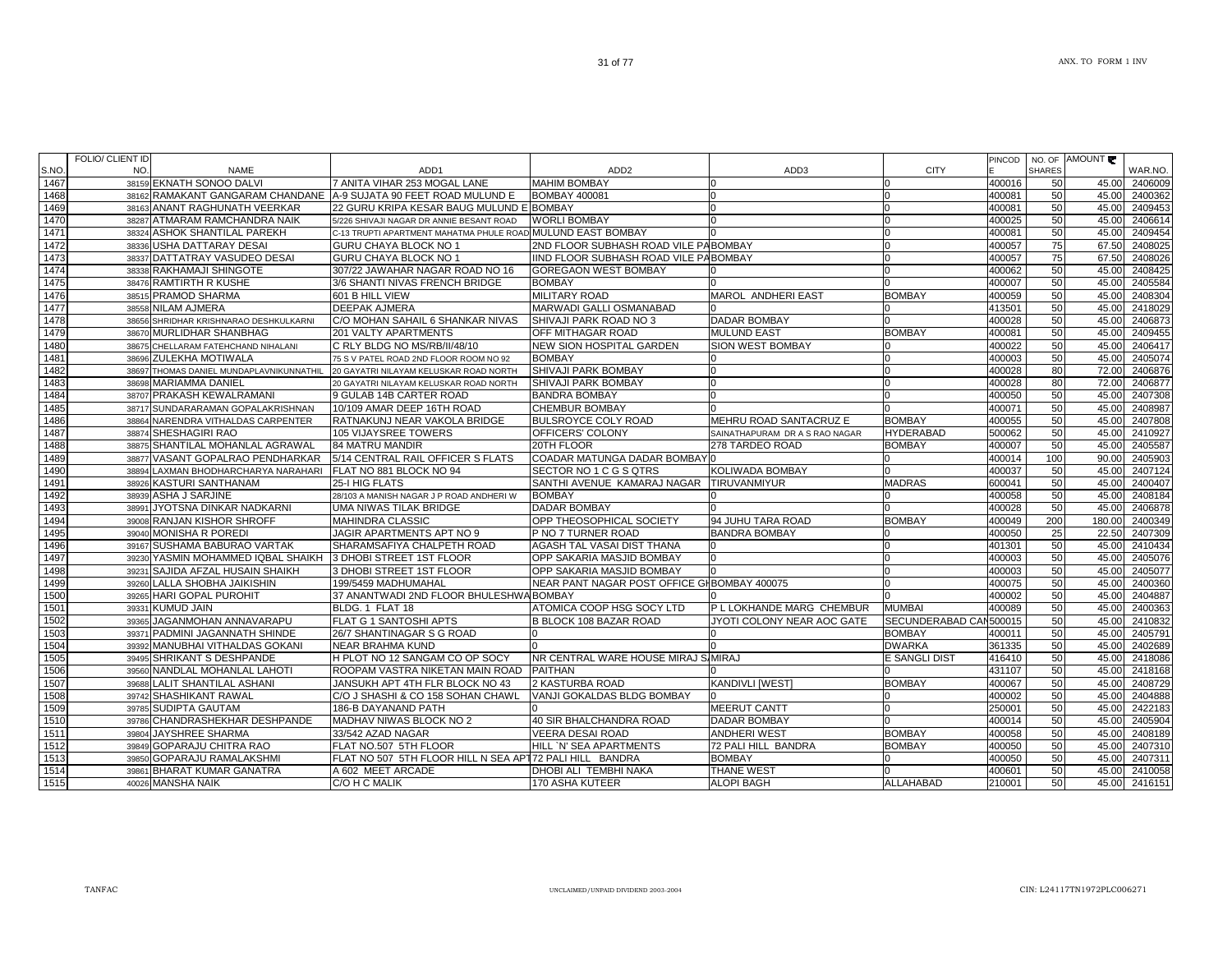TANFAC

FOLIO/ CLIENT ID

┱

|       | FOLIO/ CLIENT ID |                                                               |                                                               |                                          |                                  |                 |        |               | PINCOD   NO. OF AMOUNT |         |
|-------|------------------|---------------------------------------------------------------|---------------------------------------------------------------|------------------------------------------|----------------------------------|-----------------|--------|---------------|------------------------|---------|
| S.NO. | NO.              | <b>NAME</b>                                                   | ADD <sub>1</sub>                                              | ADD <sub>2</sub>                         | ADD3                             | <b>CITY</b>     |        | <b>SHARES</b> |                        | WAR.NO. |
| 1516  |                  | 40054 NATVERLAL K BAMAN                                       | 3/193 NAVAPURA GANCHI SHERI                                   | OPP CLOCK TOWER                          | <b>SURAT 395003</b>              | ın              | 395003 | 100           | 90.00                  | 2400309 |
| 1517  |                  | 40061 TARULATA KRISHNAKANT SHASTRI                            | <b>IC/O ANAND INVESTMENTS</b>                                 | <b>BONSIDHAR NIVAS</b>                   | 9/610 WADIFALIA GHANDBRAK STREET | <b>SURAT</b>    | 395003 | 100           | 90.00                  | 2404465 |
| 1518  |                  | 40097 AVINASH MANOHAR KHALATKAR                               | LAXMI VILLA                                                   | <b>KELKAR WADI</b>                       | WARDHA                           | In              | 442001 | 50            | 45.00                  | 2418379 |
| 1519  |                  | 40137 RATNABEN WAMAN PATIL                                    | LIG 512 BLOCK NO 495                                          | GUJARAT HSG BOARD PANDESARA SURAT        |                                  | <sup>0</sup>    |        | 50            | 45.00                  | 2421486 |
| 1520  |                  | 40151 PERVIZ PALLANZI WADIA                                   | C/O LALLU RAIZIES WEDA MIRZA PUR ROAHMEDABAD                  |                                          |                                  | <sup>0</sup>    |        | 50            | 45.00                  | 2421487 |
| 1521  |                  | 40158 GITABEN ASHOKKUMAR PATEL                                | <b>B 18 ONGC COLONY</b>                                       | <b>MAKARPURA ROAD</b>                    |                                  | <b>BARODA</b>   | 390009 | 50            | 45.00                  | 2404292 |
| 1522  | 40160            | ASHOKKUMAR RATILAL PATEL                                      | <b>B 18 ONGC COLONY</b>                                       | <b>MAKARPURA ROAD</b>                    |                                  | <b>BARODA</b>   | 390009 | 50            | 45.00                  | 2404293 |
| 1523  |                  | 40168 USHA THAKORE                                            | PLOT NO 287 BEHIND GH 6                                       | SECTOR 29 GANDHINAGAR GUJ                |                                  |                 | 382029 | 50            | 45.00                  | 2403801 |
| 1524  |                  | 40180 SARLA GYANCHANDANI                                      | 3/17 SHRI RAM PARK                                            | <b>NEAR KIRAN PARK</b>                   | NAVA WADAJ                       | AHMEDABAD       | 380013 | 50            | 45.00                  | 2403291 |
| 1525  |                  | 40220 JYOTIKA KANTILAL DESAI                                  | JYOTI KAILAS SOCY                                             | BEHIND H K HOUSE ASHRAM ROAD AHMEDABAD   |                                  |                 | 380009 | 50            | 45.00                  | 2403221 |
| 1526  |                  | 40231 MAHESHKUMAR MEHTA                                       | 2 YASH SAGAR SOCIETY                                          | OPP MODI HALL CHANKYA PURI ROAGHATLODIYA |                                  | AHMEDABAD       | 380061 | 75            | 67.50                  | 2403594 |
| 1527  |                  | 40324 RASILAL JAYANTILAL PARI                                 | NO 7 SHAH SADAN SHAH COLONY                                   | OUTSIDE SHAHPUR GATE AHMEDABIO           |                                  |                 | 380004 | 50            | 45.00                  | 2402938 |
| 1528  |                  | 40328 CHANDRIKA KUMUDCHANDRA SHAH NO 7 SHAH SADAN SHAH COLONY |                                                               | OUTSIDE SHAHPUR GATE AHMEDABIO           |                                  |                 | 380004 | 50            | 45.00                  | 2402942 |
| 1529  |                  | 40329 KUMUDCHANDRA POPATLAL SHAH                              | NO 7 SHAH SADAN SHAH COLONY                                   | OUTSIDE SHAHPUR GATE AHMEDABIO           |                                  | $\Omega$        | 380004 | 50            | 45.00                  | 2402943 |
| 1530  |                  | 40331 PRAVINA AMBALAL SHAH                                    | NO 7 SHAH SADAN SHAH COLONY                                   | OUTSIDE SHAHPUR GATE AHMEDABIO           |                                  | $\Omega$        | 380004 | 50            | 45.00                  | 2402945 |
| 1531  |                  | 40332 KALPUBEN AMBALAL SHAH                                   | NO 7 SHAH SADAN SHAH COLONY                                   | OUTSIDE SHAHPUR GATE AHMEDABIO           |                                  | $\Omega$        | 380004 | 50            | 45.00                  | 2402946 |
| 1532  |                  | 40333 DINA KIRITKUMAR SHAH                                    | NO 7 SHAH COLONY SHAH SADAN                                   | OUTSIDE SHAHPUR GATE AHMEDABIO           |                                  | $\Omega$        | 380004 | 50            | 45.00                  | 2402947 |
| 1533  |                  | 40334 ANILA KIRITKUMAR SHAH                                   | NO 7 SHAH COLONY SHAH SADAN                                   | OUTSIDE SHAHPUR GATE AHMEDABI0           |                                  | $\Omega$        | 380004 | 50            | 45.00                  | 2402948 |
| 1534  |                  | 40335 MAHENDRA SHANKARCHAND SHAH                              | NO 7 SHAH COLONY SHAH SADAN                                   | OUTSIDE SHAHPUR GATE AHMEDABI0           |                                  | $\Omega$        | 380004 | 50            | 45.00                  | 2402949 |
| 1535  |                  | 40345 RAJESH MANSUKHLAL SHAH                                  | NO 7 SHAH SADAN SHAH COLONY                                   | OUTSIDE SHAHPUR GATE AHMEDABIO           |                                  | $\Omega$        | 380004 | 50            | 45.00                  | 2402952 |
| 1536  |                  | 40347 DINESH SHANTILAL SHAH                                   | NO 7 SHAH SADAN SHAH COLONY                                   | OUTSIDE SHAHPUR GATE AHMEDABIO           |                                  | $\Omega$        | 380004 | 50            | 45.00                  | 2402954 |
| 1537  |                  | 40348 HASMUKH RAMNIKLAL MEHTA                                 | NO 7 SHAH SADAN SHAH COLONY                                   | <b>OUTSIDE SHAHPUR GATE AHMEDAB.</b>     |                                  |                 | 380004 | 50            | 45.00                  | 2402955 |
| 1538  |                  | 40349 SHANTABEN RAMNIKLAL MEHTA                               | NO 7 SHAH SADAN SHAH COLONY                                   | <b>OUTSIDE SHAHPUR GATE AHMEDAB.</b>     |                                  | $\Omega$        | 380004 | 50            | 45.00                  | 2402956 |
| 1539  |                  | 40350 PRAVINKUMAR AMBALAL SHAH                                | NO 7 SHAH SADAN SHAH COLONY                                   | OUTSIDE SHAHPUR GATE AHMEDABIO           |                                  | $\Omega$        | 380004 | 50            | 45.00                  | 2402957 |
| 1540  |                  | 40352 RAJENDRA JAYANTILAL GANDHI                              | NO 7 SHAH SADAN SHAH COLONY                                   | OUTSIDE SHAHPUR GATE AHMEDABIO           |                                  | $\Omega$        | 380004 | 50            | 45.00                  | 2402959 |
| 1541  |                  | 40353 NARENDRA RAMANLAL SHAH                                  | NO 7 SHAH SADAN SHAH COLONY                                   | OUTSIDE SHAHPUR GATE AHMEDABIO           |                                  | $\Omega$        | 380004 | 50            | 45.00                  | 2402960 |
| 1542  |                  | 40435 SAVITA DEVI MOURYA                                      | 2 DOGAR BASTI                                                 | HOUSE NO.39                              |                                  | <b>FARIDKOT</b> | 151203 | 50            | 45.00                  | 2415616 |
| 1543  |                  | 40462 ILA B PADAI                                             | 2381/4 TIMBA POLE                                             | KALUPUR AHMEDABAD                        |                                  |                 | 380001 | 100           | 90.00                  | 2402789 |
| 1544  |                  | 40478 RITA DIXIT SHAH                                         | 3416 KUVAVALI KHADKI                                          | MANGAL PAREKH S KHANCHA                  | <b>SHAHPUR</b>                   | AHMEDABAD       | 380001 | 50            | 45.00                  | 2402790 |
| 1545  |                  | 40512 JAYANT TRIBHUVAN SHAH                                   | 3416 KUVAVALI KHADKI                                          | MANGAL PAREKH S KHANCHA SHAHIAHMEDABAD   |                                  | ıΩ              | 380001 | 50            | 45.00                  | 2402792 |
| 1546  |                  | 40588 HITENDRA BHOGILAL PARIKH                                | KAMLESH K SHAH 3RD FLOOR                                      | STOCH EXCHANGE BLDG MANEK CHIAHMEDABAD   |                                  | $\Omega$        | 380001 | 50            | 45.00                  | 2402793 |
| 1547  |                  | 40592 AMI BAKUL SHETH                                         | 11 NAVMANGAL FLATS BEHIND SHARDA SOCIETY AHMEDABAD            |                                          |                                  | $\Omega$        | 380007 | 50            | 45.00                  | 2403085 |
| 1548  |                  | 40664 HASMUKH PANCHAL                                         | C/O PRAVIN P SHAH SHETH S POLE                                | FIRST GAPE RATANPOLE AHMEDABA0           |                                  | $\Omega$        | 380001 | 50            | 45.00                  | 2402794 |
| 1549  |                  | 40683 ANIL C SHAH                                             | C/O POPATLAL KALIDAS AT PURNIMA GUEST HO KRATANPOLE AHMEDABAD |                                          |                                  | <sup>0</sup>    | 380001 | 50            | 45.00                  | 2402799 |
| 1550  |                  | 40686 PADMABEN SHAH                                           | C/O POPATLAL KALIDAS AT PURNIMA GUEST HO                      | RATANPOLE AHMEDABAD                      |                                  |                 | 380001 | 50            | 45.00                  | 2402802 |
| 1551  |                  | 40692 RAJENDRA SHAH                                           | C/O PRAVIN P SHAH SHETH S POLE                                | FIRST GAPE RATANPOLE AHMEDABA0           |                                  |                 | 380001 | 50            | 45.00                  | 2402808 |
| 1552  |                  | 40698 RAMESH SHAH                                             | C/O PRAVIN P SHAH SHETH S POLE                                | FIRST GAPE RATANPOLE AHMEDABA0           |                                  |                 | 380001 | 50            | 45.00                  | 2405070 |
| 1553  |                  | 40700 URMILA SHAH                                             | C/O PRAVIN P SHAH SHETH S POLE                                | FIRST GAPE RATANPOLE AHMEDABA0           |                                  | $\Omega$        | 380001 | 50            | 45.00                  | 2402812 |
| 1554  |                  | 40710 SATISH PARIKH                                           | C/O PRAVIN P SHAH SHETH S POLE                                | FIRST GAPE RATANPOLE AHMEDABA0           |                                  |                 | 380001 | 50            | 45.00                  | 2402821 |
| 1555  |                  | 40711 NITIN PATEL                                             | C/O PRAVIN P SHAH SHETH S POLE                                | FIRST GAPE RATANPOLE AHMEDABA0           |                                  | $\Omega$        | 380001 | 50            | 45.00                  | 2402822 |
| 1556  |                  | 40714 CHANDULAL SHAH                                          | C/O PRAVIN P SHAH SHETH S POLE                                | FIRST GAPE RATANPOLE AHMEDABA0           |                                  | $\Omega$        | 380001 | 50            | 45.00                  | 2402825 |
| 1557  |                  | 40715 MAHESH SHAH                                             | C/O PRAVIN P SHAH SHETH S POLE                                | FIRST GAPE RATANPOLE AHMEDABA0           |                                  | $\Omega$        | 380001 | 50            | 45.00                  | 2402826 |
| 1558  |                  | 40718 NITIN ARVINDBHAI PATEL                                  | NO 7 SHAH SADAN SHAH COLONY                                   | OUT SIDE SHAHPUR GATE AHMEDAE0           |                                  | $\Omega$        | 380004 | 50            | 45.00                  | 2402966 |
| 1559  |                  | 40719 LATABEN CHANDULAL SHAH                                  | NO 7 SHAH SADAN SHAH COLONY                                   | OUT SIDE SHAHPUR GATE AHMEDAE0           |                                  | $\Omega$        | 380004 | 50            | 45.00                  | 2402967 |
| 1560  |                  | 40723 BACHIBEN SHAH                                           | C/O PRAVIN P SHAH SHETHS POLE                                 | FIRST GAPE RATANPOLE AHMEDABA0           |                                  | $\Omega$        | 380001 | 50            | 45.00                  | 2402829 |
| 1561  |                  | 40724 MANISH P SHAH                                           | C/O PRAVIN P SHAH SHETHS POLE                                 | FIRST GAPE RATANPOLE AHMEDABA0           |                                  | $\Omega$        | 380001 | 50            | 45.00                  | 2402830 |
| 1562  |                  | 40725 DINA SHAH                                               | C/O PRAVIN P SHAH SHETHS POLE                                 | FIRST GAPE RATANPOLE AHMEDABA0           |                                  | $\Omega$        | 380001 | 50            | 45.00                  | 2402831 |
| 1563  |                  | 40841 SURYAKANT AMRATLAL                                      | 370 KHETERPALS POLE                                           | <b>MANEK CHAWK AHMEDABAD</b>             |                                  | 0               | 380001 | 50            | 45.00                  | 2402833 |
| 1564  |                  | 40854 NATAWARLAL TRIBHOVANDAS SWAMI                           | 198 MAHADEV NO KHANCHO                                        | PATWA POLE MANDVI ROAD AHMED 0           |                                  | $\overline{0}$  | 380001 | 50            | 45.00                  | 2402835 |

- 1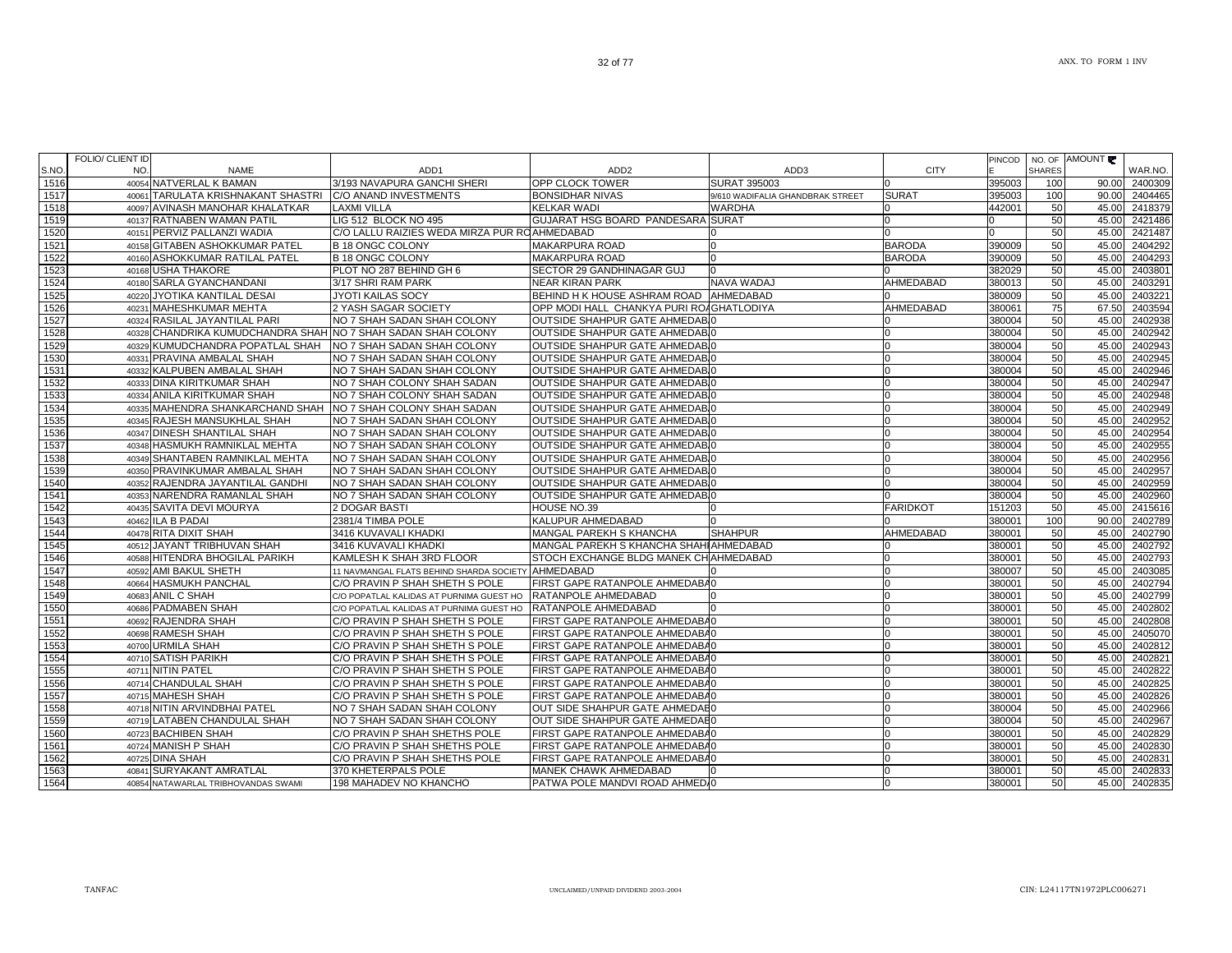| S.NO. | NO. | <b>NAME</b>                                | ADD <sub>1</sub>                                                      | ADD <sub>2</sub>                                      | ADD3                                  | CITY               |        | <b>SHARES</b> | WAR.NO.           |
|-------|-----|--------------------------------------------|-----------------------------------------------------------------------|-------------------------------------------------------|---------------------------------------|--------------------|--------|---------------|-------------------|
| 1565  |     | 40861 SANYUKTA SURYAKANT                   | 370 KHETERPALS POLE                                                   | MANEK CHAWK AHMEDABAD                                 |                                       |                    | 380001 | 50            | 45.00<br>2402836  |
| 1566  |     | 41037 ASHWIN PATEL                         | 9 AJIT SOCIETY PALDI                                                  |                                                       |                                       | AHMEDABAD          | 380007 | 50            | 45.00<br>2403087  |
| 1567  |     | 41066 BHAGYA                               | NO 38 BHAGYALAKSHMI HOUSE                                             | 5TH CROSS K S R T C LAYOUT                            | J P NAGAR 2ND PHASE                   | <b>BANGALORE</b>   | 560078 | 50            | 45.00<br>2411455  |
| 1568  |     | 41123 NANDLAL MURLIDHAR                    | 1ST FLOOR NO 956 7TH MAIN                                             | 9TH CROSS 2ND STAGE                                   | WEST OF CHORD ROAD                    | <b>BANGALORE</b>   | 560086 | 50            | 45.00<br>2411511  |
| 1569  |     | 41156 H N ANANTHA SWAMY                    | NO 11 IST CROSS IIIRD BLOCK                                           | KUMARA PARK WELL EXTN BANGALOO                        |                                       |                    | 560020 | 100           | 90.00<br>2411231  |
| 1570  |     | 41211 BANGALORE VENKATARAMIAH SREENIVASIAH | NO 1696 41ST CROSS ROAD 22ND MAIN ROAI 4TH BLOCK JAYANAGAR BANGALORIO |                                                       |                                       |                    | 560011 | 50            | 45.00<br>2411199  |
| 1571  |     | 41219 DEVAKI V K                           | FLAT NO.303 KASHI KIRAN REGENCY                                       | 1851/3/1 1ST CROSS ROAD PRAKASHRAJAJI NAGAR III STAGE |                                       | <b>BANGALORE</b>   | 560021 | 50            | 45.00<br>2411561  |
| 1572  |     | 41234 VINAYAK BALWANT MARATHE              | 49 I CORSS NEHRU NAGAR                                                |                                                       |                                       | <b>BANGALORE</b>   | 560020 | 50            | 2411232<br>45.00  |
| 1573  |     | 41241 VASANTHI BAI                         | D NO AI KASTHUR BAINAGAR                                              | <b>I MAIN ROAD BANGALORE</b>                          |                                       |                    | 560003 | 25            | 22.50<br>2411055  |
| 1574  |     | 41250 TUMKUR NAGARAJIAH VIJAYAKUMAR        | <b>CHICKPET</b>                                                       |                                                       |                                       | <b>TUMKUR</b>      | 572101 | 50            | 45.00<br>2419353  |
| 1575  |     | 41255 SHOBHA CHITTAL                       | NO 358 15TH A CROSS ROAD                                              | WEST OF CHORD ROAD II STAGE                           | I PHASE MAHALAXMI LAYOUT RAJAJI NAGAR | <b>BANGALORE</b>   | 560086 | 75            | 2411512<br>67.50  |
| 1576  |     | 41257 C S VENKATESHA                       | C/O SRI VEULEATESHA COFFEC WORKS AZAD ROAD TIRTHAHALLI SHMIOGA I      |                                                       |                                       | <sup>n</sup>       | 577432 | 50            | 45.00<br>2419492  |
| 1577  |     | 41265 S RAVINDRA                           | NO 53 VISHAK 7TH MAIN ROAD                                            | BETWEEN 8TH & 10TH CROSS SARAIMYSORE 570009           |                                       | <sup>o</sup>       | 570009 | 50            | 2422554<br>45.00  |
| 1578  |     | 41356 VAKKETHUR PRABHAKER RAO              | 129 V MAIN ROAD JAYAMAHAL EXTENSIO BENSON TOWN PO BANGALORE           |                                                       |                                       |                    | 560046 | 50            | 45.00<br>2411603  |
| 1579  |     | 41383 MARGARET JOSEPH                      | 9/2 SWASTHI ROAD CROSS                                                | SHANTINAGAR BANGALORE                                 |                                       |                    | 560027 | 100           | 90.00<br>2411269  |
| 1580  |     | 41384 P KURIAN JOSEPH                      | 9/2 SWASTHI ROAD CROSS                                                | SHANTINAGAR BANGALORE                                 |                                       |                    | 560027 | 100           | 2411270<br>90.00  |
| 1581  |     | 41396 S PUNITHAVATHI                       | C/O GURUKRUPA SERVICE STATION                                         | ROYAN CIRCLE CHAMARAJPET POSTBANGALORE                |                                       |                    | 560018 | 50            | 45.00<br>2411213  |
| 1582  |     | 41412 K ROOPA PAI                          | C/O MRS VASANTHI D SHENOY                                             | 1002 DAMODAR 15TH CROSS                               | 21ST MAIN BANASHANKARI II STAGE       | <b>BANGALORE</b>   | 560070 | 50            | 45.00<br>2411417  |
| 1583  |     | 41416 ANN JOSEPH                           | 9-2 SWASTHI ROAD CROSS                                                | SHANTHINAGAR BANGALORE                                |                                       |                    | 560027 | 100           | 2411271<br>90.00  |
| 1584  |     | 41453 RAGHU NANDAN R V                     | NO 1 3RD CROSS LAKSHMI ROAD SHANTI NAGAR                              | <b>BANGARLORE</b>                                     |                                       |                    | 560027 | 50            | 45.00<br>2411272  |
| 1585  |     | 41481 J MUNIRATHNAM                        | SRIDARA SWAMY NILAYAM                                                 | <b>ANJAN EXTN</b>                                     | <b>CHINTHAMANI</b>                    |                    | 563125 | 50            | 45.00<br>2419332  |
| 1586  |     | 41491 VISHU KUMAR BHATI                    | D 22 SECTOR 5                                                         | <b>KOYLA NAGAR</b>                                    | <b>DHANBAD</b>                        | <b>BIHAR</b>       | 826005 | 50            | 2421230<br>45.00  |
| 1587  |     | 41498 KARALI PRASAD DUTT                   | 157-1-C UPPER CIRCULER ROAD P O BEADON                                | <b>CALCUTTA</b>                                       |                                       |                    | 700006 | 50            | 45.00<br>2413869  |
| 1588  |     | 41516 KUSUM LATA SHARMA                    | 6 A NIHARIKA ANUSHAKTI ABASAN                                         | <b>VEC HOUSING COMPLEX</b>                            | SECTOR 1 BLOCK AF SALT LAKE           | <b>CALCUTTA</b>    | 700064 | 50            | 45.00<br>2414706  |
| 1589  |     | 41518 PRATIBHA PRAVINCHANDRA SHAH          | C/O J NAGARDAS & CO                                                   | 55/3 B R B B ROAD CALCUTTA                            |                                       |                    | 700001 | 75            | 2413547<br>67.50  |
| 1590  |     | 41518 PRATIBHA PRAVINCHANDRA SHAH          | C/O J NAGARDAS & CO                                                   | 55/3 B R B B ROAD CALCUTTA                            |                                       |                    | 700001 | 150           | 135.00<br>2413639 |
| 1591  |     | 41555 MIRA NAG                             | 26-B DR BIRESH GUHA STREET                                            | <b>CALCUTTA</b>                                       |                                       |                    | 700017 | 50            | 2414202<br>45.00  |
| 1592  |     | 41573 SAILENDRA KRISHNA CHAKRABARTI        | P-104 SECTOR-A                                                        | METROPLITAN CO-OP HSG SOCY LTICANAN SOUTH ROAD        |                                       | <b>CALCUTTA</b>    | 700039 | 50            | 2414954<br>45.00  |
| 1593  |     | 41599 SHAKUNTALA SHAH                      | C/O MAYUR PLYWOOD INDUSTRIES PVT P O TAPESIA                          |                                                       | <b>VIA SONAPUR</b>                    | <b>DIST KAMRUP</b> |        | 50            | 45.00<br>2421492  |
| 1594  |     | 41614 PUSHPA DEVI SANCHETI                 | C/O RAMLALL PANNALALL NAHAR                                           | 35 JAMUNALALL BAJAJ ST CALCUTTA0                      |                                       |                    | 700007 | 50            | 2413931<br>45.00  |
| 1595  |     | 41663 P V L SHARMA                         | 1-9-52/F RAM NAGAR                                                    | <b>HYDERABAD</b>                                      |                                       |                    | 500048 | 150           | 2410908<br>135.00 |
| 1596  |     | 41754 SUBHKARAN CHHAWCHHARIA               | ANANDA MULLICK LANE                                                   |                                                       |                                       | <b>CALCUTTA</b>    | 700006 | 100           | 90.00<br>2413871  |
| 1597  |     | 41768 ASHOKE BANERJEE                      | P-71 UNIQUE PARK RANI KUTIR 1ST FLOOBEHALA CALCUTTA                   |                                                       |                                       | 0                  | 700034 | 50            | 45.00<br>2414596  |
| 1598  |     | 41805 SUKUMAR DUTTA                        | 82 SALKIA SHCOOL ROAD                                                 | <b>SALKIA HOWRAH</b>                                  |                                       | U                  | 711106 | 50            | 2420825<br>45.00  |
| 1599  |     | 41806 SANTIMAYEE DUTTA                     | 82 SALKIA SCHOOL ROAD                                                 | <b>SALKIA HOWRAH</b>                                  |                                       | n                  | 711106 | 50            | 45.00<br>2420826  |
| 1600  |     | 41876 BINOD KUMAR DALMIA                   | 39 TARA CHAND DUTTA STREET                                            | <b>CALCUTTA</b>                                       |                                       | <sup>0</sup>       | 700073 | 50            | 45.00<br>2414814  |
| 1601  |     | 41911 BHARATI CHATTERJEE                   | C/O MIHIR KUMAR CHATTERJEE                                            | 20/1 K M NASKAR ROAD CALCUTTA                         |                                       |                    | 700040 | 50            | 45.00<br>2414957  |
| 1602  |     | 41947 BIMAL KUMAR OSWAL                    | C/O M/S D P BHAIYA AND CO                                             | 1 SAMBHU MULLICK LANE 2ND FLOOROOM NO 6 BARA BAZAR    |                                       | <b>CALCUTTA</b>    | 700007 | 50            | 45.00<br>2400425  |
| 1603  |     | 41960 BHADRA MITRA                         | 42 A LAKE TEMPLE ROAD                                                 | <b>CALCUTTA</b>                                       |                                       |                    | 700029 | 50            | 45.00<br>2414493  |
| 1604  |     | 41962 SHAYAM LAL KARWA                     | 20 MUKTA RAM BABU STREET                                              | 4TH FLOOR CALCUTTA                                    |                                       |                    | 700007 | 50            | 45.00<br>2413939  |
| 1605  |     | 42043 SUMAT PRASADA JAIN                   | 59 ELLIOT ROAD                                                        |                                                       |                                       | <b>CALCUTTA</b>    | 700016 | 200           | 2414168<br>180.00 |
| 1606  |     | 42051 AJAY KUMAR PARWAL                    | P-88 C.I.T SCHEME VI M                                                | NEAR PHOOLBAGAN P S                                   |                                       | <b>CALCUTTA</b>    | 700054 | 50            | 45.00<br>2414651  |
| 1607  |     | 42097 NIRMAL ARORA                         | C/O K K SETHI C-11 P O 1 E GOMIA                                      | DISTT GIRIDIH BIHAR                                   |                                       |                    | 829112 | 50            | 45.00<br>2421252  |
| 1608  |     | 42139 AJIT KUMAR BANERJEE                  | 56/1 B L SAHA ROAD NEAR HOUSE NO 51 CALCUTTA                          |                                                       |                                       |                    | 700053 | 150           | 135.00<br>2414623 |
| 1609  |     | 42202 ARCHANA SARAF                        | 22B MOHINI MOHAN ROAD                                                 |                                                       |                                       | <b>CALCUTTA</b>    | 700020 | 50            | 45.00<br>2414328  |
| 1610  |     | 42210 RAMSINGH THAKUR                      | C/O DR RAJENDRA SINGH                                                 | <b>GANGA NURSING HOME</b>                             | <b>SHAMSABAD</b>                      | <b>AGRA</b>        | 283125 | 50            | 45.00<br>2416437  |
| 1611  |     | 42214 CHAMPALAL DAGA                       | C/O KESHAR KUMAR SARAF AND CO                                         | 63 RADHA BAZAR STREET                                 | 3RD FLOOR ROOM NO 17                  | <b>CALCUTTA</b>    | 700001 | 50            | 45.00<br>2413566  |
| 1612  |     | 42250 SURENDRA KUMAR DUGAR                 | C/O M/S SURENDRA KUMAR JAIN                                           | 113 B MANOHARDAS KATRA CALCUTO                        |                                       |                    | 700007 | 50            | 45.00<br>2413941  |
| 1613  |     | 42269 SUKETU SHAH                          | C/O RATANSINH RUNCHORDAS                                              | 25 SWALOOW LANE                                       | IO.                                   | <b>CALCUTTA</b>    | 700001 | 50            | 45.00<br>2413569  |
|       |     |                                            |                                                                       |                                                       |                                       |                    |        |               |                   |

PINCOD NO. OF AMOUNT

FOLIO/ CLIENT ID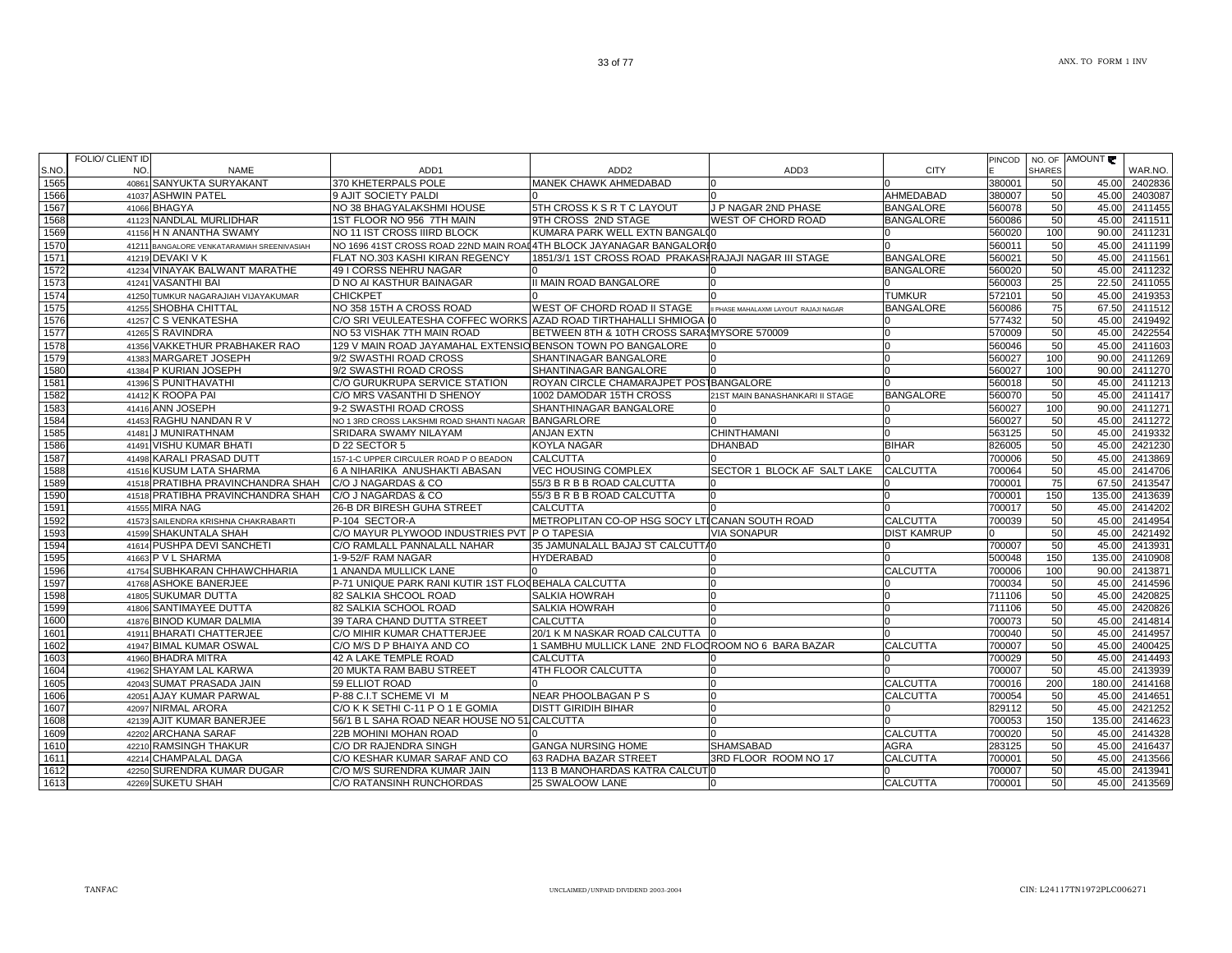|               | FOLIO/ CLIENT ID<br>NO. |                                        |                                                              |                                                             |                              |                                | PINCOD | <b>SHARES</b> | NO. OF AMOUNT |                    |
|---------------|-------------------------|----------------------------------------|--------------------------------------------------------------|-------------------------------------------------------------|------------------------------|--------------------------------|--------|---------------|---------------|--------------------|
| S.NO.<br>1614 |                         | <b>NAME</b><br>42273 CYRIL MOSES COHEN | ADD <sub>1</sub><br><b>URMILA APTS</b>                       | ADD <sub>2</sub><br><b>FLAT NO 2A</b>                       | ADD3<br>47C/7 MOORE AVENUE   | <b>CITY</b><br><b>CALCUTTA</b> | 700040 | 50            | 45.00         | WAR.NO.<br>2414958 |
| 1615          |                         | 42274 ELVIN COHEN                      | 6/1 SUDDER STREET                                            |                                                             |                              | <b>CALCUTTA</b>                | 700016 | 50            | 45.00         | 2414169            |
| 1616          |                         | 42291 BIJAY KUMAR DHANUKA              | 12 MADHU ROY BYE LANE                                        | $\Omega$                                                    |                              | <b>CALCUTTA</b>                | 700006 | 100           | 90.00         | 2413873            |
| 1617          |                         | 42292 SHANTI PRAKASH NAHATA            | C/O VIKRANT UDYOG 33/1 N S ROAD                              | 6TH FLOOR ROOM NO 615 CALCUTTA0                             |                              |                                | 700001 | 50            |               | 45.00 2413572      |
| 1618          |                         | 42358 SATYARANJAN MITRA                | C/O MR CHITTA RANJAN MITRA P O KODASUBHASGRAM DURGABARI      |                                                             | 24 PARGANAS W B              |                                | 743350 | 100           |               | 90.00 2421019      |
| 1619          |                         | 42381 KESHAR DEVI BHOJNAGARWALA        | C/O SATYAVRAT NARESHKUMAR                                    | P-10 HOWRAH BRIDGE APPROACH RICALCUTTA                      |                              |                                | 700001 | 50            | 45.00         | 2413575            |
| 1620          |                         | 42428 RADHA KRISHNA KEJRIWAL           | C/O SURESH KUMAR KEJRIWAL                                    | 36 SHRINAGAR EXTENSION                                      | 1 AMRUTSHREE APARTMENT       | <b>INDORE MP</b>               | 452001 | 50            | 45.00         | 2400384            |
| 1621          |                         | 42445 PUSHPA DEVI JHALANI              | C/O DAMANI PHOTOGRAPHICS                                     | 3 WATERLOO STREET                                           | <b>CALCUTTA</b>              |                                | 700069 | 50            | 45.00         | 2415013            |
| 1622          |                         | 42464 RITA KAUL                        | 74-J BONDEL ROAD                                             | <b>CALCUTTA</b>                                             | <b>WEST BENGAL</b>           | n                              | 700019 | 50            | 45.00         | 2414265            |
| 1623          |                         | 42506 NAVRATAN MAL BHANSALI            | <b>B-10/8 INDRALOK ESTATE</b>                                | <b>PAIKPARA</b>                                             |                              | <b>CALCUTTA</b>                | 700002 | 50            | 45.00         | 2414896            |
| 1624          |                         | 42536 GOBIND RAM AGARWAL               | C/O HANUMAN STORE HATTALA ROAD                               | POST DURGAPUR W B                                           |                              |                                | 713201 | 50            | 45.00         | 2420931            |
| 1625          |                         | 42538 BISWAJIT DATTA                   | 16/7 DOVER LANE BLOCK C 1 FLAT 3                             | <b>CALCUTTA</b>                                             |                              | n                              | 700029 | 50            | 45.00         | 2414496            |
| 1626          |                         | 42581 ASHA GUPTA                       | KRISHNA KUTIR MUNGERI GANJ                                   | P O BEGUSARAI BIHAR                                         |                              | n                              | 851101 | 50            | 45.00         | 2421320            |
| 1627          |                         | 42582 VIPULA GUPTA                     | KRISHNA KUTIR MUNGERI GANJ PO BEGUSARAI BIHARI               |                                                             |                              | $\Omega$                       | 851101 | 50            | 45.00         | 2421321            |
| 1628          |                         | 42595 GORDHAN DASS BANTHIA             | C/O RAMPOORIA BROTHERS P LTD                                 | 148 COTTON STREET CALCUTTA                                  |                              |                                | 700007 | 50            | 45.00         | 2413944            |
| 1629          |                         | 42620 CHANDRA KISHORE BHARTIA          | 211/A ARABINDA SARANI                                        |                                                             |                              | <b>CALCUTTA</b>                | 700006 | 100           | 90.00         | 2413875            |
| 1630          |                         | 42766 MAHENDRA SINHA                   | 21F GORACHAND ROAD                                           |                                                             |                              | <b>CALCUTTA</b>                | 700014 | 50            | 45.00         | 2414154            |
| 1631          |                         | 42767 PUSHPA SINHA                     | C/O DR MAHENDRA SINHA                                        | 21 F GORACHAND ROAD                                         |                              | <b>CALCUTTA</b>                | 700014 | 50            | 45.00         | 2414155            |
| 1632          |                         | 42802 HARIPADA SAHA                    | NETAJI SUBHAS ROAD P O PANIHATI                              | <b>DIST 24 PARGANAS</b>                                     |                              |                                | 743176 | 50            | 45.00         | 2421009            |
| 1633          |                         | 42876 KANTA KHANDELWAL                 | C/O SARASWATI KHANDELWAL                                     | 261 C R AVENUE CALCUTTA                                     |                              |                                | 700006 | 50            | 45.00         | 2413877            |
| 1634          |                         | 42905 SATANLAL MISHRA                  | C/O CHANDAN MALL DUGAR                                       | 4/5 NOORMAL LOHIA LANE CALCUTTIO                            |                              | n                              | 700007 | 50            | 45.00         | 2413949            |
| 1635          |                         | 42909 VISHWA RANJAN DAYAL              | C/O DR.J.N. SINHA                                            | ROAD NO.3 RAJENDRA NAGAR                                    | PATNA (BIHAR)                | n                              | 800016 | 50            | 45.00         | 2421195            |
| 1636          |                         | 42941 SHARAT KUMAR JAIN                | 9-E JAY JAYANTI                                              | 2-A MANDEVILLE GARDENS                                      | <b>CALCUTTA</b>              | n                              | 700019 | 100           | 90.00         | 2400428            |
| 1637          |                         | 42942 SINNASAMY THAMBYAIAH             | FOREIGN DEPTT STAFF BANK OF INDIA                            | <b>TATA CENTRE J N ROAD CALCUTTA 0</b>                      |                              | n                              | 700071 | 50            | 45.00         | 2414783            |
| 1638          |                         | 42943 SUDIP MUKHOPADHYAY               | 30/1 BANEJREE PARA LANE                                      | <b>DHAKRIA CALCTTA</b>                                      |                              | n                              | 700031 | 50            | 45.00         | 2414570            |
| 1639          |                         | 42947 SAMARENDRA KUMAR DAS             | 1/1 A JAMANI KAVIRAJ ROW                                     |                                                             |                              | <b>CALCUTTA</b>                | 700004 | 150           | 135.00        | 2413826            |
| 1640          |                         | 42974 ARATI ROY                        | 49 BALDEOPARA ROAD                                           |                                                             |                              | <b>CALCUTTA</b>                | 700006 | 50            | 45.00         | 2413880            |
| 1641          |                         | 43049 RENUBALA MOHANTY                 | C/O MR M K MOHANTY                                           | <b>ECC APARTMENT</b>                                        | 36-C NORTH BOAG ROAD T NAGAR | <b>CHENNAI</b>                 | 600017 | 50            | 45.00         | 2412178            |
| 1642          |                         | 43079 KRISHNA PROVAT MITTRA            | C/O MR C L GHOSH NETAJI SUBHASH RO P O CHINSURA DIST HOOGHLY |                                                             |                              |                                | 712101 | 50            | 45.00         | 2420871            |
| 1643          |                         | 43088 AJIT SINGH MADAN                 | C/O LIMELIGHT RESTAURANT                                     | 32/1 B B D BAGH SOUTH CALCUTTA 0                            |                              |                                | 700001 | 50            | 45.00         | 2413592            |
| 1644          |                         | 43092 BACHHRAJ JAIN                    | <b>19 HINDUSTAN ROAD</b>                                     | <b>FLAT 7 BLOCK B CALCUTTA</b>                              |                              |                                | 700029 | 50            | 45.00         | 2414498            |
| 1645          |                         | 43130 ABHYUDAYA KANORIA                | <b>KRISHNA BLDG</b>                                          | 224 ACHARYA J C BOSE ROAD                                   | 10TH FLOOR                   | <b>CALCUTTA</b>                | 700017 | 50            |               | 45.00 2414215      |
| 1646          |                         | 43146 SUSHILA MAHESHWARI               | <b>19 HINDUSTAN RD</b>                                       | FLAT 7 BLOCK B CALCUTTA                                     |                              |                                | 700029 | 50            | 45.00         | 2414499            |
| 1647          |                         | 43216 BIMALESH KUMAR RAMUKA            | BA/30 DESHBANDHU NAGAR                                       | JHEELPAR BAGUHATI                                           | <b>CALCUTTA</b>              |                                | 700059 | 50            | 45.00         | 2414694            |
| 1648          |                         | 43238 PRAMILA GUPTA                    | <b>81 SARAT BOSE ROAD</b>                                    | <b>CALCUTTA</b>                                             | <b>WEST BENGAL</b>           |                                | 700029 | 50            | 45.00         | 2414502            |
| 1649          |                         | 43273 BRIJLALL JHUNJHUNWALA            | 10/1 SYED SALLEY LANE                                        | IO                                                          |                              | <b>CALCUTTA</b>                | 700073 | 50            | 45.00         | 2414820            |
| 1650          |                         | 43287 ASOKE KUMAR DUTTA                | 30B BALLYGANJ 2ND LANE                                       |                                                             |                              | <b>CALCUTTA</b>                | 700019 | 50            | 45.00         | 2414271            |
| 1651          |                         | 43298 POYODHI RANJON GHOSAL            | 10 PAUL GHAT LANE P O BELURMATH                              | DT HOWRAH WEST BENGAL                                       |                              |                                | O.     | 50            | 45.00         | 2421499            |
| 1652          |                         | 43330 SAJJAN KUMAR JAJODIYA            | W/O WEST BENGAL STORE SUPPLIERS                              | PO BARAKAR STATION ROAD                                     | DIST BURDWAN W B             |                                | 713324 | 50            |               | 45.00 2420948      |
| 1653          |                         | 43333 EDLINA WALTER                    | ARDEER HOSPITAL                                              | PO INDIAN EXPLOSIVES GOMIA                                  | <b>DIST GIRIDIH BIHAR</b>    |                                | 829112 | 50            | 45.00         | 2421253            |
| 1654          |                         | 43337 KAILASH KUMAR AGRAWAL            | C/O PROGRESSIVE ALUMINIUM UDYOG                              | D 2/10 INDUSTRIAL ESTATE                                    | <b>BARAIPALI</b>             | <b>SAMBALPUR</b>               | 768150 | 100           | 90.00         | 2421069            |
| 1655          |                         | 43338 MOHAN LAL KEDIA                  | <b>MANCOTTA ROAD</b>                                         | CHOWKIDINGHEE DIBRUGARH ASSAI0                              |                              |                                | 786001 | 75            | 67.50         | 2421086            |
| 1656          |                         | 43345 SHYAM SUNDAR SAHA                | <b>BISWANATH LANE BALU BAZAR</b>                             |                                                             |                              | <b>CUTTACK</b>                 | 753002 | 50            | 45.00         | 2423010            |
| 1657          |                         | 43351 ANNAPURNA SATAPATHY              | SARANGI HOUSE NEW RAUSAPATNA CUTTACK                         | <b>ORISSA</b>                                               |                              |                                | 753001 | 50            | 45.00         | 2423008            |
| 1658          |                         | 43352 INDRAJIT SINGH                   | PLOT NO 1566 SECTOR 6                                        | UTKAL CO OP GROUP HSG SOCY LTIABHINAV BIDANASI              |                              | <b>CUTTACK</b>                 | 753002 | 50            | 45.00         | 2423011            |
| 1659          |                         | 43357 BANABIHARI SWAIN                 | C/O RAMESH CHANDRA NAYAK                                     | VILL GAUDAKATENI P O HALADIABAHVIA DHENKANAL DIST DHENKANAL |                              |                                |        | 50            | 45.00         | 2421501            |
| 1660          |                         | 43359 A C JACOB                        | <b>FLAT NO 24/9</b>                                          | CHIT NIVIS NAGAR LAYOUT                                     | <b>BYRAMJI TOWN</b>          | <b>NAGPUR</b>                  | 440013 | 50            | 45.00         | 2418334            |
| 1661          |                         | 43367 SAJAN KUMAR AGARWALLA            | C/O ONKAR MAL AGARWALLA A/P KARANJIA                         | <b>MAYURBHANJ ORISSA</b>                                    |                              |                                | 757037 | 50            | 45.00         | 2421045            |
| 1662          |                         | 43368 ARUNA PAL                        | C/O G G PAL                                                  | N I M TISCO                                                 | TOP CAMP F 32                | <b>SINGBHUM</b>                | 833217 | 50            |               | 45.00 2421288      |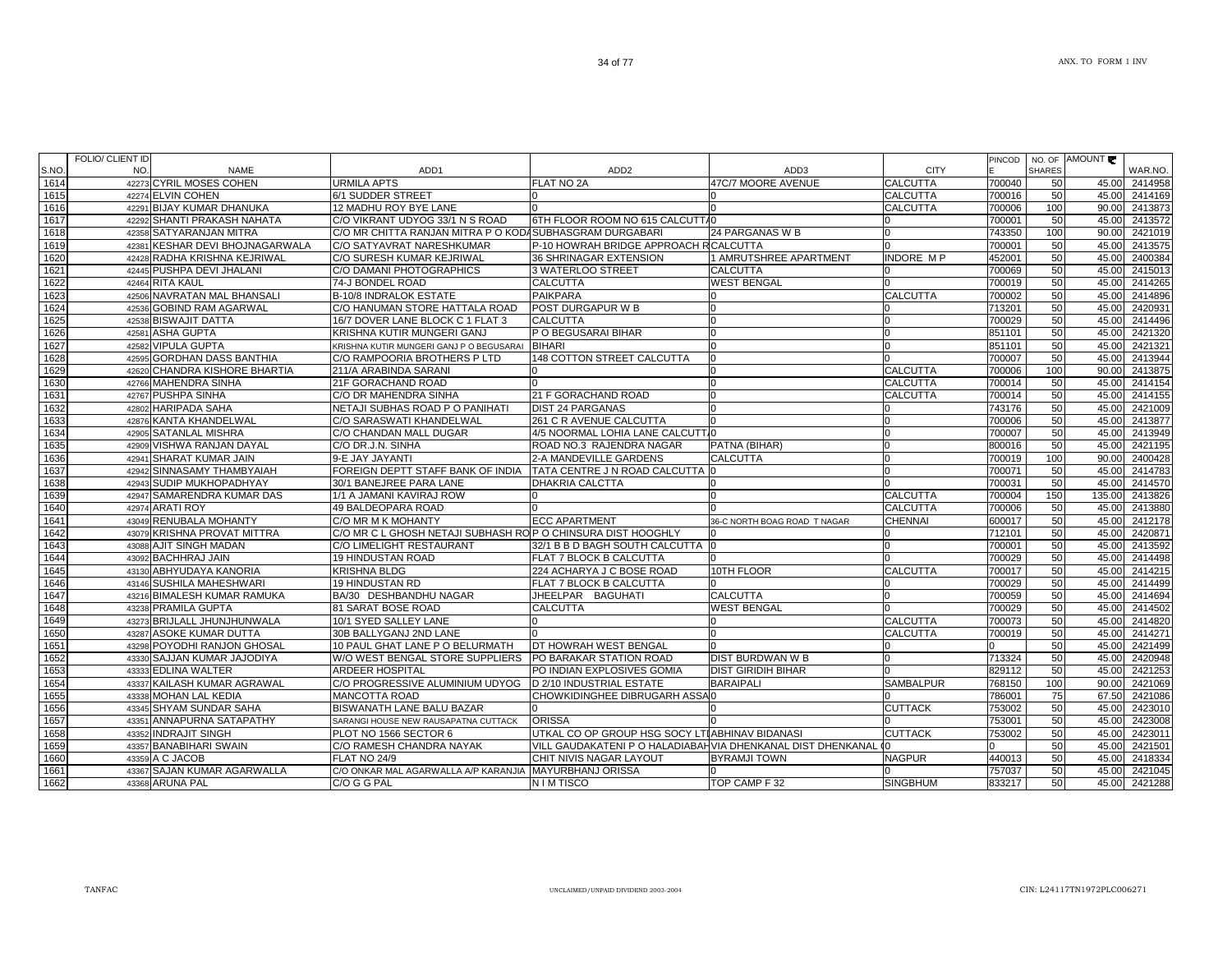|      | <b>FOLIO/ CLIENT ID</b> |                                             |                                                          |                                      |                             |                    | PINCOD |               | NO. OF AMOUNT |               |
|------|-------------------------|---------------------------------------------|----------------------------------------------------------|--------------------------------------|-----------------------------|--------------------|--------|---------------|---------------|---------------|
| S.NO | NO.                     | <b>NAME</b>                                 | ADD <sub>1</sub>                                         | ADD <sub>2</sub>                     | ADD3                        | <b>CITY</b>        |        | <b>SHARES</b> |               | WAR.NO.       |
| 1663 |                         | 43389 BRAJA KISHORE MANAPATRA               | C 2 UNIT VIII                                            | $\Omega$                             | <b>BHUBANESWAR</b>          | <b>ORISSA</b>      | 751012 | 50            | 45.00         | 2421030       |
| 1664 |                         | 43432 BRIJ KISHORE AGARWALLA                | KAMARPATTY MASZID LANE                                   | $\Omega$                             |                             | <b>GAUHATI</b>     | 781001 | 50            |               | 45.00 2423026 |
| 1665 |                         | 43448 HARAK CHAND JAIN                      | KEDAR BHAWAN NASPATI GARI                                | GARIHANA SHILLONG MEGHALAYA          |                             |                    | 793002 | 50            | 45.00         | 2421099       |
| 1666 |                         | 43449 JOGENDRA NATH SAIKIA                  | RAJAPAM MANGALDAI 9 P O MANGALDAI DISTRICT DARRANG ASSAM |                                      |                             |                    | 784125 | 50            | 45.00         | 2421081       |
| 1667 |                         | 43460 SANTOSH KUMAR JAIN                    | C/O M/S CHHABRA ENTERPRISES                              | 4-A MAHABIR MKT GAUHATI              |                             |                    | 781001 | 50            | 45.00         | 2423027       |
| 1668 |                         | 43465 GOPAL CHANDRA DEBNETH                 | 81/8 SREE RAMPURE ROAD                                   | <b>GARIA</b>                         | <b>CALCUTTA</b>             |                    | 700084 | 150           | 135.00        | 2414853       |
| 1669 |                         | 43469 HANUMANMAL SETHIA                     | T R PHOOKAN ROAD                                         | <b>FANCY BAZAR</b>                   | GUWAHATI 781001             |                    | 781001 | 200           | 180.00        | 2423029       |
| 1670 |                         | 43471 SHANKER LAL AJITSARIA                 | CHILDREN S CORNER FANCY BAZAR                            | <b>GAUHATI</b>                       |                             | n                  | 781001 | 50            | 45.00         | 2423030       |
| 1671 |                         | 43487 LAKSHMI DIVVELA                       | C/O SRI K DURGA SHYAM SUNDAR                             | IRON CENTRE II FLOOR VIJAYAWADA0     |                             |                    | 520001 | 50            | 45.00         | 2419105       |
| 1672 |                         | 43583 ARCHANA GUPTA                         | SWO                                                      | HQ TECHNICAL GROUP EME               | <b>LE WING</b>              | <b>DELHI CANTT</b> | 110010 | 50            | 45.00         | 2416094       |
| 1673 |                         | 43583 ARCHANA GUPTA                         | SWO                                                      | HQ TECHNICAL GROUP EME               | <b>LE WING</b>              | <b>DELHI CANTT</b> | 110010 | 150           | 135.00        | 2418523       |
| 1674 |                         | 43614 ASHOK AMBALAL PATEL                   | 17 B BUILDER S COLONY G S T COLLEGE RD INDORE M P        |                                      |                             |                    | 452003 | 50            | 45.00         | 2418499       |
| 1675 |                         | 43776 GHANSHYAM DAS GOLKIYA                 | C/O SRI KISHANDAS GOLKIYA                                | <b>GOLKIYA PARA JAISALMER</b>        | <sup>0</sup>                |                    | 345001 | 50            | 45.00         | 2417293       |
| 1676 |                         | 43777 SRIKISHAN DAS GOLKIYA                 | <b>GOLKIYA PARA</b>                                      |                                      |                             | JAISALMER RAJ      | 345001 | 50            |               | 45.00 2417294 |
| 1677 |                         | 43778 BADRI NARAYAN GOLKIYA                 | C/O SRI KISHAN DAS GOLKIYA                               | <b>GOLKIYA PARA JAISALMER</b>        |                             |                    | 345001 | 50            |               | 45.00 2417295 |
| 1678 |                         | 43800 SHYAM SUNDER LOHIYA                   | C/O M/S AVON PLASTICS                                    | P-4 INDUSTRIAL ESTATE JODHPUR        |                             |                    | 342003 | 50            |               | 45.00 2417097 |
| 1679 |                         | 43856 REKHA SUTWALA                         | 49/22 GENERAL GANJ                                       |                                      |                             | <b>KANPUR</b>      | 208001 | 200           | 180.00        | 2416503       |
| 1680 |                         | 43938 SUDHIR KUMAR SRIVASTAVA               | E 19 JAYKAYLON OFFICERS COLONY                           | <b>KAMLA NAGAR</b>                   |                             | <b>KANPUR</b>      | 208005 | 50            | 45.00         | 2416665       |
| 1681 |                         | 43997 SUBRAMANIAM RAMIAH                    | C/O INDIAN BANK 502 MOURT ROAD TEYNAMPET                 | <b>MADRAS</b>                        |                             |                    | 600018 | 50            | 45.00         | 2412296       |
| 1682 |                         | 44040 BAKTHAVATSALU BUNDI                   | NO 4 GAJAPATHY ROAD                                      | <b>KILPAUK</b>                       |                             | <b>MADRAS</b>      | 600010 | 100           | 90.00         | 2412038       |
| 1683 |                         | 44049 P M PRABHU                            | NO 6 VIDYODAYA MAIN ROAD                                 | FIRST FLOOR T NAGAR MADRAS           | n.                          |                    | 600017 | 50            |               | 45.00 2412179 |
| 1684 |                         | 44081 DHIRAJLAL NAGARDAS SHAH               | C/O BHARAT MOTORS                                        | <b>KATRAS ROAD DHANBAD</b>           |                             |                    | 826001 | 50            | 45.00         | 2421139       |
| 1685 |                         | 44085 D K JAIN                              | 532 POCKET GH 13                                         | <b>BLOCK G17</b>                     | <b>PASCHIM VIHAR</b>        | <b>NEW DELHI</b>   | 110041 | 50            | 45.00         | 2401696       |
| 1686 |                         | 44134 KALPAGAM SUBRAMANIYAN                 | 102 DR RANGACHARI ROAD                                   | <b>MYLAPORE MADRAS</b>               |                             |                    | 600004 | 100           | 90.00         | 2411851       |
| 1687 |                         | 44159 BHARATH MUDBIDRI                      | RATNA VILLA JAIL ROAD KODIALBAIL                         | <b>MANGALORE</b>                     |                             |                    | 575003 | 50            | 45.00         | 2419382       |
| 1688 |                         | 44165 RAMAIAH CHETTY KOUUR                  | 15/620 A KAMALA NAGAR                                    | $\cap$                               |                             | <b>ANATAPUR</b>    | 515001 | 75            | 67.50         | 2422442       |
| 1689 |                         | 44170 S V VARADA RAJAN                      | FLAT NO.55 `PRASHANTI'                                   | 1/1 LAKE AVENUE                      | <b>CALCUTTA</b>             |                    | 700026 | 100           | 90.00         | 2414404       |
| 1690 |                         | 44188 C VISWANATHAN                         | 108 VARADAMU THIAPAN ST                                  |                                      |                             | <b>MADRAS</b>      | 600001 | 25            |               | 22.50 2411697 |
| 1691 |                         | 44214 G LAKSHMANAN                          | 83 THIRUNAVAKKARA S STREET                               | <b>GNANAMURTHY NAGAR AMBATTUR IO</b> |                             |                    | 600053 | 50            | 45.00         | 2412849       |
| 1692 |                         | 44233 R SATHYANARAYANAN                     | 3 JOSEPH STREET NANGANLLUR                               |                                      |                             | <b>MADRAS</b>      | 600061 | 50            | 45.00         | 2412879       |
| 1693 |                         | 44245 VENGANDUR SADASIVA SRIKUMAR           | PLOT NO 1489 J BLOCK 13TH MAIN ROAD ANA NAGAR W MADRAS   |                                      |                             |                    | 600040 | 75            | 67.50         | 2412726       |
| 1694 |                         | 44283 VASUNDHARA SRIDHARAN                  | FLAT NO.504 GARDENIA                                     | A WING VASANT VALLEY                 | FILM CITY ROAD MALAD [EAST] | <b>MUMBAI</b>      | 400097 | 50            | 45.00         | 2400365       |
| 1695 |                         | 44284 SRIDHARAN VEERARAGHAVAN               | NO 6 ACRO POLIES                                         | <b>COLOBA</b>                        | <b>BOMBAY</b>               | $\Omega$           | 400005 | 50            | 45.00         | 2405353       |
| 1696 |                         | 44304 S BALASUBRAMANIAN                     | SHARJAH PORT AUTHORITY                                   | P O BOX 510                          | <b>SHARJAH</b>              | UAE                |        | 50            |               | 45.00 2400115 |
| 1697 |                         | 44304 S BALASUBRAMANIAN                     | SHARJAH PORT AUTHORITY                                   | P O BOX 510                          | SHARJAH                     | UAE                |        | 150           | 135.00        | 2413251       |
| 1698 |                         | 44312 KODAGANELLORE SUNDARAM IYER NATARAJAN | <b>VIDYAVILASOM</b>                                      | NO 13 7TH CROSS ST                   | <b>INDIRA NAGAR</b>         | <b>MADRAS</b>      | 600020 | 50            | 45.00         | 2412383       |
| 1699 |                         | 44323 M BURHANUDDIN                         | 5 WUTHU CATTAN STREET                                    | PERIAMET MADRAS                      |                             | n                  | 600003 | 50            | 45.00         | 2411813       |
| 1700 |                         | 44350 JAYALAKSHMI SIVASUBRAMONIAN           | <b>5 CANAL BANK ROAD</b>                                 | EAST ABIRAMAPURAM MYLAPORE MI0       |                             | $\Omega$           | 600004 | 50            | 45.00         | 2411853       |
| 1701 |                         | 44359 JAICHAND JAIN                         | 67 MULLA SAHIB STREET IS FLOOR                           | <b>SOWCARPET MADRAS</b>              |                             | n                  | 600079 | 50            | 45.00         | 2412976       |
| 1702 |                         | 44370 SUDHA JAIN                            | W/O MRHARSH V JAIN                                       | PLOT NO 27C AMBADI ROAD              | KOTTURPURAM MADRAS          |                    | 600083 | 50            | 45.00         | 2413067       |
| 1703 |                         | 44413 UMAKANT BHAGWAT                       | 8 MURARJI PETH                                           | KIRTI MANDIR SOLAPUR                 |                             |                    | 413001 | 50            |               | 45.00 2422288 |
| 1704 |                         | 44415 RAM AUTAR SHARMA                      | LAXMI VILLA                                              | NIRANJANI AKHARA BAG                 | <b>MAYAPUR</b>              | HARDWAR U P        | 249401 | 100           | 90.00         | 2421440       |
| 1705 |                         | 44431 SITA AGARWAL                          | 10 GEORGE AVENUE                                         | <b>MADRAS</b>                        |                             |                    | 600018 | 50            | 45.00         | 2412298       |
| 1706 |                         | 44432 INDU AGARWAL                          | 10 GEORGE AVENUE                                         | <b>MADRAS</b>                        |                             |                    | 600018 | 50            | 45.00         | 2412299       |
| 1707 |                         | 44434 MADHU AGARWAL                         |                                                          | <b>10 GEORGE AVENUE</b>              | <b>MADRAS</b>               |                    | 600018 | 50            | 45.00         | 2412300       |
| 1708 |                         | 44436 GANESAN LETCHUMANAN                   | 3A-P BLOCK 4 1/2 MILE IPOH ROAD                          | <b>KUALALAMPUR</b>                   |                             | $\Omega$           |        | 50            | 45.00         | 2400039       |
| 1709 |                         | 44488 JONNALAGADDA VENKATAPPAYYA SASTRY     | C 23/E DDA MIG FLATS                                     | MAYAPURI NEW DELHI                   |                             | <sup>n</sup>       | 110064 | 50            | 45.00         | 2402118       |
| 1710 |                         | 44530 K C GUPTA                             | 91 PANCHKUIN ROAD                                        | $\Omega$                             | <sup>0</sup>                | N DELHI            | 110001 | 50            | 45.00         | 2400526       |
| 1711 |                         | 44545 DAULAT RAM KAPUR                      | 169 KAROLAN BEHARIPUR                                    | $\overline{0}$                       |                             | <b>BAREILLY</b>    | 243003 | 100           | 90.00         | 2422244       |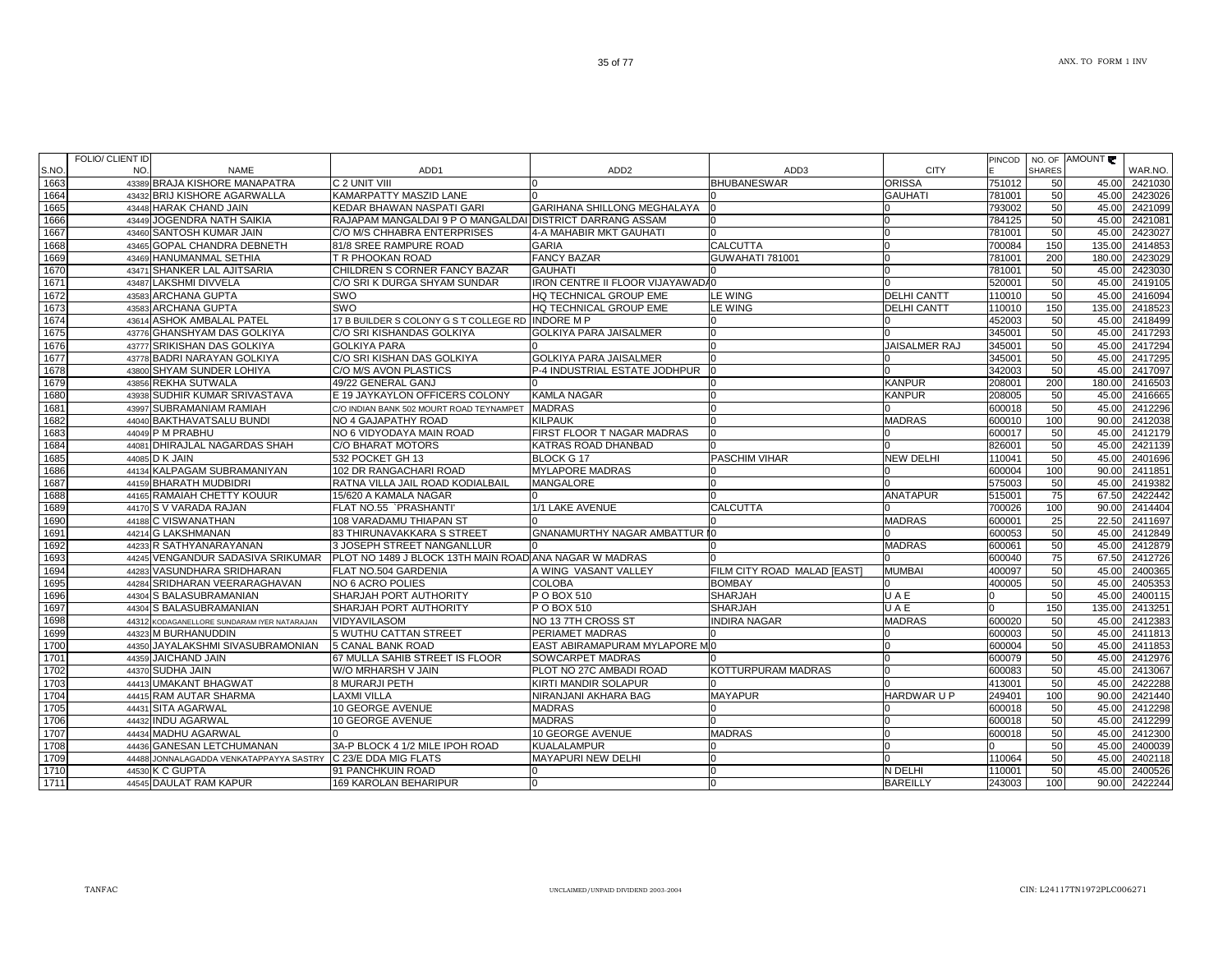| S.NO.        | <b>FOLIO/ CLIENT ID</b><br>NO.<br><b>NAME</b>              | ADD <sub>1</sub>                                                 | ADD <sub>2</sub>                                   | ADD3                                   | <b>CITY</b>                    | PINCOD           | <b>SHARES</b> | NO. OF AMOUNT  | WAR.NO.            |
|--------------|------------------------------------------------------------|------------------------------------------------------------------|----------------------------------------------------|----------------------------------------|--------------------------------|------------------|---------------|----------------|--------------------|
| 1712         | KAMAL KUMAR KHAITAN<br>44563                               | C/O M/S NATRAJ ELECTRONICS PVT LTD B-13 MAYAPURI PHASE I N DELHI |                                                    |                                        |                                | 110064           | 100           | 90.00          | 2402119            |
| 1713         | 44576 RAKESH CHANDER GARGA                                 | HOUSE NO WZ-A-56 GALI NO 4                                       | <b>UTTAM NAGAR</b>                                 | <b>NEW DELHI</b>                       |                                | 110059           | 50            | 45.00          | 2402576            |
| 1714         | 44619 MUKUL RAJ BHATNAGAR                                  | C/O M/S AGGARWAL TRADERS                                         | 3315 KUCHA KASH GIRI BAZAR SITA IDELHI             |                                        |                                | 110006           | 50            | 45.00          | 2400758            |
| 1715         | 44646 K D WADHWANI                                         | HARI SHEWA KUNJ 301 D STOREY                                     | NEW RAJINDER NAGAR N DELHI                         |                                        |                                | 110060           | 50            | 45.00          | 2402060            |
| 1716         | 44647 LEELA WADHWANI                                       | HARI SHEWA KUNJ 301 D STOREY                                     | NEW RAJINDER NAGAR N DELHI                         |                                        |                                | 110060           | 50            | 45.00          | 2402061            |
| 1717         | 44649 SHOBHA KAPAHI                                        | 721 DOUBLE STOREY                                                | NEW RAJINDER NAGAR N DELHI                         |                                        |                                | 110060           | 100           | 90.00          | 2402062            |
| 1718         | 44655 MOHINDER NATH SADANA                                 | $E-23$                                                           | <b>MOTI NAGAR</b>                                  | <b>NEW DELHI</b>                       |                                | 110015           | 50            | 45.00          | 2401022            |
| 1719         | 44671 PRITAM SINGH                                         | J 104 VIKASPURI                                                  | <b>NEW DELHI</b>                                   |                                        |                                |                  | 150           | 135.00         | 2421508            |
| 1720         | 44701 BEHARI LAL KUMAR                                     | HOUSE NO ZED/8 WEST PATEL NAGAR                                  | <b>NEW DELHI</b>                                   |                                        |                                | 110008           | 50            | 45.00          | 2400906            |
| 1721         | 44714 SAROJ DARGAN                                         | W/O LT CDR M C DARGAN                                            | 31-33 JODHPUR OFFICERS HOSTEL PANDARA ROAD N DELHI |                                        |                                |                  | 50            | 45.00          | 2421509            |
| 1722         | 44730 KRISHAN P LACHHWANI                                  | BF/3C DDA FLATS PHASE II                                         | MUNIRKA N DELHI                                    |                                        |                                | 110067           | 50            | 45.00          | 2402200            |
| 1723         | 44736 PREM KUMAR BAJAJ                                     | Q NO 114/2 ANDREWS GANJ                                          |                                                    |                                        | N DELHI                        | 110049           | 50            | 45.00          | 2401798            |
| 1724         | 44737 ATUL BAJAJ                                           | Q NO 114/2 ANDREWS GANJ                                          |                                                    |                                        | N DELHI                        | 110049           | 50            | 45.00          | 2401799            |
| 1725         | 44740 ANUP KUMAR                                           | 1890 LAXMI BAI NAGAR                                             |                                                    |                                        | N DELHI                        | 110023           | 50            | 45.00          | 2401331            |
| 1726         | 44747 VED PRAKASH TYAGI                                    | 1/2868 LASHMI BLOCKS                                             | LOUI ROAD RAM NAGAR                                | <b>SHAHDRA</b>                         | <b>DELHI</b>                   | 110032           | 50            | 45.00          | 2401577            |
| 1727         | 44749 SNEH AGNIHOTRI                                       | 4/60 ROOP NAGAR                                                  |                                                    |                                        | N DELHI                        | 110007           | 75            | 67.50          | 2400846            |
| 1728         | 44755 AMAR SINGH JANJRIYA                                  | C/O H 340 NANAK PURA                                             |                                                    | n                                      | N DELHI                        | 110021           | 50            | 45.00          | 2401307            |
| 1729         | 44768 SATYA DEVA TREHAN                                    | BLOCK G POCKET GGI FLAT NO 34 C                                  | VIKASPURI BODELLA N DELHI                          | $\Omega$                               |                                | 110018           | 50            | 45.00          | 2401194            |
| 1730         | 44844 AVADH BIHARI LAL DEXHIT                              | 98 SAIDAGRAM                                                     | <b>BAREILLY</b>                                    | UP                                     |                                | 243003           | 50            | 45.00          | 2422245            |
| 1731         | SATISH CHANDRA PACHAUREE<br>44846                          | 98 SAUDAGRAN                                                     | <b>BAREILLY</b>                                    | UP                                     |                                | 243003           | 50            | 45.00          | 2422246            |
| 1732         | 44892 NIRMAL DHAMIJA                                       | WZ-24B MEENAKSHI GARDEN                                          |                                                    |                                        | N DELHI                        | 110018           | 50            | 45.00          | 2401196            |
| 1733         | 44942 SARABJEET KAUR                                       | AD 44 D MIG FLATS                                                | SHALIMAR BAGH DELHI                                |                                        |                                | 110033           | 50            | 45.00          | 2401603            |
| 1734         | 44963 PRAHALAD DAS GUJARATI                                | TOWEER B FLAT NO 3                                               | <b>CHANDRA TOWERS</b>                              | <b>NATI IMLI</b>                       | <b>VARANASI</b>                | 221002           | 50            | 45.00          | 2415990            |
| 1735         | 45001 PREM KUMAR SINGHAL                                   | 80 SATISH PARK MODI NAGAR                                        | <b>GHAZIABAD</b>                                   |                                        |                                | 201201           | 50            | 45.00          | 2415921            |
| 1736         | 45013 NIRMAL MEHRA                                         | C/O SHR V N MEHRA 2 FA 6 VIGYAN NAGAKOTA                         |                                                    |                                        |                                | 324005           | 100           | 90.00          | 2417209            |
| 1737         | 45109 RAMESH CHANDER                                       | C/O D K GOEL                                                     | 1734 NAI BASTI BEHIND NOVELTY CINDELHI             |                                        |                                | 110006           | 50            | 45.00          | 2400761            |
| 1738         | 45126 MAHINDER SINGH BAWA                                  | 317 KRISHNA SQUARE                                               | SHIVALA ROAD AMRITSAR                              |                                        |                                | 143001           | 50            | 45.00          | 2415418            |
| 1739         | 45152 SHAKUNTALA SEHGAL                                    | C/O MRS RITA SEHGAL H M T LTD                                    | BHARAT YUVAK BHAVAN                                | <b>JAI SINGH RD</b>                    | <b>NEW DELHI</b>               | 110001           | 50            | 45.00          | 2400527            |
| 1740         | 45165 SATISH JASSAL                                        | C-106 SECOND FLOOR N D S E PART II                               | <b>NEW DELHI</b>                                   |                                        |                                | 110049           | 50            | 45.00          | 2401800            |
| 1741         | 45203 MADHU MALIK                                          | W-12 RAJOURI GARDEN                                              |                                                    |                                        | N DELHI                        | 110027           | 50            | 45.00          | 2401473            |
| 1742         | 45204 SANTOSH AGARWAL                                      | 91-A SATISH PARK                                                 | <b>GOVINDPURI</b>                                  | <b>MODI NAGAR</b>                      | U P                            | 201201           | 100           | 90.00          | 2416666            |
| 1743         | 45212 M D SHARMA                                           | F-10/H D D A FLATS                                               | <b>MUNIRKA NEW DELHI</b>                           |                                        |                                | 110067           | 50            | 45.00          | 2402201            |
| 1744         | 45247 USHA SHARMA                                          | QR NO A-139 NFL TOWNSHIP PANIPAT                                 | <b>DISTT KARNAL HARYANA</b>                        |                                        |                                | 132106           | 50            | 45.00          | 2415297            |
| 1745         | 45258 SEEMA NAYYAR                                         | C 86 MOTI NAGAR                                                  |                                                    |                                        | <b>NEW DELHI</b>               | 110015           | 50            | 45.00          | 2401024            |
| 1746         | JASPAL SINGH BHATIA<br>45371                               | 9/17 RAMESH NAGAR                                                |                                                    |                                        | N DELHI                        | 110015           | 50            | 45.00          | 2401025            |
| 1747         | SURESH CHANDER BHATIA<br>45390                             | 53 RESERVE BANK FLATS                                            | <b>HAUZ KHAS</b>                                   | <b>NEW DELHI</b>                       |                                | 110016           | 50            | 45.00          | 2401064            |
| 1748         | 45465 DHARAM PAL SURI                                      | P-96 VIJAY VIHAR                                                 | <b>UTTAM NAGAR</b>                                 | <b>NEW DELHI</b>                       |                                | 110059           | 50            | 45.00          | 2402577            |
| 1749         | SUDESH JASSAL                                              | C 106 2ND FLOOR                                                  | <b>NDSE PART II</b>                                | <b>NEW DELHI</b>                       |                                | 110049           | 50            | 45.00          | 2401804            |
| 1750         | 45533<br><b>G C JAIN</b><br>45563                          | B-1/240 JANAK PURI                                               |                                                    |                                        | <b>NEW DELHI</b>               | 110058           | 50            | 45.00          | 2401992            |
| 1751         | 45577 VENKATARAMAN NATARAJAN                               | DY FINANCE MANAGER                                               | ENGINEERING PROJECTS INDIA LTD KAILASH K G MARG    |                                        | N DELHI                        | 110001           | 50            | 45.00          | 2400530            |
| 1752         | 45647 JAGDISH KUMAR                                        | B-3/339                                                          | <b>PASCHIM VIHAR</b>                               | <b>NEW DELHI</b>                       |                                | 110063           | 100           | 90.00          | 2402096            |
|              |                                                            |                                                                  |                                                    |                                        |                                |                  |               |                |                    |
| 1753<br>1754 | 45678 NARINDAR NATH<br>45686 AJIT RAMAKANT PRADHAN         | <b>B-146 KALKAJI</b><br>COMMANDER WORKS ENGINEER (P)             | PORT BLAIR                                         | MANNIEBAY POST JUNGLIGHT               | <b>NEW DELHI</b><br>PORT BLAIR | 110019<br>744103 | 100<br>50     | 90.00<br>45.00 | 2401244<br>2421022 |
| 1755         |                                                            |                                                                  | 13 UPSTAIRS 10TH STREET                            | TATABAD COIMBATORE                     |                                |                  | 50            | 45.00          | 2420387            |
| 1756         | 45690 M V RAMANI                                           | C/O SRI RAJARAMAN                                                |                                                    |                                        |                                | 641012           | 150           | 135.00         | 242115             |
| 1757         | 45827 URMILA SINHA                                         | C/O POORANMAL JAIN AND SONS<br>F 186 PCC KANKAR BAG              | BEHIND ANANDMAYEE ASHRAM<br>POST LOHIA NAGAR       | <b>MAIN ROAD</b><br><b>PATNA BIHAR</b> | <b>RANCHI</b>                  | 834001<br>800020 | 200           | 180.00         | 2421201            |
| 1758         | MADANMOHAN GOPIKRISHNA NARAYAN<br>45831                    | S P AGARWAL ROAD DARBHANGA                                       |                                                    |                                        | <b>BIHAR</b>                   |                  |               |                | 2421319            |
| 1759         | LAKSHMAN KUMAR AGARWAL<br>45846<br>45862 URMILA CHATURVEDI | C/O U N CHATURVEDI                                               | 75/4 A KALI BARI MARG                              | SECTOR II DIZ AREA                     | <b>NEW DELHI</b>               | 846004<br>110001 | 50<br>50      | 45.00<br>45.00 | 2400531            |
| 1760         | 45866 BASANT NARAIN SINGH                                  | AT DAUDBIGHA PO KUMHARAR                                         | <b>PATNA BIHAR</b>                                 |                                        | l0.                            | 800016           | 50            |                | 45.00 2421198      |
|              |                                                            |                                                                  |                                                    |                                        |                                |                  |               |                |                    |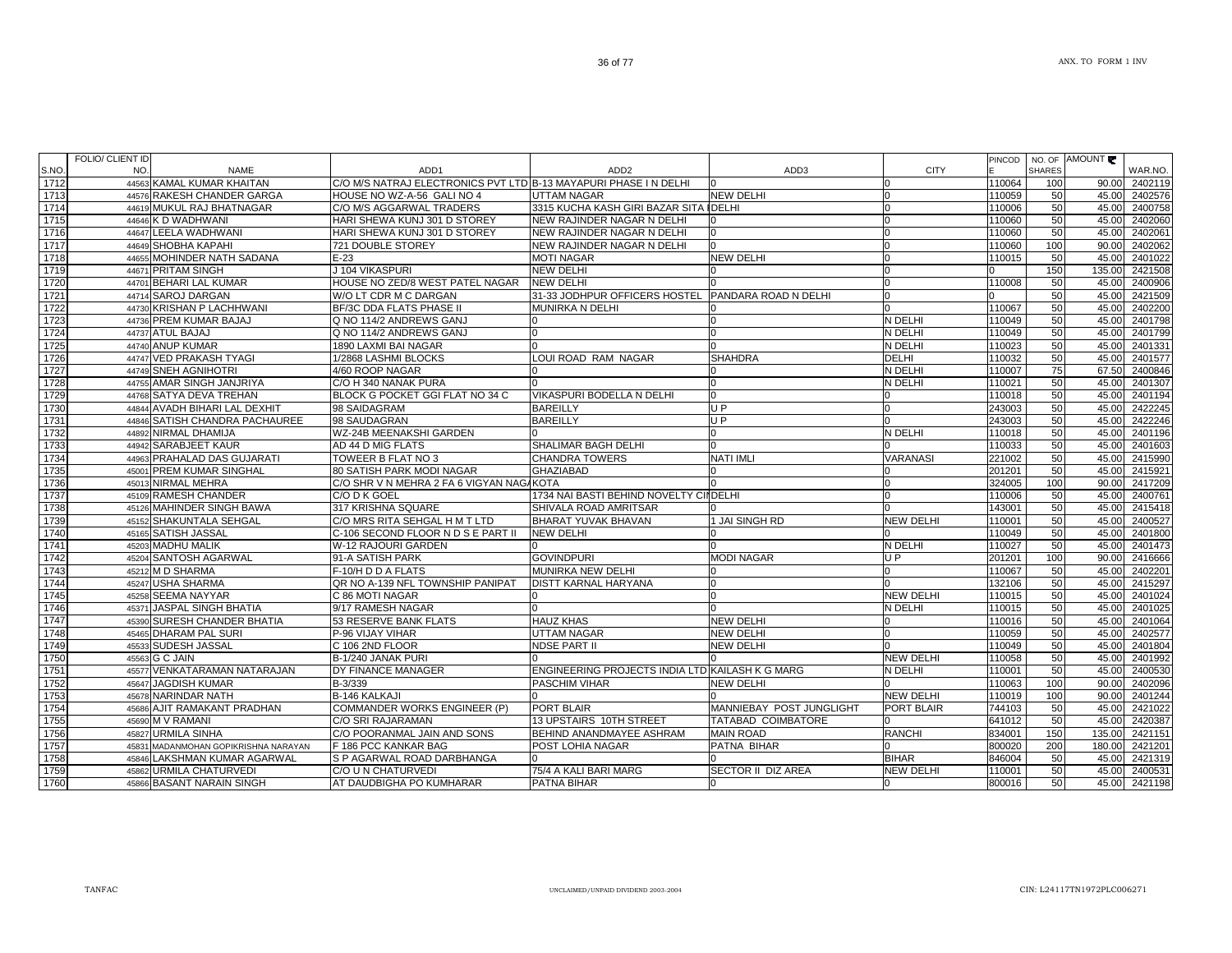47047 SUNITA BALCHANDANI 28 MY LITTLE HOME 10TH ROAD JUHU SCHEME JUHU BOMBAY 4000440 60 4000410 400049 400049 400049 45.00 2400350

47072 DEEPAK K GUPTA FLAT NO 43 PLOT NO 215 SHERE E PUNJAB COLONY ANDHERI EAST MUMBAI 400093 50 45.00 240981;

47156 HIRABEN MEGJI JARADI OPP RAJGOR DELI KHATRI CHAKLA ROA[BHUJ KUTCH | 0 0 370001 0 370001 | 50 45.00 240274

C-6/201 VEENA NAGAR LED SHAHSTRI MARG MULUND WEST BOMBAY 0 45.00 30 45.00 240930.

RRISHNA KUNJ OPPOSITE DATTA MANDINVAKOLA PIPELINES BOMBAY 0 0 0 0 0 0 0 0 0 0 45.00 407817

## S.NO.FOLIO/ CLIENT ID NO. NAME ADD1 ADD2 ADD3 CITYPINCODENO. OF SHARES AMOUNT 176145892 BINAY KUMAR SINHA CORESERVE BANK OF INDIA (0 0 0 0 0 0 0 0 0 0 PATNA (800001 | 50 45.00 2421122 176245904 INDU AGRAWAL C/O RAMRASAL AGRAWAL 29/5 PURANI BASTI BANIAPARA RAIPUR [MP] 492001 50 45.00 2418649<br>45936 THOMAS C T GR NO 1 D STREET 65 SECTOR 6 BHILAI 0 0 0 45.00 2418904 1763 45936 THOMAS C T ال المسابق المسابق المسابق المسابق المسابق المسابق المسابق المسابق المسابق المسابق المسابق المسابق المسابق المس<br>المسابق المسابق المسابق المسابق المسابق المسابق المسابق المسابق المسابق المسابق المسابق المسابق المسابق المسا 1764 45937 KODUMBU VARIATH RAGHAVA MOHANANQR NO 5H STREET 34 SECTOR 6 0 0 0 0 0 0 0 0 0 0 0 0 BHILAI 490006 50 45.00 2418905 176545951 HARBANSLAL BAHRI 349 C SECTOR 1 P O BALCO TOWNSHIP KORBA DIST BILASPUR M P 0 0 0 0 0 495684 495684 50 45.00 2418935 1766 45952 RAMA GULATI QTR NO 5-A//24 SECTOR 5 BHILAI M P 490006 50 45.00 2418906 176745968 TARKESHWAR SINGH FLAT NO.C-14, INCOME-TAX COLONY PEDDAR ROAD (BEHIND JASLOK HOSO MUMBAI MUMBAI 400026 50 45.00 2406701 1768 45969 RADHESHYAM KHEMKA C/O R S KHEMKA AND CO TAX CONSULTANTSSHRI SATYANARAYAN DHARAMSHAL 1ST FLOOR STATION ROAD JAIPUR 0 50 45.00 2421519 1769 45979 VIJAY PRATAP SAHNI I E D NEW G S BUILDING TISCO LTD JAMSHEDPUR 0 0 831001 50 45.00 2421257 177045985 HARNARAIN SAHNI NO 3 NEAR RAILWAY CROSSING CIVIL LINES (0 RAIPUR MP 0 50 45.00 242152 1771 45990 ARCHANA KHEMKA CENTURY CEMENT SWAPNA SAKAR 47 HSG SOCY SAHUR NAGAR JALGAON BOMBAY 425001 0 425001 100 90.00 2422424 177246029 BASANTI DEVI BIHANY BASANTI DEVI BIHANY BASANTI DEVI BIHANY 35/A CIRCULAR ROAD RANCHI 0 0 834001 50 45.00 2421153 177 46102 MAHESHWAR SINGH BHARAT EARTH MOVERS LTD 3 BURNPUR ROAD ASANSOL 8 19 1713304 50 45.00 2420947 1774 46143 LAXMI SOMAIAH SERI W/O S SOMAIAH SENIOR MANAGER BHEL 110 EAST HIGH COURT ROAD DHARAMPETH NAGPUR 440010 50 45.00 2418240 1775 46151 BAJARANG LALL DAYAMA BOMPAS TOWN P O DEVSANGH DT B DEOGHAR BIHAR 0 814113 50 45.00 2421221 1776 46154 KOSHI HOLARAM GOGIA A-63 ACHARYA NIWAS NAVY NAGAR COLABA BOMBAY 0 400005 50 45.00 2405354 1777 46179 GAJANAN BALKRISHNA KHANOLKAR 81 ARAM NAGAR I SQ LDR HARMINDER R ANDHERI BOMBAY 0 0 400061 50 45.00 2408369 1778 46180 MOHAMED ZUBAIR MEMON B/56 PRATAP NAGAR NEXT TO SHEETAL CINEMA 225 LBS MARG KURLA WEST BOMBAY 400070 50 45.00 2408934 177946181 BHARAT KUMAR JHAVAR 101 SARANG STREET IST FLOOR NEAR CROW FORD MKT BOMBAY 0 6 0 6 60 60 60 60 400003 400003 400003 405.00 2405078 178046201 RAGHURAM M SHETTY GAGANGIRI FLAT NO.505 SECTOR-17 PLOT NO.47 VASHI NEW BOMBAY (0 0 60 60 50 45.00 2400238 178146210 RAINA MUKESH PUNJABI DIAGO D FLAT NO 101 SHERLY RAJAN ROAD OFF CARTER ROAD BANDRA BOMBAY 400050 100 90.00 240731. 1782 46347 KRISHNA MADHAV SRIVASTAV 3 PRAKASH KUNJ GOKHLE ROAD MULUND EAST BOMBAY 0 0 400081 100 90.00 2409460 1783 46369 MOHAMMED ALI HUSSAIN SHAIKHBLDG NO 5 ROOM NO 17 YAKUB ST IIND FLOOR NEAR JJ HOSPITAL BOMBAY 0 6 0 6 1 400003 0 400003 405.00 45.00 2405079 1784 46478P K PARAMESWARAN NAIR 2823 G G S ORS SECTOR III KANE NAGARBOMBAY 0 0 0 0 0 0 0 0 400037 50 45.00 2407125 178546518 BHUPATRAI VIRJIBHAI PADIA SHANKAR LANE HARI SADAN 2ND FLOOR ROOM NO 50 KANDIVLI VIBOMBAY 1980 400067 465.00 2408731 45.00 2408731 1786 46520 REENA DEVASSY QTR NO 214 BLDG NO C-14 1ST FLOOR CENTURY RAYON COLONY DHOBIGHAT POST SHAHAD DIST THANE 421103 50 45.00 2410576 1787 46571 NEMCHAND JATASHANKER MEHTA 3-A NARAYAN DHURU X LANE 0 0 BOMBAY 400003 50 45.00 2405081 1788 46634MANGALAM HARIHARAN 119 SRINIVASA PURAM KARUR TIRUCHIRAPALLI DT TAMILNADU 0 1 0 50 50 45.00 242152 178946658 MOHAN ALIMCHANDANI 24 ANJALI NEAR RADIO CLUB COLABA BOMBAY 0 0 1 1 0 1 400005 100 90.00 240535 1790 46670 MADHAVAN KUTTY NAIR G-10/6 JAN KALYAN HSG SOCIETY BANGUR NAGAR M G ROAD BOMBAY 0 0 400090 50 45.00 2409591 1791 46682AYSHA M KADIAWALA C/O MOHAMED SIDDIK K MITHAWALA MOTI VOHERWAD VAGDA PO KADI DIST MEHSANA NGUJARAT 382715 50 45.00 240387 1792 46683 MOHAMED ALI M MITHAWALA C/O MOHAMED SIDDIK K MITHAWALA MOTI VOHERWAD VAGDA PO KADI DIST MEHSANA N GUJARAT 382715 50 45.00 2403872 179346684 MOHAMMED SALIM M MITHAWALA C/O MOHAMED SIDDIK K MITHAWALA MOTI VOHERWAD VAGDA PO KADI DIST MEHSANA NA SIMBARAT SIS2715 50 45.00 2403873 179446699|USHA JAYANTILAL MEHTA |YOGESHWAR BLDG BLOCK NO 13 II FLO<code>QBHADARAN</code> NAGAR ROAD MALAD WEBOMBAY | 0 400064 | 50 40.00 240857 1795 46794 DIGAMBAR VIDYADHAR DEOKAR C/O SANJAYKUMAR & CO HORNBY BLDG 2ND FLOOR 172/74 DR D N ROAD FORT BOMBAY 400001 0 400001 50 45.00 2400316 179646798 DIPAK LILACHAND SHAH LILANIWAS BLOCK NO 8 CHANDAVARKAR CROSS LANE MATUNGA C R BOMBAY 400019 50 45.00 2406172 1797 46816PUTHIYA PURAYIL NANU GODREJA STAFF QTRS SP/E 1/15 HILL SINVIKHROLI BOMBAY 0 0 0 0 0 0 0 400079 50 45.00 2410353 179846818 NANDLAL CHHAGANLAL CHANDAK A-1/80 SAFDARJUNG ENCLAVE GROUND FLOOR 0 0 NEW DELHI 110029 200 180.00 240151 1799 46876 S RAJAGOPALAN 5/257 HARINI RAM NARAYAN NARKAR MARG GHATKOPAR EAST BOMBAY 0 0 400077 50 45.00 2412799 1800 46876 S RAJAGOPALAN 5/257 HARINI RAM NARAYAN NARKAR MARGGHATKOPAR EAST BOMBAY |400077 | 50 | 45.00 1801 46897 FARHAD HUSEINALI PATNI 35 NAVROJ MANAR 44 CLAVE ROAD BYCULLABOMBAY 0 0 400008 100 90.00 2405709 1802 46906 PRATAP TRIKAMDAS THAKKER B/4 BHAVESHWAR NAGAR NO 4 30 TILAK ROAGHATKOPAR EAST BOMBAY 0 0 400077 50 45.00 2409178 1803 46941 SIRIKONDA LAKSHMIKANTARAO C/O MR K MADHAVARAO PLOT NO 68 AYODHYA COLONY KAPRA E C I L HYDERABAD 560002 50 45.00 2411032 180447021 ALUMMUTIL KURIEN MATHEW GROUND FLOOR 31A/1111 SECTOR 7 C G S QUARTERS ANTOPHILL BOMBA0 45.00 50 60 50 400037 50 45.00 2407126

WAR.NO.

47094 P R BHASKARAN

47181 RAMKRISHNA UDIAVER

1805

1806

1807

1808

1809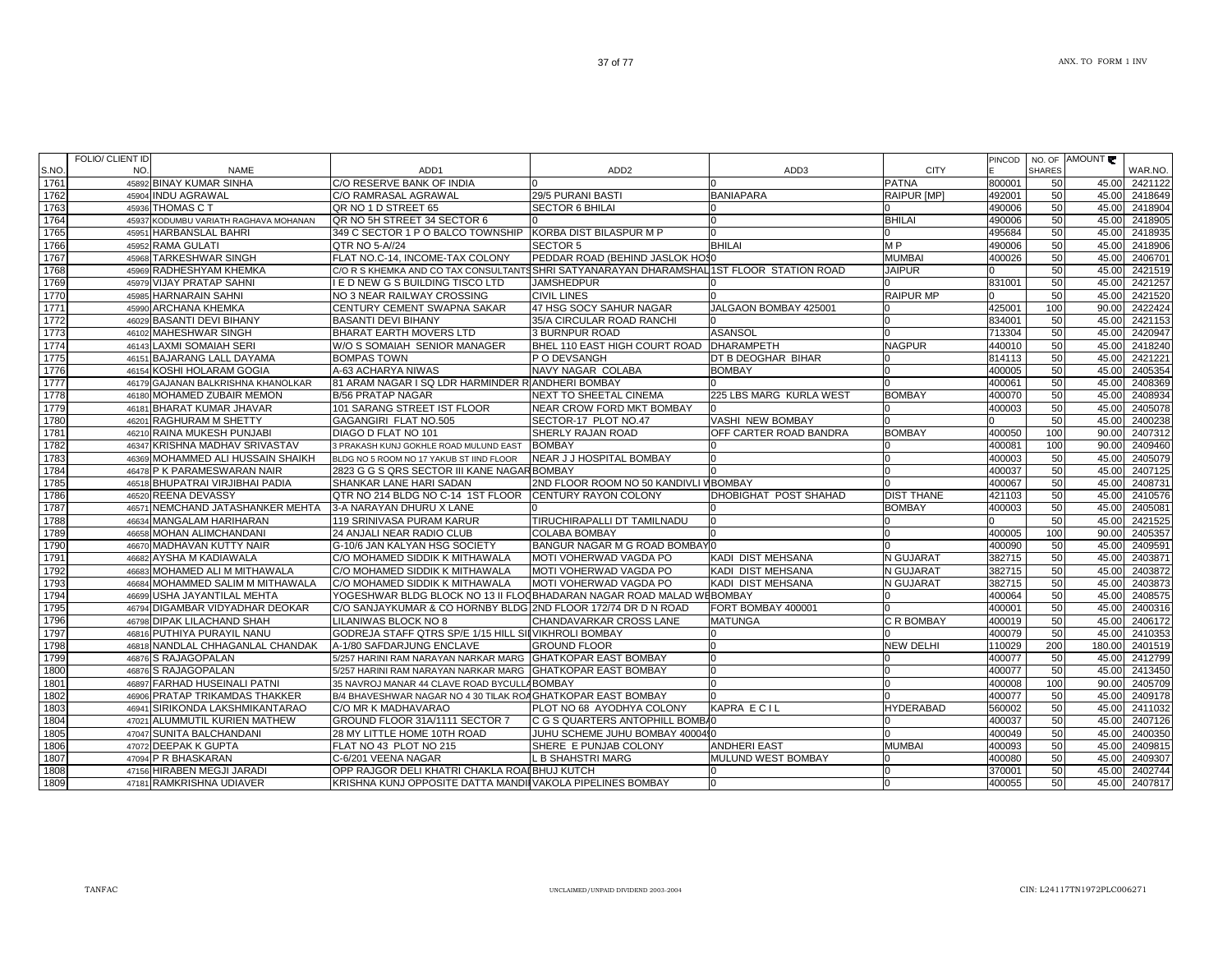|       | FOLIO/ CLIENT ID                        |                                                                                           |                                                  |                                   |                   | <b>PINCOD</b> |               | NO. OF AMOUNT |         |
|-------|-----------------------------------------|-------------------------------------------------------------------------------------------|--------------------------------------------------|-----------------------------------|-------------------|---------------|---------------|---------------|---------|
| S.NO. | NO.<br><b>NAME</b>                      | ADD1                                                                                      | ADD <sub>2</sub>                                 | ADD3                              | <b>CITY</b>       |               | <b>SHARES</b> |               | WAR.NO. |
| 1810  | 47223 GURPUR RAMESH PRABHU              | FLAT NO.10 GROUND FLOOR AMER JIWAHSG SOCY LTD NO.275 SENAPATI BAMATUNGA ROAD (W.R) BOMBAY |                                                  |                                   |                   | 400016        | 50            | 45.00         | 2406019 |
| 1811  | 47337 TANVIR UDDIN                      | QUARTER NO 123/6 RAILWAY TYPE ONE KHERWADI ROAD BANDRA EAST BOII0                         |                                                  |                                   |                   | 400051        | 50            | 45.00         | 2407477 |
| 1812  | 47341 K NEELAKANTAN IYER                | NO 21 GARODIA PALACE                                                                      | GARODIA NAGAR GHATKOPAR EAST BOMBAY              |                                   |                   | 400077        | 50            | 45.00         | 2409181 |
| 1813  | 47342 GUDEP RANGA RAO                   | H NO 310 `C' CIB QUARTERS                                                                 | <b>NEW MALAKKET</b>                              | <b>HYDERABAD</b>                  |                   | 500036        | 50            | 45.00         | 2410875 |
| 1814  | 47424 MEENA LAKHPAT PANJABI             | C/O MRS VANDANA DASWANI                                                                   | 51 CASABLANCA BUILDING                           | <b>CUFFE PARADE</b>               | <b>MUMBAI</b>     | 400005        | 100           | 90.00         | 2405359 |
| 1815  | 47492 JAGDISH RAJAN                     | 125 J V P D SCHEME                                                                        | GULMOHAR CROSS ROAD NO 10                        | <b>JUHU BOMBAY</b>                |                   | 400049        | 50            | 45.00         | 2407204 |
| 1816  | 47511 DILIP GIRDHARLAL MODI             | C/O RAVINDRA J SHAH                                                                       | 19 RAMNIKETAN TAMBE NAGAR                        | S N ROAD MULUND WEST BOMBAY       |                   | 400080        | 50            | 45.00         | 2409309 |
| 1817  | 47513 PRAKASH THAKORBHAI GANDHI         | C/O RAVINDRA J SHAH                                                                       | <b>19 RAMNIKETAN TAMBE NAGAR</b>                 | S N ROAD MULUND WEST BOMBAY 0     |                   | 400080        | 50            | 45.00         | 2409310 |
| 1818  | 47532 SHRIKANT KARWA                    | MAHESHWARI BHUWAN JAMLI NAKA                                                              |                                                  | <b>THANA</b>                      | <b>MUMBAI</b>     | 400601        | 100           | 90.00         | 2410059 |
| 1819  | 47701 HARI H HOTWANI                    | 7/A-4 BASANT PARK                                                                         | <b>CHEMBUR</b>                                   | <b>BOMBAY</b>                     |                   | 400071        | 50            | 45.00         | 2400359 |
| 1820  | 47864 YESHAWANT SANGHAVI                | 403/404 VISHWA NANAK APT                                                                  | CHAKALA OPP HIND LEVER RESERCIANDHERI EAST       |                                   | <b>MUMBAI</b>     | 400099        | 50            | 45.00         | 2409942 |
| 1821  | 47941 MUKESHKUMAR GURSINGH              | FLAT NO 3 PLOT NO 11 SHIV NIWAS                                                           | NEAR BANK OF MADURA LTD M G ROGHATKOPAR E BOMBAY |                                   |                   | 400077        | 50            | 45.00         | 2409183 |
| 1822  | 47974 ANAGHA ANIL PATANKAR              | FLAT 10 DAHANUKARWADI                                                                     | MAHALAKSHMI CO HSG SOCY LTD                      | PLOT NO.1 S.NO 81-A DAHANUKARWADI | <b>BOMBAY</b>     | 400067        | 50            | 45.00         | 2408734 |
| 1823  | 47981 BIPIN MANGALDAS SHAH              | 153/3 SWAMI NARAYAN BLDG                                                                  | 3RD BHOIWADA BOMBAY                              |                                   |                   | 400002        | 50            | 45.00         | 2404901 |
| 1824  | 48042 SUSILA MANGALDAS SHAH             | 153/3 SWAMINARAYAN BUILDING 3RD BHOJWARY BOMBAY                                           |                                                  | $\Omega$                          |                   | 400002        | 50            | 45.00         | 2404902 |
| 1825  | 48102 PRALHADKRISHNA PRABHUDESAI        | 24 LOK TILAK NAGAR                                                                        | <b>GOREGAON</b>                                  | $\Omega$                          | <b>BOMBAY</b>     | 400062        | 50            | 45.00         | 2408438 |
| 1826  | SATINDER KAUR ANAND<br>48131            | 13 JAI MAHAL 2ND FLOOR LINKING ROAD KHAR                                                  | <b>BOMBAY</b>                                    | $\Omega$                          |                   | 400052        | 100           | 90.00         | 2407531 |
| 1827  | 48152 VINOD KUMAR MITTAL                | 230/1A NEHRU NAGAR                                                                        |                                                  | n                                 | AGRA              |               | 50            | 45.00         | 2421527 |
| 1828  | 48156 ISHWAR CHANDRA VIDYASAGAR         | 47 NEHRU NAGAR                                                                            |                                                  |                                   | AGRA U P          | 282002        | 50            | 45.00         | 2416117 |
| 1829  | 48167 KALIVARAPRASADA RAO PADALA        | FLAT NO 6 SREE MANSION                                                                    | PLOT NO 104 JYOTHI COLONY PH I                   | <b>NEAR AOC CENTRE</b>            | SECUNDERABAD      | 500015        | 50            | 45.00         | 2410833 |
| 1830  | 48170 N S ASTHANA                       | 24 JANAK PURI NEW SHAHGANJ                                                                | AGRA U P                                         |                                   |                   | 282010        | 50            | 45.00         | 2416433 |
| 1831  | 48221 AKHILESH KUMAR AGARWAL            | S/O SHRI KAILASH BIHARI GUPTA                                                             | 1/4 NAGLA TARK                                   | <b>GURUDWARA ROAD</b>             | <b>ALIGARH</b>    | 202001        | 50            | 45.00         | 2415882 |
| 1832  | 48250 ASHISH GOPAL                      | 183 SHAHRARA BAGH                                                                         |                                                  |                                   | ALLAHABAD U P     | 211003        | 75            | 67.50         | 2422146 |
| 1833  | 48298 MUNISHAWAR LAL MARWAHA            | 9 HAWELI HOUSE                                                                            | TAMTA MOHALLA ALMORA                             | <sup>0</sup>                      |                   | 263601        | 50            | 45.00         | 2416379 |
| 1834  | 48322 ABHILASH C SHAH                   | <b>18 PARSHUANATH NAGAR SOCY</b>                                                          | NARANPURA CHAR RASTA AHMEDAE0                    |                                   |                   | 380013        | 50            | 45.00         | 2403296 |
| 1835  | 48351 SHANTA MANEKLAL TRIVEDI           | 127/1517 GANESH HOUSING APTS                                                              | NEAR SHRINAGAR BHUYANGDEV                        | <b>SOLA ROAD NARANPURA</b>        | AHMEDABAD         | 380013        | 75            | 67.50         | 2403297 |
| 1836  | 48421 ATEKA MOHAMADI PATEL              | 13/B 2ND FLOOR                                                                            | MOHAMADI SOCIETY                                 | SHAH E-ALAM DARWAJA               | AHMEDABAD         | 380028        | 50            | 45.00         | 2403516 |
| 1837  | 48449 MURALIDHAR A KATTA                | P B NO 24 M F ROAD                                                                        |                                                  |                                   | <b>HINDUPUR</b>   | 515201        | 50            | 45.00         | 2418997 |
| 1838  | 48452 PRASANNA V MURTHY                 | NO 281 MAIN ROAD                                                                          | <b>NEARDLSB</b>                                  | WHITE FIELD BANGALORE             |                   | 560066        | 100           | 90.00         | 2411627 |
| 1839  | 48460 P N MANJUNATH                     | B-470-5158 ASST PURCHASE OFFICER B E M L                                                  | KGFKS                                            |                                   |                   | 563115        | 50            | 45.00         | 2419326 |
| 1840  | 48463 K V RAMACHANDRA                   | OFFICER BANK OF BARODA                                                                    | <b>CHICKMAGALUR</b>                              |                                   |                   | 577101        | 50            | 45.00         | 2419481 |
| 1841  | 48467 K G SATHYANARAYANA                | PAVANA KRUPA                                                                              | <b>UPPARAHALLI EXTN</b>                          | NEAR MOOKABIKA TEMPLE             | AT DIST TUMKUR    | 672102        | 50            | 45.00         | 2421789 |
| 1842  | 48472 KAMALAMMA                         | W/O C S THIMMAPPASETTY                                                                    | <b>AGRICULTURIST</b>                             | <b>MAIN ROAD</b>                  | CHENNARAYAPATNA   | 573116        | 50            | 45.00         | 2419365 |
| 1843  | 48488 SHAMALA K                         | NO 285 1ST FLOOR                                                                          | 6 B MAIN ROAD                                    | HMT LAYOUT GANGA NAGAR            | <b>BANGALORE</b>  | 560032        | 50            | 45.00         | 2411284 |
| 1844  | 48505 MADHAV VASUDEV PAI                | C/O PAI MEDICALS                                                                          | AKKIPETH NEAR BUS STAND                          | <b>DHARWARD</b>                   |                   | 580001        | 75            | 67.50         | 2419520 |
| 1845  | S NAGANATHAN<br>48511                   | NO.6 9TH AVENUE                                                                           | <b>BANK OF INDIA COLONY</b>                      | <b>ASHOK NAGAR</b>                | <b>MADRAS</b>     | 600083        | 50            | 45.00         | 2413068 |
| 1846  | 48513 M ARUN                            | NO.6 SATYANARAYANA TEMPLE STREET GUPTA LAYOUT ULSOOR                                      |                                                  | <b>BANGALORE</b>                  |                   | 560008        | 50            | 45.00         | 2411147 |
| 1847  | 48533 MEERA DAYAL                       | 52-2 8TH MAIN 16TH CROSS                                                                  | MALLESWARAM BANGALORE                            |                                   |                   | 560055        | 50            | 45.00         | 2411398 |
| 1848  | 48536 P RAMACHANDRA                     | NO 44 G NO 10TH STREET                                                                    | <b>ULSOOR BANGALORE</b>                          | 0                                 |                   | 560008        | 50            | 45.00         | 2411148 |
| 1849  | 48588 SANDHYA B JOSHI                   | NO 124 26TH CROSS 6TH BLOCK                                                               | JAYANAGAR BANGALORE                              |                                   |                   | 560082        | 50            | 45.00         | 2411485 |
| 1850  | 48604 RAMA GOPINATH                     | C/O K GOPINATH FLAT NO 9 A-WING                                                           | 3RD FLOOR SEVEN BUNGALOWS                        | CANARA BANK OFFICERS QTRS ANDHERI | <b>MUMBAI</b>     | 400061        | 25            | 22.50         | 2408370 |
| 1851  | 48622 SHUBHADA S GOKHALE                | 57 KOPPIKAR ROAD                                                                          | HUBLI KARNATAKA STATE                            |                                   |                   | 580020        | 50            | 45.00         | 2419506 |
| 1852  | 48633 BASETTEPPA S GAVI                 | NO.91 FREEDOM FIGHTERS COLONY                                                             | J C NAGAR                                        | MAHALAKSHMIPURAM                  | <b>BANGALORE</b>  | 560086        | 50            | 45.00         | 2411514 |
| 1853  | SATYANARAYAN BALKRISHNA KAMATH<br>48634 | 501 RAHEJA PARK                                                                           | <b>MAGADI MAIN ROAD</b>                          | <b>BANGALORE</b>                  |                   | 560079        | 50            | 45.00         | 2411473 |
| 1854  | 48653 RAVI KANTH N RAYKAR               | ASHOKA LODGE B H ROAD                                                                     | BHADRAVATI KARNATAKA                             |                                   |                   | 577303        | 50            | 45.00         | 2419489 |
| 1855  | 48665 EMMA DIAS                         | C/O H T MANORAMA RAO                                                                      | NEW KARBLA CROSS ROAD                            | <b>MANGALORE</b>                  |                   | 575003        | 50            | 45.00         | 2419384 |
| 1856  | 48666 RAMESH MALALI ANANTHA             | NO 87 OLD NO 10 NEW FIRST FLOOR                                                           | THIRD CROSS GAVIPURAM EXTN                       | <b>BANGALORE</b>                  |                   | 560019        | 50            | 45.00         | 2411552 |
| 1857  | 48732 B V RAMAKRISHNA SETTY             | S/O VENKATARANGAIAH SETTY MEDICAL OFFICE                                                  | MANCHACHAHALLI GOWRIBIDNUR TIKOLAR DIST          |                                   |                   | 561211        | 50            | 45.00         | 2419321 |
| 1858  | 48733 R S NEMI CHAND JAIN               | 379/2 BAZAR STREET                                                                        |                                                  |                                   | <b>BANGARAPET</b> | 563114        | 50            | 45.00         | 2419325 |
|       |                                         |                                                                                           |                                                  |                                   |                   |               |               |               |         |

S.NO.

UNCLAIMED/UNPAID DIVIDEND 2003-2004 CIN: L24117TN1972PLC006271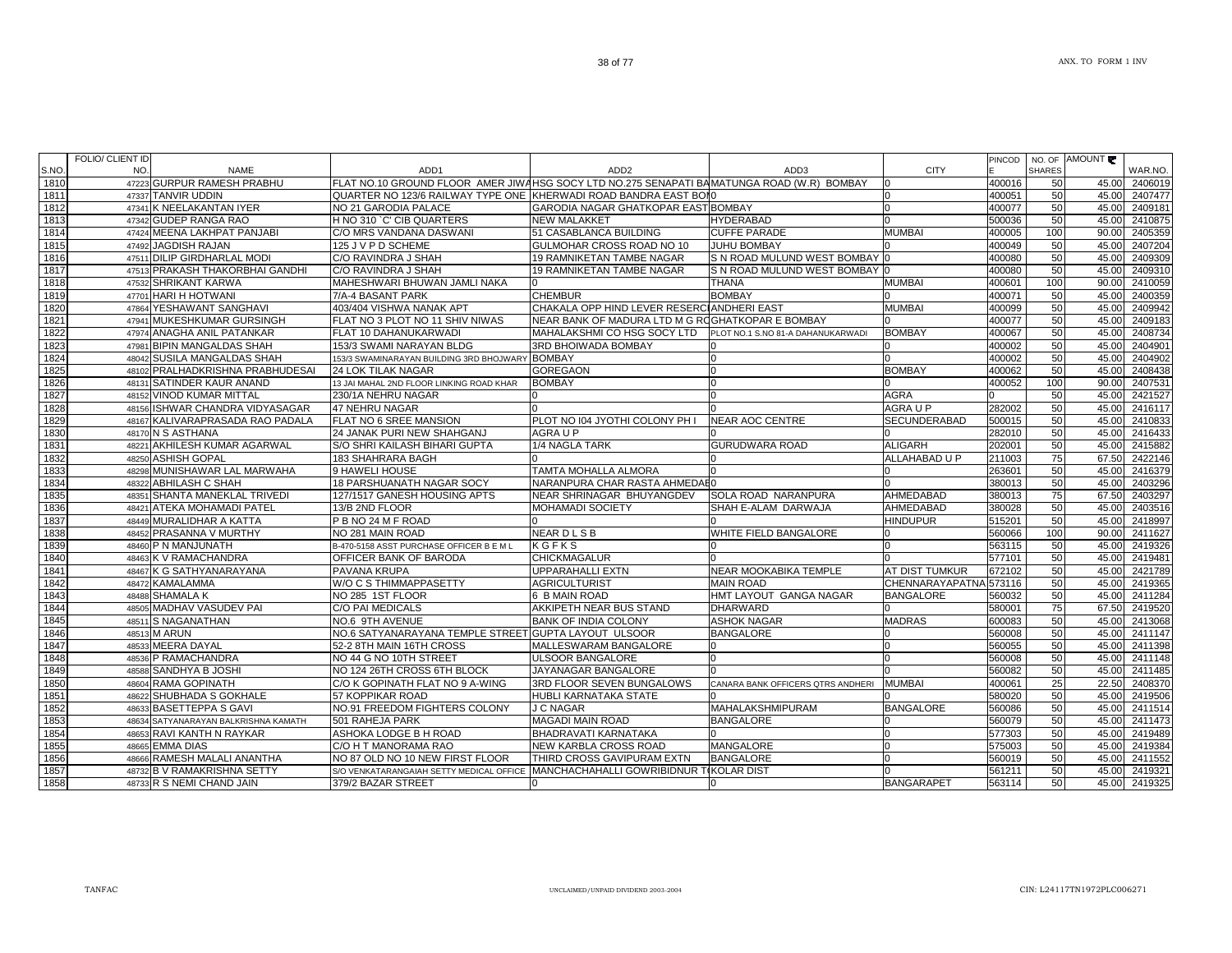| S.NO         | FOLIO/ CLIENT ID<br>NO. | <b>NAME</b>                                               | ADD <sub>1</sub>                                            | ADD <sub>2</sub>                               | ADD3                      | <b>CITY</b>            | <b>PINCOD</b>    | <b>SHARES</b>  | NO. OF AMOUNT  | WAR.NO.            |
|--------------|-------------------------|-----------------------------------------------------------|-------------------------------------------------------------|------------------------------------------------|---------------------------|------------------------|------------------|----------------|----------------|--------------------|
| 1859         |                         | 48741 SARAH KERKAR                                        | B-35 R B I STAFF QUARTERS OSBORNE ROAD BANGALORE            |                                                |                           |                        | 560042           | 50             | 45.00          | 2411586            |
| 1860         |                         | 48749 M NIRMALA                                           | FLAT NO.34                                                  | <b>ROHINI APARTMENTS</b>                       | 7-1-32/A AMEERPET         | <b>HYDERABAD</b>       | 500016           | 75             |                | 67.50 2410694      |
| 1861         |                         | 48800 SURENDRA K TOL                                      | HG 4 HUTHA COLONY                                           | NEAR CONVENT BHADRAVATI                        |                           |                        | 577301           | 50             | 45.00          | 2419486            |
| 1862         |                         | 48819 R VINOD KUMAR KINI                                  | 56/3 SAPTHAGIRI                                             | CHURCH ROAD P J EXTENSION                      | <b>DAVANGERE</b>          |                        | 577002           | 100            | 90.00          | 2419470            |
| 1863         |                         | 48834 VENKATESH PRABHU                                    | NO 972 MAHA MANE SECOND MAIN ROAD FOURTH BLOCK RAJAJI NAGAR |                                                | <b>BANGALORE</b>          |                        | 560010           | 50             | 45.00          | 2411177            |
| 1864         |                         | 48835 SHANTA PRABHU                                       | NO 972 MAHA MANE SECOND MAIN ROADFOURTH BLOCK RAJAJI NAGAR  |                                                | <b>BANGALORE</b>          |                        | 560010           | 50             | 45.00          | 2411178            |
| 1865         |                         | 48858 UDAYA SHETTY                                        | <b>VIJAYA BANK</b>                                          | 19/10 IST MAIN ROAD GANGENAHAL BANGALORE       |                           |                        | 560032           | 50             | 45.00          | 2411285            |
| 1866         |                         | 48880 NAGESH RAO HATTIANGADY                              | 2196/2 11TH MAIN ROAD A BLOCK                               | II STAGE RAJAJI NAGAR                          | SUBRAMANIA NAGAR MAIN     | <b>BANGALORE</b>       | 560010           | 50             | 45.00          | 2411180            |
| 1867         |                         | 48882 N GOPAL                                             | JAYADEVA NILAYA                                             | <b>SECOND MAIN</b>                             | <b>GAYATHRI EXTENSION</b> | CHANNARAYAPATNA 573116 |                  | 75             | 67.50          | 2419366            |
| 1868         |                         | 48911 PRABHA ATHAWASYA                                    | D/7-1 D R D O COMPLEX                                       | JEEVAN BEEMANAGAR POST                         | <b>BANGALORE</b>          |                        | 560075           | 50             | 45.00          | 2411432            |
| 1869         |                         | 48912 HITESH ATHAWASYA                                    | D/7-1 D R D O COMPLEX                                       | JEEVAN BEEMANAGAR POST                         | <b>BANGALORE</b>          |                        | 560075           | 50             | 45.00          | 2411433            |
| 1870         |                         | 48913 B L ATHAWASYA                                       | D/7-1 D R D O COMPLEX                                       | JEEVAN BEEMANAGAR POST                         | <b>BANGALORE</b>          |                        | 560075           | 50             | 45.00          | 2411434            |
| 1871         |                         | 48920 K SATHYANRARAYANA                                   | NO.4 OLD TOWN                                               | <b>TANK BUND ROAD</b>                          | <b>MANDYA</b>             | <b>KARNATAKA</b>       | 571401           | 150            | 135.00         | 2419348            |
| 1872         |                         | 48969 K V PADMAVATHI                                      | DOOR NO.10 SECOND CROSS                                     | SECOND MAIN ROAD LAKKASANDR/BANGALORE          |                           |                        | 560030           | 50             | 45.00          | 2411577            |
| 1873         |                         | 48979 SHARADA VENKATARAMANIAH                             | 13 BLOCK IV VTH CROSS KUMARAPARK WEST                       | <b>BANGALORE</b>                               |                           |                        | 560020           | 100            | 90.00          | 2411236            |
| 1874         |                         | 48981 SULOCHANA H HOLLA                                   | LADY MEDICAL OFFICERS QTRS                                  | <b>NEAR GOVT MATENITY &amp; CHILDREN UDUPI</b> |                           | <b>DKDIST</b>          | 576101           | 100            | 90.00          | 2419449            |
| 1875         |                         | 49040 ANOOP KUMAR MURARKA                                 | HOUSE OF S K MOHANTY                                        | KANIKA VIP ROAD                                | <b>CUTTACK</b>            | <b>ORISSA</b>          | 753008           | 50             | 45.00          | 2423023            |
| 1876         |                         | 49055 ANIL BHATTACHARJEE                                  | 125 JODHPUR PARK                                            |                                                |                           | <b>CALCUTTA</b>        | 700068           | 50             | 45.00          | 2414739            |
| 1877         |                         | 49062 KANTA SINGHI                                        | PADMA APARTMENTS FLAT NO 6                                  | PAIGAH HOUSING COLONY                          | BEHIND ANAND THEATRE      | <b>SECUNDERABAD</b>    | 500003           | 50             | 45.00          | 2410636            |
| 1878         |                         | 49095 SHIV KUMAR DAGA                                     | C/O SHREE CAFE 13 INDIA EXCHANGE PLACE CALCUTTA             |                                                |                           |                        | 700001           | 50             | 45.00          | 2413604            |
| 1879         |                         | 49105 USHA JHAWAR                                         | 24 G JYOTISH ROY ROAD                                       |                                                |                           | <b>CALCUTTA</b>        | 700053           | 100            |                | 90.00 2414630      |
| 1880         |                         | 49146 BINDU SARAWGEE                                      | <b>TRUST HOUSE</b>                                          | 32-A CHITTARANJAN AVENUE                       | <b>CALCUTTA</b>           |                        | 700012           | $\overline{1}$ | 0.90           | 2414091            |
| 1881         |                         | 49151 MUKUL BANERJEE                                      | 5A PALM AVENUE                                              |                                                |                           | <b>CALCUTTA</b>        | 700019           | 100            | 90.00          | 2414272            |
| 1882         |                         | 49181 SANAT KUMAR GHOSH                                   | 168 MOTILAL GUPTA ROAD                                      | <b>SODEPORE PARK</b>                           |                           | <b>CALCUTTA</b>        | 700082           | 50             | 45.00          | 2415041            |
| 1883         |                         | 49200 PRAKASH CHANDRA DAS                                 |                                                             | <b>SURJYASEN STREET</b>                        | <b>CALCUTTA</b>           |                        | 700001           | 50             | 45.00          | 2413606            |
| 1884         |                         | 49211 KIRTI INDUSTRIAL COLTD                              | <b>B 94 BANGUR AVENUE</b>                                   |                                                |                           | <b>CALCUTTA</b>        | 700055           | 50             | 45.00          | 2414681            |
| 1885         |                         | 49232 CHUNILAL PARJAPATI                                  | 20 KASSI DUTTO STREET                                       |                                                |                           | <b>CALCUTTA</b>        | 700006           | 50             | 45.00          | 2413886            |
| 1886         |                         | 49297 GOPENDRA NATH DUTT                                  | 4/2 COMMISSARIAT RD                                         |                                                |                           | <b>CALCUTTA</b>        | 700022           | 150            | 135.00         | 2414917            |
| 1887         |                         | 49378 SANDHYA SINGH                                       | H NO A-1185 (FF)                                            | <b>IFFCO COLONY</b>                            | SECTOR-17                 | <b>GURGAON</b>         | 122001           | 50             | 45.00          | 2415126            |
| 1888         |                         | 49425 ASIM KUMAR MUKHERJEE                                | 69/2 GHOL SAHAPUR RAILWAY QUARTER P O BEHALA CALCUTTA       |                                                |                           |                        | 700034           | 50             | 45.00          | 2414599            |
| 1889         |                         | 49436 NELAMANGAL NAGRAJ KOUSIK                            | P2 59/2 PURNA DAS ROAD                                      |                                                | n                         | <b>CALCUTTA</b>        | 700029           | 50             | 45.00          | 2414511            |
| 1890         |                         | 49455 RENUKA SUKHANI                                      | 122/B SOUTHERN AVENUE GROUND FLOICALCUTTA                   |                                                | O                         |                        | 700029           | 50             | 45.00          | 2414512            |
| 1891         |                         | 49477 HILLUL KANTI GUHA                                   | 5/1 A MOORE AVENUE                                          |                                                |                           | <b>CALCUTTA</b>        | 700040           | 50             | 45.00          | 2414960            |
| 1892         |                         | 49541 RAM NIBAS HAJRA                                     | N S B ROAD NEAR ANJANA CINEMA                               | P O RANIGANJ                                   |                           |                        | 713347           | 50             | 45.00          | 2420955            |
| 1893<br>1894 |                         | 49551 ARJUN KUMAR BHIWANIWALA                             | 3-B CHAMRU KHANSAMI LANE                                    | 2ND FLOOR BECK BAGAN<br><b>JAMSHEDPUR</b>      | <b>CALCUTTA</b>           |                        | 700017<br>731003 | 50<br>100      | 45.00<br>90.00 | 2414223<br>2421790 |
| 1895         |                         | 49555 UJJAL CHAKRABARTY<br>49556 SWAPAN KUMAR LAHIRI      | 70 TINPLATE HOSPITAL ROAD<br>C/O B DAS                      | 296 RADIO MAIDAN                               | <b>NEW SITARAMDERA</b>    | <b>JAMSHEDPUR</b>      | 831009           | 50             | 45.00          | 2400439            |
| 1896         |                         |                                                           | 70 TINPLATE HOSPITAL ROAD                                   | <b>JAMSHEDPUR</b>                              |                           |                        | 831003           | 150            | 135.00         |                    |
| 1897         |                         | 49557 BINA CHAKRABORTY<br>49572 SUDHINDRA LOCHAN MAJUMDAR | 19/1 SELIMPUR ROAD                                          | P O DHAKURIA CALCUTTA W B                      |                           |                        | 700031           | 50             | 45.00          | 2421265<br>2414572 |
| 1898         |                         | 49585 ASHOK KUMAR MANDAL                                  | <b>BHARAT MATA CHOWK</b>                                    | <b>KESHOPUR</b>                                | POST JAMALPUR             | <b>MUNGER BIHAR</b>    | 811214           | 50             | 45.00          | 2421208            |
| 1899         |                         | 49635 B R KRISHAN                                         | 170                                                         | SECTOR-11-A                                    | <b>CHANDIGARH</b>         |                        | 160011           | 50             | 45.00          | 2415676            |
| 1900         |                         | 49727 NAND LAL AGARWALLA                                  | 83 BEADON STREET                                            |                                                |                           | <b>CALCUTTA</b>        | 700006           | 50             | 45.00          | 2413888            |
| 1901         |                         | 49728 USHA AGARWALLA                                      | 83 BEADON STREET                                            |                                                |                           | <b>CALCUTTA</b>        | 700006           | 50             | 45.00          | 2413889            |
| 1902         |                         | 49793 SHANTI KUMAR JAIN                                   | C/O PATNI & SONS                                            | 18/1 MAHARSHI DEBENDRA ROAD                    | <b>CALCUTTA</b>           |                        | 700007           | 50             | 45.00          | 2413962            |
| 1903         |                         | 49806 SANJAY KUMAR PANDEY                                 | K 3-4 `A' ROAD                                              | <b>TELCO COLONY</b>                            | <b>JAMSHEDPUR</b>         |                        | 831004           | 50             | 45.00          | 2400438            |
| 1904         |                         | 49838 PRATIMA RANI                                        | 222 RABINDRA SARANI                                         |                                                |                           | <b>CALCUTTA</b>        | 700007           | 50             | 45.00          | 2413963            |
| 1905         |                         | 49870 PARMATMA DEVI TULSIAN                               | TULSIAN BUILDING 23/6 N S B ROAD                            | OPPOSITE EYE HOSPITAL RANIGANJ0                |                           |                        | 713347           | 100            | 90.00          | 2420956            |
| 1906         |                         | 49877 PUSHPA DEVI JHUNJHUNWALA                            | C/O BABULAL KRISHNAGOPAL                                    | J L N ROAD PO RANIGANJ                         | <b>DIST BURDWAN WB</b>    |                        | 713347           | 50             | 45.00          | 2420957            |
| 1907         |                         | 49897 SUWATI DEVI DAGA                                    | C/O M R DAGA & CO 11 CLIVE ROW                              | <b>CALCUTTA</b>                                |                           | $\Omega$               | 700001           | 50             | 45.00          | 2413622            |
|              |                         |                                                           |                                                             |                                                |                           |                        |                  |                |                |                    |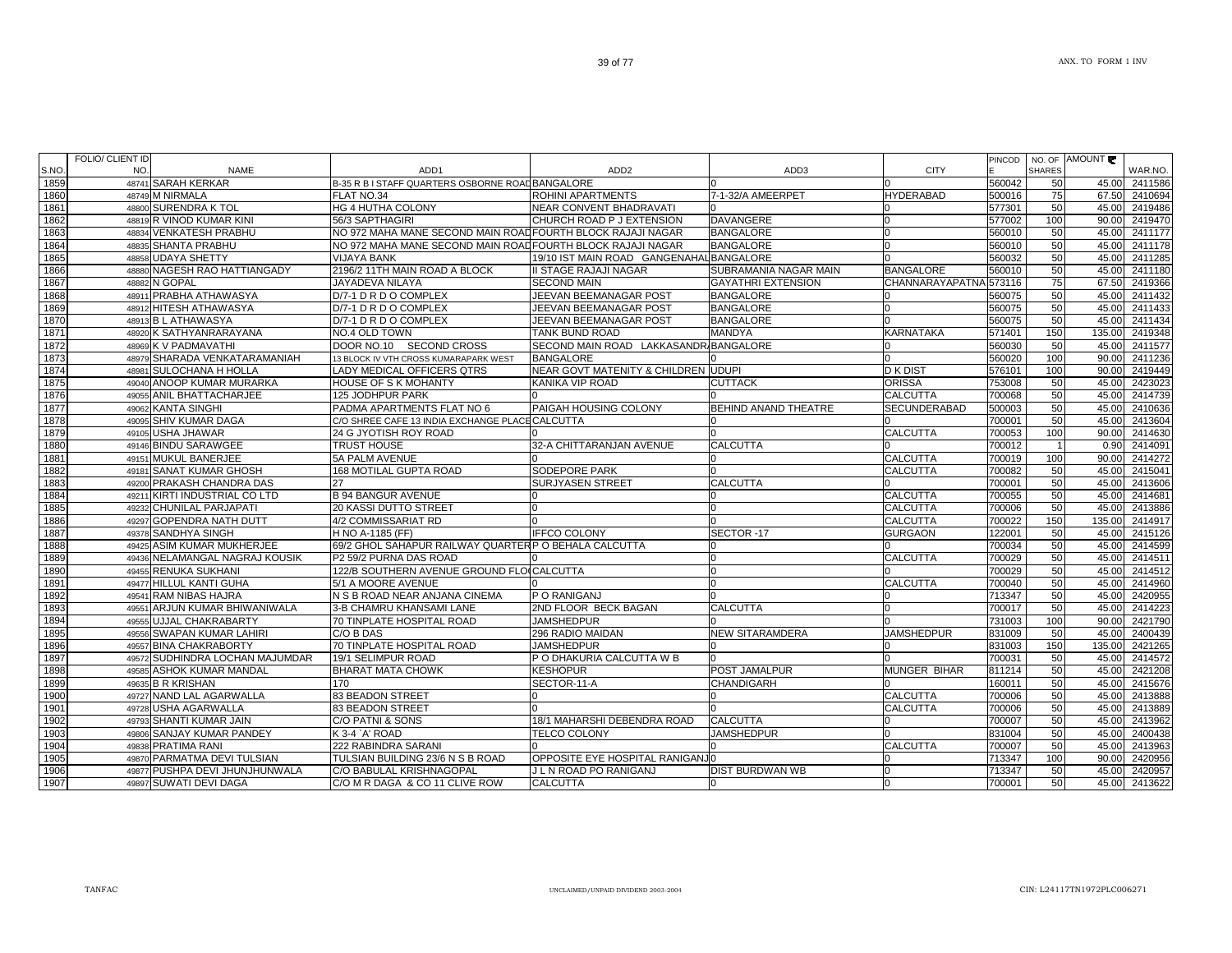|      | FOLIO/ CLIENT ID |                                       |                                              |                                           |                            |                    | <b>PINCOD</b> |               | NO. OF AMOUNT |               |
|------|------------------|---------------------------------------|----------------------------------------------|-------------------------------------------|----------------------------|--------------------|---------------|---------------|---------------|---------------|
| S.NO | NO.              | <b>NAME</b>                           | ADD1                                         | ADD <sub>2</sub>                          | ADD3                       | <b>CITY</b>        |               | <b>SHARES</b> |               | WAR.NO.       |
| 1908 |                  | 49898 ASHA NARAYAN                    | 12/2, VIVEKANAND ROAD                        | <b>DURGAPUR</b>                           |                            | <b>WEST BENGAL</b> | 713204        | 50            | 45.00         | 2420936       |
| 1909 |                  | 49899 ASHOK KUMAR NARAYAN             | 12/2, VIVEKANAND ROAD                        | <b>DURGAPUR</b>                           |                            | <b>WEST BENGAL</b> | 713204        | 50            | 45.00         | 2420937       |
| 1910 |                  | 49912 ISHWAR LAL AGGARWAL             | 16/18 EAST PATEL NAGAR                       | <b>1ST FLOOR</b>                          | <b>NEW DELHI</b>           |                    | 110008        | 50            | 45.00         | 2400908       |
| 1911 |                  | 49913 SANTOSH AGGARWAL                | C/O I L AGARWAL                              | 16/18 EAST PATEL NAGAR 1ST FLOOINEW DELHI |                            | <sup>0</sup>       | 110008        | 50            | 45.00         | 2400909       |
| 1912 |                  | 49947 SUNITA SAINI                    | 319 H MAHESH NAGAR                           | <b>AMBALA CANTT</b>                       |                            | <sup>0</sup>       | 133001        | 50            | 45.00         | 2415305       |
| 1913 |                  | 49964 VENKATARAMAKRISHNA DHENUVAKUNDA | 143 A EAST NEHRU NAGAR                       | SECUNDERABAD 500026                       |                            |                    | 500026        | 50            | 45.00         | 2400387       |
| 1914 |                  | 49966 R PONNAMBALAM                   | 56 PATTARIYAR NEW STREET                     | NAGERCOIL-2                               | KANYAKUMARI DIST           | <b>TAMILNADU</b>   | 629002        | 50            | 45.00         | 2422835       |
| 1915 |                  | 49995 KOMPALLI NAGESWARA RAO          | FLAT 7 GOLDEN DEWI                           | <b>DENONAR BAUG</b>                       | <b>MUMBAI</b>              |                    | 400088        | 50            | 45.00         | 2409546       |
| 1916 |                  | 49997 BHAGWANDAS NERUSHWALIA          | PREM BAGH RD NO 12 BANJARA HILLS             | <b>HYDERABAD</b>                          |                            |                    | 500034        | 150           | 135.00        | 2410788       |
| 1917 |                  | 49998 KRISHNASWAMI ANNASWAMI          | BRINDAVAN PLOT NO 657 A                      | ROAD NO 34                                | <b>JUBILEE HILLS</b>       | <b>HYDERABAD</b>   | 500033        | 50            | 45.00         | 2410859       |
| 1918 |                  | 50031 PUNNACHALIL KUMAR NEELA KANTAN  | C/O STATION WORK SHOP EME                    | <b>SECUNDERABAD</b>                       |                            |                    | 500015        | 50            | 45.00         | 2410834       |
| 1919 |                  | 50056 MAN SINGH                       | J-157 ALLENBY LINES                          | <b>BOLARUM SECUNDERABAD</b>               |                            |                    | 500010        | 50            | 45.00         | 2410823       |
| 1920 |                  | 50164 AMRIT BALA BATRA                | C/O NATIONAL PURE FOOD SUPPLIERS             | POST BOX NO 293 CHERITAL JABALP0          |                            |                    | 482002        | 75            | 67.50         | 2400385       |
| 1921 |                  | 50175 SATISH CHANDRA DATT             | ADVOCATE 700 NAPIER TOWN                     | <b>JABALPUR MP</b>                        |                            |                    | 482001        | 100           | 90.00         | 2418861       |
| 1922 |                  | 50188 SOWINDER SINGH MADDH            | C 2 352 JANAKPURI                            |                                           |                            | <b>NEW DELHI</b>   | 110058        | 50            | 45.00         | 2401993       |
| 1923 |                  | 50214 LAXMI GUPTA                     | C 12 M P E B COLONY                          | <b>MAKRONIA</b>                           | SAGAR MP                   |                    | 470004        | 50            | 45.00         | 2418825       |
|      |                  |                                       |                                              |                                           |                            |                    |               |               |               |               |
| 1924 |                  | 50224 VEENA KERHALKAR                 | QR NO NBD 24                                 | <b>MPEB COLONY</b>                        | <b>RAMPUR</b>              | JABALBUR M P       | 482008        | 50            | 45.00         | 2418877       |
| 1925 |                  | 50227 DEVBRAT BHATTACHARYA            | 3225 SECTOR 2 V F J ESTATE                   | JABALPUR M P                              |                            |                    | 482009        | 50            | 45.00         | 2418883       |
| 1926 |                  | 50228 RAM BALI                        | 3306 SECTOR 2 V F J ESTATE                   | JABALPUR M P                              |                            | <sup>n</sup>       | 482009        | 50            | 45.00         | 2418884       |
| 1927 |                  | 50235 NIRMALA AWASTHI                 | C/O R R SHUKLA KASHI KUNJ                    | RANITAL WEST NIMAR JABALPUR               | n                          |                    | 482003        | 50            | 45.00         | 2418868       |
| 1928 |                  | 50238 GANESH PRASAD MISHRA            | 48/2 NAYAGAON HOUSING SOCIETY                | <b>POST VIDYUT NAGAR</b>                  |                            | <b>JABALPUR</b>    | 482008        | 50            | 45.00         | 2418879       |
| 1929 |                  | 50265 SAMBAIAH BENDAPUDI              | SECWCLPO                                     |                                           |                            | <b>DHANPURIMP</b>  | 484114        | 50            | 45.00         | 2418890       |
| 1930 |                  | 50271 V L KERHALKAR                   | <b>HIG 45</b>                                | SECTOR-E                                  | <b>ALI GANJ</b>            | <b>LUCKNOW</b>     | 226020        | 50            | 45.00         | 2416054       |
| 1931 |                  | 50276 SAVITRI LAL                     | 137/W WEST LAND KHAMARIA                     | JABALPUR M P                              |                            |                    | 482005        | 50            | 45.00         | 2418874       |
| 1932 |                  | 50279 SUDHA MISHRA                    | 73/E WEST LAND KHAMARIA                      |                                           |                            | <b>JABALPUR</b>    | 482005        | 50            | 45.00         | 2418875       |
| 1933 |                  | 50281 PRABHA PRABHAKAR                | C/O S TIRLOCHAN SINGH                        | LOWER ADHOIWALA                           | <b>DEHRADUN</b>            |                    | 248001        | 50            | 45.00         | 2416101       |
| 1934 |                  | 50287 BULBUL GHOSH                    | 205 GREEN PARK                               | NARENDRAPUR                               | 24 PARGANAS                | <b>WEST BENGAL</b> | 743508        | 50            |               | 45.00 2400436 |
| 1935 |                  | 50312 BALKRISHAN KOHLI                | C 3/350 JANAKPURI                            |                                           |                            | <b>NEW DELHI</b>   | 110058        | 50            |               | 45.00 2401994 |
| 1936 |                  | 50331 LALJI SINGH                     | $97/B-1$                                     | <b>SECTOR G</b>                           | <b>ALIGANJ</b>             | <b>LUCKNOW</b>     | 226024        | 50            | 45.00         | 2416245       |
| 1937 |                  | 50367 SHANTI ARORA                    | C 1311 INDIRANAGAR                           |                                           |                            | LUCKNOW            | 226016        | 50            | 45.00         | 2416219       |
| 1938 |                  | 50382 SUBHASH CHANDRA MALHOTRA        | 696/C KAWABAGH RLY COLONY                    | N E RLY GORAKHPUR U P                     |                            |                    | 273001        | 50            | 45.00         | 2416386       |
| 1939 |                  | 50383 PRAMILA MEHRA                   | R-11/131                                     | <b>NEW RAJ NAGAR</b>                      | <b>GHAZIABAD</b>           | UP                 | 201002        | 50            | 45.00         | 2400266       |
| 1940 |                  | 50386 LEENA JAIN                      | 915 SECTOR A                                 | POCKET C                                  | <b>VASANT KUNJ</b>         | <b>NEW DELHI</b>   | 110070        | 50            | 45.00         | 2402219       |
| 1941 |                  | 50394 KAMALA NALLAMANGUDI SAMBASIVAN  | C/O S BALASUBRAMANIAN                        | <b>SECTOR B</b>                           | QTR NO B 110/3 MANAK NAGAR | <b>LUCKNOW</b>     | 226011        | 50            | 45.00         | 2416208       |
| 1942 |                  | 50416 ASHOK KUMAR CHUGH               | HOUSE NO 110-B SADAR BAZAR                   | <b>BAREILLY CANTT UP</b>                  |                            |                    | 243004        | 100           | 90.00         | 2422250       |
| 1943 |                  | 50423 K V KRISHNAMURTHY               | E 76/B. POCKET "C"                           | <b>GANGOTRI ENCLAVE</b>                   | <b>ALAKNANDA EXTN</b>      | <b>NEW DELHI</b>   | 110019        | 100           | 90.00         | 2401246       |
| 1944 |                  | 50426 COL. J K CHADDA                 | C/O BRIG (RETD) J K CHADDA                   | KJ 77 KAVI NAGAR                          | <b>GHAZIABAD</b>           | U P                | 201001        | 100           | 90.00         | 2415757       |
| 1945 |                  | 50430 SHAUKAT JAHAN BEGAM             | KASHANA FAHIM GATE MALKA GETI                | <b>BAISI KI MASJID LUCKNOW</b>            |                            | n                  | 226001        | 50            | 45.00         | 2416011       |
| 1946 |                  | 50443 HEM CHANDRA AGARWAL             | C/O LAKSHMI MACHINERY CO                     | 88 GAUTAM BUDH MARG LUCKNOW 0             |                            | n                  | 226018        | 100           | 90.00         | 2416228       |
| 1947 |                  | 50444 GOURI SHANKER AGARWAL           | C/O LAKSHMI MACHINERY CO                     | RAILWAY CROSSING P O SANDILA              | <b>DISTT HARDOI UP</b>     |                    | 241204        | 50            | 45.00         | 2416266       |
| 1948 |                  | 50445 BHAGWAN PRASAD AGARWAL          | C/O LAKSHMI MACHINERY CO                     | 88 GAUTAM BUDH MARG LUCKNOW 10            |                            | n                  | 226018        | 50            | 45.00         | 2416229       |
| 1949 |                  | 50446 MOHAN LAL AGARWAL               | C/O LAKSHMI MACHINERY CO                     | RAILWAY CROSSING P O SANDILA              | <b>DISTT HARDOI UP</b>     | n                  | 241204        | 50            | 45.00         | 2416267       |
| 1950 |                  | 50473 YOGESHWAR SINGH                 | PHYSICS DEPARTMENT ROORKEE UNIVERSITY        | <b>ROORKEE</b>                            |                            | <sup>n</sup>       | 247667        | 25            | 22.50         | 2416319       |
| 1951 |                  | 50473 YOGESHWAR SINGH                 | PHYSICS DEPARTMENT ROORKEE UNIVERSITY        | <b>ROORKEE</b>                            |                            |                    | 247667        | 50            | 45.00         | 2416321       |
| 1952 |                  | 50485 SURAJ PRAKASH SAXENA            | C/O MR PANKAJ NIGAM                          | 7/85 LEELA PALACE                         | FLAT NO 308 TILAK NAGAR    | <b>KANPUR</b>      | 208001        | 50            | 45.00         | 2416518       |
| 1953 |                  | 50500 RAJ VARDHAN                     | C/O SRI S C RASTOGI C-158 NIRALA NAG/LUCKNOW |                                           |                            |                    | 226007        | 50            | 45.00         | 2416192       |
| 1954 |                  | 50520 ANIMESH NAGAR                   | <b>86 GAUTAM BUDHA MARG</b>                  |                                           |                            | <b>LUCKNOW</b>     | 226001        | 50            | 45.00         | 2416012       |
| 1955 |                  | 50537 RAJEEV DUA                      | C/O MR B K TOOTEJA                           | A-7/3 NIRALA NAGAR LUCKNOW                |                            |                    |               | 50            | 45.00         | 2421536       |
| 1956 |                  | 50545 VIMAL SAROOP JOSHI              | C/O STATION HEALTH ORGANISATION              | P O DILKUSHA LUCKNOW CANTT                | 10                         | $\Omega$           |               | 50            |               | 45.00 2421538 |
|      |                  |                                       |                                              |                                           |                            |                    | 10            |               |               |               |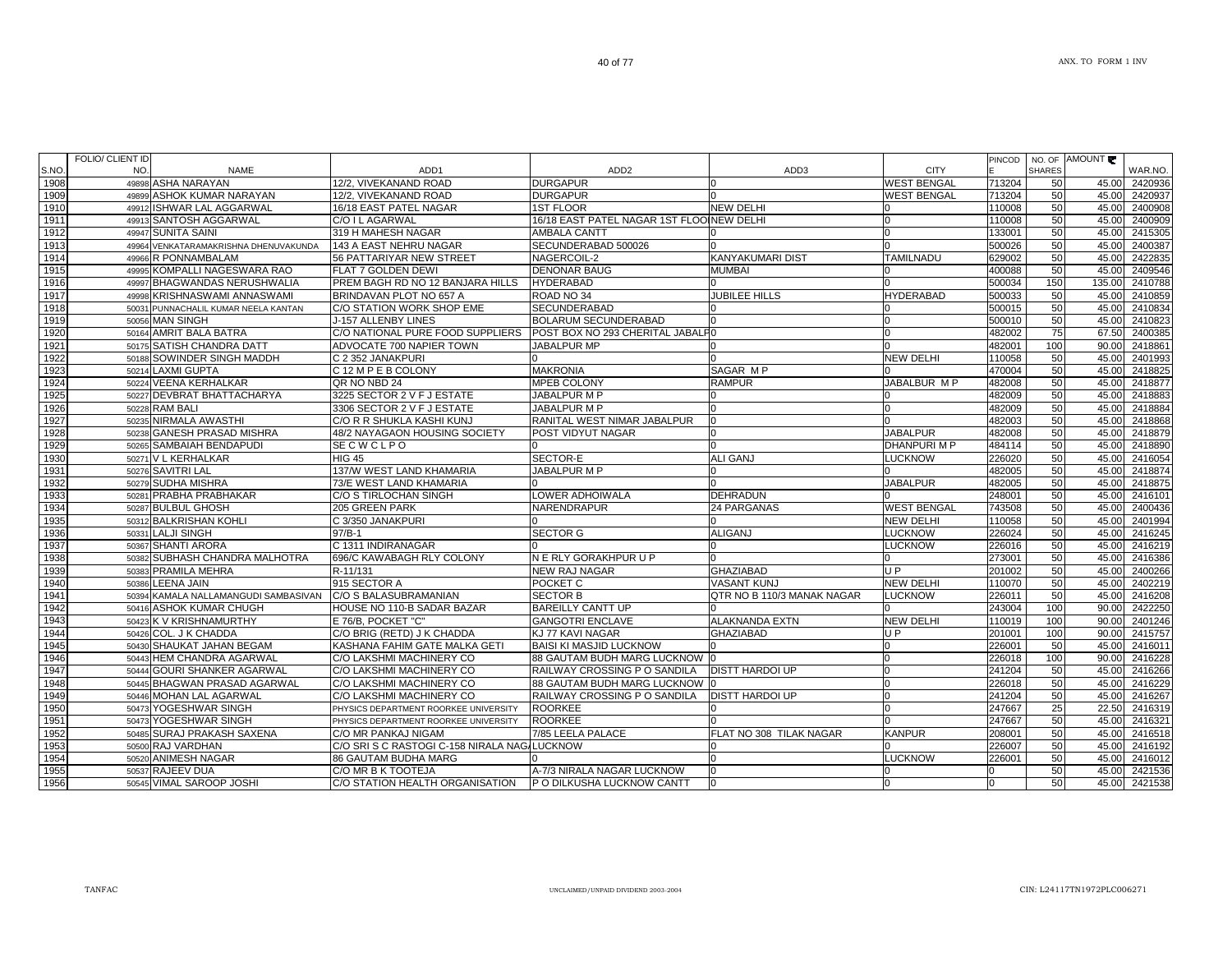|      | FOLIO/ CLIENT ID                        |                                                                         |                                                           |                                  |                           | PINCOD | NO. OF        | AMOUNT |         |
|------|-----------------------------------------|-------------------------------------------------------------------------|-----------------------------------------------------------|----------------------------------|---------------------------|--------|---------------|--------|---------|
| S.NO | NO.<br><b>NAME</b>                      | ADD1                                                                    | ADD <sub>2</sub>                                          | ADD3                             | <b>CITY</b>               |        | <b>SHARES</b> |        | WAR.NO. |
| 1957 | <b>ASHWINI KUMAR RASTOGI</b><br>50554   | C/O M/S KACKARJEE & CO                                                  | 12 HALWASIYA MARKET                                       | <b>HAZRATGANJ LUCKNOW</b>        |                           | 226001 | 50            | 45.00  | 2416015 |
| 1958 | 50554 ASHWINI KUMAR RASTOGI             | C/O M/S KACKARJEE & CO                                                  | <b>12 HALWASIYA MARKET</b>                                | <b>HAZRATGANJ LUCKNOW</b>        |                           | 226001 | 50            | 45.00  | 2416022 |
| 1959 | 50559 SAROJINI ELIZABETH SINHA          | OLD SCHOOL BUILDING PURI TOLA                                           | <b>LUCKNOW</b>                                            |                                  |                           | 226003 | 50            | 45.00  | 2416038 |
| 1960 | 50564 HARI S GARG                       | 3/169-A VIVEK KHAND                                                     | <b>GOMATI NAGAR</b>                                       | <b>LUCKNOW</b>                   |                           | 226010 | 50            | 45.00  | 2416203 |
| 1961 | 50612 DEBBRATA MUKHERJEE                | C/O MUKHERJEE & SONS MAYA BAZAR                                         | <b>GORAKHPUR</b>                                          |                                  |                           | 273001 | 50            | 45.00  | 2416387 |
| 1962 | SUBRAT MUKHERJEE<br>50613               | RAILWAY STATION ROAD                                                    | P O SISWA BAZAR                                           |                                  | DT MAHRAJ GANJ            | 273153 | 50            | 45.00  | 2416395 |
| 1963 | 50614 ALOK BEHARI GARG                  | 158 GAUTAM BUDH MARG                                                    |                                                           |                                  | LUCKNOW                   | 226018 | 50            | 45.00  | 2416230 |
| 1964 | 50631 BINA PANT                         | MMIG 41                                                                 | SECTOR C SBI COLONY                                       | <b>JANAKIPURAM</b>               | LUCKNOW                   | 226020 | 50            | 45.00  | 2416057 |
| 1965 | 50643 RAJ KUMARI AGARWAL                | C/O M/S MOTI RAM DAMODAR DASS                                           | SRI RAM ROAD LUCKNOW                                      |                                  |                           | 226018 | 50            | 45.00  | 241623  |
| 1966 | 50658 URMILA SRIVASTAVA                 | 41 SHANKER NAGAR NIRALA NAGAR                                           | <b>LUCKNOW</b>                                            |                                  |                           | 226007 | 50            | 45.00  | 2416194 |
| 1967 | 50668 URMILA SINGH                      | C/O SURENDRA SINGH MEMBER SECRETARY U P                                 | POLLUTION CTL BOARD PRAGATI KEKAPOORTHALA COMPLEX ALIGANJ |                                  | <b>LUCKNOW</b>            |        | 75            | 67.50  | 2421539 |
| 1968 | 50688 RAMESH KUMAR MEHROTRA             | 17/8 CLYDE ROAD                                                         | <b>HYDEL COLONY LUCKNOW</b>                               |                                  |                           | 226001 | 50            | 45.00  | 241601  |
| 1969 | 50754 BRIJ MOHAN SHARMA                 | FLAT NO 23 4A GOKHLE MARG                                               |                                                           |                                  | <b>LUCKNOW</b>            | 226001 | 50            | 45.00  | 2416019 |
| 1970 | 50754 BRIJ MOHAN SHARMA                 | FLAT NO 23 4A GOKHLE MARG                                               |                                                           |                                  | <b>_UCKNOW</b>            | 226001 | 50            | 45.00  | 2422268 |
| 1971 | 50786 DINESH BHATNAGER                  | M/S SHAKTI TRADERS 6 NOVELTY BLDG LALBAGH LUCKNOW                       |                                                           |                                  |                           | 226001 | 50            | 45.00  | 2416021 |
| 1972 | 50793 ARUN LATA MISRA                   | 40 HYDEL COLONY VIVEKANAND PURI                                         | <b>LUCKNOW</b>                                            |                                  |                           | 226007 | 50            | 45.00  | 2416196 |
| 1973 | 50810 KAMLA BAHUGUNA                    | C 9/50 BAIJ NATH BLDG KAMLA NEHRU RICHOWK LUCKNOW UP                    |                                                           |                                  |                           | 226003 | 50            | 45.00  | 2416042 |
| 1974 | 50815 ANIL KUMAR MAHENDRU               | 498 L                                                                   | <b>MODEL TOWN</b>                                         | <b>JALANDHAR</b>                 | <b>PUNJAB</b>             | 144003 | 50            | 45.00  | 2415555 |
| 1975 | 50816 ASHA RANI MAHENDRU                | 498L                                                                    | <b>MODEL TOWN</b>                                         | <b>JALANDHAR</b>                 | <b>PUNJAB</b>             | 144003 | 50            | 45.00  | 2415556 |
| 1976 | 50820 AMAR NATH RASTOGI                 | <b>GOPAL NILAYAMA</b>                                                   | 350 ASHARFABAD                                            |                                  | LUCKNOW                   | 226003 | 50            | 45.00  | 2416043 |
| 1977 | 50840 RAMLABHAYA VERMA                  | HOUSE NO C 94 SECTOR D                                                  | LDA COLONY                                                | <b>KANPUR ROAD</b>               | <b>LUCKNOW</b>            |        | 50            | 45.00  | 2421542 |
| 1978 | 50885 G JAYAPRAKASH                     | <b>B 2 PANDYAN STREET ALAGAPAN NAGAHMADURAI</b>                         |                                                           |                                  |                           | 625003 | 50            | 45.00  | 2419988 |
| 1979 | 50889 P SHENBAGAVALLI                   | 52 RAMU PILLAI LANE SOUTH VELI STREIMADURAI                             |                                                           |                                  |                           | 625001 | 100           | 90.00  | 2419944 |
| 1980 | ANTONY AUGUSTIN GOPALAKRISHNAN<br>50928 | CLINICIAN VETERINARY HOSPITAL MADU TAMIL NADU                           |                                                           | $\Omega$                         |                           | 625020 | 50            | 45.00  | 242000  |
| 1981 | <b>G GRAGADURAI</b><br>50938            | 126A/4 NEW COLONY GANESH ILLAM TUTICORIN                                | <b>TIRUNELVELI DIST</b>                                   |                                  |                           | 628003 | 75            | 67.50  | 242282  |
| 1982 | 50944 M SUBRAMANIAN                     | 21 DHANAPPA MUDALI STREET                                               |                                                           |                                  | <b>MADURAI</b>            | 625001 | 50            | 45.00  | 241994  |
| 1983 | 50954 R KRISHNAVENI                     | NO 3 ANDAL STREET                                                       | TUTICORIN TAMIL NADU                                      |                                  |                           | 628002 | 50            | 45.00  | 2422818 |
| 1984 | 50970 SUDHINDRA SENGUPTA                | BLOCK NO 29 PLOT NO 16 NEHRUNAGAR EAST                                  | <b>BHILAI</b>                                             |                                  |                           | 490022 | 50            | 45.00  | 2418910 |
| 1985 | 50978 HARISH CHANDER SAINI              | 9 KANNAMWAR NAGAR                                                       | <b>WARDHA ROAD</b>                                        | NAGPUR-440 025                   | <b>MAHARASTRA</b>         | 440025 | 50            | 45.00  | 2418357 |
| 1986 | 51008 VASANTRAO DESHMUKH                | FLAT NO 4/5 V H B COLONY                                                | KACHIPURA RAMDAS PETH NAGPUR (                            |                                  |                           |        | 50            | 45.00  | 2421543 |
| 1987 | 51092 NALINIBAI RAMRAO BARI             | <b>MAIN ROAD</b>                                                        |                                                           | YAVATMAL                         | <b>MAHARASHTRA</b>        | 445001 | 100           | 90.00  | 2418435 |
| 1988 | 51092 NALINIBAI RAMRAO BARI             | <b>MAIN ROAD</b>                                                        |                                                           | YAVATMAL                         | <b>MAHARASHTRA</b>        | 445001 | 100           | 90.00  | 2418436 |
| 1989 | 51120 MADHURI KELKER                    | Q-15 LAXMI NAGAR                                                        |                                                           |                                  | <b>NAGPUR</b>             | 440022 | 50            | 45.00  | 2418273 |
| 1990 | 51138 ANANTKUMAR MAHADEORAO DEOTALE     | NEAR ITWARI RAILWAY STATION                                             | NR BHARTIYA AKHARA                                        | NR KORU PATEL HOUSE BASTARWARI   | <b>NAGPUR</b>             | 440002 | 50            | 45.00  | 241820  |
| 1991 | 51147 KANTILAL SINGHEE                  | <b>VANASHREE VIHAR</b>                                                  | PLOT NO 11                                                | SURVEY NO 80/2 AUNDH BANER ROAD  | <b>PUNE</b>               | 411007 | 100           | 90.00  | 241759  |
| 1992 | 51154 BALA R KALAMKAR                   | 176 DHARAMPETH EXTENSION                                                |                                                           |                                  | <b>NAGPUR</b>             | 440010 | 100           | 90.00  | 2418244 |
| 1993 | 51196 LALIT RAGUOBAJI DANDEKAR          | PARDESHI TELIPURA C N 18/24                                             | NEAR SHUKLA LODGE BAJERIYA NAOO                           |                                  |                           |        | 50            | 45.00  | 2421544 |
| 1994 | 51202 UMAKANT GOVINDRAO CHANIKAR        | SONI LINE SITABULDI                                                     |                                                           |                                  | <b>NAGPUR</b>             | 440012 | 50            | 45.00  | 241833  |
| 1995 | 51209 TIKAMDAS GOWARDHANDAS BAGDI       | <b>MODI NO 1 SITABULDI</b>                                              |                                                           |                                  | <b>NAGPUR</b>             |        | 50            | 45.00  | 2421545 |
| 1996 | 51210 PRAFULL TIKAMDAS BAGDI            | MEGHDOOT SOCIETY                                                        | 80 CANAL ROAD RAMDAS PETH NAGIO                           |                                  |                           |        | 50            | 45.00  | 2421546 |
| 1997 | 51219 BALKRISHNA JHA                    | <b>B-10 SHASHTRI NAGAR</b>                                              | CHANDRAPUR MAHARASHTRA                                    |                                  |                           | 442401 | 50            | 45.00  | 2418387 |
| 1998 | 51242 SAHIBRAM MADAN                    | 6 KAILASH PARVAT SOCY GILLBERT HILL OPP BHAWANS COLLEGE ANDHERI (BOMBAY |                                                           |                                  |                           | 400058 | 50            | 45.00  | 240819  |
| 1999 | 51307 ANUPAMA KHATRI                    | WELCOMGROUP MAURYA PATNA                                                | SOUTH GANDHI MAIDAN PATNA                                 |                                  |                           | 800001 | 50            | 45.00  | 2421125 |
| 2000 | 51311 RAGHUNANDAN CHOUDHURY             | <b>VILL LUSADIH</b>                                                     | P O RAJGANJ                                               |                                  | DIST DHANBAD BIHAI 828113 |        | 50            | 45.00  | 2421250 |
| 2001 | INDIRA CHOUDHURY<br>51313               | C/O VEENA CHOUDHURY                                                     | <b>SIKANDERPUR</b>                                        | POST AND DIST MUZAFFARPUR        | <b>BIHAR</b>              | 842001 | 50            | 45.00  | 2421315 |
| 2002 | 51327 PRADEEP KUMAR PHILLIPS            | <b>INDIAN BANK</b>                                                      | SHANTI CHAMBERS 1ST FLOOR                                 | REAR BLOCK 11/6 B PUSA ROAD      | <b>NEW DELHI</b>          | 110005 | 50            | 45.00  | 2400672 |
| 2003 | 51337 GOUTAM MOITRA                     | MAYUR MARKET COMPLEX                                                    | FLAT NO 5 2ND FLOOR                                       | <b>3 B SARAT CHATTERJEE ROAD</b> | <b>DIST HOOGLY</b>        | 712246 | 50            | 45.00  | 2420905 |
| 2004 | 51355 LAKSHMAN PRASAD                   | AT SHIVAJI NAGAR                                                        | <b>NAI BASTI FATEHPUR</b>                                 |                                  | <b>SIWAN</b>              | 841226 | 50            | 45.00  | 2421309 |
| 2005 | 51356 SYED NASRUL HUDA                  | JAMAL ROAD                                                              |                                                           |                                  | <b>PATNA</b>              | 800001 | 50            | 45.00  | 2421127 |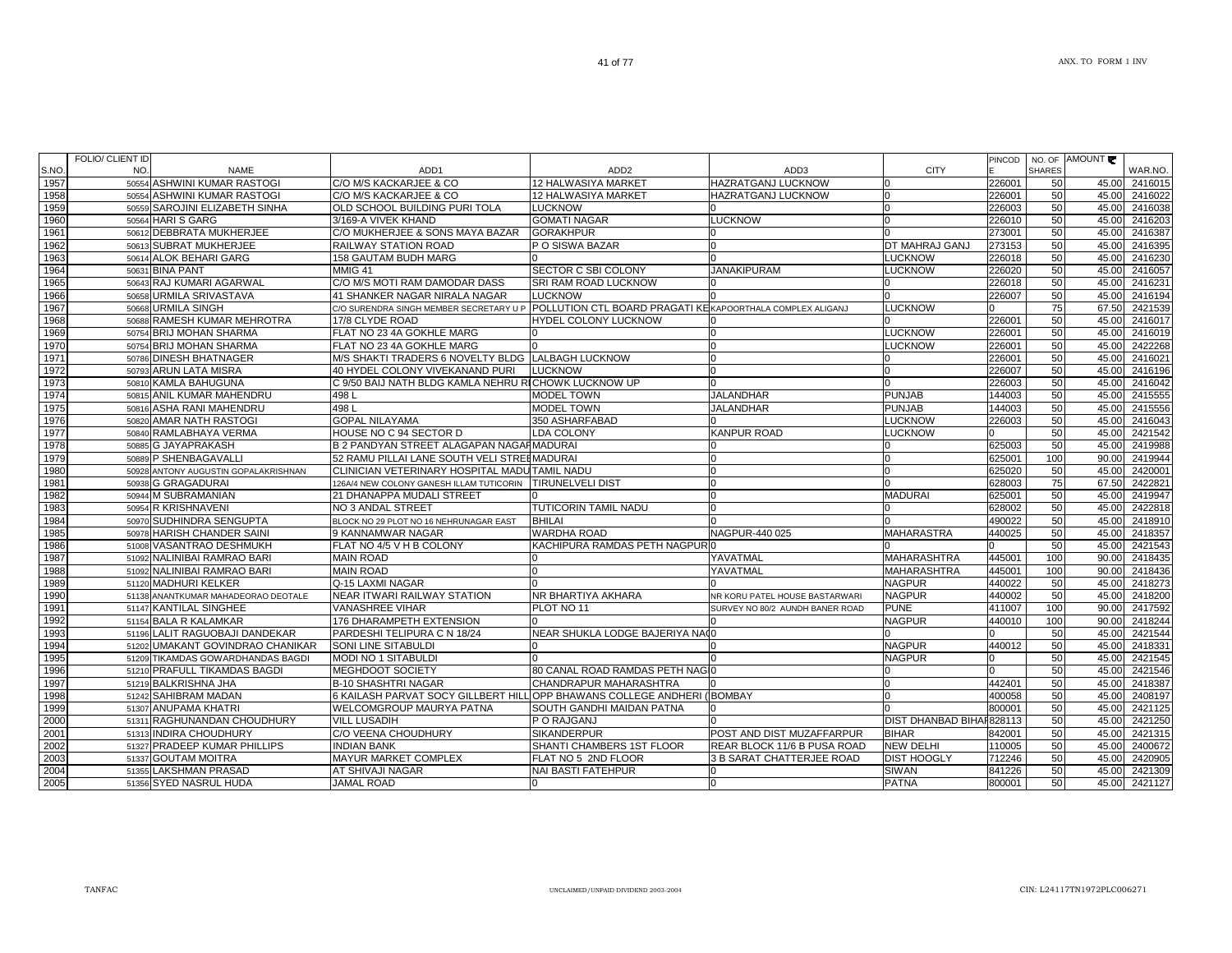|      | FOLIO/ CLIENT ID |                                       |                                                                  |                                        |                                                     |                       | PINCOD |               | NO. OF AMOUNT |         |
|------|------------------|---------------------------------------|------------------------------------------------------------------|----------------------------------------|-----------------------------------------------------|-----------------------|--------|---------------|---------------|---------|
| S.NO | NO.              | <b>NAME</b>                           | ADD <sub>1</sub>                                                 | ADD <sub>2</sub>                       | ADD3                                                | <b>CITY</b>           |        | <b>SHARES</b> |               | WAR.NO. |
| 2006 |                  | 51358 GAURISHANKER PRASAD             | BAILEY ROAD OPPOSITE GOVT DISPENSARY                             | <b>PATNA</b>                           |                                                     |                       | 800001 | 100           | 90.00         | 2421128 |
| 2007 |                  | 51379 OM PRAKASH MISHRA               | NO.2 G BLOCK-F1                                                  | NO.54 C-SCHEME VIJAYNAGAR              | <b>INDORE</b>                                       |                       | 452008 | 50            | 45.00         | 2418710 |
| 2008 |                  | 51385 KANTA BHATIA                    | H NO 122 NEHRU APARTMENTS                                        | <b>OUTER RING ROAD</b>                 | <b>KALKAJI</b>                                      | <b>NEW DELHI</b>      | 110019 | 50            | 45.00         | 2401247 |
| 2009 |                  | 51398 R PARIMALA BALAKRISHNAN         | C/O R BALAKRISHNAN EE CIVIL                                      | OFFICER COMMANDING                     | 91 R C C (GREF)                                     | C/O 99 APO            |        | 100           | 90.00         | 2421553 |
| 2010 |                  | 51419 SASIDHARAN SANKARAN             | C-3/160 BHE LTD                                                  | KAILASAPURAM                           | <b>TRICHY</b>                                       |                       | 620014 | 50            | 45.00         | 2419832 |
| 2011 |                  | 51422 S RAMACHANDRAN                  | 47/1 SUBBAIYER STORE N S B ROAD                                  | NEAR MALAIVASAL TIRUCHIRAPALLI         |                                                     |                       | 620002 | 50            | 45.00         | 2419804 |
| 2012 |                  | 51428 B PREMILA BALAKRISHNAN          | 4 BALAMUTHU KRISHNA STREET                                       | NORTH T NAGAR                          |                                                     | <b>MADRAS</b>         | 600017 | 100           | 90.00         | 2412184 |
| 2013 |                  | 51429 S MUTHU                         | S A S S HOUSE                                                    |                                        | <sup>0</sup>                                        | <b>KOTHAMANGALCUM</b> |        | 50            | 45.00         | 2421554 |
| 2014 |                  | 51436 V SANTHANAKRISHANAN             | NO F 10/2 RAILWAY COLONY                                         | $\Omega$                               |                                                     | <b>PONMALAI</b>       | 620004 | 100           | 90.00         | 2419812 |
| 2015 |                  | 51447 M BHANUMATHY MAHADEVAN          | 20 RAILWAY COLONY TIRCHY FORT                                    | TRICHY TN                              |                                                     |                       | 620002 | 50            | 45.00         | 2419805 |
| 2016 |                  | 51471 S P ANNAMALAI                   | 61/3 HOUSING UNIT                                                |                                        | <b>THANJAVUR</b>                                    | <b>TAMIL NADU</b>     | 613001 | 50            | 45.00         | 2422764 |
| 2017 |                  | 51486 DEVAKI PARTHA SARATHY           | 16 W A STREET SRIRANGAM                                          |                                        |                                                     | <b>TIRUCHI</b>        | 620006 | 50            | 45.00         | 2419820 |
| 2018 |                  | 51489 T S CHANDRAMOHAN                | C-60 10 C                                                        | THILLAINAGAR TIRCUHIRAPALLI            |                                                     |                       | 620018 | 50            | 45.00         | 2419851 |
| 2019 |                  | 51500 D VIJAYAMMA DEVAKIAMMA          | SREEMANGALAM NJARAKADU                                           | THALAVOOR P O KUNNICODE QUILO KERALA   |                                                     |                       | 691514 | 50            | 45.00         | 2420732 |
| 2020 |                  | 51501 N MADHAVANPILLAI NARAYANAPILLAI | SREEMANGALAM NJARAKADU                                           | THALAVOOR P O KUNNICODE QUILO KERALA   |                                                     |                       | 691514 | 50            | 45.00         | 2420733 |
| 2021 |                  | 51514 C RAMAIAH                       | 5 SOUTH DHROWPATHY AMMAN KOIL STREE PUTHUR                       |                                        | TRICHY                                              |                       | 620017 | 50            | 45.00         | 2419842 |
| 2022 |                  | 51530 K ARUMAI SELVAM                 | C-14 V MAIN ROAD RAMALINGA NAGAR                                 | TIRUCHIRAPALLI                         |                                                     |                       | 620003 | 50            | 45.00         | 2419810 |
| 2023 |                  | 51534 P KANAGARAJ PERIASWAMY          | C-27 THIRD CROSS ROAD                                            | THILLAI NAGAR TRICHY                   |                                                     |                       | 620018 | 50            | 45.00         | 2419853 |
| 2024 |                  | 51556 B BALASUBRAMANIAN               | 34 RAJAJI STREET ALANGUDY POST                                   | PUDUKKOTTAI DIST                       |                                                     |                       | 622301 | 50            | 45.00         | 2419875 |
| 2025 |                  | 51557 R SARANGAN                      | C/O INDIAN BANK SUNDARAPERUMAL KOTANJORE DIST                    |                                        |                                                     |                       | 614208 | 50            | 45.00         | 2419787 |
| 2026 |                  | 51588 RANGANAYAKI RAMANATHAN          | <b>GAYATHRI ILLAM</b>                                            | PLOT NNO 161                           | INDIRA NAGAR                                        | <b>NEYVELI</b>        | 607801 | 50            | 45.00         | 2419739 |
| 2027 |                  | 51608 SYAMALA KODURI                  | W/O DR T SUBRAMANYAM                                             | 68/BI BASIN BRIDGE RD KONDITHOPIMADRAS |                                                     |                       | 600021 | 50            | 45.00         | 2412447 |
| 2028 |                  | 51609 CHANDRASEKARAN KRISHNASWAMY     | NO 8 ANNA STREET VIJAYA LAKSHMI PURAM                            | AMBATTUR MADRAS                        |                                                     |                       | 600053 | 50            | 45.00         | 2412851 |
| 2029 |                  | 51619 P VALLIAMMAI                    | ANNAI MEENAKSHI 9 SARAVANA MUDALI STREET                         | <b>T NAGAR MADRAS</b>                  |                                                     |                       | 600017 | 50            | 45.00         | 2412185 |
| 2030 |                  | 51639 MOHAMED HASHIN CASSIN SAIT      | 469 PANTHEON ROAD                                                |                                        | <b>EGMORE</b>                                       | <b>MADRAS</b>         | 600008 | 50            | 45.00         | 2412012 |
| 2031 |                  | 51649 J SEETHALAKSHMI                 | NO 5 ERULAPPAN STREET SOWCARPET MADRAS                           |                                        |                                                     |                       | 600079 | 50            | 45.00         | 2412977 |
| 2032 |                  | 51757 MEYYAMMAI LAKSHMANAN            | 7/26 RAMAKRISHNAN CHETTIAR ST                                    | NATTARASAN KOTTAI PO RAMNAD DT NADU    |                                                     |                       | 623556 | 100           | 90.00         | 2419914 |
| 2033 |                  | 51758 RAMAKRISHNAN LAKSHMANAN         | 7/26 RAMAKRISHNAN CHETTIAR ST                                    | NATTARASAN KOTTAI PO RAMNAD DT NADU    |                                                     |                       | 623556 | 100           | 90.00         | 2419915 |
| 2034 |                  | 51764 R KARTHIK                       | 72 G KOIL ST                                                     |                                        | PURASAWALKAN                                        | <b>MADRAS</b>         | 600084 | 50            | 45.00         | 2413107 |
| 2035 |                  | 51765 T S RAMAKRISHNAN                | 72 G KOIL STREET PURASAWALKAM                                    | <b>MADRAS</b>                          |                                                     |                       | 600084 | 50            | 45.00         | 2413108 |
| 2036 |                  | 51766 NALINI H SANGAVI                | NO.12 KONDI STREET                                               | <b>MADRAS</b>                          |                                                     |                       | 600001 | 50            | 45.00         | 2411703 |
| 2037 |                  | 51816 SHRI HARILAV V SANGHVI          | <b>NO.12</b>                                                     | <b>KONDI STREET</b>                    | <b>MADRAS</b>                                       |                       | 600001 | 50            | 45.00         | 2411704 |
| 2038 |                  | 51826 CHELAM SRINIVASAN THEVANGUDI    | B3 CHEMPLAST COLONY RAMAN NAGAR PO METTURDAM SALEM DT TAMILNADUO |                                        |                                                     |                       | 636403 | 50            | 45.00         | 2420223 |
| 2039 |                  | 51828 SATYENDER KUMAR GUPTA           | <b>71 HOSPITAL MOHALLA</b>                                       | SADAR BAZAR JHANSI U P 284001          |                                                     |                       | 284001 | 50            | 45.00         | 2400281 |
| 2040 |                  | 51874 HARIKRISHNAN                    | 7 UMPHERSON STREET                                               |                                        | <b>MADRAS</b>                                       |                       | 600108 | 50            | 45.00         | 2413509 |
| 2041 |                  | 51892 P N KRISHNAN                    | <b>18 FOURTH CROSS STREET</b>                                    | KARPAGAM GARDENS ADYAR MADRJ0          |                                                     |                       | 600020 | 50            | 45.00         | 2412385 |
| 2042 |                  | 51903 HASMUKH SHAH                    | C/O BHARAT MOTORS KATRAS ROAD                                    | <b>DHANBAD</b>                         |                                                     |                       | 826001 | 50            | 45.00         | 2421141 |
| 2043 |                  | 51904 PANKAJ KUMAR SHAH               | C/O BHARAT MOTORS KATRAS ROAD                                    | <b>DHANBAD</b>                         |                                                     |                       | 826001 | 50            | 45.00         | 2421142 |
| 2044 |                  | 51917 M I SHAHUL HAMEED               | <b>BIG STREET THITTUVILAI</b>                                    | <b>BHOOTHAPANDY PO</b>                 |                                                     |                       | 629852 | 50            | 45.00         | 2420140 |
| 2045 |                  | 51918 S SUBAIDA BEEVI                 | <b>BIG STREET</b>                                                | THITTUVILAI BHOOTHAPANDY PO            |                                                     |                       | 629852 | 50            | 45.00         | 2420141 |
| 2046 |                  | 51921 M K PANDURANGARAO MALVAE        | 29 MAHALAKSHMI NAGAR                                             | ADAMBAKKAM MADRAS                      |                                                     |                       | 600088 | 25            | 22.50         | 2413188 |
| 2047 |                  | 52007 NARASIMHA RAO PANUGANTI         | <b>PLOT NO LIC 148</b>                                           | <b>LAWSONS BAY COLONY</b>              | <b>VISAKHAPATNAM</b>                                | A <sub>P</sub>        | 530017 | 50            | 45.00         | 2419257 |
| 2048 |                  | 52008 KRISHNAVENI PANUGANTI           | PLOT NO LIG 148                                                  | LAWSONS BAY COLONY                     | VISAKHAPATNAM                                       | A <sub>P</sub>        | 530017 | 50            | 45.00         | 2419258 |
| 2049 |                  | 52024 SUNDARAM M                      | 36A CHAKRAPANI WEST ST                                           |                                        |                                                     | <b>KUMBAKONAM</b>     | 612001 | 50            | 45.00         | 2419771 |
| 2050 |                  | 52040 KALMARI M A HABIBULLAH          | <b>HAMMER STR-203</b>                                            | 4670 LUNEN                             | WEST GERMANY                                        |                       |        | 50            | 45.00         | 2400005 |
| 2051 |                  | 52097 R SIVASANKARAN                  | LON GULF TRADING (U K) LTD                                       | PRINCE ALBERT HOUSE                    | 2 KINGSMILL TERRACE ST. JOHN'S WOOD LONDON NW 86 AA |                       |        | 50            | 45.00         | 2400239 |
| 2052 |                  | 52182 SMITA GULABDAS SHAH             | G N SHAH & CO ADVOCATE                                           | 201 NAGDEVI STREET                     | 3RD FLOOR ROOM NO 21                                | <b>MUMBAI</b>         | 400003 | 50            | 45.00         | 2400324 |
| 2053 |                  | 52184 ANIL GULABDAS SHAH              | 6-F DHAN RATNA 6TH FLOOR                                         | <b>BHARDAWADI</b>                      | <b>ANDHERI [WEST]</b>                               | <b>MUMBAI</b>         | 400058 | 50            | 45.00         | 2400357 |
| 2054 |                  | 52248 T SRINIVASAN                    | 13 SAVITHA CHHEDANAGAR CHEMBUR                                   | <b>BOMBAY</b>                          |                                                     |                       | 400089 | 50            | 45.00         | 2409563 |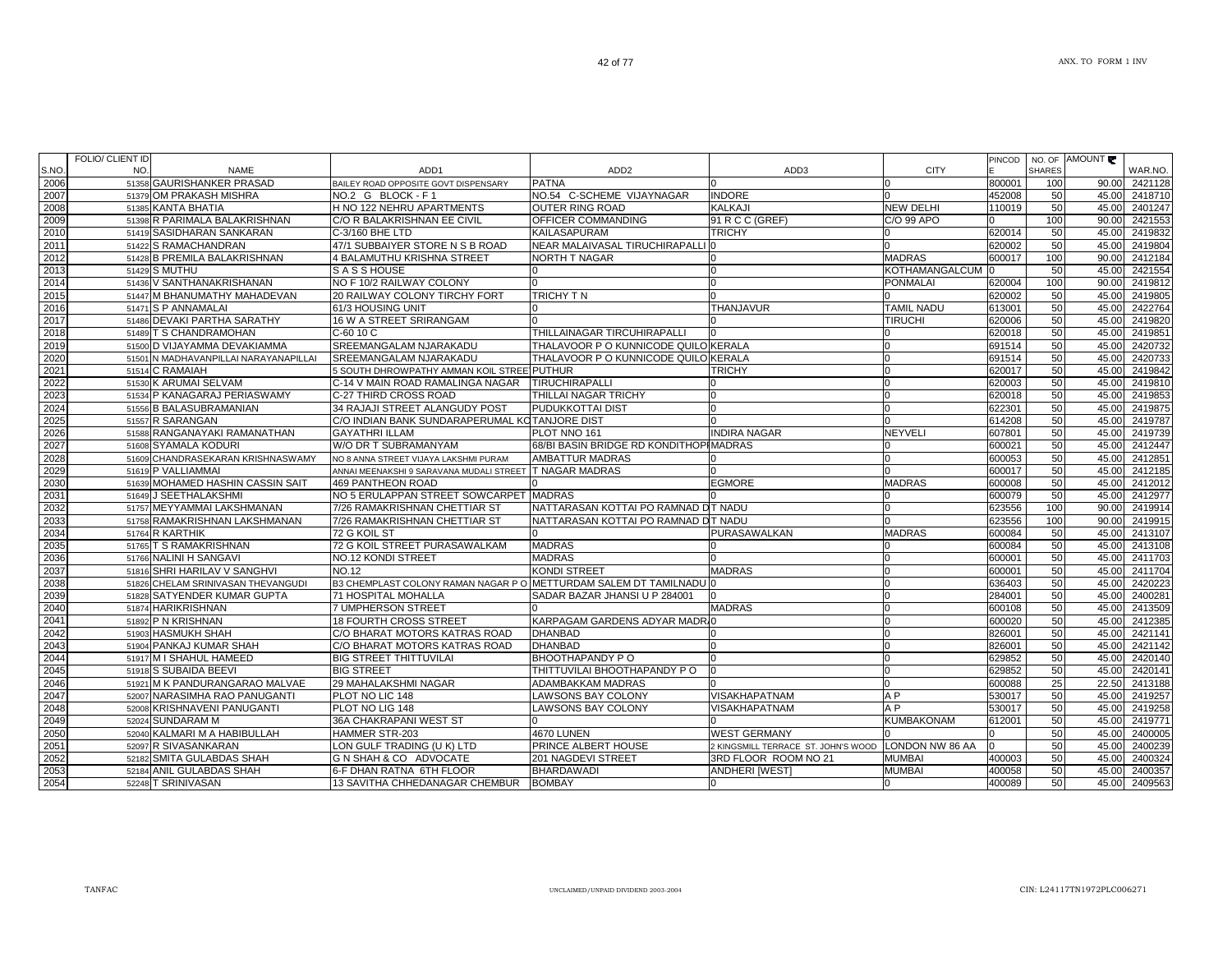|       | FOLIO/ CLIENT ID |                                              |                                                                      |                                                   |                                 |                          | <b>PINCOD</b> |               | NO. OF AMOUNT |         |
|-------|------------------|----------------------------------------------|----------------------------------------------------------------------|---------------------------------------------------|---------------------------------|--------------------------|---------------|---------------|---------------|---------|
| S.NO. | NO.              | <b>NAME</b>                                  | ADD <sub>1</sub>                                                     | ADD <sub>2</sub>                                  | ADD <sub>3</sub>                | <b>CITY</b>              |               | <b>SHARES</b> |               | WAR.NO. |
| 2055  |                  | 52260 KALYANARAMAN VEMBU V                   | $E/307$ R B I ST                                                     | QTRS M M MARG BOMBAY                              |                                 |                          | 400008        | 50            | 45.00         | 2405710 |
| 2056  |                  | 52265 SUKESH K SHAH                          | 210/214 PANJAR POLE STREET                                           | 2ND FLOOR ROOM NO 25 BOMBAY                       |                                 | $\Omega$                 | 400004        | 50            | 45.00         | 2405201 |
| 2057  |                  | 52271 GAIYOMARD AFLATUN IRANI                | BHIWANDIWALLA TERRACE E BLOCK                                        | 4TH FLOOR TRIMITY STREET DHUBI BOMBAY             |                                 | $\Omega$                 | 400002        | 50            | 45.00         | 2404904 |
| 2058  |                  | 52314 BALU PANDURANG PATIL                   | C/O SANJAYKUMAR & CO                                                 | HORNBY BLDG 2ND FLOOR 172/74 DIFORT BOMBAY 400001 |                                 |                          | 400001        | 50            | 45.00         | 2400317 |
| 2059  |                  | 52316 DATTARAM VITHAL PANCHAL                | C/O SANJAYKUMAR & CO                                                 | HORNBY BLDG 2ND FLOOR 172/74 DIFORT BOMBAY 400001 |                                 |                          | 400001        | 50            | 45.00         | 2400318 |
| 2060  |                  | 52317 TARULATA PRANLAL VORA                  | 341/8 CHANDAVARKAR CROSS LANE                                        | MATUNGA C R BOMBAY                                |                                 |                          | 400019        | 50            | 45.00         | 2406174 |
| 2061  |                  | 52319 PUSHPA MAVJI TANNA                     | C/O SANJAYKUMAR & CO                                                 | HORNBY BLDG 2ND FLOOR 172/74 DIFORT BOMBAY 400001 |                                 |                          | 400001        | 50            | 45.00         | 2400319 |
| 2062  |                  | 52320 BHAICHAND NEMCHAND MEHTA               | 341/8 CHANDAVARKAR CROSS LANE                                        | MATUNGA C R BOMBAY 400019                         |                                 |                          | 400019        | 50            | 45.00         | 2400338 |
| 2063  |                  | 52374 AKALI DILIP SINGH HOLASINGH            | 9 DEEP GEET COOP HSG SOCY                                            | PLOT 10/6 SECTOR 15                               | <b>NERUL</b>                    | NAVI MUMBAI              | 400706        | 50            | 45.00         | 2400372 |
| 2064  |                  | 52497 C K JACOB                              | 2B/38 VIHARDARSHAN OPP SWIMMING POOL SIDDHARTH NAGAR                 |                                                   | <b>GOREGAON WEST BOMBAY</b>     |                          | 400062        | 50            | 45.00         | 2408439 |
| 2065  |                  | 52520 GEETA PREMANAND NAIK                   | C/3 ANAMIK AKURLI CROSS ROAD                                         | NO 1 KANDIVLI E BOMBAY                            |                                 |                          | 400101        | 50            | 45.00         | 2409957 |
| 2066  |                  | 52553 RAVJI S PATEL                          | <b>UDHWADA R S</b>                                                   | RATLAW VILLAGE                                    | <b>DIST BALSAD</b>              | <b>GUJARAT</b>           | 396185        | 50            | 45.00         | 2404720 |
| 2067  |                  | 52577 HEMANT MANUBHAI DAVE                   | 48 MALANI ESTATE S V ROAD BORIVALI WEST                              | <b>BOMBAY</b>                                     |                                 |                          | 400092        | 50            | 45.00         | 2409713 |
| 2068  |                  | 52612 RAJI NEELAKANTAN                       | <b>B-27 PALANAM APARTMENTS</b>                                       | 146 LUZ CHURCH ROAD                               | <b>MYLAPORE</b>                 | <b>MADRAS</b>            | 600004        | 50            | 45.00         | 2411855 |
| 2069  |                  | 52617 VALSALA KARUNAKARA PANICKER            | <b>B-401 NABARD STAFF QUARTERS</b>                                   | <b>DR PAI LANE</b>                                | POST PUJAPPURA                  | THIRUVANANTHAPUR695012   |               | 50            | 45.00         | 2420754 |
| 2070  |                  | 52618 RAGINI UNNIKRISHNAN NAIR               | B-401 NABARD STAFF QUARTERS                                          | <b>DR PAI LANE</b>                                | POST PUJAPPURA                  | THIRUVANANTHAPUR695012   |               | 50            | 45.00         | 2420755 |
| 2071  |                  | 52657 VISHWAS VASANT SOHANI                  | 21 GURUPRASAD APARTMENTS BEHIND NANMANSION MANPADA ROAD DOMBIVBOMBAY |                                                   |                                 |                          | 421201        | 50            | 45.00         | 2410472 |
| 2072  |                  | 52876 BALBHIM GYANBA SHINDE                  | 303 PRITI PLOT NO 21                                                 | OPP RANG SHARDA HOTEL                             | RECLAMATION BANDRA (WEST)       | <b>MUMBAI</b>            | 400050        | 50            | 45.00         | 2407326 |
| 2073  |                  | 52877 NIRMALA BALBHIM SHINDE                 | 303 PRITI PLOT NO 21                                                 | OPP RANG SHARDA HOTEL                             | RECLAMATION BANDRA (WEST)       | <b>MUMBAI</b>            | 400050        | 50            | 45.00         | 2407327 |
| 2074  |                  | 52907 RAJEEV MENON                           | CHAKKAMBATH HOUSE                                                    | IP O KONATHUKUNNU                                 | TRICHUR (DT) KERALA STATE       | ın                       |               | 50            | 45.00         | 2421556 |
| 2075  |                  | 52934 PRAKASH GANDHI                         | C/O RAVINDRA J SHAH SHARE BROKER RAMNIKETAN BLOCK NO 19              |                                                   | S N RD MULUND W BOMBAY          |                          | 400080        | 50            | 45.00         | 2409319 |
| 2076  |                  | 52937 SUDHIR DESAI                           | C/O RAVINDRA J SHAH SHARE BROKER                                     | RAMNIKETAN BLOCK NO 19                            | S N RD MULUND W BOMBAY          |                          | 400080        | 50            | 45.00         | 2409320 |
| 2077  |                  | 53143 SHABAN IBRAHIM MUNDRAWALLA             | 58 NISHANPADA ROAD                                                   |                                                   | <b>DONGRI</b>                   | <b>BOMBAY</b>            | 400009        | 50            | 45.00         | 2405737 |
| 2078  |                  | 53151 GERALD STEPHEN JOSEPH                  | <b>INST DEPT GASCO</b>                                               | <b>BUHASA P B 665</b>                             | <b>ABU DHABI</b>                | UAE                      |               | 50            | 45.00         | 2400040 |
| 2079  |                  | 53182 ABDUL RAZZAK ABDULMAJID MUNSHI         | 17 MUSLIM SOCIETY                                                    | NAVRANGAPURA                                      | AHMEDABAD                       |                          | 380009        | 50            | 45.00         | 2403229 |
| 2080  |                  | 53192 VENANTIOUS POLYCARPUS FRANCIS BRAGANZA | C/O MANNAI TRADING CO LTD                                            | P O BOX 76                                        | <b>DOHA QATAR</b>               | <b>ARABIAN GULF</b>      |               | 50            | 45.00         | 2400001 |
| 2081  |                  | 53202 HAFIZULLAH BAIG                        | 10 DARGAH STREET MAHIM                                               | <b>BOMBAY 400016</b>                              |                                 |                          | 400016        | 50            | 45.00         | 2400057 |
| 2082  |                  | 53213 TAHERA ABIDAGHORI                      | C/O M M GHORI                                                        | P O BOX NO 12216                                  | DUBAIU A E                      |                          |               | 150           | 135.00        | 2400124 |
| 2083  |                  | 53216 ANJALI DESHPANDE                       | <b>TECH PURCHASING</b>                                               | <b>MATERIALS DEPT</b>                             | POBOX 46550 GAMCO               | ABU DHABI UAE            |               | 50            | 45.00         | 2400125 |
| 2084  |                  | 53220 MALTI SHAH                             | C/O NIRANJAN SHAH                                                    | C/O PANKAJ SANGHVI                                | C-2/26 KHIRA NAGAR S V ROAD     | <b>BOMBAY</b>            | 400054        | 50            | 45.00         | 2400208 |
| 2085  |                  | 53226 ABRAHAM KURIAN THECKEDATHE             | <b>REZAYAT TRADING CO</b>                                            | <b>PATENT SCAFFOLDING</b>                         | P O BOX 90 ALKHOBAR             | SAUDI ARABIA 31952       |               | 50            | 45.00         | 2400041 |
| 2086  |                  | 53240 BHARAT HARIDAS BARAI                   | 8206 OAKWOOD                                                         | MUNSTER INDIANA                                   | U S A 46321                     |                          |               | 100           | 90.00         | 2400042 |
| 2087  |                  | 53247 SUNDER B BACHWANI                      | <b>TAYEB ENGINEERING</b>                                             | P O BOX 3352 ABU DHABI                            |                                 |                          |               | 50            | 45.00         | 2400043 |
| 2088  |                  | 53248 IRENE ALBAN D SOUZA                    | C/O MR A E D SOUZA                                                   | <b>GAS OPERATIONS</b>                             | P O BOX 10070                   | UMM SAID QATAR A GO      |               | 50            | 45.00         | 2400131 |
| 2089  |                  | 53254 ROBERT LOUIS BRAGANZA                  | <b>DELMON PRESS</b>                                                  | P O BOX 742 MANAMA BAHRAIN                        |                                 |                          |               | 200           | 180.00        | 2400044 |
| 2090  |                  | 53279 KSHAMA BHATIA                          | <b>BERLINER STR 41</b>                                               | 6310 GRUNBERG                                     | <b>WEST GERMANY</b>             |                          |               | 100           | 90.00         | 2400045 |
| 2091  |                  | 53293 R CHANDRA KUMAR                        | BIN NAYFA AL SHAHWANI INTERNATIONAL EST                              | P O BOX 5653 DOHA QATAR                           |                                 |                          |               | 50            | 45.00         | 2400138 |
| 2092  |                  | 53309 GEORGE LOBO                            | C/O THE BRITISH BANK OF THE MIDDLE EAST                              | P O BOX 234                                       | <b>MUSCAT</b>                   | SULTANATE OF OMAIO       |               | 50            | 45.00         | 2400367 |
| 2093  |                  | 53337 MARZBAN K DADACHANJI                   | P O BOX, 1949                                                        | AJMAN (U A E)                                     | PLOT NO.141 NEW INDUSTRIAL AREA | AJMAN UAE                |               | 50            | 45.00         | 2400006 |
| 2094  |                  | 53338 MAHRUK M DADACHANJI                    | P O BOX 1949                                                         | AJMAN (U A E)                                     | PLOT NO.141 NEW INDUSTRIAL AREA | AJMAN UAE                |               | 50            | 45.00         | 2400007 |
| 2095  |                  | 53344 SHIVAJI WAMAN RAO DESAI                | P B NO 15436                                                         | AL AIN                                            | ABU DHABIU A E                  |                          |               | 50            | 45.00         | 2400008 |
| 2096  |                  | 53352 SUDHARSHAN KRISHNA ADYANTHAYA          | C/O MR P GOKULDAS NAYAK                                              | 22 BHAGAVAT BHAVAN 1ST FLOOR                      | HALL ROAD ALAV POOL KURLA (W)   | <b>MUMBAI</b>            | 400070        | 50            | 45.00         | 2408938 |
| 2097  |                  | 53360 P G RAMANATHAN                         | 9/276 SHASTRI NAGAR                                                  | <b>GOREGAON WEST</b>                              | <b>BOMBAY</b>                   |                          | 400104        | 50            | 45.00         | 2400065 |
| 2098  |                  | 53362 SHASHI KIRAN SINGH                     | C/O ARAMCO BOX 9588                                                  | DHAHRAN SAUDI ARABIA                              |                                 |                          |               | 100           | 90.00         | 2400046 |
| 2099  |                  | 53365 T M ABRAHAM                            | THAZHELETHU HOUSE                                                    | <b>ARANMULA</b>                                   | <b>KERALA STATE</b>             |                          | 689533        | 50            | 45.00         | 2420701 |
| 2100  |                  | 53374 ASHOK KUMAR RASTOGI                    | C/O CENTRAL BANK OF OMAN                                             | P O BOX 4161 RUWI                                 | SULTANATE OF OMAN               |                          |               | 50            | 45.00         | 2400047 |
| 2101  |                  | 53382 M DAMODARAN NAIR                       | KIZHAKKEDATHIL HOUSE                                                 | <b>BEHIND PERUNAI TEMPLE</b>                      | <b>PERUNAI WEST</b>             | <b>CHANGANACHERRY</b>    |               | 25            | 22.50         | 2421559 |
| 2102  |                  | 53416 VIJAY GOVIND                           | 662                                                                  | SECTOR 28                                         | Noida                           | DIST GHAZIABAD U F201301 |               | 50            | 45.00         | 2415832 |
| 2103  |                  | 53421 KRISHAN KUMAR KAPUR                    | C/O UNITED COMMERCIAL BANK                                           | LEE HOUSE                                         | <b>LONDON WAK</b>               | LONDON EC2 5DT U HO      |               | 50            | 45.00         | 2400048 |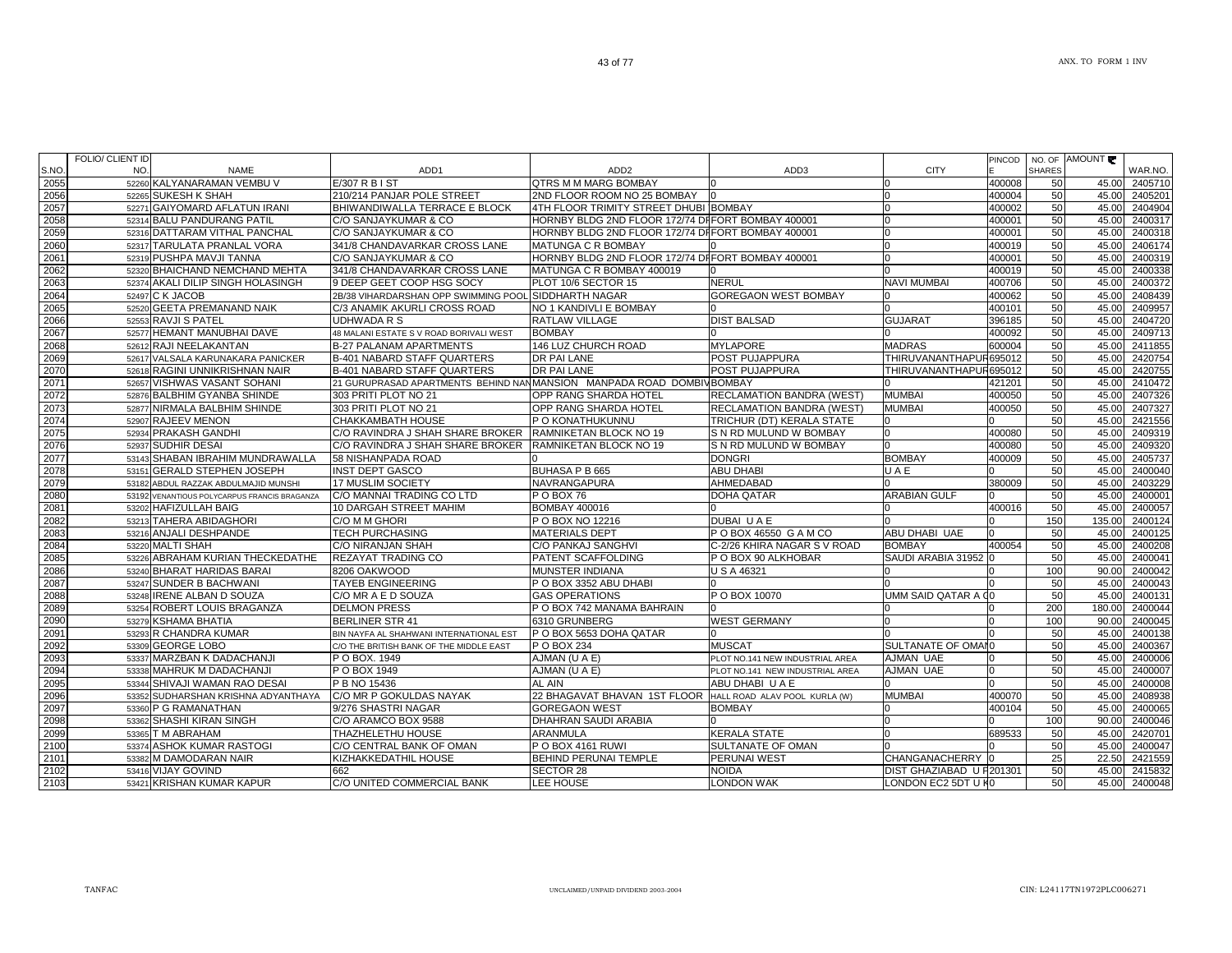| S.NO.        | FOLIO/ CLIENT ID<br>NO.<br><b>NAME</b>                | ADD <sub>1</sub>                                             | ADD <sub>2</sub>                                                    | ADD3                           | <b>CITY</b>                               | PINCOD            | <b>SHARES</b> | NO. OF AMOUNT  | WAR.NO.            |
|--------------|-------------------------------------------------------|--------------------------------------------------------------|---------------------------------------------------------------------|--------------------------------|-------------------------------------------|-------------------|---------------|----------------|--------------------|
| 2104         | 53436 FAROOK MOHMED PATEL                             | P O BOX 704                                                  | DUBAI U A E                                                         |                                |                                           |                   | 50            | 45.00          | 2400049            |
| 2105         | 53444 MADHAV KUNKALIENKAR                             | C/O GOLDEN MARKET GEN TRADING ESTP O BOX 4822 DUBAI U A E    |                                                                     |                                |                                           |                   | 50            | 45.00          | 2400050            |
| 2106         | 53473 MEENAKSHI DIXIT                                 | C/O R R DIXIT                                                | KUWAIT OIL CO DRILLING DEPT                                         | P O BOX NO 9758                | <b>AHMEDI</b>                             | 61008             | 50            | 45.00          | 2400162            |
| 2107         | 53480 CHIRAYIL MANI PARAMESWARAN                      | P O NADAVARAMBA                                              | TRICHUR                                                             | DIST KERALA 680661             |                                           | 680661            | 200           | 180.0          | 2400069            |
| 2108         | 53489 RUPALI PARASHAR                                 | P O BOX 4170                                                 | SAFAT KUWAIT                                                        |                                |                                           |                   | 100           | 90.00          | 2400051            |
| 2109         | 53493 ROSAMMA MATHEW THUNDUMANNIL                     | <b>POST BOX 22128</b>                                        |                                                                     | <b>SAFAT</b>                   | <b>KUWAIT</b>                             |                   | 50            | 45.00          | 2400052            |
| 2110         | 53502 YEDATORE SRINIVASA GOPINATHRAO                  | PLNG ENGR (E.V)                                              | <b>KUWAIT AIRWAYS</b>                                               | P O BOX 528 SAFAT              | 13006 SAFAT KUWAITO                       |                   | 100           | 90.00          | 2400053            |
| 2111         | 53567 RAJNI HARSINGHANI                               | E 63 ADM COLONY                                              | POST RENUKOOT                                                       | <b>DIST SONEBHADRA</b>         | U P                                       | 231217            | 100           | 90.00          | 2416067            |
| 2112         | 53574 PRAMOD KUMAR DOSI                               | F-13 RENUSAGAR POWER COMPANY LTDP O RENUSAGAR DT MIRZAPUR UP |                                                                     |                                |                                           | 231218            | 50            | 45.00          | 2416080            |
| 2113         | 53581 SONIA BAKHSHI                                   | C/O MR S L BAKHSHI                                           | <b>IGE INDIA LTD</b>                                                | NEHRU HOUSE POST BOX 7027      | N DELHI                                   |                   | 150           | 135.00         | 2421560            |
| 2114         | 53591 SATISH CHANDRA SRIVASTAVA                       | <b>SALES DEPARTMENT</b>                                      | HINDALCO P O RENUKOOT                                               | <b>MIRZAPUR</b>                |                                           | 231217            | 50            | 45.00          | 2416069            |
| 2115         | 53605 R SATISH KUMAR KURUP                            | DEPUTY GENERAL MANAGER PROJECTS SCIKIRLOSKAR AAF LIMITED     |                                                                     | NITON COMPOUND 11 PALACE ROAD  | <b>BANGALORE</b>                          | 560052            | 50            | 45.00          | 2411364            |
| 2116         | 53610 SHUBHAMVADA AGRAWAL                             | E-7 ADM COLONY                                               | HINDALCO RENUKOOT                                                   | <b>MIRZAPUR</b>                |                                           | 231217            | 50            | 45.00          | 2416070            |
| 2117         | 53628 HUB NARAYAN PANDAY                              | <b>VILLAGE SADOPUR</b>                                       | P O GYANPUR                                                         | DIST VARANASI (UP)             | <sup>0</sup>                              | 221304            | 50            | 45.00          | 2416171            |
| 2118         | 53635 TRIBHUBAN PRASAD                                | QR NO F 1 RENUSAGAR POWER CO LTD DISTT MIRZAPUR              |                                                                     |                                |                                           | 231218            | 50            | 45.00          | 2416083            |
| 2119         | 53672 P RAMACHANDRAN                                  | PROCESS ENGINEER                                             | <b>GWALIOR RAYONS</b>                                               | <b>FIBRE DIVISION</b>          | <b>MAVOOR</b>                             | 673661            | 50            | 45.00          | 2420494            |
| 2120         | 53696 K G MENON                                       | <b>SRIKALA</b>                                               | <b>CHELEMBRA</b>                                                    | <b>MALLPURAM DIST</b>          | <b>KERALA</b>                             | 673634            | 50            | 45.00          | 2420490            |
| 2121         | 53715 M G KRISHNAN                                    | <b>B 2/1 OFFICERS QUARTERS</b>                               | <b>GWALIOR RAYONS</b>                                               | PULP DIVISION                  | <b>MAVOOR</b>                             | 673661            | 50            | 45.00          | 2420495            |
| 2122         | 53748 PUSHPA HIRANANDINI                              | NO.10 BLUE NILE                                              | NO.24TH ROAD BANDRA                                                 | <b>BOMBAY</b>                  |                                           | 400050            | 50            | 45.00          | 2407328            |
| 2123         | 53833 K S HANUMANTA RAO                               | 61-B MEHER APARTMENTS                                        | ANSTEY ROAD                                                         | OFF ALTAMOUNT ROAD             | <b>MUMBAI</b>                             | 400026            | 100           | 90.00          | 2406706            |
| 2124         | 53860 RAJENDRA PRASAD TODI                            | 3 GURUPRASAD                                                 | FIRST FLOOR 119 LT P N KOTNIS MAIMAHIM BOMBAY                       |                                |                                           | 400016            | 50            | 45.00          | 2406028            |
| 2125         | 53896 MADHAV PRASAD MANTRI                            | 710-3RD BLOCK                                                | 6TH B CROSS ROAD                                                    | <b>KORAMANGALA</b>             | <b>BANGALORE</b>                          | 560034            | 100           | 90.00          | 2411294            |
| 2126         | 53921 PREM PAL                                        | <b>B 6 DHANASTRA</b>                                         | WODE HOUSE ROAD                                                     | <b>COLABA</b>                  | <b>BOMBAY</b>                             | 400005            | 50            | 45.00          | 2405362            |
| 2127         | 53931 VIJAYA PADMANABHAN                              | 5 & 6 UDYAN                                                  | 100-A L J MARG                                                      | <b>BOMBAY</b>                  |                                           | 400006            | 50            | 45.00          | 2405463            |
| 2128         | 53933 BHARAT SAVEL                                    | <b>OVERSEAS HOUSE</b>                                        | 8 NUNGAMBAKKAM TANK BUND ROA NUNGAMBAKKAM                           |                                | <b>MADRAS</b>                             | 600034            | 50            | 45.00          | 2412673            |
| 2129         | 53954 SANT KUMAR SABOO                                | C/O NATIONAL ENGINEERING INDS LTD                            | KHATIPURA ROAD                                                      | <b>JAIPUR RAJ</b>              |                                           | 302006            | 100           | 90.00          | 2416896            |
| 2130         | 53976 NARANDAS KANJI MEHTA                            | PRABHU NIVAS 4TH FLOOR BLOCK NO 24148 V P ROAD               |                                                                     | <b>BOMBAY</b>                  | IO                                        | 400004            | 100           | 90.00          | 2405202            |
| 2131         | 53991 SARADA NARAYAN SWAMY                            | B 50/198 SIDDARTH NAGAR                                      | <b>GOREGAON WEST</b>                                                | <b>BOMBAY</b>                  | $\Omega$                                  | 400104            | 50            | 45.00          | 2410027            |
| 2132         | 54053 MAHENDRA PRAKASH GUPTA                          | B/30 GEETANJALI ENCLAVE                                      | MALVIYA NAGAR EXTENSION                                             | <b>NEW DELHI</b>               | <b>BOMBAY</b>                             | 110017            | 100<br>50     | 90.00<br>45.00 | 2401130            |
| 2133<br>2134 | 54110 PALLAVI PRAKASH GADEKAR                         | GANESH BHAVAN 1ST FLOOR                                      | SHAMRAO VITHAL MARG                                                 | <b>LAMINGHTON ROAD</b>         |                                           | 400007<br>F530002 |               |                | 2405605<br>2419245 |
| 2135         | 54162 JAGAT KUMAR PANJWANI<br>54217 K ANVARULLAH KHAN | BLDG NO.7 FLAT NO.8<br>C/O MR S H JEELANI                    | PRINCE APTS NEAR NAVAL COAST IBEACH ROAD<br>17 3RD FLOOR PARAG APTS | 83 J P ROAD                    | VISAKHAPATNAM (A<br><b>VERSOVA BOMBAY</b> | 400061            | 100<br>50     | 90.00<br>45.00 | 2408371            |
| 2136         | 54224 R KANNAN                                        | NO.12 4TH STREET                                             | <b>GOPALAPURAM</b>                                                  | <b>MADRAS</b>                  |                                           | 600086            | 50            | 45.00          | 2413150            |
| 2137         | 54224 R KANNAN                                        | NO.12 4TH STREET                                             | <b>GOPALAPURAM</b>                                                  | <b>MADRAS</b>                  |                                           | 600086            | 75            | 67.50          | 2422738            |
| 2138         | 54224 R KANNAN                                        | NO.12 4TH STREET                                             | <b>GOPALAPURAM</b>                                                  | <b>MADRAS</b>                  |                                           | 600086            | 100           | 90.00          | 2422829            |
| 2139         | 54227 ROOP CHAND BEHL                                 | 15 ISHWAR NAGAR                                              | <b>NEAR SURYA SOFITAL HOTEL</b>                                     | <b>MATHURA ROAD</b>            | <b>NEW DELHI</b>                          | 110065            | 50            | 45.00          | 2402153            |
| 2140         | 54234 HARPARIT SINGH                                  | 125-A SANT NAGAR                                             | NEAR EAST OF KAILASH                                                | <b>NEW DELHI</b>               |                                           | 110065            | 50            | 45.00          | 2402154            |
| 2141         | 54416 ANJALI BAGRODIA                                 | 21 VIJAY VILAS                                               | <b>OOMER PARK</b>                                                   | <b>WARDEN ROAD</b>             | <b>BOMBAY</b>                             | 400036            | 50            | 45.00          | 2407069            |
| 2142         | 54429 RAJ KUMAR BIYANI                                | SHRINGAR                                                     | 14 DHANVANTRI COMPLEX                                               | DHANVANTRI ROAD                | <b>MYSORE</b>                             | 570001            | 50            | 45.00          | 2422544            |
| 2143         | 54449 PRADUMNA KUMAR JAIN                             | FLAT NO 801                                                  | 4 MAYFAIR ROAD CALCUTTA                                             | n.                             |                                           | 700019            | 50            | 45.00          | 2414275            |
| 2144         | 54457 ANJALI KAMPANI                                  | C/O HINDUSTAN ALUMINIUM CORPN LTD BIRLA BUILDING             |                                                                     | 9/1 R N MUKERJEE RD 11TH FLOOR | <b>CALCUTTA</b>                           | 700001            | 50            | 45.00          | 2413625            |
| 2145         | 54476 PUSHPA JAJODIA                                  | C/O MALCHAND GOENKA                                          | HUKUMCHAND JUTE MILLS LTD                                           | 9/1 R N MUKHERJEE RD           | <b>CALCUTTA</b>                           | 700001            | 50            | 45.00          | 2413626            |
| 2146         | 54477 USHA DOKANIA                                    | C/O MALCHAND GOENKA                                          | HUKUMCHAND JUTE MILLS LTD                                           | 9/1 R N MUKHERJEE RD           | <b>CALCUTTA</b>                           | 700001            | 100           | 90.00          | 2413627            |
| 2147         | 54503 C R VASUDEVAN NAMBIAR                           | C/O PRATIBHA INVESTMENTS LTD                                 | 15 INDIA EXCHANGE PLACE                                             | <b>3RD FLOOR</b>               | <b>CALCUTTA</b>                           | 700001            | 50            | 45.00          | 2413628            |
| 2148         | 54505 P M KRISHNADAS NAMBISAN                         | C/O UNIVERSAL AUTOCRAFTS PVT LTD                             | P-I TRANSPORT DEPOT ROAD                                            | <b>CALCUTTA</b>                |                                           | 700088            | 50            | 45.00          | 2415056            |
| 2149         | 54517 GOGRAJ KHAITAN                                  | C/O SHYAM SREE SHOP NO G 25 & 26                             | GROUND FLOOR HOWRAH A C MARI47 DOBSON ROAD                          |                                | <b>HOWRAH</b>                             | 711101            | 100           | 90.00          | 2420780            |
| 2150         | 54518 DEVI PRASAD JHUNJHUNWALA                        | 34-E MAHARSHI DEBENDRA ROAD                                  |                                                                     |                                | <b>CALCUTTA</b>                           | 700006            | 50            | 45.00          | 2413890            |
| 2151         | 54520 VIDYADEVI JHUNJHUNWALA                          | 34-E MAHARSHI DEBENDRA ROAD                                  | $\Omega$                                                            |                                | <b>CALCUTTA</b>                           | 700006            | 100           | 90.00          | 2413891            |
| 2152         | 54545 SANGEETA BHATTER                                | 11A BURDWAN ROAD                                             | <b>CALCUTTA</b>                                                     | l0                             | <sup>0</sup>                              | 700027            | 100           | 90.00          | 2414451            |

44 of 77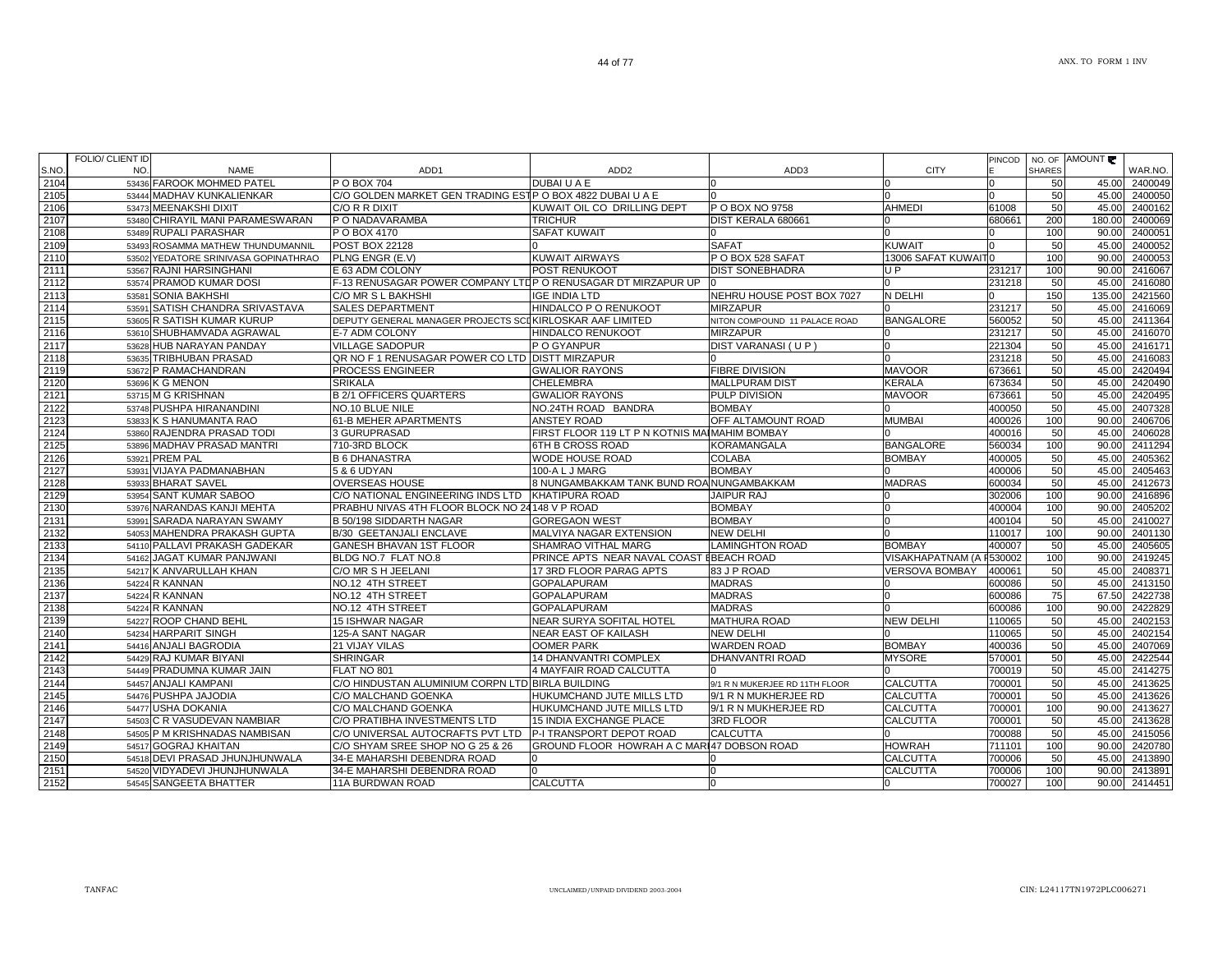|      | FOLIO/ CLIENT ID |                                   |                                                                                   |                                                               |                             |                           |        |               | PINCOD NO. OF AMOUNT |               |
|------|------------------|-----------------------------------|-----------------------------------------------------------------------------------|---------------------------------------------------------------|-----------------------------|---------------------------|--------|---------------|----------------------|---------------|
| S.NO | NO.              | <b>NAME</b>                       | ADD1                                                                              | ADD <sub>2</sub>                                              | ADD3                        | <b>CITY</b>               |        | <b>SHARES</b> |                      | WAR.NO.       |
| 2153 |                  | 54585 AJAY KUMAR SURANA           | M/S JAIPRAKASH STEELS                                                             | 100 CANNING STREET CALCUTTA                                   |                             |                           | 700001 | 50            | 45.00                | 2413629       |
| 2154 |                  | 54593 RAM KRISHNA AGRAWAL         | C/O S R BATTBOI & COMPANY                                                         | 36 GANESH CHANDRA AVENUE                                      | <b>CALCUTTA</b>             |                           | 700013 | 100           | 90.00                | 2414139       |
| 2155 |                  | 54593 RAM KRISHNA AGRAWAL         | C/O S R BATTBOI & COMPANY                                                         | 36 GANESH CHANDRA AVENUE                                      | CALCUTTA                    |                           | 700013 | 100           | 90.00                | 2414140       |
| 2156 |                  | 54599 TEJRAJ JAIN                 | C/O M/S JUGRAJ TEJRAJ                                                             | 2 PORTUGUSE CHURCH ST                                         | CALCUTTA                    |                           | 700001 | 100           | 90.00                | 2413630       |
| 2157 |                  | 54629 RABINDRA CHANDRA BISWAS     | <b>GENERAL MANAGER [WORKS]</b>                                                    | IPITATA REFRACTORIES LTD                                      | DHENKANAL                   | ORISSA                    | 759013 | 100           | 90.00                | 2421048       |
| 2158 |                  | 54640 SURENDRA VYAS               | <b>KESORAM RAYON</b>                                                              | 10 CAMAC STREET                                               | <b>INDUSTRY HOUSE</b>       | CALCUTTA                  | 700017 | 50            | 45.00                | 2414228       |
| 2159 |                  | 54655 TRIVEDI DEVI CHOUDHRY       | 26 BURTOLLA STREET                                                                | 3RD FLOOR                                                     | CALCUTTA                    |                           | 700007 | 50            | 45.00                | 2413964       |
| 2160 |                  | 54656 MAHABIR PRASAD CHOUDHRY     | 26 BURTOLLA STREET 3RD FLOOR                                                      | <b>CALCUTTA</b>                                               |                             |                           | 700007 | 50            | 45.00                | 2413965       |
| 2161 |                  | 54664 HARBANS SINGH               | C/O NADKARNI AND COMPANY                                                          | 888 EAST PARK ROAD KAROL BAGH NEW DELHI                       |                             |                           | 110005 | 100           | 90.00                | 2400673       |
| 2162 |                  | 54699 BHARAT KHEMKA               | 25 BALLYGUNGE PARK                                                                | <b>CALCUTTA</b>                                               |                             |                           | 700019 | 100           | 90.00                | 2414276       |
| 2163 |                  | 54847 DAKSHA BHUPENDRA KHAKHAR    | C/O MR BHUPENDRA KHAKHAR                                                          | 4TH FLOOR BLOCK NO 10/A                                       | 44 EZRA STREET              | <b>CALCUTTA</b>           | 700001 | 25            | 22.50                | 2413640       |
| 2164 |                  | 54854 RAMA MUNDRA                 | C/O MEGRAJ KANYALAL                                                               | 113 MANOHAR DAS KATRA                                         | CALCUTTA                    |                           | 700007 | 100           | 90.00                | 2413970       |
| 2165 |                  | 54856 RAJENDRA KUMAR SINGH        | JAYASHREE CO-OP HSG SOCY LTD                                                      | 10 SHREE NILAY POST PRABHAS NARISHRA DIST HOOGHLY WEST BENGAL |                             |                           | 712249 | 50            | 45.00                | 2420915       |
| 2166 |                  | 54879 SHANTI DEVI PODDAR          | 423/A DUM DUM PARK                                                                | <b>CALCUTTA</b>                                               |                             |                           | 700055 | 100           | 90.00                | 2414682       |
| 2167 |                  | 54896 MAHABIR PRASAD KANORIA      | C/O SHREE SERVICES & TRADING CO LTI9/1 R N MUKHERJEE ROAD 5TH FLOOCALCUTTA        |                                                               |                             |                           | 700001 | 100           | 90.00                | 2413644       |
| 2168 |                  | 54937 PREM BIRLA                  | C/O EASTERN SPINNING MILLS & IND LTDVIL PIRGACHHA                                 |                                                               | P KADAMGACHHI               | <b>BARASAT</b>            | 743201 | 50            | 45.00                | 2421010       |
| 2169 |                  | 54947 YUGAL KUMAR CHATURVEDI      | C/O M N CHATURVEDI                                                                | 183 RAJA DINENDRA STREET                                      |                             | CALCUTTA                  | 700004 | 50            | 45.00                | 2400424       |
| 2170 |                  | 54952 MAHENDRA KUMAR AGARWAL      | 8A/5 ANUPAMA HOUSING COMPLEX                                                      | VIP ROAD MANDALGANTHI                                         | <b>NEAR HALDIRAM</b>        | <b>CALCUTTA</b>           | 700052 | 50            | 45.00                | 2414991       |
| 2171 |                  | 54956 DILIP KUMAR CHATTERJEE      | <b>BIRAJ BHAVAN</b>                                                               | 74 SHAMNAGAR ROAD                                             | <b>DUM DUM</b>              | <b>CALCUTTA</b>           | 700055 | 50            | 45.00                | 2414683       |
| 2172 |                  | 54957 NIRUPAM CHOWDHURY           | 38/1/2 RAMTONU BOSE LANE                                                          | <b>CALCUTTA</b>                                               |                             |                           | 700006 | 50            | 45.00                | 2413892       |
| 2173 |                  | 54999 INDIRA ANKLESARIA           | 1 WOODBURN ROAD                                                                   | <b>CALCUTTA</b>                                               |                             |                           | 700020 | 100           | 90.00                | 2414339       |
| 2174 |                  | 55062 KAMALA TALREJA              | 10/73 CHARU CHANDRA AVENUE                                                        | TOLLYGUNJ CALCUTTA                                            |                             |                           | 700033 | 100           | 90.00                | 2414582       |
| 2175 |                  | 55067 VEENA GANERIWALA            | 12/1 NATHER BAGAN STREET                                                          | <b>CALCUTTA</b>                                               |                             |                           | 700005 | 100           | 90.00                | 2413858       |
| 2176 |                  | 55111 SUJAY CHAUDHURI             | C/O 139 RAJA DINENDRA STREET                                                      | <b>CALCUTTA</b>                                               |                             |                           | 700004 | 100           | 90.00                | 2413833       |
| 2177 |                  | 55124 SUDHIR KUMAR JOSHI          | JOINT PRESIDENT COMMERCIAL                                                        | ZENITH LTD DALAMAL HOUSE                                      | J B MARG 206 NARIMAN POINT  | <b>MUMBAI</b>             | 400021 | 50            | 45.00                | 2406355       |
| 2178 |                  | 55128 SIKHA SAHA                  | C/O MR R SAHA F C A                                                               | HATIARA ROAD                                                  | ASHWININAGAR CALCUTTA       |                           | 700059 | 50            | 45.00                | 2414695       |
| 2179 |                  | 55131 BIMLA DEVI JHUNJHUNWALA     | 402 PANCHSHEEL                                                                    | 8/1 DIAMOND HARBOUR ROAD                                      | CALCUTTA                    |                           | 700027 | 50            | 45.00                | 2414459       |
| 2180 |                  | 55132 GOVIND JHUNJHUNWALA         | 402 PANCHSHEEL                                                                    | 8/1 DIAMOND HARBOUR ROAD                                      | CALCUTTA                    |                           | 700027 | 50            | 45.00                | 2414460       |
| 2181 |                  | 55186 PADAM CHAND JAIN            | 146 HARSH VIHAR                                                                   | PITAMPURA                                                     | <b>DELHI 110034</b>         |                           | 110034 | 50            | 45.00                | 2400257       |
| 2182 |                  | 55220 ML SHARMA                   | C/O SHASHI SHARMA                                                                 | 277 CHOWK GADI AHATA                                          | <b>PATHANKOT</b>            | <b>PUNJAB</b>             |        | 100           | 90.00                | 2421567       |
| 2183 |                  | 55224 RAVISHANKAR MISHRA          | <b>OLD GOURELLA</b>                                                               | P O PENDRA ROAD                                               | <b>DIST BILASPUR</b>        | M <sub>P</sub>            | 495117 | 50            | 45.00                | 2418930       |
| 2184 |                  | 55231 PHULDAS SONVANI             | HINDALCO INDUSTRIES LIMITED                                                       | PO AMARKANTAK                                                 | <b>DISTT SHAHDOL</b>        | <b>MADHYA PRADESH</b>     | 484886 | 50            | 45.00                | 2418892       |
| 2185 |                  | 55255 SHRINATH ARORA              | 29 CIMMCO LINE                                                                    | <b>BIRLANAGAR</b>                                             | <b>GWALIOR</b>              | <b>MADHYA PRADESH</b>     | 474004 | 50            | 45.00                | 2418592       |
| 2186 |                  | 55260 RADHAKRISHNA GOYAL          | C/O J C MILLS LTD                                                                 | <b>SALES DEPTT</b>                                            | <b>BIRLANAGAR</b>           | <b>GWALIOR MP</b>         | 474004 | 50            | 45.00                | 2418593       |
| 2187 |                  | 55274 SURENDRA SINGH JINDANI      | DY MANAGER MAINT                                                                  | <b>CIMMCO LTD</b>                                             | <b>BHARATPUR</b>            | <b>RAJASTHAN</b>          | 321001 | 50            | 45.00                | 2417042       |
| 2188 |                  | 55301 BISHWANATH AGRAWAL          | VICE PRESIDENT (F&C)                                                              | BIRLA CELLULOSIC (A UNIT OF GRASBIRLADHAM KHARACH             |                             | <b>BHARCH</b>             | 394120 | 50            | 45.00                | 2404664       |
| 2189 |                  | 55315 SNEH LATA MEHTA             | NO 6 Y BLOCK                                                                      | <b>ANNA NAGAR</b>                                             | <b>MADRAS</b>               |                           | 600040 | 50            | 45.00                | 2412728       |
| 2190 |                  | 55317 BALLABH CHAND MEHTA         | NO 6 Y BLOCK                                                                      | ANNA NAGAR                                                    |                             | <b>MADRAS</b>             | 600040 | 50            | 45.00                | 2412729       |
| 2191 |                  | 55319 P VENUGOPAL                 | 38 S S DEWAN 6TH STREET                                                           | AYANAVARAM                                                    |                             | <b>MADRAS</b>             | 600023 | 50            | 45.00                | 2412465       |
| 2192 |                  | 55323 M BALASUBRAMANIAM           | 22 S P KOIL STREET                                                                | CHIDAMBARAM S A DT                                            | <b>TAMILNADU</b>            |                           | 600801 | 100           | 90.00                | 2413523       |
| 2193 |                  | 55333 R RAJA GOPAL                | 160 JAWAHAR NEHRU STREET                                                          |                                                               |                             | VILLUPURAM, TAMILN 605602 |        | 50            | 45.00                | 2419687       |
| 2194 |                  | 55381 SHANTHA KRISHNA MOORTHY     | <b>CHANDRA SRI</b>                                                                | 3 SRILABDHI COLONY                                            | MOWBRAYS ROAD ALWARPET      | <b>MADRAS</b>             | 600018 | 100           | 90.00                | 2412303       |
| 2195 |                  | 55389 P K VISWANATHAN             | K 17 INDIRA NAGAR                                                                 | <b>BAGALUR ROAD</b>                                           | HOSUR                       |                           | 635109 | 50            | 45.00                | 2420214       |
| 2196 |                  | 55394 PARAMJEET SAINI             | <b>CLINICAL LABORATORY</b>                                                        | LAXMI MALHAR 1751 B WARD                                      | OPP SWAPNIL APPTS           | <b>KOLHAPUR</b>           |        | 50            | 45.00                | 2421570       |
| 2197 |                  | 55403 P D MATHUR                  | B-202 SHREE GANESH GROUP HSG SOC193 PATPARGANG                                    |                                                               | <b>PEXTN</b>                | <b>DELHI</b>              | 110092 | 75            | 67.50                | 2402411       |
| 2198 |                  | 55409 K M SUNDARAM                | 140 BAWA MADAM LANE                                                               | NORTH MAIN STREET                                             | THNJAVUR-613 009            |                           | 613009 | 100           | 90.00                | 2422776       |
| 2199 |                  | 55431 J G PAREKH                  | C/O MACHINE TOOLS & ACCESSORIES PVPLOT 10/9 AMBATTUR INDUSTRIAL EIAMBATTUR MADRAS |                                                               |                             |                           | 600058 | 100           |                      | 90.00 2413431 |
| 2200 |                  | 55435 KALLAKURU SURYANARAYANA RAO | ARTI APARTMENTS 3RD FLOOR                                                         | 83 C/8 MEERA BAUG                                             | TALMIKI ROAD SANTACRUZ WEST | <b>BOMBAY</b>             | 400054 | 50            | 45.00                | 2407708       |
| 2201 |                  | 55439 RAMASWAMY VASUDEVAN         | 12 POOJA APARTMENT                                                                | PERRY CROSS ROAD                                              | BANDRA WEST                 | <b>BOMBAY</b>             | 400050 | 50            | 45.00                | 2407330       |
|      |                  |                                   |                                                                                   |                                                               |                             |                           |        |               |                      |               |

┑

┑

┱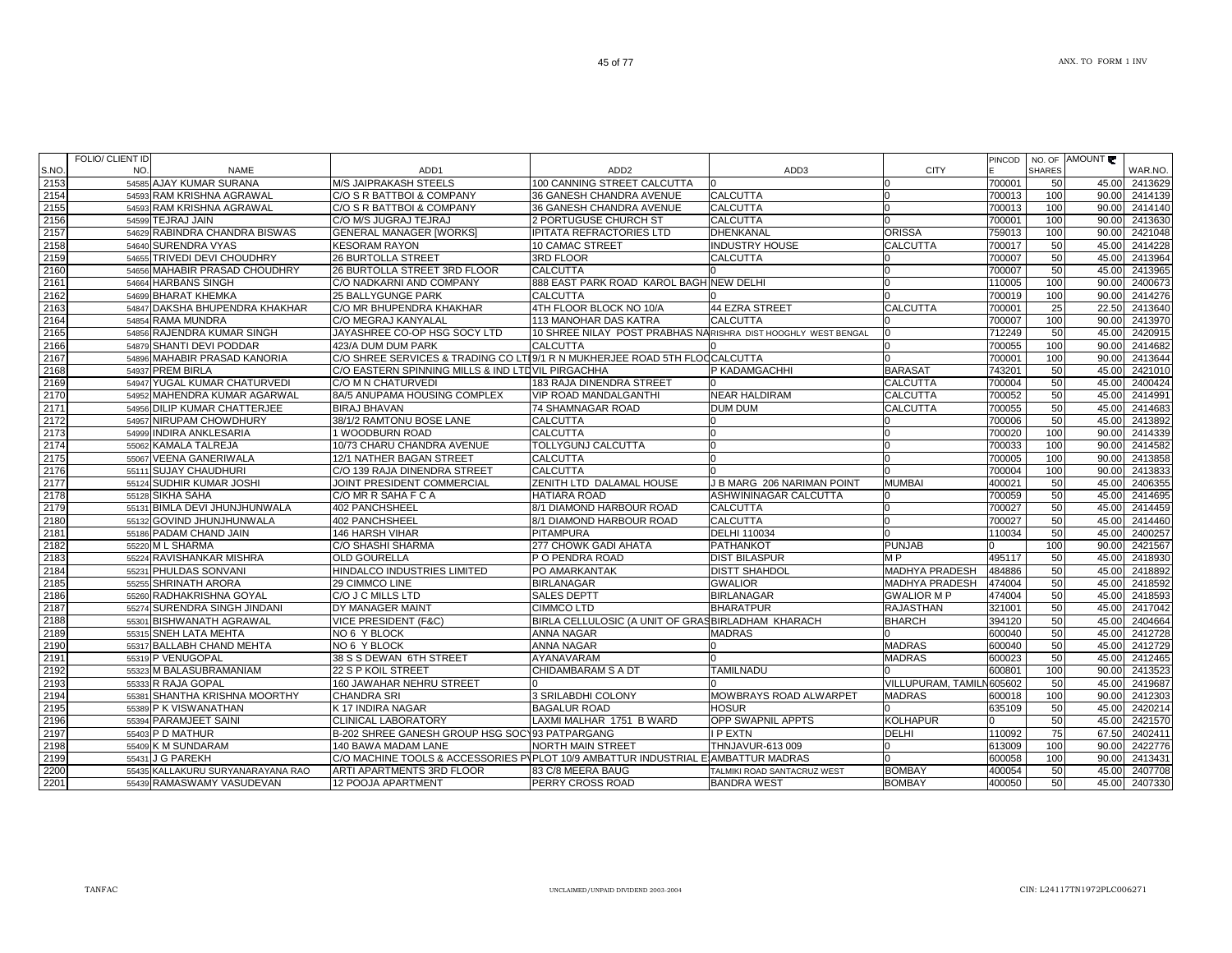|      | FOLIO/ CLIENT ID |                                   |                                                 |                                                |                           |                    |        |               | PINCOD   NO. OF AMOUNT |               |
|------|------------------|-----------------------------------|-------------------------------------------------|------------------------------------------------|---------------------------|--------------------|--------|---------------|------------------------|---------------|
| S.NO | NO.              | <b>NAME</b>                       | ADD <sub>1</sub>                                | ADD <sub>2</sub>                               | ADD3                      | <b>CITY</b>        |        | <b>SHARES</b> |                        | WAR.NO.       |
| 2202 |                  | 55453 KAUSHALKUMAR SHUKLA         | 110/2 ERANOWANA                                 | <b>POONA</b>                                   |                           |                    | 411004 | 100           | 90.00                  | 2417519       |
| 2203 |                  | 55455 KENCHANAGOUDA M PATIL       | 18/3 BHARAT KUNJ VASAHAT NO 1                   | <b>GANESH NAGAR</b>                            | <b>PUNE</b>               | n                  | 411038 | 50            | 45.00                  | 2417851       |
| 2204 |                  | 55475 NIRMALA RAJA                | 32/2 AGA ABBAS ALI ROAD                         | <b>3RD CROSS</b>                               | <b>BANGALORE</b>          | n                  | 560042 | 50            | 45.00                  | 2411587       |
| 2205 |                  | 55488 PARASMAL BHANSALI           | 231 1ST STAGE                                   | <b>INDIRANAGAR</b>                             | <b>BANGALORE</b>          |                    | 560038 | 200           | 180.00                 | 2411312       |
| 2206 |                  | 55497 AKILA HARIHARAN             | FLAT B-7                                        | 146 HABIBULLAH ROAD T NAGAR                    | <b>MADRAS</b>             | U                  | 600017 | 50            | 45.00                  | 2412191       |
| 2207 |                  | 55507 MATHALA PARDHASARADHI       | C/O SRI SAI RAMA ROLLING MILLS                  | TADITHOTA RAJAHMUNDRY 533101                   |                           |                    | 533101 | 50            | 45.00                  | 2422492       |
| 2208 |                  | 55522 PREMI ISACHARAN             | JOYCE & EILEEN COTTAGE                          | <b>FATEHPUR BERI</b>                           | <b>NEW DELHI</b>          | <sup>0</sup>       | 110030 | 50            | 45.00                  | 2401549       |
| 2209 |                  | 55523 RAHUL GUPTA                 | F 8/17 VASANT VIHAR                             | <b>NEW DELHI</b>                               |                           |                    | 110057 | 100           | 90.00                  | 2401950       |
| 2210 |                  | 55535 JANAKI RAMACHANDRAN         | D-I/213 SATYA MARG                              | <b>CHANAKYAPURI</b>                            |                           | <b>NEW DELHI</b>   | 110021 | 100           | 90.00                  | 2401308       |
| 2211 |                  | 55536 COMAL SUNDARAM RAMACHANDRAN | D-I/213 SATYA MARG                              | CHANAKYAPURI                                   |                           | <b>NEW DELHI</b>   | 110021 | 100           | 90.00                  | 2401309       |
| 2212 |                  | 55537 C R GAYATHRI                | D-I/213 SATYA MARG                              | CHANAKYAPURI                                   |                           | <b>NEW DELHI</b>   | 110021 | 100           | 90.00                  | 2401310       |
| 2213 |                  | 55538 C R RAJENDRAN               | D-I/213 SATYA MARG                              | <b>CHANAKYAPURI</b>                            |                           | <b>NEW DELHI</b>   | 110021 | 100           | 90.00                  | 2401311       |
| 2214 |                  | 55539 C R SUNDARAMURTI            | D-I/213 SATYA MARG                              | CHANAKYAPURI                                   |                           | <b>NEW DELHI</b>   | 110021 | 100           | 90.00                  | 2401312       |
| 2215 |                  | 56030 DHARAM PAUL UPPAL           | BEHIND OLD PO                                   | MUKERIAN-144 211                               | <b>PUNJAB</b>             |                    | 144211 | 50            | 45.00                  | 2415572       |
| 2216 |                  | 56188 VINOD KUMAR LODHA           | A-8 MAHAVIR NAGAR                               | TONK ROAD                                      | <b>JAIPUR</b>             |                    |        | 150           | 135.00                 | 2421573       |
| 2217 |                  | 56217 INDIRA PAL KHILNANI         | A-5 MAYFAIR GARDEN                              | <b>NEW DELHI-110 016</b>                       |                           |                    | 110016 | 100           | 90.00                  | 2401066       |
| 2218 |                  | 56294 JAGDISH KAUR REHAL          | BLOCK V/8-I MANIKTALA HSG ESTATE                | VIP ROAD                                       | <b>CALCUTTA</b>           |                    | 700054 | 50            |                        | 2414661       |
|      |                  |                                   |                                                 |                                                | NELLORE DT A P            |                    |        |               | 45.00<br>45.00         |               |
| 2219 |                  | 56364 CHALUVADI NARAYANA          | H NO 5-1-25 CURRAM VARI ST                      | KAVALI-524 201                                 |                           |                    | 524201 | 50            |                        | 2419240       |
| 2220 |                  | 56376 VIPUL KUMAR JAIN            | C/O P C JAIN                                    | <b>146 HARSH VIHAR PITAMPURA</b>               | <b>DELHI</b>              |                    | 110034 | 50            | 45.00                  | 2401634       |
| 2221 |                  | 56379 KIRAN NAGRATH               | 380 R K MANDIR LANE                             | <b>NARHI</b>                                   | <b>LUCKNOW</b>            | U <sub>P</sub>     |        | 150           | 135.00                 | 2421577       |
| 2222 |                  | 56479 SUNITA ARORA                | BLOCK 39 FLAT 249                               | <b>GOVT COLONY</b>                             | <b>PARNASREE</b>          | <b>CALCUTTA</b>    | 700060 | 50            | 45.00                  | 2415002       |
| 2223 |                  | 56480 VINOD KUMAR ARORA           | BLOCK 39 FLAT 249                               | <b>GOVT COLONY</b>                             | <b>PARNASREE</b>          | <b>CALCUTTA</b>    | 700060 | 50            | 45.00                  | 2415003       |
| 2224 |                  | 56507 GINNI KEDIA                 | 194 JAMUNALAL BAJAJ STREET                      | CALCUTTA-7                                     | <b>BILASRAI KATRA</b>     |                    |        | 50            | 45.00                  | 2421579       |
| 2225 |                  | 56540 RAJIV KRISHNA SAXENA        | <b>27 EMPIRE ESTATE</b>                         | <b>SULTANPUR</b>                               | MEHRAULI GURGAON ROAD     | <b>NEW DELHI</b>   | 110030 | 50            | 45.00                  | 2401550       |
| 2226 |                  | 56585 BASHESHARNATH PURI          | C-37 CONNAUGHT PLACE                            | <b>NEW DELHI</b>                               |                           |                    |        | 550           | 495.00                 | 2421580       |
| 2227 |                  | 56604 B L SHAH                    | BANK WALA H NO 2653 SHAH BHAWAN                 | <b>RASTA GHEE WALONKA</b>                      | <b>JAIPUR</b>             |                    | 302003 | 100           | 90.00                  | 2416830       |
| 2228 |                  | 56616 SANJAY CHIMANLAL DAVE       | C/14 PINKY PARF FLATS                           | <b>B/D MANIASHAH</b>                           | <b>MANINAGAR</b>          | AHMEDABAD          | 380008 | 50            | 45.00                  | 2403173       |
| 2229 |                  | 56645 GOPAL PRASAD LADHA          | <b>16 HARE STREET</b>                           | CALCUTTA-                                      |                           |                    | 700001 | 50            | 45.00                  | 2413648       |
| 2230 |                  | 57043 SANJIV RELAN                | 45/18 EAST PATEL NAGAR                          | <b>NEW DELHI</b>                               |                           |                    | 110008 | 100           | 90.00                  | 2400910       |
| 2231 |                  | 57054 AMBIKA PRASAD BHARADWAJ     | ELECT ENGINEER MANIK GARG CEMENT P O GERCHANDUR |                                                | <b>CHANDRAPUR DIST</b>    |                    | 442908 | 50            | 45.00                  | 2418394       |
| 2232 |                  | 57124 SUMAN NAHATA                | PREM BHAWAN                                     | NEAR BABARAM DEV TEN HOUSE                     | <b>RANI BAZAR</b>         | <b>BIKANER</b>     | 334001 | 100           | 90.00                  | 2422273       |
| 2233 |                  | 57151 KANWAL BIRSINGH KUCKREJA    | <b>15 MAIN MARKET</b>                           | SARABHA NAGAR                                  | LUDHIANA-1                |                    | 141001 | 50            | 45.00                  | 2415369       |
| 2234 |                  | 57177 P RAJAKUMARI                | <b>ASST MANAGER</b>                             | <b>SYNDICATE BANK</b>                          | <b>GANDHINAGAR BRANCH</b> | <b>BANGALORE</b>   | 560009 | 50            | 45.00                  | 2411527       |
| 2235 |                  | 57206 P S ARORA                   | <b>26 ARA KASHAN ROAD</b>                       | NEW DELHI-110 055                              |                           |                    | 110055 | 50            | 45.00                  | 2401923       |
| 2236 |                  | 59028 UMASHANKAR GANPATLAL ASATI  | 313/319 SAMUEL STREET                           | <b>HARESH CHAMBER</b>                          | <b>VADGADI</b>            | BOMBAY-3           | 400003 | 50            | 45.00                  | 2405084       |
| 2237 |                  | 59119 VIJAY S PODDAR              | POST BOX NO 4                                   | <b>BHIWANI-125 021</b>                         | <b>HARYANI</b>            |                    | 125021 | 50            | 45.00                  | 2415248       |
| 2238 |                  | 59174 AABIDA Z AHMED              | 17 100 FEET ROAD                                | <b>6TH BLOCK BANASHANKARI 3RD STA3RD PHASE</b> |                           | BANGALORE-560 085  | 560085 | 25            | 22.50                  | 2411502       |
| 2239 |                  | 61114 KUNDANMAL M JAIN            | C/O SHAKTI TOOLS & ENGG WORKS                   | 12/6 M R ROAD                                  | <b>IST FLOOR</b>          | <b>BANGALORE</b>   | 560002 | 50            | 45.00                  | 2411037       |
| 2240 |                  | 61121 KAMALA PATI SINGH           | 26/A                                            | <b>SAURASTRA SOCIETY</b>                       | AHMEDABAD                 |                    | 380007 | 50            |                        | 45.00 2403089 |
| 2241 |                  | 61149 MANSARI CHAKABARTY          | STURDIA CHEMICALS LTD                           | RISHIKESH-249 201                              |                           | U                  | 249201 | 50            |                        | 45.00 2416336 |
| 2242 |                  | 61151 MANJARI CHAKRABARTY         | STURDIA CHEMICALS LTD                           | <b>RISHIKESH UP</b>                            |                           |                    |        | 50            | 45.00                  | 2421586       |
| 2243 |                  | 61158 N B SUB D RAMACHANDRAN      | 6 RAGHAVA KONAR COMPOUND                        | JAIHINDPURAM IIND MAIN ROAD                    | <b>MADURAI</b>            |                    | 625011 | 50            | 45.00                  | 2420048       |
| 2244 |                  | 61192 ANTONY VERGHESE             | <b>JERRY CONSULTANTS</b>                        | <b>PULICKAL BUILDINGS</b>                      | MUTTOM JUNCTION           | <b>KRATTUPETTA</b> | 686121 | 50            | 45.00                  | 2420677       |
| 2245 |                  | 63001 GURMEET SINGH JUNEJA        | H NO E/146-A GREATER KAILASH I                  | <b>NEW DELHI-110 048</b>                       |                           |                    | 110048 | 50            | 45.00                  | 2401742       |
| 2246 |                  | 63028 RADHEY SHYAM BERIWAL        | B-2/52 RAJASTHALI APPTS                         | <b>PITAMPURA</b>                               |                           | <b>DELHI</b>       | 110034 | 50            | 45.00                  | 2400258       |
| 2247 |                  | 63049 N C SOMAN                   | <b>MADHU SWOPRA</b>                             | SHAHAPUR-421 601                               |                           |                    | 421601 | 75            |                        | 67.50 2410606 |
| 2248 |                  | 63072 KAMLESH KUMAR JAIN          | 191 GURHAI LANE                                 | <b>CIRCULAR ROAD</b>                           | <b>SHAHADRA</b>           | <b>DELHI</b>       | 110032 | 100           | 90.00                  | 2400255       |
| 2249 |                  | 63072 KAMLESH KUMAR JAIN          | 191 GURHAI LANE                                 | <b>CIRCULAR ROAD</b>                           | <b>SHAHADRA</b>           | <b>DELHI</b>       | 110032 | 50            |                        | 45.00 2418936 |
| 2250 |                  | 63077 RAJ GUPTA                   | LIG/174 HARSHWARDHAN NAGAR                      | BHOPAL-462 003                                 |                           | n                  | 462003 | 50            | 45.00                  | 2418797       |
|      |                  |                                   |                                                 |                                                |                           |                    |        |               |                        |               |

a l

FOLIO/ CLIENT ID

Τ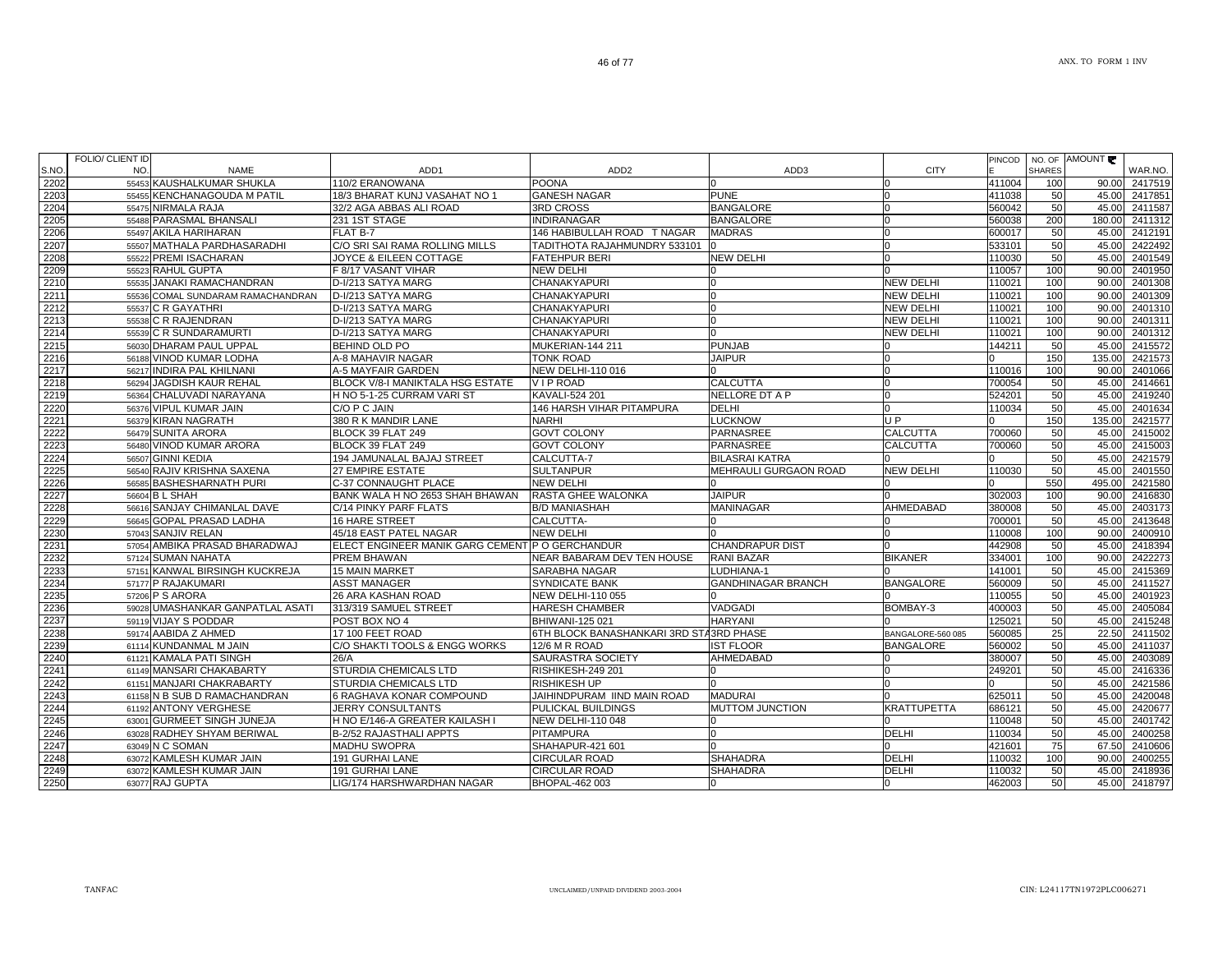| S.NO | FOLIO/ CLIENT ID<br>NO.<br><b>NAME</b> | ADD <sub>1</sub>                                                                     | ADD <sub>2</sub>                                                  | ADD3                       | <b>CITY</b>          | PINCOD | <b>SHARES</b> | NO. OF AMOUNT | WAR.NO. |
|------|----------------------------------------|--------------------------------------------------------------------------------------|-------------------------------------------------------------------|----------------------------|----------------------|--------|---------------|---------------|---------|
| 2251 | 63159 SANTHOSH MALHOTRA                | JC 38/B LIG FLATS                                                                    | <b>MAYAPURI</b>                                                   | <b>NEW DELHI</b>           |                      | 110064 | 100           | 90.00         | 2402122 |
| 2252 | 65011 VENKATA YATHIRAJA VALLI THATHA   | L I C OF INDIA                                                                       | KOTHAPET                                                          | GUNTUR-522 001 AP          |                      | 522001 | 50            | 45.00         | 2422458 |
| 2253 | 65073 SRI DEVI SHARAN MISRA            | 4/194 PURANA KANPUR                                                                  | NAWBAB GANJ                                                       | <b>KANPUR</b>              |                      | 208002 | 50            | 45.00         | 2416608 |
| 2254 | 65099 ARVIND LAXMIKANT LADHAD          | <b>MAHESWARI STORES</b>                                                              | <b>BARDAN STREET</b>                                              | HUBLI-580 029              |                      | 580029 | 50            | 45.00         | 2419568 |
| 2255 | 65175 BABUBHAI AMBALAL PATEL           | NEAR SWAMINARAYAN TEMPLE                                                             | KUNDAL                                                            | KADI N G-382 715           |                      | 382715 | 100           | 90.00         | 2403874 |
| 2256 | 67023 SANDHYA GUPTA                    | B-7/1-A VASANT VIHAR                                                                 |                                                                   |                            | <b>NEW DELHI</b>     | 110057 | 100           | 90.00         | 2401951 |
| 2257 | 67058 CHUNILAL W MASAND                | <b>E-5 KONARK ESTATE</b>                                                             | OPP POONA CLUB                                                    | <b>PUNE</b>                |                      | 411081 | 100           | 90.00         | 2418007 |
| 2258 | 67130 G D SINGH                        | A-324 SAROJINI NAGAR                                                                 | NEW DELHI-110 023                                                 |                            | $\Omega$             | 110023 | 100           | 90.00         | 2401333 |
| 2259 | 67176 AMAR KAUR SACHDEVA               | <b>6 STAFF QUARTERS</b>                                                              | DAV P/G COLLEGE                                                   | <b>BULANDSHAHR</b>         | U P                  | 203001 | 50            | 45.00         | 2415947 |
| 2260 | 67229 MADHU SHARMA                     | C/O NAGALAND CARPETS                                                                 | 2169 MAIN ROAD                                                    | <b>WEST PATEL NAGAR</b>    | <b>NEW DELHI</b>     | 110008 | 50            | 45.00         | 2400911 |
| 2261 | 67229 MADHU SHARMA                     | C/O NAGALAND CARPETS                                                                 | 2169 MAIN ROAD                                                    | <b>WEST PATEL NAGAR</b>    | <b>NEW DELHI</b>     | 110008 | 100           | 90.00         | 2400913 |
| 2262 | 67293 ALOK SARDA                       | C/O N K MALANI                                                                       | SHRIRAM SADAN                                                     | 202 DHARAMPETH EXTN        | <b>NAGPUR</b>        | 440010 | 400           | 360.00        | 2418252 |
| 2263 | 67342 NISHA SHARMA                     | SHARDA KUNJ                                                                          | PUROHIT JIKA BAGH                                                 | <b>JAIPUR</b>              |                      | 302001 | 100           | 90.00         | 2416788 |
| 2264 | 67366 KAMLA MEHRA                      | 137 SECTOR - G                                                                       | <b>SHASHTRI NAGAR</b>                                             |                            | <b>JODHPUR [RAJ]</b> |        | 100           | 90.00         | 2421594 |
| 2265 | 69036 BELA MAHAJAN                     | <b>M/S MEDICARE AGENCIES PVT LTD</b>                                                 | 2/16 JULLENA COMPLEX                                              | <b>OKHLA ROAD</b>          | <b>NEW DELHI</b>     | 110025 | 50            | 45.00         | 2401437 |
| 2266 | 69038 SHANTI DEVI ASHANT               | 293 DWARAKA 6TH MAIN ROAD                                                            | WEST OF CHORD RD IIND STAGE II- FIMAHALAXMIPURAM LAYOUT BANGALORE |                            |                      | 560086 | 50            | 45.00         | 2411516 |
| 2267 | 69057 A ANNA PORSIA RAJA               | <b>TATA POWER HOUSE</b>                                                              | LAKE ROAD                                                         | <b>BHANDUP</b>             | <b>BOMBAY</b>        | 400078 | 50            | 45.00         | 2409259 |
| 2268 | 69059 SHOBHNA RAMANGIRI GOSWAMI        | <b>BHEIRAVGAM</b>                                                                    | POST KAMREJGAM                                                    | <b>DIST SUREJ</b>          | <b>GUJERAT</b>       |        | 100           | 90.00         | 2421595 |
| 2269 | 70027 KRISHNA KUMARI M YADAV           | <b>N I OFFICER COLONY</b>                                                            | <b>MEGHANI NAGAR</b>                                              | AHMADABAD-380 016          |                      | 380016 | 50            | 45.00         | 2403631 |
| 2270 | 71012 MEENAKSHI VIJAY POOJARI          | C-3/15 NEW INDIA STAFF QUARTERS                                                      | C D BARFIWALA MARG                                                | <b>ANDHERI WEST</b>        | <b>BOMBAY</b>        | 400058 | 50            | 45.00         | 2408208 |
| 2271 | 71020 ASHA RANI                        | <b>14 VIIITH CROSS</b>                                                               | DR RADHA KRISHNAN ROAD                                            | <b>MYLAPORE</b>            | <b>MADRAS</b>        | 600004 | 50            | 45.00         | 2411857 |
| 2272 | 71020 ASHA RANI                        | <b>14 VIIITH CROSS</b>                                                               | DR RADHA KRISHNAN ROAD                                            | <b>MYLAPORE</b>            | <b>MADRAS</b>        | 600004 | 50            | 45.00         | 2421582 |
| 2273 | 71046 S UMAYAL                         | PUDUMANAI FIRST STREET                                                               | RAYAVARAM-622 506                                                 | PUDUKOTTAI DIST            |                      | 622506 | 100           | 90.00         | 2422663 |
| 2274 | 71071 INDIRA DEVI                      | <b>NAMGAL THAKRAM &amp; PO</b>                                                       | NEW DELHI-39                                                      |                            |                      | 110039 | 250           | 225.00        | 2402536 |
| 2275 | 71156 DALJEET SETHI                    | BN WEST 82                                                                           | SHALIMAR BAGH                                                     | n                          | <b>DELHI</b>         | 110088 | 50            | 45.00         | 2402327 |
| 2276 | 71174 MEET SINGH                       | INSPECTORATE OF ARMAMENTS                                                            | T/18 KAMDHAR LINES                                                | <b>NEW DELHI</b>           |                      | 110010 | 50            | 45.00         | 2402500 |
| 2277 | 71196 SUDHA SHIVKARAN KEJRIWAL         | 502 DARSHAN STHRUTI                                                                  | S V ROAD                                                          | SANTACRUZ WEST             | <b>BOMBAY</b>        | 400054 | 100           | 90.00         | 2407710 |
| 2278 | 72070 BADRI NATH MISRA                 | <b>15 PANKI KALAM</b>                                                                | PANKI POWER HOUSE                                                 | <b>KANPUR</b>              |                      | 208020 | 50            | 45.00         | 2416761 |
| 2279 | 72071 NAGIMDAS HIRACHAND RUPAMI        | <b>ARIHANT</b>                                                                       | <b>4 STATION PLOT</b>                                             | HONDAL-360 311             |                      | 360311 | 50            | 45.00         | 2402667 |
| 2280 | 72164 SURINDER SINGH BAINS             | 36 INF DIVSIG REGT                                                                   | C/O 56 APO                                                        |                            |                      |        | 150           | 135.00        | 2421598 |
| 2281 | 72212 BHIKHOO SORABJI                  | 303/4 JUPJTER APT                                                                    | <b>CUFFE PARADE</b>                                               | <b>COLABA</b>              | <b>BOMBAY</b>        | 400005 | 50            | 45.00         | 2405365 |
| 2282 | 72226 P V K S RAJU                     | <b>NO 5 UPSTAIRS</b>                                                                 | <b>SANNIDI ROAD</b>                                               | <b>BASAVANAGUDI P O</b>    | <b>BANGALORE</b>     | 560004 | 50            | 45.00         | 2411106 |
| 2283 | 72304 ILA HARSHIT TRIVEDI              | 33 BRIJESH HARIDAS NAGAR                                                             | <b>SHIMPOLI ROAD</b>                                              | SHIMPOLI BORIVALI IWESTI   | <b>MUMBAI</b>        | 400092 | 50            | 45.00         | 2400364 |
| 2284 | 73039 J P KHANDELWAL                   | C/O R K RAWAT & CO                                                                   | OPP BOMBAY WALA HOSPITAL                                          | KISHAN POLE BAZAR          | <b>JAIPUR</b>        |        | 50            | 45.00         | 2421599 |
| 2285 | 73054 INDRANIL CHOWDHURY               | 25 KHADER NAVAZ KHAN ROAD                                                            | <b>MADRAS</b>                                                     |                            |                      | 600006 | 50            | 45.00         | 2411971 |
| 2286 | 73148 MOHINDER PAL PURI                | C/O MOHINDER PURI & COMPANY                                                          | C-37 CONNAUGHT PLACE                                              | <b>NEW DELHI</b>           | <sup>0</sup>         | 110001 | 150           | 135.00        | 2400534 |
| 2287 | 73148 MOHINDER PAL PURI                | C/O MOHINDER PURI & COMPANY                                                          | C-37 CONNAUGHT PLACE                                              | <b>NEW DELHI</b>           |                      | 110001 | 50            | 45.00         | 2400536 |
| 2288 | 73158 SHASHIKANT PRABHUDAS BHANSALI    | PLOT NO 487                                                                          | <b>17TH ROAD</b>                                                  | <b>KHAR</b>                | <b>BOMBAY</b>        | 400052 | 100           | 90.00         | 2400351 |
| 2289 | 73200 SHREE KUMAR KOTHARI              | C/O R KAY TEXTILES                                                                   | ALOKA HOUSE 1ST FLOOR                                             | <b>6 B BENTINCK STREET</b> | <b>CALCUTTA</b>      | 700001 | 350           | 315.00        | 2413655 |
| 2290 | 73240 MANOBENDRA NATH SEN              | 5 RAMMOHAN ROY ROAD                                                                  | 1ST FLOOR                                                         |                            | <b>CALCUTTA</b>      | 700009 | 100           | 90.00         | 2414073 |
| 2291 | 73279 LAKSHMAN RAO KOTHAGATTU          | 10-4-771 14/B                                                                        | SHREE RAM NAGAR COLONY                                            | <b>HYDERABAD</b>           |                      | 500028 | 50            | 45.00         | 2410755 |
| 2292 | 74044 RAVI B CHADHA                    | 7 SUDHA 20 NEPEAN SEA ROAD                                                           | <b>BOMBAY</b>                                                     |                            |                      | 400036 | 50            | 45.00         | 2407072 |
| 2293 | 74128 INDU SHARMA                      | C/O BRIG B N SHARMA CHIEF SECURITY OFFICER PUNJAB & SIND BANK H O E21 RAJINDRA PLACE |                                                                   |                            | <b>NEW DELHI</b>     | 110008 | 100           | 90.00         | 2400914 |
| 2294 | 74134 SHASHI DUA                       | 97 HIRAN MAGRI                                                                       | SECTOR - 11                                                       | UDAIPUR (RAJ)              |                      | 313001 | 50            | 45.00         | 2417027 |
| 2295 | 74141 N S RAMASWAMY                    | NO 84 (UPSTAIRS)                                                                     | ROBERTSON ROAD                                                    | FRAYER TOWN BANGALORE      |                      | 560005 | 50            | 45.00         | 2411131 |
| 2296 | 74164 SHIV LAL VERMA                   | <b>DIRECTOR GANGA AGENCIES (P) LTD</b>                                               | 37-C CANNAUGHT PALACE                                             | ATMA RAM HOUSE             | <b>NEW DELHI</b>     | 110001 | 500           | 450.00        | 2400535 |
| 2297 | 74164 SHIV LAL VERMA                   | DIRECTOR GANGA AGENCIES (P) LTD                                                      | 37-C CANNAUGHT PALACE                                             | <b>ATMA RAM HOUSE</b>      | <b>NEW DELHI</b>     | 110001 | 500           | 450.00        | 2421578 |
| 2298 | 74190 CLIFFORD PICCARDO                | 'MURUMAL MANSION' 131 NO                                                             | 10 OFF DAPATARY ROAD BHACHANI MALAD (E) BOMBAY                    |                            | m                    | 400064 | 50            | 45.00         | 2408586 |
| 2299 | 74207 RANDHIR SINGH                    | <b>7 C HARBOUR HEIGHTS B</b>                                                         | N A SAWANT ROAD                                                   | <b>BOMBAY</b>              | 0                    | 400005 | 250           | 225.00        | 2405366 |
|      |                                        |                                                                                      |                                                                   |                            |                      |        |               |               |         |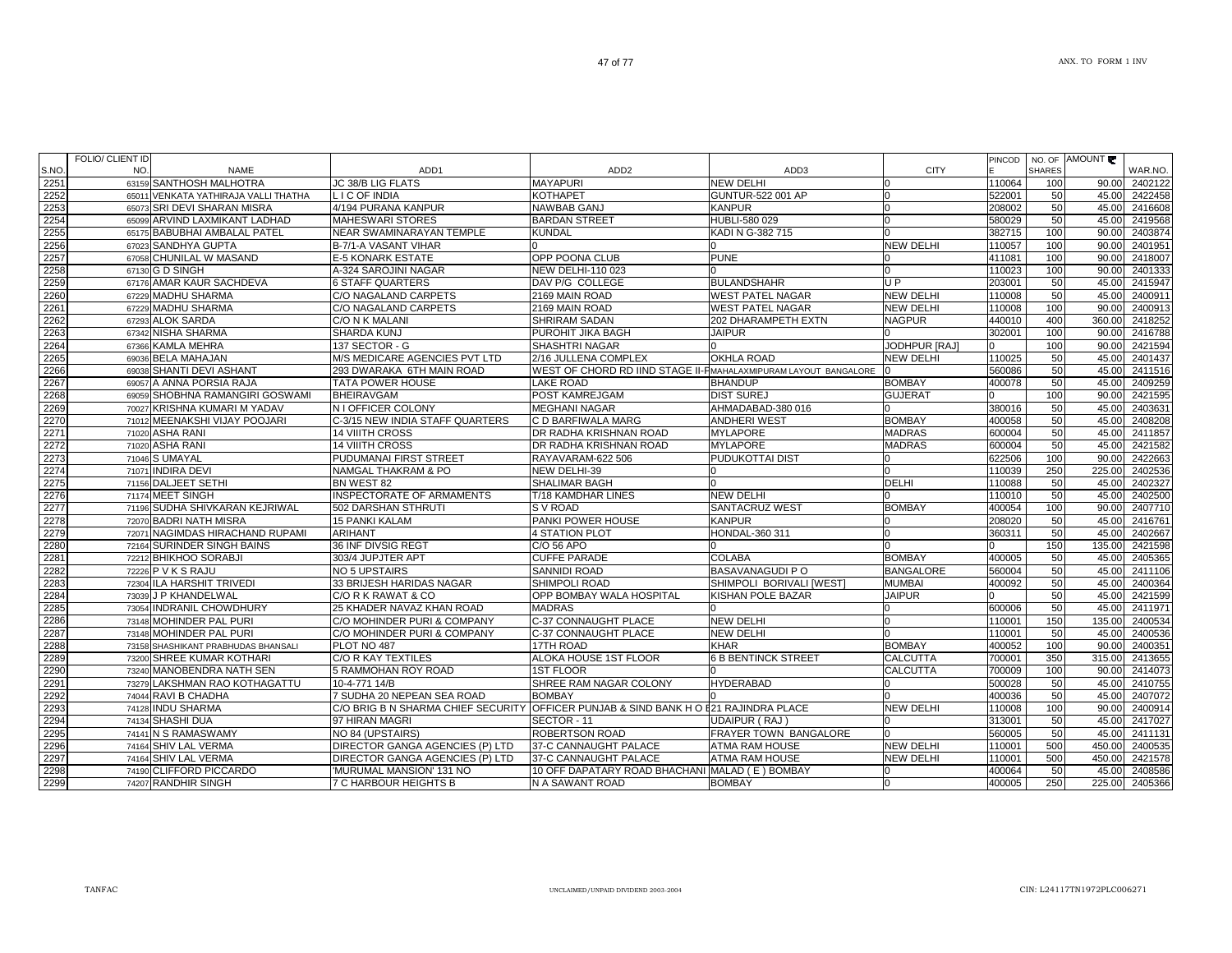|              | <b>FOLIO/ CLIENT ID</b>                 |                                                                                              |                                                    |                                          |                  | <b>PINCOD</b>    |               | NO. OF AMOUNT   |                    |
|--------------|-----------------------------------------|----------------------------------------------------------------------------------------------|----------------------------------------------------|------------------------------------------|------------------|------------------|---------------|-----------------|--------------------|
| S.NO         | NO.<br><b>NAME</b>                      | ADD1<br><b>7 C HARBOUR HEIGHTS B</b>                                                         | ADD <sub>2</sub>                                   | ADD3<br><b>BOMBAY</b>                    | <b>CITY</b>      |                  | <b>SHARES</b> |                 | WAR.NO.            |
| 2300<br>2301 | 74207 RANDHIR SINGH<br>74210 INDRA DEVI |                                                                                              | N A SAWANT ROAD<br>DELHI                           |                                          |                  | 400005<br>110039 | 50<br>150     | 45.00<br>135.00 | 2405370<br>2402537 |
| 2302         | 75005 SHAILESH D SHAH                   | VILL & P O NANGAL THAKRAN<br>C/O VASANTH KINI                                                | <b>7 KIMS RESIDENCY</b>                            | 27 ROBERTSON ROAD                        | <b>BANGALORE</b> | 560005           | 100           | 90.00           | 2411132            |
| 2303         | 75025 BHAWNA GUPTA                      | 24 BRIJ APARTMENT                                                                            | 29/624 KASTUR PARK SHIMPOLI ROABORIVALI (W) BOMBAY |                                          |                  | 400092           | 50            |                 | 45.00 2409716      |
| 2304         | 75055 ROSHANLAL BHALLA                  | K - 24 KIRTI NAGAR                                                                           | <b>NEW DELHI</b>                                   |                                          |                  |                  | 50            |                 | 45.00 2421606      |
| 2305         | 75071 S B CHOWDARY                      | C/O K VENKATRARATHAMMA                                                                       | PALATI VARI STREET                                 | ITHANAGAR 522201                         |                  | 522201           | 50            | 45.00           | 2422478            |
| 2306         | 75134 JAIN SUMAT PRASAD                 | 73 ABHIBASHA SADAN CO-OP HSG SCTY 43 PALI HILL                                               |                                                    | <b>BANDRA BOMBAY</b>                     |                  | 400050           | 150           | 135.00          | 2407336            |
| 2307         | 75146 JAYANTI J HARVEY                  | 45 KOTECHA NAGAR                                                                             | KALAWAD ROAD                                       | <b>RAJKOT 360001</b>                     |                  | 360001           | 50            | 45.00           | 2421938            |
| 2308         | 75156 BARBARA BRAGANZA                  | <b>GREVES FOSECO LTD</b>                                                                     | SUNDER NAGAR                                       | <b>JAMSHEDPUR</b>                        |                  | 832107           | 50            | 45.00           | 2421286            |
| 2309         | 75218 T ULAGARATCHAGAN                  | 16 19TH AVENUE                                                                               | <b>ASHOK NAGAR</b>                                 |                                          | <b>MADRAS</b>    | 600083           | 50            | 45.00           | 2413070            |
| 2310         | 75289 NEMI CHAND JAIN                   | II/0-36 LAJPAT NAGAR                                                                         | NEW DELHI                                          |                                          |                  | 110024           | 50            | 45.00           | 2401379            |
| 2311         | 75295 SURESH G BHADANIA                 | <b>BALMUKUND PLOT</b>                                                                        | NEAR KRISHNA KUNJ NIRMALA CON RAJKOT 360005        |                                          |                  | 360005           | 100           | 90.00           | 2422014            |
| 2312         | 75424 NAND LAL AGARWAL                  | 110 BALRAM DEY STREET                                                                        | CALCUTTA                                           |                                          |                  | 700006           | 50            | 45.00           | 2413894            |
| 2313         | 75443 SITA DEVI MRIG                    | C-2C/12/74                                                                                   | <b>JANAK PURI</b>                                  | <b>NEW DELHI</b>                         |                  | 110058           | 100           | 90.00           | 2402002            |
| 2314         | 75493 MOLY JOSE                         | C/O K E JOSE                                                                                 | SYNDICATE BANK                                     | LEAD DISTRICT OFFICE P B NO 26 KASARAGOD |                  | 0                | 50            | 45.00           | 2421610            |
| 2315         | 75533 ANIT KANJI SAVLA                  | 2/39 KABULI BUILDING                                                                         | JACOB CIRCLE DHOBIWADA ROAD BOMBAY                 |                                          |                  | 400011           | 50            | 45.00           | 2405796            |
| 2316         | 75534 N R SADANANDA                     | 831 IVTH MAIN ROAD                                                                           | VIJAYA NAGAR                                       | <b>BANGALORE</b>                         |                  | 560040           | 50            | 45.00           | 2411327            |
| 2317         | 75561 ARCHANA JAIN                      | NO.232 RAILWAY OFFICERS BUNGALOW RAILWAY COLONY                                              |                                                    |                                          | <b>MADURAI</b>   | 625016           | 200           | 180.00          | 2420058            |
| 2318         | 75605 MENABEN AMBALAL PATEL             | NO 6 NEW ALKAPURI SOCIETY                                                                    | <b>GULBAI TEKARA</b>                               | <b>ELLIS BRIDGE</b>                      | AHMEDABAD        | 380015           | 50            | 45.00           | 2403400            |
| 2319         | 75672 KAILASH WATI TAYAL                | TAYAL BHAWAN                                                                                 | OPP MODI PON LTD                                   | MODI NAGAR DIST GHAZIABAD                |                  | 201208           | 400           | 360.00          | 2415930            |
| 2320         | 75684 RAGHUNATH CHAND ANAND             | C-II/20 AIIMS CAMPUS                                                                         | ANSARI NAGAR                                       | <b>NEW DELHI</b>                         |                  | 110029           | 2600          | 2340.00         | 2401520            |
| 2321         | 75716 RASHNA M KERAWALLA                | KERAWALLA BLDG OPP V S GENERAL HOSPITAL                                                      | <b>ELLIS BRIDGE</b>                                | <b>AHMEDABAD</b>                         | $\Omega$         |                  | 200           | 180.00          | 2421611            |
| 2322         | 75727 SHEELA SANTHANAM                  | A/6 AMOL APARTMENT                                                                           | KAWADEWADI                                         | PUNE                                     | <sup>0</sup>     | 411049           | 50            | 45.00           | 2418001            |
| 2323         | 75776 K M SHARMA                        | SHRI KRISHNA PHARMACY BLDG                                                                   | KATRA SHER SINGH                                   | AMRITSAR (PB)                            | n                | 143001           | 50            | 45.00           | 2415421            |
| 2324         | 75787 J P SINGH                         | JCB MINISTRY OF DEFENCE                                                                      | D1 SENA BHAVAN                                     | <b>NEW DELHI</b>                         |                  | 110011           | 300           | 270.00          | 2402505            |
| 2325         | 75791 SUMAN GOENKA                      | C/O GIMPEX PRIVATE LTD                                                                       | 89 BAJAJ BHAWAN                                    | 226 NARIMAN POINT BOMBAY                 |                  | 400021           | 100           | 90.00           | 2406357            |
| 2326         | 75813 SUSHIL KANT MISRA                 | C/O INTERNATIONAL CENTRE                                                                     | BRIJENDRA SWAROOP PARK                             | ARVA NAGAR KANPUR                        |                  | 208002           | 100           | 90.00           | 2416615            |
| 2327         | 75815 LAJU RAMESH HIRANANDANI           | BALDEV BHAVAN 1ST FLOOR FLAT NO 10 OPP UNION BANK MAHARANA PRATABHAVANDAR (WEST ) DIST THANE |                                                    |                                          |                  | <sup>n</sup>     | 50            | 45.00           | 2421612            |
| 2328         | 75858 RAKESH PAUL                       | H NO 318 BHARAT NAGAR                                                                        | LUDHIANA                                           |                                          |                  | 141001           | 100           | 90.00           | 2415372            |
| 2329         | 75882 KANNIYA LAL                       | 318 RAIL BAZAR                                                                               | <b>KANPUR</b>                                      |                                          |                  | 208004           | 200           | 180.00          | 2416643            |
| 2330         | 75897 S K J DHANASHEKAR                 | 41 SARANGAPANI STREET                                                                        | T NAGAR                                            | <b>MADRAS</b>                            |                  | 600017           | 50            | 45.00           | 2412193            |
| 2331         | 75927 CHAMPA BEN KOTAK                  | 132-E KAMLA NAGAR                                                                            | NEW DELHI                                          |                                          |                  | 110007           | 100           | 90.00           | 2400855            |
| 2332         | 75999 YOGINDER SARAF                    | C/74 B GANGOTRI ENCLAVE                                                                      | ALAKNANDA                                          | <b>NEW DELHI</b>                         | <sup>0</sup>     | 110019           | 100           | 90.00           | 2401250            |
| 2333         | 76047 SUDHIR KUMAR LUTHRA               | 9-D RAIPUR ROAD                                                                              | DELHI - 54                                         |                                          | n                |                  | 250           | 225.00          | 2421614            |
| 2334         | 76105 R VENKATACHALAM                   | 27 BORE BANK ROAD                                                                            | <b>BANGALORE</b>                                   |                                          | <sup>0</sup>     | 560046           | 100           | 90.00           | 2411605            |
| 2335         | 76170 PURSHOTTAM DAS GUPTA              | 47/120 HATIA                                                                                 | KANPUR                                             |                                          |                  | 208001           | 200           | 180.00          | 2416527            |
| 2336         | 76238 DAKSHA BAKULESH MEHTA             | <b>G/4 SHRILAL ASHISH</b>                                                                    | 34 GARODIA NAGAR                                   | GHATKOPAR (EAST) BOMBAY                  | n                | 400077           | 50            | 45.00           | 2409188            |
| 2337         | 76307 SHANTI DEVI LAKHANI               | A/63 VISHNU BAUG                                                                             | 137 S V ROAD                                       | ANDHERI (WEST) BOMBAY                    |                  | 400058           | 100           | 90.00           | 2408211            |
| 2338         | 76317 NARENDRA J MEHTA                  | 6/2203 NAGAR SHERI                                                                           | SURAT 395003                                       |                                          |                  | 395003           | 50            | 45.00           | 2400310            |
| 2339         | 76333 KRISHNA GOGIA                     | 27 PREM PURI                                                                                 | <b>GHAZIABAD</b>                                   |                                          |                  | 201001           | 50            | 45.00           | 2415760            |
| 2340         | 76394 D T VIJAYALAKSHMI                 | 15/1 II MAIN ROAD TATA SILK FARM                                                             | <b>BASVANAGUDI</b>                                 | <b>BANGALORE</b>                         | 0                | 560004           | 100           | 90.00           | 2411107            |
| 2341         | 76456 VINOD KUMAR SEHGAL                | 233 DR MUKHERJEE                                                                             | <b>NAGAR DELHI</b>                                 |                                          |                  | 110009           | 100           | 90.00           | 2400960            |
| 2342         | 76517 SHIW NANDAN CHOUDHARY             | C/O RANISATI MERCHANDISE PVT LTD                                                             | 196 OLD CHINA BAZAR STREET IST FROOM NO 4 CALCUTTA |                                          |                  | 700001           | 100           | 90.00           | 2413657            |
| 2343         | 76710 ANIL SHARMA                       | 35/I POCKET A 3                                                                              | SECTOR <sub>7</sub>                                | <b>ROHINI</b>                            | <b>DELHI</b>     | 110085           | 50            | 45.00           | 2402273            |
| 2344         | 76725 UPENDRA GILL                      | 2079 BIRLA MILL                                                                              | COLONY BHATHIRINDA                                 | PUNJAB                                   |                  |                  | 100           | 90.00           | 2421617            |
| 2345         | 76742 KUSUM GUPTA                       | 4609 CHARKHE WALAN                                                                           | DELHI - 6                                          |                                          | n                | 110006           | 1644          | 1479.60         | 2417044            |
| 2346         | 76773 DEEPAK CHAWDARY                   | <b>132 VIVEKANAND MARG</b>                                                                   | ALLAHABAD                                          |                                          | $\Omega$         |                  | 50            | 45.00           | 2421618            |
| 2347         | 76799 VIVEK KAPUR                       | B-6/66 SAFDARJUNG ENCLAVE                                                                    | NEW DELHI                                          | <sup>0</sup>                             | <sup>0</sup>     | 110029           | 300           | 270.00          | 2401521            |
| 2348         | 76802 SANTOSH KUMAR MAHESHWARI          | 48/15 LATHI MOHAL                                                                            | <b>KANPUR</b>                                      |                                          | 0                | 208001           | 50            | 45.00           | 2416528            |
|              |                                         |                                                                                              |                                                    |                                          |                  |                  |               |                 |                    |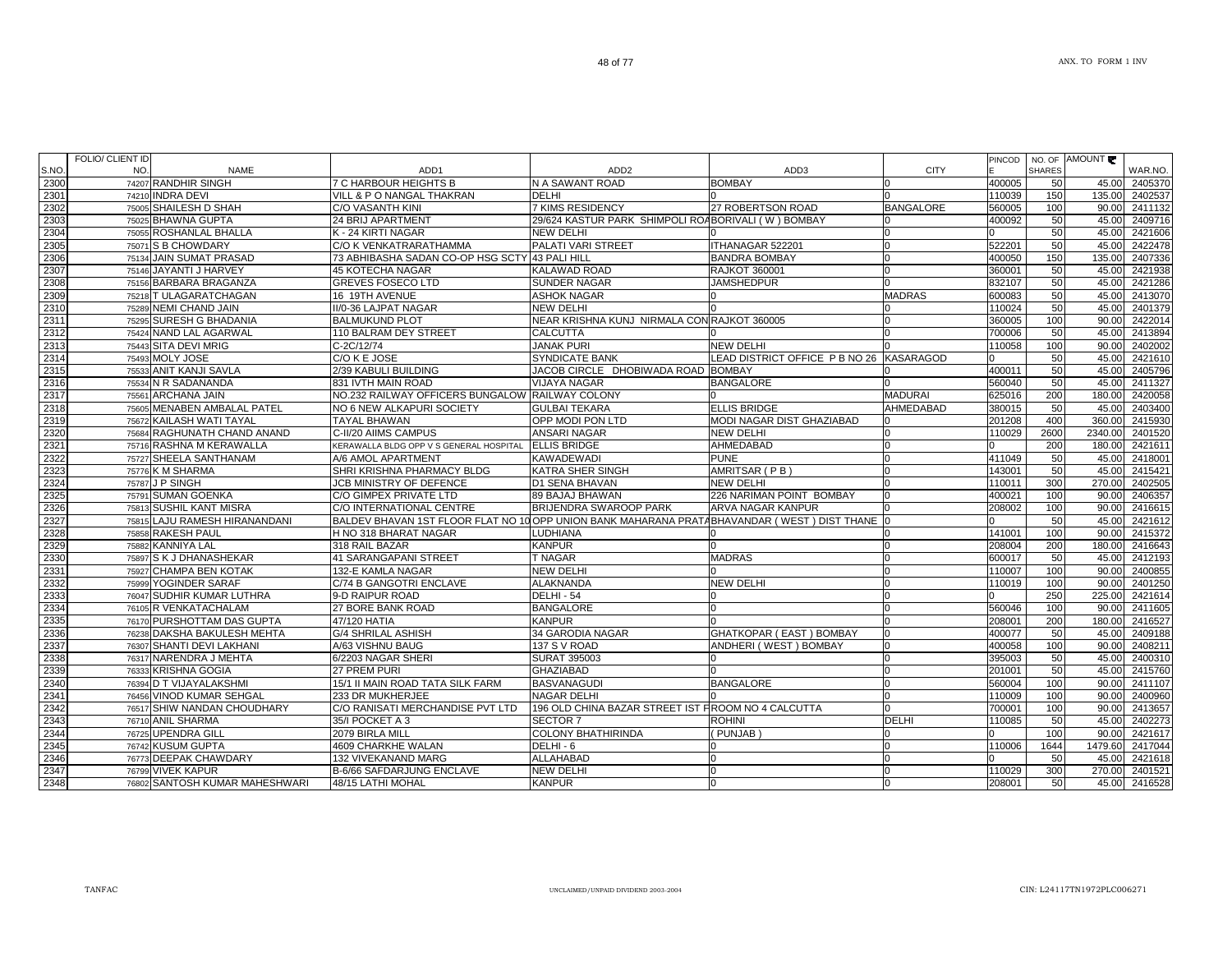|       | <b>FOLIO/ CLIENT ID</b> |                                        |                                       |                                          |                             |                   | PINCOD | NO. OF        | AMOUNT ₹ |         |
|-------|-------------------------|----------------------------------------|---------------------------------------|------------------------------------------|-----------------------------|-------------------|--------|---------------|----------|---------|
| S.NO. | NO.                     | <b>NAME</b>                            | ADD1                                  | ADD <sub>2</sub>                         | ADD3                        | <b>CITY</b>       |        | <b>SHARES</b> |          | WAR.NO. |
| 2349  |                         | 76833 MAHESH CHIMANLAL SHAH            | 122 GULALWADI                         | GHAT NI CHAWL 1ST FLOOR                  | ROOM 26 BOMBAY              |                   | 400004 | 50            | 45.00    | 2405210 |
| 2350  | 76838                   | <b>RAMA BARETH</b>                     | PLOT NO B-13                          | SHASTRI NAGAR                            | <b>JODHPUR</b>              | <b>RAJASTHAN</b>  |        | 50            | 45.00    | 2421620 |
| 2351  | 76970                   | <b>CHETANDAS HEMANDAS</b>              | 45/13 PROMENADE ROAD                  | FLAT NO 101 LAVINA MANSION               | IST FLOOR BANGALORE-42      |                   | 560042 | 50            | 45.00    | 2411588 |
| 2352  | 76976                   | HAMZA TRADING & INVESTMENT (P) LTD     | <b>ABDUL QADIR</b>                    | 203 KUSAL BAZAR                          | 32-33 NEHRU PLACE NEW DELHI |                   | 110019 | 200           | 180.00   | 2401251 |
| 2353  |                         | 77005 NANDINI N RAO                    | 2196/2 11TH MAIN ROAD                 | <b>II STAGE 'A' BLOCK</b>                | RAJAJI NAGAR BANGALORE      |                   | 560010 | 100           | 90.00    | 2411184 |
| 2354  |                         | 77011 SHABBIR AHMED                    | 4/10 RAKABGUNJ KHURD                  | <b>FARRUKHABAD</b>                       | (U P)                       |                   | 209625 | 100           | 90.00    | 2416143 |
| 2355  | 77043                   | <b>K NAGARAJAN</b>                     | 33 PURAM PRAKASHA RAO ROAD            | <b>BALAJI NAGAR</b>                      | <b>MADRAS</b>               |                   | 600014 | 50            | 45.00    | 2412123 |
| 2356  |                         | 77109 RADHA KRISHAN                    | C-49 SOUTH EXTENSION PART I           | <b>NEW DELHI</b>                         |                             |                   | 110049 | 100           | 90.00    | 2401810 |
| 2357  |                         | 77122 N V VISWANATHAN                  | PLOT NO 60 UPSTAIRS                   | <b>GURUKRUPA HOUSING SOCIETY</b>         | <b>NEAR MONARK HOTEL</b>    | <b>SATARA</b>     | 415001 | 50            | 45.00    | 241806  |
| 2358  |                         | 77137 SITARATNA A HEGDE                | C/O K A HEDGE NEW BANK OF INDIA       | REGIONAL OFFICE NO 14 WHITES ROMADRAS    |                             |                   | 600014 | 50            | 45.00    | 2412124 |
| 2359  |                         | 77160 HANS RAJ SACHDEVA                | <b>13 GANDHI SQUARE</b>               | <b>MALKA GANJ</b>                        | <b>DELHI</b>                |                   | 110007 | 100           | 90.00    | 2400857 |
| 2360  |                         | 77171 PROSPECTIVE BUSINESS PVT LTD     | 2 MULLICK STREET                      | <b>CALCUTTA</b>                          |                             |                   | 700007 | 150           | 135.00   | 2413975 |
| 2361  |                         | 77190 PRAULBEN TRIVEDI                 | KALPANA SOCIETY                       | PLOT NO 4/B 'CHANDRA VILAS'              | <b>VIDYA NAGAR</b>          | <b>BHAVNAGAR</b>  | 364001 | 50            | 45.00    | 2402632 |
| 2362  |                         | 77208 RANJANA PURSHOTTAM CHANDAK       | 73 DHANSHREE BUILDING                 | KACHIPURA RAMDASPETH                     | <b>NAGPUR</b>               |                   | 440010 | 100           | 90.00    | 2418253 |
| 2363  |                         | 77295 KULVINDER SINGH TULI             | 23 NEW MARKET                         | <b>WEST PATEL NAGAR</b>                  | <b>NEW DELHI</b>            |                   | 110008 | 100           | 90.00    | 2400916 |
| 2364  |                         | 77316 MANISH NATH PATHAK               | 152 OLD 17 B                          | <b>ULSOOR CROSS ROAD</b>                 |                             | <b>BANGALORE</b>  | 560008 | 150           | 135.00   | 2411149 |
| 2365  | 77325                   | <b>DINSHAW N BILLIMORIA</b>            | 53 RICHMOND ROAD                      | NAINA TERRACES 6TH FLOOR                 | <b>BANGALORE</b>            |                   | 560025 | 100           | 90.00    | 2411249 |
| 2366  |                         | 77367 AMRATLAL BHAILAL SHAH            | 97 99 ZAVARI BAZAR                    | <b>BOMBAY</b>                            |                             |                   | 400002 | 250           | 225.00   | 2404910 |
| 2367  | 77383                   | RAJEEV KUMAR SALUJA                    | B-1/135 JANAK PURI                    | NEW DELHI                                |                             |                   | 110058 | 100           | 90.00    | 2402003 |
| 2368  |                         | 77384 SUREKHA KOTHARI                  | C/O KOHINOOR KNITTING MILLS           | 113 MANOHAR DAS KATRA                    | <b>CALCUTTA</b>             |                   | 700007 | 50            | 45.00    | 2413976 |
| 2369  |                         | 77476 GURBINDAR SINGH KOHLI            | <b>1B-A VAIBHAV</b>                   | WARDEN ROAD                              | <b>BOMBAY</b>               |                   | 400026 | 100           | 90.00    | 2406716 |
| 2370  |                         | 77476 GURBINDAR SINGH KOHLI            | <b>1B-A VAIBHAV</b>                   | <b>WARDEN ROAD</b>                       | <b>BOMBAY</b>               |                   | 400026 | 200           | 180.00   | 2406717 |
| 2371  |                         | 77513 SATYA WATI                       | K-24 KIRTI NAGAR                      | <b>NEW DELHI</b>                         |                             |                   | 110015 | 200           | 180.00   | 2401030 |
| 2372  | 77637                   | <b>JANKI DEVI</b>                      | C/O MR H N MEHROTRA                   | <b>JANKI NIWAS</b>                       | SWASTHYA VIHAR              | <b>MODI NAGAR</b> | 201201 | 200           | 180.00   | 2415925 |
| 2373  |                         | 77796 SHANTI LAL WADHWA                | J-393 NEW RAJINDER NAGAR              | <b>NEW DELHI</b>                         |                             |                   | 110060 | 50            | 45.00    | 2402069 |
| 2374  | 77811                   | <b>MANJU</b>                           | 174-D KAMLA NAGAR                     | DELHI                                    |                             |                   | 110007 | 50            | 45.00    | 2402344 |
| 2375  | 77968                   | SADASHIV P SHENOY                      | DATT NIVAS IIND FLOOR                 | M.G. ROAD                                | MULUND (W) BOMBAY           |                   | 400080 | 50            | 45.00    | 2409325 |
| 2376  | 77969                   | <b>ANANT M KAMAT</b>                   | 6/43 SADHANA                          | TPS VI 1ST ROAD                          | SANTACRUZ (W) BOMBAY        |                   | 400054 | 100           | 90.00    | 2407713 |
| 2377  |                         | 77972 NEETA SANDIP SHIVESHWAIKAR       | 13 LAXMI BHAVAN                       | 803 C. DR. AMBEDKAR ROAD                 | DADAR T T BOMBAY            |                   | 400014 | 50            | 45.00    | 240591  |
| 2378  |                         | 78021 MAHENDRA SHAH                    | C/O TEHMUL B SETHNA                   | 'PERINA' SHAHPUR MILL COMPOUND AHMEDABAD |                             |                   | 380001 | 100           | 90.00    | 2402839 |
| 2379  |                         | 78127 PORONUE ABRAHAM MATHEW           | NO 8/1 MATHURADAS COLONY              | KALINA SANTACRUZE EAST                   | <b>BOMBAY</b>               |                   | 400098 | 50            | 45.00    | 2409926 |
| 2380  |                         | 78187 ALKA BEOTRA                      | B-138 NEHRU GROUND                    | NIT FARIDABAD                            |                             |                   | 121001 | 100           | 90.00    | 2415192 |
| 2381  | 78233                   | <b>RAKESH KUMAR VERMA</b>              | NO 1 HORSE                            | C/O 56 APO                               |                             |                   |        | 50            | 45.00    | 2421630 |
| 2382  |                         | 78246 SANDEEP KUMAR BHUPENDRA JARIWALA | NO 6/1657 LAL DARWAJA                 | <b>GUNDI SHERI</b>                       |                             | <b>SURAT</b>      | 395003 | 100           | 90.00    | 2404471 |
| 2383  | 78261                   | <b>KABIR</b>                           | NO 95/94 MUNNA LAL STREET             | PARADE                                   | <b>KANPUR</b>               |                   | 208001 | 200           | 180.00   | 2416529 |
| 2384  |                         | 78286 RAJESH KUMAR SINGHAL             | C/O R D SINGHAL & CO                  | STOCK & SHARE BROKERS NO 523             | PLANSARI BAZAR LUDHIANA     |                   |        | 50            | 45.00    | 242163  |
| 2385  |                         | 78312 BRIJ BHUSHAN ARORA               | IX / 6501 NEHRU STREET                | <b>GANDHI NAGAR</b>                      | <b>DELHI</b>                |                   | 110031 | 50            | 45.00    | 2401560 |
| 2386  |                         | 78328 R K LALWANI                      | <b>INDUS LAMINATORS</b>               | F-22 PANKI IND ESTATE                    | <b>SITE II KANPUR</b>       |                   | 208022 | 50            | 45.00    | 2416766 |
| 2387  |                         | 78331 RUXANA M NOORANI                 | SUNNY SIDE GROUND FLOOR               | NO 12 DR PETER DIAS ROAD                 | <b>BANDRA BOMBAY</b>        |                   | 400050 | 500           | 450.00   | 2407337 |
| 2388  |                         | 78400 ANIMA SAHA                       | C/O MAKHANLAL SAHA                    | SREE NAGAR ROAD P O BIRATI               | CALCUTTA (WEST BENGAL)      |                   | 700051 | 50            | 45.00    | 2414984 |
| 2389  |                         | 78417 BASHESHAR NATH PURI              | C/O MOHINDER PURI & CO                | ATMA RAM HOUSE CONNAUGHT PLANEW DELHI    |                             |                   |        | 100           | 90.00    | 2421633 |
| 2390  |                         | 78428 VEENA CHAWALLA                   | NO E-1 SICKANAGAR                     | V P ROAD                                 | <b>BOMBAY</b>               |                   | 400004 | 100           | 90.00    | 2405212 |
| 2391  |                         | 78479 P GANESWARA RAO                  | C/O MANGALDEEP                        | VIJAYAWADA                               |                             |                   | 520002 | 50            | 45.00    | 2419116 |
| 2392  |                         | 78480 VIMAL KOTHARI                    | A-2/25 SAFDARJANG ENCLAVE             |                                          | <b>NEW DELHI</b>            |                   | 110029 | 150           | 135.00   | 2401523 |
| 2393  | 78501                   | LEELA NAMECHAND THANVI                 | NO 302 SWEETLAND APARTMENT I C COLONY | 7TH HOLLY X ROAD BORIVLI WEST            | <b>BOMBAY</b>               |                   | 400103 | 100           | 90.00    | 2410003 |
| 2394  |                         | 78507 DRUMIL PATEL                     | 10/59 ANAND FLATS                     | VIJAYANAGAR ROAD                         | NARANPURA                   | AHMEDABAD         | 380013 | 50            | 45.00    | 2403301 |
| 2395  |                         | 78507 DRUMIL PATEL                     | 10/59 ANAND FLATS                     | <b>VIJAYANAGAR ROAD</b>                  | <b>NARANPURA</b>            | AHMEDABAD         | 380013 | 50            | 45.00    | 2403302 |
| 2396  |                         | 78569 RAJESH ARORA                     | C/O RUBBER SALES CORPORATION          | MUKER NALLAMUTHU STREET                  | <b>MADRAS</b>               |                   | 600001 | 50            | 45.00    | 2411708 |
| 2397  |                         | 78570 RAVI ARORA                       | C/O RUBBER SALES CORPORATION          | MUKER NALLAMUTHU STREET                  | <b>MADRAS</b>               | <sup>0</sup>      | 600001 | 50            | 45.00    | 2411709 |
|       |                         |                                        |                                       |                                          |                             |                   |        |               |          |         |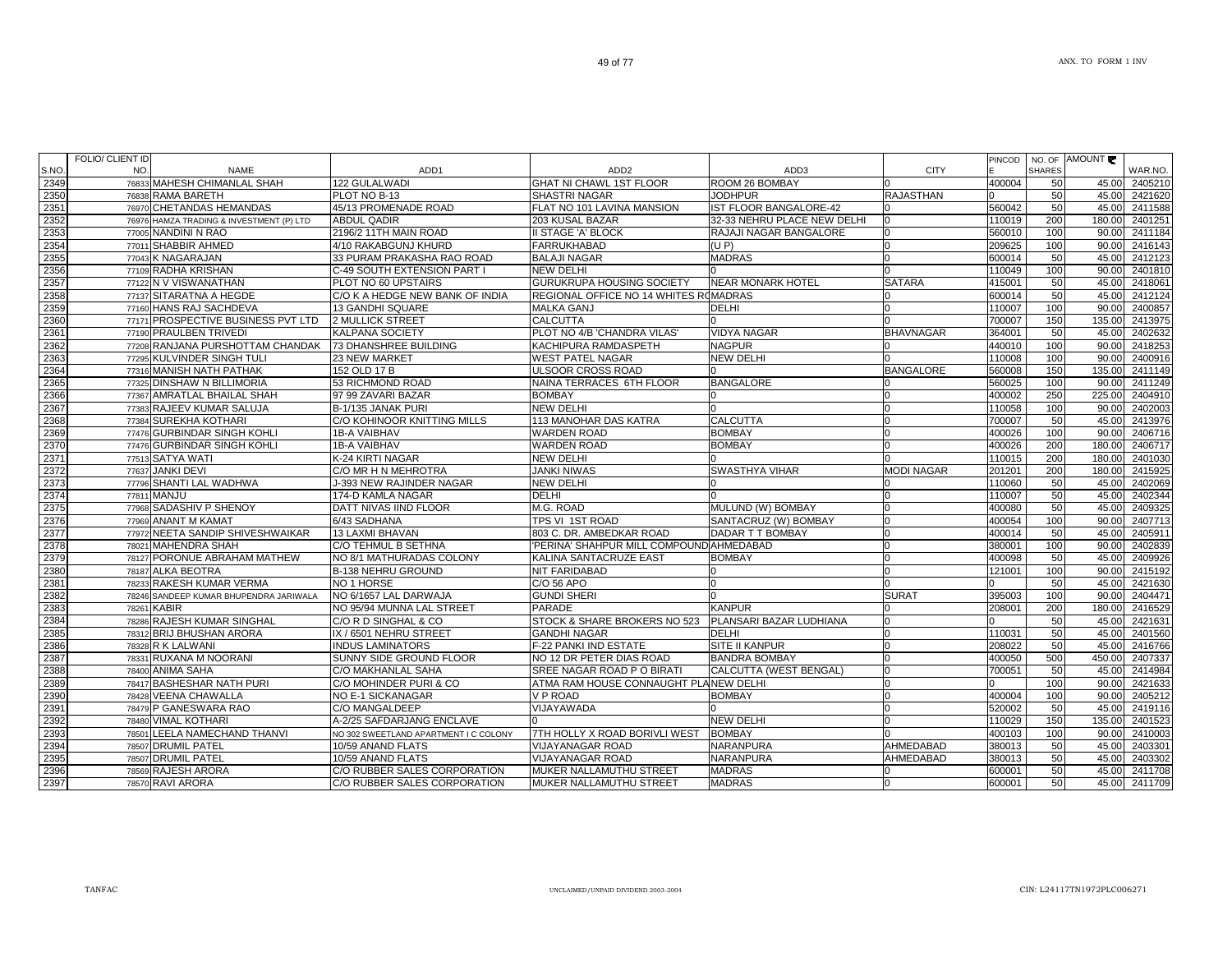| S.NO         | FOLIO/ CLIENT ID<br>NO.<br><b>NAME</b>                                         | ADD <sub>1</sub>                                     | ADD <sub>2</sub>                       | ADD3                           | <b>CITY</b>         | PINCOD           | <b>SHARES</b> | NO. OF AMOUNT  | WAR.NO.            |
|--------------|--------------------------------------------------------------------------------|------------------------------------------------------|----------------------------------------|--------------------------------|---------------------|------------------|---------------|----------------|--------------------|
| 2398         | 78586 K S KRISHNAMURTHY                                                        |                                                      | <b>B 58 SARVODAYA ENCLAVE</b>          | <b>NEW DELHI</b>               |                     | 110017           | 200           | 180.00         | 2401135            |
| 2399         | 78639 SUBASH CHAND JAIN                                                        | C/O S K JAIN                                         | <b>162 UIAYAN VIHAR</b>                | <b>NEAR VIVEK VIHAR</b>        | <b>NEW DELHI</b>    | 110092           | 50            | 45.00          | 2402416            |
| 2400         | 78666 AMRIT NARWANI                                                            | FLAT NO 7 AWDHUT PRASAD SOCIETY                      | <b>GANDHI ROAD ULHASNAGAR</b>          | <b>DISTRICT THANE</b>          |                     | 421005           | 50            | 45.00          | 2410569            |
| 2401         | 78706 ROOPA GOYAL                                                              | B-5 / 200 SAFDARJUNG ENCLAVE                         | <b>NEW DELHI</b>                       |                                |                     | 110029           | 50            | 45.00          | 2401524            |
| 2402         | 78707 SURESH GOYAL                                                             | B5/200 SAFDARJUNGLAVE                                | <b>NEW DELHI</b>                       |                                |                     | 110029           | 50            | 45.00          | 2401525            |
| 2403         | 78709 PREM LATA GOYAL                                                          | B5/200 SAFDARJUNG ENCLAVE                            | <b>NEW DELHI</b>                       |                                |                     | 110029           | 50            | 45.00          | 2401527            |
| 2404         | 78739 HARISH TYAGI                                                             | U P STOCK EXCHANGE ASSOCIATION LTI 14/76 CIVIL LINES |                                        |                                |                     | 208001           | 50            | 45.00          | 2416532            |
| 2405         | 78771 VINAY KUMAR AGARWAL                                                      | C/O BANK OF MAHARASHTRA                              | NO 21 VIDHAN SABHA MARG                | <b>LUCKNOW 226001</b>          |                     | 226001           | 50            | 45.00          | 2400272            |
| 2406         | <b>SHASHI JAIN</b><br>78833                                                    | NO 49 SIDDARTH ENCLAVE                               | RING ROAD OPP MAHARANI BAGH            | <b>NEW DELHI</b>               |                     | 110014           | 50            | 45.00          | 2401002            |
| 2407         | 78927 YUNUS MAMAJIWALA                                                         | 22ND NAREEN 2ND FLOOR                                | <b>RED CROSS STREET</b>                | AGRIPADA BOMBAY                |                     | 400011           | 50            | 45.00          | 2405797            |
| 2408         | 78937 ISMAIL KARIM KASMANI                                                     | FAZAL BUNGLOW PATIL GULLY                            | OPP HINGLA DEVI MANDIR                 | VERSOWA VILLAGE BOMBAY         |                     | 400061           | 50            | 45.00          | 2408373            |
| 2409         | 78977 SIVA KUMAR SUNDARAM                                                      | <b>C/O K SUNDARAM</b>                                | 14/12/2A JENNETIVARI STREET            | HENMENPET VIJAYAWADA           |                     | 520003           | 50            | 45.00          | 2419122            |
| 2410         | 79002 VASANTRAI MANILAL DOSHI                                                  | NO. 605 ALKA 'B' S V ROAD                            | OPP M A HIGH SCHOOL                    | ANDHERI WEST BOMBAY            |                     | 400058           | 50            | 45.00          | 2408213            |
| 2411         | 79038 R DEVANATHAN                                                             | RAJESWARI VILLA GR. FLOOR                            | 39 T T K SALAI I CROSS STREET          | <b>ALWARPET</b>                | <b>CHENNAI</b>      | 600018           | 100           | 90.00          | 2412306            |
| 2412         | 79044 KAMLESH SEHGAL                                                           | W/O LT COL R K SEHGAL RETD ENGRS                     | 55 B SWASTIK VIHAR FLATS               | <b>MANSADEVI ROAD</b>          | <b>DIST AMBALA</b>  | 134109           | 150           | 135.00         | 2415327            |
| 2413         | 79051 RITA GOYAL                                                               | 266 AVAS VIKASH COLONY                               | <b>DELHI ROAD</b>                      | <b>HARDWOR</b>                 |                     |                  | 300           | 270.00         | 2400240            |
| 2414         | 79068 BALDEV RAJ NARANG                                                        | 58 RAMPURI KALKAJI                                   | <b>NEW DELHI</b>                       |                                |                     | 110019           | 200           | 180.00         | 2401253            |
| 2415         | 79168 SATINDER KAUR                                                            | NO. 393 POCKET - 2                                   | PASCHIM VIHAR                          |                                | NEW DELHI           | 110063           | 100           | 90.00          | 2402099            |
| 2416         | 79185 MULCHANDRA AGRWAL                                                        | B/46 O N G C COLONY                                  | <b>MEHSANA</b>                         | (N-GUJARAT)                    |                     | 394002           | 50            | 45.00          | 2404660            |
| 2417         | 79196 VED PARKASH SHARMA                                                       | C/O PAWAN SHARMA                                     | C-312 WALCHAND COMPLEX                 | FATAK ROAD BHAYANDER WEST      | <b>THANE</b>        |                  | 50            | 45.00          | 2421634            |
| 2418         | 79228 BEENA MALAHOTRA                                                          | NO.13/29                                             | <b>WEST PATEL NAGAR</b>                |                                | <b>NEW DELHI</b>    | 110008           | 50            | 45.00          | 2400917            |
| 2419         | 79254 SULOCHANA RAMAKRISHNAN                                                   | <b>NO.42 MOTILAL MANSION</b>                         | BHAUDAJI ROAD MATUNGA EAST             | <b>BOMBAY</b>                  |                     | 400019           | 100           | 90.00          | 2406182            |
| 2420         | 79268 VIJAY KUMAR SARAF                                                        | C/O BHUPEN CHAMBERS                                  | <b>DALAL STREET</b>                    | <b>BOMBAY</b>                  |                     | 400023           | 50            | 45.00          | 2406507            |
| 2421         | 79300 MEMOONABAI IQBAL                                                         | NO.13 KAMBEKAR STREET                                | KARIM MANSION 3RD FLOOR                | <b>BOMBAY</b>                  |                     | 400003           | 50            | 45.00          | 2405087            |
| 2422         | 79327 VIRENDRA KUMAR VERMA                                                     | NO 2/25 ANSARI ROAD                                  | <b>NEW DELHI</b>                       |                                |                     | 110002           | 200           | 180.00         | 2400598            |
| 2423         | 79358 RENUKA RAJESH JAIN                                                       | <b>JAJU CLINJE</b>                                   | <b>JAIN CLINIC</b>                     | <b>BHARUCH DISTRICT</b>        |                     | ∩                | 50            | 45.00          | 2421636            |
| 2424         | 79374 SUNIL SIRALDAS                                                           | 788 B ANAND SAGAR                                    | <b>IIIRD ROAD KHAR</b>                 | <b>BOMBAY</b>                  |                     | 400052           | 50            | 45.00          | 2407539            |
| 2425         | 79456 UMA SHANKER MAHESHWARI                                                   | C/O.D K MEHTA                                        | NO.65/9 KAMLA NAGAR                    | <b>MEERUT</b>                  |                     | 250001           | 50            | 45.00          | 2422189            |
| 2426         | 79574 RAJESH BATHIJA                                                           | NO.43 HANUMAN SHARAN                                 | <b>BOMANJI PETIT ROAD</b>              | <b>BOMBAY</b>                  |                     | 400036           | 50            | 45.00          | 2407073            |
| 2427         | 79623 HITESH MEHTA                                                             | PADMAKUVAR APARTMENTS                                | FLAT NO 502                            | NEAR HIGHLAND COMPLEX CHARKOP  | <b>MUMBAI</b>       | 400067           | 25            | 22.50          | 2408738            |
| 2428         | 79654 KALPANA DHAR                                                             | NO.49 KESHAB CHNDRA SEN STREET                       | <b>CALCUTTA</b>                        |                                |                     | 700009           | 200           | 180.00         | 2414074            |
| 2429         | 79681 SAMEER KUMAR MATHUR                                                      | C/O R K MATHUR                                       | 439 KAILASH TOWERS-II                  | <b>EAST OF KAILASH</b>         | <b>NEW DELHI</b>    | 110065           | 100           | 90.00          | 2402160            |
| 2430         | 79726 BAL KRISHNA TRIPATHI                                                     | NO.1035 HOUSING BOARD COLONY                         | <b>KARNAL</b>                          |                                |                     | 132001           | 100           | 90.00          | 2415284            |
| 2431         | 79731 P SHANKAR                                                                | 20 D MUNDY STREET                                    |                                        |                                | <b>VELLORE</b>      | 632004           | 50            | 45.00          | 2422844            |
| 2432         | 79889 UPENDRA KANAIYALAL JOSHI                                                 | NO.14 VALMIKI ASHRAM<br>VIMAL                        | <b>MALAVIYA NAGAR</b>                  | <b>RAJKOT 360004</b>           |                     | 360004           | 50            | 45.00          | 2422071            |
| 2433         | 79927 REYNOLD ANDREWS                                                          | <b>B-4 RAJ TAJA APARTMENTS</b>                       | AZAD ROAD VILE PARLE EAST              | <b>BOMBAY</b>                  |                     | 400057           | 250           | 225.00         | 2408050            |
| 2434         | 80050 ABDUL WAHAB BHOIRA                                                       | C/O FALAH INVESTMENT LIMITED                         | 4 SAYEED HOUSE 1ST FLOOR               | 63/65 S V S ROAD MAHIM         | <b>MUMBAI</b>       | 400016           | 50            | 45.00          | 2406034            |
| 2435         | 80121 MANJULA SHARMA                                                           | C/O VIYOGI HARJI                                     | F/13/2 MODELTOWN                       | <b>NEW DELHI</b>               |                     | 110009           | 50<br>50      | 45.00          | 2400964            |
| 2436         | 80166 RAVINDER KUMAR GUPTA                                                     | PUNJAB NATIONAL BANK                                 | <b>UNA</b>                             | H <sub>P</sub>                 |                     | 174303           |               | 45.00          | 2415725            |
| 2437         | 80202 B L VERMA                                                                | 36 VINOBA PURI                                       | <b>LAJPAT NAGAR</b>                    | NEW DELHI                      |                     | 110024           | 500           | 450.00         | 2401381            |
| 2438         | 80243 YEDAVALLI SYAMALA                                                        | C/O Y GANGADHARA RAO                                 | <b>INDIAN OVERSEAS BANK</b>            | 4/9 BRODIPET                   | <b>GUNTUR-2 A P</b> | 522002           | 50            | 45.00          | 2400469            |
| 2439         | 80379 GEETA BHASIN                                                             | C/O P N BHASIN                                       | H 2 BLOCK HOUSE NO 41                  | KIDWAI NAGAR                   |                     |                  | 50            | 45.00          | 2421644            |
| 2440         | <b>SMITA</b><br>80582                                                          | <b>B 1 NEHRU ENCLAVE</b>                             | <b>NEW DELHI</b>                       |                                |                     | 110019           | 100           | 90.00          | 2401256            |
| 2441         | 80628 USHA CHANDRAKANT JHAVERI                                                 | NO90.322 NEPEAN ROAD                                 | NO.17 KAILASH NIKETAN                  | <b>BOMBAY</b><br><b>NAGPUR</b> |                     | 400006<br>440002 | 50<br>50      | 45.00          | 2405474            |
| 2442<br>2443 | 80661 ARMIN K MEDHORA<br>80711 KISHORE BABU V                                  | NO.5 POPULAR CLOTH MARKET<br><b>BLUE MOUNT</b>       | <b>GANDHIBAGH</b><br>KANNIPARAMBA POST | <b>MAVOOR</b>                  |                     |                  | 50            | 45.00<br>45.00 | 2418209<br>2421646 |
| 2444         | 80713 DEVIKA R PARIKH                                                          |                                                      |                                        | <b>TAMBARAM WEST</b>           | <b>CHENNAI</b>      |                  | 50            | 45.00          | 2413397            |
|              | 80935 RADHESHYAM KHANDELWAL                                                    | PLOT NO 6 SHAKTHI NAGAR EXTN                         | KRISHNA NAGAR MUDICHUR ROAD            |                                | LUCKNOW             | 600045           | 200           |                | 2416240            |
| 2445         |                                                                                | C/O K K CHETTY                                       | M 4/04, VIKAS NAGAR                    |                                |                     | 226022           |               | 180.00         |                    |
| 2446         | 80983 GANPATISHANKER PURSHOTTAMDAS VYAS NEAR NGW ALAKPURI SOCIETY GULBAI TEKRA |                                                      | <b>AMBAVADI</b>                        | AHMEDABAD                      |                     | 380015           | 50            | 45.00          | 2403403            |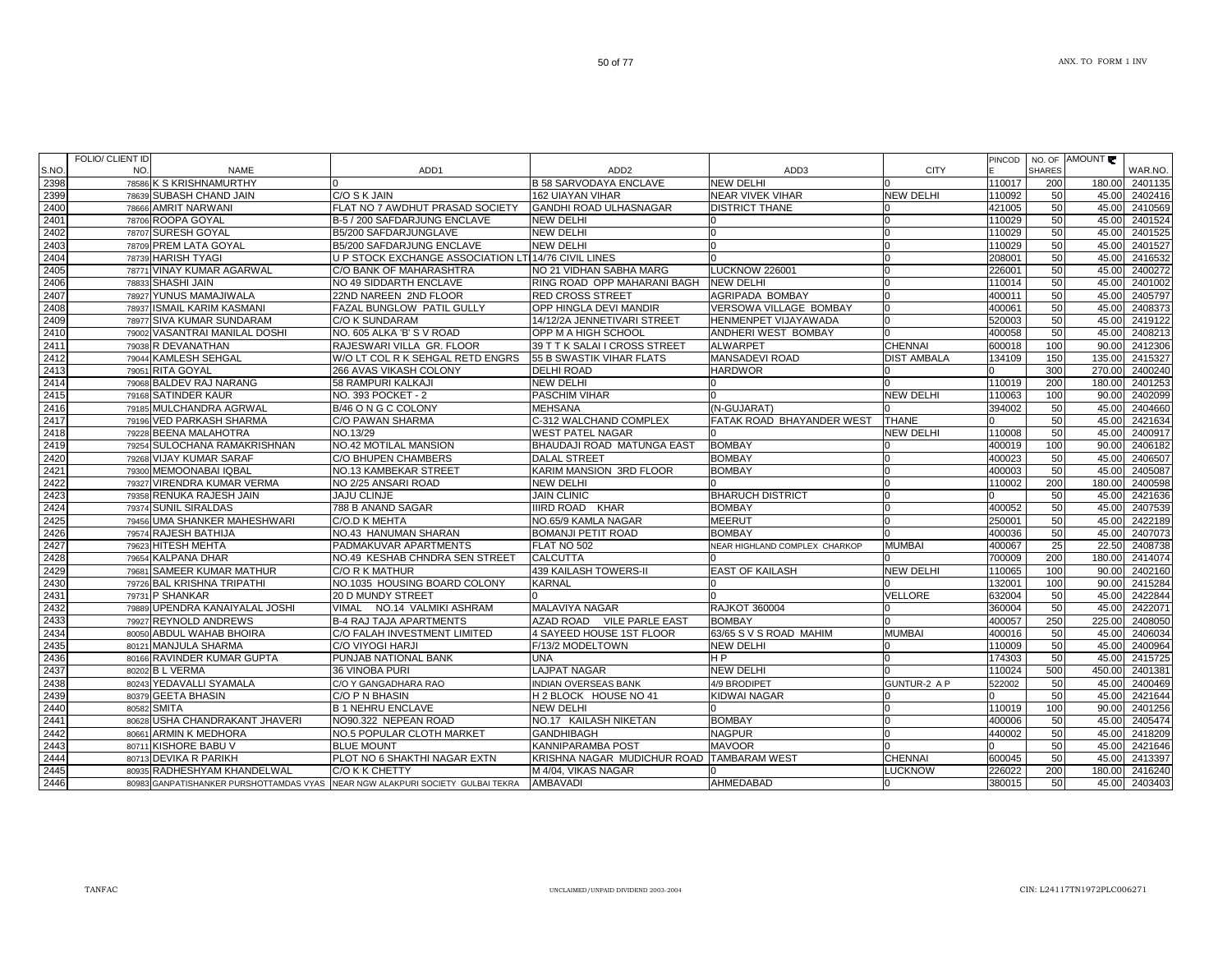|      | FOLIO/ CLIENT ID |                                     |                                                               |                                                     |                                     |                         | PINCOD |                | NO. OF AMOUNT |                |
|------|------------------|-------------------------------------|---------------------------------------------------------------|-----------------------------------------------------|-------------------------------------|-------------------------|--------|----------------|---------------|----------------|
| S.NO | NO.              | <b>NAME</b>                         | ADD <sub>1</sub>                                              | ADD <sub>2</sub>                                    | ADD3                                | <b>CITY</b>             |        | <b>SHARES</b>  |               | WAR.NO.        |
| 2447 |                  | 81167 ARVIND P SHAH                 | AMAR CHAMBERS 4TH FLOOR                                       | <b>KAZI SYED STREET</b>                             | <b>BOMBAY</b>                       |                         | 400003 | 50             | 45.00         | 2405090        |
| 2448 |                  | 81170 M INBAMANI                    | NO. C-22 RAMALINGA NAGAR                                      | <b>WORAIUR</b>                                      | <b>TRICHY</b>                       | $\Omega$                | 620003 | 50             | 45.00         | 2419811        |
| 2449 |                  | 81230 GAYATRIDEVI R TODI            | 3 GURUPRASAD FIRST FLOOR                                      | 119 LT P N KOTNIS MARG                              | <b>MAHIM BOMBAY</b>                 | <sup>0</sup>            | 400016 | 600            | 540.00        | 2406035        |
| 2450 |                  | 81250 P LAKSHMI                     | 44 VENKATACHALA CHETTY STREET                                 | <b>TRIPLICANE</b>                                   | <b>MADRAS</b>                       |                         | 600005 | 50             | 45.00         | 2411949        |
| 2451 |                  | 81281 TIKAM GIDWANI                 | 10 LOVEDALE APARTMENTS                                        | MINOO DESAI MARG                                    | <b>COLABA</b>                       | <b>BOMBAY</b>           | 400005 | 50             | 45.00         | 2405371        |
| 2452 |                  | 81313 SHANTI RAJ GOPAL              | B-I/4 IIND FLOOR                                              | DATTAPRASAD FLATS 10TH MAIN ROMALLESWARAM BANGALORE |                                     |                         | 560003 | 100            | 90.00         | 2411066        |
| 2453 |                  | 81316 U G KRISHNAIAH                | LOKUMUDIGARUVU                                                | <b>KAIKALUR POST</b>                                | KRISHNA DIST A P                    |                         | 521333 | 200            | 180.00        | 2419161        |
| 2454 |                  | 81334 VALIA PURAIL RAJKUMAR         | RAHUL APT 2-B                                                 | 105 ADARSH MARVE ROAD MALAD V BOMBAY                |                                     |                         | 400064 | 50             | 45.00         | 2408589        |
| 2455 |                  | 81438 SUDERSHANA VASHISTA           | Z-14 HAUZ KHALLS                                              | <b>NEW DELHI</b>                                    |                                     |                         | 110016 | 50             | 45.00         | 2401069        |
| 2456 |                  | 81542 V LAKSHMI BHAVANI             | C/O V SIVAKUMAR                                               | T-39 C.M.E                                          | <b>PUNE</b>                         |                         | 411031 | 100            | 90.00         | 2417950        |
| 2457 |                  | 81614 RANVEER CHAND BHANDARI        | A-12 VANDANA APARTMENTS                                       | NARGHAR ROAD BHAYNDAR EAST                          | <b>THANE 401105</b>                 |                         | 401105 | 50             | 45.00         | 2400373        |
| 2458 |                  | 81626 DEEPTI JAIN                   | 14/4351                                                       | PAHARI DHIRAJ                                       | <b>DELHI</b>                        |                         | 110006 | 50             | 45.00         | 2400773        |
| 2459 |                  | 81627 MOHIT SHUKLA                  | APARTMENT 3 A CHIRAG                                          | 50-A GARCHA ROAD                                    |                                     | <b>CALCUTTA</b>         | 700019 | 50             | 45.00         | 2414288        |
| 2460 |                  | 81648 S N LAMBA                     | LAMBA AND CO                                                  | WZ 10 A RATTAN PARK                                 | <b>OPP KIRTI NAGAR</b>              | <b>NEW DELHI</b>        | 110015 | 50             | 45.00         | 2401033        |
| 2461 |                  | 81721 SHARDA PRASAD TIWARI          | 660 BHARTIPUR                                                 | <b>JABALPUR</b>                                     | M <sub>P</sub>                      |                         | 482002 | 100            | 90.00         | 2418628        |
| 2462 |                  | 81768 ARUNA SHARMA                  | 1508 SECTOR 43-B                                              | CHANDIGARH 160036                                   | n                                   |                         | 160036 | 50             | 45.00         | 2400265        |
|      |                  |                                     |                                                               |                                                     |                                     |                         |        |                |               |                |
| 2463 |                  | 81887 SHIV CHARAN SHARMA            | 10/5 KALKAJI EXTENSION                                        | <b>NEW DELHI</b>                                    |                                     |                         | 110019 | 100            | 90.00         | 2401258        |
| 2464 |                  | 81907 PRIYA BARUAH                  | S C GOSWAMI ROAD                                              | OPPOSITE HARI SABHA                                 | BEHIND LIFE PHARMACEUTICALS PVT LTD | <b>GAUHATI</b>          | 781001 | 200            | 180.00        | 2423033        |
| 2465 |                  | 81910 T E VARGHESE                  | <b>SHREE APARTMENT</b>                                        | <b>FLAT NO 11 2ND FLOOR</b>                         | ANANTWADI KOLSAWADI                 | <b>THANE DIST</b>       | 421306 | 50             | 45.00         | 2400379        |
| 2466 |                  | 82040 ANITA THAPER                  | $E - 184$                                                     | NARAINE VIHAR                                       | <b>NEW DELHI</b>                    |                         |        | 200            |               | 180.00 2421649 |
| 2467 |                  | 82189 M K A KHAN                    | 30/1 MUFTI AMIRULLAH SAHIB STREET                             | <b>SECOND LANE MADRAS</b>                           |                                     |                         | 600005 | 50             | 45.00         | 2411950        |
| 2468 |                  | 82353 CHERIYAN ABRAHAM              | 37 COLLEGE ROAD                                               | <b>MADRAS</b>                                       | <b>TAMIL NADU</b>                   | n                       | 600006 | 50             | 45.00         | 2411972        |
| 2469 |                  | 82391 MOHAMMED KHURSHEED AHMED      | STATE BANK OF INDIA SECURITIES DIVISION                       | BOMBAY MAIN BRANCH BOMBAY SANFORT BOMBAY 400023     |                                     | <sup>n</sup>            | 400023 | 200            | 180.00        | 2400061        |
| 2470 |                  | 82453 UJJAL KUMAR TALUKDAR          | <b>64 PAIKPARA ROW</b>                                        | <b>CALCUTTA</b>                                     | <b>WEST BENGAL</b>                  |                         | 700037 | 50             | 45.00         | 2414946        |
| 2471 |                  | 82515 DEEPTI BAZWARIA               | C/O M/S RAYMOND APPAREL LTD                                   | No: 40 MOOSA STREET                                 | T.NAGAR                             | <b>CHENNAI</b>          | 600017 | 50             | 45.00         | 2412194        |
| 2472 |                  | 82653 CONRAD CARIDADE DESA          | 4/7 CANOPUS APARTMENT                                         | <b>BOAT CLUB ROAD</b>                               | <b>PUNE</b>                         |                         | 411001 | 150            | 135.00        | 2417416        |
| 2473 |                  | 82955 ARBIND BAKSHI                 | 158 INDRAPURI COLONY                                          | <b>INDORE</b>                                       | (MP)                                |                         | 452001 | 50             | 45.00         | 2418453        |
| 2474 |                  | 82966 MANJU JAIN                    | FLAT NO.87 TYPE-III                                           | <b>MS FLATS</b>                                     | <b>TIMARPUR</b>                     | <b>DELHI</b>            | 110007 | 150            | 135.00        | 2400861        |
| 2475 |                  | 83111 HARSHAD KANTILAL DESAI        | 51 MANGAL JYOT SOCIETY                                        | <b>NEAR ASUTOSH NAGAR</b>                           | <b>KARELI BAUG</b>                  | <b>BARODA</b>           | 390018 | 50             | 45.00         | 2404187        |
| 2476 |                  | 83126 HASMUKHBHAI V MEHTA           | 66 MIRZA STREET                                               | <b>FIRST FLOOR</b>                                  | <b>BOMBAY</b>                       |                         | 400002 | 300            | 270.00        | 2404917        |
| 2477 |                  | 83181 SHOBHA RATHI                  | <b>CONSTRUCTION HOUSE</b>                                     | 796/189-B BHANDARKAR INSTITUTE I DECCAN GYMKHANA    |                                     | <b>PUNE 411004</b>      | 411004 | 50             | 45.00         | 2400375        |
| 2478 |                  | 83260 BANU SHUJAUDIN CHITALWALA     | <b>ADAM MAHAL</b>                                             | <b>BLOCK-C 4TH FLOOR</b>                            | <b>NEW TARDEO ROAD</b>              | <b>BOMBAY</b>           | 400034 | 100            | 90.00         | 2407022        |
| 2479 |                  | 83261 SHUJAUDIN BADRUDIN CHITALWALA | <b>ADAM MAHAL</b>                                             | BLOCK-C 4TH FLOOR                                   | <b>NEW TARDEO ROAD</b>              | <b>BOMBAY</b>           | 400034 | 100            | 90.00         | 2407023        |
| 2480 |                  | 83426 BHUPAT RAI MEHTA              | 3 CENTRAL PARK                                                | <b>B/H DEVDEEP COMPLEX</b>                          | NIZAHPURA BARODA 2                  |                         | 390002 | 100            | 90.00         | 2404081        |
| 2481 |                  | 83449 VIMLADEVI S JHUNJHUNWALA      | C/O UNIVERSAL CONSULTANTS & CONTR19 FATIMA BUILDING IST FLOOR |                                                     | 7 NAGDEVI STREET                    | <b>BOMBAY</b>           | 400003 | 500            | 450.00        | 2405093        |
| 2482 |                  | 83455 KIDAR NATH KAPUR              | C-102 NEW SUBZI MANDI                                         | <b>AZADPUR</b>                                      | <b>DELHI</b>                        |                         | 110033 | 100            | 90.00         | 2401604        |
| 2483 |                  | 83465 SUMITRA GAGGAR                | C/O MR SANJAY GAGGAR                                          | <b>CEMENT BUNGLOW</b>                               | A 399 PAREEK COLLEGE ROAD           | <b>BANI PARK JAIPUR</b> | 302006 | 50             | 45.00         | 2416899        |
| 2484 |                  | 83482 SUNIL MAHAJAN                 | ROAD NO.45                                                    | HOUSE NO.32                                         | PUNJABI BAGH                        | <b>NEW DELHI</b>        | 110026 | 50             | 45.00         | 2401456        |
| 2485 |                  | 83490 K BADRI NARAYANAN             | C/O SMT. KAMAKSHI VANCHINATHAN                                | <b>6 SANKARAPURAM 1ST STREET</b>                    | CHOOLAIMEDU                         | <b>MADRAS</b>           | 600094 | 150            | 135.00        | 2413275        |
| 2486 |                  | 84002 T SUNDAR                      | 8/2 VEERASAMI STREET                                          | <b>EGMORE</b>                                       | <b>MADRAS</b>                       |                         | 600008 | $\overline{1}$ | 0.90          | 2412014        |
|      |                  | MALLURI NAGAVENKATA VAMSI KRISHNA   |                                                               |                                                     |                                     |                         |        |                |               |                |
| 2487 |                  | 84005 CHAITANYA                     | <b>ALAMURU POST</b>                                           | <b>ALAMURE VIA</b>                                  | <b>RAJAMUNDRY</b>                   | E G DIST                | 533233 | 25             | 22.50         | 2419301        |
| 2488 |                  | 84006 PUNWASI RAM GUPTA             | <b>ELECTRICIAN</b>                                            | RECOVERY CACHAR PAPER MILL                          | POST PANCHGRAM                      | DIST CACHAR ASSAN788802 |        | 25             | 22.50         | 2421096        |
| 2489 |                  | 84011 BIBHUTI BHUSAN PRADHAN        | DEPTT OF BUSINESS ADMINISTRATION                              | INSTT. OF BUSINESS & COMPUTER SJAGAMARA             |                                     | <b>BHUBANESWAR</b>      | 751030 | 25             | 22.50         | 2421035        |
| 2490 |                  | 84013 BAJRANG LALL DAYAMA           | SHARMA KUNJ                                                   | <b>BOMPAS TOWN POST</b>                             | <b>DEV SANGH</b>                    | <b>B DEOGHAR S P</b>    | 814113 | 150            | 135.00        | 2421222        |
| 2491 |                  | 84030 KIRAN TAGBIWALLA              | A/5 RIPPLE APARTMENT                                          | OPP MAHILA MILAN MANDIR                             | NARAYANA NAGAR                      | <b>AHMEDABAD</b>        | 380007 | 50             | 45.00         | 2403091        |
| 2492 |                  | 84040 RAVI VIRAPUR KARNAM           | PRABHANJAN'                                                   | D NO.16(B) W.NO. XVII                               | GOLLA NARASAPPA COLONY              | <b>BELLARY</b>          | 583101 | 25             | 22.50         | 2419603        |
| 2493 |                  | 84043 D RAMA RAO                    | NO.2 4TH MAIN                                                 | TATA SILK FARM VII-BLOCK                            | <b>JAYA NAGAR</b>                   | <b>BANGALORE</b>        | 560082 | 25             | 22.50         | 2411486        |
| 2494 |                  | 84062 RAMESH HARI INDULKAR          | SHIV CO-OP HOUSING SOCIETY LTD                                | FLAT NO.9                                           | NANDA PATKAR ROAD VILE PARLE BOMBAY |                         | 400057 | 25             | 22.50         | 2408051        |
|      |                  |                                     |                                                               |                                                     |                                     |                         |        |                |               |                |

51 of 77

FOLIO/ CLIENT ID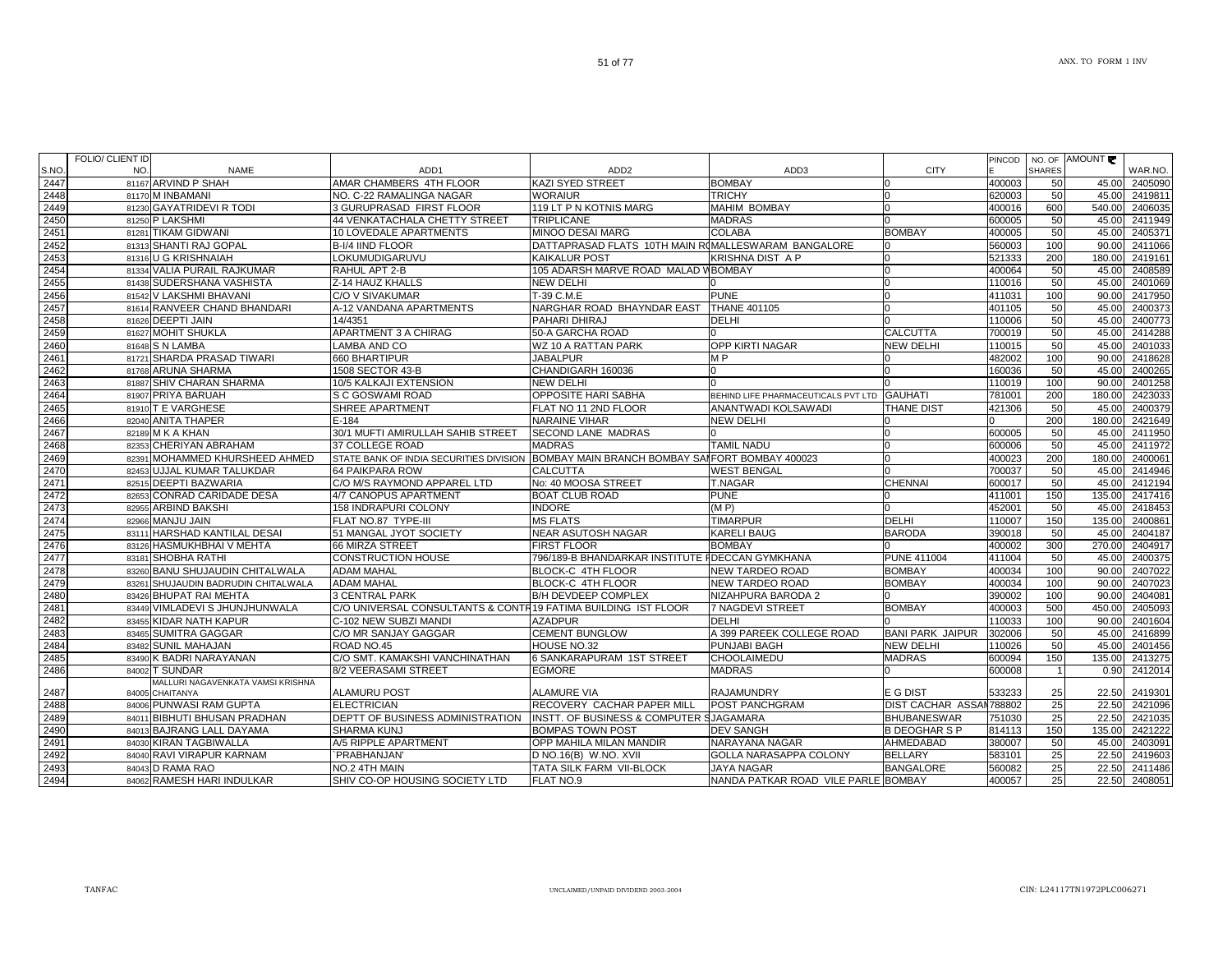1 86993 PRIMROSE INVESTMENTS PVT LTD |17-A MADHUBAN APARTMENTS | 60-61 WORLI HILL ROAD | BOMBAY | 100 | 400018 | 100 | 90.00 | 2406111

87050 K A K BHAT SANSKRIT LECTURER N P U COLLEGE BARKUR POST D K 576210 50 45.00 2400396

86537 SHAILAJA A SHAH C/O TRILOCHANA K DOSHI KHATAU BUILDING 26-A 2ND FLOOR MARINE STREET BOMBAY 400023 | 50 45.00 2406514

86583 N MURALIDHARAN M/S VIJAY AND CO SWATHI COURT GROUND FLOOR 22 VIJAYARAGHAVACHARI ROAD T NAGAR MADRAS 600017 100 90.00 2412198

86789 PRAKASH PURUSHOTTAM PAI F-265 NEW RAJINDER NAGAR 2002 NEW DELHI 110060 50 45.00 2402072

86892 DINESH DWARKADAS JUTHANI 233 MANIAR GALI SWDESHI MARKET KALBADEVI ROAD BOMBAY 400002 50 45.00 240032

N S VIJAY AND CO SWATHI COURT GROUND FLOOR 22 VIJAYARAGHAVACHARI ROAD T NAGAR MADRAS 600017 50 45.00 2412195

NAMITA PRAKASH C/O SATYA PRAKASH BANK OF MAHARASHTRA PATANKAR BAZAR GWALIOR 0 50 45.00 2400241

S RAGHAVAN FLAT NO.1 2 RAMASWAMY STREET T NAGAR MADRAS 600017 50 45.00 2412196

|  | 84156 SARUP SINGH KOHLI              | H 102 PRINCE APTS                                       | 54 J P EXTN                                | <b>PATPAR GANJ</b>                      | DELHI                   | 110092 | 25            | 22.50  | 2402421        |
|--|--------------------------------------|---------------------------------------------------------|--------------------------------------------|-----------------------------------------|-------------------------|--------|---------------|--------|----------------|
|  | 84194 PALINDER KAUR                  | H NO.3363                                               | 15/D                                       | <b>CHANDIGARH</b>                       |                         |        | 25            | 22.50  | 2421657        |
|  | 84202 RAMESH LOHIA                   | LOHIA INVESTMENTS                                       | <b>MANISH MARKE</b>                        | <b>COURT ROAD</b>                       | <b>SAHARANPUR</b>       | 247001 |               | 0.90   | 2422177        |
|  | 84214 J SHANTHAKUMARI                | <b>5 RAJAGOPAL NAICK STREET</b>                         | CHINTADRIPET                               | <b>MADRAS</b>                           |                         | 600002 |               | 4.50   | 2411792        |
|  | 84287 TRILOK CHAND                   | C/O 32 REGAL BUILDINGS                                  | <b>SANSAD MARG</b>                         | <b>NEW DELHI</b>                        |                         | 110001 | 100           | 90.00  | 2400246        |
|  | 84590 SBI CAPITAL MARKETS LTD-MF-3   | <b>STATE BANK OF INDIA</b>                              | <b>SECURITIES DIVISION</b>                 | BOMBAY MAIN BRANCH BOMBAY SAFORT BOMBAY |                         | 400023 | 250           | 225.0  | 2400451        |
|  | 84625 HARENDRA V SHAH                | 19/21 JANMA BHOOMI MARG                                 | <b>VIRESHWAR CHAMBERS</b>                  | 2ND FLOOR                               | <b>BOMBAY</b>           | 400001 | 150           | 135.0  | 2404767        |
|  | 84639 M S RAGHAVAN                   | PLOT NO.5 KENNEDY STREET                                | <b>TAMBARAM WEST</b>                       | <b>MADRAS</b>                           |                         | 600045 | 50            | 45.0   | 2413398        |
|  | 84718 SALMA KAGALWALA                | 5TH FLOOR FIDA BUILDING                                 | <b>18 SHAMALDAS GANDHI MARG</b>            | <b>BOMBAY</b>                           |                         | 400002 | 100           | 90.0   | 2404922        |
|  | 84727 RAJESH NAUGRAIYA               | <b>KALIASTHAN</b>                                       | DIRA OPP. DR RPD HOUSE                     | <b>POST BEGAMPUR</b>                    | <b>PATNA</b>            | 800009 | 50            | 45.0   | 2421187        |
|  | 84856 P THULASIMANI                  | KONGU & CO                                              | 3 ANNA SALAI                               | <b>MADRAS</b>                           |                         | 600002 | 100           | 90.00  | 2411793        |
|  | 84949 MAHESH KRISHNAN                | 2ND FLOOR RAJABAHADUR MANSION N024/B HAMAM STREET       |                                            | <b>BOMBAY</b>                           |                         | 400023 | 200           | 180.0  | 2406513        |
|  | 84987 AGARWAL VINODKUMAR SANWARLAL   | 415-C VENKATESHWAR BUILDING                             | <b>POST BHAYANDAR WEST</b>                 | <b>DIST. THANE</b>                      |                         |        | 50            | 45.00  | 2421660        |
|  | 85060 CHHAYA NEUPANE                 | C-II/20 AIIMS CAMPUS                                    | <b>ANSARI NAGAR</b>                        | <b>NEW DELHI</b>                        |                         | 110029 | 1750          | 1575.0 | 2401529        |
|  | 85096 NAWAL KISHORE MAHESHWARI       | <b>POST MURSAN</b>                                      | <b>DIST. ALIGARH</b>                       | U P                                     |                         |        | 100           | 90.0   | 2421662        |
|  | 85407 DILSHAD BEGUM                  | C-2 SEA BROOKE APARTMENTS                               | 4TH C-WARD ROAD VALMIKI NAGARTHIRUVANMIYUR |                                         | <b>MADRAS</b>           | 600041 | 100           | 90.0   | 2412795        |
|  | 85613 MADANLAL D AGRAWAL             | <b>AGRAWAL BUILDING</b>                                 | OPP. M O INDUSTRIES                        | <b>AT &amp; POST DHULIA</b>             | (M.S)                   | 424001 | 50            | 45.0   | 2400380        |
|  | 85633 LALIT KUMAR BAID               | C/O LALIT TEXTILES                                      | P-12 NEW HOWRAH BRIDGE                     | APPROACH ROAD 1ST FLOOR                 | <b>CALCUTTA</b>         | 700001 | 100           | 90.00  | 2413675        |
|  | 85634 PRAKASH KUMAR BAID             | <b>C/O LALIT TEXTILES</b>                               | P-12 NEW HOWRAH BRIDGE                     | APPROACH ROAD 1ST FLOOR                 | <b>CALCUTTA</b>         | 700001 | 100           | 90.00  | 2413676        |
|  | 85755 BHAVNA DIPAK SHAH              | CHOWK-SHERI                                             | <b>SARKHEJ GAM</b>                         | AHMEDABAD                               |                         | 382210 | 100           | 90.00  | 2403807        |
|  | 85896 GOVIND PRASAD SHARMA           | 87/14 N K BANERJEE STREET 3RD FLOOIBANGUR PARK 1ST LANE |                                            | <b>POST RISHRA</b>                      | DIST HOOGHLY W B 793001 |        | 200           | 180.0  | 2421098        |
|  | 85897 PUNYA PRIYA MITRA              | <b>RANGAMATI</b>                                        | POST RUPNARAYANPUR BAZAR                   | <b>DIST. BURDWAN</b>                    | <b>WEST BENGAL</b>      | 713364 | 50            | 45.0   | 2420961        |
|  | 85927 T J RAJESWARI                  | C/O SREE VIGNESHWAR FINANCIERS                          | <b>TNSC BANK BUILDING</b>                  | 17 RANGANATHAN CHETTY ST NUNMADRAS      |                         | 600034 | 50            | 45.0   | 2412676        |
|  | 86014 SAVAILAL GALALCHAND VORA       | 4 2ND FLOOR MANI BHUVAN                                 | <b>KAMA LANE</b>                           | <b>GHATKOPAR</b>                        | <b>BOMBAY</b>           | 400086 | 50            | 45.0   | 2409520        |
|  | 86110 RAJESH MANSUKHLAL MODHA        | 3/51 SUNDER NAGAR                                       | <b>CHAR RASTA</b>                          | <b>NARANPURA</b>                        | AHMEDABAD               | 380013 | 50            | 45.00  | 2403304        |
|  | 86111 BHANUMATI MANSUKHLAL MODHA     | 3/51 SUNDER NAGAR                                       | <b>CHAR RASTA</b>                          | <b>NARANPURA</b>                        | AHMEDABAD               | 380013 | 50            | 45.00  | 2403305        |
|  | 86115 BEENABEN BUDHBHATTI            | 'SAFALYA'                                               | 35-GALANAGARA SOCEITY                      | DADAWADI, MANDVI-KUTCH                  | <b>GUJARAT</b>          | 370465 | 50            | 45.00  | 2400288        |
|  | 86137 CHANDRIKA BHUPENDRA SHAH (NRI) | <b>STATE BANK OF INDIA</b>                              | <b>SECURITIES DIVISION</b>                 | BOMBAY MAIN BRANCH BOMBAY SIFORT BOMBAY |                         | 400023 | 500           | 450.00 | 2400062        |
|  | 86228 DULARI                         | 1128 GALI TELIYAN                                       | <b>TILAK BAZAR</b>                         | <b>DELHI</b>                            |                         | 110006 | 50            | 45.00  | 2400775        |
|  | 111110001101111001                   |                                                         |                                            |                                         |                         | 1.0010 | $\sim$ $\sim$ |        | 10000000001010 |

NAME ADD1 ADD2 ADD3 CITY

## 3 84202 RAMESH LOHIA LOHIA INVESTMENTS MANISH MARKET COURT ROAD ISAHARANPUR 247001 | 1 0.90 2422177 | 247001 | 84214 J SHANTHAKUMARI 5 RAJAGOPAL NAICK STREET CHINTADRIPET MADRAS 0 600002 5 4.50 2411792 84287 TRILOK CHAND C/O 32 REGAL BUILDINGS SANSAD MARG NEW DELHI 0 110001 100 90.00 2400246 oISBI CAPITAL MARKETS LTD-MF-3 ISTATE BANK OF INDIA ISECURITIES DIVISION BOMBAY MAIN BRANCH BOMBAY SAFORT BOMBAY I400023 | 250 | 225.00 | 2400451 84625 HARENDRA V SHAH 19/21 JANMA BHOOMI MARG VIRESHWAR CHAMBERS 2ND FLOOR BOMBAY 400001 150 135.00 2404767 84639 M S RAGHAVAN PLOT NO.5 KENNEDY STREET TAMBARAM WEST MADRAS 0 600045 50 45.00 2413398 SALMA KAGALWALA 5TH FLOOR FIDA BUILDING 18 SHAMALDAS GANDHI MARG BOMBAY 0 400002 100 90.00 2404922 84727 RAJESH NAUGRAIYA KALIASTHAN DIRA OPP. DR RPD HOUSE POST BEGAMPUR PATNA 800009 50 45.00 2421187 P THULASIMANI KONGU & CO 3 ANNA SALAI MADRAS 0 600002 100 90.00 2411793 84949 MAHESH KRISHNAN 2ND FLOOR RAJABAHADUR MANSION NO24/B HAMAM STREET BOMBAY 0 400023 200 180.00 2406513 AGARWAL VINODKUMAR SANWARLAL 415-C VENKATESHWAR BUILDING POST BHAYANDAR WEST DIST. THANE 0 0 50 45.00 2421660 CHHAYA NEUPANE C-II/20 AIIMS CAMPUS ANSARI NAGAR NEW DELHI 0 110029 1750 1575.00 2401529 85096 NAWAL KISHORE MAHESHWARI POST MURSAN DIST. ALIGARH U P 0 0 100 90.00 2421662 61 85407|DILSHAD BEGUM C-2 SEA BROOKE APARTMENTS |4TH C-WARD ROAD VALMIKI NAGARTHIRUVANMIYUR | MADRAS | 600041 | 100 90.00 2412795 7] 85613|MADANLAL D AGRAWAL |AGRAWAL BUILDING |OPP. M O INDUSTRIES |AT & POST DHULIA |(M.S) |424001 | 50| 45.00| 2400380 LALIT KUMAR BAID C/O LALIT TEXTILES P-12 NEW HOWRAH BRIDGE APPROACH ROAD 1ST FLOOR CALCUTTA 700001 100 90.00 2413675 85634 PRAKASH KUMAR BAID C/O LALIT TEXTILES P-12 NEW HOWRAH BRIDGE APPROACH ROAD 1ST FLOOR CALCUTTA 700001 100 90.00 2413676 85755 BHAVNA DIPAK SHAH CHOWK-SHERI SARKHEJ GAM AHMEDABAD 0 382210 100 90.00 2403807 85896 GOVIND PRASAD SHARMA 87/14 N K BANERJEE STREET 3RD FLOORBANGUR PARK 1ST LANE POST RISHRA DIST HOOGHLY W B 793001 200 180.00 2421098 PUNYA PRIYA MITRA RANGAMATI POST RUPNARAYANPUR BAZAR DIST. BURDWAN WEST BENGAL 713364 50 45.00 2420961 85927 T J RAJESWARI C/O SREE VIGNESHWAR FINANCIERS TNSC BANK BUILDING 17 RANGANATHAN CHETTY ST NUNMADRAS 600034 50 45.00 2412676 86014 SAVAILAL GALALCHAND VORA 4 2ND FLOOR MANI BHUVAN KAMA LANE GHATKOPAR BOMBAY 400086 50 45.00 2409520 RAJESH MANSUKHLAL MODHA 3/51 SUNDER NAGAR CHAR RASTA NARANPURA AHMEDABAD 380013 50 45.00 2403304 86111 BHANUMATI MANSUKHLAL MODHA 3/51 SUNDER NAGAR CHAR RASTA NARANPURA AHMEDABAD 380013 50 45.00 2403305 <sup>86115</sup> BEENABEN BUDHBHATTI 'SAFALYA' 35-GALANAGARA SOCEITY DADAWADI, MANDVI-KUTCH GUJARAT 370465 50 45.00 2400288 86137 CHANDRIKA BHUPENDRA SHAH (NRI) STATE BANK OF INDIA SECURITIES DIVISION BOMBAY MAIN BRANCH BOMBAY SIFORT BOMBAY 1400023 | 500 450.00 2400062 86228 DULARI 1128 GALI TELIYAN TILAK BAZAR DELHI 0 110006 50 45.00 2400775 86341 HANS RAJ CHHABRA E-67 SOUTH EXTENSION PART-I NEW DELHI 0 0 110049 200 110049 200 180.00 240181 86350 LALJI G VORA الساب المسلم المسلم المسلم المسلم المسلم المسلم المسلم المسلم المسلم المسلم المسلم المسلم المسلم المسلم المسلم<br>1997 - 1400058 1901 145.00 2408221 14 ANDHERI WEST BOMBAY 10 1400058 10 45.00 2408221 1400058 150 45.00 240822 86392 MOHAMED RAFIQUE MOOSA AGBANI 39/7 MANISH NAGAR ANDHERI WEST BOMBAY DO ANDHERI WEST AS ON 2408221 AND 2408221 86406 UMA JANAKI N `VASANTIKA' 48 B M GARDEN STREET TEYNAMPET POST MADRAS 600018 150 135.00 2412309 86406 UMA JANAKI N `VASANTIKA' 48 B M GARDEN STREET TEYNAMPET POST MADRAS 600018 100 90.00 2412310

52 of 77

<sup>84071</sup> VIJAYA BARVE FLAT NO 1& 2 171(OLD NO 193) SHUKRAWAR PETH PUNE 411002 75 67.50 2400066

84122 RANJEET KUMAR GOLANI C/O RADHU ELECTRANICS 111-A/399 ASHOK NAGAR KANPUR 0 208012 1 0.90 2416713

84151 SUNITA GUPTA 01/01/2022 SARVA PRIYA VIHAR NEW DELHI 0 110016 50 45.00 2422184

84154 RAM KISHORE G-653 SHRI NIWAS PURI NEW DELHI 0 0 110065 5 4.50 2402162

84095 MUKHOPADHYAY GOBINDALAL | A-5 (II) H D F C COLONY | CHINCHWAD | PUNE | PUNE | 0 | 411019 | 25 | 22.50 2417930<br>208012 | 1 | 0.90 2416713 | 2020 DADHU ELECTRANICS | 111-A/399 ASHOK NAGAR | KANPUR | 0 | 0 | 208012 | 1

84144 PRATIBHA KAUSHIK 94-97 AGARWAL FARM MANSAROVAR JAIPUR JAIPUR 0 302020 25 22.50 2417144

AMOUNT

WAR.NO.

PINCODE

NO. OF SHARES

ANX. TO FORM 1 INV

86583 N MURALIDHARAN

86744 NAMITA PRAKASH

87081 S RAGHAVAN

S.NO.

2495

2496

2497

2498

2499

2500

2501

2502

2503

2504

2505

2506

2507

2508

2509

2510

2511

2512

2513

2514

2515

2516

2517

2518

2519

2520

2521

2522

2523

2524

2525

2526

2527

2528

2529

2530

2531

2532

2533

2534

2535

2536

2537

2538

2539

2540

2541

2542

 $2543$ 

FOLIO/ CLIENT ID NO.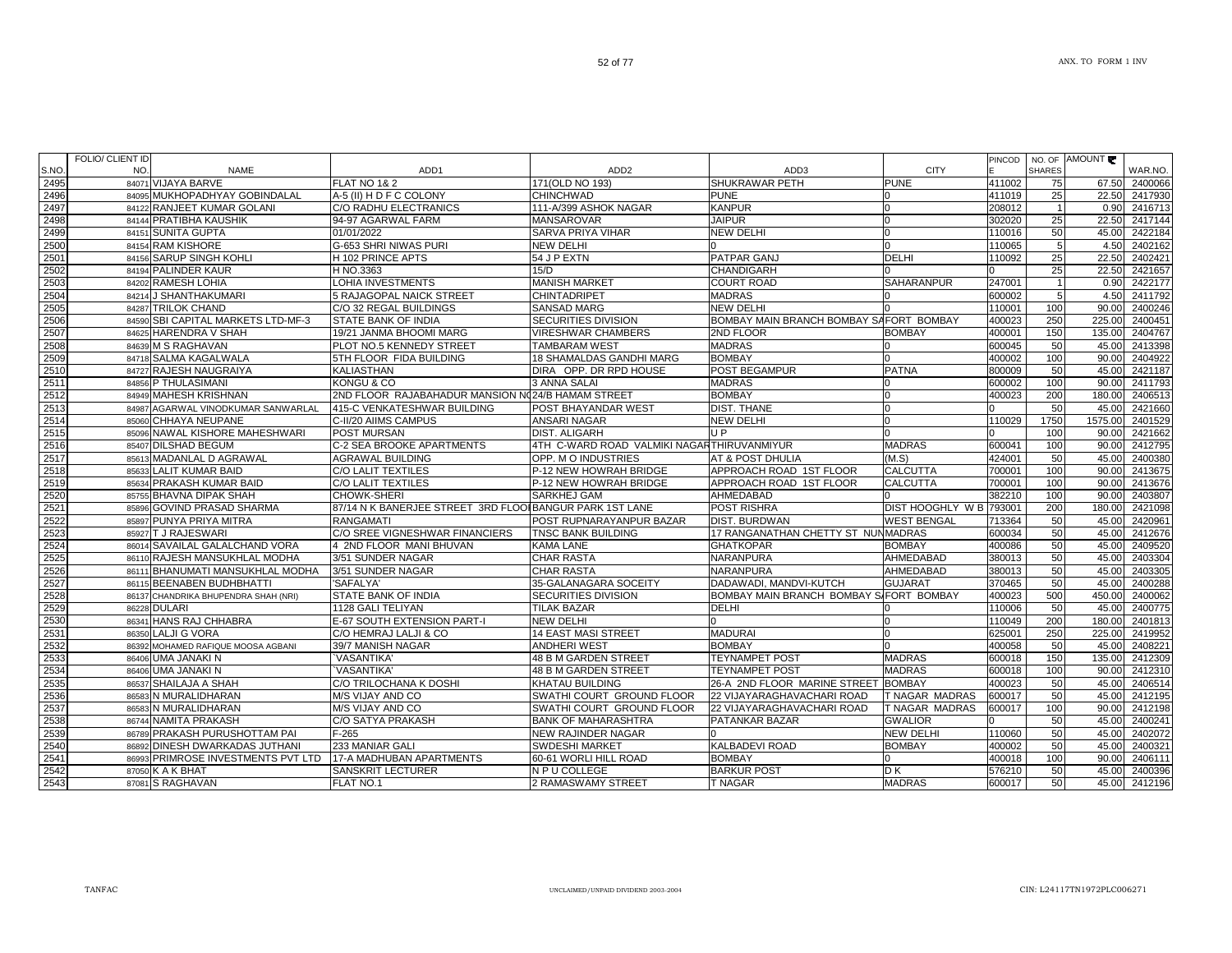| NO.<br><b>CITY</b><br><b>SHARES</b><br><b>NAME</b><br>ADD1<br>ADD <sub>2</sub><br>ADD <sub>3</sub><br>2544<br>87169 S V S RAMALINGAM<br>7 UNITED INDIA NAGAR<br><b>1ST STREET</b><br>AYANAVARAM<br><b>MADRAS</b><br>600023<br>50<br>45.00<br>2412466<br>2545<br>87183 DINESHKUMAR GOPALDAS AHUJA<br>PRITHVI APARTMENT<br>A-2 18TH FLOOR<br>21-A ALTAMOUNT ROAD NEAR CAMBOMBAY<br>400026<br>200<br>180.00<br>2400344<br>2546<br>87206 SANDEEP WADHWA<br><b>J-393 NEW RAJINDER NAGAR</b><br><b>NEW DELHI</b><br>110060<br>100<br>90.00<br>2402073<br>C/O AMPOLES & VIALS MFG CO. PVT LTD 139/A MAROL MAROSHI ROAD<br>2547<br>87248 STUTI KEJRIWAL<br><b>BOMBAY</b><br>400059<br>50<br>45.00<br>2408322<br>n<br>2548<br>87258 NARIMAN JAHANGIR CONTRACTOR<br><b>K-1 CUSROW BAUG</b><br><b>SAHID BHAGATSINGH ROAD</b><br><b>BOMBAY</b><br>400039<br>1000<br>900.00<br>2407147<br>2549<br>2400405<br>87285 PL SAKUNTHALA<br>35 B NEW TANK STREET<br>NUNGAMBAKKAM<br><b>MADRAS</b><br>600034<br>50<br>45.00<br>2550<br><b>MADRAS</b><br>50<br>87298 N GOPINATH<br>9 JAI BALAJI NAGAR<br>NESAPAKKAM<br>600092<br>45.00<br>2413241<br>2551<br>C/O INDUSTRIAL FINANCE CORPN<br>196 OLD CHINA BAZAR ST 1ST FLOO ROOM NO.4<br><b>CALCUTTA</b><br>87318 REEMA CHOUDHARY<br>700001<br>90.00<br>2413679<br>100<br>2552<br>87319 NAIMESH JAYANTILAL SHAH<br>PARAS'<br>OPP. MUNICIPAL SCHOOL<br>NAVRANGPURA<br>AHMEDABAD<br>380009<br>100<br>2403234<br>90.00<br>2553<br>2422876<br>87332 P MOHAN<br>269-A ADVAITHA ASHRAMAM ROAD<br><b>SALEM</b><br>636004<br>350<br>315.00<br><b>AVK NAGAR</b><br><b>KERALA</b><br>2554<br>87542 K KRISHNAN NAYAR<br>EP VIII/756<br>THENGOLIL PUTHENPURA<br><b>ETTUMANOOR</b><br>686631<br>50<br>45.00<br>2420686<br><b>MADRAS</b><br>2555<br>87797 K R VAIDYANATHAN<br>466-C 8TH CROSS STREET<br>I.C.F SOUTH COLONY<br>600038<br>50<br>45.00<br>2413383<br><b>MADRAS</b><br>2556<br>87813 R DINAKER<br>235 'Y' BLOCK<br>6TH MAIN ROAD<br><b>ANNA NAGAR</b><br>600040<br>200<br>180.00<br>2412733<br>2557<br>CHITRASHALA CHOWK<br><b>PUNE</b><br>87847 VANDANA HIRALAL GANDHI<br>'ASHIRWAD'<br>832 SADASHIV PETH<br>411030<br>100<br>90.00<br>2417764<br>2558<br>C/O HARSHAD S MEHTA<br>DR. ANNIE BESANT ROAD WORLI<br><b>BOMBAY</b><br>900.00<br>2406112<br>87862 NEERAJ BATRA<br>32 MADHULI 3RD FLOOR<br>400018<br>1000<br>2559<br>87971 SHASHI CHOPRA<br>COTTAGE 18<br><b>WEST PATEL NAGAR</b><br><b>NEW DELHI</b><br>50<br>2400242<br>45.00<br>2560<br>C/O ELIZABETH KORUTH<br><b>KERALA</b><br>682311<br>2420635<br>88044 KISHORE GEORGE<br><b>KANJI KAVIL</b><br><b>KOLEMCHERRY</b><br>50<br>45.00<br>2561<br>C/O SHIVA & CO<br><b>B-11 FIRST FLOOR</b><br>PARSN COMMERCIAL COMPLEX MOMADRAS<br>50<br>45.00<br>2411973<br>88081 N VENKATESH<br>600006<br>726 NEW STOCK EXCHANGE BUILDING<br>2562<br>88148 ASHOKKUMAR K DAMANI<br><b>BOMBAY</b><br>400023<br>50<br>45.00<br>2406515<br>2563<br>50<br>88148 ASHOKKUMAR K DAMANI<br>726 NEW STOCK EXCHANGE BUILDING<br><b>BOMBAY</b><br>400023<br>45.00<br>2406521<br>2564<br>2404928<br>88182 NARESH KHANDELWAL<br>LALMANI BLDG 4TH FLOOR<br>DR ATMARAM MERCHANT ROAD<br><b>BOMBAY</b><br>400002<br>50<br>45.00<br>2565<br>50<br>88221 S VENKATACHARI<br>D 10-B<br><b>CHEMPLAST COLONY</b><br><b>METTUR DAM</b><br><b>SALEM DISTRICT</b><br>636403<br>45.00<br>2420224<br>2566<br><b>12 UPSTAIRS</b><br><b>SALEM MAIN ROAD</b><br><b>NEAR RAJAM THEATRE</b><br><b>KOMARAPALAYAM</b><br>638183<br>2422925<br>88222 PL UMAYAL<br>50<br>45.00<br>2567<br>64 RAMANLAL JANI'S ROAD<br>50<br>88239 RAJESH ANUBHAI SHAH<br>NEAR GANCHI'S POLE<br><b>MANEK CHOWK</b><br><b>AHMEDABAD</b><br>380001<br>45.00<br>2402848<br>2568<br><b>BIHAR</b><br>25<br>22.50<br>2421223<br>88290 MANOJ KUMAR BATHWAL<br>C/O NAND KISHORE BATHWAL<br><b>TUNDI ROAD</b><br><b>GIRIDIH</b><br>815301<br>2569<br>12 JEEVAN AKASH<br><b>FORJETT STREET</b><br><b>TARDEO</b><br><b>BOMBAY</b><br>400036<br>50<br>2407076<br>88336 AMIT GANDHI<br>45.00<br>2570<br>88489 MADHU SUDHAN KANODIA<br><b>SURAT</b><br>1550<br>2421668<br>719 HAZOORI CHAMBERS<br><b>ZAMPA BAZAR</b><br>1395.00<br><b>MADRAS</b><br>2412389<br>2571<br>88504 INDRA SRINIVASAN<br>NO 5 SRINIVASAMURTHY AVENUE<br><b>ADYAR</b><br>600020<br>50<br>45.00<br>C/O T V SRINIVASAN<br>2572<br>88536 K S N RAO<br><b>MAROL MILITARY ROAD</b><br><b>ANDHERI EAST</b><br><b>BOMBAY</b><br>400059<br>50<br>2400358<br>D 113 LOKDARSHAN<br>45.00<br>2573<br>88591 V SUBRAMANIAN<br>80/3 DWARAKA FLATS<br>ANNA NAGAR WEST EXTN<br><b>MADRAS</b><br>50<br>45.00<br>2420381<br>600101<br>2574<br><b>MADRAS</b><br>2422694<br>88591 V SUBRAMANIAN<br>80/3 DWARAKA FLATS<br>ANNA NAGAR WEST EXTN<br>600101<br>50<br>45.00<br>2575<br>88795 MATRI PRASAD<br>C/O SRI AUROBINDO ASHRAM<br><b>PONDICHERRY</b><br>150<br>135.00<br>2422638<br>605002<br><b>ANDHERI WEST</b><br>2576<br>88817 AJAY KHANDERAO VARTAK<br><b>B-17 TARUWELL SOCIETY</b><br>DR. KARANJIA ROAD<br><b>BOMBAY</b><br>50<br>2421669<br>45.00<br>2577<br><b>BOMBAY</b><br>90.00<br>2405855<br>88849 JOLLEY MATHAI<br>C/O AFCO INDL & CHEM LTD<br>35 ATOZ INDL ESTATE<br><b>G K MARG</b><br>400013<br>100<br>2578<br><b>KERALA</b><br>88866 N S SARATH<br>`LAKSHMI SUDHA'<br><b>URAKAM</b><br><b>TRICHUR DIST</b><br>680562<br>100<br>90.00<br>2420532<br>2579<br><b>THAYAM KULANGARA</b><br><b>CHERPU</b><br><b>TRICHUR</b><br>90.00<br>2420531<br>89037 T S KRISHNAN<br>PUTHEN MADHOM<br>680561<br>100<br>2580<br>49 COMMANDAR-IN-CHIEF ROAD<br><b>MADRAS</b><br>50<br>2413495<br>89148 Y MATHIAS<br>3-C CHESNEY NILGIRI<br>600105<br>45.00<br>2581<br>89160 SRINIVASARAO DASIKA<br>ARCHANA APTS APT NO 201<br>PADMARAO NAGAR<br><b>SECUNDERABAD</b><br>50<br>2410965<br>6-1-132/45 SKANDAGIRI<br>500361<br>45.00<br>2582<br><b>MADRAS</b><br>600006<br>50<br>2411974<br>89167 R MANGAYARKKARASI<br>THE INVESTORS CLUB<br>THE VYSYA BANK LTD<br>185 ANNA SALAI<br>45.00<br>2583<br><b>NEW DELHI</b><br>2402578<br>89292 SUMAN GARG<br>C/O GEETIKA MEDICALS<br>N-67 VIJAY VIHAR<br>UTTAM NAGAR<br>110059<br>100<br>90.00<br>2584<br>89333 MAYABEN ARVINDKUMAR PATEL<br><b>MANI NAGAR</b><br>AHMEDBAD<br>50<br>2403174<br>116 NARSINH BHAVAN<br>MUKTIMEDAN<br>380008<br>45.00<br>2585<br>A-6 SHIVDARASHAN CO-OP HSG SOCY<br>O T SECTION<br><b>ULHAS NAGAR</b><br>421003<br>90.00<br>2410564<br>89466 SONI KRISHNAN<br>100<br>2586<br>89499 RAJESH DOSHI<br>44/B ACHARAT BAUG<br>DHIROJSHA ROAD SANTACRUZ WEBOMBAY<br>50<br>2407715<br>C/O MUKESH S SHAH<br>400054<br>45.00<br>2587<br><b>BHOSALE NAGAR</b><br>89505 SHAILAJA C JHIKRE<br>C/O SRI R D KICHAMBARE<br>D-1/8 BRAMHA MEMORIES<br><b>PUNE</b><br>411007<br>50<br>45.00<br>2417597<br>2588<br>89550 CHHAYA ANAND<br><b>NEW DELHI</b><br>350<br>315.00<br>2401530<br><b>C-II AIMS CAMPUS</b><br><b>ANSARI NAGAR</b><br>110029<br>2589<br>35 SECTOR 14<br><b>GURGAON</b><br>122001<br>2416024<br>89605 ISRAIL<br>50<br>45.00<br>2590<br><b>DELHI</b><br>135.00<br>2402277<br>89655 SUNITA GARG<br><b>B-66</b><br><b>PRASHANT VIHAR</b><br>$\Omega$<br>110085<br>150<br>2591<br><b>DELHI</b><br>89655 SUNITA GARG<br><b>B-66</b><br><b>PRASHANT VIHAR</b><br>110085<br>150<br>135.00<br>2416123<br>n<br>2592<br>C/O M/S GANESH JUTE CO<br><b>1-A BURMAN STREET</b><br><b>CALCUTTA</b><br>50<br>45.00 2413986<br>89686 RAJU SETHIA<br>$\Omega$<br>700007 |       | FULIU/ ULIEN I ID |  |  |  | PINCOD   NO. OF AMOUNT |         |
|-------------------------------------------------------------------------------------------------------------------------------------------------------------------------------------------------------------------------------------------------------------------------------------------------------------------------------------------------------------------------------------------------------------------------------------------------------------------------------------------------------------------------------------------------------------------------------------------------------------------------------------------------------------------------------------------------------------------------------------------------------------------------------------------------------------------------------------------------------------------------------------------------------------------------------------------------------------------------------------------------------------------------------------------------------------------------------------------------------------------------------------------------------------------------------------------------------------------------------------------------------------------------------------------------------------------------------------------------------------------------------------------------------------------------------------------------------------------------------------------------------------------------------------------------------------------------------------------------------------------------------------------------------------------------------------------------------------------------------------------------------------------------------------------------------------------------------------------------------------------------------------------------------------------------------------------------------------------------------------------------------------------------------------------------------------------------------------------------------------------------------------------------------------------------------------------------------------------------------------------------------------------------------------------------------------------------------------------------------------------------------------------------------------------------------------------------------------------------------------------------------------------------------------------------------------------------------------------------------------------------------------------------------------------------------------------------------------------------------------------------------------------------------------------------------------------------------------------------------------------------------------------------------------------------------------------------------------------------------------------------------------------------------------------------------------------------------------------------------------------------------------------------------------------------------------------------------------------------------------------------------------------------------------------------------------------------------------------------------------------------------------------------------------------------------------------------------------------------------------------------------------------------------------------------------------------------------------------------------------------------------------------------------------------------------------------------------------------------------------------------------------------------------------------------------------------------------------------------------------------------------------------------------------------------------------------------------------------------------------------------------------------------------------------------------------------------------------------------------------------------------------------------------------------------------------------------------------------------------------------------------------------------------------------------------------------------------------------------------------------------------------------------------------------------------------------------------------------------------------------------------------------------------------------------------------------------------------------------------------------------------------------------------------------------------------------------------------------------------------------------------------------------------------------------------------------------------------------------------------------------------------------------------------------------------------------------------------------------------------------------------------------------------------------------------------------------------------------------------------------------------------------------------------------------------------------------------------------------------------------------------------------------------------------------------------------------------------------------------------------------------------------------------------------------------------------------------------------------------------------------------------------------------------------------------------------------------------------------------------------------------------------------------------------------------------------------------------------------------------------------------------------------------------------------------------------------------------------------------------------------------------------------------------------------------------------------------------------------------------------------------------------------------------------------------------------------------------------------------------------------------------------------------------------------------------------------------------------------------------------------------------------------------------------------------------------------------------------------------------------------------------------------------------------------------------------------------------------------------------------------------------------------------------------------------------------------------------------------------------------------------------------------------------------------------------------------------------------------------------------------------------------------------------------------------------------------------------------------------------------------------------------------------------------------------------------------------------------------------------------------------------------------------------------------------------------------------------------------------------------------------------------------------------------------------------------------------------------------------------------------------------------------------------------------------------------------------------------------------------------------------|-------|-------------------|--|--|--|------------------------|---------|
|                                                                                                                                                                                                                                                                                                                                                                                                                                                                                                                                                                                                                                                                                                                                                                                                                                                                                                                                                                                                                                                                                                                                                                                                                                                                                                                                                                                                                                                                                                                                                                                                                                                                                                                                                                                                                                                                                                                                                                                                                                                                                                                                                                                                                                                                                                                                                                                                                                                                                                                                                                                                                                                                                                                                                                                                                                                                                                                                                                                                                                                                                                                                                                                                                                                                                                                                                                                                                                                                                                                                                                                                                                                                                                                                                                                                                                                                                                                                                                                                                                                                                                                                                                                                                                                                                                                                                                                                                                                                                                                                                                                                                                                                                                                                                                                                                                                                                                                                                                                                                                                                                                                                                                                                                                                                                                                                                                                                                                                                                                                                                                                                                                                                                                                                                                                                                                                                                                                                                                                                                                                                                                                                                                                                                                                                                                                                                                                                                                                                                                                                                                                                                                                                                                                                                                                                                                                                                                                                                                                                                                                                                                                                                                                                                                                                                                                                                                               | S.NO. |                   |  |  |  |                        | WAR.NO. |
|                                                                                                                                                                                                                                                                                                                                                                                                                                                                                                                                                                                                                                                                                                                                                                                                                                                                                                                                                                                                                                                                                                                                                                                                                                                                                                                                                                                                                                                                                                                                                                                                                                                                                                                                                                                                                                                                                                                                                                                                                                                                                                                                                                                                                                                                                                                                                                                                                                                                                                                                                                                                                                                                                                                                                                                                                                                                                                                                                                                                                                                                                                                                                                                                                                                                                                                                                                                                                                                                                                                                                                                                                                                                                                                                                                                                                                                                                                                                                                                                                                                                                                                                                                                                                                                                                                                                                                                                                                                                                                                                                                                                                                                                                                                                                                                                                                                                                                                                                                                                                                                                                                                                                                                                                                                                                                                                                                                                                                                                                                                                                                                                                                                                                                                                                                                                                                                                                                                                                                                                                                                                                                                                                                                                                                                                                                                                                                                                                                                                                                                                                                                                                                                                                                                                                                                                                                                                                                                                                                                                                                                                                                                                                                                                                                                                                                                                                                               |       |                   |  |  |  |                        |         |
|                                                                                                                                                                                                                                                                                                                                                                                                                                                                                                                                                                                                                                                                                                                                                                                                                                                                                                                                                                                                                                                                                                                                                                                                                                                                                                                                                                                                                                                                                                                                                                                                                                                                                                                                                                                                                                                                                                                                                                                                                                                                                                                                                                                                                                                                                                                                                                                                                                                                                                                                                                                                                                                                                                                                                                                                                                                                                                                                                                                                                                                                                                                                                                                                                                                                                                                                                                                                                                                                                                                                                                                                                                                                                                                                                                                                                                                                                                                                                                                                                                                                                                                                                                                                                                                                                                                                                                                                                                                                                                                                                                                                                                                                                                                                                                                                                                                                                                                                                                                                                                                                                                                                                                                                                                                                                                                                                                                                                                                                                                                                                                                                                                                                                                                                                                                                                                                                                                                                                                                                                                                                                                                                                                                                                                                                                                                                                                                                                                                                                                                                                                                                                                                                                                                                                                                                                                                                                                                                                                                                                                                                                                                                                                                                                                                                                                                                                                               |       |                   |  |  |  |                        |         |
|                                                                                                                                                                                                                                                                                                                                                                                                                                                                                                                                                                                                                                                                                                                                                                                                                                                                                                                                                                                                                                                                                                                                                                                                                                                                                                                                                                                                                                                                                                                                                                                                                                                                                                                                                                                                                                                                                                                                                                                                                                                                                                                                                                                                                                                                                                                                                                                                                                                                                                                                                                                                                                                                                                                                                                                                                                                                                                                                                                                                                                                                                                                                                                                                                                                                                                                                                                                                                                                                                                                                                                                                                                                                                                                                                                                                                                                                                                                                                                                                                                                                                                                                                                                                                                                                                                                                                                                                                                                                                                                                                                                                                                                                                                                                                                                                                                                                                                                                                                                                                                                                                                                                                                                                                                                                                                                                                                                                                                                                                                                                                                                                                                                                                                                                                                                                                                                                                                                                                                                                                                                                                                                                                                                                                                                                                                                                                                                                                                                                                                                                                                                                                                                                                                                                                                                                                                                                                                                                                                                                                                                                                                                                                                                                                                                                                                                                                                               |       |                   |  |  |  |                        |         |
|                                                                                                                                                                                                                                                                                                                                                                                                                                                                                                                                                                                                                                                                                                                                                                                                                                                                                                                                                                                                                                                                                                                                                                                                                                                                                                                                                                                                                                                                                                                                                                                                                                                                                                                                                                                                                                                                                                                                                                                                                                                                                                                                                                                                                                                                                                                                                                                                                                                                                                                                                                                                                                                                                                                                                                                                                                                                                                                                                                                                                                                                                                                                                                                                                                                                                                                                                                                                                                                                                                                                                                                                                                                                                                                                                                                                                                                                                                                                                                                                                                                                                                                                                                                                                                                                                                                                                                                                                                                                                                                                                                                                                                                                                                                                                                                                                                                                                                                                                                                                                                                                                                                                                                                                                                                                                                                                                                                                                                                                                                                                                                                                                                                                                                                                                                                                                                                                                                                                                                                                                                                                                                                                                                                                                                                                                                                                                                                                                                                                                                                                                                                                                                                                                                                                                                                                                                                                                                                                                                                                                                                                                                                                                                                                                                                                                                                                                                               |       |                   |  |  |  |                        |         |
|                                                                                                                                                                                                                                                                                                                                                                                                                                                                                                                                                                                                                                                                                                                                                                                                                                                                                                                                                                                                                                                                                                                                                                                                                                                                                                                                                                                                                                                                                                                                                                                                                                                                                                                                                                                                                                                                                                                                                                                                                                                                                                                                                                                                                                                                                                                                                                                                                                                                                                                                                                                                                                                                                                                                                                                                                                                                                                                                                                                                                                                                                                                                                                                                                                                                                                                                                                                                                                                                                                                                                                                                                                                                                                                                                                                                                                                                                                                                                                                                                                                                                                                                                                                                                                                                                                                                                                                                                                                                                                                                                                                                                                                                                                                                                                                                                                                                                                                                                                                                                                                                                                                                                                                                                                                                                                                                                                                                                                                                                                                                                                                                                                                                                                                                                                                                                                                                                                                                                                                                                                                                                                                                                                                                                                                                                                                                                                                                                                                                                                                                                                                                                                                                                                                                                                                                                                                                                                                                                                                                                                                                                                                                                                                                                                                                                                                                                                               |       |                   |  |  |  |                        |         |
|                                                                                                                                                                                                                                                                                                                                                                                                                                                                                                                                                                                                                                                                                                                                                                                                                                                                                                                                                                                                                                                                                                                                                                                                                                                                                                                                                                                                                                                                                                                                                                                                                                                                                                                                                                                                                                                                                                                                                                                                                                                                                                                                                                                                                                                                                                                                                                                                                                                                                                                                                                                                                                                                                                                                                                                                                                                                                                                                                                                                                                                                                                                                                                                                                                                                                                                                                                                                                                                                                                                                                                                                                                                                                                                                                                                                                                                                                                                                                                                                                                                                                                                                                                                                                                                                                                                                                                                                                                                                                                                                                                                                                                                                                                                                                                                                                                                                                                                                                                                                                                                                                                                                                                                                                                                                                                                                                                                                                                                                                                                                                                                                                                                                                                                                                                                                                                                                                                                                                                                                                                                                                                                                                                                                                                                                                                                                                                                                                                                                                                                                                                                                                                                                                                                                                                                                                                                                                                                                                                                                                                                                                                                                                                                                                                                                                                                                                                               |       |                   |  |  |  |                        |         |
|                                                                                                                                                                                                                                                                                                                                                                                                                                                                                                                                                                                                                                                                                                                                                                                                                                                                                                                                                                                                                                                                                                                                                                                                                                                                                                                                                                                                                                                                                                                                                                                                                                                                                                                                                                                                                                                                                                                                                                                                                                                                                                                                                                                                                                                                                                                                                                                                                                                                                                                                                                                                                                                                                                                                                                                                                                                                                                                                                                                                                                                                                                                                                                                                                                                                                                                                                                                                                                                                                                                                                                                                                                                                                                                                                                                                                                                                                                                                                                                                                                                                                                                                                                                                                                                                                                                                                                                                                                                                                                                                                                                                                                                                                                                                                                                                                                                                                                                                                                                                                                                                                                                                                                                                                                                                                                                                                                                                                                                                                                                                                                                                                                                                                                                                                                                                                                                                                                                                                                                                                                                                                                                                                                                                                                                                                                                                                                                                                                                                                                                                                                                                                                                                                                                                                                                                                                                                                                                                                                                                                                                                                                                                                                                                                                                                                                                                                                               |       |                   |  |  |  |                        |         |
|                                                                                                                                                                                                                                                                                                                                                                                                                                                                                                                                                                                                                                                                                                                                                                                                                                                                                                                                                                                                                                                                                                                                                                                                                                                                                                                                                                                                                                                                                                                                                                                                                                                                                                                                                                                                                                                                                                                                                                                                                                                                                                                                                                                                                                                                                                                                                                                                                                                                                                                                                                                                                                                                                                                                                                                                                                                                                                                                                                                                                                                                                                                                                                                                                                                                                                                                                                                                                                                                                                                                                                                                                                                                                                                                                                                                                                                                                                                                                                                                                                                                                                                                                                                                                                                                                                                                                                                                                                                                                                                                                                                                                                                                                                                                                                                                                                                                                                                                                                                                                                                                                                                                                                                                                                                                                                                                                                                                                                                                                                                                                                                                                                                                                                                                                                                                                                                                                                                                                                                                                                                                                                                                                                                                                                                                                                                                                                                                                                                                                                                                                                                                                                                                                                                                                                                                                                                                                                                                                                                                                                                                                                                                                                                                                                                                                                                                                                               |       |                   |  |  |  |                        |         |
|                                                                                                                                                                                                                                                                                                                                                                                                                                                                                                                                                                                                                                                                                                                                                                                                                                                                                                                                                                                                                                                                                                                                                                                                                                                                                                                                                                                                                                                                                                                                                                                                                                                                                                                                                                                                                                                                                                                                                                                                                                                                                                                                                                                                                                                                                                                                                                                                                                                                                                                                                                                                                                                                                                                                                                                                                                                                                                                                                                                                                                                                                                                                                                                                                                                                                                                                                                                                                                                                                                                                                                                                                                                                                                                                                                                                                                                                                                                                                                                                                                                                                                                                                                                                                                                                                                                                                                                                                                                                                                                                                                                                                                                                                                                                                                                                                                                                                                                                                                                                                                                                                                                                                                                                                                                                                                                                                                                                                                                                                                                                                                                                                                                                                                                                                                                                                                                                                                                                                                                                                                                                                                                                                                                                                                                                                                                                                                                                                                                                                                                                                                                                                                                                                                                                                                                                                                                                                                                                                                                                                                                                                                                                                                                                                                                                                                                                                                               |       |                   |  |  |  |                        |         |
|                                                                                                                                                                                                                                                                                                                                                                                                                                                                                                                                                                                                                                                                                                                                                                                                                                                                                                                                                                                                                                                                                                                                                                                                                                                                                                                                                                                                                                                                                                                                                                                                                                                                                                                                                                                                                                                                                                                                                                                                                                                                                                                                                                                                                                                                                                                                                                                                                                                                                                                                                                                                                                                                                                                                                                                                                                                                                                                                                                                                                                                                                                                                                                                                                                                                                                                                                                                                                                                                                                                                                                                                                                                                                                                                                                                                                                                                                                                                                                                                                                                                                                                                                                                                                                                                                                                                                                                                                                                                                                                                                                                                                                                                                                                                                                                                                                                                                                                                                                                                                                                                                                                                                                                                                                                                                                                                                                                                                                                                                                                                                                                                                                                                                                                                                                                                                                                                                                                                                                                                                                                                                                                                                                                                                                                                                                                                                                                                                                                                                                                                                                                                                                                                                                                                                                                                                                                                                                                                                                                                                                                                                                                                                                                                                                                                                                                                                                               |       |                   |  |  |  |                        |         |
|                                                                                                                                                                                                                                                                                                                                                                                                                                                                                                                                                                                                                                                                                                                                                                                                                                                                                                                                                                                                                                                                                                                                                                                                                                                                                                                                                                                                                                                                                                                                                                                                                                                                                                                                                                                                                                                                                                                                                                                                                                                                                                                                                                                                                                                                                                                                                                                                                                                                                                                                                                                                                                                                                                                                                                                                                                                                                                                                                                                                                                                                                                                                                                                                                                                                                                                                                                                                                                                                                                                                                                                                                                                                                                                                                                                                                                                                                                                                                                                                                                                                                                                                                                                                                                                                                                                                                                                                                                                                                                                                                                                                                                                                                                                                                                                                                                                                                                                                                                                                                                                                                                                                                                                                                                                                                                                                                                                                                                                                                                                                                                                                                                                                                                                                                                                                                                                                                                                                                                                                                                                                                                                                                                                                                                                                                                                                                                                                                                                                                                                                                                                                                                                                                                                                                                                                                                                                                                                                                                                                                                                                                                                                                                                                                                                                                                                                                                               |       |                   |  |  |  |                        |         |
|                                                                                                                                                                                                                                                                                                                                                                                                                                                                                                                                                                                                                                                                                                                                                                                                                                                                                                                                                                                                                                                                                                                                                                                                                                                                                                                                                                                                                                                                                                                                                                                                                                                                                                                                                                                                                                                                                                                                                                                                                                                                                                                                                                                                                                                                                                                                                                                                                                                                                                                                                                                                                                                                                                                                                                                                                                                                                                                                                                                                                                                                                                                                                                                                                                                                                                                                                                                                                                                                                                                                                                                                                                                                                                                                                                                                                                                                                                                                                                                                                                                                                                                                                                                                                                                                                                                                                                                                                                                                                                                                                                                                                                                                                                                                                                                                                                                                                                                                                                                                                                                                                                                                                                                                                                                                                                                                                                                                                                                                                                                                                                                                                                                                                                                                                                                                                                                                                                                                                                                                                                                                                                                                                                                                                                                                                                                                                                                                                                                                                                                                                                                                                                                                                                                                                                                                                                                                                                                                                                                                                                                                                                                                                                                                                                                                                                                                                                               |       |                   |  |  |  |                        |         |
|                                                                                                                                                                                                                                                                                                                                                                                                                                                                                                                                                                                                                                                                                                                                                                                                                                                                                                                                                                                                                                                                                                                                                                                                                                                                                                                                                                                                                                                                                                                                                                                                                                                                                                                                                                                                                                                                                                                                                                                                                                                                                                                                                                                                                                                                                                                                                                                                                                                                                                                                                                                                                                                                                                                                                                                                                                                                                                                                                                                                                                                                                                                                                                                                                                                                                                                                                                                                                                                                                                                                                                                                                                                                                                                                                                                                                                                                                                                                                                                                                                                                                                                                                                                                                                                                                                                                                                                                                                                                                                                                                                                                                                                                                                                                                                                                                                                                                                                                                                                                                                                                                                                                                                                                                                                                                                                                                                                                                                                                                                                                                                                                                                                                                                                                                                                                                                                                                                                                                                                                                                                                                                                                                                                                                                                                                                                                                                                                                                                                                                                                                                                                                                                                                                                                                                                                                                                                                                                                                                                                                                                                                                                                                                                                                                                                                                                                                                               |       |                   |  |  |  |                        |         |
|                                                                                                                                                                                                                                                                                                                                                                                                                                                                                                                                                                                                                                                                                                                                                                                                                                                                                                                                                                                                                                                                                                                                                                                                                                                                                                                                                                                                                                                                                                                                                                                                                                                                                                                                                                                                                                                                                                                                                                                                                                                                                                                                                                                                                                                                                                                                                                                                                                                                                                                                                                                                                                                                                                                                                                                                                                                                                                                                                                                                                                                                                                                                                                                                                                                                                                                                                                                                                                                                                                                                                                                                                                                                                                                                                                                                                                                                                                                                                                                                                                                                                                                                                                                                                                                                                                                                                                                                                                                                                                                                                                                                                                                                                                                                                                                                                                                                                                                                                                                                                                                                                                                                                                                                                                                                                                                                                                                                                                                                                                                                                                                                                                                                                                                                                                                                                                                                                                                                                                                                                                                                                                                                                                                                                                                                                                                                                                                                                                                                                                                                                                                                                                                                                                                                                                                                                                                                                                                                                                                                                                                                                                                                                                                                                                                                                                                                                                               |       |                   |  |  |  |                        |         |
|                                                                                                                                                                                                                                                                                                                                                                                                                                                                                                                                                                                                                                                                                                                                                                                                                                                                                                                                                                                                                                                                                                                                                                                                                                                                                                                                                                                                                                                                                                                                                                                                                                                                                                                                                                                                                                                                                                                                                                                                                                                                                                                                                                                                                                                                                                                                                                                                                                                                                                                                                                                                                                                                                                                                                                                                                                                                                                                                                                                                                                                                                                                                                                                                                                                                                                                                                                                                                                                                                                                                                                                                                                                                                                                                                                                                                                                                                                                                                                                                                                                                                                                                                                                                                                                                                                                                                                                                                                                                                                                                                                                                                                                                                                                                                                                                                                                                                                                                                                                                                                                                                                                                                                                                                                                                                                                                                                                                                                                                                                                                                                                                                                                                                                                                                                                                                                                                                                                                                                                                                                                                                                                                                                                                                                                                                                                                                                                                                                                                                                                                                                                                                                                                                                                                                                                                                                                                                                                                                                                                                                                                                                                                                                                                                                                                                                                                                                               |       |                   |  |  |  |                        |         |
|                                                                                                                                                                                                                                                                                                                                                                                                                                                                                                                                                                                                                                                                                                                                                                                                                                                                                                                                                                                                                                                                                                                                                                                                                                                                                                                                                                                                                                                                                                                                                                                                                                                                                                                                                                                                                                                                                                                                                                                                                                                                                                                                                                                                                                                                                                                                                                                                                                                                                                                                                                                                                                                                                                                                                                                                                                                                                                                                                                                                                                                                                                                                                                                                                                                                                                                                                                                                                                                                                                                                                                                                                                                                                                                                                                                                                                                                                                                                                                                                                                                                                                                                                                                                                                                                                                                                                                                                                                                                                                                                                                                                                                                                                                                                                                                                                                                                                                                                                                                                                                                                                                                                                                                                                                                                                                                                                                                                                                                                                                                                                                                                                                                                                                                                                                                                                                                                                                                                                                                                                                                                                                                                                                                                                                                                                                                                                                                                                                                                                                                                                                                                                                                                                                                                                                                                                                                                                                                                                                                                                                                                                                                                                                                                                                                                                                                                                                               |       |                   |  |  |  |                        |         |
|                                                                                                                                                                                                                                                                                                                                                                                                                                                                                                                                                                                                                                                                                                                                                                                                                                                                                                                                                                                                                                                                                                                                                                                                                                                                                                                                                                                                                                                                                                                                                                                                                                                                                                                                                                                                                                                                                                                                                                                                                                                                                                                                                                                                                                                                                                                                                                                                                                                                                                                                                                                                                                                                                                                                                                                                                                                                                                                                                                                                                                                                                                                                                                                                                                                                                                                                                                                                                                                                                                                                                                                                                                                                                                                                                                                                                                                                                                                                                                                                                                                                                                                                                                                                                                                                                                                                                                                                                                                                                                                                                                                                                                                                                                                                                                                                                                                                                                                                                                                                                                                                                                                                                                                                                                                                                                                                                                                                                                                                                                                                                                                                                                                                                                                                                                                                                                                                                                                                                                                                                                                                                                                                                                                                                                                                                                                                                                                                                                                                                                                                                                                                                                                                                                                                                                                                                                                                                                                                                                                                                                                                                                                                                                                                                                                                                                                                                                               |       |                   |  |  |  |                        |         |
|                                                                                                                                                                                                                                                                                                                                                                                                                                                                                                                                                                                                                                                                                                                                                                                                                                                                                                                                                                                                                                                                                                                                                                                                                                                                                                                                                                                                                                                                                                                                                                                                                                                                                                                                                                                                                                                                                                                                                                                                                                                                                                                                                                                                                                                                                                                                                                                                                                                                                                                                                                                                                                                                                                                                                                                                                                                                                                                                                                                                                                                                                                                                                                                                                                                                                                                                                                                                                                                                                                                                                                                                                                                                                                                                                                                                                                                                                                                                                                                                                                                                                                                                                                                                                                                                                                                                                                                                                                                                                                                                                                                                                                                                                                                                                                                                                                                                                                                                                                                                                                                                                                                                                                                                                                                                                                                                                                                                                                                                                                                                                                                                                                                                                                                                                                                                                                                                                                                                                                                                                                                                                                                                                                                                                                                                                                                                                                                                                                                                                                                                                                                                                                                                                                                                                                                                                                                                                                                                                                                                                                                                                                                                                                                                                                                                                                                                                                               |       |                   |  |  |  |                        |         |
|                                                                                                                                                                                                                                                                                                                                                                                                                                                                                                                                                                                                                                                                                                                                                                                                                                                                                                                                                                                                                                                                                                                                                                                                                                                                                                                                                                                                                                                                                                                                                                                                                                                                                                                                                                                                                                                                                                                                                                                                                                                                                                                                                                                                                                                                                                                                                                                                                                                                                                                                                                                                                                                                                                                                                                                                                                                                                                                                                                                                                                                                                                                                                                                                                                                                                                                                                                                                                                                                                                                                                                                                                                                                                                                                                                                                                                                                                                                                                                                                                                                                                                                                                                                                                                                                                                                                                                                                                                                                                                                                                                                                                                                                                                                                                                                                                                                                                                                                                                                                                                                                                                                                                                                                                                                                                                                                                                                                                                                                                                                                                                                                                                                                                                                                                                                                                                                                                                                                                                                                                                                                                                                                                                                                                                                                                                                                                                                                                                                                                                                                                                                                                                                                                                                                                                                                                                                                                                                                                                                                                                                                                                                                                                                                                                                                                                                                                                               |       |                   |  |  |  |                        |         |
|                                                                                                                                                                                                                                                                                                                                                                                                                                                                                                                                                                                                                                                                                                                                                                                                                                                                                                                                                                                                                                                                                                                                                                                                                                                                                                                                                                                                                                                                                                                                                                                                                                                                                                                                                                                                                                                                                                                                                                                                                                                                                                                                                                                                                                                                                                                                                                                                                                                                                                                                                                                                                                                                                                                                                                                                                                                                                                                                                                                                                                                                                                                                                                                                                                                                                                                                                                                                                                                                                                                                                                                                                                                                                                                                                                                                                                                                                                                                                                                                                                                                                                                                                                                                                                                                                                                                                                                                                                                                                                                                                                                                                                                                                                                                                                                                                                                                                                                                                                                                                                                                                                                                                                                                                                                                                                                                                                                                                                                                                                                                                                                                                                                                                                                                                                                                                                                                                                                                                                                                                                                                                                                                                                                                                                                                                                                                                                                                                                                                                                                                                                                                                                                                                                                                                                                                                                                                                                                                                                                                                                                                                                                                                                                                                                                                                                                                                                               |       |                   |  |  |  |                        |         |
|                                                                                                                                                                                                                                                                                                                                                                                                                                                                                                                                                                                                                                                                                                                                                                                                                                                                                                                                                                                                                                                                                                                                                                                                                                                                                                                                                                                                                                                                                                                                                                                                                                                                                                                                                                                                                                                                                                                                                                                                                                                                                                                                                                                                                                                                                                                                                                                                                                                                                                                                                                                                                                                                                                                                                                                                                                                                                                                                                                                                                                                                                                                                                                                                                                                                                                                                                                                                                                                                                                                                                                                                                                                                                                                                                                                                                                                                                                                                                                                                                                                                                                                                                                                                                                                                                                                                                                                                                                                                                                                                                                                                                                                                                                                                                                                                                                                                                                                                                                                                                                                                                                                                                                                                                                                                                                                                                                                                                                                                                                                                                                                                                                                                                                                                                                                                                                                                                                                                                                                                                                                                                                                                                                                                                                                                                                                                                                                                                                                                                                                                                                                                                                                                                                                                                                                                                                                                                                                                                                                                                                                                                                                                                                                                                                                                                                                                                                               |       |                   |  |  |  |                        |         |
|                                                                                                                                                                                                                                                                                                                                                                                                                                                                                                                                                                                                                                                                                                                                                                                                                                                                                                                                                                                                                                                                                                                                                                                                                                                                                                                                                                                                                                                                                                                                                                                                                                                                                                                                                                                                                                                                                                                                                                                                                                                                                                                                                                                                                                                                                                                                                                                                                                                                                                                                                                                                                                                                                                                                                                                                                                                                                                                                                                                                                                                                                                                                                                                                                                                                                                                                                                                                                                                                                                                                                                                                                                                                                                                                                                                                                                                                                                                                                                                                                                                                                                                                                                                                                                                                                                                                                                                                                                                                                                                                                                                                                                                                                                                                                                                                                                                                                                                                                                                                                                                                                                                                                                                                                                                                                                                                                                                                                                                                                                                                                                                                                                                                                                                                                                                                                                                                                                                                                                                                                                                                                                                                                                                                                                                                                                                                                                                                                                                                                                                                                                                                                                                                                                                                                                                                                                                                                                                                                                                                                                                                                                                                                                                                                                                                                                                                                                               |       |                   |  |  |  |                        |         |
|                                                                                                                                                                                                                                                                                                                                                                                                                                                                                                                                                                                                                                                                                                                                                                                                                                                                                                                                                                                                                                                                                                                                                                                                                                                                                                                                                                                                                                                                                                                                                                                                                                                                                                                                                                                                                                                                                                                                                                                                                                                                                                                                                                                                                                                                                                                                                                                                                                                                                                                                                                                                                                                                                                                                                                                                                                                                                                                                                                                                                                                                                                                                                                                                                                                                                                                                                                                                                                                                                                                                                                                                                                                                                                                                                                                                                                                                                                                                                                                                                                                                                                                                                                                                                                                                                                                                                                                                                                                                                                                                                                                                                                                                                                                                                                                                                                                                                                                                                                                                                                                                                                                                                                                                                                                                                                                                                                                                                                                                                                                                                                                                                                                                                                                                                                                                                                                                                                                                                                                                                                                                                                                                                                                                                                                                                                                                                                                                                                                                                                                                                                                                                                                                                                                                                                                                                                                                                                                                                                                                                                                                                                                                                                                                                                                                                                                                                                               |       |                   |  |  |  |                        |         |
|                                                                                                                                                                                                                                                                                                                                                                                                                                                                                                                                                                                                                                                                                                                                                                                                                                                                                                                                                                                                                                                                                                                                                                                                                                                                                                                                                                                                                                                                                                                                                                                                                                                                                                                                                                                                                                                                                                                                                                                                                                                                                                                                                                                                                                                                                                                                                                                                                                                                                                                                                                                                                                                                                                                                                                                                                                                                                                                                                                                                                                                                                                                                                                                                                                                                                                                                                                                                                                                                                                                                                                                                                                                                                                                                                                                                                                                                                                                                                                                                                                                                                                                                                                                                                                                                                                                                                                                                                                                                                                                                                                                                                                                                                                                                                                                                                                                                                                                                                                                                                                                                                                                                                                                                                                                                                                                                                                                                                                                                                                                                                                                                                                                                                                                                                                                                                                                                                                                                                                                                                                                                                                                                                                                                                                                                                                                                                                                                                                                                                                                                                                                                                                                                                                                                                                                                                                                                                                                                                                                                                                                                                                                                                                                                                                                                                                                                                                               |       |                   |  |  |  |                        |         |
|                                                                                                                                                                                                                                                                                                                                                                                                                                                                                                                                                                                                                                                                                                                                                                                                                                                                                                                                                                                                                                                                                                                                                                                                                                                                                                                                                                                                                                                                                                                                                                                                                                                                                                                                                                                                                                                                                                                                                                                                                                                                                                                                                                                                                                                                                                                                                                                                                                                                                                                                                                                                                                                                                                                                                                                                                                                                                                                                                                                                                                                                                                                                                                                                                                                                                                                                                                                                                                                                                                                                                                                                                                                                                                                                                                                                                                                                                                                                                                                                                                                                                                                                                                                                                                                                                                                                                                                                                                                                                                                                                                                                                                                                                                                                                                                                                                                                                                                                                                                                                                                                                                                                                                                                                                                                                                                                                                                                                                                                                                                                                                                                                                                                                                                                                                                                                                                                                                                                                                                                                                                                                                                                                                                                                                                                                                                                                                                                                                                                                                                                                                                                                                                                                                                                                                                                                                                                                                                                                                                                                                                                                                                                                                                                                                                                                                                                                                               |       |                   |  |  |  |                        |         |
|                                                                                                                                                                                                                                                                                                                                                                                                                                                                                                                                                                                                                                                                                                                                                                                                                                                                                                                                                                                                                                                                                                                                                                                                                                                                                                                                                                                                                                                                                                                                                                                                                                                                                                                                                                                                                                                                                                                                                                                                                                                                                                                                                                                                                                                                                                                                                                                                                                                                                                                                                                                                                                                                                                                                                                                                                                                                                                                                                                                                                                                                                                                                                                                                                                                                                                                                                                                                                                                                                                                                                                                                                                                                                                                                                                                                                                                                                                                                                                                                                                                                                                                                                                                                                                                                                                                                                                                                                                                                                                                                                                                                                                                                                                                                                                                                                                                                                                                                                                                                                                                                                                                                                                                                                                                                                                                                                                                                                                                                                                                                                                                                                                                                                                                                                                                                                                                                                                                                                                                                                                                                                                                                                                                                                                                                                                                                                                                                                                                                                                                                                                                                                                                                                                                                                                                                                                                                                                                                                                                                                                                                                                                                                                                                                                                                                                                                                                               |       |                   |  |  |  |                        |         |
|                                                                                                                                                                                                                                                                                                                                                                                                                                                                                                                                                                                                                                                                                                                                                                                                                                                                                                                                                                                                                                                                                                                                                                                                                                                                                                                                                                                                                                                                                                                                                                                                                                                                                                                                                                                                                                                                                                                                                                                                                                                                                                                                                                                                                                                                                                                                                                                                                                                                                                                                                                                                                                                                                                                                                                                                                                                                                                                                                                                                                                                                                                                                                                                                                                                                                                                                                                                                                                                                                                                                                                                                                                                                                                                                                                                                                                                                                                                                                                                                                                                                                                                                                                                                                                                                                                                                                                                                                                                                                                                                                                                                                                                                                                                                                                                                                                                                                                                                                                                                                                                                                                                                                                                                                                                                                                                                                                                                                                                                                                                                                                                                                                                                                                                                                                                                                                                                                                                                                                                                                                                                                                                                                                                                                                                                                                                                                                                                                                                                                                                                                                                                                                                                                                                                                                                                                                                                                                                                                                                                                                                                                                                                                                                                                                                                                                                                                                               |       |                   |  |  |  |                        |         |
|                                                                                                                                                                                                                                                                                                                                                                                                                                                                                                                                                                                                                                                                                                                                                                                                                                                                                                                                                                                                                                                                                                                                                                                                                                                                                                                                                                                                                                                                                                                                                                                                                                                                                                                                                                                                                                                                                                                                                                                                                                                                                                                                                                                                                                                                                                                                                                                                                                                                                                                                                                                                                                                                                                                                                                                                                                                                                                                                                                                                                                                                                                                                                                                                                                                                                                                                                                                                                                                                                                                                                                                                                                                                                                                                                                                                                                                                                                                                                                                                                                                                                                                                                                                                                                                                                                                                                                                                                                                                                                                                                                                                                                                                                                                                                                                                                                                                                                                                                                                                                                                                                                                                                                                                                                                                                                                                                                                                                                                                                                                                                                                                                                                                                                                                                                                                                                                                                                                                                                                                                                                                                                                                                                                                                                                                                                                                                                                                                                                                                                                                                                                                                                                                                                                                                                                                                                                                                                                                                                                                                                                                                                                                                                                                                                                                                                                                                                               |       |                   |  |  |  |                        |         |
|                                                                                                                                                                                                                                                                                                                                                                                                                                                                                                                                                                                                                                                                                                                                                                                                                                                                                                                                                                                                                                                                                                                                                                                                                                                                                                                                                                                                                                                                                                                                                                                                                                                                                                                                                                                                                                                                                                                                                                                                                                                                                                                                                                                                                                                                                                                                                                                                                                                                                                                                                                                                                                                                                                                                                                                                                                                                                                                                                                                                                                                                                                                                                                                                                                                                                                                                                                                                                                                                                                                                                                                                                                                                                                                                                                                                                                                                                                                                                                                                                                                                                                                                                                                                                                                                                                                                                                                                                                                                                                                                                                                                                                                                                                                                                                                                                                                                                                                                                                                                                                                                                                                                                                                                                                                                                                                                                                                                                                                                                                                                                                                                                                                                                                                                                                                                                                                                                                                                                                                                                                                                                                                                                                                                                                                                                                                                                                                                                                                                                                                                                                                                                                                                                                                                                                                                                                                                                                                                                                                                                                                                                                                                                                                                                                                                                                                                                                               |       |                   |  |  |  |                        |         |
|                                                                                                                                                                                                                                                                                                                                                                                                                                                                                                                                                                                                                                                                                                                                                                                                                                                                                                                                                                                                                                                                                                                                                                                                                                                                                                                                                                                                                                                                                                                                                                                                                                                                                                                                                                                                                                                                                                                                                                                                                                                                                                                                                                                                                                                                                                                                                                                                                                                                                                                                                                                                                                                                                                                                                                                                                                                                                                                                                                                                                                                                                                                                                                                                                                                                                                                                                                                                                                                                                                                                                                                                                                                                                                                                                                                                                                                                                                                                                                                                                                                                                                                                                                                                                                                                                                                                                                                                                                                                                                                                                                                                                                                                                                                                                                                                                                                                                                                                                                                                                                                                                                                                                                                                                                                                                                                                                                                                                                                                                                                                                                                                                                                                                                                                                                                                                                                                                                                                                                                                                                                                                                                                                                                                                                                                                                                                                                                                                                                                                                                                                                                                                                                                                                                                                                                                                                                                                                                                                                                                                                                                                                                                                                                                                                                                                                                                                                               |       |                   |  |  |  |                        |         |
|                                                                                                                                                                                                                                                                                                                                                                                                                                                                                                                                                                                                                                                                                                                                                                                                                                                                                                                                                                                                                                                                                                                                                                                                                                                                                                                                                                                                                                                                                                                                                                                                                                                                                                                                                                                                                                                                                                                                                                                                                                                                                                                                                                                                                                                                                                                                                                                                                                                                                                                                                                                                                                                                                                                                                                                                                                                                                                                                                                                                                                                                                                                                                                                                                                                                                                                                                                                                                                                                                                                                                                                                                                                                                                                                                                                                                                                                                                                                                                                                                                                                                                                                                                                                                                                                                                                                                                                                                                                                                                                                                                                                                                                                                                                                                                                                                                                                                                                                                                                                                                                                                                                                                                                                                                                                                                                                                                                                                                                                                                                                                                                                                                                                                                                                                                                                                                                                                                                                                                                                                                                                                                                                                                                                                                                                                                                                                                                                                                                                                                                                                                                                                                                                                                                                                                                                                                                                                                                                                                                                                                                                                                                                                                                                                                                                                                                                                                               |       |                   |  |  |  |                        |         |
|                                                                                                                                                                                                                                                                                                                                                                                                                                                                                                                                                                                                                                                                                                                                                                                                                                                                                                                                                                                                                                                                                                                                                                                                                                                                                                                                                                                                                                                                                                                                                                                                                                                                                                                                                                                                                                                                                                                                                                                                                                                                                                                                                                                                                                                                                                                                                                                                                                                                                                                                                                                                                                                                                                                                                                                                                                                                                                                                                                                                                                                                                                                                                                                                                                                                                                                                                                                                                                                                                                                                                                                                                                                                                                                                                                                                                                                                                                                                                                                                                                                                                                                                                                                                                                                                                                                                                                                                                                                                                                                                                                                                                                                                                                                                                                                                                                                                                                                                                                                                                                                                                                                                                                                                                                                                                                                                                                                                                                                                                                                                                                                                                                                                                                                                                                                                                                                                                                                                                                                                                                                                                                                                                                                                                                                                                                                                                                                                                                                                                                                                                                                                                                                                                                                                                                                                                                                                                                                                                                                                                                                                                                                                                                                                                                                                                                                                                                               |       |                   |  |  |  |                        |         |
|                                                                                                                                                                                                                                                                                                                                                                                                                                                                                                                                                                                                                                                                                                                                                                                                                                                                                                                                                                                                                                                                                                                                                                                                                                                                                                                                                                                                                                                                                                                                                                                                                                                                                                                                                                                                                                                                                                                                                                                                                                                                                                                                                                                                                                                                                                                                                                                                                                                                                                                                                                                                                                                                                                                                                                                                                                                                                                                                                                                                                                                                                                                                                                                                                                                                                                                                                                                                                                                                                                                                                                                                                                                                                                                                                                                                                                                                                                                                                                                                                                                                                                                                                                                                                                                                                                                                                                                                                                                                                                                                                                                                                                                                                                                                                                                                                                                                                                                                                                                                                                                                                                                                                                                                                                                                                                                                                                                                                                                                                                                                                                                                                                                                                                                                                                                                                                                                                                                                                                                                                                                                                                                                                                                                                                                                                                                                                                                                                                                                                                                                                                                                                                                                                                                                                                                                                                                                                                                                                                                                                                                                                                                                                                                                                                                                                                                                                                               |       |                   |  |  |  |                        |         |
|                                                                                                                                                                                                                                                                                                                                                                                                                                                                                                                                                                                                                                                                                                                                                                                                                                                                                                                                                                                                                                                                                                                                                                                                                                                                                                                                                                                                                                                                                                                                                                                                                                                                                                                                                                                                                                                                                                                                                                                                                                                                                                                                                                                                                                                                                                                                                                                                                                                                                                                                                                                                                                                                                                                                                                                                                                                                                                                                                                                                                                                                                                                                                                                                                                                                                                                                                                                                                                                                                                                                                                                                                                                                                                                                                                                                                                                                                                                                                                                                                                                                                                                                                                                                                                                                                                                                                                                                                                                                                                                                                                                                                                                                                                                                                                                                                                                                                                                                                                                                                                                                                                                                                                                                                                                                                                                                                                                                                                                                                                                                                                                                                                                                                                                                                                                                                                                                                                                                                                                                                                                                                                                                                                                                                                                                                                                                                                                                                                                                                                                                                                                                                                                                                                                                                                                                                                                                                                                                                                                                                                                                                                                                                                                                                                                                                                                                                                               |       |                   |  |  |  |                        |         |
|                                                                                                                                                                                                                                                                                                                                                                                                                                                                                                                                                                                                                                                                                                                                                                                                                                                                                                                                                                                                                                                                                                                                                                                                                                                                                                                                                                                                                                                                                                                                                                                                                                                                                                                                                                                                                                                                                                                                                                                                                                                                                                                                                                                                                                                                                                                                                                                                                                                                                                                                                                                                                                                                                                                                                                                                                                                                                                                                                                                                                                                                                                                                                                                                                                                                                                                                                                                                                                                                                                                                                                                                                                                                                                                                                                                                                                                                                                                                                                                                                                                                                                                                                                                                                                                                                                                                                                                                                                                                                                                                                                                                                                                                                                                                                                                                                                                                                                                                                                                                                                                                                                                                                                                                                                                                                                                                                                                                                                                                                                                                                                                                                                                                                                                                                                                                                                                                                                                                                                                                                                                                                                                                                                                                                                                                                                                                                                                                                                                                                                                                                                                                                                                                                                                                                                                                                                                                                                                                                                                                                                                                                                                                                                                                                                                                                                                                                                               |       |                   |  |  |  |                        |         |
|                                                                                                                                                                                                                                                                                                                                                                                                                                                                                                                                                                                                                                                                                                                                                                                                                                                                                                                                                                                                                                                                                                                                                                                                                                                                                                                                                                                                                                                                                                                                                                                                                                                                                                                                                                                                                                                                                                                                                                                                                                                                                                                                                                                                                                                                                                                                                                                                                                                                                                                                                                                                                                                                                                                                                                                                                                                                                                                                                                                                                                                                                                                                                                                                                                                                                                                                                                                                                                                                                                                                                                                                                                                                                                                                                                                                                                                                                                                                                                                                                                                                                                                                                                                                                                                                                                                                                                                                                                                                                                                                                                                                                                                                                                                                                                                                                                                                                                                                                                                                                                                                                                                                                                                                                                                                                                                                                                                                                                                                                                                                                                                                                                                                                                                                                                                                                                                                                                                                                                                                                                                                                                                                                                                                                                                                                                                                                                                                                                                                                                                                                                                                                                                                                                                                                                                                                                                                                                                                                                                                                                                                                                                                                                                                                                                                                                                                                                               |       |                   |  |  |  |                        |         |
|                                                                                                                                                                                                                                                                                                                                                                                                                                                                                                                                                                                                                                                                                                                                                                                                                                                                                                                                                                                                                                                                                                                                                                                                                                                                                                                                                                                                                                                                                                                                                                                                                                                                                                                                                                                                                                                                                                                                                                                                                                                                                                                                                                                                                                                                                                                                                                                                                                                                                                                                                                                                                                                                                                                                                                                                                                                                                                                                                                                                                                                                                                                                                                                                                                                                                                                                                                                                                                                                                                                                                                                                                                                                                                                                                                                                                                                                                                                                                                                                                                                                                                                                                                                                                                                                                                                                                                                                                                                                                                                                                                                                                                                                                                                                                                                                                                                                                                                                                                                                                                                                                                                                                                                                                                                                                                                                                                                                                                                                                                                                                                                                                                                                                                                                                                                                                                                                                                                                                                                                                                                                                                                                                                                                                                                                                                                                                                                                                                                                                                                                                                                                                                                                                                                                                                                                                                                                                                                                                                                                                                                                                                                                                                                                                                                                                                                                                                               |       |                   |  |  |  |                        |         |
|                                                                                                                                                                                                                                                                                                                                                                                                                                                                                                                                                                                                                                                                                                                                                                                                                                                                                                                                                                                                                                                                                                                                                                                                                                                                                                                                                                                                                                                                                                                                                                                                                                                                                                                                                                                                                                                                                                                                                                                                                                                                                                                                                                                                                                                                                                                                                                                                                                                                                                                                                                                                                                                                                                                                                                                                                                                                                                                                                                                                                                                                                                                                                                                                                                                                                                                                                                                                                                                                                                                                                                                                                                                                                                                                                                                                                                                                                                                                                                                                                                                                                                                                                                                                                                                                                                                                                                                                                                                                                                                                                                                                                                                                                                                                                                                                                                                                                                                                                                                                                                                                                                                                                                                                                                                                                                                                                                                                                                                                                                                                                                                                                                                                                                                                                                                                                                                                                                                                                                                                                                                                                                                                                                                                                                                                                                                                                                                                                                                                                                                                                                                                                                                                                                                                                                                                                                                                                                                                                                                                                                                                                                                                                                                                                                                                                                                                                                               |       |                   |  |  |  |                        |         |
|                                                                                                                                                                                                                                                                                                                                                                                                                                                                                                                                                                                                                                                                                                                                                                                                                                                                                                                                                                                                                                                                                                                                                                                                                                                                                                                                                                                                                                                                                                                                                                                                                                                                                                                                                                                                                                                                                                                                                                                                                                                                                                                                                                                                                                                                                                                                                                                                                                                                                                                                                                                                                                                                                                                                                                                                                                                                                                                                                                                                                                                                                                                                                                                                                                                                                                                                                                                                                                                                                                                                                                                                                                                                                                                                                                                                                                                                                                                                                                                                                                                                                                                                                                                                                                                                                                                                                                                                                                                                                                                                                                                                                                                                                                                                                                                                                                                                                                                                                                                                                                                                                                                                                                                                                                                                                                                                                                                                                                                                                                                                                                                                                                                                                                                                                                                                                                                                                                                                                                                                                                                                                                                                                                                                                                                                                                                                                                                                                                                                                                                                                                                                                                                                                                                                                                                                                                                                                                                                                                                                                                                                                                                                                                                                                                                                                                                                                                               |       |                   |  |  |  |                        |         |
|                                                                                                                                                                                                                                                                                                                                                                                                                                                                                                                                                                                                                                                                                                                                                                                                                                                                                                                                                                                                                                                                                                                                                                                                                                                                                                                                                                                                                                                                                                                                                                                                                                                                                                                                                                                                                                                                                                                                                                                                                                                                                                                                                                                                                                                                                                                                                                                                                                                                                                                                                                                                                                                                                                                                                                                                                                                                                                                                                                                                                                                                                                                                                                                                                                                                                                                                                                                                                                                                                                                                                                                                                                                                                                                                                                                                                                                                                                                                                                                                                                                                                                                                                                                                                                                                                                                                                                                                                                                                                                                                                                                                                                                                                                                                                                                                                                                                                                                                                                                                                                                                                                                                                                                                                                                                                                                                                                                                                                                                                                                                                                                                                                                                                                                                                                                                                                                                                                                                                                                                                                                                                                                                                                                                                                                                                                                                                                                                                                                                                                                                                                                                                                                                                                                                                                                                                                                                                                                                                                                                                                                                                                                                                                                                                                                                                                                                                                               |       |                   |  |  |  |                        |         |
|                                                                                                                                                                                                                                                                                                                                                                                                                                                                                                                                                                                                                                                                                                                                                                                                                                                                                                                                                                                                                                                                                                                                                                                                                                                                                                                                                                                                                                                                                                                                                                                                                                                                                                                                                                                                                                                                                                                                                                                                                                                                                                                                                                                                                                                                                                                                                                                                                                                                                                                                                                                                                                                                                                                                                                                                                                                                                                                                                                                                                                                                                                                                                                                                                                                                                                                                                                                                                                                                                                                                                                                                                                                                                                                                                                                                                                                                                                                                                                                                                                                                                                                                                                                                                                                                                                                                                                                                                                                                                                                                                                                                                                                                                                                                                                                                                                                                                                                                                                                                                                                                                                                                                                                                                                                                                                                                                                                                                                                                                                                                                                                                                                                                                                                                                                                                                                                                                                                                                                                                                                                                                                                                                                                                                                                                                                                                                                                                                                                                                                                                                                                                                                                                                                                                                                                                                                                                                                                                                                                                                                                                                                                                                                                                                                                                                                                                                                               |       |                   |  |  |  |                        |         |
|                                                                                                                                                                                                                                                                                                                                                                                                                                                                                                                                                                                                                                                                                                                                                                                                                                                                                                                                                                                                                                                                                                                                                                                                                                                                                                                                                                                                                                                                                                                                                                                                                                                                                                                                                                                                                                                                                                                                                                                                                                                                                                                                                                                                                                                                                                                                                                                                                                                                                                                                                                                                                                                                                                                                                                                                                                                                                                                                                                                                                                                                                                                                                                                                                                                                                                                                                                                                                                                                                                                                                                                                                                                                                                                                                                                                                                                                                                                                                                                                                                                                                                                                                                                                                                                                                                                                                                                                                                                                                                                                                                                                                                                                                                                                                                                                                                                                                                                                                                                                                                                                                                                                                                                                                                                                                                                                                                                                                                                                                                                                                                                                                                                                                                                                                                                                                                                                                                                                                                                                                                                                                                                                                                                                                                                                                                                                                                                                                                                                                                                                                                                                                                                                                                                                                                                                                                                                                                                                                                                                                                                                                                                                                                                                                                                                                                                                                                               |       |                   |  |  |  |                        |         |
|                                                                                                                                                                                                                                                                                                                                                                                                                                                                                                                                                                                                                                                                                                                                                                                                                                                                                                                                                                                                                                                                                                                                                                                                                                                                                                                                                                                                                                                                                                                                                                                                                                                                                                                                                                                                                                                                                                                                                                                                                                                                                                                                                                                                                                                                                                                                                                                                                                                                                                                                                                                                                                                                                                                                                                                                                                                                                                                                                                                                                                                                                                                                                                                                                                                                                                                                                                                                                                                                                                                                                                                                                                                                                                                                                                                                                                                                                                                                                                                                                                                                                                                                                                                                                                                                                                                                                                                                                                                                                                                                                                                                                                                                                                                                                                                                                                                                                                                                                                                                                                                                                                                                                                                                                                                                                                                                                                                                                                                                                                                                                                                                                                                                                                                                                                                                                                                                                                                                                                                                                                                                                                                                                                                                                                                                                                                                                                                                                                                                                                                                                                                                                                                                                                                                                                                                                                                                                                                                                                                                                                                                                                                                                                                                                                                                                                                                                                               |       |                   |  |  |  |                        |         |
|                                                                                                                                                                                                                                                                                                                                                                                                                                                                                                                                                                                                                                                                                                                                                                                                                                                                                                                                                                                                                                                                                                                                                                                                                                                                                                                                                                                                                                                                                                                                                                                                                                                                                                                                                                                                                                                                                                                                                                                                                                                                                                                                                                                                                                                                                                                                                                                                                                                                                                                                                                                                                                                                                                                                                                                                                                                                                                                                                                                                                                                                                                                                                                                                                                                                                                                                                                                                                                                                                                                                                                                                                                                                                                                                                                                                                                                                                                                                                                                                                                                                                                                                                                                                                                                                                                                                                                                                                                                                                                                                                                                                                                                                                                                                                                                                                                                                                                                                                                                                                                                                                                                                                                                                                                                                                                                                                                                                                                                                                                                                                                                                                                                                                                                                                                                                                                                                                                                                                                                                                                                                                                                                                                                                                                                                                                                                                                                                                                                                                                                                                                                                                                                                                                                                                                                                                                                                                                                                                                                                                                                                                                                                                                                                                                                                                                                                                                               |       |                   |  |  |  |                        |         |
|                                                                                                                                                                                                                                                                                                                                                                                                                                                                                                                                                                                                                                                                                                                                                                                                                                                                                                                                                                                                                                                                                                                                                                                                                                                                                                                                                                                                                                                                                                                                                                                                                                                                                                                                                                                                                                                                                                                                                                                                                                                                                                                                                                                                                                                                                                                                                                                                                                                                                                                                                                                                                                                                                                                                                                                                                                                                                                                                                                                                                                                                                                                                                                                                                                                                                                                                                                                                                                                                                                                                                                                                                                                                                                                                                                                                                                                                                                                                                                                                                                                                                                                                                                                                                                                                                                                                                                                                                                                                                                                                                                                                                                                                                                                                                                                                                                                                                                                                                                                                                                                                                                                                                                                                                                                                                                                                                                                                                                                                                                                                                                                                                                                                                                                                                                                                                                                                                                                                                                                                                                                                                                                                                                                                                                                                                                                                                                                                                                                                                                                                                                                                                                                                                                                                                                                                                                                                                                                                                                                                                                                                                                                                                                                                                                                                                                                                                                               |       |                   |  |  |  |                        |         |
|                                                                                                                                                                                                                                                                                                                                                                                                                                                                                                                                                                                                                                                                                                                                                                                                                                                                                                                                                                                                                                                                                                                                                                                                                                                                                                                                                                                                                                                                                                                                                                                                                                                                                                                                                                                                                                                                                                                                                                                                                                                                                                                                                                                                                                                                                                                                                                                                                                                                                                                                                                                                                                                                                                                                                                                                                                                                                                                                                                                                                                                                                                                                                                                                                                                                                                                                                                                                                                                                                                                                                                                                                                                                                                                                                                                                                                                                                                                                                                                                                                                                                                                                                                                                                                                                                                                                                                                                                                                                                                                                                                                                                                                                                                                                                                                                                                                                                                                                                                                                                                                                                                                                                                                                                                                                                                                                                                                                                                                                                                                                                                                                                                                                                                                                                                                                                                                                                                                                                                                                                                                                                                                                                                                                                                                                                                                                                                                                                                                                                                                                                                                                                                                                                                                                                                                                                                                                                                                                                                                                                                                                                                                                                                                                                                                                                                                                                                               |       |                   |  |  |  |                        |         |
|                                                                                                                                                                                                                                                                                                                                                                                                                                                                                                                                                                                                                                                                                                                                                                                                                                                                                                                                                                                                                                                                                                                                                                                                                                                                                                                                                                                                                                                                                                                                                                                                                                                                                                                                                                                                                                                                                                                                                                                                                                                                                                                                                                                                                                                                                                                                                                                                                                                                                                                                                                                                                                                                                                                                                                                                                                                                                                                                                                                                                                                                                                                                                                                                                                                                                                                                                                                                                                                                                                                                                                                                                                                                                                                                                                                                                                                                                                                                                                                                                                                                                                                                                                                                                                                                                                                                                                                                                                                                                                                                                                                                                                                                                                                                                                                                                                                                                                                                                                                                                                                                                                                                                                                                                                                                                                                                                                                                                                                                                                                                                                                                                                                                                                                                                                                                                                                                                                                                                                                                                                                                                                                                                                                                                                                                                                                                                                                                                                                                                                                                                                                                                                                                                                                                                                                                                                                                                                                                                                                                                                                                                                                                                                                                                                                                                                                                                                               |       |                   |  |  |  |                        |         |
|                                                                                                                                                                                                                                                                                                                                                                                                                                                                                                                                                                                                                                                                                                                                                                                                                                                                                                                                                                                                                                                                                                                                                                                                                                                                                                                                                                                                                                                                                                                                                                                                                                                                                                                                                                                                                                                                                                                                                                                                                                                                                                                                                                                                                                                                                                                                                                                                                                                                                                                                                                                                                                                                                                                                                                                                                                                                                                                                                                                                                                                                                                                                                                                                                                                                                                                                                                                                                                                                                                                                                                                                                                                                                                                                                                                                                                                                                                                                                                                                                                                                                                                                                                                                                                                                                                                                                                                                                                                                                                                                                                                                                                                                                                                                                                                                                                                                                                                                                                                                                                                                                                                                                                                                                                                                                                                                                                                                                                                                                                                                                                                                                                                                                                                                                                                                                                                                                                                                                                                                                                                                                                                                                                                                                                                                                                                                                                                                                                                                                                                                                                                                                                                                                                                                                                                                                                                                                                                                                                                                                                                                                                                                                                                                                                                                                                                                                                               |       |                   |  |  |  |                        |         |
|                                                                                                                                                                                                                                                                                                                                                                                                                                                                                                                                                                                                                                                                                                                                                                                                                                                                                                                                                                                                                                                                                                                                                                                                                                                                                                                                                                                                                                                                                                                                                                                                                                                                                                                                                                                                                                                                                                                                                                                                                                                                                                                                                                                                                                                                                                                                                                                                                                                                                                                                                                                                                                                                                                                                                                                                                                                                                                                                                                                                                                                                                                                                                                                                                                                                                                                                                                                                                                                                                                                                                                                                                                                                                                                                                                                                                                                                                                                                                                                                                                                                                                                                                                                                                                                                                                                                                                                                                                                                                                                                                                                                                                                                                                                                                                                                                                                                                                                                                                                                                                                                                                                                                                                                                                                                                                                                                                                                                                                                                                                                                                                                                                                                                                                                                                                                                                                                                                                                                                                                                                                                                                                                                                                                                                                                                                                                                                                                                                                                                                                                                                                                                                                                                                                                                                                                                                                                                                                                                                                                                                                                                                                                                                                                                                                                                                                                                                               |       |                   |  |  |  |                        |         |

53 of 77

ANX. TO FORM 1 INV

AMOUNT

FOLIO/ CLIENT ID NO.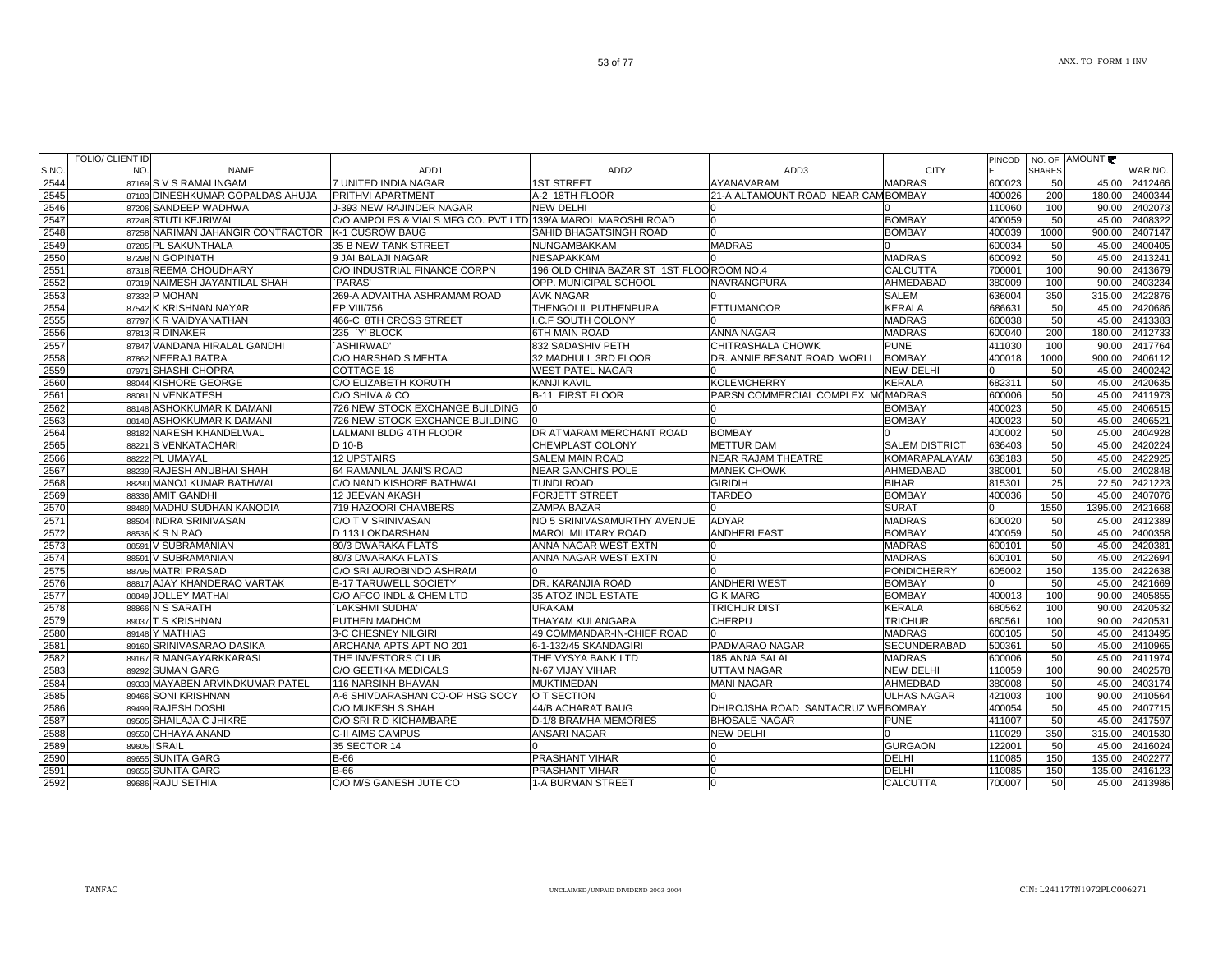| S.NO<br>2593 | NO.   | <b>NAME</b>                     | ADD <sub>1</sub>                                     | ADD <sub>2</sub>                                          | ADD3                                    | <b>CITY</b>       |        | <b>SHARES</b> |         |         |
|--------------|-------|---------------------------------|------------------------------------------------------|-----------------------------------------------------------|-----------------------------------------|-------------------|--------|---------------|---------|---------|
|              |       |                                 |                                                      |                                                           |                                         |                   |        |               |         | WAR.NO. |
|              |       | 89688 SUNDAR SETHIA             | C/O M/S GANESH JUTE CO                               | 1-A BURMAN STREET                                         |                                         | <b>CALCUTTA</b>   | 700007 | 150           | 135.00  | 2413987 |
| 2594         |       | 89714 M M BHURADIA              | <b>BHURADIA CHAMBERS</b>                             | 123/1 BHARATHI PARK ROAD NO 2                             | POST BOX NO.7034                        | <b>COIMBATORE</b> | 641043 | 150           | 135.00  | 2420425 |
| 2595         |       | 89922 BINA P VIRANI             | 52 DADYSETH AGIARY LANE                              | BHAGWAN BHUVAN                                            | 2ND FLOOR                               | <b>BOMBAY</b>     | 400002 | 150           | 135.00  | 2400322 |
| 2596         |       | 89997 C CHITRA                  | NO.11 KRISHNAMURTHY STREET                           | WEST MAMBALAM                                             |                                         | <b>MADRAS</b>     | 600033 | 50            | 45.00   | 2400402 |
| 2597         |       | 89998 P R CHELLAPPA             | NO.11 KRISHNAMURTHY STREET                           | <b>WEST MAMBALAM</b>                                      | $\Omega$                                | <b>MADRAS</b>     | 600033 | 50            | 45.00   | 2400403 |
| 2598         |       | 90081 CHEPURTI RAJESHWARI       | 8-8-45/1 3RD LANE                                    | NEHRU NAGAR                                               | <b>GUNTUR</b>                           | (A P)             | 522001 | 50            | 45.00   | 2422459 |
| 2599         |       | 90093 MEHUL SUMATIBHAI SHAH     | 101 WALKESHWAR ROAD                                  | OLD INDIRA BHUVAN                                         | <b>FIRST FLOOR</b>                      | <b>BOMBAY</b>     | 400006 | 200           | 180.00  | 2400326 |
| 2600         |       | 90150 RAMESHBHAI D MAKWANA      | C/O C V SHETH                                        | <b>25 DIPAWALI SOCIETY</b>                                | <b>NEAR AMRAPOLI SOCIETY</b>            | <b>BARODA</b>     | 390018 | 100           | 90.00   | 2404189 |
| 2601         |       | 90439 DAMAYANTHI AGARWAL        | 74 PERUMAL MUDALY STREET                             |                                                           |                                         | <b>MADRAS</b>     | 600079 | 100           | 90.00   | 2412985 |
| 2602         |       | 90440 J HARI SHANKAR AGARWAL    | 74 PERUMAL MUDALY STREET                             |                                                           | n                                       | <b>MADRAS</b>     | 600079 | 100           | 90.00   | 2412986 |
| 2603         |       | 90460 KAMAL BHATIA              | 4-C/17                                               | OLD RAJINDER NAGAR                                        | O                                       | <b>NEW DELHI</b>  | 110060 | 650           | 585.00  | 2400259 |
| 2604         |       | 90460 KAMAL BHATIA              | 4-C/17                                               | OLD RAJINDER NAGAR                                        |                                         | <b>NEW DELHI</b>  | 110060 | 2250          | 2025.00 | 2400260 |
| 2605         |       | 90460 KAMAL BHATIA              | 4-C/17                                               | OLD RAJINDER NAGAR                                        |                                         | NEW DELHI         | 110060 | 300           | 270.00  | 2400261 |
| 2606         |       | 90545 GOVINDLAL M PARIKH        | <b>D-1 ARIHANT APARTMENTS</b>                        | 22 RAJA ANNAMALAI ROAD                                    |                                         | MADRAS            | 600084 | 50            | 45.00   | 2400413 |
| 2607         |       | 90673 MUNIR N MUJAWAR           | <b>ANUPRAS</b>                                       | 253 CIVIL LINES                                           | <b>SOLAPUR</b>                          |                   | 413003 | 200           | 180.00  | 2422329 |
| 2608         |       | 90686 RAJENDRA PRASHAD GUPTA    | 2603 HAI BASTI                                       | NAYA BAZAR                                                |                                         | DELHI             | 110006 | 100           | 90.00   | 2400777 |
| 2609         |       | 90692 BRIJNANDAN KAUR           | 51-A ANAND NAGAR                                     | <b>BATALA ROAD</b>                                        | n                                       | <b>AMRITSAR</b>   |        | 250           | 225.00  | 2421675 |
| 2610         |       | 90693 MEHAR SINGH               | 51-A ANAND NAGAR                                     | <b>BATALA ROAD</b>                                        |                                         | <b>AMRITSAR</b>   |        | 200           | 180.00  | 2421676 |
| 2611         |       | 90705 NANDKISHORE JAJU          | C/O RADHAKISAN MANTRI                                | <b>JANAZ BUILDING</b>                                     | MOFISAL PLOTS NR BALAJI MANDIR AMRAVATI |                   | 444601 | 100           | 90.00   | 2400382 |
| 2612         |       | 90865 T KANAGASABAI             | NO 1 KAMARAJAR ROAD                                  |                                                           |                                         | <b>KARUR</b>      | 639001 | 50            | 45.00   | 2420269 |
| 2613         |       | 90903 K V D RAMARAO             | 4-1-32 PATUR                                         | NARASARAOPET                                              | <b>GUNTUR</b>                           | A P               | 522601 | 50            | 45.00   | 2419183 |
| 2614         |       | 90916 ANJANABEN JAYANTILAL SHAH | D/1/1 GRID COLONY                                    | <b>G E B DABHAN</b>                                       | חו                                      | <b>NADIAD</b>     | 387320 | 100           | 90.00   | 2403957 |
| 2615         |       | 90938 SUKHDEV KAUR              | 71 MODEL COLONY                                      | <b>HOSHIARPUR</b>                                         |                                         | <b>PUNJAB</b>     | 146001 | 100           | 90.00   | 2415476 |
| 2616         |       | 90988 AJIT VISVANATHAN          | 1 POES GARDEN                                        |                                                           |                                         | <b>MADRAS</b>     | 600086 | 50            | 45.00   | 2413154 |
| 2617         |       | 91019 P SAKHUBAI                | M-21 I STAGE                                         | NRUPATUNGA ROAD                                           | <b>KUVEMPU NAGAR</b>                    | <b>MYSORE</b>     | 570023 | 50            | 45.00   | 2422571 |
| 2618         |       | 91044 R MALATHI                 | BAJAJ FLATS BLCOK I 2 B                              | NANDANAM EXTENSION                                        |                                         | <b>MADRAS</b>     | 600035 | 50            | 45.00   | 2412701 |
| 2619         |       | 91110 ANITA GUPTA               | E-371 NIRMAN VIHAR                                   |                                                           |                                         | <b>DELHI</b>      | 110092 | 50            | 45.00   | 2422011 |
| 2620         |       | 91191 NANDKISHOR S BHATTAD      | 79 SARAVANA PERUMAL MUDALI STREET (G.D.R. HALL LANE) |                                                           | PURASAWALKAM                            | <b>MADRAS</b>     | 600084 | 50            | 45.00   | 2413112 |
| 2621         |       | 91287 JYOTI R NAYAK (MINOR)     | 25/1 RACHANA APARTMENT                               | <b>SWASTIK PARK</b>                                       | <b>CHEMBUR</b>                          | <b>BOMBAY</b>     | 400071 | 100           | 90.00   | 2409006 |
| 2622         |       | 91317 TRILOK CHANDRA JAIN       | <b>JAIN CLINIC</b>                                   | <b>ANTA</b>                                               | DIST. KOTA                              | <b>RAJASTHAN</b>  | 325202 | 100           | 90.00   | 2400283 |
| 2623         |       | 91455 M SETHURAMAN              | 103 UMA THEATRE BUILDINGS                            | <b>SURAMANGALAM</b>                                       |                                         | <b>SALEM</b>      | 636005 | 100           | 90.00   | 2422877 |
| 2624         |       | 91479 SREEKUMAR MUKUNDAN        | KANAIYA THALAYI                                      | <b>TELLICHERRY</b>                                        | <b>CANNANORE</b>                        | <b>KERALA</b>     | 670102 | 50            | 45.00   | 2420474 |
| 2625         |       | 91485 T KANNAN                  | <b>TRUSTEEE</b>                                      | MISS VISALAKSHI KANNAN MARRIAG THIAGARAJAR MILLS PREMISES |                                         | <b>KAPPALUR</b>   | 626709 | 50            | 45.00   | 2420107 |
| 2626         |       | 91495 N VISALATCHI              | <b>ALVA HOSPITAL</b>                                 | VETTAI KARANPUDUR                                         |                                         | <b>POLLACHI</b>   | 642129 | 50            | 45.00   | 2420454 |
| 2627         |       | 91565 AGARWAL VIJAY KUMAR       | SHREE GANPATI INVESTMENT                             | KHEMKA LANE                                               | <b>UPPER BAZAR</b>                      | <b>RANCHI</b>     | 834001 | 50            | 45.00   | 2421164 |
| 2628         |       | 91601 SHEELA DEVI               | <b>INVESTORS POINT</b>                               | KHEMKA LANE J J ROAD                                      | <b>UPPER BAZAR</b>                      | <b>RANCHI</b>     | 834001 | 50            | 45.00   | 2421165 |
| 2629         |       | 91630 GAUTAM M NAIK             | 1/9 DIAGO FERNANDES                                  | <b>BODA L B S MARG</b>                                    | NAVPADA KURLA                           | <b>BOMBAY</b>     | 400070 | 50            | 45.00   | 2408939 |
| 2630         |       | 91657 R VISWANATHAN             | 4425 ANNA ANGAR                                      |                                                           |                                         | <b>MADRAS</b>     | 600040 | 150           | 135.00  | 2412736 |
| 2631         |       | 91731 DEEPTI DEEPAK             | P B NO.2326 KALBADEVI P.O.                           | 5TH FLOOR 127/133 HANUMAN LANE KALBADEVI ROAD             |                                         | <b>MUMBAI</b>     | 400002 | 100           | 90.00   | 2400323 |
| 2632         |       | 91762 JAYAM KRISHNAMOORTHY      | 1-51 B PERUMAL KOIL STREET                           | <b>SITHAKKADU</b>                                         |                                         | MAYILADUTHURAI    | 609003 | 50            | 45.00   | 2419756 |
| 2633         |       | 91794 DILIPKUMAR J SAKHPARA     | C/O MEETA SANJAY SHAH                                | 4TH FLOOR DAHYABHAI CHAMBERS MANAK CHOWK                  |                                         | AHMEDABAD         | 380001 | 50            | 45.00   | 2402849 |
| 2634         |       | 91799 SHANKER SINGAM            | 1813/1814 NEW PACCHA PETH                            |                                                           |                                         | <b>SOLAPUR</b>    | 413005 | 200           | 180.00  | 2422330 |
| 2635         |       | 91803 RASHMI KHANDELWAL         | FLAT NO.18 TYPE VI                                   | <b>NIZAM PALACE</b>                                       | A J C BOSE ROAD                         | CALCUTTA          | 700020 | 100           | 90.00   | 2414345 |
| 2636         |       | 91811 YASMIN MERCHANT           | 701 SHAAM APTS                                       | PLOT 1243 OFF YARI ROAD                                   | <b>ANDHERI WEST</b>                     | <b>BOMBAY</b>     | 400061 | 50            | 45.00   | 2408377 |
| 2637         |       | 91828 KUMUD CHHOTALAL SHETH     | F/13 BHANGWADI                                       | <b>1ST FLOOR</b>                                          | <b>KALBADEVI ROAD</b>                   | <b>BOMBAY</b>     | 400002 | 200           | 180.00  | 2404936 |
| 2638         | 91913 | SUBHASH JETHALAL DALAL          | URMI 10TH FLOOR                                      | <b>WORLI SEA FACE</b>                                     |                                         | <b>BOMBAY</b>     | 400025 | 50            | 45.00   | 2400342 |
| 2639         |       | 91998 T SEETHA DEVI             | 1032 76TH STREET                                     | <b>12TH SECTOR</b>                                        | <b>K K NAGAR</b>                        | <b>MADRAS</b>     | 600078 | 50            | 45.00   | 2412939 |
| 2640         | 92004 | <b>S RAJARAM</b>                | B 1A/1A JANAKPURI                                    |                                                           |                                         | NEW DELHI         | 110058 | 100           | 90.00   | 2402009 |
| 2641         |       | 92044 V R PARVATIKAR            | MOHAN AND CO                                         | NO 6 E/68 CHITRAPUR BHAVAN                                | 8TH MAIN 15TH CROSS MALLESWABANGALORE   |                   | 560055 | 50            | 45.00   | 2411400 |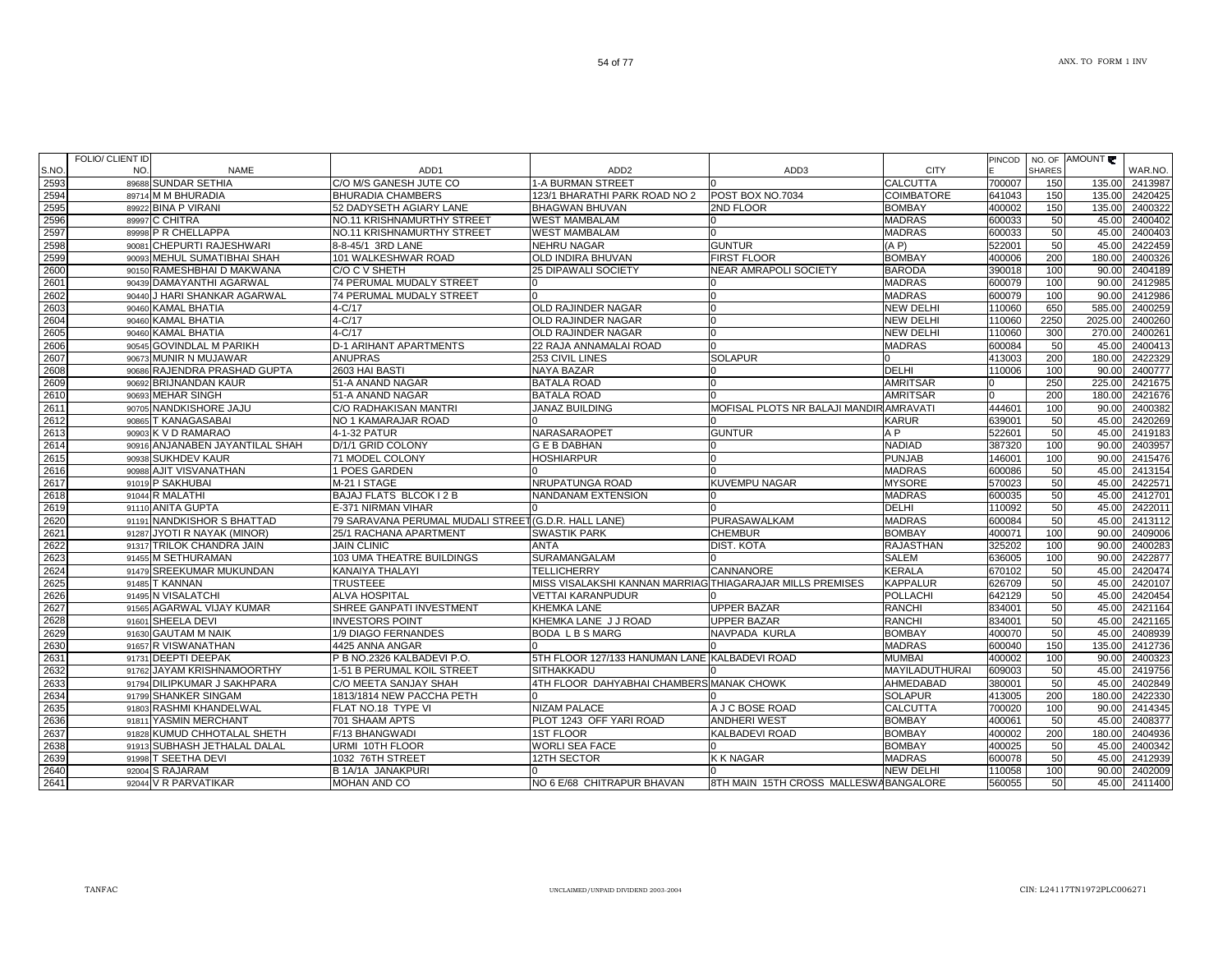|      | <b>FOLIO/ CLIENT ID</b> |                               |                                                      |                                             |                                         |                      | PINCOD |               | NO. OF AMOUNT |               |
|------|-------------------------|-------------------------------|------------------------------------------------------|---------------------------------------------|-----------------------------------------|----------------------|--------|---------------|---------------|---------------|
| S.NO | NO.                     | <b>NAME</b>                   | ADD1                                                 | ADD <sub>2</sub>                            | ADD3                                    | <b>CITY</b>          |        | <b>SHARES</b> |               | WAR.NO.       |
| 2642 |                         | 92045 DILIP R MEHTA           | MOHAN AND CO                                         | NO 6 E/68 CHITRAPUR BHAVAN                  | 8TH MAIN 15TH CROSS MALLESWABANGALORE   |                      | 560055 | 50            | 45.00         | 2411401       |
| 2643 |                         | 92150 SANJAY KUMAR            | C/O M/S KISHORI LAL KRISHAN KUMAR                    | 4479 DAU BAZAR                              | <b>CLOTH MARKET</b>                     | <b>DELHI</b>         | 110006 | 50            | 45.00         | 2421456       |
| 2644 |                         | 92160 MADHULATA KHANDELWAL    | C/O PRAHLAD KHANDELWAL AND CO                        | R 15 2ND FLOOR JAGDISH MARKET ABIDS         |                                         | <b>HYDERABAD</b>     | 500001 | 50            | 45.00         | 2410615       |
| 2645 |                         | 92164 K KUNJAMMAL             | NO 6/179 MUGAPPAIR EAST                              | M M D A COLONY                              |                                         | <b>MADRAS</b>        | 600050 | 50            | 45.00         | 2413414       |
| 2646 |                         | 92166 S SUBRAMANIAN           | A-1-2-6 KAILASH                                      | <b>14TH CROSS STREET</b>                    | <b>BESANT NAGAR</b>                     | CHENNAI              | 600090 | 150           | 135.00        | 2413206       |
| 2647 |                         | 92171 T S LAKSHMI             | <b>D-1 SRIJI APPARTMENTS</b>                         | RAJASEKARA MUDALIAR ROAD                    | <b>MYLAPORE</b>                         | <b>MADRAS</b>        | 600004 | 50            | 45.00         | 2411861       |
| 2648 |                         | 92246 HARISH BHIMANI          | 28/B LAXMI ESTATE VERMA NAGAR                        | BEHIND CHINAI COLLEGE                       | OLD NAGARDAS ROAD ANDHERI W BOMBAY      |                      |        | 100           | 90.00         | 2400245       |
| 2649 |                         | 92270 WAMAN GANESH GODBOLE    | C/O VAISHALI V PATWARDHAN                            | 34 ARUN KAMAL SOCIETY                       | OFF G B INDULKAR MARG VILE PARBOMBAY    |                      | 400057 | 50            | 45.00         | 2408059       |
| 2650 |                         | 92274 RANJEET SINGH           | C/O M P S GREWAL                                     | 61 DEFENCE COLONY                           | BHAI RANDHIR SINGH NAGAR                | <b>LUDHIANA</b>      | 141001 | 50            | 45.00         | 2400263       |
| 2651 |                         | 92462 MANMOHAN NEEMA          | 34/1 GRASIM STAFF QUARTERS                           | <b>BIRLA GRAM</b>                           | <b>NAGDA</b>                            |                      | 456331 | 50            | 45.00         | 2418761       |
| 2652 |                         | 92495 SUNIT ARORA             | 922 VIKAS KUNJ                                       | <b>VIKAS PURI</b>                           |                                         | NEW DELHI            | 110018 | 100           | 90.00         | 2401209       |
| 2653 |                         | 92562 P LEELA                 | 29 WAHAB STREET                                      | <b>CHOOLAIMEDU</b>                          | <b>MADRAS</b>                           |                      | 600094 | 50            | 45.00         | 2413276       |
| 2654 |                         | 92585 MANISH GOSWAMI          | JOHN WYETH I LTD                                     | APEEJAY HOUSE                               | 3RD FLOOR D W ROAD                      | <b>BOMBAY</b>        | 400020 | 100           | 90.00         | 2406297       |
| 2655 |                         | 92817 USHA DEVI SOMANI        | 26/B VIJAY COLONY 1ST FLOOR                          | NEAR STADIUM MARG POST OFFICENARAYANPURA    |                                         | AHMEDABAD            | 380013 | 500           | 450.00        | 2403308       |
| 2656 |                         | 92824 V EASWARANATH           | <b>SYNDICATE BANK</b>                                | <b>VRAVAKONDA POST</b>                      | <b>ANANTAPUR DIST</b>                   | A <sub>P</sub>       | 515812 | 25            | 22.50         | 2419010       |
| 2657 |                         | 92916 PARAMJIT SINGH          | 7 A MOHAN NAGAR                                      | <b>DAHANUKARWADI</b>                        | <b>KANDIVLI WEST</b>                    | <b>BOMBAY</b>        | 400067 | 50            | 45.00         | 2414252       |
| 2658 |                         | 92951 ANURAG RATHI            | <b>MURLI BROS</b>                                    | 71/21 GODOWN STREET                         |                                         | <b>MADRAS</b>        | 600001 | 50            | 45.00         | 2411718       |
| 2659 |                         | 92957 NORATMAL JAIN           | C/O C PARSAN CHAND                                   | 33 THIRUMALAI MUDALI STREET                 | VEPERY                                  | <b>MADRAS</b>        | 600007 | 100           | 90.00         | 2411993       |
| 2660 |                         | 93017 JOOSAB MOOSA            | 128 SOUTH MASI STREET                                |                                             |                                         | <b>MADURAI</b>       | 625001 | 900           | 810.00        | 2419953       |
| 2661 |                         | 93160 SHARADKUMAR H SHAH      | 34 JYOTIKA PARK SOCIETY                              | SHAHI BAUG ROAD                             | 1ST FLOOR NR POLICE COMMISSIO AHMEDABAD |                      | 380004 | 100           | 90.00         | 2402972       |
| 2662 |                         | 93163 KETAN DALAL             | RS 5/12/7 N R C COLONY                               |                                             | <b>MOHONE</b>                           | <b>DIST THANA</b>    | 421102 | 50            | 45.00         | 2410574       |
| 2663 |                         | 93342 ANDILAL SOHANLAL SHAH   | MANI BHUVAN BLOCK NO 307                             | OPP JAIN HOSPITAL STATION ROAD VERAVAL PORT |                                         |                      | 362265 | 100           | 90.00         | 2402696       |
| 2664 |                         | 93411 MANOJ BAFNA             | 82 NARAYAN MUDLY STREET                              | 2ND FLOOR                                   |                                         | <b>MADRAS</b>        | 600079 | 500           | 450.00        | 2412990       |
| 2665 |                         | 93431 C VENKATARAMA REDDY     | NO 5 (NEW NO.9) NEW STREET UPSTAIR VENU NAIDU STREET |                                             | <b>CHETPET</b>                          | <b>CHENNAI</b>       | 600031 | 50            | 45.00         | 2412596       |
| 2666 |                         | 93438 SHREERAM GHANGURDE      | <b>B 206 DEV DEVESHWAR SOCIETY</b>                   | SHAHU MAHARAJ CROSS ROAD                    | <b>ANDHERI EAST</b>                     | <b>BOMBAY</b>        | 400069 | 50            | 45.00         | 2408893       |
| 2667 |                         | 93454 K P R PRASANNA          | NO 61 MITRANANDA                                     | <b>1ST MAIN ROAD</b>                        | <b>SESHADRIPURAM</b>                    | <b>BANGALORE</b>     | 560020 | 50            | 45.00         | 2411237       |
| 2668 |                         | 93469 MEENAL NARENDRA PADHYE  |                                                      | <b>B 4/3 TNHB BAGALUR RD HOSUR</b>          |                                         | <b>TAMIL NADU</b>    | 635109 | 50            | 45.00         | 2420215       |
| 2669 |                         | 93490 VIJAYA GUPTA            | A/ 64/ 103 SAFALATA BUILDING                         | <b>ANAND NAGAR</b>                          | <b>DAHISAR E</b>                        | <b>BOMBAY</b>        | 400068 | 50            | 45.00         | 2408814       |
| 2670 |                         | 93500 ANUPAM GUPTA            | 10/103 RAJENDER NAGAR                                | <b>SEC III SAHIBABAD</b>                    |                                         | <b>GHAZIABAD U P</b> | U      | 50            | 45.00         | 2421683       |
| 2671 |                         | 93531 T JOTHI                 | PLOT NO.90 PON ILLAM                                 | RAJARAM SALAI                               | <b>K K NAGAR</b>                        | TRICHY               | 620021 | 50            | 45.00         | 2419861       |
| 2672 |                         | 93531 T JOTHI                 | PLOT NO.90 PON ILLAM                                 | RAJARAM SALAI                               | <b>K K NAGAR</b>                        | <b>TRICHY</b>        | 620021 | 50            | 45.00         | 2419862       |
| 2673 |                         | 93533 P THANGAVELU            | PLOT NO.90 PON ILLAM                                 | RAJARAM SALAI                               | K K NAGAR                               | <b>TRICHY</b>        | 620021 | 50            | 45.00         | 2419863       |
| 2674 |                         | 93562 REEMA SAWNNEY           | 19/18 VENUS APARTMENTS                               | <b>VENUS COLONY</b>                         | <b>ALWARPET</b>                         | <b>MADRAS</b>        | 600018 | 50            | 45.00         | 2412316       |
| 2675 |                         | 93564 B VISALAKSHI            | <b>16 UJJINI STREET</b>                              | AYANAVARAM                                  | <b>MADRAS</b>                           |                      | 600023 | 100           | 90.00         | 2412467       |
| 2676 |                         | 93571 SHRIVATSAN IYENGAR      | BHARAT OVERSEAS BANK LTD                             | 756 ANNA SALAI                              | <b>HABEEB TOWERS</b>                    | <b>MADRAS</b>        | 600002 | 50            | 45.00         | 2411794       |
| 2677 |                         | 93577 KAMLESH                 | <b>TANK VIEW</b>                                     | 6 KASI VISWANATHAR SANNATHI STIKUMBAKONAM   |                                         |                      | 612001 | 50            | 45.00         | 2419772       |
| 2678 |                         | 93598 S SARAVANAN             | C/O S S V COFFEE WORKS                               | <b>867 DR RAMASWAMY SALAI</b>               | K K NAGAR                               | <b>MADRAS</b>        | 600078 | 100           | 90.00         | 2412940       |
| 2679 |                         | 93611 K N S HUMAYUN           | 22 ARUNACHALA STREET                                 | <b>CHINDADRIPET</b>                         |                                         | <b>MADRAS</b>        | 600002 | 50            | 45.00         | 2411795       |
| 2680 |                         | 93612 L M SALAHUDIN           | 14/2 JAGANATHAPURAM IIND STREET                      | <b>CHETPUT</b>                              |                                         | <b>MADRAS</b>        | 600031 | 50            | 45.00         | 2412597       |
| 2681 |                         | 93651 KT RM RAMASAMY CHETTIAR | K LAKSHMIPURAM                                       | VIA KOTHAMANGALAM                           |                                         | P T T DISTRICT       | 623105 | 50            | 45.00         | 2419892       |
| 2682 |                         | 93678 ANIL DUBEY              | <b>DUBEY SADAN</b>                                   | DAULAT GANJ                                 | <b>BHAPKER KI GOTH</b>                  | <b>GWALIOR (MP)</b>  |        | 50            | 45.00         | 2421684       |
| 2683 |                         | 93695 P KUMAR                 | 91 SANKARA NAIDU STREET                              | <b>TIRUPAPULIYUR</b>                        | <b>TAMIL NADU</b>                       |                      | 607002 | 100           | 90.00         | 2422718       |
| 2684 |                         | 93734 A GANESAN               | 19 JUDGE JUMBULINGAM STREET                          | <b>GF1 SHYAM'S COURT</b>                    | <b>MYLAPORE</b>                         | <b>MADRAS</b>        | 600004 | 50            | 45.00         | 2411864       |
| 2685 |                         | 93779 V SUNDARAM              | <b>19 SRINIVASAN STREET</b>                          | R A PURAM                                   |                                         | <b>MADRAS</b>        | 600028 | 150           | 135.00        | 2412541       |
| 2686 |                         | 93781 SHANTHINI ARTHUR        | 7 SUNDARESWARAR KOIL STREET                          | <b>EAST TAMBARAM</b>                        |                                         | <b>MADRAS</b>        | 600059 | 100           | 90.00         | 2412867       |
| 2687 |                         | 93813 RM ARUNACHALAM          | 30 THIRD STREET                                      | <b>MUTHU PATTANAM</b>                       | <b>KARAIKUDI</b>                        | P T T DISTRICT       | 623001 | 50            | 45.00         | 2422794       |
| 2688 |                         | 93844 SHANTIDEVI JAIN         | <b>MAJOR CHAURAHA</b>                                | P O BALRAMPUR                               | <b>DIST GONDA</b>                       | UTTAR PRADESH        | 271201 | 100           | 90.00         | 2416380       |
| 2689 |                         | 93919 ATUL BABULAL VORA       | 82/2 SHREYAS                                         | 25TH ROAD                                   | SION (WEST)                             | <b>BOMBAY</b>        | 400022 | 100           | 90.00         | 2400340       |
| 2690 |                         | 93943 V MAHESHWARI            | 244 SAKKARAJA KOTTAI                                 | PUDUPALAYAM                                 | <b>RAJAPALAYAM</b>                      |                      | 626117 | 50            |               | 45.00 2420087 |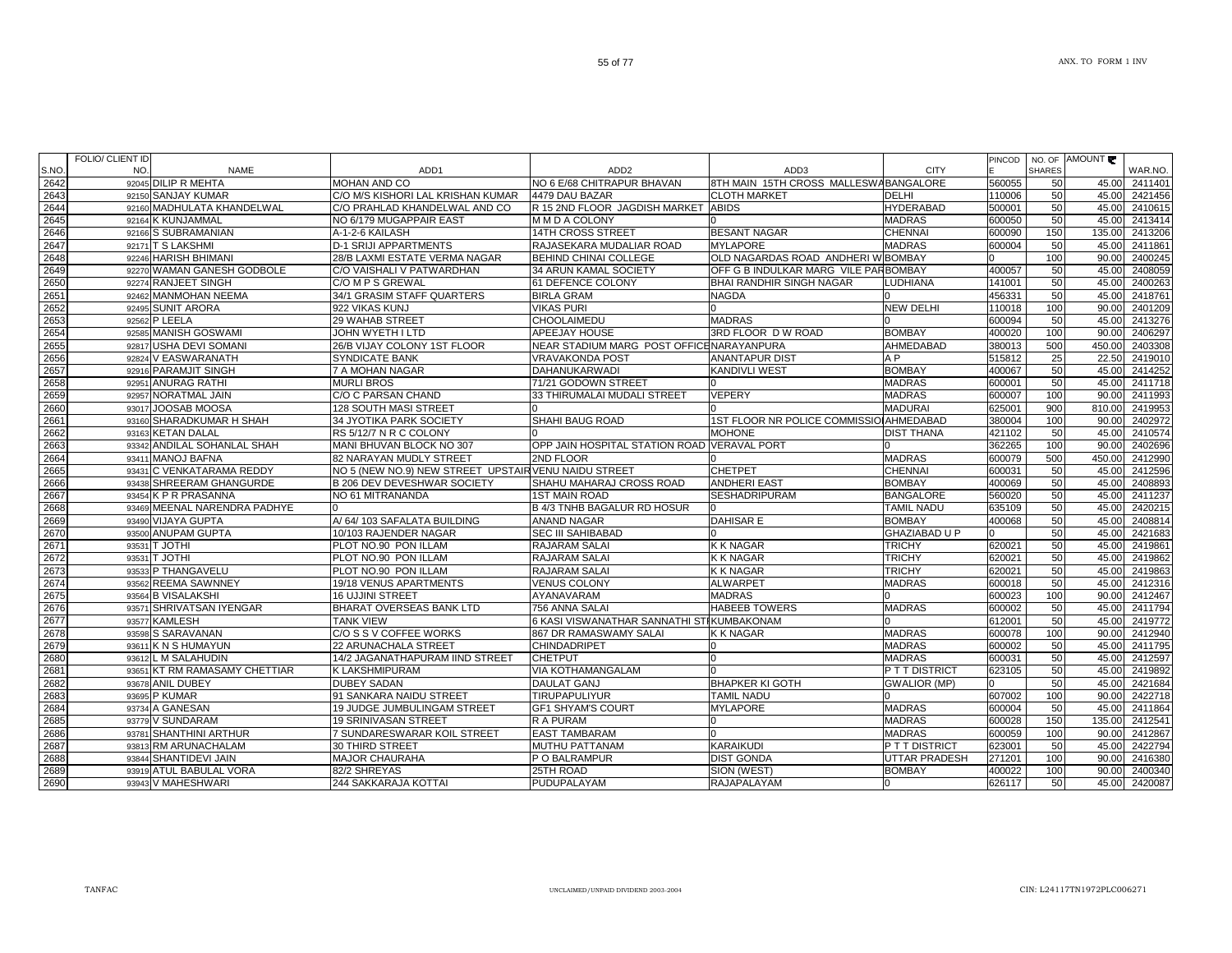|      | <b>FOLIO/ CLIENT ID</b> |                                                                        |                                               |                                           |                                  |                                |        |               | NO. OF AMOUNT |               |
|------|-------------------------|------------------------------------------------------------------------|-----------------------------------------------|-------------------------------------------|----------------------------------|--------------------------------|--------|---------------|---------------|---------------|
| S.NO | NO.                     | <b>NAME</b>                                                            | ADD <sub>1</sub>                              | ADD <sub>2</sub>                          | ADD3                             | <b>CITY</b>                    | PINCOD | <b>SHARES</b> |               | WAR.NO.       |
| 2691 |                         | 93973 PARAMJEET BAGGA                                                  | A/59 RESERVE BANK STAFF QUARTERS CHAR IMALI   |                                           |                                  | <b>BHOPAL</b>                  | 462016 | 50            | 45.00         | 2418515       |
| 2692 |                         | 94005 S MOUROUGAPPANE                                                  | <b>21 PERUMAL KOIL STREET</b>                 | <b>MUTHIALPET</b>                         |                                  | <b>PONDICHERRY</b>             | 605003 | 100           | 90.00         | 2422640       |
| 2693 |                         | 94045 MANJU P SADARANGANI                                              | MERCANTILE BANK CHAMBERS                      | 2ND FLOOR                                 | 16 VEER NARIMAN ROAD FORT        | <b>BOMBAY</b>                  | 400023 | 50            | 45.00         | 2406520       |
| 2694 |                         | 94101 A K NARAYAN                                                      | FLAT NO 8                                     | 23 AROCT STREET                           | T NAGAR                          | <b>MADRAS</b>                  | 600017 | 50            | 45.00         | 2412207       |
| 2695 |                         | 94239 G CHANDRASEKARAN                                                 | <b>4 SUBRAMANIAN STREET</b>                   | <b>WEST MAMBALAM</b>                      |                                  | <b>MADRAS</b>                  | 600033 | 50            | 45.00         | 2412636       |
| 2696 |                         | 94269 S RAMASWAMY                                                      | 39 READY MONEY MANSION                        | <b>MEZZANINE FLOOR</b>                    | 43 VEER NARIMAN ROAD FORT        | <b>BOMBAY</b>                  | 400023 | 350           | 315.00        | 2400341       |
| 2697 |                         | 94279 PADMAVATHIDEVI MANNAVA                                           | D/O M SAMBASIVA RAO                           | D NO.7-4-1 BHIMAVARIPALEM                 | <b>BAPATLA (PO)</b>              | GUNTUR DIST (A.P.) 522101      |        | 100           | 90.00         | 2419172       |
| 2698 |                         | 94291 AYESHA RUMAISA                                                   | NO 1 8TH STREET                               | <b>GOPALAPURAM</b>                        | <b>MADRAS</b>                    |                                | 600086 | 500           | 450.00        | 2413155       |
| 2699 |                         | 94293 N CHARUMATHI                                                     | U BLOCK NO.88                                 | <b>PLOT NO.4287</b>                       | ANNA NAGAR                       | <b>MADRAS</b>                  | 600040 | 100           | 90.00         | 2412739       |
| 2700 |                         | 94307 R RAMANUJAM                                                      | PLOT 1173 18TH CENTRAL CROSS STREIM K B NAGAR |                                           | <b>MADRAS</b>                    |                                | 600039 | 200           | 180.00        | 2413386       |
| 2701 |                         | 94324 S S VASANTHI                                                     | AD-24 ANNA NAGAR                              |                                           |                                  | <b>MADRAS</b>                  | 600040 | 50            | 45.00         | 2412740       |
| 2702 |                         | 94378 SUNDARAYYA PAULRAJ KINGSLEY                                      | AB-149                                        | <b>3RD MAIN ROAD</b>                      | <b>ANNA NAGAR</b>                | <b>CHENNAI</b>                 | 600040 | 50            | 45.00         | 2412741       |
| 2703 |                         | 94463 M P SWAMINATHAN                                                  | 10 A RESERVE BANK COLONY                      |                                           | <b>CHROMPET</b>                  | <b>MADRAS</b>                  | 600044 | 100           | 90.00         | 2400409       |
| 2704 |                         | 94466 MOVVA SIVARAMAKRISHNAIAH                                         | CHIEF ACCOUNTS OFFICER                        | O/O TELECOM DISTRICT                      | <b>MANAGER</b>                   | <b>BELLARY</b>                 | 583101 | 100           | 90.00         | 2419604       |
| 2705 |                         | 94468 A BALASUBRAMANIAN                                                | 43 BIG STREET                                 | <b>TRIPLICANE</b>                         |                                  | <b>MADRAS</b>                  | 600005 | 200           | 180.00        | 2411954       |
| 2706 |                         | 94478 NEW MOON INVESTMENT & FINANCE PVT LTD NEW MOON INV & FINANCE LTD |                                               | 107 KALAIMAGHAL STREET                    | KOMARAPALAYAM                    | <b>NAMAKKAL DIST</b>           | 638183 | 300           | 270.00        | 2420260       |
| 2707 |                         | 94487 EMELIA VEDANAYAGAM                                               | F-1 NESAM COURT                               | 64 ELLAIAMMAN KOIL STREET                 | VANNANTHURAI ADYAR               | <b>CHENNAI</b>                 | 600020 | 50            | 45.00         | 2412400       |
| 2708 |                         | 94504 AWTAR SINGH PARMAR                                               | <b>HM 114</b>                                 | <b>SUKHDEV NAGAR</b>                      | <b>JAMALPUR</b>                  | <b>LUDHIANA</b>                | 141011 | 50            | 45.00         | 2415518       |
| 2709 |                         | 94505 LATHA VEERAPPAN                                                  | THENUNGUDI NORTH                              | <b>MAVIDUKURICHI POST</b>                 | PERAVURANI TAULK                 | <b>TANJORE DIST</b>            | 614804 | 50            | 45.00         | 2419800       |
| 2710 |                         | 94505 LATHA VEERAPPAN                                                  | THENUNGUDI NORTH                              | <b>MAVIDUKURICHI POST</b>                 | PERAVURANI TAULK                 | <b>TANJORE DIST</b>            | 614804 | 50            | 45.00         | 2421688       |
| 2711 |                         | 94577 V VENKATARAMAN                                                   | 49/G AMBICA APTS                              | <b>K K NAGAR</b>                          | DR RAMASAMY SALAI                | <b>MADRAS</b>                  | 600078 | 100           | 90.00         | 2412941       |
| 2712 |                         | 94579 S NARAYANAN                                                      | A/O SWASTIK AND CO                            | 3A-B CENTURY PLAZA                        | 560 - 562 ANNA SALAI             | <b>MADRAS</b>                  | 600018 | 50            | 45.00         | 2412320       |
| 2713 |                         | 94638 TRISHLA VAISHNAV                                                 | 603 RAJENDRA APTS                             | <b>BERCHA ROAD</b>                        | <b>KILPAUK</b>                   | <b>MADRAS</b>                  | 600010 | 100           | 90.00         | 2412051       |
| 2714 |                         | 94682 S SUSHILA                                                        | C/O A S RAMANATHAN                            | <b>JANAKI BHAVAN</b>                      | <b>DHARAMPETH</b>                | <b>NAGPUR</b>                  | 440010 | 100           | 90.00         | 2418255       |
| 2715 |                         | 94773 RAMESH K SHAH                                                    | 33 3RD FLOOR                                  | <b>PINTOVILLA</b>                         | RBSK BOLE ROAD DADAR WEST BOMBAY |                                | 400028 | 250           | 225.00        | 2406904       |
| 2716 |                         | 94806 K C SURESH KUMAR                                                 | 120 KAMARAJ NAGAR                             | <b>RAJAPALAYAM</b>                        |                                  |                                | 626117 | 100           | 90.00         | 2420088       |
| 2717 |                         | 94852 S RAVICHANDRAN                                                   | 17/10 KOOTHAPAKKAM MAIN ROAD                  |                                           |                                  | <b>CUDDALORE</b>               | 607002 | 100           | 90.00         | 2422720       |
| 2718 |                         | 94906 BAGHYAVANTI JAIN                                                 | <b>NO 105</b>                                 | <b>AUDIAPPA NAIK STREET</b>               |                                  | <b>MADRAS</b>                  | 600079 | 50            | 45.00         | 2412993       |
| 2719 |                         | 94907 DINESHKUMAR D JAIN                                               | <b>NO 105</b>                                 | <b>AUDIAPPA NAIK STREET</b>               |                                  | <b>MADRAS</b>                  | 600079 | 50            | 45.00         | 2412994       |
| 2720 |                         | 94953 L BADURU ZAMAN                                                   | 63 KALAVI CHETTY STREET                       | CHINDADRI PET                             |                                  | <b>MADRAS</b>                  | 600002 | 50            | 45.00         | 2411797       |
| 2721 |                         | 94958 M V R S PRASAD                                                   | 8/6 THANIKACHALAM ROAD                        | T NAGAR                                   |                                  | <b>MADRAS</b>                  | 600017 | 50            | 45.00         | 2412211       |
| 2722 |                         | 94964 S RATHINAM                                                       | 8/1 TEACHERS COLONY                           | <b>FIRST FLOOR</b>                        | <b>ROYAPETTAH</b>                | <b>MADRAS</b>                  | 600014 | 100           | 90.00         | 2412127       |
| 2723 |                         | 95022 NAGENDRA RAO KOLLI                                               | <b>C/O KONARK THEATRE</b>                     | <b>DILSUKH NAGAR</b>                      |                                  | <b>HYDERABAD</b>               | 500660 | 100           | 90.00         | 2410989       |
| 2724 |                         | 95046 MAYA MAKHARIA                                                    | 22 SAMIR                                      | 6TH ROAD                                  | J V P D SCHEME                   | <b>BOMBAY</b>                  | 400056 | 500           | 450.00        | 2400354       |
| 2725 |                         | 95048 FARZANA RAFIQUE                                                  | <b>C/O SHREE INVESTMENTS</b>                  | BHONDU MARKET OPP DR KUTHE HIBADNERA ROAD |                                  | AMRAVATHI (MAHA)               | 444605 | 200           | 180.00        | 2418424       |
| 2726 | 95135 BALU              |                                                                        | 235 A                                         | <b>MOUNT ROAD</b>                         |                                  | <b>MADRAS</b>                  | 600006 | 50            | 45.00         | 2411976       |
| 2727 |                         | 95155 P J JANARDANAN                                                   | 61                                            | <b>USMAN ROAD</b>                         | <b>T NAGAR</b>                   | <b>MADRAS</b>                  | 600017 | 100           | 90.00         | 2412213       |
| 2728 |                         | 95178 R C K GUPTA                                                      | 13 GEE GEE CASTLE                             | <b>186 AVAI SHANMUGHAM RD</b>             |                                  | <b>MADRAS</b>                  | 600086 | 250           | 225.00        | 2413156       |
| 2729 |                         | 95203 R BAVATHARANI                                                    | A/3 LLOYDS COLONY                             | <b>LLOYDS RD</b>                          | <b>ROYAPETTAH</b>                | <b>MADRAS</b>                  | 600014 | 50            |               | 45.00 2412128 |
| 2730 |                         | 95228 M ABDUL SATHAR                                                   | C/O PONDS INDIA LTD                           | SHOE DIVISION                             | ARUMPARTHAPURAM                  | <b>PONDY</b>                   | 605110 | 50            | 45.00         | 2419684       |
| 2731 |                         | 95257 YELURI CHINA SUBBARAO                                            | KOMALA MEDICALS                               | $5 - 1 - 321$                             | <b>GANDHI CHOWK</b>              | NARASARAOPET                   | 522601 | 50            | 45.00         | 2419184       |
| 2732 |                         | 95259 P SATISH PANDHARE                                                | C/O KOTHARI RATHI AND ASSO                    | BHAGWAGAR BHAWAN BEHIND HOTCENTRAL AVENUE |                                  | <b>NAGPUR</b><br><b>MADRAS</b> | 440018 | 100           | 90.00         | 2418350       |
| 2733 |                         | 95271 A VENKATESWARAN                                                  | <b>FLAT NO 3 C 750</b>                        | 49TH STREET 7TH AVENUE                    | <b>ASHOK NAGAR</b>               |                                | 600083 | 50            | 45.00         | 2413078       |
| 2734 |                         | 95285 SAROJ GORAWARA                                                   | $E-1$                                         | <b>WEST PATEL NAGAR</b>                   |                                  | <b>NEWDELHI</b>                | 110008 | 100           | 90.00         | 2400920       |
| 2735 |                         | 95286 INDUMATHI CHANDAK                                                | <b>5 KOHINOOR SOCIETY</b>                     | <b>PANCH GALA</b>                         | VARACHHA ROAD                    | <b>SURAT</b>                   | 395006 | 50            | 45.00         | 2404703       |
| 2736 |                         | 95287 GANESH LAL CHANDAK                                               | <b>5 KOHINOOR SOCIETY</b>                     | <b>PANCH GALA</b>                         | VARACHHA ROAD                    | <b>SURAT</b>                   | 395006 | 50            | 45.00         | 2404704       |
| 2737 |                         | 95348 J SRINIVASAN                                                     | NO 4 SECOND CROSS STREET                      | FLAT NO 4<br>FLAT NO 4                    | SHASTRI NAGAR ADYAR              | <b>MADRAS</b><br><b>MADRAS</b> | 600020 | 50            | 45.00         | 2412401       |
| 2738 | 95348                   | J SRINIVASAN                                                           | NO 4 SECOND CROSS STREET                      |                                           | SHASTRI NAGAR ADYAR              |                                | 600020 | 50            | 45.00         | 2412411       |
| 2739 |                         | 95357 M K SRINIVASAN                                                   | NO 26 47TH STREET                             | <b>ASHOK NAGAR</b>                        | <b>MADRAS</b>                    | 0                              | 600083 | 50            | 45.00         | 2413079       |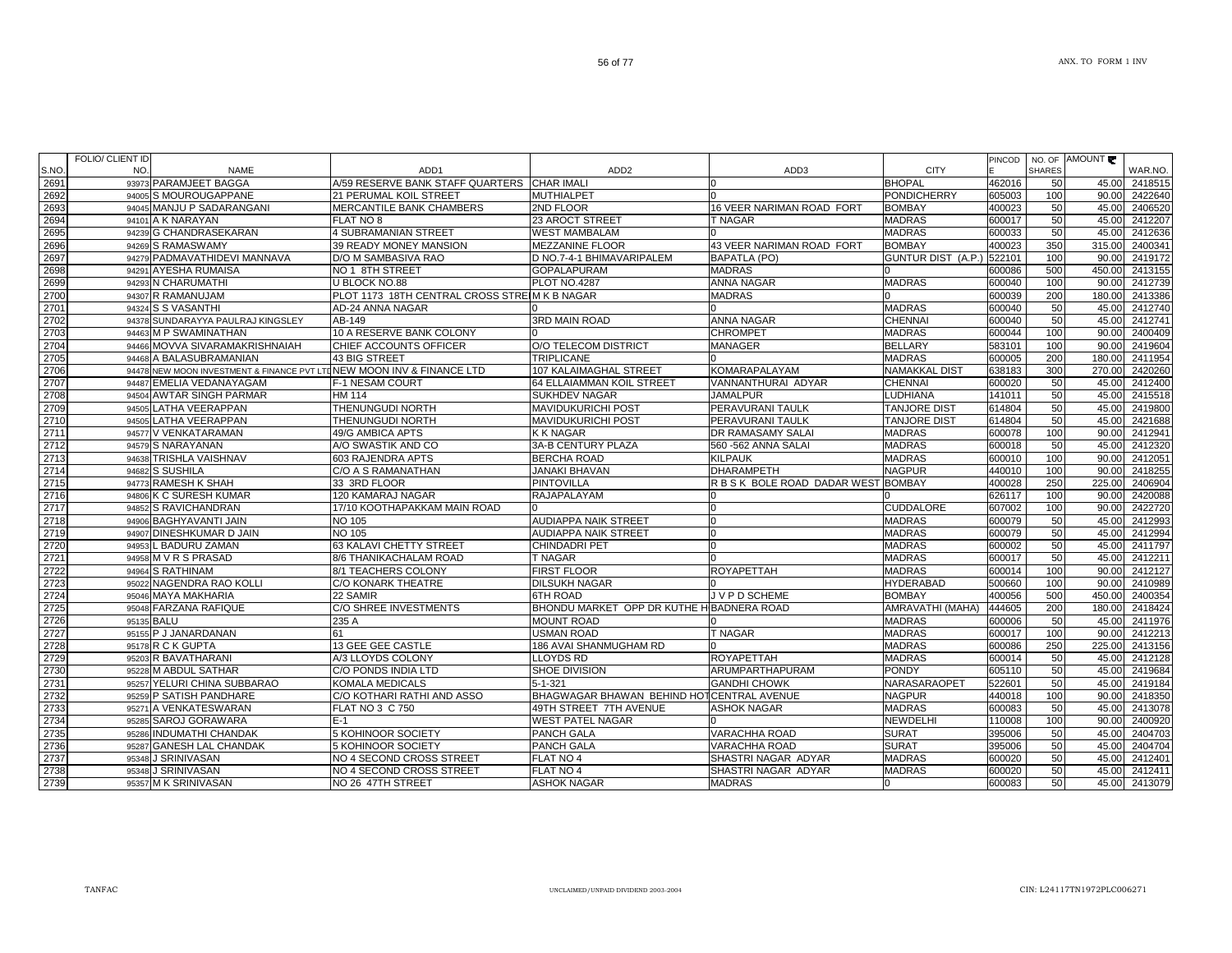|      | FOLIO/ CLIENT ID |                                     |                                                          |                                                                            |                                 |                     | <b>PINCOD</b> |               | NO. OF AMOUNT |         |
|------|------------------|-------------------------------------|----------------------------------------------------------|----------------------------------------------------------------------------|---------------------------------|---------------------|---------------|---------------|---------------|---------|
| S.NO | NO.              | <b>NAME</b>                         | ADD <sub>1</sub>                                         | ADD <sub>2</sub>                                                           | ADD3                            | <b>CITY</b>         |               | <b>SHARES</b> |               | WAR.NO. |
| 2740 |                  | 95358 M RAJESWARI                   | <b>LAXMI MEDICALS</b>                                    | <b>153 ROYAPETTAH HIGH ROAD</b>                                            | <b>MYLAPORE</b>                 | <b>MADRAS</b>       | 600004        | 150           | 135.00        | 2413360 |
| 2741 |                  | 95358 M RAJESWARI                   | <b>LAXMI MEDICALS</b>                                    | 153 ROYAPETTAH HIGH ROAD                                                   | <b>MYLAPORE</b>                 | <b>MADRAS</b>       | 600004        | 50            | 45.00         | 2419956 |
| 2742 |                  | 95386 R T BOOPATHY                  | 37 B THALAYARI STREET                                    | <b>PATTUKKOTAI</b>                                                         |                                 | <b>THANJAVUR DT</b> | 614601        | 100           | 90.00         | 2419790 |
| 2743 |                  | 95458 BIPINKUMAR PARSHOTTADAS PATEL | C/O PARSHOTTAMDAS SOMABHAI PATELINE DENA BANK            |                                                                            |                                 | <b>ANAND</b>        |               | 50            | 45.00         | 2421686 |
| 2744 |                  | 95481 R MALLIKA                     | 72 GIRI AMMAN KOVIL STREET                               | PEELAMEDU                                                                  |                                 | <b>COIMBATORE</b>   | 641004        | 100           | 90.00         | 2420352 |
| 2745 |                  | 95497 PARAMJEET KAUR                | 5/C GRANT STREET                                         | SUITE 19                                                                   | 2ND FLOOR                       | <b>CALCUTTA</b>     | 700013        | 300           | 270.00        | 2414141 |
| 2746 |                  | 95508 SRINATH RAMANUJAN             | HOUSE NO 5                                               | BLOCK NO 6                                                                 | <b>MOGAPPAIR EAST</b>           | <b>MADRAS</b>       | 600050        | 100           | 90.00         | 2413415 |
| 2747 |                  | 95520 K BALASUBRAMANIAM             | 27 G 3 PATTKAN STREET                                    | JOTHIPURAM POST                                                            |                                 | <b>COIMBATORE</b>   | 641047        | 100           | 90.00         | 2420435 |
| 2748 |                  | 95544 VANDANA DESHRAJ MANSOCH       | <b>CHAPRU NAGAR</b>                                      | <b>SWASTIK SOCIETY</b>                                                     | FLAT NO 2/276 LAKAD GANJ        | <b>NAGPUR</b>       |               | 50            | 45.00         | 2421687 |
| 2749 |                  | 95630 ILONA MANRAL                  | C/O BALRAMPUR PROFSNL SER. [P] LTD ROHIT BHAWAN          |                                                                            | 5TH FLOOR 4 SAPRU MARG          | <b>LUCKNOW</b>      | 226001        | 100           | 90.00         | 2416025 |
| 2750 |                  | 95646 ASHOK KUMAR WALIA             | A 102 YOJAMA VIHAR                                       |                                                                            |                                 | <b>DELHI</b>        | 110092        | 50            | 45.00         | 2402426 |
| 2751 |                  | 95670 P CHANDRA SEKAR               | 10 PARAMSIVA CHETTY STREET                               |                                                                            |                                 | <b>MADRAS</b>       | 600003        | 500           | 450.00        | 2411823 |
| 2752 |                  | 95717 PUSHPA SINGHANIA              | C/O TUNNULAL                                             | 109 KARAYA ROAD                                                            | <b>CALCUTTA</b>                 | n                   | 700017        | 50            | 45.00         | 2400427 |
| 2753 |                  | 95735 R PREMANAYAGAM                | FLAT NO 4 FIRST FLOOR                                    | <b>RESIDENTIAL APARTMENTS</b>                                              | 108 T T K ROAD ALWARPET         | <b>MADRAS</b>       | 600018        | 100           | 90.00         | 2412322 |
| 2754 |                  | 95739 G CHANDRA SEKARAN             | 5 A KUMARAPPA MAISTRY STREET                             |                                                                            |                                 | <b>MADRAS</b>       | 600001        | 100           | 90.00         | 2411731 |
| 2755 |                  | 95793 Y ARLAGADDAPARVATHI           | W/O Y RAMBABU                                            | <b>S VENKATAPURAM</b>                                                      | <b>THANAM POST</b>              | VISAKHAPATNAM       | 531021        | 50            | 45.00         | 2400394 |
| 2756 |                  | 95866 S ASOKAN                      | C/O EICHER MOTORS LTD                                    | 22/2 YESHWANT NIWAS ROAD                                                   |                                 | <b>INDORE</b>       | 452003        | 100           | 90.00         | 2418502 |
| 2757 |                  | 95884 O P CHANDNA                   | C/O M/S FORT GLOSTER INDUSTRIES LTIM 71 CANNOUGHT CIRCUS |                                                                            |                                 | <b>NEW DELHI</b>    | 110001        | 200           | 180.00        | 2400540 |
| 2758 |                  | 95884 O P CHANDNA                   | C/O M/S FORT GLOSTER INDUSTRIES LTIM 71 CANNOUGHT CIRCUS |                                                                            |                                 | <b>NEW DELHI</b>    | 110001        | 100           | 90.00         | 2400541 |
| 2759 |                  | 95893 SUBRAMANIAN SRIKANTH          | 13 III MAIN ROAD                                         | <b>RAM NAGAR</b>                                                           | <b>NANGANALLUR</b>              | <b>MADRAS</b>       | 600061        | 100           | 90.00         | 2412885 |
| 2760 |                  | 95914 AJOY SINGH BANTHIA            | U 7 A GREEN PARK                                         | <b>NEW DELHI</b>                                                           |                                 |                     | 110016        | 100           | 90.00         | 2400254 |
| 2761 |                  | 95972 UTTAM JAIN                    | MANGALAM TIMBER SHOP NO.3                                | WELFARE CHAMBERS VASHI TURBISECTOR NO.17 VASHI                             |                                 | <b>NEW MUMBAI</b>   | 400705        | 50            | 45.00         | 2410277 |
| 2762 |                  | 96059 MANISH B SHAH                 | 73/2 SHANTI SADAN                                        | ROAD NO 25                                                                 | <b>SION WEST</b>                | <b>BOMBAY</b>       | 400022        | 100           | 90.00         | 2406438 |
| 2763 |                  | 96080 R GOPINATH                    | 27 P M CHETTY STREET                                     | <b>SAIDAPET</b>                                                            | <b>VELLORE</b>                  | N A A DIST          | 632001        | 50            | 45.00         | 2422839 |
| 2764 |                  | 96084 S VENKATAPATHI RAO            | THE VYSYA BANK LTD                                       | <b>INVESTORS CLUB</b>                                                      | 27-12-45 1ST FLOOR ALI BAIGH ST | <b>VIJAYAWADA</b>   | 520002        | 500           | 450.00        | 2419117 |
| 2765 |                  | 96104 GAYATHRI PANICKER             | <b>B 33 SHANTI MAHAL</b>                                 | <b>SV ROAD</b>                                                             | <b>BORIVALI (WEST)</b>          | <b>BOMB AY</b>      | 400092        | 100           | 90.00         | 2409734 |
| 2766 |                  | 96109 G SIVANANDAN                  | 49/50 LAWRENCE ROAD                                      |                                                                            |                                 | <b>CUDDALORE</b>    | 607002        | 200           | 180.00        | 2422722 |
| 2767 |                  | 96119 KAWALJEET KAUR                | <b>B-122 GUJARANMELA TOWN</b>                            | PART I                                                                     |                                 | <b>DELHI</b>        | 110009        | 100           | 90.00         | 2400969 |
| 2768 |                  | 96131 V KALYANAKUMAR                | PONDS (INDIA) LTD                                        | <b>LEATHER DIVISION</b>                                                    | <b>METTUPALAYAM</b>             | <b>PONDICHERRY</b>  | 605010        | 50            | 45.00         | 2422657 |
| 2769 |                  | 96144 PRAVEENA CHANDRASEKAR         | FLAT NO. E-2 SYNDICATE RESIDENCY                         | <b>NO.3 DR THOMAS ROAD</b>                                                 | <b>T NAGAR</b>                  | <b>CHENNAI</b>      | 600017        | 50            | 45.00         | 2412216 |
| 2770 |                  | 96152 HEERALAL                      | C/O KISHORE BROTHERS                                     | 61 B PERUMAL MUDALI STREET                                                 |                                 | <b>MADRAS</b>       | 600079        | 50            | 45.00         | 2412998 |
| 2771 | 96153            | . GOPAL                             | C/O KISHORE BROTHERS                                     | 61 B PERUMAL MUDALY STREET                                                 |                                 | <b>MADRAS</b>       | 600079        | 50            | 45.00         | 2412999 |
| 2772 |                  | 96169 SULEKH CHANDER                | 21 2ND AVENUE                                            | <b>DAE TOWNSHIP</b>                                                        | <b>KALPAKKAM</b>                |                     | 603102        | 50            | 45.00         | 2419657 |
| 2773 |                  | 96172 K VIJAYALAXMI V KINI          | <b>SAMPE</b>                                             | <b>POST ARYAPU</b>                                                         | <b>PUTTUR</b>                   | D K                 | 574210        | 50            | 45.00         | 2419422 |
| 2774 |                  | 96187 VIKRANT BAKHTANI              | 14 WALLACE GARDEN                                        |                                                                            |                                 | <b>MADRAS</b>       | 600006        | 100           | 90.00         | 2411977 |
| 2775 |                  | 96202 SUJATHA BALAKRISHNA           | W/O SRI B R BALAKRISHNA                                  | INDIAN OIL CORPORATION LTD                                                 | NO 2 RACE COURSE ROAD           | <b>MADURAI</b>      | 625002        | 50            | 45.00         | 2419969 |
| 2776 |                  | 96246 J P KALYANRAAM                | <b>143 AUDIAPPA NAICKEN STREET</b>                       | <b>GEORGE TOWN</b>                                                         |                                 | <b>MADRAS</b>       | 600001        | 50            | 45.00         | 2411733 |
| 2777 |                  | 96309 KRISHNA NEMA                  | C/O GOVIND DAS NEMA                                      | 9/2, MANORAMAGANJ (MUCHHAL COM 401, DEVASHISH APTS, IN FRONT OF INDORE M.P |                                 |                     | 452001        | 50            | 45.00         | 2418454 |
| 2778 |                  | 96312 MAHIP MANJIT SINGH            | 2 SOUTHEND LANE                                          |                                                                            |                                 | <b>NEW DELHI</b>    | 110011        | 100           | 90.00         | 2402506 |
| 2779 |                  | 96348 R LAKSHMI                     | <b>MADHURA PLASTICS</b>                                  | 7 RAJAGOPALAN STREET                                                       |                                 | <b>MADRAS</b>       | 600033        | 50            | 45.00         | 2412638 |
| 2780 |                  | 96421 SURENDRA SINGH DUGAR          | 8 THANIKACHALAM ROAD                                     | <b>T NAGAR</b>                                                             |                                 | <b>MADRAS</b>       | 600017        | 30            | 27.00         | 2412217 |
| 2781 |                  | 96439 ASHOK POPATLAL SHAH           | C 1 AARTI OLD NAGARDAS ROAD                              | <b>ANDHERI EAST</b>                                                        |                                 | <b>BOMBAY</b>       | 400069        | 50            | 45.00         | 2408897 |
| 2782 |                  | 96472 ARVIND SINGHAL                | 79/7 EAST PUNJABI BAGH                                   |                                                                            |                                 | <b>NEW DELHI</b>    | 110026        | 100           | 90.00         | 2401457 |
| 2783 |                  | 96480 DHANENDRA H BENANI            | C/O DILIP KUMAR N SHAH                                   | MAHAVIR BHUVAN                                                             | <b>BIBI AIABI ROAD</b>          | <b>MANGALORE</b>    |               | 50            | 45.00         | 2421690 |
| 2784 |                  | 96501 V PURUSHOTHAMAN               | NO 139 13TH AVENUE                                       | <b>KALPAKKAM</b>                                                           |                                 |                     | 603102        | 50            | 45.00         | 2419658 |
| 2785 |                  | 96610 SANDEEP AGGARWAL              | <b>FOREST RANGE OFFICER</b>                              | RAJPURA FOREST RANGE                                                       | <b>RAJPURA</b>                  | <b>PUNJAB</b>       | 140401        | 50            | 45.00         | 2415503 |
| 2786 |                  | 96612 GURDILAL CHAND                | C/O D S KUMARIA                                          | B 19/699 SANUPAM MALERKOTLA HOICIVIL LINES                                 |                                 | <b>LUDHIANA</b>     | 141001        | 100           | 90.00         | 2415381 |
| 2787 |                  | 96616 HARISH CHAND JAIN             | <b>NO C 136</b>                                          | <b>EAST OF KAILASH PART I</b>                                              |                                 | <b>DELHI</b>        | 110065        | 50            | 45.00         | 2402164 |
| 2788 |                  | 96617 PARASMAL GHEVARCHAND ZABAK    | <b>AT MALKAPUR</b>                                       | <b>DIST BULDHANA</b>                                                       | <b>MAHARASHTRA</b>              | <sup>0</sup>        | 443101        | 200           | 180.00        | 2400381 |
|      |                  |                                     |                                                          |                                                                            |                                 |                     |               |               |               |         |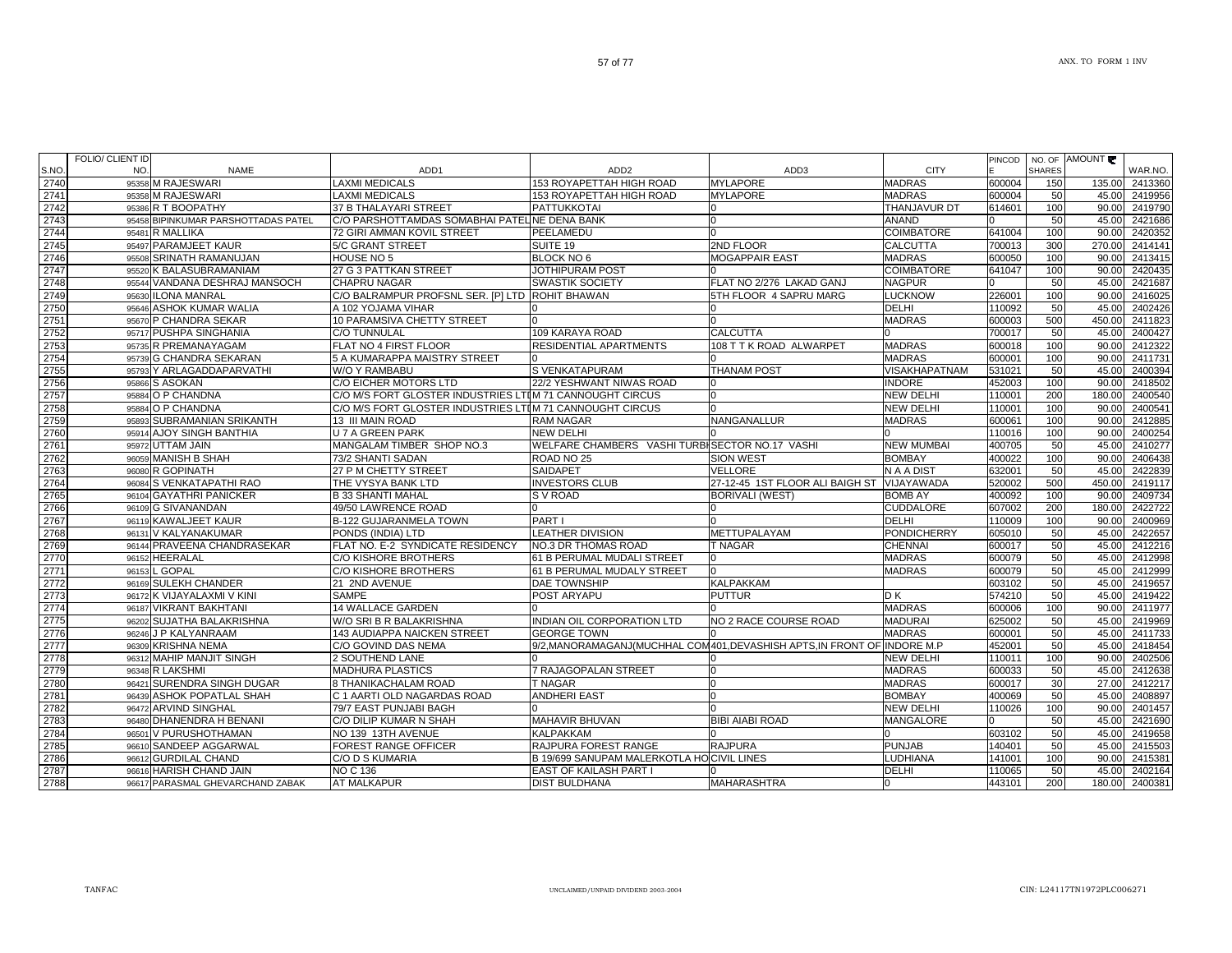|      | <b>FOLIO/ CLIENT ID</b> |                                                               |                                                           |                                                                |                                         |                       | PINCOD |               | NO. OF AMOUNT |         |
|------|-------------------------|---------------------------------------------------------------|-----------------------------------------------------------|----------------------------------------------------------------|-----------------------------------------|-----------------------|--------|---------------|---------------|---------|
| S.NO | NO.                     | <b>NAME</b>                                                   | ADD1                                                      | ADD <sub>2</sub>                                               | ADD3                                    | <b>CITY</b>           |        | <b>SHARES</b> |               | WAR.NO. |
| 2789 |                         | 96618 KALPANA RAMESH MALANI                                   | <b>AVANTE SHOP NO 12</b>                                  | <b>INDIAN MERCANTILE MANSION</b>                               | <b>WODE HOUSE ROAD</b>                  | <b>BOMBAY</b>         | 400039 | 150           | 135.00        | 2400347 |
| 2790 |                         | 96642 S A ETHEL ROSE                                          | 24/6 ARULAGAM                                             | <b>BISHOP DAVID NAGAR</b>                                      |                                         | <b>VELLORE</b>        | 632001 | 150           | 135.00        | 2422840 |
| 2791 |                         | 96686 ARUNA PAREKH                                            | B/6 PRAN NAGAR NO 3                                       | OFF MANDAPESHWAR ROAD                                          | <b>BORIVALI WEST</b>                    | <b>BOMBAY</b>         | 400092 | 50            | 45.00         | 2409737 |
| 2792 | 96699                   | <b>J SETTU</b>                                                | <b>14 THUKKARAM LANE</b>                                  | MANJAKUPPAM                                                    |                                         | <b>CUDDALORE</b>      | 607001 | 50            | 45.00         | 2400471 |
| 2793 |                         | 96723 R GANESH                                                | TANFAC INDUSTRIES LIMITED                                 | 14 SIPCOT INDUSTRIAL COMPLEX                                   | l0                                      | <b>CUDDALORE</b>      | 607005 | 50            | 45.00         | 2422757 |
| 2794 |                         | 96728 V S SRINIVASA GOPALAN                                   | TANFAC INDUSTRIES LIMITED                                 | 14 SIPCOT INDUSTRIAL COMPLEX                                   | In.                                     | <b>CUDDALORE</b>      | 607005 | 50            | 45.00         | 2422758 |
| 2795 |                         | 96733 V SRIDHAR                                               | <b>19 THIRUMALAI SWAMY STREET</b>                         | <b>LAKSHMI NAGAR</b>                                           | KOVINDAMPALAYAM POST                    | <b>COIMBATORE</b>     | 641030 | 50            | 45.00         | 2420403 |
| 2796 |                         | 96738 T MUTHUKUMARASAMY                                       | NO 30 SUBRAMANIA KOIL STREET                              | <b>OLD SARAM</b>                                               | <b>PONDICHERRY</b>                      |                       | 605013 | 50            | 45.00         | 2422668 |
| 2797 |                         | 96776 B R SHANTHI IYER                                        | <b>SRI GAJANANAM</b>                                      | 9 RANGANATHAN NAGAR                                            | NEAR BABA SCHOOL                        | <b>CUDDALORE</b>      | 607001 | 50            | 45.00         | 2422695 |
| 2798 |                         | 96776 B R SHANTHI IYER                                        | <b>SRI GAJANANAM</b>                                      | 9 RANGANATHAN NAGAR                                            | <b>NEAR BABA SCHOOL</b>                 | <b>CUDDALORE</b>      | 607001 | 100           | 90.00         | 2422699 |
| 2799 |                         | 96787 A I MOHAMED SHERIFF                                     | 21 SIXTH STREET                                           | <b>ELEPHANT TANK</b>                                           | <b>ROYAPETTAH</b>                       | <b>MADRAS</b>         | 600014 | 50            | 45.00         | 2412130 |
| 2800 |                         | 96821 T JAYAMOHAN                                             | TANFAC INDUSTRIES LIMITED                                 | 14 SIPCOT INDUSTRIAL COMPLEX                                   |                                         | <b>CUDDALORE</b>      | 607005 | 50            | 45.00         | 2400493 |
| 2801 |                         | 96839 G KASINATHAN                                            | SORNAVUR VILL&POST                                        | MELPATTAMPAKKAM VIA                                            | <b>PANRUTI TALUK</b>                    |                       | 607104 | 50            | 45.00         | 2419723 |
| 2802 |                         | 96861 S ALAGANANDAM                                           | <b>42 NEW STREET</b>                                      | <b>KEELPATHY</b>                                               | NELLIKUPPAM                             |                       | 607105 | 50            | 45.00         | 2419725 |
| 2803 |                         | 96867 K S KANNAN                                              | 1/43 RIVER SIDE STREET                                    | THIRUVENDHIPURAM POST                                          |                                         |                       | 607401 | 50            | 45.00         | 2419738 |
| 2804 |                         | 96871 S GANESAN                                               | <b>MIDHULA FLATS</b>                                      | 35 HABIBULLA ROAD                                              | T NAGAR                                 | <b>MADRAS</b>         | 600017 | 50            | 45.00         | 2412221 |
| 2805 |                         | 96910 PRADEEP KUMAR MAHESHWARI                                | B/6/12 MAHESH NAGAR                                       | <b>GOREGAON WEST</b>                                           |                                         | <b>BOMBAY</b>         | 400062 | 100           | 90.00         | 2408451 |
| 2806 |                         | 96924 N GANESAN                                               | 175 SARMA COLONY                                          | <b>E PUDUR</b>                                                 | n                                       | TIRUCHIRAPPALLI       | 620012 | 50            | 45.00         | 2420220 |
| 2807 |                         | 96968 R HARIDOSS                                              | NO 9 LOCK STREET                                          | <b>KOTTUR</b>                                                  | $\Omega$                                | <b>MADRAS</b>         | 600085 | 50            | 45.00         | 2413130 |
| 2808 |                         | 96981 ALOK JAIN                                               | 504 505 GUNDECHA CHAMBER                                  | NAGINDAS MASTER ROAD                                           | <b>FORT</b>                             | <b>BOMBAY</b>         | 400023 | 50            | 45.00         | 2406522 |
| 2809 |                         | 97014 BALRAJ NARANG                                           | 12/2 EAST PATEL NAGAR                                     | ın                                                             |                                         | <b>NEW DELHI</b>      | 110008 | 50            | 45.00         | 2400921 |
| 2810 |                         | 97025 ISMAIL NOORMOHAMED POONAWALLA                           | 198 KAMBEKAR STREET                                       |                                                                |                                         | <b>BOMBAY</b>         | 400003 | 100           | 90.00         | 2405103 |
| 2811 |                         | 97026 JYOTHI KANUMOORI                                        | C/O K S R KRISHNA                                         | PLOT NO 70 SRIRAM NAGAR                                        | SANJEEVA REDDY NAGAR POST               | <b>HYDERABAD</b>      | 500038 | 50            | 45.00         | 2410883 |
| 2812 |                         | 97098 UNIT TRUST OF INDIA                                     | C/O STOCK HOLDING CORPN OF INDIA LITST FLOOR TEJ BUILDING |                                                                | 8-B BAHADUR SHAH ZAFAR MARGS NEW DELHI  |                       | 110002 | 1350          | 1215.00       | 2400449 |
| 2813 |                         | 97109 SHRIVALLABH SHARDA                                      | A P RAYONS LTD                                            | <b>KAMLAPURAM TOWNSHIP</b>                                     | <b>DIST WARANGAL</b>                    | ANDHRA PRADESH        | 506172 | 50            | 45.00         | 2418971 |
| 2814 |                         | 97114 EN JAYARAMULU                                           | DOOR NO.1-88 FORT                                         | <b>KALYAN DRUG</b>                                             | <b>ANANTAPUR DIST</b>                   | <b>ANDHRA PRADESH</b> | 515761 | 100           | 90.00         | 2419004 |
| 2815 |                         | 97135 AZMA TAHIR                                              | 8/10-A BHAGWATI COOP HSG SOCY                             | OPP SHASTRINAGAR COOP HSG SO(LINKING ROAD EXTN SANTACRUZ       |                                         | <b>MUMBAI</b>         | 400054 | 50            | 45.00         | 2407720 |
| 2816 |                         | 97165 RAJNIKANT CHIMANBHAI PATEL (NRI)                        | C/O BANK OF BARODA                                        | N R INVESTMENT DEPARTMENT                                      | STOCK EXCHANGE BUILDING DALAFORT BOMBAY |                       | 400023 | 200           | 180.00        | 2400063 |
| 2817 |                         | 97194 Y VISWESWARA RAO                                        | C-10 NABARD OFFICERS QUARTERS                             | 32 BAZULLA ROAD                                                | <b>T NAGAR</b>                          | <b>MADRAS</b>         | 600017 | 50            | 45.00         | 2412223 |
| 2818 |                         | 97194 Y VISWESWARA RAO                                        | C-10 NABARD OFFICERS QUARTERS                             | 32 BAZULLA ROAD                                                | <b>T NAGAR</b>                          | <b>MADRAS</b>         | 600017 | 50            | 45.00         | 2412227 |
| 2819 |                         | 97201 ANMOL KRISHAN SEKHRI                                    | 51 PUSHYA SRISHTI                                         | MIRA ROAD (EAST)                                               | <b>DIST THANE</b>                       |                       | 401104 | 50            | 45.00         | 2410411 |
| 2820 |                         | 97226 LALIT MEHTA                                             | MANGALAM TIMBER SHOP NO.3                                 | WELFARE CHAMBERS VASHI TURBHSECTOR NO.17 VASHI                 |                                         | <b>NEW MUMBAI</b>     | 400705 | 50            | 45.00         | 2410278 |
| 2821 |                         | 97226 LALIT MEHTA                                             | MANGALAM TIMBER SHOP NO.3                                 | WELFARE CHAMBERS VASHI TURBHSECTOR NO.17 VASHI                 |                                         | <b>NEW MUMBAI</b>     | 400705 | 100           | 90.00         | 2410280 |
| 2822 |                         | 97282 M R SRIDHAR                                             | 7373 SECTOR-D                                             | POCKET-7                                                       | <b>VASANT KUNJ</b>                      | <b>NEW DELHI</b>      | 110070 | 50            | 45.00         | 2402226 |
| 2823 |                         | 97284 RAJAMANI NATARAJAN                                      | B/11 AKSHAYA                                              | <b>CHEDDA NAGAR</b>                                            | <b>CHEMBUR</b>                          | <b>BOMBAY</b>         | 400089 | 100           | 90.00         | 2409569 |
| 2824 |                         | 97287 P RAVICHANDRAN                                          | <b>44 ARMENIAN STREET</b>                                 |                                                                |                                         | <b>MADRAS</b>         | 600001 | 100           | 90.00         | 2411735 |
| 2825 |                         | 97288 MALLIKARJUN SADASHIV KATKAR                             | <b>C/O TANKLEKHAN</b>                                     | 654/1 SOUTH KASBA                                              |                                         | <b>SOLAPUR</b>        | 413007 | 50            | 45.00         | 2422334 |
| 2826 |                         | 97296 N VENKATARAMAN                                          | MANAGER INDIAN BANK                                       | 184 ANNA SALAI                                                 | <b>NEMILI</b>                           |                       | 631051 | 50            | 45.00         | 2420178 |
| 2827 |                         | 97321 BHAI MANJIT SINGH                                       | 2 SOUTH END LANE                                          |                                                                |                                         | <b>NEW DELHI</b>      |        | 300           | 270.00        | 2421692 |
| 2828 |                         | 97324 GEETA RAMKUMAR                                          | DIVYA & CO                                                | ROOM NO.19 PANCHAVARNAM MANINO.19 RAMESWARAM ROAD T NAG MADRAS |                                         |                       | 600017 | 150           | 135.00        | 2412224 |
| 2829 |                         | 97341 PREMA UNNI                                              | 2 D NO.17                                                 | IIND CRESCENT PARK ROAD                                        | GANDHI NAGAR ADYAR                      | <b>MADRAS</b>         | 600020 | 150           | 135.00        | 2412402 |
| 2830 |                         | 97434 A K MISHRA                                              | C/O M S SARVESWARAN                                       | <b>12 MASILAMANI ROAD</b>                                      | <b>BALAJI NAGAR ROYAPETTAH</b>          | <b>MADRAS</b>         | 600014 | 50            | 45.00         | 2412131 |
| 2831 |                         | 97446 P M MISRIYA                                             | 29/940-A SHINE ROAD                                       | <b>VYTTILA PO</b>                                              |                                         | <b>ERNAKULAM</b>      | 682019 | 50            | 45.00         | 2420585 |
| 2832 |                         | 97449 S SAVITHA                                               | C/O S SANTHANA GOPALAN                                    | 29 SAROJINI STREET                                             | CHINNA CHOKIKULAM                       | <b>MADURAI</b>        | 625002 | 100           | 90.00         | 2419970 |
| 2833 |                         | 97472 SARITA SATISH SHAH                                      | 495 A/1 SADAR BAZAR                                       | FLAT NO.12 VANDAN APTS                                         | <b>MUTHA COLONY</b>                     | <b>SATARA</b>         | 415001 | 50            | 45.00         | 2418062 |
| 2834 |                         | 97492 SAHARA INDIA MUTUAL BENEFIT COMPANY LINVESTMENT SECTION |                                                           | AMBA DEEP 7TH FLOOR                                            | 14 KASTURBA GANDHI MARG                 | <b>NEW DELHI</b>      | 110001 | 150           | 135.00        | 2400247 |
| 2835 |                         | 97497 SURYAKANT KANJI GALA (NRI)                              | C/O B M D                                                 | P O BOX NO.5                                                   | <b>BAHRAIN</b>                          |                       |        | 200           | 180.00        | 2400055 |
| 2836 |                         | 97503 E DEENADHAYALAN                                         | NO.1 SIVAN KOIL TANK STREET                               | VILLIVAKKAM                                                    |                                         | <b>MADRAS</b>         | 600049 | 50            | 45.00         | 2413407 |
| 2837 |                         | 97504 N SUSHIL KUMAR                                          | NO.9 5TH STREET                                           | <b>RAM NAGAR</b>                                               | NANGANALLUR                             | <b>MADRAS</b>         | 600061 | 200           | 180.00        | 2412887 |
|      |                         |                                                               |                                                           |                                                                |                                         |                       |        |               |               |         |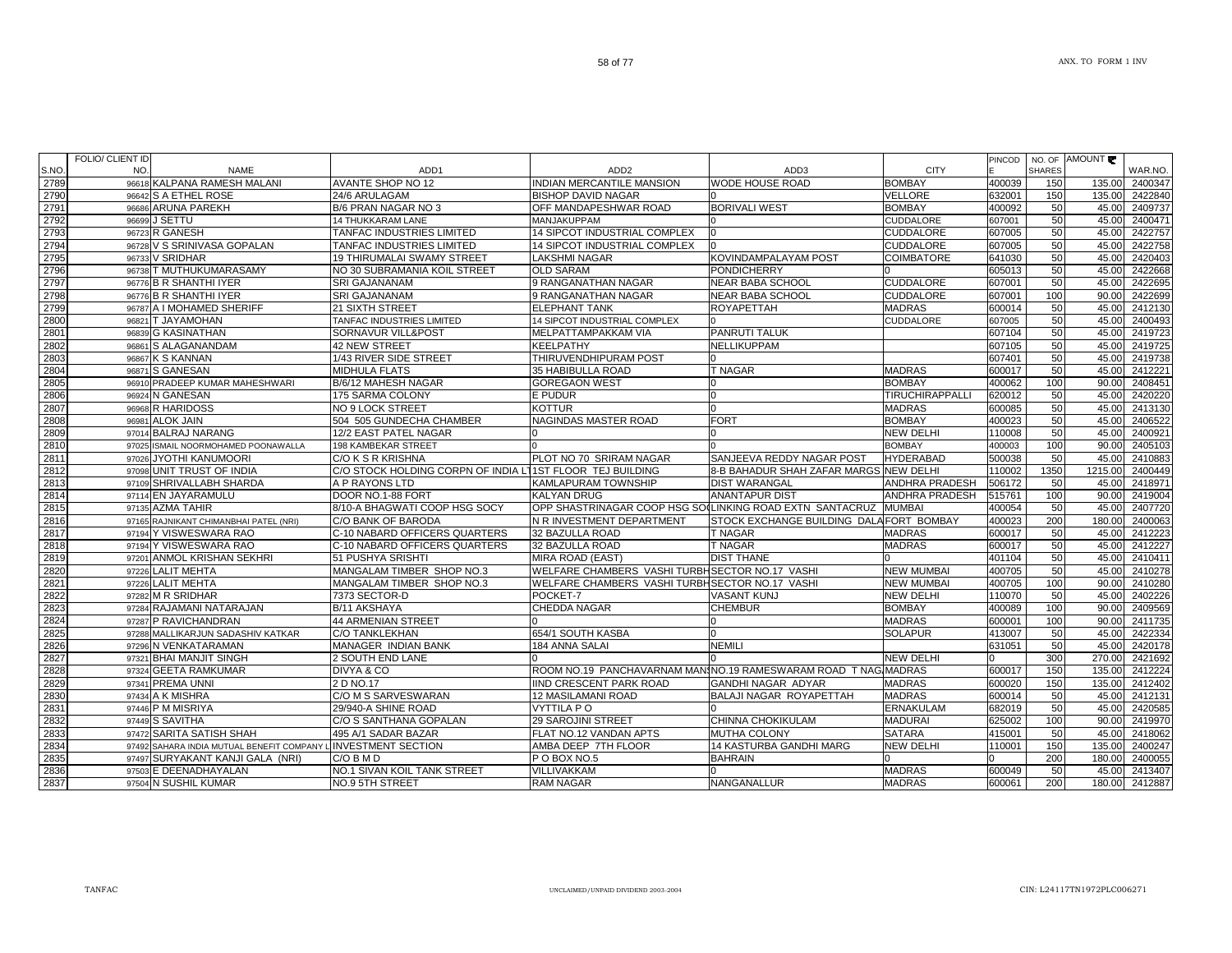|      | FOLIO/ CLIENT ID |                                      |                                    |                              |                                     |                        | <b>PINCOD</b> |               | NO. OF AMOUNT |         |
|------|------------------|--------------------------------------|------------------------------------|------------------------------|-------------------------------------|------------------------|---------------|---------------|---------------|---------|
| S.NO | NO.              | <b>NAME</b>                          | ADD <sub>1</sub>                   | ADD <sub>2</sub>             | ADD3                                | <b>CITY</b>            |               | <b>SHARES</b> |               | WAR.NO. |
| 2838 |                  | 97509 NAZEER                         | 2 PTC OFFICERS COLONY              | MADURAVOYAL                  | n                                   | <b>MADRAS</b>          | 602102        | 100           | 90.00         | 2419653 |
| 2839 |                  | 97538 KANHAIYA HARIDAS GUJAR         | 760 RAVIWAR PETH                   |                              | n                                   | <b>PUNE</b>            | 411002        | 100           | 90.00         | 2400374 |
| 2840 |                  | 97558 M V UMASHANKAR                 | RAILWAY STATION ROAD               | <b>BIRUR</b>                 |                                     | KARNATAKA STATE        | 577116        | 100           | 90.00         | 2419484 |
| 2841 | 97559            | MANJUSHREE DHOOT                     | <b>JAIJAIWANTI</b>                 | 633 NARAYAN PETH             | <b>APPA BALWANT CHOWK</b>           | <b>PUNE</b>            | 411030        | 100           | 90.00         | 2417768 |
| 2842 |                  | 97561 J KANCHANA                     | 7 SANNATHI STREET                  | NELLOREPET                   | <b>CUDIYATTAM</b>                   |                        | 632602        | 100           | 90.00         | 2420183 |
| 2843 |                  | 97562 J THIYAGARAJAN                 | <b>7 SANNATHI STREET</b>           | NELLOREPET                   | <b>GUDIYATTAM</b>                   |                        | 632602        | 100           | 90.00         | 2420184 |
| 2844 |                  | 97562 J THIYAGARAJAN                 | <b>7 SANNATHI STREET</b>           | NELLOREPET                   | <b>GUDIYATTAM</b>                   |                        | 632602        | 200           | 180.00        | 2420189 |
| 2845 |                  | 97581 PRAKASH G BAFNA                | 186 RANGAI GOWDER STREET           |                              |                                     | <b>COIMBATORE</b>      | 641001        | 100           | 90.00         | 2400419 |
| 2846 |                  | 97582 CHAMPALAL G BAFNA              | 186 RANGAI GOWDER STREET           |                              |                                     | COIMBATORE             | 641001        | 100           | 90.00         | 2400420 |
| 2847 |                  | 97588 KANAKPAT SINGH DUGAR           | 34/2-B BALLY GUNGE                 | <b>CIRCULAR ROAD</b>         | <b>CALCUTTA</b>                     |                        | 700019        | 200           | 180.00        | 2414289 |
| 2848 |                  | 97595 R VRINDA BAI                   | HOUSE 137                          | <b>CANAL ROAD</b>            | <b>GIRI NAGAR</b>                   | ERNAKULAM COCHIN682020 |               | 50            | 45.00         | 2420592 |
| 2849 |                  | 97595 R VRINDA BAI                   | HOUSE 137                          | <b>CANAL ROAD</b>            | <b>GIRI NAGAR</b>                   | ERNAKULAM COCHIN682020 |               | 50            | 45.00         | 2421623 |
| 2850 |                  | 97612 BERZEEN PHIROZE IRANI          | <b>GULSHAN</b>                     | <b>4 MUTHIA STREET</b>       |                                     | <b>MADRAS</b>          | 600086        | 50            | 45.00         | 2413158 |
| 2851 |                  | 97684 S JAYALAKSHMI                  | 104 IB HORIZON VIEW                | BANK OF MAHARASHTRA LANE     | 7 BUNGLOWS VERSOVA                  | <b>BOMBAY</b>          | 400061        | 50            | 45.00         | 2408378 |
| 2852 |                  | 97695 K RAMCHAND                     | 1683/84 KABIR ROAD                 |                              |                                     | <b>MYSORE</b>          | 570001        | 100           | 90.00         | 2422546 |
| 2853 |                  | 97739 R K GAUTAM                     | C/O MR B B SHARMA                  | K-117 SHASTRI NAGAR          | n                                   | <b>MEERUT</b>          | 250005        | 50            | 45.00         | 2422230 |
|      |                  | CANARA BANK TRUSTEE CANBANK          |                                    |                              |                                     |                        |               |               |               |         |
| 2854 |                  | 97759 M.F.A/C CANPEP 92              | C/O CANBANK FINANCIAL SERVICES LTD |                              |                                     | <b>BOMBAY</b>          | 400016        | 650           | 585.00        | 2400455 |
| 2855 |                  | 97852 M JAYAKUMAR                    | 1176 4TH STREET                    | THENDRAL COLONY              | <b>ANNA NAGAR</b>                   | <b>MADRAS</b>          | 600040        | 50            | 45.00         | 2412747 |
| 2856 |                  | 97864 M LAKSHMI                      | NO 2 AKBARABAD I STREET            | KODAMBAKKAM                  |                                     | <b>MADRAS</b>          | 600024        | 50            | 45.00         | 2412488 |
| 2857 |                  | 97866 SHANTILAL JAIN                 | KALYAN CORPORATION                 | 1ST CROSS OLD HANUMAN LANE   | 1/3 KRISHNA MULJI BLDG              | <b>BOMBAY</b>          | 400002        | 50            | 45.00         | 2416807 |
| 2858 |                  | 97893 MAQSOODAHMED ABDULRASHID KAGZI | SUHAG PALACE                       | <b>3RD FLOOR</b>             | 59 REBSCH STREET AGRIPADA           | <b>BOMBAY</b>          | 400008        | 50            | 45.00         | 2405713 |
| 2859 |                  | 97966 RITA VERMA                     | NO 6 SOUTH AVENUE                  |                              |                                     | <b>NEW DELHI</b>       | 110001        | 100           | 90.00         | 2400542 |
| 2860 |                  | 97968 VIJAY BHATIA                   | KAVERI FINANCIAL CONSULTANTS       | PRASHANT STATION ROAD        | <b>DURG</b>                         | M P                    | 491002        | 100           | 90.00         | 2418913 |
| 2861 |                  | 97999 K RAVI                         | NO 38 JAIN COLLEGE COLONY          | NANGANALLUR                  |                                     | <b>MADRAS</b>          | 600061        | 50            | 45.00         | 2419737 |
| 2862 |                  | 98033 HEMLATA SUBHASH MANE           | <b>SPANDAN</b>                     | DATTACHAYA COOP HSG SOCY     | <b>DATTA MAL</b>                    | SATARA (M.S.)          | 415001        | 50            | 45.00         | 2418063 |
| 2863 |                  | 98043 N MAHALAKSHMI                  | 7 DR RADHAKRISHNAN SALAI           | 9TH STREET                   | <b>MYLAPORE</b>                     | <b>MADRAS</b>          | 600004        | 50            | 45.00         | 2420268 |
| 2864 |                  | 98055 PARMINDER BAGGA                | A/59 RESERVE BANK STAFF QUARTERS   | <b>CHAR IMALI</b>            |                                     | <b>BHOPAL</b>          | 462016        | 50            | 45.00         | 2418516 |
| 2865 |                  | 98068 HARBANS LAL                    | EP 102 SAIDAN LAYOUT               |                              | <b>JALANDHAR CITY</b>               | <b>PUNJAB</b>          | 144001        | 50            | 45.00         | 2415446 |
| 2866 |                  | 98141 KISHORE CHANDRAKAR             | C/O M D NAGARIA                    | 27 MOHAN NAGAR               |                                     | DURG (M.P.)            | 491001        | 100           | 90.00         | 2418643 |
| 2867 |                  | 98196 ARUN M KHANDELWAL              | SHIV CHHAYA                        | <b>CAMP ROAD</b>             | <b>AMRAVATI</b>                     |                        | 444602        | 100           | 90.00         | 2400383 |
| 2868 |                  | 98211 R I SUBRAMANIAN                | NO 14 3RD CROSS STREET             | KARPAGAM GARDEN              | <b>ADYAR</b>                        | <b>MADRAS</b>          | 600020        | 300           | 270.00        | 2412404 |
| 2869 |                  | 98224 PALLAVI S THAKKAR              | NATHU SHIVAJI BLDG                 | <b>1ST FLOOR</b>             | BAZAR PETH NATHU SHIVAJI BLDG THANA |                        | 400601        | 50            | 45.00         | 2410066 |
| 2870 |                  | 98277 SATISH PAWAR                   | CIVIL HOSPITAL CAMPUS              | OSMANABAD                    | M <sub>S</sub>                      |                        | 413501        | 50            | 45.00         | 2400377 |
| 2871 |                  | 98326 A RUSTUM                       | 29/940 A SHINE ROAD                | <b>VYTTILA POST</b>          | <b>COCHIN</b>                       |                        | 682019        | 50            | 45.00         | 2420586 |
| 2872 |                  | 98357 NEERJA                         | HOUSE NO 227                       | SECTOR 7 A                   | <b>FARIDABAD</b>                    |                        | 121006        | 50            | 45.00         | 2415115 |
| 2873 |                  | 98358 SATYA NARAYAN BANSAL           | HOUSE NO 227                       | <b>SECTOR 7 A</b>            |                                     | <b>FARIDABAD</b>       | 121006        | 50            | 45.00         | 2415116 |
| 2874 |                  | 98359 HARISH PRALADBHAI PATEL        | 8 A NILAY APARTMENT                | <b>BEHIND NAVRANG SCHOOL</b> | <b>NARANPURA</b>                    | AHMEDABAD              | 380013        | 50            | 45.00         | 2403311 |
| 2875 |                  | 98360 BHARTI HARISH PATEL            | <b>8 A NILAY APARTMENT</b>         | BEHIND NAVRANG SCHOOL        | <b>NARANPURA</b>                    | AHMEDABAD              | 380013        | 50            | 45.00         | 2403312 |
| 2876 |                  | 98372 B STERLING BENSIGHA            | 20/1 2ND CROSS STREET              | JAYARAM NAGAR                | <b>KOLATHUR</b>                     | <b>CHENNAI</b>         | 600099        | 100           | 90.00         | 2413484 |
| 2877 | 98435            | SUNIL JHUNJHUNU WALA                 | 33 ELLAIAMAN KOIL STREET           | KOTTUR                       |                                     | <b>MADRAS</b>          | 600085        | 50            | 45.00         | 2413131 |
| 2878 |                  | 98436 KONAKANCHI GOPINATH            | ANNAM BHOTLAVARIPALEM              | PARCHUR MANDALAM             | PRAKASAM DIST                       | A P                    | 523174        | 50            | 45.00         | 2419205 |
| 2879 |                  | 98437 R RAMAKRISHNAN                 |                                    | <b>14 CENTRAL AVENUE</b>     | KESAVAPERUMAL PURAM                 | <b>MADRAS</b>          | 600028        | 50            | 45.00         | 2412545 |
| 2880 |                  | 98438 SUMITRA RAMAKRISHNAN           | <b>14 CENTRAL AVENUE</b>           | KESAVAPERUMAL PURAM          | <b>MADRAS</b>                       |                        | 600028        | 50            | 45.00         | 2412546 |
| 2881 |                  | 98438 SUMITRA RAMAKRISHNAN           | 14 CENTRAL AVENUE                  | KESAVAPERUMAL PURAM          | <b>MADRAS</b>                       |                        | 600028        | 50            | 45.00         | 2412548 |
| 2882 |                  | 98439 UMA RAMAKRISHNAN               | <b>14 CENTRAL AVENUE</b>           | KESAVAPERUMAL PURAM          | n                                   | <b>MADRAS</b>          | 600028        | 50            | 45.00         | 2412547 |
| 2883 |                  | 98439 UMA RAMAKRISHNAN               | <b>14 CENTRAL AVENUE</b>           | KESAVAPERUMAL PURAM          |                                     | <b>MADRAS</b>          | 600028        | 50            | 45.00         | 2412549 |
| 2884 |                  | 98525 ATUL KUMAR SODHANI             | C/O SMT A D SODHANI                | 22 RANGBARI ROAD             | <b>KOTA</b>                         | RAJASTHAN              | 324006        | 50            | 45.00         | 2417217 |
| 2885 |                  | 98600 O K VISWANATH                  | KOTTARA THOTTAM                    | <b>ARACHALUR POST</b>        | <b>ERODE TAULK</b>                  | PERIYAR DIST           | 638101        | 100           | 90.00         | 2420255 |
|      |                  |                                      |                                    |                              |                                     |                        |               |               |               |         |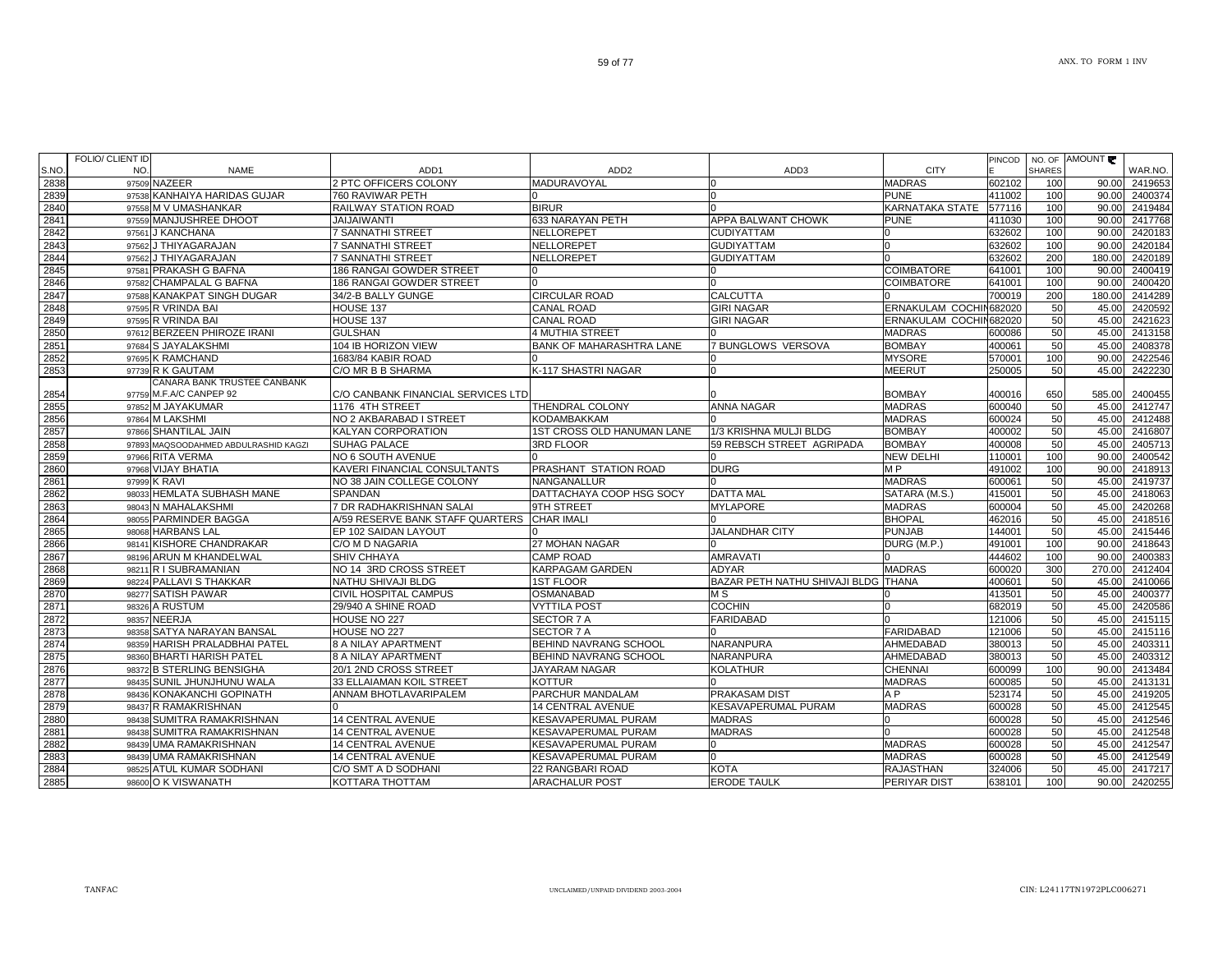|      | FOLIO/ CLIENT ID |                                                    |                                       |                                                      |                                        |                      |        |               | NO. OF AMOUNT |               |
|------|------------------|----------------------------------------------------|---------------------------------------|------------------------------------------------------|----------------------------------------|----------------------|--------|---------------|---------------|---------------|
| S.NO | NO.              | <b>NAME</b>                                        | ADD <sub>1</sub>                      | ADD <sub>2</sub>                                     | ADD3                                   | <b>CITY</b>          | PINCOD | <b>SHARES</b> |               | WAR.NO.       |
| 2886 |                  | 98605 P KHALEEL                                    | FARIQ AND CO SHARE BROKERS            | FIRST FLOOR WESTERN WING                             | 213 LINGHI CHETTY STREET               | <b>MADRAS</b>        | 600001 | 50            | 45.00         | 2411738       |
| 2887 |                  | 98612 M I MEHAR ALI                                | C/O M I MEERA SAHIB ADVOCATE          | 37 MUTHU MARI CHETTY STREET                          |                                        | <b>MADRAS</b>        | 600001 | 200           | 180.00        | 2411739       |
| 2888 | 98614            | S SANKARA NARAYANAN                                | FLAT NO 6                             | SATYA APARTMENTS                                     | <b>6 KALVI VARU STREET</b>             | <b>MADRAS</b>        | 600004 | 150           | 135.00        | 2412801       |
| 2889 |                  | 98630 V GANESH                                     | 351 RAMACHANDRA LAYOUT                | RAM NAGAR                                            |                                        | <b>COIMBATORE</b>    | 641009 | 100           | 90.00         | 2420369       |
| 2890 |                  | 98644 USHA MUNSHI                                  | C/O PROF K MUNSHI                     | B 102 NEW MULTI STOREY BUILDING IIT POWAI            |                                        | <b>BOMBAY</b>        | 400076 | 100           | 90.00         | 2409115       |
| 2891 |                  | 98698 SP VENKATACHALAM                             | <b>NO.3 LATTICE BRIDGE ROAD</b>       | <b>IST STREET</b>                                    | <b>INDIRA NAGAR ADYAR</b>              | <b>MADRAS</b>        | 600020 | 50            | 45.00         | 2412406       |
| 2892 |                  | 98714 ANSUYABEN N DESAI                            | AT & POST DUNGRI STATION              | DUNGRI W RLY                                         | <b>DIST VALSAD</b>                     | <b>GUJARAT</b>       | 396375 | 100           | 90.00         | 2404735       |
| 2893 |                  | 98771 MARGARET MARY                                | NAVODAYA VIDYALAYA                    | <b>BAGHRA POST</b>                                   | <b>MUSAFAR NAGAR</b>                   | UP                   |        | 200           | 180.00        | 2421695       |
| 2894 |                  | 98784 THANKI BALKRISHNA LADHUBHAI                  | MAHAJAN VANDI LANE                    | CHHAYA                                               | <b>PORBANDAR</b>                       | <b>GUJARAT</b>       | 360578 | 50            | 45.00         | 2422083       |
| 2895 |                  | 98788 AVINASH GUPTA                                | 21-2-659 URDU GALLI                   | CHARKAMAN                                            |                                        | <b>HYDERABAD</b>     | 500002 | 50            | 45.00         | 2410632       |
| 2896 |                  | 98818 DHAIRYALATA SAILESH SHAH                     | 51 KAMAL                              | 69 WALKESHWAR ROAD                                   |                                        | <b>BOMBAY</b>        | 400006 | 200           | 180.00        | 2405484       |
| 2897 |                  | 98819 KEDARKUMAR R AGRAWAL                         | BLOCK NO 2 CHICHANI BUILDING          | 601/D DR AMBEDKAR ROAD                               | <b>MATUNGA</b>                         | <b>BOMBAY</b>        | 400019 | 50            | 45.00         | 2406193       |
| 2898 | 98867            | A ANIL KOTHARI                                     | 30 G N CHETTY ROAD                    | T NAGAR                                              |                                        | <b>MADRAS</b>        | 600017 | 50            | 45.00         | 2412226       |
| 2899 |                  | 98900 M NAGESWARAN                                 | NO 8 DR RANGA ROAD                    | <b>MYLAPORE</b>                                      |                                        | <b>MADRAS</b>        | 600004 | 50            | 45.00         | 2411879       |
| 2900 |                  | 98923 URVASHI K SHELAT                             | 6 HANU MANTHA ROYAL KOIL STREET       |                                                      | n                                      | <b>MADRAS</b>        | 600003 | 50            | 45.00         | 2411830       |
| 2901 | 98924            | <b>ASHOK KUMAR PATURU</b>                          | 27 ELLAYAMMAN KOIL STREET             | <b>TIRUVOTTIYUR</b>                                  |                                        | <b>MADRAS</b>        | 600019 | 50            | 45.00         | 2412364       |
| 2902 | 99012            | <b>R REVATHI</b>                                   | <b>C/O N PARTHASARATHY</b>            | DEVAKOTTAI HOUSE                                     | 18 T P KOIL STREET TRIPLICANE          | <b>CHENNAI</b>       | 600005 | 50            | 45.00         | 2411956       |
| 2903 |                  | 99015 S KRISHNAN                                   | E 3 SNEHA SADAN                       | KARPAGAM AVENUE                                      | OFF SANTHOME HIGH ROAD                 | <b>MADRAS</b>        | 600028 | 50            | 45.00         | 2420248       |
| 2904 | 99021            | <b>V SUNANDA BAI</b>                               | <b>16 UPSTAIRS</b>                    | <b>TANJORE ROAD</b>                                  | <b>T NAGAR</b>                         | <b>MADRAS</b>        | 600017 | 50            | 45.00         | 2412228       |
| 2905 | 99039            | <b>ANAND SINGH GAHLOT</b>                          | 47 TATA COLONY                        | PAREL TANK ROAD                                      | <b>PAREL</b>                           | <b>BOMBAY</b>        | 400012 | 50            | 45.00         | 2405831       |
| 2906 |                  | 99043 ASHISH JAIN                                  | TU 48                                 | PITAM PURA                                           | <b>DELHI</b>                           |                      | 110034 | 100           | 90.00         | 2416383       |
| 2907 |                  | 99051 DILIP KUMAR AGARWAL                          | C/O SHREE BALLABH AGARWAL             | 106 SOUDAGAR MOHHALLA                                | NEAR ZAMA MASZID                       | <b>BHIWANDI</b>      |        | 50            | 45.00         | 2421698       |
| 2908 |                  | 99075 A N VISWANATHAN                              | NO 9 V N NAGAR                        | KARUR BYE PASS ROAD                                  | <b>TEPPAKULAM POST</b>                 | <b>TRICHY</b>        | 620002 | 100           | 90.00         | 2419806       |
| 2909 |                  | 99079 POTLURI FINANCE AND LEASING PVT LTD          | <b>TRADE CENTRE BLDG</b>              | 105 WALLAJAH ROAD                                    |                                        | <b>MADRAS</b>        | 600002 | 100           | 90.00         | 2411799       |
| 2910 |                  | 99129 ASHOK B JAIN                                 | C/O MAHIPAL ENTERPRISES               | 11-42-63 RAM GOPAL STREET                            | 0                                      | VIJAYAWADA           | 520001 | 250           | 225.00        | 2419108       |
| 2911 |                  | 99129 ASHOK B JAIN                                 | C/O MAHIPAL ENTERPRISES               | 11-42-63 RAM GOPAL STREET                            | <sup>o</sup>                           | VIJAYAWADA           | 520001 | 250           | 225.00        | 2419109       |
| 2912 |                  | 99157 S SUBHADRA DEVI                              | <b>14 THUKKARAM LANE</b>              | MANJAKUPPAM                                          |                                        | <b>CUDDALORE</b>     | 607001 | 50            | 45.00         | 2422697       |
| 2913 |                  | 99162 ANSHU GUPTA                                  | <b>GEETANJALI APARTMENTS</b>          | <b>B-6A GROUND FLOOR</b>                             | VIP ROAD TEGHARIA P O HATIARA CALCUTTA |                      | 700059 | 50            | 45.00         | 2414697       |
| 2914 |                  | 99217 BHAGWAN DDAS MUNDHRA                         | OM ENTERPRISES                        | 59 JAMUNALAL BAZAR STREET                            |                                        | <b>CALCUTTA</b>      | 700007 | 100           | 90.00         | 2413994       |
| 2915 |                  | 99230 M SIVAKALAI                                  | 34 PERUMAL SECOND STREET              | PURASAWALKAM                                         |                                        | <b>MADRAS</b>        | 600007 | 50            | 45.00         | 2411996       |
| 2916 |                  | 99231 S KAMALA                                     | FLAT NO.6 M M APARTMENTS              | NEW NO.3 SOUTH PERUMAL KOIL ST VADAPALANI            |                                        | <b>CHENNAI</b>       | 600026 | 600           | 540.00        | 2419773       |
| 2917 | 99240            | Y UMANATH SHETTY                                   | SHETTY INVESTMENT CONSULTANTS         | 1ST FLOOR MYSORE TEMPO BUILDIIA M ROAD KALALIPALAYAM |                                        | <b>BANGALORE</b>     | 560002 | 25            | 22.50         | 2411039       |
| 2918 |                  | 99244   RAJALAKSHMI                                | C/O S IYEMPANDI NO 19 BLOCK I         | DR J J ELECTRONIC COMPLEX                            | THIRU VI KA INDUSTRIAL ESTATE          | <b>GUINDY MADRAS</b> | 600032 | 50            | 45.00         | 2413374       |
| 2919 | 99261            | MOHINI BABULAL JAIN                                | VEENA BEENA APARTMENT B WING          | BLOCK NO 102 FIRST FLOOR                             | A D MARG SEWRI                         | <b>BOMBAY</b>        | 400015 | 100           | 90.00         | 2410326       |
| 2920 |                  | 99264 V SUNDARAMURTHY                              | C/O ARTHI AND CO                      | H SENTHIL FLATS                                      | 23 BURKIT ROAD T NAGAR                 | <b>MADRAS</b>        | 600017 | 200           | 180.00        | 2412229       |
| 2921 |                  | 99268 HAARIT N KAMPANI                             | 11th FLOOR BROOKLYN HEIGHTS           | OPP SASHTRI NAGAR                                    | LOKHANDWALA COMPLEX ANDHEI BOMBAY      |                      | 400058 | 50            | 45.00         | 2408231       |
| 2922 |                  | 99287 V RAMACHANDRAN                               | 24 NUNGAMBAKKAM HIGH ROAD             | <b>MADRAS</b>                                        |                                        |                      | 600034 | 50            | 45.00         | 2422684       |
| 2923 | 99330            | S MURUGIAH PANDIAN                                 | 47-A SANKAR NAGER 3RD STAGE           | SANKARAN KOVIL                                       | <b>TIRUNELVELI DIST</b>                |                      | 627756 | 50            | 45.00         | 2420127       |
|      |                  | STOCK HOLDING CORPORATION OF INDIA                 |                                       |                                                      |                                        |                      |        |               |               |               |
| 2924 |                  | LTD ACCOUNT - MORGAN STANLEY<br>99340 GROWTH FUND) | 224 MITTAL COURT B WING               | 2ND FLOOR                                            | <b>NARIMAN POINT</b>                   | <b>BOMBAY</b>        | 400021 | 500           | 450.00        | 2400456       |
|      |                  | <b>BANCO SANTANDER-A/C EXPLORER</b>                |                                       |                                                      |                                        |                      |        |               |               |               |
| 2925 |                  | 99380 MAURITIUS                                    | C/O THE HONGKONG AND SHANGHAI BANKING | <b>CORPORATION LIMITED</b>                           | INV DEPT 52/60 MG ROAD                 | <b>BOMBAY</b>        | 400001 | 200           | 180.00        | 2400320       |
| 2926 |                  | 99457 R KAMALA                                     | B-1-4 VIJI FLATS                      | 34 PINJALA SUBRAMANIAN STREET T NAGAR                |                                        | <b>MADRAS</b>        | 600017 | 50            | 45.00         | 2419688       |
| 2927 |                  | 99475 V UMA                                        | 84 C TYPE III QUARTERS                | BLOCK 6                                              | n.                                     | <b>NEYVELI</b>       | 607803 | 150           | 135.00        | 2419714       |
| 2928 |                  | 99559 USHA BALJEKAR                                | C 3 SAINAGARI KALYANI NAGAR           | NAGAR ROAD PUNE                                      |                                        |                      | 411014 | 50            | 45.00         | 2417919       |
| 2929 |                  | 99593 V S VARADARAJAN                              | 435/14 TNHB FLATS                     | 3RD AVENUE                                           | <b>ANNA NAGAR EAST</b>                 | <b>MADRAS</b>        | 600102 | 50            | 45.00         | 2400414       |
| 2930 |                  | 99648 S GNANAMBAL                                  | 88 A ARCOT ROAD                       | SHANTHI TOWERS BLOCK II                              | III FLOOR B VADAPALANI                 | <b>MADRAS</b>        | 600026 | 100           | 90.00         | 2412508       |
| 2931 |                  | 99697 A K VAIYAPURI RAJA                           | 244 SAKKARAJA KOTTAI                  | RAJAPALAYAM                                          | <b>TAMIL NADU</b>                      | $\Omega$             | 626117 | 50            |               | 45.00 2420090 |
|      |                  |                                                    |                                       |                                                      |                                        |                      |        |               |               |               |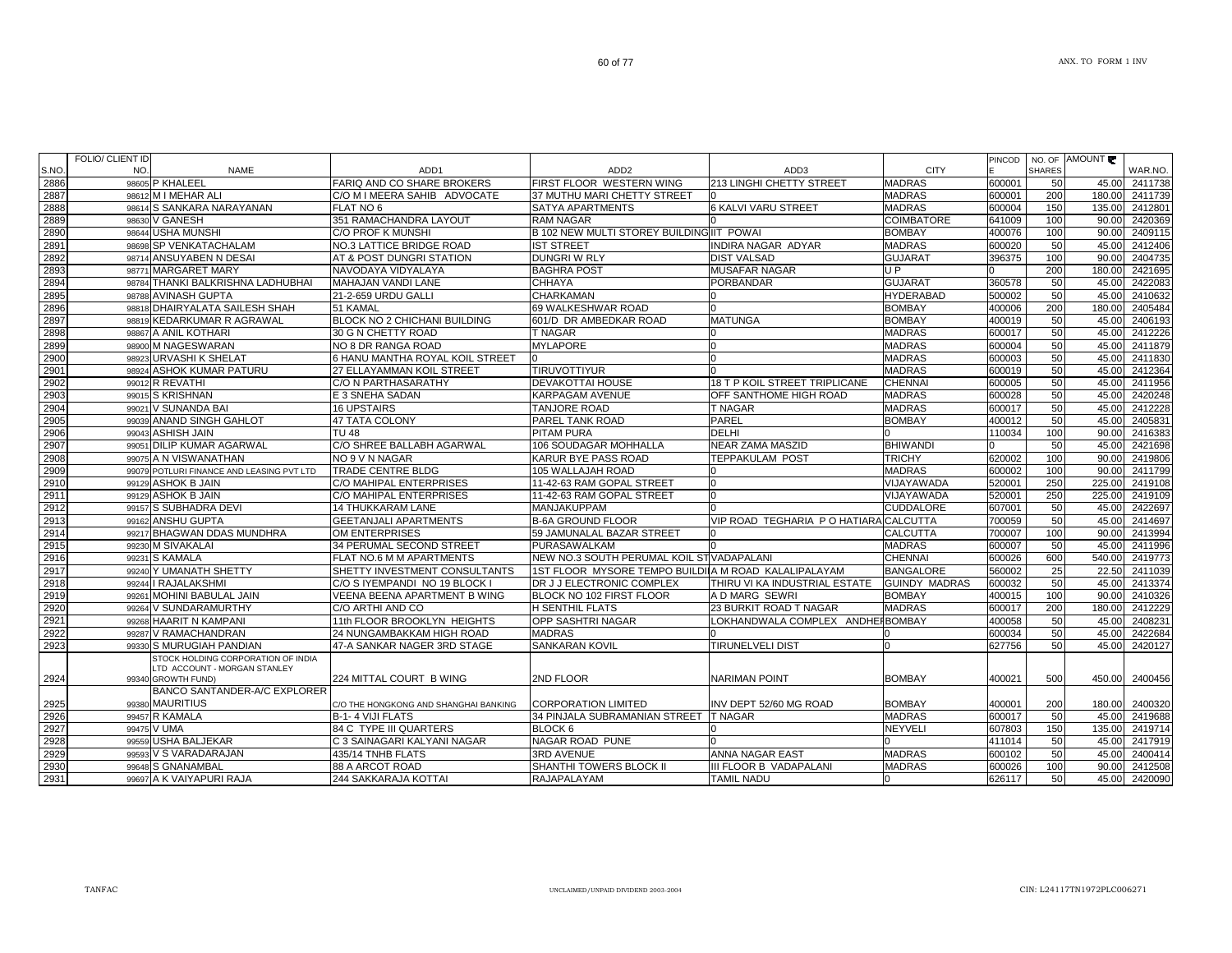| S.NO         | FOLIO/ CLIENT ID<br>NO. | <b>NAME</b>                                                | ADD <sub>1</sub>                      | ADD <sub>2</sub>                                                | ADD3                         | <b>CITY</b>        | <b>PINCOD</b>    | <b>SHARES</b> | NO. OF AMOUNT  | WAR.NO.            |
|--------------|-------------------------|------------------------------------------------------------|---------------------------------------|-----------------------------------------------------------------|------------------------------|--------------------|------------------|---------------|----------------|--------------------|
| 2932         |                         | 99712 RASHMI AGARWAL                                       | 50 NEHRU PARK COLONY                  | <b>NEAR TARA TALKIES</b>                                        | POST SHYAMGANJ               | <b>BAREILLY UP</b> | 243001           | 100           | 90.00          | 2422158            |
| 2933         |                         | 99751 K RAMASASTRULU                                       | PLOT NO 26 4TH STREET                 | <b>KRISHNA NAGAR</b>                                            | VIRUGAMBAKKAM MADRAS         |                    | 600092           | 100           | 90.00          | 2413245            |
| 2934         |                         | 99759 K SATYAVATI                                          | W/O SRI K SATYANARAYANA               | 31-13/2-5 MOGAL RAJAPURAM                                       | VIJAYAWADA                   | n                  | 520010           | 100           | 90.00          | 2419097            |
| 2935         |                         | 99814 KANTA SUD                                            | 55 AWHO COLONY                        | <b>AMBABAPI</b>                                                 | <b>JAIPUR</b>                |                    | 302012           | 350           | 315.00         | 2417128            |
| 2936         |                         | 99850 M I ABDULLAH MARICAR                                 | C/O M I MEERASAHIB ADVOCATE           | 37 MUTHUMARI CHETTY STREET                                      | <b>MANADY MADRAS</b>         |                    | 600001           | 450           | 405.00         | 2411745            |
| 2937         |                         | 99850 M I ABDULLAH MARICAR                                 | C/O M I MEERASAHIB ADVOCATE           | 37 MUTHUMARI CHETTY STREET                                      | <b>MANADY MADRAS</b>         |                    | 600001           | 100           | 90.00          | 2411747            |
| 2938         |                         | 99868 R C PONKARTHI KEYAN                                  | C/O AMARJOTHI AND CO                  | 91 ARMENIAN STREET                                              | <b>MADRAS</b>                |                    | 600001           | 50            | 45.00          | 2411746            |
| 2939         |                         | 99892 VIDYA KINI                                           | C 15 INDAL COLONY                     | <b>BELGAUM KARNATAKA</b>                                        |                              | $\Omega$           | 590010           | 50            | 45.00          | 2422625            |
| 2940         |                         | 99910 L V SRINIVASAN                                       | 31 VALLUVAR STREET                    | ARUMBAKKAM MADRAS                                               |                              | n                  | 600106           | 50            | 45.00          | 2413498            |
| 2941         |                         | 99912 G V RANGARAJAN                                       | 14 CHITRAKULAM SOUTH STREET           | <b>MYLAPORE MADRAS</b>                                          |                              | $\Omega$           | 600004           | 50            | 45.00          | 2411884            |
| 2942         |                         | 99914 E DINAKARAN                                          | 9/6 SBM SCHOOL STREET                 | <b>KORATTUR MADRAS</b>                                          |                              |                    | 600080           | 100           | 90.00          | 2400412            |
| 2943         |                         | 99917 SURENDRA SODHANI                                     | 263/7 MADHU MANS                      | DR A B ROAD WORLI                                               | <b>BOMBAY</b>                | n                  | 400025           | 100           | 90.00          | 2400343            |
| 2944         |                         | 99938 JAGDISH CHAND AGGARWAL                               | HOUSE NO 367 SECTOR 16                | FARIDABAD HARYANA                                               |                              |                    | 121002           | 100           | 90.00          | 2415092            |
| 2945         |                         | 99953 R DHANASEKARAN                                       | DIVYA AND CO                          | ROOM NO 19 PANCHAVARNAM MANSINO 19 RAMESWARAM ROAD T NAG MADRAS |                              |                    | 600017           | 50            | 45.00          | 2412235            |
| 2946         |                         | 99954 AJIYA                                                | W/O MR JOJO JOSEPH                    | 54 4TH STREET                                                   | <b>KALPAKKAM</b>             | <b>TAMIL NADU</b>  | 603102           | 50            | 45.00          | 2419659            |
| 2947         |                         | 99957 S MYLARASU                                           | C/O MERCURY STOCKS                    | 151 KATTOOR STREET                                              | PAPPANAICKENPALAYAM          | <b>COIMBATORE</b>  | 641037           | 50            | 45.00          | 2400421            |
| 2948         |                         | 99969 M KUMAR                                              | 12 SANGANI AMMAN KOIL STREET          | MADVVANGARAI GUINDY                                             | <b>MADRAS</b>                |                    | 600032           | 50            | 45.00          | 2413375            |
| 2949         |                         | 99972 M BHAGYALAKSHMI                                      | C/O AJIT C PATEL                      | NO 9 MANOHAR AVENUE                                             | <b>EGMORE MADRAS</b>         |                    | 600008           | 150           | 135.00         | 2412017            |
| 2950         |                         | 99981 SUKRITI VOHRA                                        | 1805 SECTOR 17                        | <b>GURGAON</b>                                                  | <b>HARYANA</b>               |                    | 122001           | 250           | 225.00         | 2415137            |
| 2951         |                         | 100028 S GOMATHI                                           | 7 SANATHI STREET                      | NELLOREPET                                                      | <b>GUDIYATTAM N A A DIST</b> | n                  | 632602           | 100           | 90.00          | 2420188            |
| 2952         |                         | 100039 K DEIVASIGAMANI                                     | BLOCK C 4 AGS COLONY                  | NANGANALLUR MADRAS                                              |                              | n                  | 600061           | 100           | 90.00          | 2412895            |
| 2953         |                         | 100046 S SIVAKUMAR                                         | <b>B-4 DOLPHIN BAY</b>                | 13-A KALAKSHTRA ROAD                                            | <b>THIRUVANMIYUR</b>         | <b>CHENNAI</b>     | 600041           | 50            | 45.00          | 2400406            |
| 2954         |                         | 100062 NEEL KAMAL DEKA                                     | 103 MANSAROVAR PLOT 43                | SECTOR 14 VASHI                                                 | <b>NEW BOMBAY</b>            |                    | 400705           | 100           | 90.00          | 2410281            |
| 2955         |                         | 100080 LALIT RATANSHI SHAH                                 | 19 ANANT CHHAYA                       | 353/3 R B MEHTA ROAD                                            | <b>GHATKOPAR BOMBAY</b>      |                    | 400077           | 25            | 22.50          | 2409203            |
| 2956         |                         | 100083 SUJATHA N SHET                                      | <b>GANESH SADAN</b>                   | MUSEUM ROAD BEJAI                                               | MANGALORE                    |                    | 575004           | 25            | 22.50          | 2419396            |
| 2957         |                         | 100151 JASJEET SINGH                                       | HOUSE NO 3372                         | SECTOR 19 D                                                     | <b>CHANDIGARH</b>            |                    | 160019           | 100           | 90.00          | 2415692            |
| 2958         |                         | 100151 JASJEET SINGH                                       | HOUSE NO 3372                         | SECTOR 19 D                                                     | <b>CHANDIGARH</b>            |                    | 160019           | 100           |                | 90.00 2415695      |
| 2959         |                         | 100162 VIPIN GUPTA                                         | C/O TANFAC INDUSTRIES LIMITED         | 4TH FLOOR UCO BANK BUILDING                                     | 10 PARLIAMENT STREET         | <b>NEW DELHI</b>   | 110001           | 50            | 45.00          | 2400543            |
| 2960         |                         | 100163 FATEMA BAKIRBHAI UDAIPURWALA M/S R HUSSAIN AND SONS |                                       | NO 5 SUNKURAMA STREET                                           | SHOP NO 7 P B NO 240         | <b>MADRAS</b>      | 600001           | 100           | 90.00          | 2411748            |
| 2961         |                         | 100175 K VISWANATHAN                                       | H BLOCK S-4 VASANTH APARTMENTS        | 100 FEET BYE PASS ROAD                                          | <b>VELACHERY</b>             | <b>MADRAS</b>      | 600042           | 100           | 90.00          | 2412828            |
| 2962         |                         | 100234 KIRAN S MEHTA                                       | A 2 SHYAM ASHISH APTT                 | LALA LAJPATRAI ROAD                                             | VILE PARLE WEST BOMBAY       | n                  | 400056           | 100           | 90.00          | 2400352            |
| 2963         |                         | 100274 SARASWATI KESWANI                                   | 5 SHITAL DARSHAN 2ND FLOOR            | <b>MAHATMA PHULE ROAD</b>                                       | MULUND EAST BOMBAY           |                    | 400081           | 50            | 45.00          | 2409465            |
| 2964         |                         | 100282 SANJAY AGARWAL                                      | CA 124 SALT LAKE                      | <b>CALCUTTA</b>                                                 |                              |                    | 700064           | 100           | 90.00          | 2414721            |
| 2965         |                         | 100288 DINESH HIMATLAL ADANI                               | <b>ADANI INVESTMENTS</b>              | 5 A NIRMAL ANAND SOCIETY                                        | 107/C J P ROAD ANDHERI WEST  | <b>BOMBAY</b>      | 400058           | 50            | 45.00          | 2408235            |
| 2966         |                         | 100306 P BALAJI                                            | 9 ARUMUGAM STREET                     | <b>NEAR SELECT TALKIES</b>                                      | <b>MADRAS</b>                |                    | 600079           | 25            | 22.50          | 2413008            |
| 2967         |                         | 100308 DHANANJAY R DAYMA                                   | C/O GOPALJI TRADERS                   | SMRUTI THEATRE COMPLEX                                          | MOUNT ROAD EXTN SADAR        | <b>NAGPUR</b>      | 440001           | 50            | 45.00          | 2418187            |
| 2968         |                         | 100308 DHANANJAY R DAYMA                                   | C/O GOPALJI TRADERS                   | SMRUTI THEATRE COMPLEX                                          | MOUNT ROAD EXTN SADAR        | <b>NAGPUR</b>      | 440001           | 50            | 45.00          | 2421701            |
| 2969         |                         | 100310 GOWRI                                               | 3171 M C C B BLOCK                    | DAVANAGERE                                                      | KARNATAKA                    |                    | 577004           | 50            | 45.00          | 2400397            |
| 2970         |                         | 100310 GOWRI                                               | 3171 M C C B BLOCK                    | <b>DAVANAGERE</b>                                               | <b>KARNATAKA</b>             |                    | 577004           | 50            | 45.00          | 2400398            |
| 2971         |                         | 100321 RAGHU KISHORE PENDURTHY                             | H NO 11-3-123 NEHRU NAGAR             | <b>KHAMMAM</b>                                                  | KHAMMAM DIST A P             |                    | 507001           | 100           | 90.00          | 2422432            |
|              |                         | 100329 AJAY P BHUTA                                        |                                       |                                                                 | JUHU ROAD JUHU               | <b>BOMBAY</b>      |                  | 50            |                |                    |
| 2972<br>2973 |                         | 100348 B HIRA KUMAR                                        | 1 VIJAY PARK<br>27 MADHAVAN NAIR ROAD | JANKI KUTIR<br>MAHALINGAPURAM MADRAS                            |                              |                    | 400049<br>600034 | 50            | 45.00<br>45.00 | 2407214<br>2400404 |
| 2974         |                         | 100350 K SEETHARAM SHETTY                                  | <b>KAPPETTU</b>                       | NEAR NH 17                                                      | POST AMBALAPADY UDUPI        |                    | 576103           | 50            | 45.00          | 2422590            |
| 2975         |                         | 100374 R P SETH                                            | ELITE STOCK MANAGEMENT P LTD          | 1007 INDRA PRAKASH                                              | 21 BARAKHAMBA ROAD           | <b>NEW DELHI</b>   | 110001           | 100           | 90.00          | 2400544            |
| 2976         |                         | 100375 R ARUN ANAND KUMAR                                  | SAPTHAMALIKA APARTMENTS               | 188 P H ROAD KILPAUK                                            | <b>MADRAS</b>                |                    | 600010           | 100           | 90.00          | 2412056            |
| 2977         |                         | 100376 H HABEEBULLAH                                       | <b>HABEEB STORES</b>                  | 29 TANA STREET PURASAWALKAM MADRAS                              |                              | n                  | 600007           | 100           | 90.00          | 2411999            |
| 2978         |                         | 100392 PRADIP M RAO                                        | 17-B/1 GREAT EASTERN ROYALE           | 333 BELLASIS ROAD                                               | <b>TARDEO</b>                | <b>MUMBAI</b>      | 400034           | 500           | 450.00         | 2407025            |
| 2979         |                         | 100397 G ANBARASU                                          | <b>NERINGIPATTY</b>                   | <b>SAMINAICKEN PATTY POST</b>                                   |                              | <b>SALEM</b>       | 636011           | 50            | 45.00          | 2422892            |
|              |                         |                                                            |                                       |                                                                 |                              |                    |                  |               |                |                    |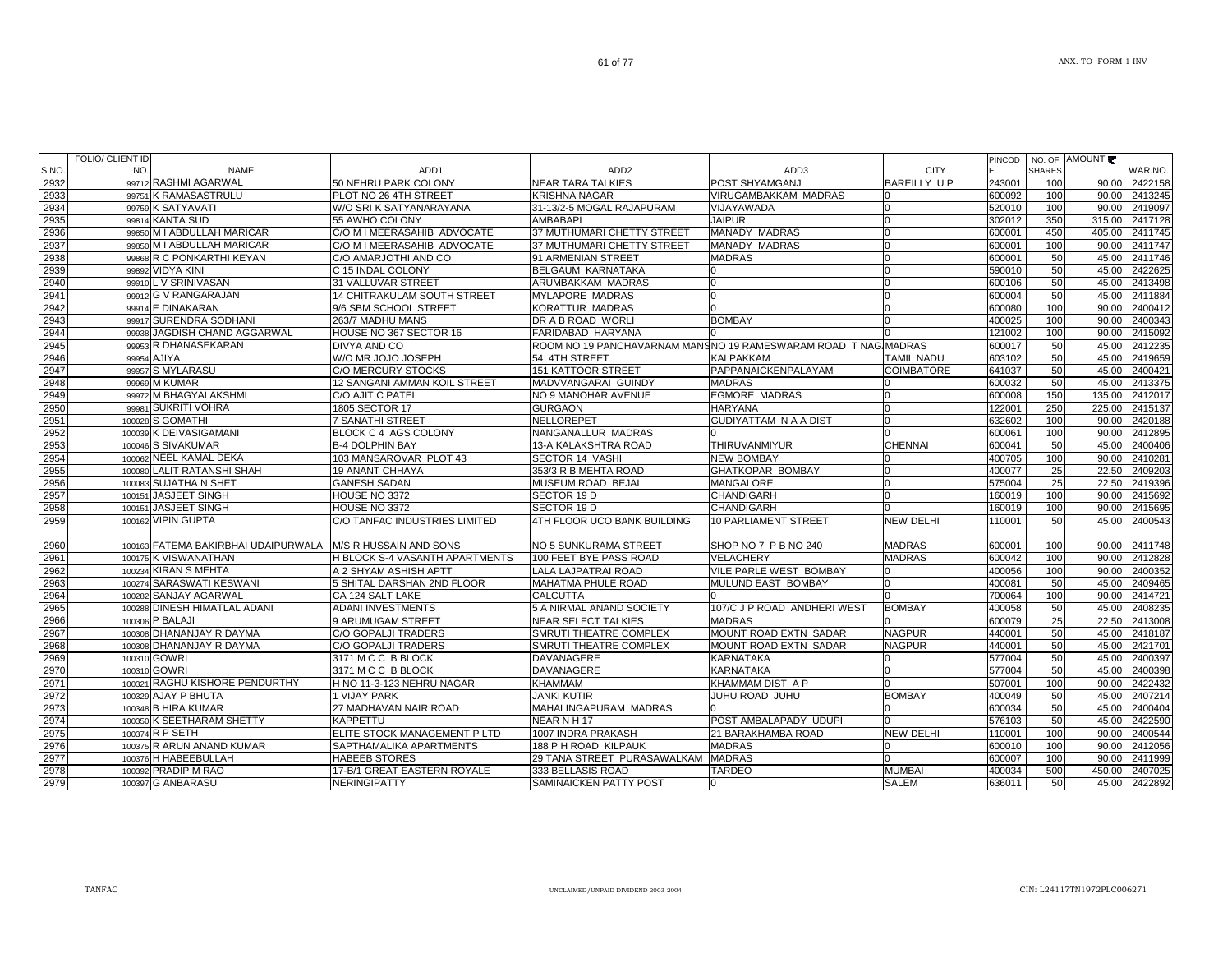|       | FOLIO/ CLIENT ID |                                    |                                                      |                                              |                            |                          | <b>PINCOD</b> |               | NO. OF AMOUNT |         |
|-------|------------------|------------------------------------|------------------------------------------------------|----------------------------------------------|----------------------------|--------------------------|---------------|---------------|---------------|---------|
| S.NO. | NO.              | <b>NAME</b>                        | ADD <sub>1</sub>                                     | ADD <sub>2</sub>                             | ADD3                       | <b>CITY</b>              |               | <b>SHARES</b> |               | WAR.NO. |
| 2980  |                  | 100480 H A KRISHNAMURTHY           | 116 GURU KRUPA                                       | 8TH CROSS A BLOCK                            | DEVARAJ URS LAYOUT         | <b>DAVANGERE</b>         | 577006        | 50            | 45.00         | 2419479 |
| 2981  |                  | 100490 P KISHORE KUMAR             | DOOR NO 12-8-7/5 REGISTER OFFICE RO PRAKASH NAGAR    |                                              | NARASARAOPET               |                          | 522601        | 100           | 90.00         | 2419185 |
| 2982  |                  | 100502 S C JAGADISH                | ASST MANAGER LABORATORY                              | M/S FERRO ALLOYS CORPORATION ISHREERAM NAGAR |                            | <b>VIZIANAGARAM DIST</b> | 532101        | 100           | 90.00         | 2419286 |
| 2983  |                  | 100525 G SANKAR REDDY              | 13/160-2 THYAGARAJA STREET                           | <b>GUDUR AP</b>                              |                            |                          | 524101        | 200           | 180.00        | 2419224 |
| 2984  |                  | 100536 TELLA RAMA                  | H NO 40-3-18 KRISHNA NAGAR                           | VENKATESWARA PURAM                           | VIJAYAWADA A P             |                          | 520010        | 100           | 90.00         | 2400391 |
| 2985  |                  | 100550 SEEMA DEVI MOHATA           | DHUN HOUSE                                           | MISSION ROAD BHADRA                          | AHMEDABAD                  |                          | 380001        | 100           | 90.00         | 2400289 |
| 2986  |                  | 100552 SNEHA DUGAR                 | 234/D RASH BEHARI AVENUE                             | <b>FIRST FLOOR</b>                           | CALCUTTA                   |                          | 700019        | 500           | 450.00        | 2414291 |
| 2987  |                  | 100603 SATVEER SINGH CHADHA        | V 272 RAJOURI GARDEN                                 | <b>NEW DELHI</b>                             |                            |                          | 110027        | 100           | 90.00         | 2401480 |
| 2988  |                  | 100616 CHAVATA TEJOMURTHY          | Q NO H D 79 PRAGATHI COLONY                          | RAMAKRISHNAPURAM POST                        | ADILABAD DIST A P          |                          | 504301        | 50            | 45.00         | 2418954 |
| 2989  |                  | 100621 T K NAGESH                  | <b>18 VYASAR STREET</b>                              | T NAGAR MADRAS                               |                            |                          | 600017        | 50            | 45.00         | 2412237 |
| 2990  |                  | 100654 BHIKHAM CHAND LAMBORIA      | P 14 NEW C I T ROAD                                  | <b>3RD FLOOR</b>                             |                            | <b>CALCUTTA</b>          | 700073        | 2100          | 1890.00       | 2400432 |
| 2991  |                  | 100663 KURAPATI SRINIVASA RAO      | SATEESH MEDICAL ENTERPRISES                          | OLD TOWN POLICE STATION ROAD                 | NARASARAOPET A P           |                          | 522601        | 100           | 90.00         | 2419186 |
| 2992  |                  | 100668 M RAJACHITRA                | 29 NOWROJI ROAD                                      | <b>CHETPUT</b>                               | <b>MADRAS</b>              |                          | 600031        | 100           | 90.00         | 2412599 |
| 2993  |                  | 100705 MEENA KHANDELWAL            | C/O GOPAL KRISHNA KHANDELWAL                         | <b>DEEPAK BATTERIES</b>                      | D PALLY                    | <b>KOTHAGUDEM</b>        | 507101        | 100           | 90.00         | 2418973 |
|       |                  | SURYA NARAYANARAJU                 |                                                      |                                              |                            |                          |               |               |               |         |
| 2994  |                  | 100718 KUNDHARAJU                  | <b>MALIKIPURAM</b>                                   | E G DIST                                     | ANDHRAPRADESH              |                          | 533253        | 50            | 45.00         | 2419304 |
| 2995  |                  | 100723 AMRITPAL SINGH SIDHU        | NO 1 [MAH] AIR SQUADRON NCC                          | JAIHIND COLLEGE BUILDING                     | CHURCH GATE                | <b>MUMBAI</b>            | 400020        | 100           | 90.00         | 2406301 |
| 2996  |                  | 100744 R SARANAYAKI                | 155 VENKATA NAGAR 4TH CROSS                          | <b>PONDICHERRY</b>                           |                            |                          | 605011        | 50            | 45.00         | 2422664 |
| 2997  |                  | 100799 M G DHAMU                   | P 21 FORESHORE ESTATE                                | <b>MADRAS</b>                                |                            |                          | 600028        | 100           | 90.00         | 2412556 |
| 2998  |                  | 100811 V S SURESH                  | NO 112 NEW STREET                                    | MANNADY                                      | <b>MADRAS</b>              |                          | 600001        | 100           | 90.00         | 2411750 |
| 2999  |                  | 100831 HARMAHINDER KAUR            | H NO 1500/2                                          | <b>SECTOR 43 B</b>                           |                            | <b>CHANDIGARH</b>        | 160022        | 100           | 90.00         | 2415649 |
| 3000  |                  | 100833 S V SRINIVASA MURTHY        | SATHYANARAYANA HALL                                  | M G ROAD                                     | <b>CHINTAMANI</b>          |                          | 563125        | 100           | 90.00         | 2419334 |
| 3001  |                  | 100834 JANAKI RAMANI               | NO 8/1 THATCHI ARUNACHALA                            | <b>MUDALI STREET</b>                         | <b>MYLAPORE</b>            | <b>MADRAS</b>            | 600004        | 50            | 45.00         | 2411886 |
| 3002  |                  | 100845 P NARAYANA REDDY            | ARCHANA NURSING HOME                                 | <b>RAYACHOTY</b>                             | <b>CUDDAPH DIST</b>        |                          | 516269        | 50            | 45.00         | 2419018 |
| 3003  |                  | 100845 P NARAYANA REDDY            | ARCHANA NURSING HOME                                 | RAYACHOTY                                    | <b>CUDDAPH DIST</b>        |                          | 516269        | 50            | 45.00         | 2419187 |
| 3004  |                  | 100867 R RAJA                      | 82 CUDDALORE ROAD                                    | <b>PANRUTI</b>                               | S A V DIST TAMILNADU       |                          | 607106        | 50            | 45.00         | 2419728 |
| 3005  |                  | 100868 C VYRAKANNU                 | 30 V O C STREET                                      | <b>PANRUTI</b>                               | S A V DIST TAMILNADU       |                          | 607106        | 100           | 90.00         | 2419729 |
| 3006  |                  | 100874 Y VENKAT JAIRAM (NRI)       | 55-42-4 NEAR DOCTORS COLONY                          | <b>SEETHAMADHARA</b>                         | VISAKAPATNAM               |                          | 530013        | 50            | 45.00         | 2400067 |
| 3007  |                  | 100881 SHARDA MEENA                | C/O R.C. MEENA                                       | 2A/002 KALYANI APTS                          | UNIT-8                     | <b>BHUBANESWAR</b>       | 751012        | 50            | 45.00         | 2421031 |
| 3008  |                  | 100910 GHANANIL R BAPAT            | 1/3 SWAYAMBHU SOCIETY                                | ARYACHANAKYA NAGAR                           | AKURLI ROAD KANDIVALI EAST | <b>BOMBAY</b>            | 400101        | 50            | 45.00         | 2409966 |
| 3009  |                  | 100927 AMBATI YAMUNA DEVI          | 18/205 B K M STREET                                  | <b>CUDDAPAH</b>                              |                            |                          | 516001        | 50            | 45.00         | 2422452 |
| 3010  |                  | 100941 KRISHNA PAL                 | VILL AND PO CHANDITALA                               | <b>DIST HOOGHLY</b>                          |                            | <sup>n</sup>             | 712702        | 50            | 45.00         | 2420976 |
| 3011  |                  | 100947 BHANUBEN K PATEL            | C/18 VASUDHARA FLATS                                 | <b>NEXT TO DARPAN CINEMA</b>                 | <b>LAMBE HANUMAN ROAD</b>  | <b>SURAT</b>             |               | 50            | 45.00         | 2421706 |
| 3012  |                  | 100950 MADAN LAL                   | A 402 ANSAL CHAMBER 1                                | 3 BHIKAJI CAMA PLACE                         | NEW DELHI                  |                          | 110066        | 50            | 45.00         | 2415216 |
| 3013  |                  | 100984 BINISH BALRAM BALANI        | KARISHMA MED AND GEN STORES CLINICS 27 CLOVER CENTRE |                                              | MOLEDINA ROAD CAMP         | <b>PUNE</b>              | 411001        | 500           | 450.00        | 2417417 |
|       |                  | STOCK HOLDING CORPORATION OF INDIA |                                                      |                                              |                            |                          |               |               |               |         |
|       |                  | LTD ACCOUNT SBI MUTUAL FUND MAGNUM |                                                      |                                              |                            |                          |               |               |               |         |
| 3014  |                  | 100985 GLOBAL FUND 1994            | 44/1 MEHRA ESTATE                                    | LBS MARG NEAR VIKHROLI STATION VIKHROLI WEST |                            | <b>BOMBAY</b>            | 400079        | 400           | 360.00        | 2400361 |
| 3015  |                  | 101004 G SIDHARDHAN                | ASSISTANT PROFESSOR                                  | <b>MANAGEMENT DIVISION</b>                   | ANNA UNIVERSITY            | <b>MADRAS</b>            | 600025        | 150           | 135.00        | 2413357 |
| 3016  |                  | 101015 ROSHAN WIJESINGHE (NRI)     | C/O ABDULLY ALIMAHOMED MECKLAI                       | 101 MAHATMA GANDHI ROAD                      | <b>BOMBAY</b>              |                          | 400023        | 200           | 180.00        | 2400058 |
| 3017  |                  | 101016 ZIA RAHIMTOOLA (NRI)        | C/O ABDULLY ALIMAHOMED MECKLAI                       | 101 MAHATMA GANDHI ROAD                      | <b>BOMBAY</b>              |                          | 400023        | 200           | 180.00        | 2400059 |
| 3018  |                  | 101017 NAFEESA FAZAL CHINOY (NRI)  | C/O ABDULLY ALIMAHOMED MECKLAI                       | 101 MAHATMA GANDHI ROAD                      | <b>BOMBAY</b>              |                          | 400023        | 200           | 180.00        | 2400060 |
| 3019  |                  | 101032 K V V NAGESWARA RAO         | FLAT NO 33 SURYA COMPLEX                             | DURGA NAGAR COLONY                           | PANJAGUTTA                 | <b>HYDERABAD</b>         | 500482        | 50            | 45.00         | 2400389 |
| 3020  |                  | 101068 PULIPATI RAJA RAO           | <b>VIJAYA MEDICALS AND FANCY</b>                     | <b>GAMPALAGUDEM</b>                          | KRISHNA DIST A P           |                          | 521403        | 50            | 45.00         | 2419165 |
| 3021  |                  | 101086 MADDI VIJAYALAKSHMI         | FLAT NO.4 THIRD FLOOR                                | <b>MAARUTI TOWERS</b>                        | <b>TIKKLE ROAD</b>         | VIJAYAWADA               | 520010        | 100           | 90.00         | 2419098 |
| 3022  |                  | 101095 K ASHOK KUMAR               | NO.19 SRINIVASA NILAYAM                              | 7TH MAIN MALLESH PALAYA                      | NEW THIPPASANDRA POST      | <b>BANGALORE</b>         | 560075        | 50            | 45.00         | 2411436 |
| 3023  |                  | 101095 K ASHOK KUMAR               | NO.19 SRINIVASA NILAYAM                              | 7TH MAIN MALLESH PALAYA                      | NEW THIPPASANDRA POST      | <b>BANGALORE</b>         | 560075        | 50            | 45.00         | 2419692 |
| 3024  |                  | 101127 POTU PADMAJA                | NO 30/604 H P NAGAR EAST COLONY                      | <b>VASINAKA</b>                              | <b>CHEMBUR</b>             | <b>MUMBAI</b>            | 400074        | 100           | 90.00         | 2409071 |

2419692<br>2409071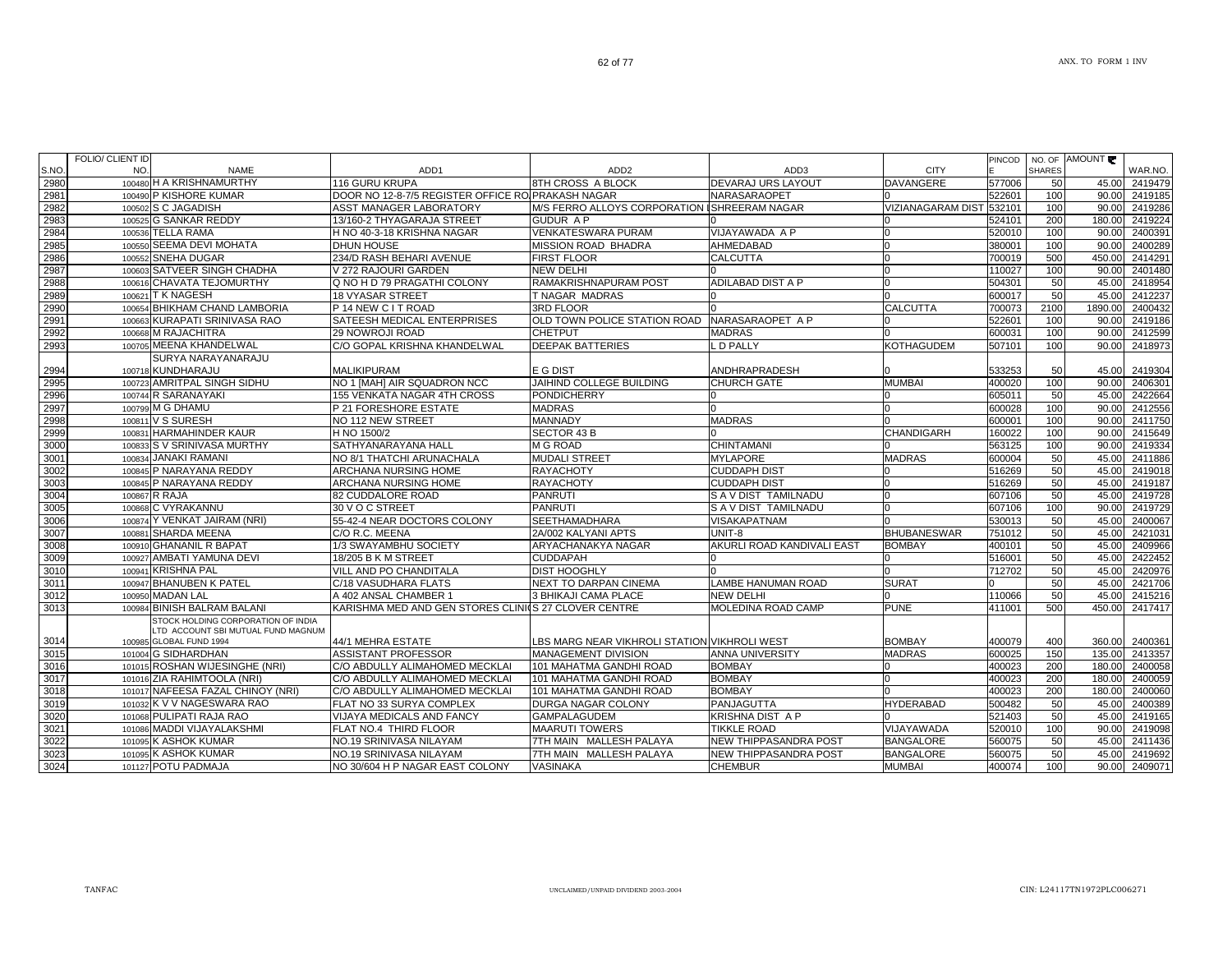| S.NO. | FOLIO/ CLIENT ID<br>NO.<br><b>NAME</b>                 | ADD1                                                                                   | ADD <sub>2</sub>                                       | ADD3                               | <b>CITY</b>           | PINCOD | NO. OF<br><b>SHARES</b> | AMOUNT | WAR.NO. |
|-------|--------------------------------------------------------|----------------------------------------------------------------------------------------|--------------------------------------------------------|------------------------------------|-----------------------|--------|-------------------------|--------|---------|
| 3025  | 101132 MANJULABEN PRAVINKUMAR SHAH 403 SHASHIKIRAN APP |                                                                                        | <b>KAILASH NAGAR</b>                                   | <b>SAGRAMPURA</b>                  | <b>SURAT</b>          | 395002 | 100                     | 90.00  | 2404423 |
| 3026  | 101132 MANJULABEN PRAVINKUMAR SHAH 403 SHASHIKIRAN APP |                                                                                        | KAILASH NAGAR                                          | SAGRAMPURA                         | <b>SURAT</b>          | 395002 | 150                     | 135.00 | 2404424 |
| 3027  | 101132 MANJULABEN PRAVINKUMAR SHAH 403 SHASHIKIRAN APP |                                                                                        | KAILASH NAGAR                                          | SAGRAMPURA                         | <b>SURAT</b>          | 395002 | 50                      | 45.00  | 2404429 |
| 3028  | 101148 KANUBHAI M BRAHMBHATT                           | A 4/7 KRIPA NAGAR                                                                      | S V ROAD IRLA                                          | <b>VILE PARLE WEST</b>             | <b>BOMBAY</b>         | 400056 | 200                     | 180.00 | 2407909 |
| 3029  | 101150 PR SOLAIAPPAN                                   | FLAT C 29 KAASHYAP COURT                                                               | NO 13 VELACHERY MAIN ROAD                              | <b>CHENNAI</b>                     | n.                    | 600042 | 50                      | 45.00  | 2400408 |
| 3030  | 101153 MUNAGA SUJATHA                                  | 21/307 S F STREET                                                                      | <b>CUDDAPAH</b>                                        |                                    | 0                     | 516001 | 50                      | 45.00  | 2422453 |
| 3031  | 101159 MATHALA SANYASI NAIDU                           | 43-5-58 RAILWAY NEW COLONY                                                             | VISAKHAPATNAM                                          |                                    | $\Omega$              | 530016 | 300                     | 270.00 | 2419255 |
| 3032  | 101164 LEENA SINGH                                     | C/O MR B K SINGH LIC OF INDIA                                                          | FLAT NO.17 ASHRAY SHANTI VIHAR MAURYA PATH BAILEY ROAD |                                    | PATNA (BIHAR)         | 800014 | 100                     | 90.00  | 2421191 |
| 3033  | 101165 NAUSHAD S NILGIRIWALA                           | 11 BOAT CLUB ROAD                                                                      | <b>NARANGI BAUG</b>                                    | <b>LUCKY VILLA</b>                 | <b>PUNE</b>           | 411001 | 50                      | 45.00  | 2417418 |
| 3034  | 101217 HIRE CHANDRABHAN MADHAV                         | C/O SHIVAJI L RANDHE                                                                   | SIDDHARTH NAGAR KOPRI ROAD                             | <b>NEAR SANGEETA STORES</b>        | THANE EAST            | 400603 | 50                      | 45.00  | 2410171 |
| 3035  | 101220 D MANIVANNAN                                    | NO.8 (OLD 16) RAILWAY COLONY 1ST ST NELSON MANICKAM ROAD                               |                                                        | AMINJIKARAI                        | <b>CHENNAI</b>        | 600029 | 50                      | 45.00  | 2413362 |
| 3036  | 101226 SUBBARAO CHALUVADI                              | 34-1-41 HOSPITAL ROAD                                                                  | <b>NEAR ELEPHANT TREE</b>                              | <b>ONGOLE</b>                      |                       | 523001 | 50                      | 45.00  | 2419195 |
| 3037  | 101241 ALAPATY HARIHARA PRASAD                         | 22/3RT MIGH                                                                            | VIJAYA NAGAR COLONY                                    | <b>HYDERABAD</b>                   |                       | 500457 | 50                      | 45.00  | 2410973 |
| 3038  | 101266 G M GANESAN                                     | 28/TYPE II BHARATHYAR NAGAR                                                            | <b>AVADI</b>                                           | <b>MADRAS</b>                      | 0                     | 600054 | 50                      | 45.00  | 2413423 |
| 3039  | 101268 SHANTA GARG                                     | 394 SECTOR 14                                                                          | <b>KARNAL</b>                                          | <b>HARYANA</b>                     | n                     | 132001 | 100                     | 90.00  | 2415286 |
| 3040  | 101270 S MAN MOHAN                                     | 220 L RAILWAY BUNGLOW                                                                  | <b>NEAR CIRCUT HOUSE</b>                               | <b>SHAHI BAUG</b>                  | AHMEDABAD             | 380004 | 50                      | 45.00  | 2402975 |
| 3041  | 101271 AMRIT K SEERA                                   | 220 L RAILWAY BUNGLOW                                                                  | <b>NEAR CIRCUT HOUSE</b>                               | SHAHI BAUG                         | AHMEDABAD             | 380004 | 50                      | 45.00  | 2402976 |
| 3042  | 101272 HEMALATA ROUT                                   | C/O SISIR KUMAR ROUT                                                                   | SYNDICATE BANK                                         | <b>AT/PO NISCHINTAKOILI</b>        | <b>DIST CUTTACK</b>   | 754207 | 50                      | 45.00  | 2421042 |
| 3043  | 101280 S M SEENIVASAGAM                                | 15 SANJEEVAROYAN KOIL STREET                                                           | WASHERMENPET                                           | <b>MADRAS</b>                      |                       | 600021 | 250                     | 225.00 | 2412456 |
|       | SULOCHANA ADWAITANAND                                  |                                                                                        |                                                        |                                    |                       |        |                         |        |         |
| 3044  | 101281 AGASKAR                                         | AASHIT APARTMENTS                                                                      | FLAT NO 55-56 B WING                                   | H B GAWDE MARG SANTACRUZ WE BOMBAY |                       | 400049 | 200                     | 180.00 | 2407215 |
| 3045  | 101294 THANKAM CHANDRAN                                | <b>SAUPARNIKA</b>                                                                      | <b>CHEMPALLI KUND</b>                                  | VENGARA PO                         | <b>KANNUR</b>         | 670305 | 200                     | 180.00 | 2420480 |
| 3046  | 101319 P R SRINIVASA RAO                               | S/O P SURYANARAYANA LIPTON AGENT OPP RAMAMANDIRAM KANCHARA STRAJAM SRIKAKULAM DIST A P |                                                        |                                    |                       | 532127 | 50                      | 45.00  | 2419287 |
| 3047  | 101321 BIJINEPALLI NARAYANA                            | <b>HINDI PANDIT</b>                                                                    | Z P H SCHOOL                                           | <b>GANGIREDDY PALLI</b>            | <b>CUDDAPAH</b>       | 516321 | 50                      | 45.00  | 2400390 |
| 3048  | 101374 SUNITA CHORDIA                                  | NO 52 KALATHI PILLAI STREET                                                            | <b>MADRAS</b>                                          |                                    |                       | 600079 | 50                      | 45.00  | 2400410 |
| 3049  | 101376 PRAMILA CHORDIA                                 | NO 52 KALATHI PILLAI STREET                                                            | <b>MADRAS</b>                                          |                                    | n                     | 600079 | 100                     | 90.00  | 2400411 |
| 3050  | 101393 REENA BALRAM BALANI                             | KARISHMA MED AND GEN STORES CLINIOS 27 CLOVER CENTRE                                   |                                                        | MOLEDINA ROAD CAMP                 | <b>PUNE</b>           | 411001 | 1000                    | 900.00 | 2417419 |
| 3051  | 101431 BALALINGAM KESARI                               | 26-16-3 VUYYUR ZAMINDAR STREET                                                         | <b>GANDHI NAGARAM</b>                                  | VIJAYAWADA                         |                       | 520003 | 50                      | 45.00  | 2419124 |
| 3052  | 101435 BRINDA MISHRA                                   | 44/11 TYPE VI BARC COLONY                                                              | POST TAPP                                              | VIA BOISAR W RLY                   | <b>DISTT THANE MS</b> | 401504 | 100                     | 90.00  | 2410444 |
| 3053  | 101442 NITA JAISINGH                                   | <b>HARI BHAVAN</b>                                                                     | 64 DESHMUKH MARG                                       | <b>MUMBAI</b>                      |                       | 400026 | 300                     | 270.00 | 2406727 |
| 3054  | 101463 IJEE VARGHESE                                   | <b>SIGNAL SECTION</b>                                                                  | NACC C/O 39 WING                                       |                                    | C/O 56 APO            |        | 100                     | 90.00  | 2421709 |
| 3055  | 101509 MEHTA RAJENDRA DALPATRAY                        | CHANDRAMOULI                                                                           | 805 ADARSH NAGAR                                       | SECTOR 24 GANDHINAGAR              | <b>GUJARAT</b>        | 382023 | 50                      | 45.00  | 2403799 |
| 3056  | 101528 P V S RAMA KUMAR                                | C/O BHARGAVI FANCY STORES                                                              | <b>TEMPLE STREET</b>                                   | <b>MARKAPUR</b>                    | PRAKASAM DT           | 523316 | 100                     | 90.00  | 2419210 |
| 3057  | 101562 SREE LAKSHMI DASARI                             |                                                                                        | NC 32 P H COLONY                                       | <b>GADAVARIKHANI</b>               |                       | 505209 | 100                     | 90.00  | 2418957 |
| 3058  | 101571 C GURUVAYURAPAN                                 | <b>ENMAAS INVESTMENTS</b>                                                              | 60/1 KULANDAIVEL ROAD                                  | KALAI ARANGAM COMPLEX              | <b>KARUR</b>          | 639001 | 100                     | 90.00  | 2420272 |
| 3059  | 101572 GEETAMITTAL                                     | E 14 SHASTRINAGAR                                                                      | MEERUT CITY                                            |                                    |                       | 250001 | 300                     | 270.00 | 2422197 |
| 3060  | 101573 SANJEEV KUMAR AGARWAL                           | C/O MOTI RAM DAMODAR DAS                                                               | 9 SRI RAM ROAD                                         | AMINABAD                           | LUCKNOW - 18          | 226018 | 50                      | 45.00  | 2416235 |
| 3061  | 101578 P N BHASKARA REDDY                              | <b>AKUTHOTA ST</b>                                                                     | <b>OLD PET</b>                                         | <b>CHANDRAGIRI</b>                 |                       | 517101 | 50                      | 45.00  | 2419060 |
| 3062  | 101579 V PRABHAKAR                                     | LIG NO 18 AP II C QUARTERS                                                             | GAJULAMANDYAM (PO)                                     | CHITTOOR DT                        |                       | 517520 | 50                      | 45.00  | 2419077 |
| 3063  | 101590 G C BASAVALINGAPPA                              | 191 DR KESARY BUILDING                                                                 | THIRD MAIN P J EXTENSION                               | <b>DAVANGERE</b>                   | KARNATAKA             | 577002 | 300                     | 270.00 | 2419472 |
| 3064  | 101625 DEEPAK SHANTILAL MEHTA                          | RENUKA GROUND FLOOR                                                                    | OPP JAIN TEMPLE                                        | NAVRANGPURA                        | AHMEDABAD             | 380009 | 100                     | 90.00  | 2403237 |
| 3065  | 101629 KANTA WIGH                                      | FLAT NO 5 BLDG NO 1 NEW BLDG                                                           | PLOT NO 510 ADENWALA ROAD                              | <b>FIVE GARDENS MATUNGA</b>        | <b>MUMBAI</b>         | 400019 | 200                     | 180.00 | 2400328 |
| 3066  | 101634 SUBHASH WIGH                                    | H NO 2390 BLOCK 56 SECTOR 7                                                            | C G S COLONY ANTOP HILL                                | <b>SION</b>                        | <b>BOMBAY</b>         | 400037 | 200                     | 180.00 | 2400346 |
| 3067  | 101635 AMARNATH WIGHMAL                                | FLAT NO 5 BLDG NNO 1 NEW BLDG                                                          | PLOT NO 510 ADENWALA ROAD                              | FIVE GARDENS MATUNGA               | <b>MUMBAI</b>         | 400019 | 200                     | 180.00 | 2400330 |
| 3068  | 101641 PUKHRAJ DHARAMCHAND SHAH                        | DR SHAH NURSING HOME                                                                   | <b>DWARKESH KHANPUR</b>                                |                                    | AHMEDABAD             | 380001 | 50                      | 45.00  | 2402853 |
| 3069  | 101658 NARESH MALIK                                    | 3/114 SAYYADBARA                                                                       | NEAR CHAUKI MIRA JI                                    | <b>BUDAUN</b>                      |                       | 243601 | 50                      | 45.00  | 2400277 |
|       |                                                        |                                                                                        |                                                        |                                    |                       |        |                         |        |         |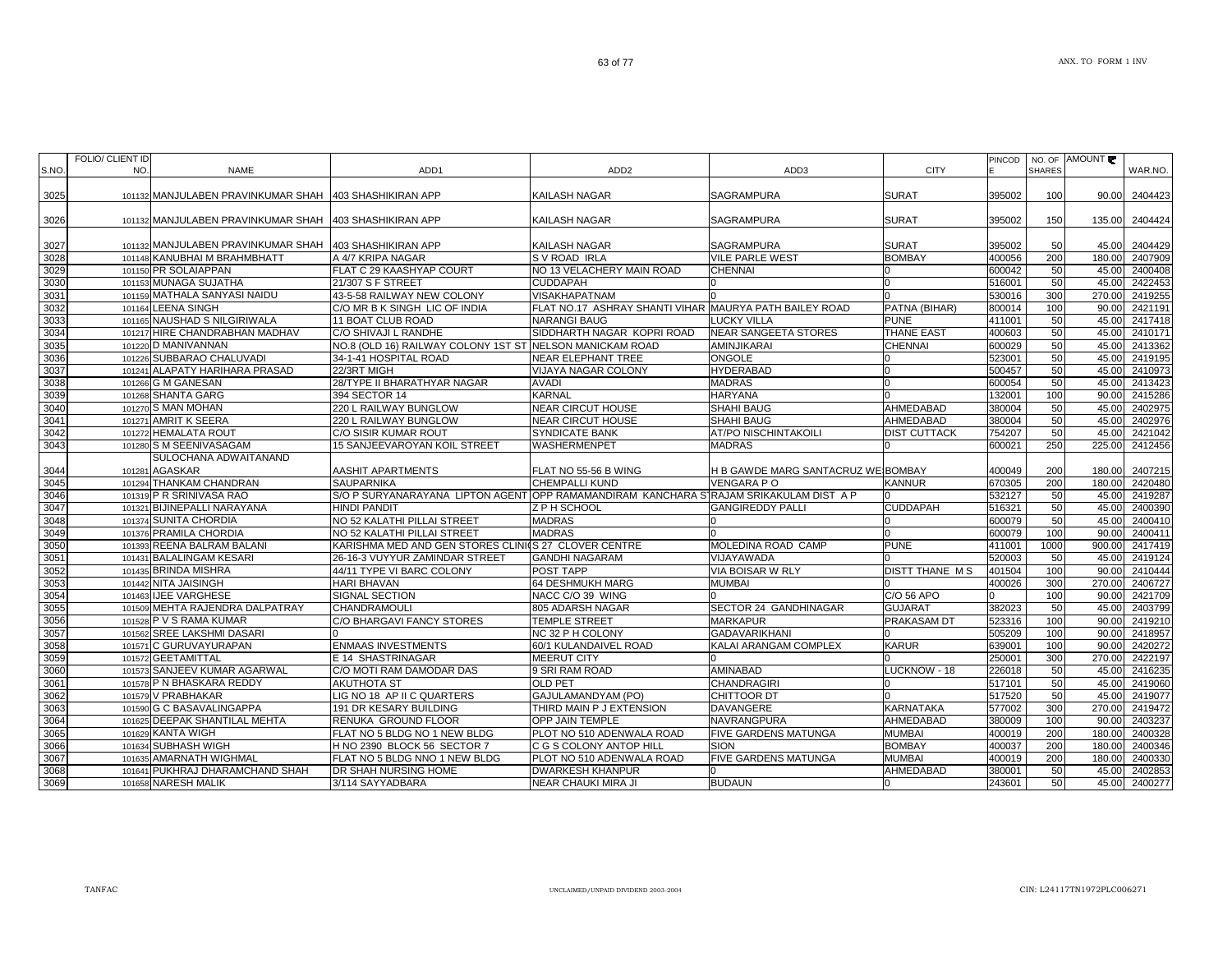|       | FULIU/ ULIEN I ID |                                   |                                                                                                     |                                                  |                              |                       |        |               | PINCOD   NO. OF AMOUNT |                       |
|-------|-------------------|-----------------------------------|-----------------------------------------------------------------------------------------------------|--------------------------------------------------|------------------------------|-----------------------|--------|---------------|------------------------|-----------------------|
| S.NO. | NO.               | <b>NAME</b>                       | ADD1                                                                                                | ADD <sub>2</sub>                                 | ADD3                         | <b>CITY</b>           |        | <b>SHARES</b> |                        | WAR.NO.               |
| 3070  |                   | 101668 HARI KRISHNA KARUKUNTLA    | SATYANARAYANAPURAM                                                                                  | <b>GARLA</b>                                     | <b>KHAMMAM</b>               | ANDHRA PRADESH        | 507211 | 150           | 135.00                 | 2422440               |
| 3071  |                   | 101669 N KAMAKSHI                 | <b>D-37 T PRAKASAM SALAI</b>                                                                        | <b>BLOCK3</b>                                    | <b>NEYVELI</b>               |                       | 607801 | 100           | 90.00                  | 2419741               |
| 3072  |                   | 101679 B V P A GOPINATH           | NO 5 MARTHAN APARTMENT                                                                              | <b>RAM NAGAR</b>                                 | <b>VISHAKAPATNAM</b>         |                       | 530021 | 100           | 90.00                  | 2400393               |
| 3073  |                   | 101691 JAYASHRI MURALI            | 2-B HVS HOMES 5                                                                                     | <b>15TH CORSS</b>                                | <b>MALLESWARAM</b>           | <b>BANGALORE</b>      | 560055 | 100           | 90.00                  | $\overline{241}$ 1404 |
| 3074  |                   | 101708 A SATYANARAYANA MURTHY     | 27 II 1307 BALAJI NAGAR                                                                             | <b>NELLORE DT</b>                                | <b>ANDRA PRADESH</b>         |                       | 524002 | 50            | 45.00                  | 2419214               |
| 3075  |                   | 101716 ANANTA RAMAIAH NALLANI     | QTR NO HB 12 AREA                                                                                   | <b>HOSPITAL CAMPUS</b>                           | <b>RAMAKRISHNAPUR</b>        | ANDRA PRADESH         | 504301 | 100           | 90.00                  | 2418955               |
| 3076  |                   | 101729 P V R DATTATHREYA CHOWDARY | 1 4 879 69 C SBI OFFICERS COLONY                                                                    | <b>GANDHI NAGAR</b>                              |                              | <b>HYDERABAD</b>      | 500380 | 300           | 270.00                 | 2410971               |
|       |                   | SURYANARAYANARAJU KUNADHA         |                                                                                                     |                                                  |                              |                       |        |               |                        |                       |
| 3077  | 101750 RAJU       |                                   | <b>MALIKIPURAM</b>                                                                                  | <b>E G DIST</b>                                  |                              | ANDRA PRADESH         | 533253 | 50            | 45.00                  | 2419305               |
| 3078  |                   | 101763 G NAVEEN KUMAR             | 16 478 KAMMAPALU EAST                                                                               | <b>MADANVAPALLI</b>                              |                              |                       | 517325 | 100           | 90.00                  | 2419062               |
| 3079  |                   | 101789 ASAF ALI P                 | COMMERCE CONNECTION & COMMUNICATION                                                                 | <b>IIIND FLOOR RAMBHAVAN COMPLEX KODIALBAIL</b>  |                              | MANGALORE             | 575003 | 100           | 90.00                  | 2419386               |
| 3080  |                   | 101803 EADALA MOHAN RAO           | M/S SSSLIMITED                                                                                      | <b>BUNIT</b>                                     | <b>VEMAGIRI E G DISTRICT</b> | A <sub>P</sub>        | 533130 | 50            | 45.00                  | 2422502               |
| 3081  |                   | 101809 ANIL K PAI                 | ISHWAR BHUVAN FLAT NO 4                                                                             | LIBERTY GARDEN X ROAD NO 2                       | MALAD (WEST)                 | <b>BOMBAY</b>         | 400064 | 100           | 90.00                  | 2408604               |
| 3082  |                   | 101835 THOTA PURNA CHANDRA RAO    | D NO 2/39 10TH LINE                                                                                 | PANDARI PURAM                                    | CHILAKALURI PETA             | <b>GUNTUR AP</b>      | 522616 | 100           | 90.00                  | 2419191               |
| 3083  |                   | 101859 M MEENAKSHI SUNDARAM       | 68 3RD STREET                                                                                       | <b>GANDHIPURAM</b>                               | <b>COIMBATORE</b>            |                       | 641012 | 50            | 45.00                  | 2420389               |
| 3084  |                   | 101912 USHA PANDEY                | FLAT NO 10                                                                                          | DEFENCE OFFICER'S QTRS                           | 1 CHAMIERS ROAD              | <b>MADRAS</b>         | 600035 | 100           | 90.00                  | 2412704               |
| 3085  |                   | 101927 G SEELAN                   | C/O. ARIHANT CONSULTANCY SERVICES 501 GANESH APARTMENT 5TH FLOOIVEER SARVARKAR ROAD BORIVLI(EMUMBAI |                                                  |                              |                       | 400066 | 50            | 45.00                  | 2408685               |
| 3086  |                   | 101994 K BHASKAR REDDY            | RAYALA SEEMA RESIDENTIAL SCHOOL                                                                     | <b>TIRUCHANOOR ROAD</b>                          | <b>TIRUPATHI</b>             |                       | 517503 | 200           | 180.00                 | 2419073               |
| 3087  |                   | 102007 SHANTI GOUTAM TIKARE       | TIKARE STONE SUPPLY AND CO                                                                          | TIKARE ROAD LINE BAZAR                           | <b>DHARWAD</b>               |                       | 580001 | 50            | 45.00                  | 2419521               |
| 3088  |                   | 102013 N SUBRAMANIAM              | 75 DHANALAKSHMI NAGAR                                                                               | <b>COIMBATORE</b>                                |                              |                       | 641044 | 50            | 45.00                  | 2420426               |
| 3089  |                   | 102018 A V SAGAR                  | 204 C SECTOR I                                                                                      | <b>UKKUNAGARAM</b>                               | <b>VISAKAPATNAM</b>          |                       | 530032 | 100           | 90.00                  | 2419271               |
| 3090  |                   | 102030 MANNEM BHASKAR RAO         | C/O P SURYACHANDRAN                                                                                 | QR NO JE 407                                     | <b>VTPS</b>                  | <b>IBRAHIMPATNAM</b>  | 521456 | 100           | 90.00                  | 2419167               |
|       |                   | NARESHKUMAR JAYANTILAL            |                                                                                                     |                                                  |                              |                       |        |               |                        |                       |
| 3091  |                   | 102055 JARIWALA                   | 2/749 BHANDARI WAD                                                                                  | BEHIND VISHWAKARMA                               | <b>BHUVAN SAGRAMPURA</b>     | <b>SURAT</b>          | 395002 | 100           | 90.00                  | 2404425               |
| 3092  |                   | 102083 K SRINIVASA RAO            | H NO 4-32-312 L B NAGAR                                                                             | <b>SHAPUR NAGAR</b>                              | <b>HYDERABAD</b>             | n                     | 500055 | 50            |                        | 45.00 2410914         |
| 3093  |                   | 102097 N M KURUVILLA              | 222 VASANTHA ROAD                                                                                   | <b>DHARAPURAM</b>                                |                              |                       | 638656 | 30            | 27.00                  | 2420263               |
| 3094  |                   | 102121 M NEELAKANTAM              | C/O BUKKA SRINIVASULU & BROS                                                                        | D NO 4 102/A                                     | <b>DILSUK NAGAR</b>          | <b>HYDERABAD</b>      | 500660 | 100           | 90.00                  | 2410990               |
| 3095  |                   | 102122 NUZHAT MADAN               | W-147 GREATER KAILASH                                                                               | PART II                                          | <b>NEW DELHI</b>             | n                     | 110048 | 100           | 90.00                  | 2401755               |
| 3096  |                   | 102128 MALIGIREDDY LAXMA REDDY    | H NO 11-3-178                                                                                       | <b>BALAJI NAGAR</b>                              | <b>KHAMMAM DIST</b>          | A P                   | 507002 | 50            | 45.00                  | 2422438               |
| 3097  |                   | 102130 JAGDISHCHANDRA A NIGAM     | MIDC PH II ROAD NO 4                                                                                | PLOT NO RM-8 AOLWING SHREEDHASUDAMA NAGAR        |                              | <b>DOMBIVLI EAST</b>  | 421201 | 50            | 45.00                  | 2400378               |
| 3098  |                   | 102131 POONAM BHANA               | 100/A DARIYA MAHAL                                                                                  | 80 NAPEANSEA ROAD                                | <b>BOMBAY</b>                | 0                     | 400006 | 50            | 45.00                  | 2400325               |
| 3099  |                   | 102147 NIRUBEN V SHAH             | 501 PARASNATH APT                                                                                   | <b>HANUMAN CHAR RASTA</b>                        | GOPIPURA 5TH FLOOR           | <b>SURAT</b>          | 395002 | 100           | 90.00                  | 2404426               |
| 3100  |                   | 102180 N DHANDAPANI               | 3 KOVALAN STREET                                                                                    |                                                  |                              | <b>CUDDALORE PORT</b> | 607003 | 50            | 45.00                  | 2422744               |
| 3101  |                   | 102182 MAHESH MANUBHAI PATEL      | 9/1/B SHREEJIBAG SOCIETY                                                                            | <b>B/H NAVRANGPURA POLICE STATIONNAVRANGPURA</b> |                              | AHMEDABAD             | 380009 | 50            | 45.00                  | 2403238               |
| 3102  |                   | 102193 P K PAULSON                | PEREPPADAN HOUSE                                                                                    | <b>AMBANOKY</b>                                  | MURIKINGAL P.O               | <b>TRICHUR DIST</b>   | 680699 | 25            | 22.50                  | 2420540               |
| 3103  |                   | 102215 K UMA KARUNANIDHI          | 10/20 SYNDICATE APARTMENT                                                                           | I CROSS DR B N ROAD                              | T NAGAR                      | <b>MADRAS</b>         | 600017 | 100           | 90.00                  | 2412239               |
| 3104  |                   | 102222 M A RAJESWARI              | W/O M ANJANEYULU                                                                                    | 11-326 ARAVINDA NAGAR                            |                              | <b>ANANTAPUR</b>      | 515001 | 150           | 135.00                 | 2422444               |
| 3105  |                   | 102225 SHAMSUNDAR MARUTI SHINDE   | <b>GULMOR MARKET</b>                                                                                | <b>KESHAVA NAGAR</b>                             | <b>CHINCHWADGAON</b>         | <b>PUNE</b>           | 411033 | 50            | 45.00                  | 2417955               |
| 3106  |                   | 102233 V UMA DEVI                 | 3/937 SOCIETY COLONY                                                                                |                                                  |                              | <b>PRODDATUR</b>      | 516361 | 50            | 45.00                  | 2419023               |
| 3107  |                   | 102280 SUBHASH CHAND GOEL         | BF-113 EAST                                                                                         | <b>SHALIMAR BAGH</b>                             | DELHI                        |                       | 110052 | 100           | 90.00                  | 2401892               |
| 3108  |                   | 102305 K SURIYA NARAYANAN         | 24 THATCHI ARUNACHALAM STREET                                                                       | <b>MYLAPORE</b>                                  | <b>MADRAS</b>                |                       | 600004 | 50            | 45.00                  | 2411888               |
| 3109  |                   | 102307 K CHANDRAN                 | MANGALYA                                                                                            | <b>KOHINOOR</b>                                  | <b>THENHIPALAM</b>           | <b>MALAPURAM</b>      | 673636 | 50            | 45.00                  | 2420535               |
| 3110  |                   | 102316 KASHIF MUKHTAR             | 5A/1 SHAUKAT ALI ROAD                                                                               | <b>ATALA</b>                                     |                              | <b>ALLAHABAD</b>      |        | 50            | 45.00                  | 2421716               |
| 3111  |                   | 102317 BHOPALSINGH G CHAUHAN      | C/O DEEPAK K BHAGWANI                                                                               | BEHIND STATE BANK OF INDIA                       | <b>CAMP COURT ROAD</b>       | <b>AMRAVATI</b>       | 444602 | 100           | 90.00                  | 2418419               |
| 3112  |                   | 102323 P LILLI                    | 5/41 R V E NAGAR SOUTH                                                                              | KANGAYAM ROAD                                    | <b>TIRUPUR</b>               |                       | 641604 | 50            | 45.00                  | 2420442               |
| 3113  |                   | 102337 USHA SUBRAHMANYAN          | R 3/4 KAVERI SALAI                                                                                  | KALAKSHETRA COLONY                               | <b>BESANT NAGAR</b>          | <b>CHENNAI</b>        | 600090 | 50            | 45.00                  | 2413211               |
| 3114  |                   | 102349 VEMULA SATYANARAYANA RAO   | C/O P RAGHU KISHORE                                                                                 | HOUSE 11/3/123                                   | <b>NEHRU NAGAR</b>           | <b>KHAMMAM</b>        | 507001 | 100           | 90.00                  | 2422435               |
| 3115  |                   | 102375 G MALLIKARJUNA RAO         | 4-1-920 SECOND FLOOR                                                                                | <b>TILAK ROAD</b>                                | <b>ABIDS</b>                 | <b>HYDERABAD</b>      | 500002 | 50            | 45.00                  | 2410633               |
| 3116  |                   | 102391 SARVESH GAUTOM             | KH-19 KAVI NAGAR                                                                                    | <b>GHAZIABAD</b>                                 | <sup>0</sup>                 | <sup>0</sup>          | 201002 | 50            | 45.00                  | 2415791               |
|       |                   |                                   |                                                                                                     |                                                  |                              |                       |        |               |                        |                       |

AMOUNT

FOLIO/ CLIENT ID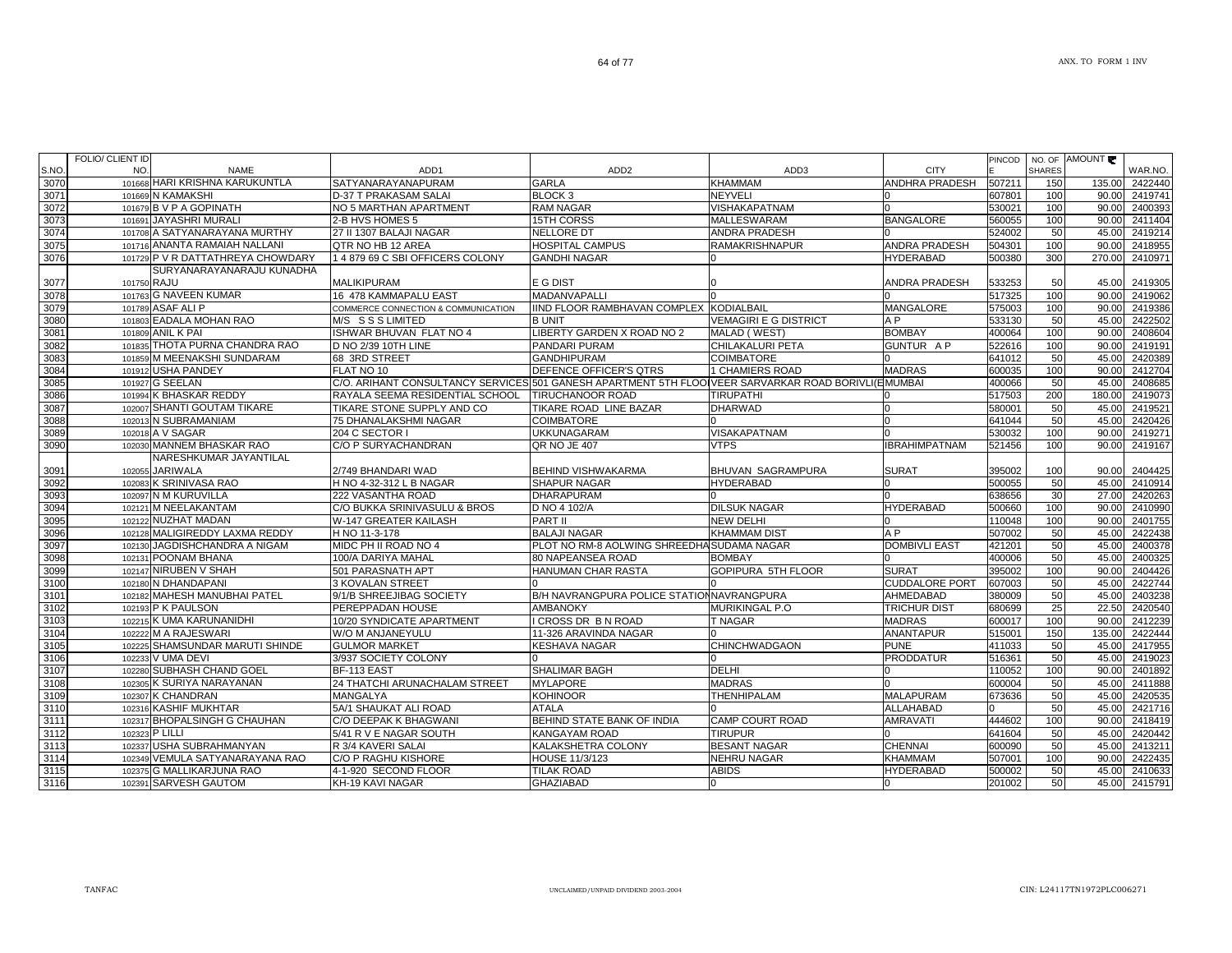|               | <b>FOLIO/ CLIENT ID</b><br>NO. |                                          |                                      |                                          |                                             |                        | PINCOD           |                 | NO. OF AMOUNT  |                    |
|---------------|--------------------------------|------------------------------------------|--------------------------------------|------------------------------------------|---------------------------------------------|------------------------|------------------|-----------------|----------------|--------------------|
| S.NO.<br>3117 |                                | <b>NAME</b><br>102392 PRAGATI GAUTAM     | ADD <sub>1</sub><br>KH-19 KAVI NAGAR | ADD <sub>2</sub><br><b>GHAZIABAD</b>     | ADD3                                        | <b>CITY</b>            |                  | <b>SHARES</b>   |                | WAR.NO.            |
| 3118          |                                | 102394 MAYANK GAUTAM                     | KH-19 KAVI NAGAR                     | <b>GHAZIABAD</b>                         |                                             |                        | 201002<br>201002 | 50<br>50        | 45.00<br>45.00 | 2415792<br>2415794 |
| 3119          |                                | 102402 MUJAHID HASAN SAYED               | P-91/16 NEW MAUDE LANE               | NAVY NAGAR COLABA                        | <b>BOMBAY</b>                               |                        | 400005           | 100             | 90.00          | 2405385            |
| 3120          |                                | 102405 SIKHA BANERJEE                    | N-1 THAKURDAS HOUSE                  | A.C.C RESIDENTIAL COMPLEX                | <b>NEAR MENTAL HOSPITAL</b>                 | THANE (WEST)           | 400604           | 100             | 90.00          | 2410186            |
| 3121          |                                | 102408 MOHAN PARVATIKAR                  | C/O MOHAN & CO NO                    | 6E/68                                    | 8TH MAIN 15TH CROSS                         | <b>MALLESWARAM</b>     |                  | 200             | 180.00         | 2421718            |
| 3122          |                                | 102415 JASTI CHANDRA SEKHAR              |                                      | <b>GHANTAVARI STREET</b>                 | GANDHI NAGAR TENALI                         | GUNTUR (DT.) A.P       | 522201           | 200             | 180.00         | 2422482            |
|               |                                | TAMARAPALLI VENKATA                      |                                      |                                          |                                             |                        |                  |                 |                |                    |
| 3123          |                                | 102419 SATYANARAYANA MURTY               | <b>L.I.C OF INDIA</b>                | <b>BRANCH OFFICE</b>                     | JANGAREDDI GUDEM                            | W.G DIST. A.P          | 534447           | 50              | 45.00          | 2419318            |
|               |                                | <b>LAZARD BIRLA INDIA INVST</b>          |                                      |                                          |                                             |                        |                  |                 |                |                    |
| 3124          |                                | 102427 CO(MAURITUUS)LTD                  | ICICI LTD CUSTODIAL SERVICES DEPT    | <b>SHANTI</b>                            | 13 WALCHAND HIRACHAND MARG                  | <b>BOMBAY</b>          | 400038           | 450             | 405.00         | 2410344            |
|               |                                | SOUTHERN INDIA DEPOSITORY SER.P LTD      |                                      |                                          |                                             |                        |                  |                 |                |                    |
|               |                                | (ACCOUNT KOTHARI PIONEER BLUECHIP        |                                      |                                          |                                             |                        |                  |                 |                |                    |
| 3125          | 102429 FUND)                   |                                          | CENTURY CENTRE GROUND FLOOR          | 39 TTK ROAD                              | <b>ALWARPET</b>                             | <b>MADRAS</b>          | 600018           | 150             | 135.00         | 2400457            |
| 3126          |                                | 102433 S PALANIAPPAN                     | 23 AMEERJOHN STREET                  | PILLAYAR HOUSE                           | CHOOLAIMEDU                                 | <b>MADRAS</b>          | 600094           | 150             | 135.00         | 2422924            |
| 3127          |                                | 102442 TEJ KUMAR MATHUR                  | 47-B POCKET I                        | <b>DILSHAD GARDEN</b>                    |                                             | DELHI                  | 110095           | 100             | 90.00          | 2402485            |
| 3128          |                                | 102460 A S R KRISHNA PRASAD              | <b>AUGUST INVESTMENT CORPORATION</b> | 13-G MOTLIBHAI WADIA BUILDING            | 22 S A BRELVI ROAD FORT                     | <b>BOMBAY</b>          | 400001           | 50              | 45.00          | 2404781            |
| 3129          |                                | 102466 HITENDRA G PATEL                  | ANANDPARU                            | <b>OPP POONAM COMPLEX</b>                | AT&PO UNJHA                                 | TA SIDHPUR             | 384170           | 50              | 45.00          | 2403697            |
| 3130          |                                | 102468 NABHA MUTALIK                     | MAHAJAN COMPOUND                     | <b>VIKRAMPUR</b>                         | ATHNI                                       | <b>DIST BELGAUM</b>    | 591304           | 100             | 90.00          | 2419643            |
| 3131          | 102470 BABU                    |                                          | S & V AGENCIES                       | 518 DHANVANTHRI ROAD                     |                                             | <b>MYSORE</b>          | 570001           | 100             | 90.00          | 2422549            |
| 3132          |                                | 102501 NANNAKA VENKATRAM                 | H.NO.5-1-193                         | <b>WYRA ROAD</b>                         | <b>KHAMMAM</b>                              | ANDHRA PRADESH         | 507002           | 50              | 45.00          | 2422439            |
| 3133          |                                | 102514 CHANDRIKABEN N PATEL              | 192 / 2293 PRATIKSHA APTS            | <b>SOLA ROAD</b>                         | NARANPURA                                   | AHMEDABAD              | 380013           | 100             | 90.00          | 2403314            |
| 3134          |                                | 102536 S KALAISELVI                      | NO.6 6TH STREET                      | <b>SANTHI NAGAR</b>                      | ADAMBAKKAM                                  | <b>MADRAS</b>          | 600088           | 50              | 45.00          | 2413193            |
| 3135          |                                | 102541 SHAIK SURAJ BASHA                 | <b>CLASSIC MENSWEAR</b>              | S NO.108 S B M C                         | <b>ONGOLE</b>                               | ANDHRAPRADESH          | 523001           | 50              | 45.00          | 2419196            |
| 3136          |                                | 102547 SANJEEV RAJPUT                    | B-1 SECTOR - J                       | ALIGANJ EXTENSION                        |                                             | <b>LUCKNOW</b>         | 226020           | 100             | 90.00          | 2416060            |
| 3137          |                                | 102550 K S RAMAMURTHY                    | 1 ANKUR APARTMENT                    | RAMBAG LANE NO.5                         | <b>KALYAN WEST</b>                          | <b>DIST THANE</b>      | 421301           | 50              | 45.00          | 2410537            |
| 3138          |                                | 102573 RAVINDER KUMAR                    | RAVINDERA FLOUR MILL                 | MOHOLLA NO.7 SHOP NO.34                  | <b>JALANDHAR CANTT</b>                      |                        | 144005           | 100             | 90.00          | 2415462            |
| 3139          |                                | 102576 JITENDRA DUHLANI                  | A / 5 VOLGA FLAT                     | <b>OLD WADEJ</b>                         |                                             | AHMEDABAD              | 380013           | 50              | 45.00          | 2403315            |
| 3140          |                                | 102577 P GIRIRAJ                         | 50 KAMRAJ STREET                     | <b>VILLUPURAM</b>                        | <b>TAMIL NADU</b>                           |                        | 605602           | 50 <sup>1</sup> | 45.00          | 2419691            |
| 3141          |                                | 102591 C GUNASEKAR                       | 1ST FLOOR 42 SPENCER COMPOUND        | <b>6TH CROSS STREET</b>                  | THIRUVALLUVAR NAGAR                         | <b>DINDIGUL</b>        | 624003           | 100             | 90.00          | 2419925            |
| 3142          |                                | 102603 SANGHI CORPORATE SERVICES LTD     | FOUNTAIN CHAMBERS 4TH FLOOR          | 1-C NANABHAI LANE                        | FORT                                        | <b>BOMBAY</b>          | 400023           | 200             | 180.00         | 2406531            |
| 3143          |                                | 102654 VIJAY SAMBRANI                    | T-62A 32 CROSS                       | <b>BESANT NAGAR</b>                      |                                             | <b>MADRAS</b>          | 600090           | 100             | 90.00          | 2413212            |
| 3144          |                                | 102664 M SURESH                          | 5/10 PINJALA SUBRAMANIAN STREET      | <b>T NAGAR</b>                           |                                             | <b>MADRAS</b>          | 600017           | 50              | 45.00          | 2412240            |
| 3145          |                                | 102683 S BASKARAN                        | 11 MILLE STONE STREET                | <b>VIKRAVANDI</b>                        |                                             |                        | 605652           | 50              |                | 45.00 2419695      |
| 3146          |                                | 102697 RAMKISHAN                         | <b>SH JAGDISH P D</b>                | SONI                                     | <b>PULL BAZAR</b>                           | <b>NARNAUL (HR)</b>    | 123001           | 100             |                | 90.00 2415225      |
| 3147          |                                | 102711 VIPIN KUMAR MITTAL                | C/O PADAM CUT PIECE CLOTH CORP       | <b>VIJAY MARKET</b>                      | <b>CLOCK TOWER</b>                          | KOTA (RAJ)             | 324006           | 100             |                | 90.00 2417218      |
| 3148          |                                | 102713 DOMMARAJU VENU GOPAL              | <b>S/O D RAMA KRISHNA RAJU</b>       | 23/108 RAMA NAIDU COLONY                 | <b>PUTTUR</b>                               | ANDHRA PRADESH         | 517583           | 100             | 90.00          | 2419080            |
| 3149          |                                | 102733 SADHANABEN D BADHEKA              | <b>76 RUPALI SOCIETY</b>             | TALAJA ROAD<br>PULLAMMA SATRAM NAWAB PET | <b>BHAUVAGAR</b><br><b>NELLORE</b>          | <b>BHAWAGAR</b>        | 364002           | 100             | 90.00          | 2402654            |
| 3150          |                                | 102760 PV NARASA REDDY                   | C/O.LAKSHMI RAW & BOILED RICE MILL   |                                          |                                             | NELLORE(A.P.)          | 524002           | 50              | 45.00          | 2419215            |
| 3151          |                                | 102796 MAJOR ASHOK KUMAR YADAV           | <b>18 FIELD REGIMENT</b>             | C/O 56 ADO                               |                                             | <b>MADRAS</b>          |                  | 100<br>50       | 90.00          | 2421720<br>2412241 |
| 3152          |                                | 102818 PATTAMMAL                         | <b>VIJAY &amp; CO SHARE BROKERS</b>  | SWATHI COURT 22 VIJAYA RAGHAVAT. NAGAR   |                                             | <b>BOMBAY</b>          | 600017           |                 | 45.00          |                    |
| 3153          |                                | 102826 BRESCON FINANCIAL SERVICES LTD    | 403/404 AN CHAMBERS                  | TURNER ROAD BANDRA WEST                  |                                             |                        | 400050           | 50              | 45.00          | 2407360            |
| 3154          |                                | 102841 PUNNOSE THOMAS (NRI)              | THE KARUR VYSYA BANK LTD             | <b>INTERNATIONAL DIVISION</b>            | P B NO 5582 30 WHITES ROAD<br>SHIVAJI NAGAR | <b>II FLOOR MADRAS</b> | 600014           | 100             | 90.00          | 2400015            |
| 3155          |                                | 102859 DEVRAJ                            | H-32 ANKUR COMPLEX                   | PHASE IV<br><b>DELHI</b>                 |                                             | <b>BHOPAL</b>          | 462016           | 100             | 90.00          | 2418517            |
| 3156          |                                | 102865 S K SHARMA<br>102875 SAMAYAM RAVI | C-3/68 LAWRANCE ROAD                 |                                          |                                             |                        | 110035           | 50<br>100       | 45.00<br>90.00 | 2415793<br>2419099 |
| 3157          |                                |                                          | C/O SHREE TOWERS 2ND FLOOR           | A/2 MADHU CHOWK                          | MOGHAL RAJAPURAM                            | VIJAYAWADA             | 520010           |                 |                |                    |
| 3158          |                                | 102907 TRUSHAD JAYANTIBHAI PATEL         | 125 KHATODARA GIDC                   | <b>RING ROAD</b>                         | <b>NEAR SUB JAIL</b>                        | <b>SURAT</b>           | 395003           | 100             | 90.00          | 90.00 2404491      |
| 3159          |                                | 102914 MAMTA DHAWAN                      | C/O VINEETA MALHOTRA                 | <b>B-18 VIDYA NIWAS</b>                  | SECTOR-A MAHA NAGAR                         | <b>LUCKNOW</b>         | 226007           | 100             |                | 2400273            |
| 3160          |                                | 102928 GURU RAMAKRISHNABABU THOMMANDRU   | H NO 7-150 CHINNAMAKANAM STREET      | <b>CHAGALAMARRY</b>                      | <b>KURNOOL DIST</b>                         | 0                      | 518553           | 50<br>50        | 45.00<br>45.00 | 2419056            |
| 3161          |                                | 102942 MUKESH GUPTA                      | AGGARWAL SALES AGENCY                | 5 INDUSTRIAL AREA                        | PHAGWARA                                    |                        | 144401           |                 |                | 2415581            |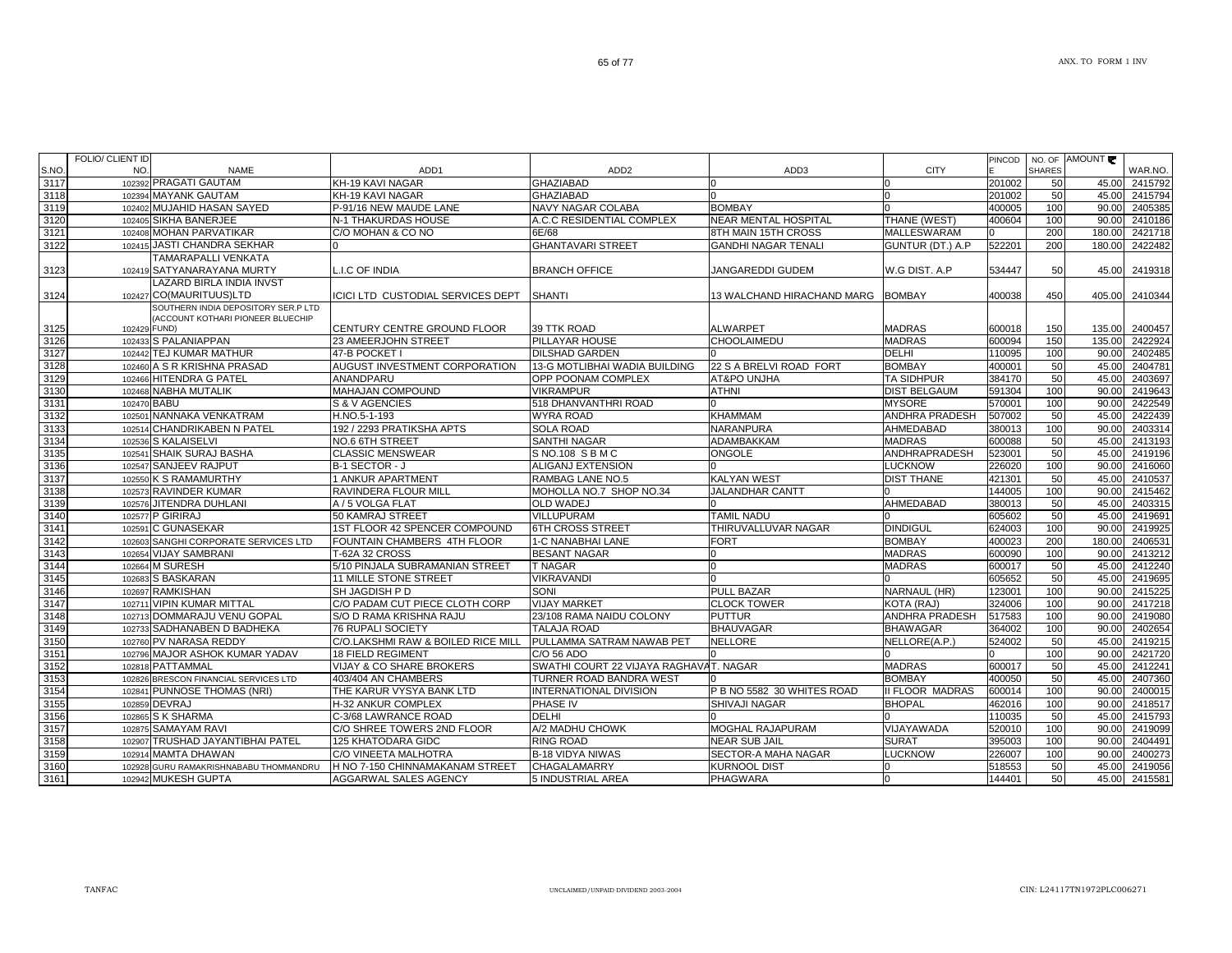| S.NO | FOLIO/ CLIENT ID<br>NO.<br>NAME       | ADD <sub>1</sub>                                     | ADD <sub>2</sub>                         | ADD3                                 | <b>CITY</b>          | <b>PINCOD</b> | <b>SHARES</b> | NO. OF AMOUNT | WAR.NO. |
|------|---------------------------------------|------------------------------------------------------|------------------------------------------|--------------------------------------|----------------------|---------------|---------------|---------------|---------|
| 3162 | 102945 DEVAGUPTAM KALYANI             | 16/328 S N PURAM                                     | <b>GUDIVADA</b>                          | KRISHNA DIST A P                     |                      | 521301        | 100           | 90.00         | 2419153 |
| 3163 | 102958 HARIGOPAL DALIA                | VENKATESH INVESTMENTS                                | BESIDE DWARAKA LODGE                     | <b>GODOWN ROAD</b>                   | NIZAMABAD            | 503001        | 50            | 45.00         | 2418945 |
| 3164 | 102994 MADHURI MISHRA                 | Q 2 HAUZ KHAS                                        | <b>NEW DELHI</b>                         |                                      |                      | 110016        | 300           | 270.00        | 2401071 |
| 3165 | SHAILAJA JOGI NAYAK<br>103003         | <b>IRCON LTD</b>                                     | CIDCO BHAVAN 6TH FLOOR                   | $\overline{CBD}$                     | <b>BELAPUR</b>       | 400614        | 150           | 135.00        | 2410213 |
| 3166 | 103005 ELITE STOCK MANAGEMENT LTD     | 1007 INDRA PRAKASH                                   | 21 BARAKHAMBA ROAD                       | <b>NEW DELHI</b>                     |                      | 110001        | 50            | 45.00         | 2400547 |
| 3167 | 103033 M JAYABALAN                    | 19-H 408 QUARTERS                                    | BLOCK 19                                 | NEYVELI                              |                      | 607803        | 100           | 90.00         | 2419717 |
| 3168 | 103048 BALKISHAN GUPTA                | ORIENTAL INSURANCE CO LTD                            | <b>NEAR BUS STAND</b>                    | <b>PATIYALI</b>                      | ETABUP               | 207243        | 50            | 45.00         | 2415963 |
| 3169 | 103072 NALUMACHU MANOHAR              | Q NO T2-3H1 G M S OFFICE COLONY                      | <b>GODAVARIKHANI</b>                     | A P                                  |                      | 505209        | 50            | 45.00         | 2418958 |
| 3170 | 103076 CHARULATA BHATT                | 5 ANANDVAN SOCIETY                                   | <b>SAMA ROAD</b>                         | VADODARA                             |                      | 390008        | 50            | 45.00         | 2404284 |
| 3171 | 103076 CHARULATA BHATT                | 5 ANANDVAN SOCIETY                                   | <b>SAMA ROAD</b>                         | VADODARA                             |                      | 390008        | 50            | 45.00         | 2404285 |
| 3172 | 103078 GEDDAM VENKATA LAKSHMI         | RAM KRISHNA FINANCE & SHARE CONSULTANCY              | 21-25-7 OPP LANE BOOK CENTRE             | <b>MAIN ROAD</b>                     | VISAKHAPATNAM        | 530001        | 100           | 90.00         | 2419243 |
| 3173 | 103091 M V SATYA NARAYANA             | C/O D S N RAJU                                       | 50-27-8/3 TPT COLONY                     | SEETAMMADHARA                        | <b>VISAKHAPATNAM</b> | 530013        | 100           | 90.00         | 2419254 |
| 3174 | 103108 MEHUL GOLECHA                  | A/202 KOKIL KUNJ                                     | <b>BEHIND PATEL NAGAR</b>                | M G CROSS ROAD NO 4 KANDIVALI BOMBAY |                      | 400067        | 50            | 45.00         | 2408754 |
| 3175 | <b>SUBHASIS MAHAPATRA</b><br>103110   | 10-A IL PALAZZO                                      | <b>LITTLE GIBBS ROAD</b>                 | <b>MALABAR HILL</b>                  | <b>MUMBAI</b>        | 400006        | 200           | 180.00        | 2405486 |
| 3176 | 103116 R HAMTHU NISHA                 | IST FLOOR                                            | 85 PORTU GUESE CHURCH STREET             | <b>SEVEN WELLS</b>                   | <b>MADRAS</b>        | 600001        | 200           | 180.00        | 2411752 |
| 3177 | 103125 G PANDU RANGA RAO              | DOOR NO 2/122 1ST ROAD                               | <b>NEW TOWN</b>                          |                                      | ANANTAPUR            | 515004        | 50            | 45.00         | 2422447 |
| 3178 | 103126 ANIL KUMAR RANA                | C 23/24 GOLD STAR                                    | DATTA MANDIR ROAD                        | DAHANAKAR WADI KANDIWALI WESBOMBAY   |                      | 400067        | 200           | 180.00        | 2408755 |
| 3179 | 103133 POORNIMA RAJKUMAR              | NO 7 MUNUSAMY STREET                                 | PAZAVANTHANGAL                           | <b>MADRAS</b>                        |                      | 600114        | 50            | 45.00         | 2413516 |
| 3180 | 103154 AMRUTLAL K PATEL               | 11 MAHALAXMI SOCIETY                                 | AT AND TA VIJAPURI                       | <b>DIST MEHSANA</b>                  | N G                  | 382870        | 100           | 90.00         | 2403886 |
| 3181 | 103166 A NATRAJ                       | FORESIGHT FINANCIAL SERVICES LTD                     | TEMPLE TOWER 3RD FLOOR                   | 476/2 ANNA SALAI NANDANAM            | <b>MADRAS</b>        | 600035        | 200           | 180.00        | 2412705 |
| 3182 | 103167 V RAGHAVAN                     | FORESIGHT FINANCIAL SERVICES LTD                     | TEMPLE TOWER 3RD FLOOR                   | 476/2 ANNA SALAI NANDANAM            | <b>MADRAS</b>        | 600035        | 200           | 180.00        | 2412706 |
| 3183 | 103168 RAM PAUL GUPTA                 | FORESIGHT FINANCIAL SERVICES LTD                     | TEMPLE TOWER 3RD FLOOR                   | 476/2 ANNA SALAI NANDANAM            | <b>MADRAS</b>        | 600035        | 200           | 180.00        | 2400003 |
| 3184 | 103189 PRAKASH B DESAI                | 10 ANKUR SOCIETY                                     | <b>AMALSAD</b>                           |                                      |                      | 396310        | 50            | 45.00         | 2404730 |
| 3185 | 103191 NAMRATA SARAF                  | <b>C/O PARTH SECURITIES</b>                          | 17 NEW CLOTH MARKET                      | <b>BANSWARA</b>                      | <b>RAJASTHAN</b>     | 327001        | 150           | 135.00        | 2417229 |
| 3186 | 103198 MADHUKAR GOVINDRAO TALEGAONKAR | C-34 PETROCHEMICALS TOWNSHIP                         | <b>TALUKA PEN</b>                        | <b>DIST RAIGAD</b>                   |                      | 402125        | 50            | 45.00         | 2410451 |
| 3187 | 103199 VANDANA MADHUKAR TALEGAONKAR   | C-34 PETROCHEMICALS TOWNSHIP                         | <b>TALUKA PEN</b>                        | <b>DIST RAIGAD</b>                   |                      | 402125        | 50            | 45.00         | 2410452 |
| 3188 | 103240 S BHUVANESWARI                 | D I FLOOR RAJA APARTMENTS                            | 1 THILAKAR STREET                        | SALIGRAMAM                           | <b>MADRAS</b>        | 600093        | 100           | 90.00         | 2413269 |
| 3189 | 103247 PRAWIN KUMAR SINHA             | INTERNATIONAL TRADE LINE                             | P 17 NEW C I T ROAD                      | 2ND FLOOR ROOM NO 1                  | <b>CALCUTTA</b>      | 700073        | 50            | 45.00         | 2414831 |
| 3190 | SUMATI MORESHWAR MAHAJAN<br>103248    | 7 SHIRISH MAKARAND SOCIETY                           | SENAPATI BAPAT MARG                      | <b>DADAR</b>                         | <b>BOMBAY</b>        | 400028        | 150           | 135.00        | 2406908 |
| 3191 | 103250 J CHANDRAMOULI                 | NO 2 4TH STREET                                      | <b>HINDU COLONY</b>                      | <b>MADRAS</b>                        |                      | 600091        | 50            | 45.00         | 2413230 |
| 3192 | 103257 V CHANDRA SEKHAR               | S/O V VEERA BADRAIAH                                 | 3/937 CO OPERATIVE COLONY                | <b>PRODDATUR</b>                     |                      | 516360        | 50            | 45.00         | 2419021 |
| 3193 | 103259 ASHOK KISHINDAS KANDHARI       | 1/1 GOLDEN PARK SOCIETY                              | OPP GUJRAT VIDYAPITH                     | <b>ASHRAM ROAD</b>                   | AHMEDABAD            | 380014        | 50            | 45.00         | 2403357 |
| 3194 | 103267 SREE KUMAR KANNAN              | C/O GODA AND CO SHARE BROKERS                        | 101 ANGAPPA NAICKEN STREET               | 3RD FLOOR                            | <b>MADRAS</b>        | 600001        | 50            | 45.00         | 2411753 |
| 3195 | 103272 S PREMA                        | C/O S ANAND MANAGING DIRECTOR                        | RELIABLE ALLOYS CO LTD                   | 11 G MOUNT POONAMALLE ROAD           | <b>MADRAS</b>        | 600089        | 75            | 67.50         | 2413467 |
| 3196 | 103273 PREETHI SARA MATHEW            | 938 POONAMALLEE HIGH ROAD                            | <b>MADRAS</b>                            |                                      |                      | 600084        | 100           | 90.00         | 2413117 |
| 3197 | 103274 T M SENTHIL KUMAR              | D 1ST FLOOR RAJA APARTMENTS                          | 1 THILAKAR STREET                        | SALIGRAMAM                           | <b>MADRAS</b>        | 600093        | 100           | 90.00         | 2413270 |
| 3198 | 103276 CHIRAG MUCHHALA                | SAMRAT A 2                                           | 28 JUHU ROAD                             | SANTACRUZ WEST                       | <b>BOMBAY</b>        | 400054        | 50            | 45.00         | 2407727 |
| 3199 | 103295 AVINASH DESHMUKH               | LONIKUR NIWAS                                        | OPP HOTEL NANDANVAN STATION RIAURANGABAD |                                      |                      | 431005        | 100           | 90.00         | 2418166 |
| 3200 | 103297 SUBBALAKSHMI SOMASUNDARAM      | <b>B/37 SUNDER APARTMENTS</b>                        | S T ROAD                                 | <b>CHEMBUR</b>                       | <b>BOMBAY</b>        | 400071        | 50            | 45.00         | 2409019 |
| 3201 | 103322 K C SUBIRAMANIAN               | <b>14 PRATHABHA SIMHAPURAM</b>                       | <b>THANJAVUR</b>                         |                                      |                      | 613009        | 100           | 90.00         | 2422777 |
| 3202 | 103332 DHRUV MARWAH                   | FLAT NO 103 ROOPDARSHAN C BLDG                       | <b>JUHU LANE</b>                         | <b>ANDHERI WEST</b>                  | <b>BOMBAY</b>        | 400058        | 300           | 270.00        | 2408239 |
| 3203 | 103339 S V LAKSHMI                    | NEAR RAJIV INSTITUTE OF TECHNOLOGYOPP H P GAS GODOWN |                                          | <b>BI PASS ROAD</b>                  | TANUKU A P           | 534211        | 75            | 67.50         | 2422524 |
| 3204 | 103342 DINAKSHI PAHUJA                | 289/140 MOTI NAGAR                                   | LUCKNOW                                  |                                      |                      | 226004        | 100           | 90.00         | 2416181 |
| 3205 | 103352 ALPNA RANI                     | W/O P K AGARGAL                                      | B-229, NAND NIKUNJ                       |                                      | <b>GHAZIABAD</b>     | 201003        | 200           | 180.00        | 2415897 |
| 3206 | 103360 JAGDISH SHAH                   | C/O C-2 PUSKKAR APPARTMENT                           | 22 NEW JAGNATH                           | <b>RAJKOT</b>                        |                      | 360001        | 100           | 90.00         | 2421947 |
| 3207 | 103383 UMA DEVI UDDARAJU              | C/O DR U RANGA RAJU                                  | READER IN CIVIL ENGG                     | SRKRENGG COLLEGE                     | <b>BHIMAVARAM</b>    | 534202        | 50            | 45.00         | 2422520 |
| 3208 | 103397 SUCHITRA AGARWAL               | C/O SHAILESH GUPTA                                   | C II/81 SECTOR 36                        | NOIDA                                | U P                  | 201303        | 50            | 45.00         | 2415867 |
| 3209 | 103439 NIRMAL KUMAR SARAWGI           | <b>JAIN HOUSE</b>                                    | 8/1 ESPLANADE EAST                       | <b>CALCUTTA</b>                      |                      | 700069        | 100           | 90.00         | 2415014 |
| 3210 | 103441 MANONMANI RAMANATHAN           | <b>11-A SOUTH LEITH CASTLE ROAD</b>                  | <b>SANTHOME</b>                          |                                      | <b>MADRAS</b>        | 600028        | 50            | 45.00         | 2412558 |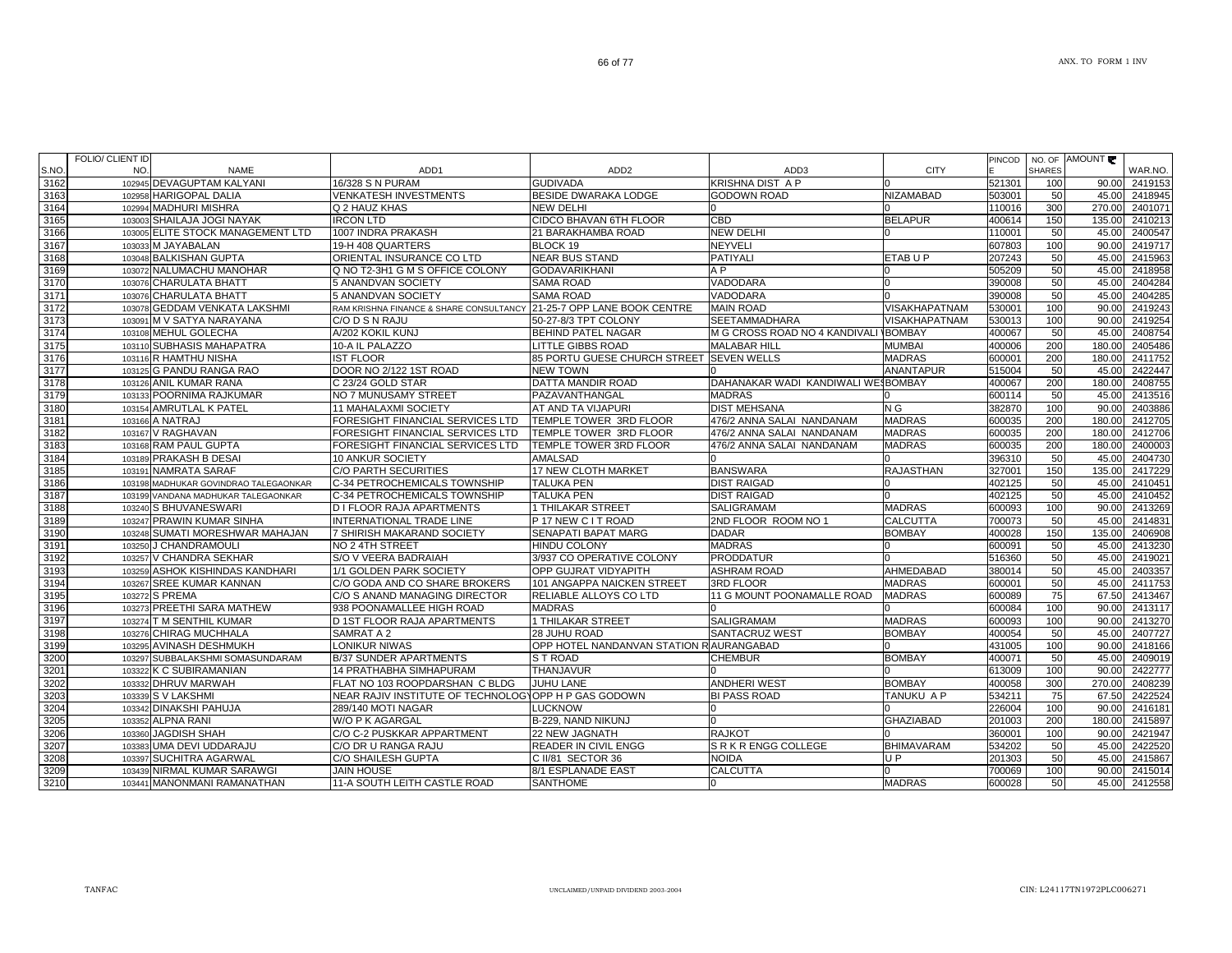ANX. TO FORM 1 INV

|       | FOLIO/ CLIENT ID |                                                               |                                  |                             |                                      |                      |        |                |               |               |
|-------|------------------|---------------------------------------------------------------|----------------------------------|-----------------------------|--------------------------------------|----------------------|--------|----------------|---------------|---------------|
| S.NO. | NO.              | <b>NAME</b>                                                   | ADD1                             | ADD <sub>2</sub>            | ADD3                                 | <b>CITY</b>          | PINCOD | <b>SHARES</b>  | NO. OF AMOUNT | WAR.NO.       |
| 3211  |                  | 103442 SIDHARTHA SARAWGI                                      | <b>JAIN HOUSE</b>                | 8/1 ESPLANADE EAST          | <b>CALCUTTA</b>                      |                      | 700069 | 100            | 90.00         | 2415015       |
| 3212  |                  | 103451 RANI JEROME                                            | AD-31 FLAT B                     | 10TH MAIN ROAD              | ANNA NAGAR WEST                      | <b>MADRAS</b>        | 600040 | 100            | 90.00         | 2412753       |
| 3213  |                  | 103465 FAHEEM AHMED DAMUDI                                    | HOUSE NO 24 SHAMIANA             | USMAN NAGAR                 | 2ND FLOOR                            | <b>BHATKAL NK</b>    | 581320 | 100            | 90.00         | 2419573       |
| 3214  |                  | 103504 KISHORE KANTILAL MEHTA                                 | C/O V K PATEL                    | <b>38 BHUPEN CHAMBERS</b>   | <b>9 DALAL STREET</b>                | <b>BOMBAY</b>        | 400023 | 50             | 45.00         | 2406532       |
| 3215  |                  | 103523 SHILPA VIJAY SHAH                                      | 1272 1ST FLOOR 9TH MAIN          | 11TH CROSS B II STAGE       | W O C ROAD MAHALAXMIPURAM NBANGALORE |                      | 560086 | 50             | 45.00         | 2411517       |
| 3216  |                  | 103527 ALIASGAR IBRAHIM SANCHAWALA                            | 401 BENSON SAIBABA ROAD          | <b>OFFSVRO</b>              | <b>SANTACRUZ WEST</b>                | <b>BOMBAY</b>        | 400054 | 300            | 270.00        | 2407728       |
| 3217  |                  | 103528 SANREW BANSAL                                          | C/O SHRI GANESH PLY EMPORIUM     | NEAR PUNJAB NATIONAL BANK   |                                      | <b>BARNALA</b>       | 148101 | 100            | 90.00         | 2415611       |
| 3218  |                  | 103555 AR RAMA SAMY                                           | NO 267 2ND STREET                | <b>BANU NAGAR</b>           | <b>AMBATTUR</b>                      | <b>MADRAS</b>        | 600053 | 50             | 45.00         | 2412856       |
| 3219  |                  | 103576 V SUKUMAR                                              | <b>SRIVARI</b>                   | 262 RANGAPILLAI STREET      | <b>PONDICHERRY</b>                   |                      | 605001 | 100            | 90.00         | 2422634       |
| 3220  |                  | 103597 IBRAHIM A BARDANWALA                                   | FLAT 401 BANSON                  | SAIBABA ROAD OFF S V ROAD   | SANTACRUZ WEST                       | <b>BOMBAY</b>        | 400054 | 100            | 90.00         | 2407729       |
| 3221  |                  | 103611 KAMEPALLI VENKATA RAMANAIAH                            | C/O BALAJI FINANCE CORPORATION   | K B ROAD                    | <b>CHILAKALORIPET</b>                |                      | 522616 | 300            | 270.00        | 2419193       |
| 3222  |                  | 103621 RIDDHI CHORADIA                                        | C/O BRIDHI CHAND BEGWANI         | 2/1 SYNAGOGUE STREET        | <b>CALCUTTA</b>                      |                      | 700001 | 5              | 4.50          | 2400423       |
| 3223  |                  | 103625 P LAKSHMI KUTTYAMMA                                    | C/O LT PREM S NAIR               | 46 ALAKHNANDA               | NOFRA NAVY NAGAR COLABA              | <b>BOMBAY</b>        | 400005 | 50             | 45.00         | 2405386       |
| 3224  |                  | 103635 K ARUMUGAM                                             | <b>26 RAILWAY QUARTERS</b>       | <b>CUDDALORE ROAD</b>       | <b>PANRUTI</b>                       | TAMILNADU            | 607106 | 100            | 90.00         | 2419731       |
| 3225  |                  | 103646 SHABNAM BHARTI                                         | P 175 A SANJAY NAGAR             | <b>GHAZIABAD</b>            |                                      |                      | 201002 | 200            | 180.00        | 2415796       |
| 3226  |                  | 103648 S B SINGH                                              | <b>METRO STOCKS MADRAS</b>       | <b>GRACE BUILDING</b>       | NO 25 MONICHOLS ROAD                 | CHETPUT MADRAS       | 600031 | 100            | 90.00         | 2412600       |
| 3227  |                  | 103691 PINGILY PADMAJA                                        | TYPE I 19/3 MSEB COLONY          | VASAI ROAD EAST             |                                      | <b>DIST THANE</b>    | 401202 | 100            | 90.00         | 2410424       |
| 3228  |                  | 103695 D VENKATA SURYANARAYANA ACHARYULU                      | 59 PRASANAT NAGAR                | KOMMADI POST                | <b>GOVT DIARY FARM VIA</b>           | <b>VISAKHAPATNAM</b> | 530040 | 100            | 90.00         | 2419273       |
| 3229  |                  | 103733 GITA S VISWANATHAN                                     | AA-25 ANNA NAGAR                 |                             |                                      | <b>MADRAS</b>        | 600040 | 50             | 45.00         | 2412754       |
| 3230  |                  | 103736 MANDAVA BHARATHI                                       | REGIONAL AGRICULTURAL            | <b>RESEARCH STATION</b>     | ANAKAPALLE                           |                      | 531001 | 100            | 90.00         | 2419280       |
| 3231  |                  | 103737 VEMURI RAJA BAPARAO                                    | REGIONAL AGRICULTURAL            | <b>RESEARCH STATION</b>     | ANAKAPALLE                           |                      | 531001 | 100            | 90.00         | 2419281       |
| 3232  |                  | 103738 K SARADHA                                              | A/19 SHILPA APARTMENTS           | DR CHARAT SINGH COLONY      | <b>CHAKALA</b>                       | <b>BOMBAY</b>        | 400093 | 50             | 45.00         | 2409822       |
| 3233  |                  | 103757 PRADIP PARUI                                           | KUNDAN VILLA FLAT 10             | NARAYAN NAGAR ROAD          | <b>BHAYANDAR WEST</b>                | THANE                | 401101 | 50             | 45.00         | 2410307       |
| 3234  |                  | 103770 PARVINDER SINGH                                        | KOTHI NO 1224                    | SECTOR 8 C                  | <b>CHANDIGARH</b>                    |                      | 160018 | 50             | 45.00         | 2415635       |
| 3235  |                  | 103799 MUKUL GUPTA                                            | C/O A C GUPTA                    | <b>NEAR PNB</b>             | CHOTA HANUMAN MANDIR LANE            | <b>THOMPSON GANJ</b> | 261001 | 50             | 45.00         | 2416367       |
| 3236  |                  | 103810 ARCHNA CHANDRA                                         | 1 WAHEEDA                        | PALI HILL                   | <b>BANDRA (WEST)</b>                 | <b>MUMABI</b>        | 400050 | 100            | 90.00         | 2407366       |
| 3237  |                  | 103906 SOLASU NAGESWARA RAO                                   | <b>ANDHRA BANK</b>               | <b>SURYAPET</b>             | <b>NALGONDA DIST</b>                 | A P                  | 508213 | 100            | 90.00         | 2418991       |
| 3238  |                  | 103912 CHINNAPA REDDY GUNAPATI                                | 04/08/1978                       | 3/B                         | KORITEPADU                           | <b>GUNTUR7</b>       | 522007 | 100            | 90.00         | 2422474       |
| 3239  |                  | 103923 HARISH BAHRI                                           | 12 UB BUNGLOW ROAD F F           | <b>DELHI</b>                |                                      |                      | 110007 | 550            | 495.00        | 2400251       |
| 3240  |                  | 103963 SAJI GEORGE                                            | <b>SPIC PHARMA</b>               | <b>ANTIBIOTIC COMPLEX</b>   | <b>SIPCOT</b>                        | <b>CUDDALORE</b>     | 607005 | 100            | 90.00         | 2422761       |
| 3241  |                  | 103989 MANJULA POTDAR                                         | LOKMANYA COLONY                  | <b>NEAR MEDICAL COLLEGE</b> | <b>MIRAJ</b>                         |                      | 416410 | 50             | 45.00         | 2418090       |
| 3242  |                  | 104020 DINESH MULCHAND ADESARA                                | C/O AHMEDABAD SHARE SERVICES     | 203/A POOJA COMPLEX         | <b>HARIHAR CHOWK</b>                 | <b>RAJKOT</b>        | 360001 | 500            | 450.00        | 2421949       |
| 3243  |                  | 104050 RAJENDRA KOTECHA                                       | <b>G R MAGNETS LTD</b>           | 71 CANNING STREET           | A-528 5TH FLOOR                      | CALCUTTA             | 700001 | 100            | 90.00         | 2413708       |
| 3244  |                  | 104072 ASHA MIDHA                                             | W/O PRABHU DAYAL MIDHA           | POST SRI BIJEY NAGAR        | <b>DIST SRI GANGA NAGAR</b>          | <b>RAJASTHAN</b>     | 335704 | 100            | 90.00         | 2417261       |
| 3245  |                  | 104083 R JOTHI                                                | NO 37-C/1 CHIDAMBARAM ROAD       | VADALUR                     | SOUTH ARCOT VALLALAR DIST            | <b>TAMILNADU</b>     | 607303 | 50             | 45.00         | 2419736       |
| 3246  |                  | 104106 REBA DAS                                               | C/O NEW HENA STORE               | 167-B B B GANGULI STREET    | <b>CALCUTTA</b>                      |                      | 700012 | 100            | 90.00         | 2414098       |
| 3247  |                  | 104112 NILKANTH KASHINATH NAGARKAR                            | 310 JAIPRASAD                    | V SAVARKAR MARG             | OPP CATERING COLLEGE DADAR           | <b>MUMBAI</b>        | 400028 | 50             | 45.00         | 2406909       |
| 3248  |                  | 104131 ANUJ AHLUWALIA                                         | 162/1 RAJPUR ROAD                | <b>KISHENPUR</b>            | <b>DEHRADUN</b>                      |                      | 248009 | 100            | 90.00         | 2416327       |
| 3249  |                  | 104157 S SATHISH KUMAR                                        | 97 THULASINGAM STREET            | PERAMBUR                    | <b>MADRAS</b>                        |                      | 600011 | 50             | 45.00         | 2412086       |
| 3250  |                  | 104162 T L RANGAVITTAL                                        | 41 1ST CROSS STREET              | EAST C I T NAGAR            | <b>MADRAS</b>                        |                      | 600035 | $\overline{1}$ | 0.90          | 2412707       |
| 3251  |                  | 104163 T R VENKATESULU                                        | 41 1ST CROSS STREET              | EAST C I T NAGAR            | <b>MADRAS</b>                        |                      | 600035 | $\overline{1}$ | 0.90          | 2412708       |
| 3252  |                  | 104164 T R RAMADAS                                            | <b>B.2SRI NANDAN APARTMENTS,</b> | NO.22, THOMAS ROAD,         | T.NAGAR.                             | CHENNAI              | 600017 | $\overline{1}$ | 0.90          | 2412243       |
| 3253  |                  | 104165 T R BADRINATH                                          | 41 1ST CROSS STREET              | EAST C I T NAGAR            | <b>MADRAS</b>                        |                      | 600035 |                | 0.90          | 2412709       |
| 3254  |                  | 104166 T R SHANKAR                                            | 41 1ST CROSS STREET              | EAST C I T NAGAR            | <b>MADRAS</b>                        |                      | 600035 | $\overline{1}$ | 0.90          | 2412710       |
| 3255  |                  | 104307 NEELA GOVINDARAJ                                       | <b>75 SECOND STREET</b>          | KARPAGAM AVENUE             | R A PURAM                            | <b>MADRAS</b>        | 600028 | 100            |               | 90.00 2412561 |
| 3256  |                  | 104326 G MAHADEVAN                                            | 68-A SATHYA MURTHY STREET        | PANRUTI                     | S A V DIST                           |                      | 607106 | 100            | 90.00         | 2419732       |
| 3257  |                  | 104354 AVTAR AHUJA                                            | S 330 PANCHSHEEL PARK            | <b>NEW DELHI</b>            |                                      |                      | 110017 | 50             | 45.00         | 2401144       |
| 3258  |                  | 104364 FORESIGHT FINANCIAL SERVICES LIITEMPLE TOWER 3RD FLOOR |                                  | 476/2 ANNA SALAI            | <b>NANDANAM</b>                      | <b>MADRAS</b>        | 600035 | 300            | 270.00        | 2412711       |
| 3259  |                  | 104368 SANGEETA B AGARWAL                                     | PLOT NO 87 SECTOR 1 A            | <b>GANDHIDHAM</b>           | <b>KUTCH</b>                         | <b>GUJARAT</b>       | 370201 | 100            |               | 90.00 2402753 |

67 of 77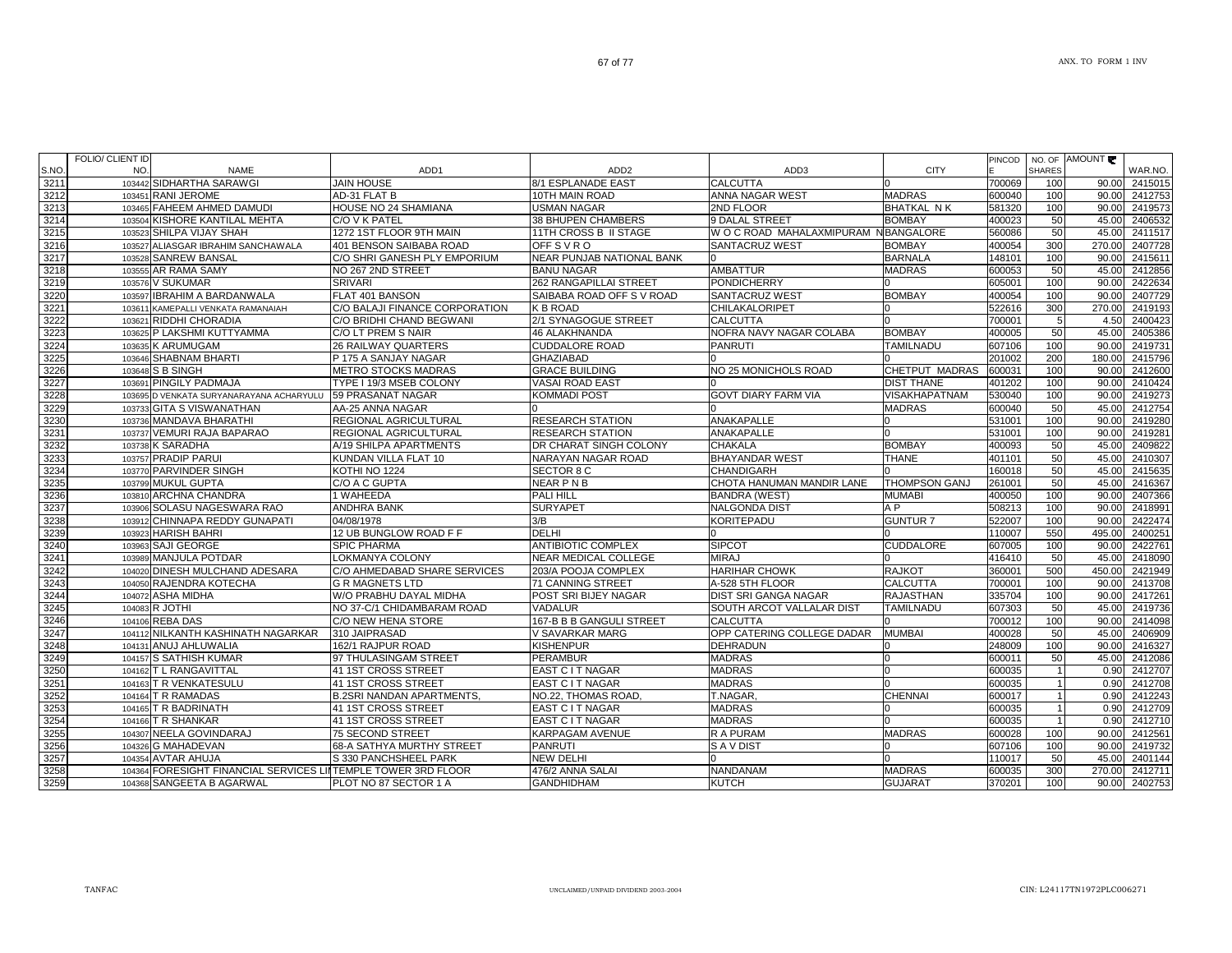WAR.NO.

ANX. TO FORM 1 INV

AMOUNT

**MANGALORE** 

SHIVAJI NAGAR PUNE PUNE 0 411004 100 90.00 2417522

PINCODE

NO. OF SHARES

104389 M BALACHANDRAN H-186 MRPL TOWNSHIP KUTHETHOOR 0 0 MANGALORE 574149 50 45.00 2419415

104445 RAI INVESTMENTS LIMITED 112-113 VEENA CHAMBERS 21 DALAL STREET BOMBAY 0 400001 150 135.00 2400311

104630 RAJIV CHAWLA POCKET B FLAT NO 2 A ASHOK VIHAR PHASE II NEW DELHI 10000 100 110052 200 180.00 2401893

NAME ADD1 ADD2 ADD3 CITY

1204/8 GHOLE ROAD PANGARKAR BUNGLOW

|  | 104648 V VEERAPPAN                          | 42-A CSR NAGAR                  | 5TH STOP                                                  | ITHIRU NAGAR                               | MADURAI              | 625006 | 50 I | 45.00  | 2420022 |
|--|---------------------------------------------|---------------------------------|-----------------------------------------------------------|--------------------------------------------|----------------------|--------|------|--------|---------|
|  | 104686 B SANTHANAM                          | 12 SANDELE                      | 199 PERRY ROAD                                            | <b>BANDRA WEST</b>                         | <b>MUMBAI</b>        | 400050 | 500  | 450.0  | 2407367 |
|  | 104699 SUMAN ATUL VATSYAYAN                 | C/O A B MODGIL                  | 4 NOCIL HOUSING COLONY                                    | POST BOX NO 73 THANE BELAPUR ITHANE        |                      | 400601 | 50   | 45.00  | 2410070 |
|  | 104700 VIJAY LUXAMI MODGIL                  | C/O A B MODGIL                  | 4 NOCIL HOUSING COLONY                                    | POST BOX NO 73 THANE BELAPUR ITHANE        |                      | 400601 | 50   | 45.0   | 2400369 |
|  | 104700 VIJAY LUXAMI MODGIL                  | C/O A B MODGIL                  | 4 NOCIL HOUSING COLONY                                    | <b>POST BOX NO 73 THANE BELAPUR ITHANE</b> |                      | 400601 | 50   | 45.00  | 2400370 |
|  | 104746 ASEMA ABDULRAZAK PUTHAWALA           | 2350 MOTI MAKERIWAD             | NR ZAKARIA MASJID                                         | <b>RELIEF ROAD</b>                         | AHMEDABAD            | 380001 | 50   | 45.00  | 2400290 |
|  | 104746 ASEMA ABDULRAZAK PUTHAWALA           | 2350 MOTI MAKERIWAD             | NR ZAKARIA MASJID                                         | <b>RELIEF ROAD</b>                         | AHMEDABAD            | 380001 | 50   | 45.00  | 2400291 |
|  | 104748 NAZEMA PUTHAWALA                     | 2350 MOTI MAKERIWAD             | NR ZAKARIA MASJID                                         | <b>RELIEF ROAD</b>                         | AHMEDABAD            | 380001 | 50   | 45.00  | 2400292 |
|  | 104748 NAZEMA PUTHAWALA                     | 2350 MOTI MAKERIWAD             | NR ZAKARIA MASJID                                         | <b>RELIEF ROAD</b>                         | AHMEDABAD            | 380001 | 50   | 45.00  | 2400293 |
|  | 104822 SURESHKUMAR R ZAWAR                  | VEAR ATUL MANGAL KARAYALAYA     | <b>RUKHMINI NAGAR</b>                                     | <b>AMRAVATI</b>                            | M S                  | 444606 | 50   | 45.00  | 2418428 |
|  | 104863 OTCO INTERNATIONAL LIMITED           | SUITE NO 9 4TH FLOOR            | 6/2 MOIRA STREET                                          |                                            | <b>CALCUTTA</b>      | 700017 | 950  | 855.00 | 2414237 |
|  | 104887 KOSHA INVESTMENTS LIMITED            | C/O M J PATEL                   | CAMA BLDG 3RD FLOOR                                       | 24/26 DALAL STREET                         | <b>MUMBAI</b>        | 400023 | 200  | 180.00 | 2406533 |
|  | 105028 SUBHASHCHANDRA GUPTA                 | C/O MOTILAL PARSAD              | QTR NO CF/3 REFINERY TOWNSHIP BEGUSARAI                   |                                            |                      | 851117 | 100  | 90.0   | 2421323 |
|  | 105102 MADANLAL BANSAL                      | 7 ATMA DARPAN APARTMENT         | NEAR MUNICIPAL SHOPPING CENTRIADARSH SOCIETY  ATHWA LINES |                                            | <b>SURAT</b>         | 395001 | 100  | 90.0   | 2400308 |
|  | 105136 MADHAVLAL NATHALAL PATEL             | <b>NUTAN MILL COMPOUND</b>      | NEAR KAPASIWADA BARI                                      | <b>PATAN</b>                               | <b>NORTH GUJARAT</b> | 384265 | 50   | 45.0   | 2403716 |
|  | 105165 VINOD VYAS                           | S/O RAM SHANKER VYAS            | <b>SINGH WAY</b>                                          | <b>BANSWARA</b>                            | <b>RAJASTHAN</b>     | 327001 | 50   | 45.0   | 2417230 |
|  | 105203 HEMA M DESAI                         | 602 ABHISHEK CO OP SOCIETY      | MAULANA SHAUKATALI ROAD                                   | COOPER COMPOUND GRANT ROADMUMBAI           |                      | 400007 | 25   | 22.50  | 2405627 |
|  | 105229 SUNITA KHENI                         | B/2 GSFC COLONY P O             | <b>MOTI KHAVDI</b>                                        | <b>DIST JAM NAGAR</b>                      | <b>GUJARAT</b>       | 361140 | 50   | 45.0   | 2400285 |
|  | 105229 SUNITA KHENI                         | B/2 GSFC COLONY P O             | <b>MOTI KHAVDI</b>                                        | <b>DIST JAM NAGAR</b>                      | <b>GUJARAT</b>       | 361140 | 50   | 45.0   | 2400286 |
|  | 105240 BHAWALPURIA INVESTMENT & SEC.PVT LTD | NO 9 LG 4855 HARBANS STREET     | 24 ANSARI ROAD                                            | <b>NEW DELHI</b>                           |                      | 110002 | 50   | 45.0   | 2400605 |
|  | 105379 BAJRANGLAL BOTHRA                    | C/O BALCHAND MOHANLAL BOTHRA    | <b>POST KALU</b>                                          | <b>DIST BIKANER</b>                        |                      | 334602 | 200  | 180.00 | 2400284 |
|  | 105391 K G KADIRVELU                        | <b>123 EASWARAN KOIL STREET</b> | MANOHAR APARTMENT D BLOCK                                 | <b>2ND FLOOR WEST MAMBALAM</b>             | <b>CHENNAI</b>       | 600033 | 50   | 45.00  | 2412647 |
|  | 105435 SAHIL                                | C/O MRS SADHNA SINGLA           | 4 W RAMALAYAM                                             | PEDDAR ROAD                                | <b>MUMBAI</b>        | 400026 | 50   | 45.00  | 2406728 |
|  | 105481 MERAMAN DUDA KESHVALA                | AT POST VISAVADA                | <b>VIA BOKHIRA</b>                                        | <b>TA PORBANDAR</b>                        | <b>GUJARAT</b>       | 360579 | 200  | 180.00 | 2422087 |
|  | 105490 R K GARG                             | 26 DAL MANDI                    | <b>SADAR BAZAR</b>                                        | <b>MEERUT</b>                              | J P                  | 250002 |      | 45.0   | 2400467 |
|  | 105496 BIKRAM JFFT SINGH                    | <b>HOUSE NO 3372</b>            |                                                           | SECTOR 19-D                                | <b>CHANDIGARH</b>    | 160019 | 200  | 180.00 | 2415694 |

| 3274 |              | 104863 OTCO INTERNATIONAL LIMITED                                       | <b>ISUITE NO 9 4TH FLOOR</b>    | <b>6/2 MOIRA STREET</b>                                   |                                         | ICALCUTTA              | 700017 | 950 |        | 855.00 2414237 |
|------|--------------|-------------------------------------------------------------------------|---------------------------------|-----------------------------------------------------------|-----------------------------------------|------------------------|--------|-----|--------|----------------|
| 3275 |              | 104887 KOSHA INVESTMENTS LIMITED                                        | C/O M J PATEL                   | CAMA BLDG 3RD FLOOR                                       | 24/26 DALAL STREET                      | <b>MUMBAI</b>          | 400023 | 200 | 180.00 | 2406533        |
| 3276 |              | 105028 SUBHASHCHANDRA GUPTA                                             | C/O MOTILAL PARSAD              | <b>QTR NO CF/3 REFINERY TOWNSHIP BEGUSARAL</b>            |                                         |                        | 851117 | 100 | 90.00  | 2421323        |
| 3277 |              | 105102 MADANLAL BANSAL                                                  | 7 ATMA DARPAN APARTMENT         | INEAR MUNICIPAL SHOPPING CENTRIADARSH SOCIETY ATHWA LINES |                                         | <b>SURAT</b>           | 395001 | 100 | 90.00  | 2400308        |
| 3278 |              | 105136 MADHAVLAL NATHALAL PATEL                                         | <b>NUTAN MILL COMPOUND</b>      | NEAR KAPASIWADA BARI                                      | <b>PATAN</b>                            | <b>NORTH GUJARAT</b>   | 384265 | 50  | 45.00  | 2403716        |
| 3279 |              | 105165 VINOD VYAS                                                       | S/O RAM SHANKER VYAS            | <b>SINGH WAY</b>                                          | <b>BANSWARA</b>                         | <b>RAJASTHAN</b>       | 327001 | 50  | 45.00  | 2417230        |
| 3280 |              | 105203 HEMA M DESAI                                                     | 602 ABHISHEK CO OP SOCIETY      | MAULANA SHAUKATALI ROAD                                   | <b>COOPER COMPOUND GRANT ROADMUMBAL</b> |                        | 400007 | 25  | 22.50  | 2405627        |
| 3281 |              | 105229 SUNITA KHENI                                                     | B/2 GSFC COLONY PO              | <b>MOTI KHAVDI</b>                                        | <b>DIST JAM NAGAR</b>                   | <b>GUJARAT</b>         | 361140 | 50  | 45.00  | 2400285        |
| 3282 |              | 105229 SUNITA KHENI                                                     | B/2 GSFC COLONY P O             | <b>MOTI KHAVDI</b>                                        | <b>DIST JAM NAGAR</b>                   | <b>GUJARAT</b>         | 361140 | 50  | 45.00  | 2400286        |
| 3283 |              | 105240 BHAWALPURIA INVESTMENT & SEC.PVT LTD NO 9 LG 4855 HARBANS STREET |                                 | 24 ANSARI ROAD                                            | <b>NEW DELHI</b>                        |                        | 110002 | 50  | 45.00  | 2400605        |
| 3284 |              | 105379 BAJRANGLAL BOTHRA                                                | C/O BALCHAND MOHANLAL BOTHRA    | <b>POST KALU</b>                                          | <b>DIST BIKANER</b>                     |                        | 334602 | 200 | 180.00 | 2400284        |
| 3285 |              | 105391 K G KADIRVELU                                                    | <b>123 EASWARAN KOIL STREET</b> | MANOHAR APARTMENT D BLOCK                                 | <b>2ND FLOOR WEST MAMBALAM</b>          | <b>CHENNAI</b>         | 600033 | 50  | 45.00  | 2412647        |
| 3286 | 105435 SAHIL |                                                                         | C/O MRS SADHNA SINGLA           | 4 W RAMALAYAM                                             | PEDDAR ROAD                             | <b>MUMBAI</b>          | 400026 | 50  | 45.00  | 2406728        |
| 3287 |              | 105481 MERAMAN DUDA KESHVALA                                            | <b>AT POST VISAVADA</b>         | <b>VIA BOKHIRA</b>                                        | <b>TA PORBANDAR</b>                     | <b>GUJARAT</b>         | 360579 | 200 | 180.00 | 2422087        |
| 3288 |              | 105490 R K GARG                                                         | <b>26 DAL MANDI</b>             | <b>SADAR BAZAR</b>                                        | <b>MEERUT</b>                           | U P                    | 250002 | 50  | 45.00  | 2400467        |
| 3289 |              | 105496 BIKRAMJEET SINGH                                                 | <b>HOUSE NO.3372</b>            |                                                           | SECTOR 19-D                             | <b>CHANDIGARH</b>      | 160019 | 200 | 180.00 | 2415694        |
| 3290 |              | 105523 SURINDER MOHAN SINGHANIA                                         | 1609/2 RAM GALI                 | KATRA AHLUWALIA                                           |                                         | <b>AMRITSAR</b>        | 143006 | 50  | 45.00  | 2415532        |
| 3291 |              | 105584 M MOHAMED MUSADHIK                                               | 54 BIG STREET                   | <b>PATTUKKOTTAI</b>                                       |                                         |                        | 614601 | 50  | 45.00  | 2419793        |
| 3292 |              | 105824 B G HARISH                                                       | NO 172 7TH MAIN                 | <b>SRINIVASANAGAR</b>                                     | <b>MYSORE BANK COLONY</b>               | <b>BANGALORE</b>       | 560050 | 100 | 90.00  | 2411611        |
| 3293 |              | 105891 K K JAYALAKSHMY                                                  | KARUVATH VALAPPIL HOUSE         | P O EDAPAL                                                |                                         | <b>MALAPPURAM DIST</b> | 679576 | 100 | 90.00  | 2420511        |
| 3294 |              | 105940 LATA RAMASWAMY                                                   | FLAT 22 T A PENN ROAD           | <b>ALIPORE</b>                                            |                                         | <b>CALCUTTA</b>        | 700027 | 200 | 180.0  | 2414464        |
| 3295 |              | 105945 N RAM MOHAN                                                      | 267 SECTOR A                    | POCKET C                                                  | <b>VASANT KUNJ</b>                      | <b>NEW DELHI</b>       | 110070 | 50  | 45.0   | 2400262        |
| 3296 |              | 105970 VENKATESH PILLAY                                                 | 160-A PASCHIM VIHAR EXTN        |                                                           |                                         | <b>DELHI</b>           | 110006 | 200 | 180.0  | 2400782        |
| 3297 |              | 105986 P N DANGWAL                                                      | <b>10 CHAKRATA ROAD</b>         | <b>OPP MAHANT QUARTERS</b>                                |                                         | <b>DEHRADUN</b>        | 248001 | 50  | 45.00  | 2400278        |
| 3298 |              | 106052 BHAGWANJI N PATEL                                                | 901 HILLTONE APTS               | AMIN ROAD (WEST END)                                      | <b>OPP BANSI PARK</b>                   | <b>RAJKOT</b>          | 360005 | 200 | 180.00 | 2422015        |
| 3299 |              | 106139 SUVENDRA PATRA                                                   | ROOM NO-10                      | <b>MEENA MANSION</b>                                      | 17 G A KOIL STREET                      | <b>MADRAS</b>          | 600014 | 700 | 630.00 | 2412138        |
| 3300 |              | 106168 G RAJENDRAN NAIR                                                 | <b>PULITHARA PARAMBU</b>        | <b>METHANAM ROAD</b>                                      | VATTEKUNNAM EDAPPALLY PO                | KOCHI                  | 682024 | 50  | 45.00  | 2420598        |
| 3301 |              | 106187 MOHAMMED ARIFUDDIN                                               | <b>CASHIER</b>                  | THE NIZAM SUGARS LTD                                      | <b>MACHINERY DIVISION</b>               | NAGARJUNASAGAR         | 508203 | 50  | 45.00  | 2418987        |
| 3302 |              | 106239 SABITA GOSWAMI                                                   | BUNGALOW NO.C/19                | NILDIH TUBE COLONY                                        |                                         | <b>JAMSHEDPUR</b>      | 831003 | 200 | 180.0  | 2421266        |
| 3303 |              | 106272 NARBADA GUPTA                                                    | G-606 SOM VIHAR                 | R K PURAM                                                 |                                         | <b>NEW DELHI</b>       | 110022 | 100 | 90.00  | 2402533        |
| 3304 |              | 106278 GEETA WAMAN JOSHI                                                | 10 G RAM NAGAR                  |                                                           |                                         | <b>NAGPUR</b>          |        | 100 | 90.00  | 2421728        |
| 3305 |              | 106493 OM PRAKASH SAHU                                                  | C/O PUNJAB NATIONAL BANK        | <b>MAIN BRANCH</b>                                        | <b>HAZRAT GANJ</b>                      | <b>LUCKNOW</b>         | 226001 | 50  | 45.00  | 2416369        |
| 3306 |              | 106506 OM NARAIN GUPTA                                                  | 2/176 NAWABGANJ                 |                                                           |                                         | <b>KANPUR</b>          | 208002 | 150 | 135.00 | 2416618        |
| 3307 |              | 106509 PANKAJ GULATI                                                    | H.NO.107 BLOCK B                | POCKET <sub>6</sub>                                       | <b>SECTOR 3 ROHINI</b>                  | <b>DELHI</b>           | 110085 | 50  | 45.00  | 2402283        |
| 3308 |              | 106533 RASHMI DEVANDER TALWAR                                           | 1 UMA KUNJ                      | 110 MODEL TOWN                                            | J P ROAD ANDHERI [W]                    | <b>MUMBAI</b>          | 400053 | 200 | 180.00 | 2407622        |

S.NO.3260

3261

3262

3263

3264

3265

3266

3267

3268

3269

3270

3271

3272

3273

FOLIO/ CLIENT ID NO.

104627 INDRAJEET R MERCHANT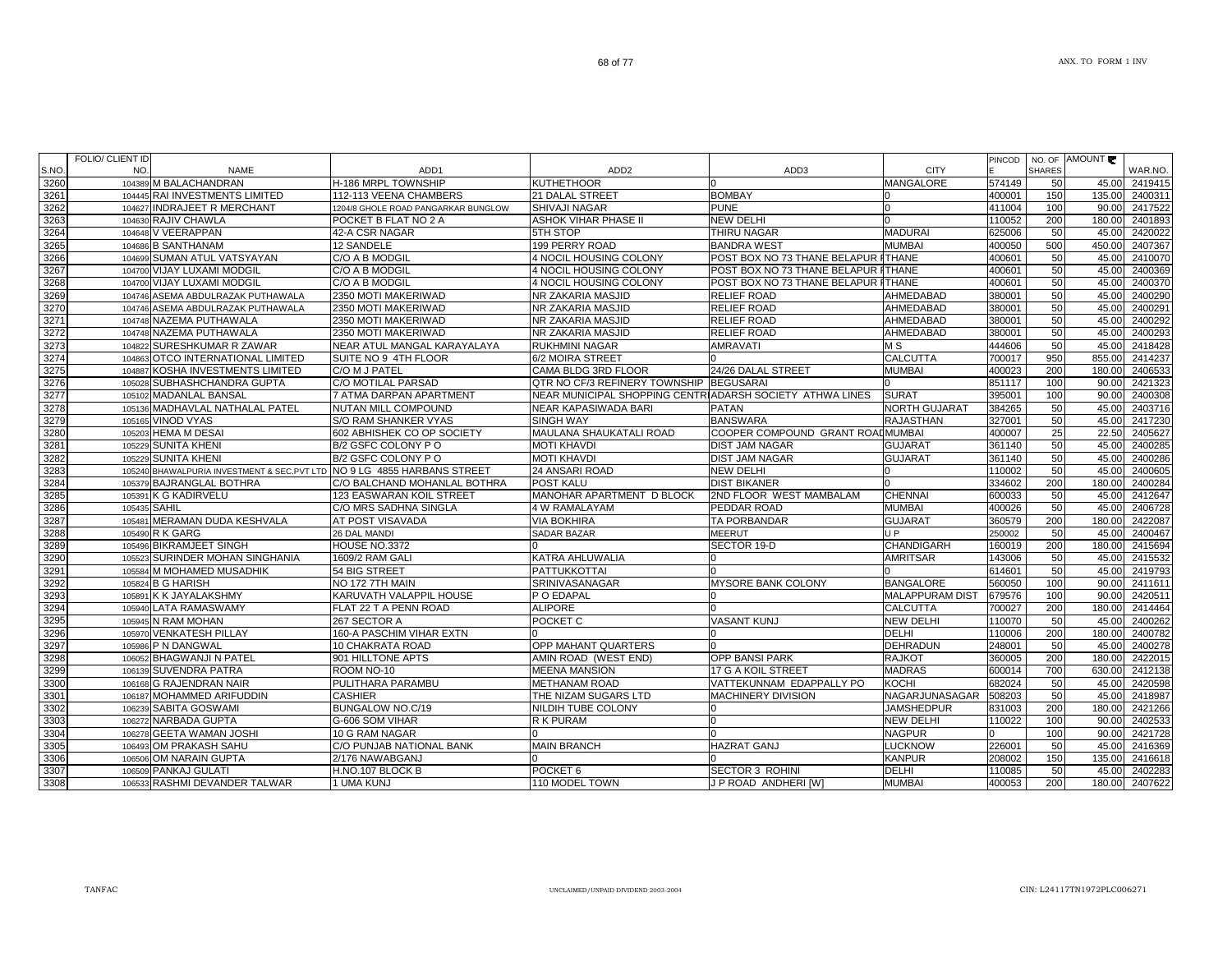| S.NO | FOLIO/ CLIENT ID<br>NO. | <b>NAME</b>                                             | ADD <sub>1</sub>                                       | ADD <sub>2</sub>                           | ADD3                                | <b>CITY</b>          | PINCOD | <b>SHARES</b> | NO. OF AMOUNT | WAR.NO. |
|------|-------------------------|---------------------------------------------------------|--------------------------------------------------------|--------------------------------------------|-------------------------------------|----------------------|--------|---------------|---------------|---------|
| 3309 |                         | 106554 JAI KUMAR GUPTA                                  | SAVITRI SADAN HOUSE NO 89                              | SECTOR NO 5 TRIKVTA NAGAR                  | <b>JAMMU</b>                        | n                    | 180012 | 50            | 45.00         | 2422127 |
| 3310 |                         | 106616 CHATTAR SINGH JAIN                               | C/O. C.S.JAIN & CO                                     | OPP. D.C.RESIDENCE                         | <b>KARNAL ROAD</b>                  | KAITHAL, HARYANA     | 136027 | 50            | 45.00         | 2415361 |
| 3311 |                         | 106641 MANGAL O BIYANI                                  | <b>MANGAL O BIYANI</b>                                 | AMARCHHYA-H/1                              | OPP.AKASHWANI HADAPSAR              | PUNE-28              | 411028 | 50            | 45.00         | 2417948 |
| 3312 |                         | 106655 PARUL DARSHAN UPADHYAY                           | E-1191 MANDRATH SOCIETY                                | NEAR CHANAKYAPURI CROSS ROAD NEW SAMA ROAD |                                     | VADODARA             | 390008 | 200           | 180.00        | 2404286 |
| 3313 |                         | 106691 NEELAM SAWANI                                    | C/O BRIG V K SAWANI                                    | COMMANDER 45 INFANTRY BRIGADE0             |                                     | C/O 56 APO           |        | 50            | 45.00         | 2421731 |
| 3314 |                         | 106771 BERTHA MASCARENHAS                               | LILLY LODGE GROUND FLOOR                               | THIRD PASTA LANE                           | <b>COLABA</b>                       | <b>MUMBAI</b>        | 400005 | 100           | 90.00         | 2405389 |
| 3315 |                         | 106802 T N SWAMINATHAN                                  | <b>WEST STREET</b>                                     | THIPPIRAJAPURAM [S.O.]                     | <b>KUMBAKONAM RMS</b>               | <b>THANJAVUR</b>     | 612402 | 50            | 45.00         | 2422763 |
| 3316 | 106828                  | SHILPABEN HARISHKUMAR PATEL                             | 4 SHAKTIKRUPA SOCIETY                                  | GANGAMIYA I G ROAD                         | OPP NEW C K HALL                    | <b>ANAND GUJARAT</b> | 388001 | 100           | 90.00         | 2403763 |
| 3317 | 106841                  | MADHURI DNYANADEEP NAGARKAR                             | 73-D JANARDAN                                          | <b>SENAPATI BAPAT MARG</b>                 | <b>DADAR</b>                        | <b>MUMBAI</b>        | 400028 | 50            | 45.00         | 2406910 |
| 3318 |                         | 106868 PARESH J PARIKH                                  | <b>20 VIJAY APARTMENT</b>                              | M G CROSS ROAD 3                           | <b>KANDIVLI [WEST]</b>              | <b>MUMBAI</b>        | 400067 | 150           | 135.00        | 2408757 |
| 3319 |                         | 106895 SHEKHAR SINGH                                    | 202 MAKER TOWER E                                      | <b>SBI CAPITAL MARKET</b>                  | <b>CUFFE PARADE</b>                 | <b>MUMBAI</b>        | 400005 | 100           | 90.00         | 2405390 |
| 3320 |                         | 106897 K RAGHUKUMAR                                     | C/O K RAVINDRA REVATHI FINANCE                         | <b>SRI RANGARAJAPURAM</b>                  |                                     | <b>NELLORE</b>       | 524002 | 200           | 180.00        | 2419216 |
| 3321 |                         | 106923 G NAGAMANI                                       | C/O SREE SUJATHA SHARE CONSULTAN 7A-8-10 KALKALUR ROAD |                                            | <b>EASTERN STREET</b>               | <b>ELURU</b>         | 534001 | 50            | 45.00         | 2422505 |
| 3322 |                         | 106950 SEEMA ROYE                                       | UNIT 41 KEWAL INDUSTRIAL ESTATE                        | <b>SENAPATI BAPAI MARG</b>                 | LOWER PAREL (W)                     | <b>MUMBAI</b>        | 400013 | 50            | 45.00         | 2405857 |
| 3323 |                         | 106950 SEEMA ROYE                                       | UNIT 41 KEWAL INDUSTRIAL ESTATE                        | SENAPATI BAPAI MARG                        | LOWER PAREL (W)                     | <b>MUMBAI</b>        | 400013 | 200           | 180.00        | 2405858 |
| 3324 |                         | 106980 JAI KISHAN SHARMA                                | DOOR NO.86-13-8/2 FLAT NO.F-1                          | SHIRDI SAI TOWER NR KORAS SCHOTILAK ROAD   |                                     | <b>RAJAMUNDRY</b>    | 533103 | 50            | 45.00         | 2422497 |
| 3325 |                         | 107048 AMIT KHURANA                                     | FLAT NO.7                                              | <b>NALA MARKET</b>                         | <b>WEST PATEL NAGAR</b>             | <b>NEW DELHI</b>     | 110008 | 100           | 90.00         | 2400926 |
| 3326 |                         | 107084 AMITABH BHASIN                                   | B-73 MANSA RAM PARK                                    | <b>UTTAM NAGAR</b>                         |                                     | <b>NEW DELHI</b>     | 110059 | 200           | 180.00        | 2402579 |
| 3327 |                         | 107121 L VENKATA SESHA CHALAPATHY RAIQR.NO. B-10/43 PTS |                                                        | <b>NTPC COLONY</b>                         | $\cap$                              | <b>JYOTHINAGAR</b>   | 505215 | 100           | 90.00         | 2418963 |
| 3328 |                         | 107178 RAM NIWAS                                        | H-83 KARAM PURA                                        |                                            |                                     | <b>NEW DELHI</b>     | 110015 | 50            | 45.00         | 2401324 |
| 3329 |                         | 107227 VINOD KUMAR AGARWAL                              | A-43 ANAND VIHAR                                       | In                                         |                                     | <b>DELHI</b>         | 110092 | 100           | 90.00         | 2416144 |
| 3330 |                         | 107227 VINOD KUMAR AGARWAL                              | A-43 ANAND VIHAR                                       |                                            |                                     | DELHI                | 110092 | 50            | 45.00         | 2422154 |
| 3331 |                         | 107230 REKHA RAGHUNATH                                  | 845 1ST FLOOR                                          | <b>URBAN ESTATE</b>                        | PHASE II                            | <b>JALANDHAR</b>     | 144022 | 100           | 90.00         | 2415569 |
| 3332 |                         | 107253 SALIL KUMAR CHATTERJI                            | ITC LTD TRIBENI TISSUES DIVISION                       | 816 TULSIANI CHAMBERS                      | <b>NARIMAN POINT</b>                | <b>MUMBAI</b>        | 400021 | 100           | 90.00         | 2406361 |
| 3333 |                         | 107287 M UMA                                            | C/O M S CHARI                                          | <b>BHOKARE PLOTS</b>                       | <b>RAM NAGAR</b>                    | <b>CHANDRAPUR</b>    | 442401 | 100           | 90.00         | 2418389 |
| 3334 |                         | 107289 RAVI JAISWAL                                     | SHRI RAM SEWAK BHAWAN                                  | <b>ITIROAD</b>                             | <b>KAROUNDI</b>                     | VARANASI             | 221005 | 50            | 45.00         | 2416004 |
| 3335 |                         | 107296 TIMMANNA V HOSUR                                 | C/O B H JAIN                                           | #42 EUREKA COLONY                          | <b>KESHWAPUR SOLAPUR ROAD</b>       | <b>HUBLI</b>         | 580023 | 100           | 90.00         | 2419541 |
| 3336 |                         | 107301 MAMTA DALIYA                                     | 12/693 BIRLA SADAN                                     | <b>RAJARAM ROAD</b>                        |                                     | <b>ICHALKARANJI</b>  | 416115 | 50            | 45.00         | 2418098 |
| 3337 |                         | 107360 ANJLA ALREJA                                     | C/0 ALREJA ESTATES                                     | K-1A K-BLOCK CIRCLE                        | <b>MAIN ROAD KALKAJI</b>            | <b>NEW DELHI</b>     | 110019 | 200           | 180.00        | 2401264 |
| 3338 |                         | 107360 ANJLA ALREJA                                     | C/0 ALREJA ESTATES                                     | K-1A K-BLOCK CIRCLE                        | <b>MAIN ROAD KALKAJI</b>            | <b>NEW DELHI</b>     | 110019 | 100           | 90.00         | 2401269 |
| 3339 |                         | 107422 ANUBHA RASTOGI                                   | 328/34 SUBZI MANDHI                                    | <b>CHOWK</b>                               |                                     | <b>LUCKNOW</b>       | 226003 | 100           | 90.00         | 2416051 |
| 3340 |                         | 107496 SHANKAR LAL AGRAWAL                              | <b>RITESH TRADERS</b>                                  | P O JAMURIA                                |                                     | <b>DIST BURDWAN</b>  | 713336 | 1000          | 900.00        | 2400435 |
| 3341 |                         | 107507 CHEKURI SUMA RAMA RAJU                           | <b>B-1 RELIANCE TOWN SHIP</b>                          | LODHIVALI CHOWK POST                       | <b>KHALAPUR TALUK</b>               | <b>DIST RAIGAD</b>   | 410206 | 50            | 45.00         | 2417379 |
| 3342 |                         | 107680 S SUNDARESH                                      | NEW NO-20 OLD NO-16                                    | <b>SIVAGANGA ROAD</b>                      | NUNGAMBAKKAM                        | <b>CHENNAI</b>       | 600034 | 200           | 180.00        | 2412683 |
| 3343 |                         | 107689 KAMALA KAPOOR                                    | <b>16 BASAK STREET</b>                                 |                                            |                                     | <b>CALCUTTA</b>      | 700007 | 100           | 90.00         | 2413997 |
| 3344 |                         | 107720 K PADMAVATHI                                     | NO.1 PARIMALA KUNJA                                    | <b>OBALAPPA GARDEN</b>                     | K R ROAD                            | <b>BANALORE</b>      | 560082 | 100           | 90.00         | 2411489 |
| 3345 |                         | 107819 G RAJA PANDIAN                                   | 21 MAIN ROAD                                           | <b>KOOTHAPAKKAM</b>                        |                                     | <b>CUDDALORE</b>     | 607002 | 50            | 45.00         | 2422728 |
| 3346 |                         | 107916 MUKESH KUMAR                                     | 4/170 LALITA PARK                                      | <b>LAXMI NAGAR</b>                         |                                     | <b>DELHI</b>         | 110092 | 200           | 180.00        | 2402432 |
| 3347 |                         | 107928 R KRISHNAMOORTHY                                 | NO 30 LAKSHMIKRUPA                                     | 2 ND CROSS                                 | <b>MICO LAYOUT</b>                  | <b>BANGALORE</b>     | 560076 | 200           | 180.00        | 2411446 |
| 3348 |                         | 107949 RAKESH KUMAR                                     | C/O SHREE KRISHNA PHARMA                               | 1711 MANSAL BUILDING                       | <b>BHAGIRATH PALACE</b>             | <b>DELHI</b>         | 110006 | 50            | 45.00         | 2400784 |
| 3349 |                         | 108047 JYOTI JAIN                                       | C/O PRADEEP JAIN                                       | MITHAYA LIGHT & SOUND                      | M O HATWARA TALBEHAT POST           | LALITPUR DIST (U P)  | 284126 | 200           | 180.00        | 2416449 |
| 3350 |                         | 108314 ANISH KUMAR                                      | 168 SAVITRI NAGAR                                      |                                            |                                     | <b>NEW DELHI</b>     | 110017 | 100           | 90.00         | 2401149 |
| 3351 |                         | 108507 C SOMAN ROY                                      | STATE BANK OF TRAVANCORE                               | N R I BRANCH P B - NO 1833                 | 39/4149 SAFA COMPLEX RAVIPURANKOCHI |                      | 682016 | 100           | 90.00         | 2420573 |
| 3352 |                         | 108535 KIRAN AGARWAL                                    | 1102 MANISH TOWER                                      | <b>MANISH NAGAR 4 BUNGALOWS</b>            | J P ROAD ANDHERI (W)                | <b>MUMBAI</b>        | 400053 | 250           | 225.00        | 2407623 |
| 3353 |                         | 108642 SARADA MANOJ                                     | NO.28-A BHARATI COLONY                                 | PEELAMEDU                                  |                                     | <b>COIMBATORE</b>    | 641004 | 400           | 360.00        | 2420353 |
| 3354 |                         | 108645 HANOZ IQBAL AHMED                                | 7 SUNBEAM 2ND FLOOR                                    | OPP MT CARMEL CHURCH                       | MT CARMEL ROAD BANDRA [W]           | <b>MUMBAI</b>        | 400050 | 600           | 540.00        | 2407370 |
| 3355 |                         | 108697 RETU CHATTERJEE                                  | 814 INDRAPRAKASH                                       | 21 BARAKHAMBA ROAD                         |                                     | <b>NEW DELHI</b>     | 110001 | 250           | 225.00        | 2400549 |
| 3356 |                         | 108697 RETU CHATTERJEE                                  | 814 INDRAPRAKASH                                       | 21 BARAKHAMBA ROAD                         |                                     | <b>NEW DELHI</b>     | 110001 | 3650          | 3285.00       | 2421796 |
| 3357 |                         | 108709 G B SELVAGANESAN                                 | INDIA CEMENTS INVT. SERVICES LTD                       | STATUS QUO 38 STERLING ROAD                | <b>NUNGAMBAKKAM</b>                 | <b>CHENNAI</b>       | 600034 | 50            | 45.00         | 2412684 |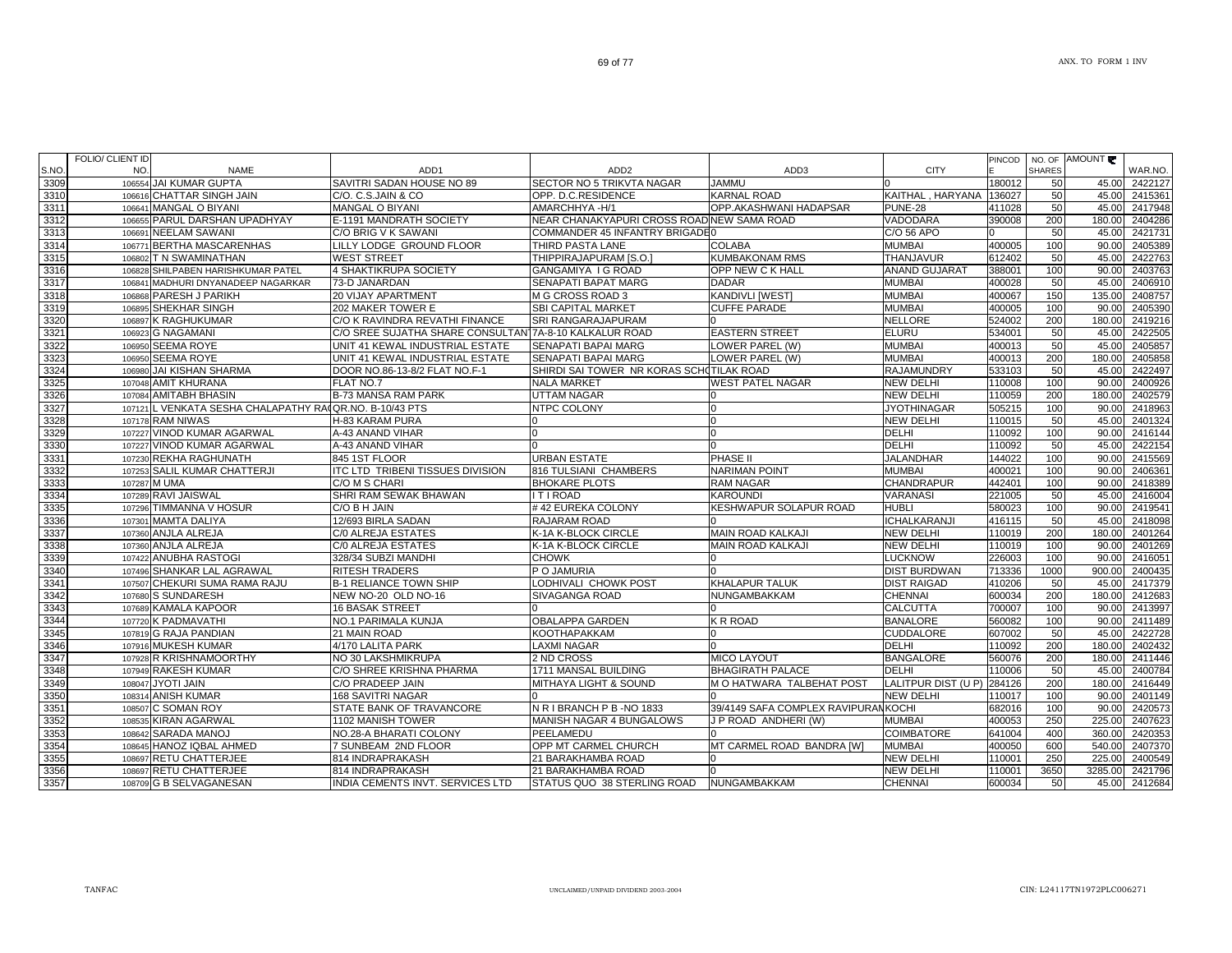| S.NO | FOLIO/ CLIENT ID<br>NO.        | <b>NAME</b>                                   | ADD <sub>1</sub>             | ADD <sub>2</sub>                                    | ADD3                    | <b>CITY</b>            | <b>PINCOD</b> | <b>SHARES</b> | NO. OF AMOUNT | WAR.NO.       |
|------|--------------------------------|-----------------------------------------------|------------------------------|-----------------------------------------------------|-------------------------|------------------------|---------------|---------------|---------------|---------------|
| 3358 |                                | 108767 MAHESH KHURANA                         | H NO 2141                    | <b>SECTOR 38C</b>                                   |                         | <b>CHANDIGARH</b>      | 160036        | 50            | 45.00         | 2415662       |
| 3359 |                                | 108860 DEVENDRA SEN                           | <b>45 PASCHIMI MARG</b>      | <b>VASANT VIHAR</b>                                 |                         | <b>NEWDELHI</b>        | 110057        | 350           | 315.00        | 2401955       |
| 3360 |                                | 108880 BIPINCHANDRA DEVIPRASAD DAVE           | CHOWK DATANWALAIS POLE       | <b>KOINO PADO</b>                                   | KHAMBHAT                | <b>GUJARAT</b>         | 388620        | 100           | 90.00         | 2403776       |
| 3361 |                                | 108955 V V K RAJAMOHAN                        | H NO 1-1-380/7               | <b>ASHOK NAGAR</b>                                  | <b>ASHOK NAGAR EXTN</b> | <b>HYDERABAD</b>       | 500020        | 100           | 90.00         | 2410844       |
| 3362 |                                | 108977 P KANNAN                               | KALIPATTIYAR THOTTAM         | <b>MANMALAI PO</b>                                  |                         | <b>VILLUPURAM DIST</b> | 606207        | 100           | 90.00         | 2419704       |
| 3363 |                                | 108984 G SATISH                               | 3A SRI CHAKRA APARTMENTS     | 23A PCO ROAD                                        | <b>EGMORE</b>           | <b>CHENNAI</b>         | 600008        | 100           | 90.00         | 2412019       |
| 3364 |                                | 109017 SHASHI SHUKLA                          | <b>MEDICAL OFFICER</b>       | <b>BASE HOSPITAL</b>                                | <b>DELHI CANTT</b>      | <b>NEW DELHI</b>       | 110010        | 100           | 90.00         | 2402501       |
| 3365 |                                | 109186 ASHA DINESH BAROT                      | 6/801 NEAR POST OFFICE       | <b>MAHIDHARPURA</b>                                 | PIRCHHADI ROAD          | <b>SURAT</b>           | 395003        | 200           | 180.00        | 2404494       |
| 3366 |                                | 109191 SUMITA SOOD                            | <b>B-13 HYDERABAD ESTATE</b> | <b>NEPEAN SEA ROAD</b>                              |                         | <b>MUMBAI</b>          | 400036        | 500           | 450.00        | 2407086       |
| 3367 |                                | 109224 NEETA VERMA                            | LATE R K P VERMA (ADVOCATE)  | <b>KARAMGANJ</b>                                    | LAHERIASARAI            | <b>DARBHANGA</b>       | 846001        | 50            | 45.00         | 2421317       |
| 3368 |                                | 109277 DEEPAK AGGARWAL                        | C/O RULIA MAL LAL CHAND      | <b>PO SANGARIA</b>                                  |                         | SRIGANGA NAGAR         | 335063        | 100           | 90.00         | 2417258       |
| 3369 |                                | 109278 VIKRAM AGGARWAL                        | C/O NIRMAL DENTAL CLINIC     | 281/B GURUNANAKPURA                                 | <b>RAJA PARK</b>        | <b>JAIPUR</b>          | 302004        | 100           | 90.00         | 2416869       |
| 3370 |                                | 109914 PADMAVATHY S                           | <b>M/S PADMA ENTERPRISES</b> | 194 ANNA SALAI                                      | THOUSAND LIGHTS         | <b>CHENNAI</b>         | 600006        | 50            | 45.00         | 2411978       |
| 3371 |                                | 109916 VEENA KHERA                            | 328 GAGON VIHAR              | TRANS YAMUNA AREA                                   |                         | <b>DELHI</b>           | 110051        | 50            | 45.00         | 2401859       |
| 3372 |                                | 110032 BHARATI NITIN PANDYA                   | A-102 BHARATHI COMPLEX       | 120N LINA ROAD                                      | DAHWAR (W)              | <b>MUMBAI</b>          | 400066        | 50            | 45.00         | 2408690       |
| 3373 |                                | 110070 ASHWANI DOGRA                          | 3315/22 D                    |                                                     |                         | <b>CHENNAI</b>         | 600022        | 100           |               | 90.00 2413356 |
| 3374 |                                | 110078 ASHITA MANUBHAI PATEL                  | <b>4 PARK AVENUE</b>         | <b>RUISLIP</b>                                      | <b>MIDDLESEX</b>        | HA4 7UQ                |               | 100           | 90.00         | 2421748       |
| 3375 |                                | 110080 LAKSHMI K R                            | 75-A POCKET -2               | <b>MAYUR VIHAR</b>                                  | PHASE - I               | <b>DELHI</b>           | 110091        | 50            | 45.00         | 2402359       |
| 3376 |                                | 110105 SREEDHAR K                             | 8-3-898/20/2                 | NAGARJUNA NAGAR                                     |                         | <b>HYDERABAD</b>       | 500873        | 100           | 90.00         | 2410999       |
| 3377 |                                | 110114 ANCHALA KOTHARI                        | <b>BALLYGUNJ PLACE</b>       |                                                     |                         | <b>KOLKATA</b>         | 700019        | 100           | 90.00         | 2414292       |
| 3378 |                                | 110118 RAJENDRA MAROTI                        | <b>KBC SECURITIES</b>        | WARD NO. 6, OPP. ITWARI GANJ                        |                         | BALAGHAT (M.P.)        | 481001        | 50            | 45.00         | 2418855       |
| 3379 |                                | 110144 SANJAY SHETH                           | <b>RANI TOWER</b>            | A-801 NEAR YOGIDHAM                                 | <b>KALAVAD ROAD</b>     | <b>RAJKOT</b>          | 360005        | 100           | 90.00         | 2422016       |
| 3380 |                                | 1201060000120030 Allright Securities Pvt Ltd. | 5/A Shroff Apartment,        | Sodawala Lane.                                      | Borivali (W)            | Mumbai                 | 400092        | 1150          | 1035.00       | 2409796       |
| 3381 |                                | 1201080100003190 Dinesh Kumar Shah            | C/O- Sojiram Hansraj         | Naya Sarak                                          |                         | Cuttack                | 753002        | 50            | 45.00         | 2423018       |
| 3382 |                                | 1201090000025680 ISLAMUDDIN SALIM             | NASHEMAN VILL NOOR BAGH      | <b>AMIR NISHAN</b>                                  |                         | <b>ALIGARH</b>         | 202002        | 100           | 90.00         | 2415942       |
| 3383 |                                | 1201090000031880 RUDRESH VORA                 | <b>BHAKHRIVITA</b>           | <b>BONGAIGAON RMS OFFICE BLDG</b>                   |                         | <b>BONGAIGAON</b>      | 783380        | 150           | 135.00        | 2421079       |
| 3384 |                                | 1201090000037120 PRAKASH UDDHAORAO KHEDKAR    | ADARSHA COLONY               | <b>GORAKSHAN ROAD</b>                               |                         | <b>AKOLA</b>           | 444001        | 50            | 45.00         | 2418299       |
| 3385 |                                | 1201130000001600 SWATI ASHOK SHETH            | 13/21                        | 3RD PANJRAPOLE LANE,                                | 219, 2ND FLOOR,         | <b>MUMBAI</b>          | 400004        | 150           | 135.00        | 2400002       |
| 3386 | 1201160500000940 K ANAND       |                                               | 89. SANTHAPET                |                                                     |                         | <b>GUDIYATTAM</b>      | 632602        | 100           | 90.00         | 2420202       |
| 3387 |                                | 1201370300009050 NIRMAL KUMAR TOSHNIWAL       | 39-HIRAN MAGRI               | SECTOR-13                                           | n                       | <b>UDAIPUR</b>         | 313001        | 50            | 45.00         | 2417039       |
| 3388 |                                | 1201640200008780 MOHINDER KUMAR               | M/S IQBAL SINGH NANAK CHAND  | <b>JAIN BAZAR</b>                                   |                         | <b>AMBALA CITY</b>     | 134002        | 50            | 45.00         | 2415339       |
| 3389 | 1201640200009730 GIRDHARI LAL  |                                               | 7 / 2, MUHAL SAYOG KALAUNI   | TEHSIL: SADAR                                       |                         | <b>DISTRICT: MANDI</b> | 175001        | 100           | 90.00         | 2415731       |
| 3390 |                                | 1201750100007420 PUSHPA ASHOK ARYA            | 128/A. MOHIT MANSION.        | JARIPATKA,                                          |                         | <b>NAGPUR</b>          | 440014        | 200           | 180.00        | 2418340       |
| 3391 |                                | 1201890300001710 GOBIND RAM PANDA             | 20, N.S.B ROAD BY LANE-II    | <b>RANIGANJ</b>                                     |                         | <b>RANIGANJ</b>        | 713347        | 50            | 45.00         | 2420959       |
| 3392 |                                | 1201910100000820 TCP STOCK BROKERS LTD        | 17, NETAJI SUBHASH MARG,     | DARYA GANJ,                                         |                         | <b>NEW DELHI</b>       | 110002        | 275           | 247.50        | 2400619       |
| 3393 | 1202320400000480 SWETA GUPTA   |                                               | C/O MANGALAM,                | LAXMAN MANDIR,                                      |                         | <b>BHARATPUR</b>       | 321001        | 900           | 810.00        | 2417051       |
| 3394 | 1202320400001000 MAMTA RANI    |                                               | BEHIND MANAV BHARTI SCHOOL   | NEEM DA GATE,                                       |                         | <b>BHARATPUR</b>       | 321001        | 1000          | 900.00        | 2417050       |
| 3395 |                                | 1202320400004530 MADHU BALA TIWARI            | TIWARI HOUSE.                | 11/231,                                             | <b>NEEM DA GATE.</b>    | <b>BHARATPUR</b>       | 321001        | 500           | 450.00        | 2417056       |
| 3396 |                                | 1202470000010100 DIWAKAR DUBEY                | 704 SNEH NAGAR               |                                                     |                         | <b>JABALPUR</b>        | 482002        | 449           | 404.10        | 2418634       |
| 3397 |                                | 1202470000028610 HARI NARAIN BATWARA          | A-30, SIKAR HOUSE COLONY,    | <b>OUTSIDE CHANDPOLE BAZAR,</b>                     | n                       | <b>JAIPUR</b>          | 302001        | 50            | 45.00         | 2416805       |
| 3398 | 1202580000000940 SAROJ JAIN    |                                               | <b>KONARK APT</b>            | POCKET A 4 FLAT NO 260                              | KALKAJI EXTN            | <b>NEW DELHI</b>       | 110019        | 50            | 45.00         | 2401626       |
| 3399 | 1202580000000940 SAROJ JAIN    |                                               | <b>KONARK APT</b>            | POCKET A 4 FLAT NO 260                              | <b>KALKAJI EXTN</b>     | <b>NEW DELHI</b>       | 110019        | 100           | 90.00         | 2401638       |
| 3400 |                                | 1202780000008330 ABANI MOHAN TARAFDER         | 86, WELMAN STREET            |                                                     |                         | <b>RAWANG</b>          | 480001        | 100           | 90.00         | 2400014       |
| 3401 |                                | 1202890000026270 SHRIRAM SHIVAJIRAO SHELKE    | C/O M.N. RANGDAL             | H.NO.1-3-766, SWARAJYA NAGAR,                       | <b>BARSHI ROAD.</b>     | <b>BEED</b>            | 431122        | 100           | 90.00         | 2418169       |
| 3402 | 1202920000016460 SARIKA SINGHI |                                               | 4/506.                       | JAWAHAR NAGAR,                                      |                         | <b>JAIPUR</b>          | 302004        | 450           | 405.00        | 2416883       |
| 3403 |                                | 1203000000000820 DHEERAJ KUMAR R.K BAKREWAL   | 25. A PARK STREET,           | <b>KOLKATTA</b>                                     |                         | <b>KOLKATTA</b>        | 700016        | 200           | 180.00        | 2414189       |
| 3404 | 1301380000004110 N.K PRASAD    |                                               | D-5/7 P&T COLONY             | <b>MULUND -WEST</b>                                 |                         | <b>MUMBAI</b>          | 400080        | 300           | 270.00        | 2409431       |
| 3405 |                                | 1301670000000530 HANSABEN SURESHBHAI PATEL    | A/16.AMBIKADHAM SOC.         | <b>B/H MAHESH NAGAR</b>                             | DABHOI ROAD JAKAT NAKA  | VADODARA               | 390017        | 100           | 90.00         | 2404318       |
| 3406 |                                | 1301760000001060 K S VISWANATHAN              | THE BANK OF RAJASTHAN LTD.   | OVERSEAS BRANCH, MITTAL TOWER C-WING, NARIMAN POINT |                         | <b>MUMBAI</b>          | 400021        | 50            |               | 45.00 2417632 |
|      |                                |                                               |                              |                                                     |                         |                        |               |               |               |               |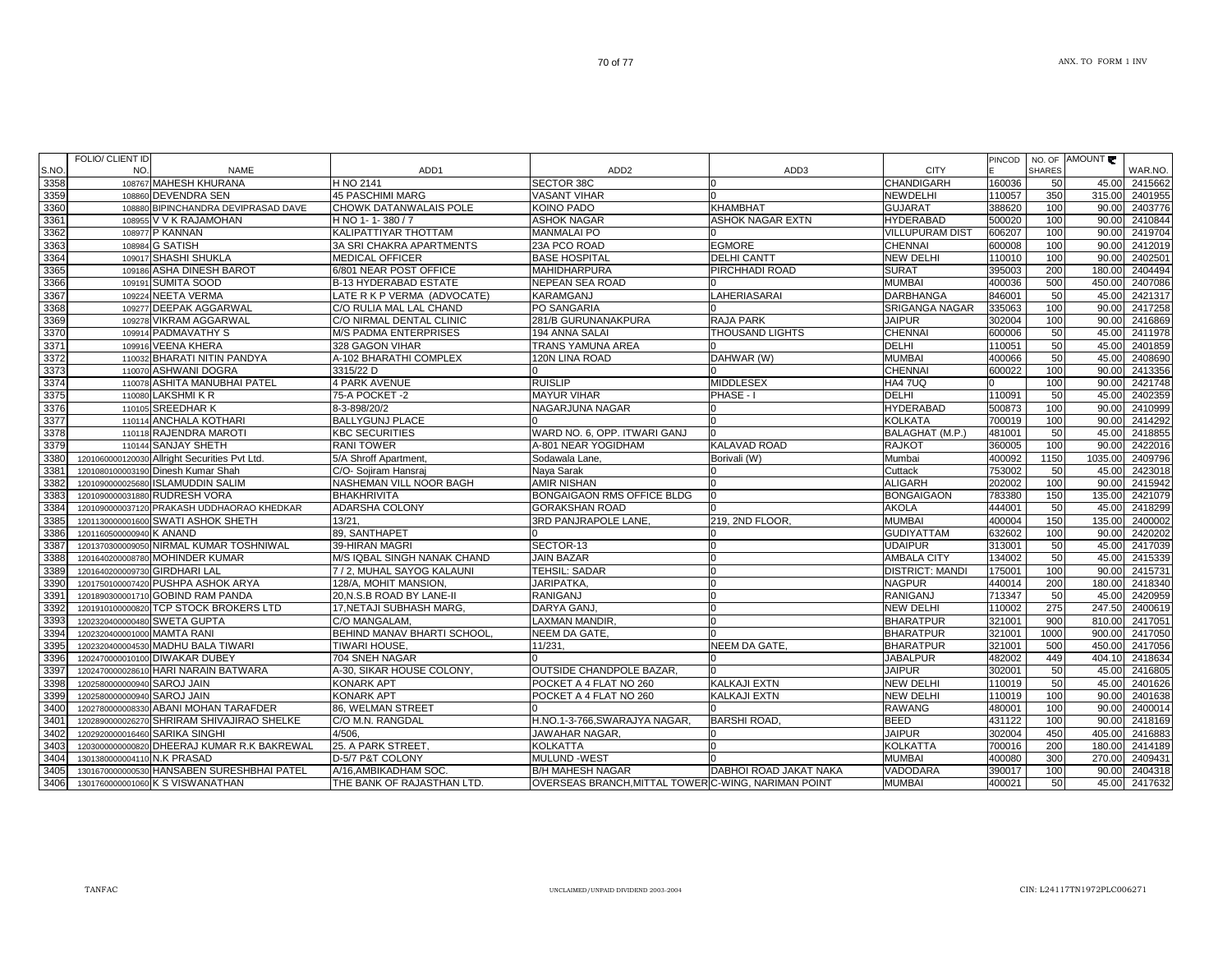| S.NO | <b>FOLIO/ CLIENT ID</b><br>NO. | <b>NAME</b>                                                                    | ADD <sub>1</sub>             | ADD <sub>2</sub>                               | ADD3                        | <b>CITY</b>              | PINCOD | NO. OF<br><b>SHARES</b> | AMOUNT | WAR.NO. |
|------|--------------------------------|--------------------------------------------------------------------------------|------------------------------|------------------------------------------------|-----------------------------|--------------------------|--------|-------------------------|--------|---------|
| 3407 |                                | 1301760000037430 BRIJESH JHAWAR                                                | MUCHHAL BHAWAN.              | 65. MAULANA AZAD MARG.                         | <b>OHARPATTI</b>            | <b>INDORE</b>            | 452002 | 1000                    | 900.00 | 2418495 |
| 3408 |                                | 1302380000000150 VIJAY KUMAR VIJAY VARGIYA                                     | 3-5-806/2                    | <b>SWAMY TOWERS</b>                            | SHOP NO 13 & 14. HYDERGUDA  | <b>HYDERABAD</b>         | 500029 | 200                     | 180.00 | 2410778 |
| 3409 | 1302380000019010 PUSHPA INANI  |                                                                                | 11-4-813                     | <b>BAZAR GHAT</b>                              |                             | <b>HYDERABAD</b>         | 500004 | 50                      | 45.00  | 2410662 |
| 3410 |                                | 1601010000028730 BALRAM GELANI                                                 | 3/15.                        | SANJAY COMPLEX                                 | T.T.NAGAR                   | <b>BHOPAL</b>            | 462003 | 50                      | 45.00  | 2418801 |
| 3411 | IN30001110072356 RITA GUPTA    |                                                                                | C/O GOLDEN ENTERPRISES.      | 1871, IST FLOOR,                               | KUCHA CHELAN,, KHARI BAOLI  | <b>DELHI</b>             | 110006 | 200                     | 180.00 | 2421691 |
| 3412 |                                | IN30002010378472 T K SRINIVASAN                                                | H 18 RISHIKESH               | <b>EVERSHINE NAGAR</b>                         | <b>MALAD W</b>              | <b>MUMBAI</b>            | 400064 | 100                     | 90.00  | 2413402 |
| 3413 |                                | IN30002010854962 DINESHCHANDRA MAGANLAL SHETH MOTA BAZAR                       |                              | <b>HANSOT</b>                                  | <b>VIA ANKLESHWAR</b>       | <b>DIST BHARUCH</b>      | 393030 | 75                      | 67.50  | 2404365 |
| 3414 |                                | IN30002011022708 ZARINTAJ S NILGIRIWALA                                        | <b>DEEPAK PARK</b>           | SHOP NO 10                                     | NEAR JANSEWA BANK           | <b>PUNE</b>              | 411006 | 50                      | 45.00  | 2417577 |
| 3415 |                                | IN30002011130090 SUMAN K SHENOY                                                | C/O ANAND SONDE              | F2 GOPAL VISHNU SOCIETY                        | MAHANT ROAD VILE PARLE EAST | <b>MUMBAI</b>            | 400057 | 40                      | 36.00  | 2400064 |
| 3416 | IN30002011130593 D LEELABAI    |                                                                                | 22 5TH STREET                | <b>KOVALAN NAGAR</b>                           |                             | <b>MADURAI</b>           | 625003 | 50                      | 45.00  | 2419997 |
| 3417 |                                | IN30002011222664 CHARAGUNDLA HANUMANTHA RAO 1-80 VYSULAVARI STRET              |                              | <b>GAMPALAGUDEM</b>                            | <b>KRISHNA DIST RICT</b>    |                          | 521403 | 50                      | 45.00  | 2419166 |
| 3418 |                                | IN30002011333779 SUSHEELA KAPUR                                                | <b>191 A NCPA APARTMENTS</b> | <b>NARIMAN POINT</b>                           |                             | <b>MUMBAI</b>            | 400021 | 400                     | 360.00 | 2406364 |
| 3419 |                                | IN30006210003597 SATYAPAL KAUR ARORA                                           | 990 - I, B.R.S.NAGAR,        | V AND P.O.                                     | <b>SUNET</b>                | LUDHIANA                 | 141001 | 100                     | 90.00  | 2415394 |
| 3420 | IN30009510040809 Lakshmi K Rai |                                                                                | 9, Middleton Mansion         | 9, Middleton Street                            |                             | Kolkata                  | 700071 | 50                      | 45.00  | 2414791 |
| 3421 | IN30009510045714 K Krishna Rai |                                                                                | 9, Middleton Mansion         | 9. Middleton Street                            |                             | Kolkata                  | 700071 | 50                      | 45.00  | 2414792 |
| 3422 | IN30009510178974 MANJIT SINGH  |                                                                                | 187, Dhudial Aptts,          | Near Madhuban Chowk                            | Pitampura                   | New Delhi                | 110034 | 50                      | 45.00  | 2401991 |
| 3423 |                                | IN30009510832710 PRAKASH MAHESHWARI                                            | A1-136 Anna Nagar            | A 1 Block                                      |                             | <b>CHENNAI</b>           | 600040 | 50                      | 45.00  | 2414513 |
| 3424 | IN30009510899218 V Balu        |                                                                                | 50, Subbarayalu Nagar        |                                                |                             | CUDDALORE                | 607002 | 100                     | 90.00  | 2422730 |
| 3425 | IN30009510980130 R Selvaraj    |                                                                                | $D - 2/13$                   | SIDCO Nagar                                    | Villiwakkam                 | <b>CHENNAI</b>           | 600049 | 50                      | 45.00  | 2413411 |
| 3426 |                                | IN30010010033973 SYMPHONY INTEGRATED FINANCE C25 LATIF HOUSE MASJID BUNDER (E) |                              | <b>MUMBAI</b>                                  |                             |                          | 400009 |                         | 0.90   | 2405767 |
| 3427 |                                | IN30010010301523 VIJAY KUMAR SHROFF                                            | C/O VIJAY KUMAR & CO         | JUTE PVT LTD                                   | 34 A BRABOURNE ROAD         | <b>CALCUTTA</b>          | 700001 | 50                      | 45.00  | 2413790 |
| 3428 |                                | IN30010010423894 SAROJ LALORAYA                                                | C/O HEMAN SINHA              | <b>SRI RAM NIWAS</b>                           | 24/27 BIRHANA ROAD          | <b>KANPUR</b>            | 208001 | 200                     | 180.00 | 2416557 |
| 3429 | IN30010010558464 SAROJ GARG    |                                                                                | 1771 FIRST FLOOR             | <b>S P MUKHERJEE MARG</b>                      | NAI BASTI                   | <b>DELHI</b>             | 110006 | 50                      | 45.00  | 2415276 |
| 3430 |                                | IN30010010668494 ANASUYA BHIMAVARAPU                                           | 74, SARATHI ROW HOUSES       | <b>NEAR SUBHASH CHOWK</b>                      | <b>MEMNAGAR</b>             | AHMEDABAD                | 380052 | 50                      | 45.00  | 2403552 |
| 3431 |                                | IN30010010844814 VIJAYA DEVI SETHIA                                            | J D ELECTRICALS              | NO 118 KILARI ROAD                             | T V COMPLEX                 | <b>BANGALORE</b>         | 560053 | 50                      | 45.00  | 2411393 |
| 3432 |                                | IN30010011167812 PRADIP KUMAR SINGH                                            | 5305 PLOT NO C-58/23         | NDIAN OIL APARTMENTS                           | <b>OESQS LTD SECTOR 62</b>  | NOIDA U P                | 201301 | 400                     | 360.00 | 2415845 |
| 3433 |                                | IN30010011223705 SUNITA BAHETY                                                 | 78 ANITA B                   | MOUNT PLEASENT ROAD                            | <b>MUMBAI</b>               |                          | 400006 | 100                     | 90.00  | 2405512 |
| 3434 |                                | IN30010011384030 MEENAKSHI MAHESHWARI                                          | NO 3 1ST MAIN ROAD           | CIT COLONY MYLAPORE                            | <b>CHENNA</b>               |                          | 600004 | 100                     | 90.00  | 2411913 |
| 3435 |                                | IN30010011390744 ATMARAM DHANUKA                                               | 23 ARCHANA APTS              | OPP SUNDER NAGAR S V ROAD                      | <b>MALAD WEST</b>           | <b>MUMBAI</b>            | 400064 | 50                      | 45.00  | 2408632 |
| 3436 |                                | IN30010011392465 ASHOK KUMAR SINDHU                                            | C/O PIONEER INDIA            | 16 / 7 MATHURA ROAD                            | RAJIV GANDHI CHOWK          | FARIDABAD (HARYAN 121002 |        | 50                      | 45.00  | 2415106 |
| 3437 |                                | IN30010011520137 PANNA G NAGVENKAR                                             | 3/4 BHARAT NIWAS             | SOONAWALA AGIARY MARG                          | <b>MAHIM</b>                | <b>MUMBAI</b>            | 400016 | 200                     | 180.00 | 2406061 |
| 3438 |                                | IN30010011812734 SANDHYA OBERAI                                                | 112 KARNANI ESTATE 3RD FLOOR | 209 A J C BOSE ROAD                            | CALCUTTA                    |                          | 700017 | 100                     | 90.00  | 2414240 |
| 3439 |                                | IN30010012108138 RAJENDRA MOHAN SADH                                           | 117/K/101 SARVODAYA NAGAR    | <b>KANPUR</b>                                  |                             |                          | 208005 | 100                     | 90.00  | 2416668 |
| 3440 |                                | IN30010012256562 SWARAN PERSHAD                                                | 45 FRIENDS COLONY EAST       | <b>NEW DELHI</b>                               |                             |                          | 110065 | 150                     | 135.00 | 2402184 |
| 3441 |                                | IN30010012304804 RAJ KUMAR JAIN                                                | HOUSE NO 168 GALI NO 4       | RAMESHWAR NAGAR                                | <b>AZADPUR</b>              | <b>DELHI</b>             | 110033 | 50                      | 45.00  | 2417121 |
| 3442 |                                | IN30010012348383 NOSHIR HATIMBHAI GALELY                                       | APARTMENT 704                | 2545 ERIN CENTRE BLVD, MISSISSAUONTARIO L5M6Z9 |                             | CANADA                   |        | 50                      | 45.00  | 2400009 |
| 3443 | IN30010012359807               | <b>SARAL SUDAN</b>                                                             | C/O COL. J. N. GUPTA         | E/87, DDA FLATS                                | <b>SAKET</b>                | <b>NEW DELHI</b>         | 110048 | 200                     | 180.00 | 2401771 |
| 3444 |                                | IN30011810147908 SANJIV KUMAR KANSAL                                           | URMILA SADAN                 | <b>FRIENDS COLONY</b>                          | D M COLONY ROAD             | <b>BULANDSHAHR</b>       | 203001 | 100                     | 90.00  | 2415949 |
| 3445 | IN30011810251975 SUMIT VOHRA   |                                                                                | J 12 SOUTH EXTENSION         | PART <sub>1</sub>                              | NEW DELHI                   |                          | 110049 | 100                     | 90.00  | 2401820 |
| 3446 |                                | IN30011810271460 PUSHKAR PRATAP JAIN                                           | <b>115 RISHABH VIHAR</b>     |                                                | KARKARDOMA                  | <b>DELHI</b>             | 110092 | 50                      | 45.00  | 2402466 |
| 3447 | IN30011810282005 ARUN KUMAR    |                                                                                | A 13/14 P T QUARTERS         | PANKHA ROAD JANAK PURI                         | NEW DELHI                   |                          | 110058 | 300                     | 270.00 | 2402025 |
| 3448 |                                | IN30011810350100 DEEPAK KUMAR HANDA                                            | C-86                         |                                                | <b>MOTI NAGAR</b>           | <b>NEW DELHI</b>         | 110015 | 50                      | 45.00  | 2401046 |
| 3449 |                                | IN30011810350126 DAMYANTI HANDA                                                | C-86                         |                                                | <b>MOTI NAGAR</b>           | <b>NEW DELHI</b>         | 110015 | 50                      | 45.00  | 2401047 |
| 3450 | IN30011810351253               | <b>SUKH DEV KRISHAN HANDA</b>                                                  | C-86 MOTI NAGAR              | <b>NEW DELHI</b>                               |                             |                          | 110015 | 50                      | 45.00  | 2401048 |
| 3451 |                                | IN30011810465213 PARVEEN KUMAR JAIN                                            | $T-188$                      | <b>GALI NO 2</b>                               | <b>GOUTAM PURI</b>          | <b>DELHI</b>             | 110053 | 100                     | 90.00  | 2402565 |
| 3452 | IN30011810514399 SATISH GUPTA  |                                                                                |                              | GG-I/117 A                                     | <b>VIKASPURI</b>            | <b>NEW DELHI</b>         | 110018 | 50                      | 45.00  | 2408815 |
| 3453 |                                | IN30011810612346 JAGDISHWAR NATH GUPTA                                         | 100                          | PALAM ROAD                                     | VAISHALI                    | <b>NEW DELHI</b>         | 110045 | 50                      | 45.00  | 2402547 |
| 3454 |                                | IN30011810647972 SUSHIL KUMAR GUPTA                                            | 5527                         | <b>BASTI HARPHOOL SINGH</b>                    | SADAR BAZAR                 | <b>DELHI</b>             | 110006 | 100                     | 90.00  | 2415927 |
| 3455 |                                | IN30012610087640 MANOHAR DATTATRAYA BAGOOL                                     | 77. SHALAKA                  | D. N. NAGAR. BEHIND YMCA.                      | <b>ANDHERI (WEST)</b>       | <b>MUMBAI</b>            | 400053 |                         | 0.90   | 2407668 |
|      |                                |                                                                                |                              |                                                |                             |                          |        |                         |        |         |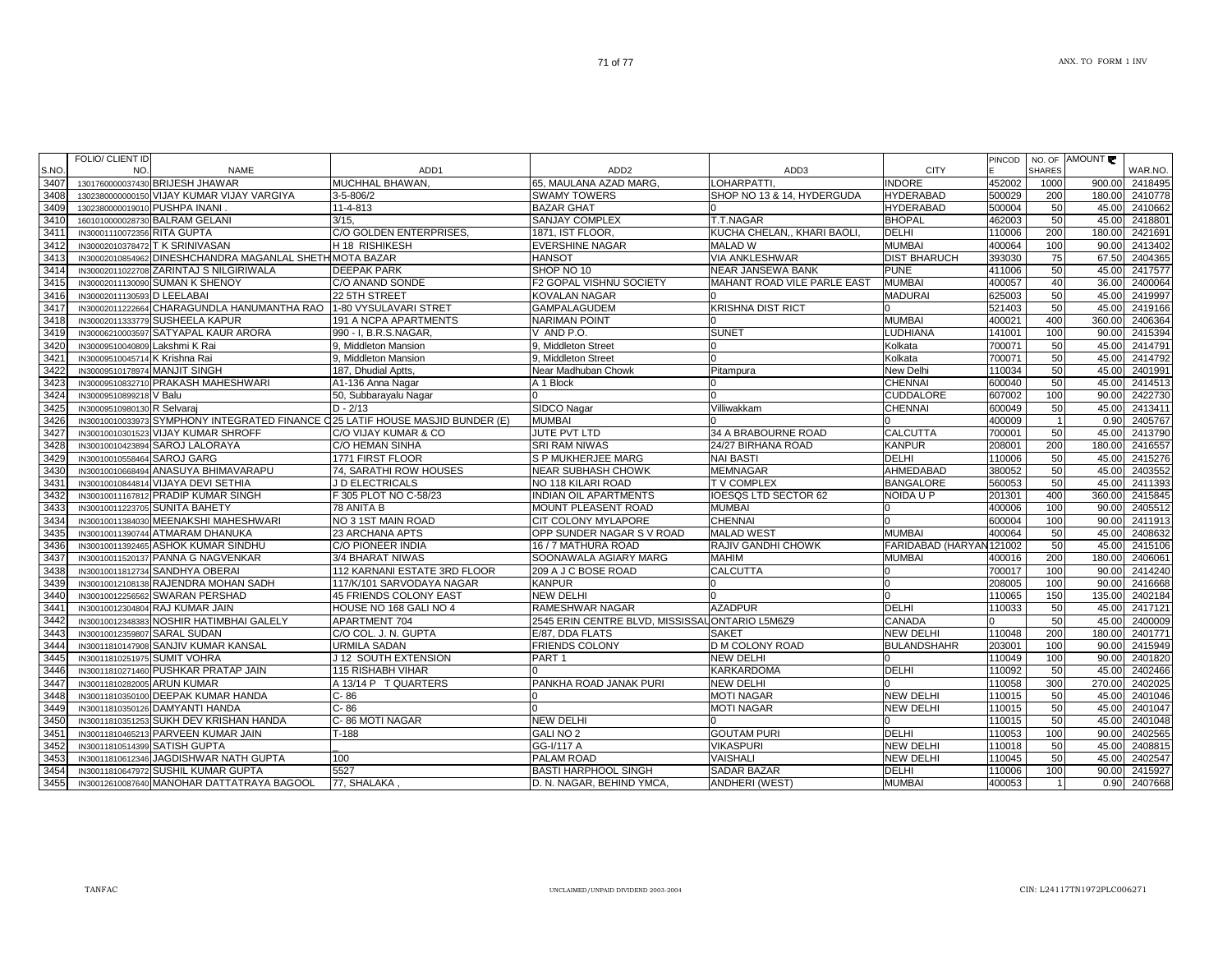AMOUNT

WAR.NO.

PINCODE

NO. OF SHARES

NAME ADD1 ADD2 ADD3 CITY

|                               | IN30012611057826 AJAY D GAJARIA                                         | 3 RUSHABHDEV 353/B/25            | VALLABH BAUG LANE EXTN                 | <b>GHATKOPAR EAST</b>                          | <b>MUMBAI</b>           | 400077 | 150  | 135.00 | 2409219 |
|-------------------------------|-------------------------------------------------------------------------|----------------------------------|----------------------------------------|------------------------------------------------|-------------------------|--------|------|--------|---------|
|                               | IN30014210443040 RADHIKA GUJRAL                                         | A-1, SILVER LINE                 | 29 VIMAN NAGAR                         | <b>PUNE</b>                                    |                         | 411014 | 100  | 90.00  | 2417922 |
|                               | IN30015910304178 SUDHABEN SHAH                                          | A/9. SOMESHWARA COMPLEX. PART 1  | RAW HOUSES, NEAT SHYAMAL RAW SATELLITE |                                                | AHMEDABAD.              | 380015 | 50   | 45.00  | 2403467 |
| IN30017510037554 DEVA SENA.S. |                                                                         | NO 4. SARASWATHI NAGAR           | <b>PANRUTI</b>                         |                                                |                         | 607106 | 250  | 225.00 | 2419733 |
|                               | IN30017510092543 VARATHARAAJAN, NA                                      | C 24 FORT STATION ROAD           | THILLAI NAGAR                          |                                                | <b>TRICHY</b>           | 620018 | 100  | 90.00  | 2419857 |
| IN30017510111349 JANAKI. K    |                                                                         | 85 E B COLONY                    | <b>MAHARAJA NAGAR</b>                  | <b>TIRUNELVELI</b>                             |                         | 627011 | 50   | 45.00  | 2420120 |
|                               | IN30017510119134 CHUDAMANI GOPINATH                                     | 145/A CHINNAMMAL STREET          | SAIBABA COLONY                         | <b>COIMBATORE</b>                              |                         | 641038 | 50   | 45.00  | 2420411 |
|                               | IN30017510293214 VISWANATHAN. S                                         | 37. NORTH STREET                 | <b>PERUR</b>                           |                                                | <b>COIMBATORE</b>       | 641010 | 100  | 90.00  | 2420371 |
|                               | IN30018310013137 MAHESH CHAND JAIN                                      | 15- B, INDU PARK,                | FOUR BUNGLOWS,                         | <b>ANDHERI WEST</b>                            | <b>MUMBAI</b>           | 400053 | 50   | 45.00  | 2407657 |
|                               | IN30018310159005 SUMER CHAND KUMBHAT                                    | <b>HOUSE NO.85</b>               | SECTOR-17A                             |                                                | <b>GURGOAN</b>          | 122001 | 50   | 45.00  | 2415155 |
| IN30018310415937 SURJIT SINGH |                                                                         | 104. ARAVALI APARTMENTS          | ALAKNANDA KALKAJI                      | <b>NEW DELHI</b>                               |                         | 110019 | 50   | 45.00  | 2421397 |
|                               | IN30018310781741 HETAL NAYANKUMAR VAGHELA                               | 185, 1ST FLOOR, JAKHAR HOUSE     | SECTOR-17 A                            |                                                | <b>GURGAON</b>          | 122001 | 100  | 90.00  | 2415153 |
|                               | IN30018311062574 VENKATRAMAN NANDKUMAR                                  | 2 535 536 SUKH NIWAS             | 17TH ROAD                              | <b>KHAR WEST</b>                               | <b>MUMBAI</b>           |        | 50   | 45.00  | 2421764 |
| IN30018311138525 USHA VOHRA   |                                                                         | 1805 SECTOR 17                   | <b>GURGAON</b>                         | <b>HARYANA</b>                                 |                         | 122001 | 500  | 450.00 | 2415144 |
|                               | IN30018311210016 BALAKRISHNA RAMDAS                                     | 1044 SECTOR 17                   | <b>IFFCO COLONY</b>                    | <b>GURGAON</b>                                 |                         | 122001 | 50   | 45.00  | 2415158 |
|                               | IN30018311403772 GEORGE THOMAS LUIS SHENOY                              | 6 DOVER RISE 09 06               | HERITAGE VIEW, TOWER C,                | SINGAPORE.                                     |                         | 138678 | 200  | 180.00 | 2400013 |
|                               | IN30018311542466 RAJAKUMAR USHA RATNA KUMARI                            | 517 SHANMUGAM                    | STREET K K NAGAR TRICHY                | XXXXXXXXXXX                                    | <b>TAMIL NADU</b>       | 620017 | 100  | 90.0   | 2419846 |
|                               | IN30018311804366 R SUNDER V RAMU                                        | <b>B 1 ADITYA DARSHAN</b>        | NEW STAR COLONY MANPADA RD DITHANA     |                                                | <b>MAHARASHTRA</b>      | 421204 | 100  | 90.00  | 2410585 |
|                               | IN30018311854585 MANUBHAI NATHTHUBHAI PATEL                             | 30 A STILECROFT GARDENS          | <b>WEMBLEY</b>                         | MIDDLESEX, HA0 3HD                             | LONDON, ENGLAND         |        | 150  | 135.00 | 2400010 |
|                               | IN30018312004685 VINAYAKUMAR SHUKLA                                     | $E - 6/38$                       | ARERA COLONY                           | <b>BHOPAL</b>                                  |                         | 462016 | 50   | 45.00  | 2418521 |
| IN30018312284637 MEENA KEDIA  |                                                                         | C O VINOD NAGPAL 846 SECTOR A    | POCKET C VASANT KUNJ                   | <b>NEW DELHI</b>                               | <b>DELHI</b>            | 110030 | 200  | 180.00 | 2401553 |
|                               | IN30018312369602 AMIT SHANKER                                           | S/O DR. UDAY SHANKER             | POLICE COLONY, JANAKPUR                | P.O-BUNIADGANJ.                                | GAYA (BIHAR)            | 823003 | 50   | 45.00  | 2421227 |
|                               | IN30018312996738 TREVOR ANDREW PATRICK FERNANI5 PUNAM RD NO 5           |                                  | 29 30 UNION PARK KHAR W                | <b>MUMBAI</b>                                  | <b>MAHARASHTRA</b>      | 400052 | 50   | 45.00  | 2407585 |
|                               | IN30018313223345 KAPIL ASHOK NESARIKAR                                  | A/8. 13. GREEN FIELDS            | OFF MAHAKALI CAVES ROAD                | ANDHERI (E)                                    | <b>MUMBAI</b>           | 400093 | 100  | 90.00  | 2409833 |
|                               | IN30020610020843 MOHANJIT SINGH                                         | <b>DELFIN HOUSE</b>              | 2, COMMUNITY CENTRE                    | <b>EAST OF KAILASH</b>                         | <b>NEW DELHI</b>        | 110065 | 50   | 45.00  | 2421430 |
|                               | IN30020610020843 MOHANJIT SINGH                                         | <b>DELFIN HOUSE</b>              | 2, COMMUNITY CENTRE                    | <b>EAST OF KAILASH</b>                         | <b>NEW DELHI</b>        | 110065 | 200  | 180.00 | 2421697 |
| IN30020610153960 USHA BHATIA  |                                                                         | G-31,                            | <b>SAKET</b>                           | <b>NEW DELHI</b>                               |                         | 110017 | 1000 | 900.0  | 2401153 |
|                               | IN30020610160812 SURENDRA KUMAR BOLIA                                   | 10/11                            | SHAKTI NAGAR                           |                                                | <b>DELHI</b>            | 110007 | 400  | 360.00 | 2400877 |
| IN30020610508602 VEENA JAIN   |                                                                         | 604, SUMEROO                     | <b>KAUSHAMBI</b>                       | <b>GHAZIABAD</b>                               | <b>UTTAR PRADESH</b>    | 201010 | 100  | 90.00  | 2415911 |
|                               | IN30020610652898 APOORVA AGRAWAL                                        | 338                              | PEER PUNCH STREET                      | <b>MATHURA</b>                                 | <b>UTTAR PRADESH</b>    | 281001 | 50   | 45.00  | 2416408 |
|                               | IN30021410603523 SHILA DEVI JAISWAL                                     | 2A JOGI PARA BYE LANE            |                                        |                                                | <b>KOLKATA</b>          | 700006 | 50   | 45.00  | 2413918 |
|                               | IN30023910085486 MELATHIL THOMAS                                        | <b>MELATHIL VILLA</b>            | EDATHITTA P.O                          | <b>KODUMON</b>                                 | <b>KERALA</b>           | 691555 | 50   | 45.00  | 2400016 |
|                               | IN30023910120794 VARGHESE KADAVUTHONIKAL CHER CREDIT REVIEW DEPARTMENT  |                                  | <b>GULF BANK</b>                       | P.O.BOX 3200                                   | 13032 SAFAT KUWAI 0     |        | 300  | 270.00 | 2400011 |
|                               | IN30023910247657 JEYASRI KUMAR                                          | <b>MADHU SMITHA</b>              | PADUR P.O.                             | <b>PALAKKAD</b>                                | <b>KERALA</b>           | 678548 | 100  | 90.00  | 2422973 |
|                               | IN30023910457304 ABDUL HAMEED K S                                       | KUNNUMPURATH HOUSE               | KEERAMKUNNU                            | THOTTUMUGHOM P O                               | <b>KERALA</b>           | 683105 | 50   | 45.00  | 2420644 |
|                               | IN30023910681784 PADMAJADEVI VARMA                                      | <b>ANCHERI MADOM</b>             | <b>ELAMANA ROAD</b>                    | <b>THRIPPUNITHURA</b>                          | ERNAKULAM.              | 682301 | 1000 | 900.00 | 2420629 |
|                               | IN30026310092274 TANMOY KUMAR                                           | KATJURIDANGA(MILANPALLY)         | KHUDIRAM BOSE SARANI                   | P.O- KENDUADHI                                 | <b>DIST-BANKURA</b>     | 722102 | 100  | 90.00  | 2420975 |
|                               | IN30028010238066 SHRIRAM KHANDELWAL                                     | <b>GERA TERRACES I FLAT NO 3</b> | <b>VIMAN NAGAR</b>                     |                                                | <b>PUNE</b>             | 411014 | 50   | 45.00  | 2417923 |
|                               | IN30028010281046 SANCHETI TILOKCHAND UTTAMCHANUMESH TILOKCHAND SANCHETI |                                  | SARAF, 42/43 GANESH PETH               |                                                | <b>PUNE</b>             | 411002 | 50   | 45.00  | 2417494 |
|                               | IN30030210013196 G MANAKCHAND BOTHRA                                    | NO 86 GANTZ ROAD                 | PATALLAM                               |                                                | <b>CHENNAI</b>          | 600012 | 100  | 90.00  | 2412101 |
|                               | IN30030210029938 M LALITHA KUMARI                                       | NO 86 GANTZ ROAD                 | DR AMBEDKAR POLICE QUARTERS            | <b>PERAMBUR BARRACKS</b>                       | <b>PATALLAM CHENNAI</b> | 600012 | 100  | 90.00  | 2412102 |
|                               | IN30032710019259 PAWAN KUMAR AGARWAL                                    | NO.1 GARAN HUTTA STREET          | <b>NEAR SHOVABAJAR</b>                 |                                                | <b>CALCUTTA</b>         | 700006 | 100  | 90.00  | 2421204 |
|                               | IN30032710104695 SARITA HARLALKA                                        | M/S LAKHI PRASAD HARLALKA        | 59, JAMUNA LAL ST.                     | NEAR BURRA BAZAR P.S.                          | <b>CALCUTTA</b>         | 700007 | 50   | 45.00  | 2414053 |
|                               | IN30032710104695 SARITA HARLALKA                                        | M/S LAKHI PRASAD HARLALKA        | 59, JAMUNA LAL ST.                     | NEAR BURRA BAZAR P.S.                          | <b>CALCUTTA</b>         | 700007 | 50   | 45.00  | 2414256 |
|                               | IN30032710274229 KRISHNA DEVI KABRA                                     | SOHANDEEP APARTMENTS             | 1/1, WARTKINS LANE                     |                                                | <b>HOWRAH</b>           | 711101 | 50   | 45.00  | 2420799 |
|                               | IN30035110025095 KORADA GOURI RAMANA RAO                                | (4234), D-202, LAKE CASTLE,      | <b>HIRANANDANI GARDENS</b>             | POWAI.                                         | <b>MUMBAI</b>           | 400076 | 200  | 180.00 | 2409124 |
| IN30037810071557 N TRIVENI    |                                                                         | DOOR NO.15-51 (4)                | C/O. N K VISWESWARA RAO                | PELLAMERRY AGRAHARAM STREET SARIPALLE, AKIVIDU |                         | 534235 | 100  | 90.00  | 2422533 |
|                               |                                                                         |                                  |                                        |                                                |                         |        |      |        |         |

IN30039410586314 CHANDRAVATHI RAJANA HOUSE NO 6 20/1 SIMHADRI NAGAR R R V PURAM PO VISAKHAPATNAM 530029 50 45.00 2419270<br>IN30039410596309 DVENKATESAN NO 21 NO 21 R B COLONY 2ND STREET ADYAR CHENNAI 600041 50 45.00 2412815

D VENKATESAN NO 21 R B COLONY 2ND STREET ADYAR CHENNAI 600041 50 45.00 2412815

IN30039410596309 D VENKATESAN

S.NO.3456

3457

3458

3459

3460

3461

3462

3463

3464

3465

3466

3467

3468

3469

3470

3471

3472

3473

3474

3475

3476

3477

3478

3479

3480

3481

3482

3483

3484

3485

3486

3487

3488

3489

3490

3491

3492

3493

3494

3495

3496

3497

3498

3499

3500

3501

3502

3503

3504

FOLIO/ CLIENT ID NO.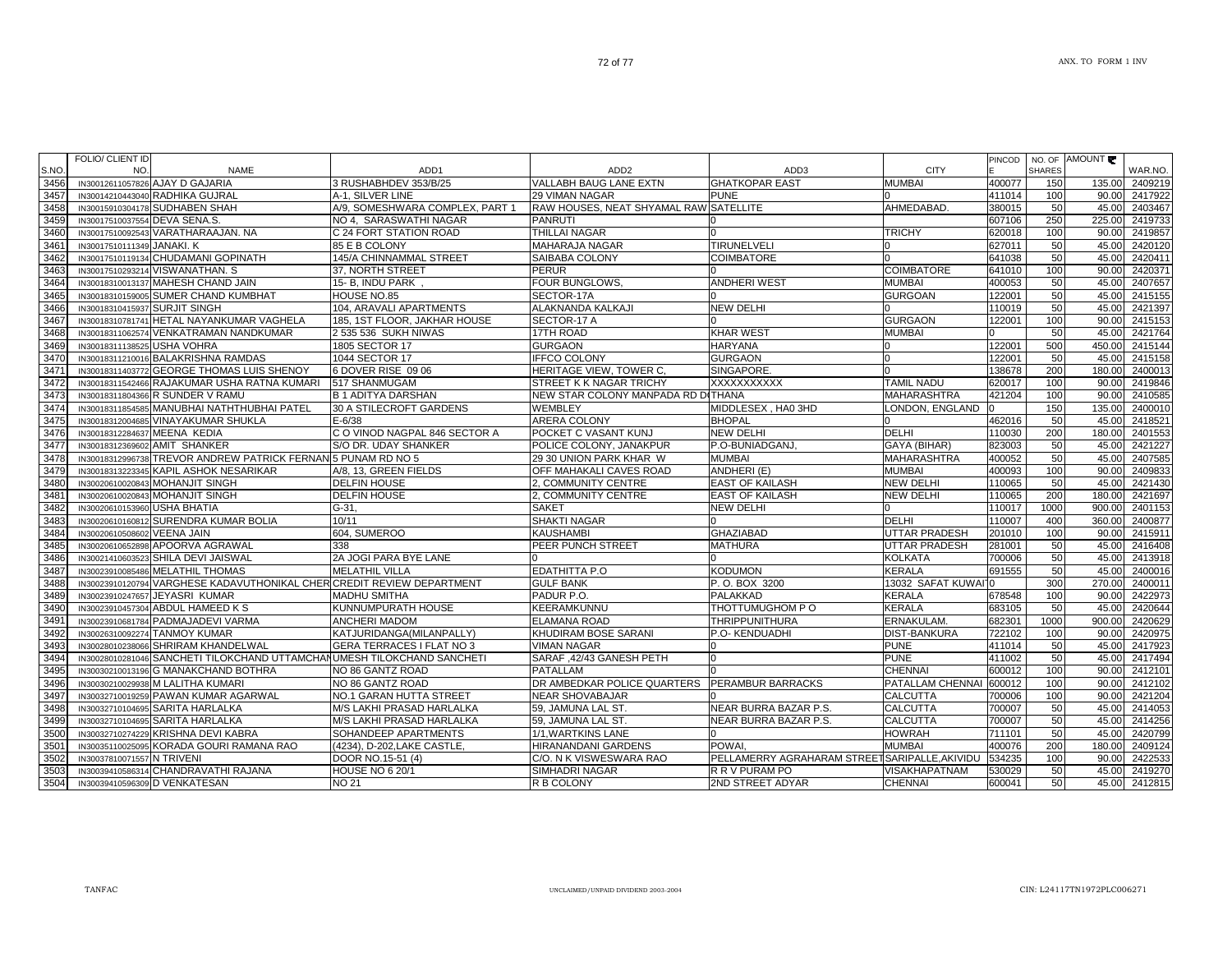|              | <b>FOLIO/ CLIENT ID</b>       |                                                                                          |                                                                     |                                    |                                       |                         | <b>PINCOD</b>    |               | NO. OF AMOUNT   |                    |
|--------------|-------------------------------|------------------------------------------------------------------------------------------|---------------------------------------------------------------------|------------------------------------|---------------------------------------|-------------------------|------------------|---------------|-----------------|--------------------|
| S.NO.        | NO.                           | <b>NAME</b>                                                                              | ADD1                                                                | ADD <sub>2</sub>                   | ADD3                                  | <b>CITY</b>             |                  | <b>SHARES</b> |                 | WAR.NO.            |
| 3505<br>3506 |                               | IN30039410960340 RAMA KRISHNA RAO KATRAGADDA<br>IN30039410960702 CHALUVADI NARASIMHA RAO | <b>BALAJI NILAYAM</b><br>D NO 34 1 41 OLD GOVT HOSPITAL ROAD ONGOLE | <b>SECOND FLOOR</b>                | 3-6-190/2/A HYDERGUDA<br>AP           | <b>HYDERABAD</b>        | 500029<br>523001 | 150<br>100    | 135.00<br>90.00 | 2410774<br>2419197 |
| 3507         |                               | IN30039411220332 SATHYANARAYANA SINGH CHAVANT 4/552 SUPER BAZAR                          |                                                                     | PRODDATUR POST                     | <b>CUDDAPAH DIST</b>                  | A <sub>P</sub>          | 516360           | 100           | 90.00           | 2419022            |
| 3508         |                               | IN30039411263789 KATRAGADDA LAKSHMI                                                      | W/o K RAMA KRISHNA RAO                                              | <b>BALAJI NILAYAM SECOND FLOOR</b> | 3-6-190/2/A HYDERGUDA                 | <b>HYDERABAD</b>        | 500029           | 100           | 90.00           | 2410775            |
| 3509         | IN30039411620896 SHOBHA SAHU  |                                                                                          | 169, A SECTOR                                                       | <b>SAKET NAGAR</b>                 | <b>BHOPAL</b>                         | MP                      | 462024           | 900           | 810.00          | 2418817            |
| 3510         |                               | IN30039412278100 D KRISHNA MOORTHY                                                       | 789-F                                                               | <b>RESERVOIR ROAD</b>              | OPP-RAMAKRISHNA DELUXE THEAT TIRUPATI |                         | 517507           | 100           | 90.00           | 2419075            |
| 3511         |                               | IN30039412653714 PADMA DEVI NARAYANA SWAMY                                               | DEVI ILLAM 4/251                                                    | 9TH STREET                         | <b>SRP COLONY</b>                     | <b>CHENNAL</b>          | 600082           | 50            | 45.00           | 2413063            |
| 3512         |                               | IN30039413065640 R SWAMINATHAN                                                           | A 19                                                                | PARSN APARTMENTS                   | 204 T T K ROAD                        | <b>CHENNAI</b>          | 600018           | 50            | 45.00           | 2412625            |
| 3513         |                               | IN30039413201595 O MANOHAR REDDY                                                         | 254/3RT MAIN ROAD                                                   | S R NAGAR                          |                                       | <b>HYDERABAD</b>        | 500038           | 50            | 45.00           | 2410888            |
| 3514         |                               | IN30039413211095 A THIAGARAJAN                                                           | 47/24 OLD NO 24                                                     | <b>MAHADEVAN STREET</b>            |                                       | <b>CHENNAI</b>          | 600033           | 75            | 67.50           | 2422713            |
| 3515         |                               | IN30039413272840 PUCHALAPALLI MOHAN REDDY                                                | $11 - 3 - 19$                                                       | KOTHUR ROAD                        | <b>KOVUR</b>                          | NELLORE DT              | 524137           | 100           | 90.00           | 2419239            |
| 3516         |                               | IN30042510017794 NILABEN JAGDISHBHAI PATEL                                               | C/O.HITENDRA DALPATBHAI PATEL                                       | AT PO. BHARTHANA, KOSAD            | TAL. CHORYASI                         | <b>DIST. SURAT</b>      | 394105           | 475           | 427.50          | 2404662            |
| 3517         |                               | IN30042510035497 ASHA MUKESH KAPADIA                                                     | 3/2085. VACHLI SHERI                                                | <b>SALABATPURA</b>                 | <b>SURAT</b>                          |                         | 395003           | 2020          | 1818.00         | 2404500            |
| 3518         |                               | IN30042510036955 PARESH CHAMPAKLAL KAPADIA                                               | 3/2085, VACHLI SHERI                                                | <b>SALABATPURA</b>                 | <b>SURAT</b>                          |                         | 395003           | 773           | 695.70          | 2404503            |
| 3519         |                               | IN30042510057919 GIRISHCHANDRA NATVARLAL JARIW H.NO. 10/400, MOTA MANDIR                 |                                                                     | NR. SURAT CITY PRESS               | <b>SURAT</b>                          |                         | 395003           | 200           | 180.00          | 2404521            |
| 3520         |                               | IN30044110166657 MUTHATHAL S V                                                           | PLOT 16 PILLAYAR KOIL STREET                                        | <b>ASHOK NAGAR</b>                 | THIRUKKATTALAI                        | <b>TIRUVARANKULAM P</b> | (622303          | 50            | 45.00           | 2419876            |
| 3521         |                               | IN30044110380557 NARASIMHALU A                                                           | C/O RAJALAKSHMI                                                     | METROPOLITAN MAGISTRATE XVIII      | C 2/7 JUDGES QUARTERS SAIDAPETCHENNAI |                         | 600015           | 50            | 45.00           | 2412163            |
| 3522         | IN30044110556709 MATHEW C C   |                                                                                          | D-98 PLOT 683                                                       | <b>EAST ANNANAGAR</b>              |                                       | <b>CHENNAI</b>          | 600102           | 50            | 45.00           | 2413324            |
| 3523         |                               | IN30044110556750 MAHALINGAM M S                                                          | M/38/B TNHB COLONY                                                  | <b>KORATTUR</b>                    |                                       | <b>CHENNAI</b>          | 600080           | 50            | 45.00           | 2413455            |
| 3524         |                               | IN30044110600979 KRISHNAMURTI A                                                          | 19 9TH MAIN ROAD                                                    | <b>3RD BLOCK</b>                   | <b>JAYANAGAR</b>                      | <b>BANGALORE</b>        | 560011           | 100           | 90.00           | 2411211            |
| 3525         |                               | IN30044110610361 VALLABHANENI JAYALAKSHMI                                                | F/3 TEJA APARTMENTS                                                 | 40/3/11/A KRISHNA NAGAR            |                                       | VIJAYAWADA              | 520010           | 200           | 180.00          | 2419100            |
| 3526         |                               | IN30044110619408 MOHERESWAR SUNDAR RAO                                                   | SRINIDHI ENCLAVES FLAT NO 201                                       | 2ND FLOOR OPP TO LAKSHMI APTS      | KHADI COLONY JUNCTION                 | K T ROAD TIRUPATI       | 517507           | 50            | 45.00           | 2419076            |
| 3527         |                               | IN30045010238849 NAVRATAN PUGLIA                                                         | C/O BALAJI TEXTILES                                                 | 75 G. A. ROA                       | <b>CHENNAI</b>                        |                         | 600021           | 250           | 225.00          | 2412457            |
| 3528         |                               | IN30045010436853 TATAVARTHY RAMESWARA RAO                                                | NO.208. KADAMB TOWERS.                                              | <b>ASHOK NAGAR,</b>                | HYDERABAD.                            |                         | 500020           | 75            | 67.50           | 2410846            |
| 3529         |                               | IN30045010506089 NITESH SURESH KHATRI                                                    | PUSP SHELLER PLOT NO 123 FLAT NO 7 10TH ROAD, KHAR (W)              |                                    | <b>MUMBAI</b>                         |                         | 400052           | 1000          | 900.00          | 2407559            |
| 3530         |                               | IN30045010685764 RAJEEV GULATI                                                           | 3 MOTI SAGAR                                                        | <b>BALRAMPUR</b>                   | UP                                    | n                       | 271201           | 100           | 90.00           | 2416381            |
| 3531         |                               | IN30045010693186 RAMSWARUP SHANKARLAL SARDA                                              | 136 NANDANVAN                                                       | LAYOUT                             | <b>NAGPUR</b>                         |                         | 440009           | 50            | 45.00           | 2418327            |
| 3532         |                               | IN30045010917946 ANITA NELSON VAZ                                                        | 2/24, 2ND ABDULLA BLDG                                              | ABOVE RAJU JEWELLERS               | DR B A ROAD, PAREL                    | <b>MUMBAI</b>           | 400012           | 100           | 90.00           | 2405836            |
| 3533         |                               | IN30045011118113 BAL KRISHAN SOOD                                                        | <b>BAZAR BANRA WALA</b>                                             | <b>KAURAN STREET</b>               | PHAGWARA                              |                         | 144401           | 50            | 45.00           | 2415584            |
| 3534         |                               | IN30047610043616 SHIV KUMAR TIKMANY                                                      | 2 ROWLAND ROAD                                                      | <b>CALCUTTA</b>                    |                                       | U                       | 700020           | 100           | 90.00           | 2414362            |
| 3535         | IN30047610164498 RAJ KUMAR    |                                                                                          | WZ-1556 RANI BAGH                                                   | <b>SHAKUR BASTI</b>                | <b>NEW DELHI</b>                      |                         | 110034           | 200           | 180.00          | 2422163            |
| 3536         | IN30047610179565 P K WANCHOO  |                                                                                          | AC-1/142 B SHALIMAR BAGH                                            | <b>NEW DELHI</b>                   |                                       |                         | 110052           | 150           | 135.00          | 2401909            |
| 3537         | IN30047610302998 AJAY GUPTA   |                                                                                          | <b>B-37 INDERPURI</b>                                               | <b>NEW DELHI</b>                   |                                       |                         | 110012           | 200           | 180.00          | 2414143            |
| 3538         |                               | IN30047640096078 CHANDRA SHRINIWAS TOSHNIWAL                                             | MADHU OPP SANMAN HOTEL                                              | <b>VADDEM</b>                      | VASCO DA GAMA                         | <b>GOA</b>              | 403811           | 50            | 45.00           | 2417362            |
| 3539         |                               | IN30047640376696 SUBHRA NANDY                                                            | HB 269 SECTOR 3                                                     | <b>SALT LAKE CITY</b>              |                                       | <b>KOLKATA</b>          | 700091           | 425           | 382.50          | 2414884            |
| 3540         |                               | IN30047641126425 PINAKI MUKHERJEE                                                        | FLAT NO 3                                                           | <b>RALEIGH COURT</b>               | <b>NEW ROAD ALIPORE</b>               | <b>KOLKATA</b>          | 700027           | 200           | 180.00          | 2414470            |
| 3541         |                               | IN30047641331080 NIMISH PAREKH                                                           | A 7/101 SIDDHARTH NAGAR                                             | NR KHATAU MILL COMP                | <b>BORIVALI EAST</b>                  | <b>MUMBAI</b>           | 400066           | 1100          | 990.00          | 2408693            |
| 3542         | IN30047641410236 SIBANI BOSE  |                                                                                          | 205 EMBASSY APNA GHAR                                               | UNIT NO 6 SHRI SAMARTH NAGAR       | <b>ANDHERI WEST</b>                   | <b>MUMBAI</b>           | 400053           | 50            | 45.00           | 2407660            |
| 3543         |                               | IN30047641436972 BISHAMBER DASS BHARTI                                                   | 22/30 MOTINAGAR                                                     |                                    |                                       | <b>NEW DELHI</b>        | 110015           | 50            | 45.00           | 2401049            |
| 3544         |                               | IN30047641495626 SUREKHA RAMAN NADKARNI                                                  | 13 AJMAL ROAD                                                       | OFF MALVIYA ROAD                   | <b>VILEPARLE EAST</b>                 | <b>MUMBAI</b>           | 400057           | 50            | 45.00           | 2408102            |
| 3545         | IN30047641909452 SUMEER VIJ   |                                                                                          | <b>VIJ ENTERPRISES</b>                                              | 19 A INDUSTRIAL ESTATE             |                                       | <b>HOSHIARPUR</b>       | 146001           | 300           | 270.00          | 2415482            |
| 3546         |                               | IN30048410551045 RAJESH KUMAR JAIN                                                       | C / O BIMAL KUMAR CHATTERJEE                                        | 72 ASHUTOSH MUKHERJEE ROAD         | SUBHASPALLY                           | <b>SILIGURI</b>         | 734401           | 50            | 45.00           | 2420987            |
| 3547         |                               | IN30048410563100 RAM GOPAL KEDIA                                                         | 23 MUKTARAM BABU STREET                                             | <b>3RD FLOOR</b>                   |                                       | <b>CALCUTTA</b>         | 700007           | 50            | 45.00           | 2414057            |
| 3548         | IN30048410607279 SMITA GOENKA |                                                                                          | <b>6 ALIPORE PARK ROAD</b>                                          |                                    |                                       | <b>CALCUTTA</b>         | 700027           | 100           | 90.00           | 2414472            |
| 3549         |                               | IN30048410792323 G SUBRAMANIAN                                                           | <b>GUHA PRMA</b>                                                    | 22 MODEL LIC COLONY                | BASAVESWARA NAGAR                     | <b>BANGALORE</b>        | 560079           | 200           | 180.00          | 2420240            |
| 3550         | IN30048410901217 K A ABRAHAM  |                                                                                          | 806 YOGI TOWER                                                      | YOGI NAGAR                         | BORIVALI (W)                          | <b>MUMBAI</b>           | 400091           | 100           | 90.00           | 2409631            |
| 3551         |                               | IN30048411351262 JAYMITA ATULBHAI BRAHMBHATT                                             | 20, JAYNAGAR SOCIETY                                                | <b>RAM BAUG</b>                    | <b>MANINAGAR</b>                      | AHMEDABAD               | 380008           | 100           | 90.00           | 2403191            |
| 3552         |                               | IN30048411366707 HIMGAURI SATISH WADGAONKAR                                              | <b>AT/P SHIVNAGAR</b>                                               | <b>GURUKRUPA SOCIETY</b>           |                                       | <b>BARAMATI</b>         | 413102           | 100           | 90.00           | 2417885            |
| 3553         |                               | IN30048411373214 SURESH K SARDANA                                                        | H7C                                                                 | <b>SFS</b>                         | <b>SAKET</b>                          | <b>NEW DELHI</b>        | 110017           | 50            | 45.00           | 2401173            |
|              |                               |                                                                                          |                                                                     |                                    |                                       |                         |                  |               |                 |                    |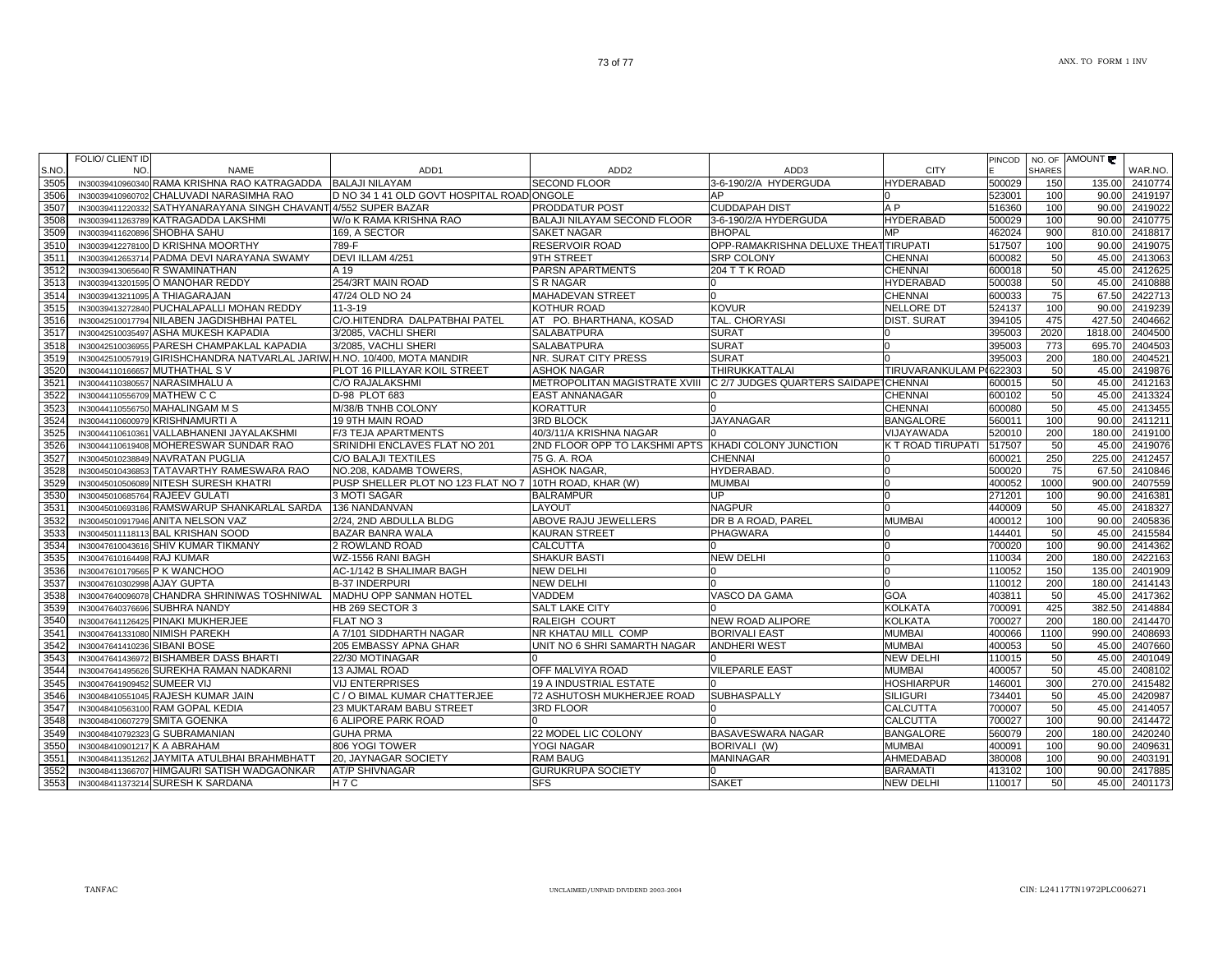| S.NO. | FOLIO/ CLIENT ID<br>NO.       | <b>NAME</b>                                                               | ADD <sub>1</sub>                                           | ADD <sub>2</sub>                                                        | ADD3                           | <b>CITY</b>           | <b>PINCOD</b> | <b>SHARES</b>  | NO. OF AMOUNT | WAR.NO. |
|-------|-------------------------------|---------------------------------------------------------------------------|------------------------------------------------------------|-------------------------------------------------------------------------|--------------------------------|-----------------------|---------------|----------------|---------------|---------|
| 3554  |                               | IN30048411411145 PRAKASH KUMAR ARORA                                      | HOUSE NO 226                                               | JYOTI NAGAR NEAR DON BOSCO SCIP O SEVOK ROAD                            |                                | SILIGURI, WB          | 734401        | 50             | 45.00         | 2420988 |
| 3555  |                               | IN30048411604774 SUPRIYA SUBODH RAUL                                      | <b>B</b> 56                                                | RELIANCE HSG COMPLEX                                                    | AT PO MOHAPADA                 | <b>TAL KHALAPUR</b>   | 410222        | 100            | 90.00         | 2417385 |
| 3556  |                               | IN30051310021506 NAGAR MAL JAIN                                           | NAI BAZAR,                                                 | PO. BALRAMPUR,                                                          |                                | (U.P.)                | 271201        | 100            | 90.00         | 2416382 |
| 3557  |                               | IN30051310450994 ANITA AGARWAL                                            | 12 A ROWDON STREET                                         | <b>1ST FLOOR</b>                                                        |                                | <b>KOLKATA</b>        | 700017        | 50             | 45.00         | 2418235 |
| 3558  |                               | IN30051310638129 SHUBHANGI SADANAND PARAB                                 | 03 SWAMALINI CHS                                           | YESHWANTRAO TAWADE ROAD                                                 | <b>DAHISAR WEST</b>            | <b>MUMBAI</b>         | 400068        | 100            | 90.00         | 2408827 |
| 3559  |                               | IN30054810102048 GOODIE VOHRA                                             | D-1052 NEW FRIENDS COLONY                                  | NEW DELHI                                                               |                                |                       | 110065        | 100            | 90.00         | 2402189 |
| 3560  |                               | IN30055610117843 BIJAI NARAYAN SINGH                                      | VILLAGE - P.O.- GAMBHIRBAN                                 | <b>DISTT- AZAMGARH</b>                                                  |                                |                       | 276001        | 100            | 90.00         | 2416405 |
| 3561  |                               | IN30059710013993 NAGARAJAN T R MR                                         | 19 SECOND CROSS ROAD                                       | RAJA ANNAMALAIPURAM                                                     | <b>CHENNAI</b>                 | <b>CHENNAI</b>        | 600028        | 100            | 90.00         | 2412570 |
| 3562  |                               | IN30061010135038 JAWALKER VILAS KUMAR                                     | NO 2, SRIKRISHNA NILAYA                                    | SHAKTI GANAPATHI NAGAR B S V R 1ST CROSS, 3RD STAGE, 4TH BLOC BANGALORE |                                |                       | 560079        | 50             | 45.00         | 2411483 |
| 3563  | IN30061010271665 H S MURTHY   |                                                                           | ER TEXTILES LTD                                            | 203. HOUSE OF LORDS                                                     | <b>ST MARKS ROAD</b>           | <b>BANGALORE</b>      | 560001        | 50             | 45.00         | 2411026 |
| 3564  |                               | IN30061010402821 TWINKLE DINESHBHAI DOSHI                                 | 'ARIHANT' - YOGINAGAR MAIN ROAD                            | RAIYA ROAD                                                              | AKSHAR P ARK                   | <b>RAJKOT</b>         | 360005        | 200            | 180.00        | 2422017 |
| 3565  | IN30061010443937 DINESH DOSHI |                                                                           | 'ARIHANT' YOGINAGAR MAIN ROAD                              | RAIYA ROAD                                                              | <b>AKSHAR PARK</b>             | <b>RAJKOT</b>         | 360005        | 200            | 180.00        | 2422018 |
| 3566  |                               | IN30061010469897 SRINIVAS MARELLA                                         | $11 - 7 - 6/29$                                            | NAVODAYA NAGAR                                                          |                                | NARASARAOPET          | 522601        | 100            | 90.00         | 2419189 |
| 3567  |                               | IN30061010561199 MONIGARI CHANDRA SEKHAR                                  | H NO 4-1-225                                               | <b>NEW GUNJ</b>                                                         | VIKARABAD                      | R R DIST (A.P)        | 501101        | 200            | 180.00        | 2418940 |
| 3568  | IN30061020013639 PREETI GARG  |                                                                           | B-1/3, EMCA HOUSE                                          | 289, SHAHID BHAGATSINGH MARG                                            | FORT.                          | <b>MUMBAI</b>         | 400001        | 600            | 540.00        | 2404788 |
| 3569  |                               | IN30066910031734 VEMPULURI HARI                                           | WEAVERS SOCIETY COLONY                                     | VENKATAGIRI                                                             |                                | <b>NELLORE (DIST)</b> | 524132        | 50             | 45.00         | 2419237 |
| 3570  |                               | IN30069310000115 BIMAL KUMAR AGARWAL                                      | 12, WATERLOO STREET                                        | CALCUTTA                                                                |                                |                       | 700069        | 50             | 45.00         | 2415021 |
| 3571  |                               | IN30069310100098 ANIL KUMAR JAIN                                          | 5/C, MUKTA RAM BABU STREET                                 | <b>1ST FLOOR</b>                                                        |                                | <b>KOLKATA</b>        | 700007        | 100            | 90.00         | 2421216 |
| 3572  |                               | IN30070810083777 OM PRAKASH GUPTA                                         | K1/40                                                      | <b>MODEL TOWN</b>                                                       |                                | <b>DELHI</b>          | 110009        | 50             | 45.00         | 2418826 |
| 3573  | IN30070810169222 R ELANGOVAN  |                                                                           | 5/11776 II FLOOR                                           | <b>SAT NAGAR</b>                                                        | <b>KAROL BAGH</b>              | <b>NEW DELHI</b>      | 110005        | 100            | 90.00         | 2400702 |
| 3574  |                               | IN30074910042267 PRABHA SUBHASH ARWADE                                    | 439, NIRMAL SHRADHANAND RD.                                | MATUNGA BOMBAY                                                          |                                |                       | 400019        | 100            | 90.00         | 2406217 |
| 3575  |                               | IN30074910060867 JAGDISH CHHABILDAS                                       | C-21/11, SHANTI NAGAR                                      | SECTOR-2, MIRA ROAD(EAST)                                               | <b>DIST-THANE</b>              |                       | 401107        | 100            | 90.00         | 2410418 |
| 3576  |                               | IN30074910263737 SUMAN G CHURIWALA                                        | B/4 NANDANVAN SOCIETY                                      | OPP AMBE DHAM                                                           | <b>MULUND WEST</b>             | <b>MUMBAI</b>         | 400080        | 50             | 45.00         | 2409423 |
| 3577  |                               | IN30075710805951 SHALMALI PRASHANT BAGAYATKAR F/52 PALM ACRES             |                                                            | MAHATMA PHULE ROAD                                                      | <b>MULUND EAST</b>             | <b>MUMBAI</b>         | 400081        | 50             | 45.00         | 2409489 |
| 3578  |                               | IN30076510005400 SAVITRI DEVI LAHOTI                                      | 59, LOHARPATTI                                             | <b>INDORE</b>                                                           |                                |                       | 452002        | 200            | 180.00        | 2418491 |
| 3579  | IN30076510086422 ANKUR GARG   |                                                                           | 201/77 SNEHA MANAON                                        |                                                                         | SNEHA NAGAR                    | <b>INDORE</b>         | 452001        | 300            | 270.00        | 2418461 |
| 3580  |                               | IN30076510101507 ABHAY AGRAWAL                                            | 411 USHA NAGAR EXT                                         | <b>INDORE</b>                                                           |                                | <b>INDORE</b>         | 452009        | 100            | 90.00         | 2418718 |
| 3581  |                               | IN30077310065447 SANJAY KUMAR GIRIA                                       | C/O BALCHAND GIRIA                                         | 196 JAMUNA LAL BAJAJ STREET                                             | <b>BILASHRIA KATRA</b>         | <b>CALCUTTA</b>       | 700007        | 1800           | 1620.00       | 2414003 |
| 3582  |                               | IN30080430095995 GEETHA LAKSHMI BOPPANA                                   | 704 ASIA HOUSE K G MARG                                    |                                                                         |                                | <b>NEW DELHI</b>      | 110001        | 100            | 90.00         | 2400563 |
| 3583  |                               | IN30080430096051 SURYA NARAYANA BOPPANA                                   | 704 ASIA HOUSE K G MARG                                    |                                                                         |                                | <b>NEW DELHI</b>      | 110001        | 100            | 90.00         | 2400564 |
| 3584  | IN30080430100818 F B SINGH    |                                                                           | D-3/3224, VASANT KUNJ                                      |                                                                         |                                | <b>NEW DELHI</b>      | 110070        | 100            | 90.00         | 2402248 |
| 3585  |                               | IN30080430145262 KAMAL WADHWA                                             | C 115                                                      | <b>DDA FLATS</b>                                                        | <b>SAKET</b>                   | <b>NEW DELHI</b>      | 110017        | 200            | 180.00        | 2401161 |
| 3586  |                               | IN30082910027146 D'SOUZA XAVIER DIAGO                                     | 11/15                                                      | <b>KIDWAI NAGAR</b>                                                     | <b>WADALA</b>                  | <b>MUMBAI</b>         | 400031        | 50             | 45.00         | 2406988 |
| 3587  |                               | IN30082910926924 DESAI MANOHAR RAMCHANDRA                                 | 48 / 2. SHETYE MARKET BLDG.                                | G. K. ROAD. PAREL                                                       | <b>BHOIWADA</b>                | <b>MUMBAI</b>         | 400012        | 25             | 22.50         | 2405843 |
| 3588  |                               | IN30083710096396 RICHH PAL SOMANI                                         | 28B, KESHAV CHAND SEN STREET                               | <b>4TH FLOOR</b>                                                        |                                | <b>CALCUTTA</b>       | 700009        | 50             | 45.00         | 2414079 |
| 3589  | IN30083710096407 VIMLA SOMANI |                                                                           | 28B, KESHAV CHAND SEN STREET                               | 4TH FLOOR                                                               |                                | <b>CALCUTTA</b>       | 700009        | 50             | 45.00         | 2414080 |
| 3590  |                               | IN30083760005041 SAHODRA DEVI MUNDHRA                                     | 25, RATAN SARKAR GARDEN STREET                             |                                                                         |                                | <b>CALCUTTA</b>       | 700007        | 50             | 45.00         | 2414061 |
| 3591  |                               | IN30083760014446 PUNAM CHAND AGARWAL                                      | BHIKARAM CHANDMAL BHUJIAWALA                               | 67A. BALLYGUNGE CIRCULAR ROAD 0                                         |                                | CALCUTTA              | 700019        | 100            | 90.00         | 2414304 |
| 3592  |                               | IN30084510131333 DAWOOD H MULLA                                           | 7/122, PARSIWAD                                            | NR. CHABUTRA MASJID                                                     | <b>RANDER</b>                  | <b>SURAT</b>          | 395005        | 50             | 45.00         | 2404702 |
| 3593  |                               | IN30084510203877 VIJAY KUMAR AMBALAL SHAH                                 | VIRAT APARTMENT, WARD NO 13, SYNO 2 FLAT NO 505, 5TH FLOOR |                                                                         | <b>DIWALI BAUG. ATHWALINES</b> | Surat                 | 395001        | 200            | 180.00        | 2404400 |
| 3594  |                               | IN30086110008718 GHANSHAMDAS P. SAWLANI                                   | RZ D-70/4                                                  | Mahavir Enclave                                                         | Gali No. 7, Main Road          | New Delhi             | 110045        | 50             | 45.00         | 2402549 |
| 3595  |                               | IN30088813177622 NVS BROKERAGE PVT LTD                                    | OFFICE NO I & I A BIRLA MANSION                            | 134, NAGINDAS MASTER ROAD                                               | <b>NEAR COMMERCE HOUSE</b>     | <b>FORT MUMBAI</b>    | 400023        | $\overline{4}$ | 3.60          | 2406556 |
| 3596  |                               | IN30088813237936 MAN SINGH CHUPHAL                                        | 194 GOPUR COLONY                                           | <b>INDORE</b>                                                           |                                |                       | 452009        | 100            | 90.00         | 2418719 |
| 3597  |                               | IN30088813432655 GAJANAN VENKATRAMAN BHAT                                 | C/O G V BHAT                                               | <b>G D SOMONI MARG</b>                                                  | <b>DANDELI</b>                 | n                     | 581325        | 100            | 90.00         | 2419576 |
| 3598  |                               | IN30088813614504 SHIVA DASS SAXENA                                        | M 3/53 DLF PHASE II                                        | GURGAON, HARYANA                                                        |                                |                       | 122002        | 50             | 45.00         | 2415174 |
| 3599  |                               | IN30088813748513 SATYA PANDEY                                             | 114 A LANE NO. 4                                           | <b>RAVINDRAPURI</b>                                                     |                                | VARANASI              | 221005        | 50             | 45.00         | 2416010 |
| 3600  |                               | IN30088814115257 SMT. SITA DEVI                                           | C/O CHIEF MEDICAL SUPERINTENDENT                           | <b>DISTRICT HOSPITAL</b>                                                | <b>TEHRI GARHWAL</b>           | NARENDRA NAGAR        | 249175        | 200            | 180.00        | 2416335 |
| 3601  |                               | IN30088814781387 VARNILAM INVESTMENTS TRADING (JA Z 209 INDUSTRIAL ESTATE |                                                            | <b>GANPATRAO KADAM MARG</b>                                             | LOWER PAREL                    | <b>MUMBAI</b>         | 400013        | 3500           | 3150.00       | 2421838 |
| 3602  |                               | IN30088814855268 SAKALDEEP SINGH                                          | QR.NO. E 244, SECTOR 2                                     | <b>DHURWA</b>                                                           | <b>RANCHI</b>                  |                       | 834004        | 50             | 45.00         | 2421300 |
|       |                               |                                                                           |                                                            |                                                                         |                                |                       |               |                |               |         |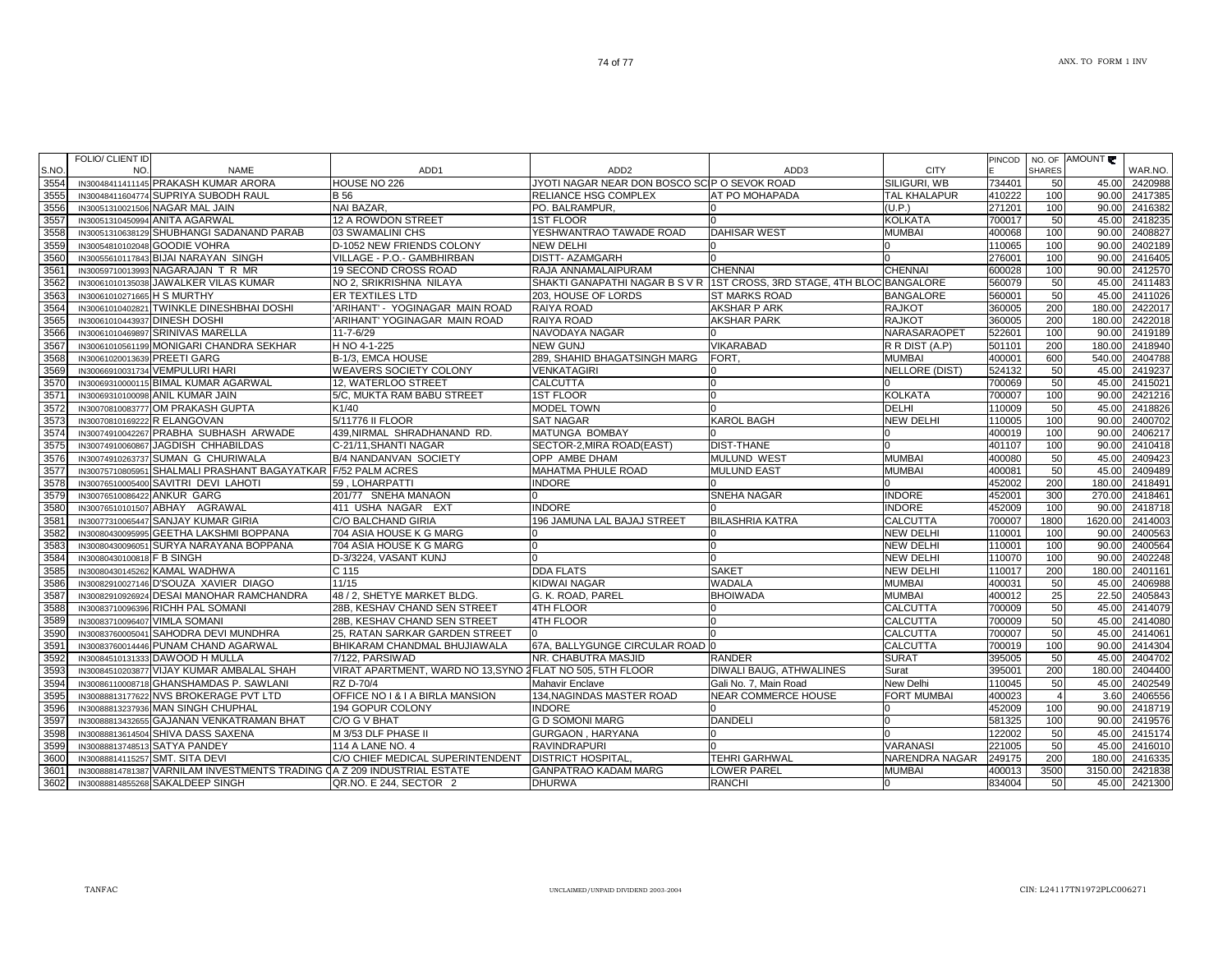|              | <b>FOLIO/ CLIENT ID</b>                                      |                                                         |                                                                                    |                                   |                              |                                       |                  |                         |                |                    |
|--------------|--------------------------------------------------------------|---------------------------------------------------------|------------------------------------------------------------------------------------|-----------------------------------|------------------------------|---------------------------------------|------------------|-------------------------|----------------|--------------------|
| S.NO.        | NO.                                                          | <b>NAME</b>                                             | ADD <sub>1</sub>                                                                   | ADD <sub>2</sub>                  | ADD <sub>3</sub>             | <b>CITY</b>                           | PINCOD           | NO. OF<br><b>SHARES</b> | AMOUNT ₹       | WAR.NO.            |
| 3603         |                                                              | IN30090710033609 BHAVNA VIKRAM SHAH                     | A-604. MIRA APT. SHANKER LANE                                                      | KANDIVALI (W)                     | <b>MUMBAI</b>                |                                       | 400067           | 50                      | 45.00          | 2408789            |
| 3604         | IN30094010040572 VINAY KUMAR                                 |                                                         | 150 DOUBLE STOREY                                                                  | NEW RAJINDER NAGAR                | <b>NEW DELHI</b>             |                                       | 110060           | 300                     | 270.00         | 2415379            |
| 3605         |                                                              | IN30097410163037 SMT. GEETA RAMESH KALVANI              | 'BHUSHAN',                                                                         | 3, PRAKASH SOCIETY,               | OPP. NIRMALA CONVENT SCHOOL, | RAJKOT.                               | 360005           | 100                     | 90.00          | 2422019            |
| 3606         |                                                              | IN30097410240283 KUNJAMMA SAMUEL                        | SAJI VILLA,                                                                        | BLOCK NO. 17, A. G. SOCIETY,      | KALAVAD ROAD,                | RAJKOT.                               | 360005           | 50                      | 45.00          | 2422020            |
| 3607         | IN30102220180547                                             | <b>SRIKISHAN DAGA</b>                                   | C/O S K DAGA                                                                       | TRT 163/41                        | S S COLONY                   | SIRPURKAGHAZ NAG 504296               |                  | 50                      | 45.00          | 2418953            |
| 3608         | IN30102220320680                                             | NARASIMHA RAO VITAKULA                                  | <b>PRINCIPAL</b>                                                                   | DR C S N COLLEGE                  | <b>REST HOUSE ROAD</b>       | <b>BHIMAVARAM A P</b>                 | 534201           | 100                     | 90.00          | 2422517            |
| 3609         | IN30102220422725 NIKHAT FATIMA                               |                                                         | H NO 6 2 34/1/B/2/1                                                                | <b>MEERBAGH COLONY</b>            | HYDERABAD ROAD               | NALGONDA<br>A P                       | 508001           | 100                     | 90.00          | 2418983            |
| 3610         | IN30102220932557                                             | DASARI RAJENDRA PRASAD                                  | FLAT NO B3/B4                                                                      | SUBADHRA ARCADE                   | <b>BHANUGUDI JUNCTION</b>    | <b>KAKINADA</b>                       | 533003           | 100                     | 90.00          | 2419290            |
| 3611         |                                                              | IN30102220937794 ALLA VEERA VENKATA SATYANARAY 2 23 7/1 |                                                                                    | SHANTHI NAGAR                     | 2NDWARD                      | NIDADAVOLE                            | 534301           | 50                      | 45.00          | 2419311            |
| 3612         | IN30103924444820                                             | <b>BAL KISHAN JAGETIYA</b>                              | QTR NO SD 4 SOUTH COLONY                                                           | GUJARAT AMBUJA CEMENT LTD         |                              | AMBUJANAGAR                           | 362715           | 50                      | 45.00          | 2402708            |
| 3613         |                                                              | IN30105510029699 M. D. AMRIT LAL SWAMI                  | 34, JEEVAN ANAND APTS.                                                             | <b>WEST ENCLAVE</b>               | <b>PITAM PURA</b>            | DELHI                                 | 110034           | 200                     | 180.00         | 2401662            |
| 3614         |                                                              | IN30105510217412 HARI RAJ SINGH                         | A-1185 (FF) IFFCO COLONY                                                           | SECTOR - 17                       |                              | <b>GURGAON</b>                        | 122001           | 150                     | 135.00         | 241515             |
| 3615         |                                                              | IN30105510229612 SUDHA AGARWAL                          | H. NO. 6253,                                                                       | KUCHA SHIV MANDIR                 | <b>KHARI BAOLI</b>           | <b>DELHI</b>                          | 110006           | 50                      | 45.00          | 2417004            |
| 3616         | IN30108013873815 J ANURADHA                                  |                                                         | C/O G SRINIVASAN                                                                   | 1 A, PAPANASAM SIVAN ROAD         | <b>SANTHOME</b>              | <b>CHENNAI</b>                        | 600004           | 500                     | 450.00         | 2411901            |
| 3617         | IN30108022426276 S. JANAKI                                   |                                                         | NEW NO 8.OLDNO.2                                                                   | KUNJAN CHETTIAR LANE              |                              | <b>KARAIKUDI</b>                      | 630001           | 14                      | 12.60          | 2420153            |
| 3618         |                                                              | IN30108022428487 BHANU RAGHAVAN                         | NO 31 RAJASEKARAN ROAD                                                             | MYLAPORE                          | <b>CHENNAI</b>               | <b>CHENNAI</b>                        | 600004           | 100                     | 90.00          | 2411923            |
| 3619         | IN30109810180343                                             | SHRIPAD KRISHNA LONDHE                                  | 69/13, SARASWATI PARK                                                              | <b>IDEAL COLONY</b>               | <b>KOTHRUD</b>               | <b>PUNE</b>                           | 411029           | 100                     | 90.00          | 2417711            |
| 3620         | IN30109810180343                                             | SHRIPAD KRISHNA LONDHE                                  | 69/13, SARASWATI PARK                                                              | <b>DEAL COLONY</b>                | <b>KOTHRUD</b>               | <b>PUNE</b>                           | 411029           | 100                     | 90.00          | 2417712            |
| 3621         | IN30109810209281                                             | SHARDA DURGAPRASAD KHANDELWA/B 305 PATEL SHOPING CENTRE |                                                                                    | CHANDAVARKAR ROAD                 | <b>BORIVLI WEST</b>          | <b>MUMBAI</b>                         | 400092           | 200                     | 180.00         | 2409770            |
| 3622         | IN30109810322128                                             | <b>MADANLAL JAIN</b>                                    | FLAT NO 6 NEMINATH APT                                                             | 1st OFF S K BOLE ROAD             | DADAR-W                      | <b>MUMBAI</b>                         | 400028           | 50                      | 45.00          | 2410769            |
| 3623         |                                                              | IN30112715023109 RADHE SHYAM BANKA HUF                  | D 61/38 E 8A                                                                       | SIDHGIRI BAGH                     | <b>VARANASI</b>              |                                       | 221010           | 1000                    | 900.00         | 2416168            |
| 3624         |                                                              | IN30112715387487 KRISHNA KUMAR GUPTA                    | A 3 PHASE ONE                                                                      | <b>ASHOK VIHAR</b>                | <b>DELHI</b>                 |                                       | 110052           | 100                     | 90.00          | 2416195            |
| 3625         | IN30112715583005                                             | ANIL KUMAR AGGARWAL                                     | STREET NO 18, H/NO 62                                                              | JALANDHAR CANTT.(PB)              |                              |                                       | 144005           | 25                      | 22.50          | 2421513            |
| 3626         |                                                              |                                                         | IN30112716071177 FORESIGHT STOCKBROKING PVT LTI4DA EDENA ABOVE ROOPMILAN 4TH FLOOR | 97 M K ROAD QUEENS ROAD           |                              | <b>MUMBAI</b>                         | 400020           | 100                     | 90.00          | 2406333            |
| 3627         | IN30112716081158                                             | LEELA VASANT KUMBHOJKAR                                 | 74                                                                                 | KARVE ROAD                        | NEAR TELEPHONE BHAVAN        | ERANDAVANA PUNE                       | 411004           | 50                      | 45.00          | 2417554            |
| 3628         | IN30112716366372                                             | <b>INDU BALA DARDA</b>                                  | 394 KALANI NAGAR                                                                   | AERODROME ROAD                    |                              | INDORE (M.P.)                         | 452005           | 50                      | 45.00          | 2418698            |
| 3629         | IN30112716384399 VIJAY KOCHAR                                |                                                         | <b>MV CONSULTANTS</b>                                                              | VISHWAKARMA APT                   | NEXT TO C K P HALL           | <b>THANE WEST</b>                     | 400601           | 300                     | 270.00         | 2410083            |
| 3630         |                                                              | IN30112716545058 SUDHA MAHESHWARI                       | <b>BHURARIA NIWAS</b>                                                              | <b>BHOOPGANJ BAZAR</b>            | <b>PAYAGPUR</b>              | <b>BAHARAICH</b>                      |                  | 100                     | 90.00          | 2421758            |
| 3631         | IN3011271676552                                              | <b>SUNIL KUMAR</b>                                      | <b>SYNDICAT BANK</b>                                                               | SHAKUNTALA APARTMENTS             | NEWHRU PALCE                 | <b>NEW DELHI</b>                      | 110019           | 50                      | 45.00          | 2401378            |
| 3632         | IN30112716873017                                             | <b>ARCHANA AGARWAL</b>                                  | 1 2, ALANKAR PLACE                                                                 | <b>BORING ROAD</b>                | <b>PATNA</b>                 | <b>PATNA</b>                          | 800001           | 25                      | 22.50          | 2421136            |
| 3633         | IN30113513932319                                             | T V JAYAWANTH                                           | NO 72/1 BHS MAIN ROAD                                                              | SHANKARAPURAM                     | <b>BANGALORE</b>             | <b>BANGALORE</b>                      | 560082           | 50                      | 45.00          | 2411492            |
| 3634         | IN30113526183093                                             | <b>B PRAHALLADA VARAMBALLI</b>                          | C/O MEL JESH HOME                                                                  | NEAR POONAR PRY. SCHOOL           | JANTRA-KARKALA               | POST BELMAN                           | 576111           | 50                      | 45.00          | 2419453            |
| 3635         | IN30113526337566                                             | <b>SNEH LATA MAHANOT</b>                                | NO 5 FIRST FLOOR                                                                   | 16TH MAIN MC LAYOUT               | VIJAYANAGAR                  | <b>BANGALORE</b>                      | 560040           | 50                      | 45.00          | 2411331            |
| 3636         | IN3011352642301                                              | T KRISHNA KUMAR                                         | R/O BASAPATNA VILLAGE                                                              | <b>GANGAVATHI</b>                 | <b>GANGAVATHI</b>            | <b>KOPPAL DT</b>                      | 583227           | 100                     | 90.00          | 2419613            |
| 3637         | IN30114310005580                                             | AJAY KUMAR ALREJA                                       | M\S ALREJA ESTATES                                                                 | K-1-A, 'K'-BLOCK CIRCLE           | MAIN ROAD, KALKAJI           | <b>NEW DELHI</b>                      | 110019           | 100                     | 90.00          | 2401286            |
| 3638         |                                                              | IN30114310055396 C RAMANATHAN                           | FLAT NO 1101 BLDG 6                                                                | <b>6 SAGAR DARSHAN TOWERS</b>     | PALU BEACH ROAD, SECTOR 18   | <b>NAVI MUMBAI</b>                    | 400706           | 100                     | 90.00          | 2410299            |
| 3639         |                                                              | IN30114310073613 H N PRASAD SINGHAL                     | C/O PRASAD NURSING HOME                                                            | NAJAFGARH                         |                              | <b>NEW DELHI</b>                      | 110043           | 100                     | 90.00          | 2402541            |
| 3640         |                                                              | IN30114310073648 APARNA PRASAD                          | C/O PRASAD NURSING HOME<br>C/O PRASAD NURSING HOME                                 | <b>NAJAFGARH</b>                  |                              | <b>NEW DELHI</b>                      | 110043           | 100<br>100              | 90.00<br>90.00 | 2402542<br>2402543 |
| 3641<br>3642 | IN30114310073664 USHA PRASAD<br>IN30114310244690 ROHINI SONI |                                                         | <b>SONI NIWAS</b>                                                                  | NAJAFGARH<br>MC 212/10            | <b>NEW COLONY</b>            | <b>NEW DELHI</b><br><b>HOSHIARPUR</b> | 110043<br>144211 | 1535                    | 1381.50        | 2415574            |
| 3643         |                                                              | IN30115112447047 DR AJAY SHANKAR VARMA                  | 232 PATLIPUTRA COLONY                                                              | <b>PATNA</b>                      | <b>BIHAR</b>                 |                                       | 800013           | 50                      | 45.00          | 2421190            |
| 3644         |                                                              | IN30115112464076 DIMPAL AMRUTLAL PATEL                  | 30 VAIBHAV BUNGLOWS II                                                             | NR SUN N STEP CLUB                | <b>SOLA ROAD</b>             | <b>GHATLODIA</b>                      | 380061           | 1000                    | 900.00         | 2403600            |
| 3645         | IN30115112742619                                             | DR MOHAN RAJ JAIN                                       | K/4/A FATEHTIBA                                                                    | <b>ADARSH NAGAR</b>               | DHOBIO KA MOD                | <b>JAIPUR</b>                         | 302004           | 100                     | 90.00          | 2416875            |
| 3646         | IN30115112802331                                             | <b>SOM CHAUDHURI</b>                                    | <b>ISHWERJI KUNJ</b>                                                               | <b>PATHERPURA</b>                 | PO VRINDABAN                 | <b>DISTT MATHUR U P</b>               | 281121           | 100                     | 90.00          | 2416413            |
| 3647         | IN30115112915148                                             | <b>BHUPENDRA MATHURADAS SHAH</b>                        | C/O JOTUN POWDER COATINGS                                                          | UAE( LLC) PO BOX 51033            | <b>DUBAI</b>                 | <b>UAE</b>                            |                  | 50                      | 45.00          | 2400012            |
| 3648         | IN30115112996426                                             | SUNIL KUMAR JAIN(HUF)                                   | 16/1 SOUTH TUKOGANJ                                                                | <b>INDORE</b>                     |                              |                                       | 452001           | 2000                    | 1800.00        | 2418455            |
| 3649         | IN30116030061007                                             | VISHNU DAYAL SINGHAL                                    | G1/219                                                                             | RIICO IND. AREA                   | SITAPURA TONK ROAD.          | JAIPUR (RAJ)                          | 302022           | 300                     | 270.00         | 2417154            |
| 3650         |                                                              | IN30116030206019 PRADYUMN KUMAR PATNI                   | 241, VINOBHA VIHAR                                                                 | <b>BEHIND TRIMURTY APPARTMENT</b> | <b>JAGATPURA ROAD</b>        | <b>JAIPUR</b>                         | 302017           | 50                      | 45.00          | 2416966            |
| 3651         |                                                              | IN30118610102183 BISHAN KUMAR AGARWAL                   | 87, RAM VATIKA                                                                     | <b>NEW CIVIL LINES</b>            | n                            | <b>BAREILLY</b>                       | 243003           | 800                     | 720.00         | 2422247            |
|              |                                                              |                                                         |                                                                                    |                                   |                              |                                       |                  |                         |                |                    |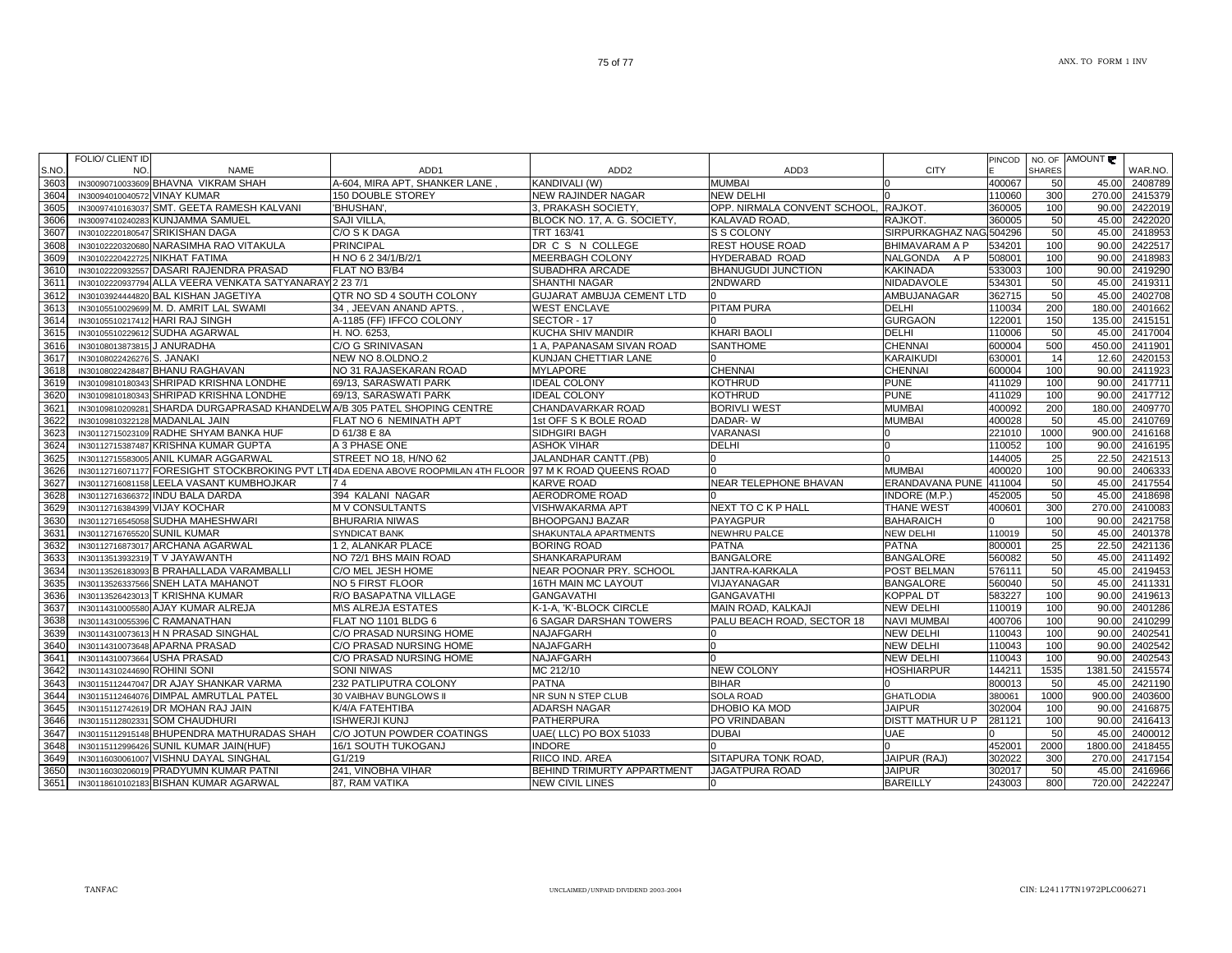|       | FOLIO/ CLIENT ID              |                                                                   |                                 |                                                             |                                                  |                     | <b>PINCOD</b> |                | NO. OF AMOUNT |                    |
|-------|-------------------------------|-------------------------------------------------------------------|---------------------------------|-------------------------------------------------------------|--------------------------------------------------|---------------------|---------------|----------------|---------------|--------------------|
| S.NO. | NO.                           | <b>NAME</b>                                                       | ADD <sub>1</sub>                | ADD <sub>2</sub>                                            | ADD3                                             | <b>CITY</b>         |               | <b>SHARES</b>  |               | WAR.NO.            |
| 3652  |                               | IN30118620021199 SEEMA AGARWAL                                    | 35- C/5-A RAMPUR GARDEN         |                                                             |                                                  | <b>BAREILLY</b>     | 243001        | 50             | 45.00         | 2422168            |
| 3653  |                               | IN30118620030748 MANJEET KAUR                                     | 231. CIVIL LINES                | <b>AVAS VIKAS</b>                                           |                                                  | <b>BAREILLY</b>     | 243001        | 200            | 180.00        | 2422164            |
| 3654  |                               | IN30122510051852 ROQUE B FERNANDES                                | 4, OM-SHIVSHANTI CHSL           | <b>RIVER VALLEY COMPLEX</b>                                 | MADONA COLONY EXTN, BORIVLI (VMUMBAI             |                     | 400103        | 400            | 360.00        | 2410013            |
| 3655  |                               | IN30125015298115 USHA AGARWAL                                     | 4A, ASHOK TOWER                 | 11/A, PALM AVENUE                                           | <b>CALCUTTA</b>                                  |                     | 700019        | 50             | 45.00         | 2418786            |
| 3656  |                               | IN30125028011205 BIDHU BHUSAN MANDAL                              | R 33 BAISHNABGHATA              | <b>PATULI TOWNSHIP</b>                                      | POST PANCHASAYAR                                 | <b>KOLKATA</b>      | 700094        | 300            | 270.00        | 2415068            |
| 3657  |                               | IN30127630155356 ATUL KANAIYALAL JOSHI                            | PAREKH POLE                     | <b>VISNAGAR</b>                                             | <b>DIST MEHSANA</b>                              |                     | 384315        | 100            | 90.00         | 2403931            |
| 3658  |                               | IN30127630210197 ASHABEN ASHOKBHAI JOGANI                         | D 18 GOKUL APT                  | <b>BH SWAMINARAYAN NAGAR</b>                                | OPP SHREENATH PARK VERANA KATHE                  | AHMEDABAD           | 382356        | 100            | 90.00         | 2403831            |
| 3659  |                               | IN30128450052048 MOTI LAL OGRA                                    | P-40.N D S E PART II            |                                                             |                                                  | NEW DELHI           | 110049        | 50             | 45.00         | 2401826            |
| 3660  |                               | IN30131320148196 THANGA RATHINA SABAPATHY S                       | 18/A PALANI ANDAVAR KOIL STREET | <b>PERAMBUR</b>                                             |                                                  | <b>CHENNAI</b>      | 600011        | 100            | 90.00         | 2412091            |
| 3661  | IN30131320153712 SRIDHAR A    |                                                                   | 9/1 KARNAN STREET               | <b>RENGARAJAPURAM</b>                                       |                                                  | CHENNAI             | 600024        | 150            | 135.00        | 2412499            |
| 3662  |                               | IN30131320302711 BALBIR SINGH AHLAWAT                             | HOUSE NO 804 SECTOR 15/A        |                                                             |                                                  | <b>FARIDABAD</b>    | 121007        | 100            | 90.00         | 2415210            |
| 3663  |                               | IN30131320343254 MAHADEB DUTTA                                    | 15/D 1/B                        | DURGA CHARAN MITRA STREET                                   |                                                  | <b>CALCUTTA</b>     | 700006        | 50             | 45.00         | 2413923            |
| 3664  |                               | IN30131320434797 SATYESH CHANDRA PAKRASHI                         | 18/3 GARIAHAT ROAD              | FLAT 8/F/2                                                  | <b>MEGHAMALLAR</b>                               | <b>CALCUTTA</b>     | 700019        | 75             | 67.50         | 2414307            |
| 3665  |                               | IN30131320434816 ANITA PAKRASHI                                   | 18/3 GARIAHAT ROAD              | <b>FLAT 8/F/2</b>                                           | <b>MEGHAMALLAR</b>                               | <b>CALCUTTA</b>     | 700019        | 75             |               | 67.50 2414308      |
| 3666  |                               | IN30131320440940 SUBHASH ARORA                                    | <b>112 SURAKSHA ENCLAVE</b>     | PITAMPURA                                                   |                                                  | <b>DELHI</b>        | 110034        | 100            | 90.00         | 2401940            |
| 3667  | IN30131320610115 PREMAR       |                                                                   | L/9/3 27TH CROSS STREET         | <b>BESANT NAGAR</b>                                         |                                                  | <b>CHENNAI</b>      | 600090        | 100            | 90.00         | 2413219            |
| 3668  |                               | IN30131320613700 SEKHARA RAO TPVS                                 | RLY QTRS 953/4                  | <b>SOUTH LALA GUDA</b>                                      |                                                  | <b>SECUNDERABAD</b> | 500003        | 500            | 450.00        | 2410641            |
| 3669  |                               | IN30131320633175 MALLIKA VIJENDRAN                                | FLAT 11 KUMARAN APTS            | 43 3RD MAIN ROAD                                            | <b>GANDHINAGAR ADYAR</b>                         | <b>CHENNAI</b>      | 600020        | 100            | 90.00         | 2412430            |
| 3670  |                               | IN30131320683262 SUJAN SINGH SACHDEVA                             | 2603 SECTOR 22/C                |                                                             |                                                  | <b>CHANDIGARH</b>   | 160022        | 50             | 45.00         | 2415651            |
| 3671  |                               | IN30132110056014 SUSHILA MOHATTA                                  | A/17, NEW JASPARK SOCIETY,      | <b>ISANPUR,</b>                                             | AHMEDABAD.                                       |                     | 382443        | 50             | 45.00         | 2403845            |
| 3672  |                               | IN30132110399438 ISHA SECURITIES LIMITED                          | 22, GOVT.SERVANT SOCIETY        | NR.MUNICIPAL MARKET                                         | C.G.ROAD                                         | AHMEDABAD           | 380009        | $\overline{1}$ | 0.90          | 2403269            |
| 3673  |                               | IN30133017292898 RITURAJ SARATH MOUKHEDLE                         | Q N 2A/36                       | OFFICERS COLONY                                             | <b>BISHRAMPUR</b>                                | <b>DIST SURGUJA</b> | 497226        | 100            | 90.00         | 2418937            |
| 3674  |                               | IN30133017557340 YASH PAL DHAWAN                                  | 22 YADAV PURI                   | <b>RAM NAGAR</b>                                            | <b>ROORKEE</b>                                   |                     | 247667        | 50             | 45.00         | 2416324            |
| 3675  | IN30135620005422 JAYANTHI K R |                                                                   | CHOWDESWARI NILAYA              |                                                             | THALAGATTAPURA PO KANAKAPURA MAIN ROAD BANGALORE |                     | 560062        | 100            | 90.00         | 2411622            |
| 3676  |                               | IN30143610081248 SURENDER PAL MIGLANI                             | J-3/160                         | 1st FLOOR ABOVE TELEPHONE EXCHANGE<br><b>RAJOURI GARDEN</b> |                                                  | <b>NEW DELHI</b>    | 110027        | 200            | 180.00        | 2401487            |
|       |                               |                                                                   | $A - 1/143$                     |                                                             |                                                  |                     |               |                | 45.00         |                    |
| 3677  |                               | IN30143610205137 NARENDRA KUMAR RUSTOGI                           | D - 114, BLOCK - D              | <b>JANAKPURI</b>                                            |                                                  | <b>NEW DELHI</b>    | 110058        | 50<br>50       | 45.00         | 2402041<br>2402494 |
| 3678  |                               | IN30143610332940 PURNIMA BHATTACHARYA                             |                                 | <b>VIVEK VIHAR</b>                                          |                                                  | <b>NEW DELHI</b>    | 110095        |                |               |                    |
| 3679  |                               | IN30149310012179 Anand Carbo Pvt.Ltd                              | 11, Clive Row                   | Ground Floor                                                |                                                  | Kolkata             | 700001        | 1200           | 1080.00       | 2413726            |
| 3680  |                               | IN30154914788519 JUSTICE FERDINO INACIO REBELLO 2 LANDS END HOUSE |                                 | J MEHTA ROAD                                                | <b>MALABAR HILL</b>                              | <b>MUMBAI</b>       | 400006        | 100            | 90.00         | 2405518            |
| 3681  |                               | IN30154914815138 ARUN KANTI MANDAL                                | FLAT NO 701/A                   | <b>BHADRALOK</b>                                            | OLD PADRA ROAD                                   | <b>VADODARA</b>     | 390015        | 50             | 45.00         | 2404180            |
| 3682  |                               | IN30154914841688 RATNA UPENDRA PAI                                | <b>4 LAULIK APP</b>             | 1020/4 GOKHALE ROAD                                         | <b>PUNE</b>                                      |                     | 411016        | 50             | 45.00         | 2417672            |
| 3683  |                               | IN30154914841701 RAMDAS UPENDRA PAI                               | 1024/4 LAUKAIK APPT NO 4        | <b>DEEP BUNGLOW CHOWK</b>                                   | <b>GOKHLE ROAD</b>                               | <b>PUNE</b>         | 411006        | 50             | 45.00         | 2417579            |
| 3684  | IN30154914895315 ANIL KUMAR   |                                                                   | <b>175 SAINI ENCLAVE</b>        | <b>VIKAS MARG</b>                                           | <b>DELHI</b>                                     | <sup>0</sup>        | 110092        | 50             | 45.00         | 2402480            |
| 3685  | IN30154914895315 ANIL KUMAR   |                                                                   | 175 SAINI ENCLAVE               | <b>VIKAS MARG</b>                                           | <b>DELHI</b>                                     | n                   | 110092        | 50             | 45.00         | 2418354            |
| 3686  |                               | IN30154915093647 CAPT C V JOSE                                    | C P T QUARTERS V/1              | <b>COCHIN</b>                                               |                                                  | $\cap$              | 682009        | 100            | 90.00         | 2420556            |
| 3687  | IN30154915993111 KUSUM ANAND  |                                                                   | 26 GANGOTRI                     | <b>AFGHAN CHURCH</b>                                        | <b>COLABA</b>                                    | <b>MUMBAI</b>       | 400005        | 100            | 90.00         | 2405409            |
| 3688  | IN30154916256862 RICHA GUPTA  |                                                                   | 13/20 PUNJABI BAG EXT           |                                                             |                                                  | <b>NEW DELHI</b>    | 110026        | 100            | 90.00         | 2422157            |
| 3689  |                               | IN30154916908516 LALITHA MOORTHI                                  | E/6 252 AWHO FLATS              | PARAMESHWARA VIHAR                                          | 28 ARCOT ROAD SALIGRAMAM                         | <b>CHENNAI</b>      | 600093        | 50             | 45.00         | 2413274            |
| 3690  |                               | IN30154916908848 RACHAPUDI HARA GOPALA RAU                        | 59 BHARAT TIRTHA SOC            | <b>S T ROAD CHEMBUR</b>                                     |                                                  | <b>MUMBAI</b>       | 400071        | 100            | 90.00         | 2409041            |
| 3691  |                               | IN30154916909117 VIJAYA LAKSHMI RACHAPUDI                         | 59 BHARAT TIRTH SOC             | S T ROAD                                                    | <b>CHEMBUR</b>                                   | <b>MUMBAI</b>       | 400071        | 100            | 90.00         | 2409042            |
| 3692  |                               | IN30155720124418 SHREE PRAKASH MAHESHWARI                         | K 42/15, JATANBAR               |                                                             | n                                                | <b>VARANASI</b>     | 221001        | 100            | 90.00         | 2415979            |
| 3693  |                               | IN30155720207527 VINOD CHANDRA TIWARI                             | C-68, FERTILIZER TOWNSHIP       | P.O. FERTILIZER FACTORY                                     |                                                  | <b>GORAKHPUR</b>    | 273007        | 50             | 45.00         | 2416394            |
| 3694  |                               | IN30155720556641 SHAARDUL KUMAR GUPTA                             | <b>M/S MARUTI S.MART</b>        | LIC BUILDING                                                | SAHADATPURA, MAUNATH BHANJA MAU                  |                     | 275001        | 1450           | 1305.00       | 2416399            |
| 3695  |                               | IN30158130007512 DAYA WATI SUMAN                                  | 66, B - 8, SECTOR - 5           | <b>ROHINI</b>                                               | <b>DELHI</b>                                     |                     | 110085        | 500            | 450.00        | 2402287            |
| 3696  |                               | IN30163740004203 VENUGOPAL P K                                    | <b>ANUGRAHA</b>                 | KULAPPVLLY P.O.,                                            | <b>SHORANUR</b>                                  | <b>KERALA</b>       | 623807        | 200            | 180.00        | 2421786            |
| 3697  |                               | IN30163740073955 SARASWATHY N                                     | PADINJARE PATTATH               | <b>ANTHIKAD PO</b>                                          | <b>THRISSUR</b>                                  | <b>KERALA</b>       | 680641        | 50             | 45.00         | 2423000            |
| 3698  |                               | IN30174010029725 AMOD KUMAR SINGH                                 | PLOT NO. 68                     | <b>BIADA COLONY</b>                                         | (LOHANCHAL)                                      | B. S. CITY          | 827013        | 150            | 135.00        | 2421245            |
| 3699  |                               | IN30174010076715 VIRJI AND COMPANY (FINANCE) PVT SANGHVI VILLA    |                                 | <b>JHARIA</b>                                               | <b>DHANBAD</b>                                   |                     | 828111        | 50             | 45.00         | 2421249            |
| 3700  |                               | IN30174010079614 SURESH KUMAR AGARWAL                             | C/O. SYNDICATE EXPORTS          | 9, G. C. AVENUE                                             | <b>KOLKATA</b>                                   |                     | 700013        | 50             | 45.00         | 2421220            |
|       |                               |                                                                   |                                 |                                                             |                                                  |                     |               |                |               |                    |

┑

┱